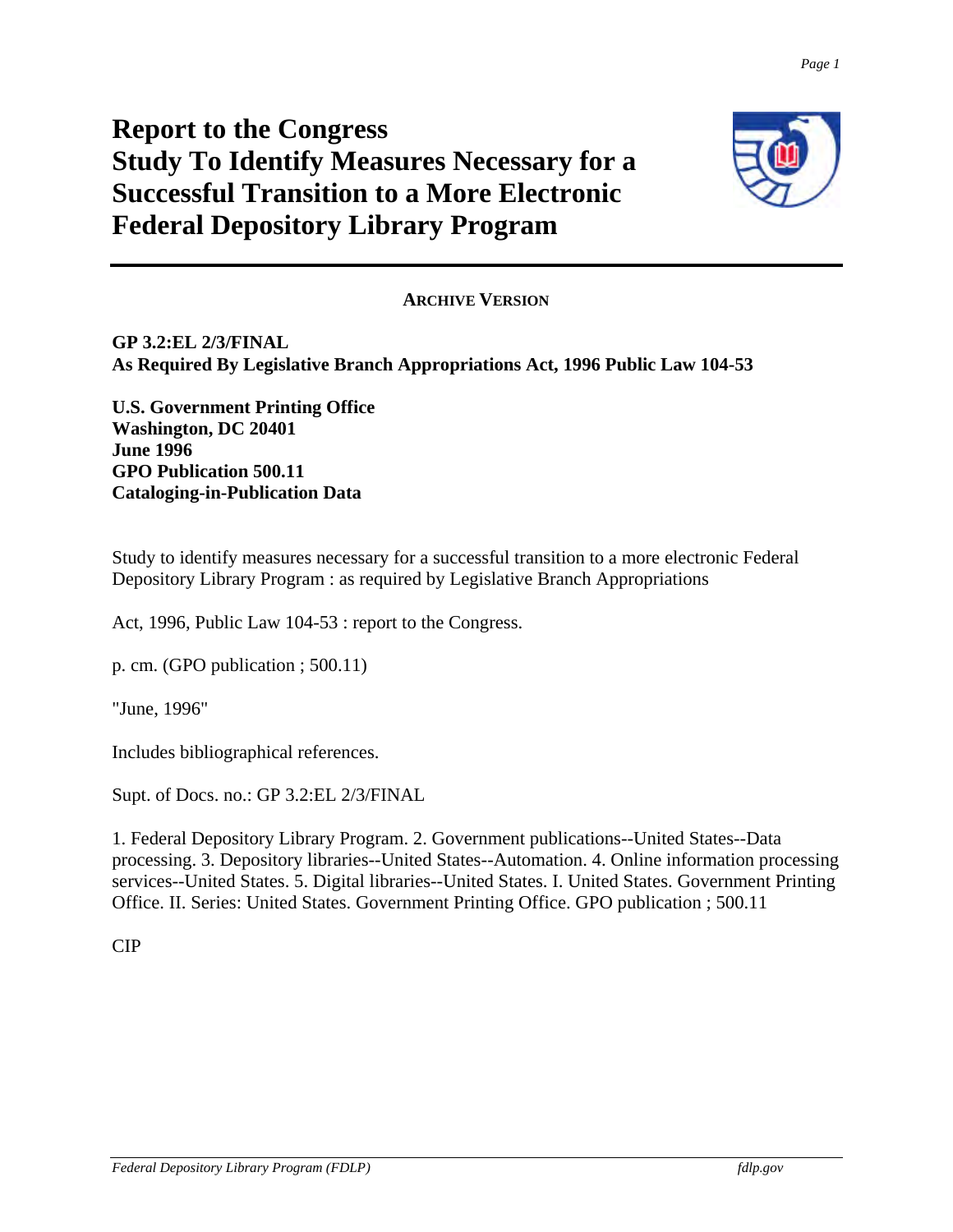### **TABLE OF CONTENTS**

Page

Executive Summary i

Definitions v

I. Introduction 1

II. Methodology 3

III. Principles for Federal Government Information 4

IV. Mission and Goals for the Federal Depository Library Program 5

V. Policy Issues That Impact Publishing Agencies, GPO, NARA, Depository Libraries, the Public and the Private Sector 7

VI. Comparison of the Historical FDLP With the Electronic FDLP as Envisioned in the Strategic Plan 11

Goal 1: Ensure equitable, no fee, local public access 11

Goal 2: Use new information technologies to improve public access 14

Goal 3: Provide information in formats appropriate to users and intended usage 17

Goal 4: Enable the public to locate information 18

Goal 5: Ensure both timely, current and permanent, future public access 19

Goal 6: Facilitate preservation of information through NARA 21

Goal 7: Ensure that the program is cost-effective for all parties 22

VII. Results and Conclusions 26

**Attachments** 

Attachment A: Legislative Requirements for the Study A-1

Attachment B: Roster of Working Group Members, Advisors and Staff A-7

Attachment C: List of Tasks A-13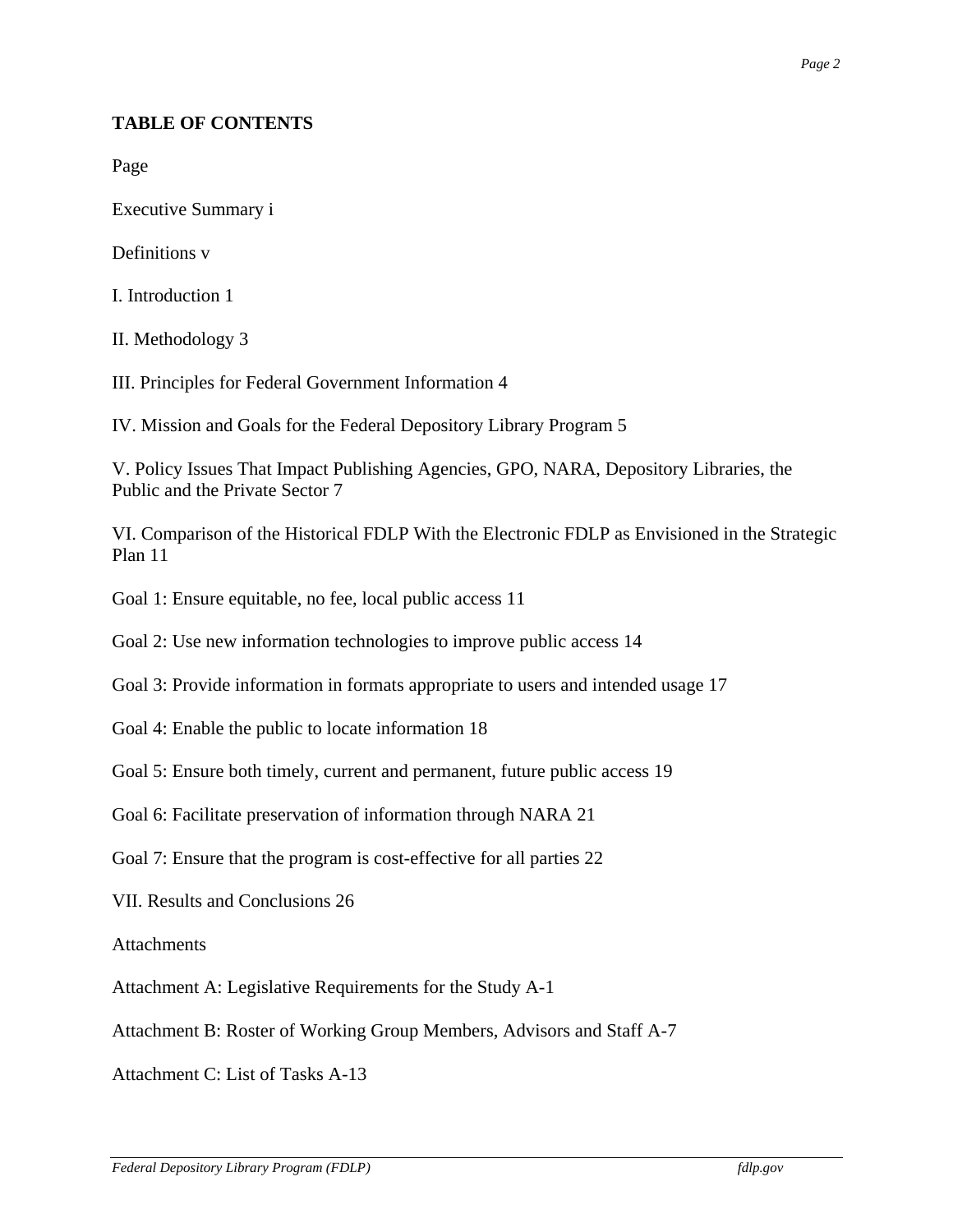Attachment D: Task Force Reports A-17

D-1 Task 1: Technical Analysis by a FederallyFunded Research and Development Center (FFRDC) A-19

D-2 Task 2: Identification of Relevant Laws, Regulations and Policies Regarding Government Information Dissemination A-23

D-3 Task 3: Bibliography of Information Relevant to the Study A-35

D-4 Task 5: Evaluation of Incentives for Publishing Agencies to Migrate from Print Products to Electronic Formats A-47

Attachments, continued

Attachment D: Task Force Reports, continued

D-5 Task 6: Evaluation of Current Laws Governing the Federal Depository Library Program and Recommendation of Legislative Changes A-55

D-6 Task 7: Survey of Federal Agencies to Identify CDROM Titles Not Currently Included in the Federal Depository Library Program A-63

D-7 Task 8A: Case Study on Congressional Bills A-69

D-8 Task 8B: Case Study on the Congressional Serial Set A-75

D-9 Task 8C: Case Study on the Department of Energy (DOE) Research Reports A-83

D-10 Task 8D: Case Study on the Office of Technology Assessment (OTA) Reports A-91

D-11 Task 9: Evaluation of Inclusion in Electronic Formats of Materials Not Traditionally Included in the FDLP in Either Paper or Microfiche A-103

D-12 Task 9A: Case Study on Securities and Exchange Commission

EDGAR Data A-115

D-13 Task 9B: Case Study on Federal District and Circuit Court Opinions A-121

D-14 Task 10A: Federal Programs Permitting or Requiring the Sale of Information to Recover Costs -- Case Study on STAT-USA Services A-131

D-15 Task 10B: Federal Programs Permitting or Requiring the Sale of Information to Recover Costs -- Case Study on the National Library of Medicine MEDLINE Service A-139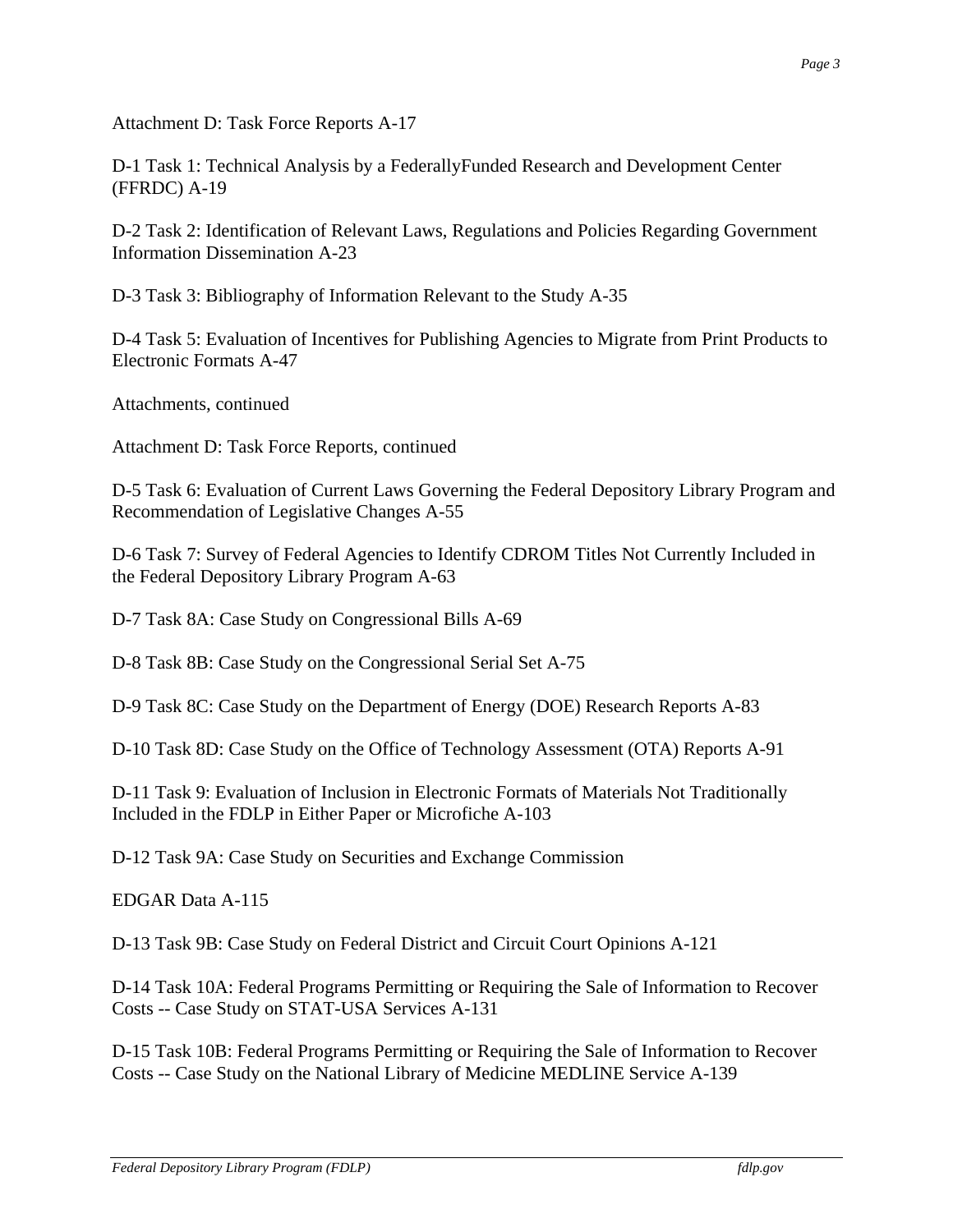- Attachment E: National Commission on Libraries and Information Science (NCLIS)
- Principles of Public Information A-147
- Attachment F: Title 44 United States Code Chapter 19--Depository Library Program A-151
- Attachment G: Summary of Results from the 1995 Biennial Survey of Federal
- Depository Libraries A-159
- Attachment H: Recommended Minimum Specifications for Public Access Workstations
- in Federal Depository Libraries A-167
- Attachment I: Comments from U.S. Senators A-173
- Attachment J: Minutes from Meeting of Working Group and Advisors on April 18, 1996 A-181
- Attachment K: Comments from the Depository Library Council to the Public Printer A-191
- Attachment L: Comments from the Information Industry Association A-209
- Attachments, continued
- Attachment M: Comments from the Library Associations A-219
- Attachment N: Comments from the National Commission on Libraries and
- Information Science A-253
- Exhibit 1: Federal Depository Library Program: Information Dissemination and
- Access Strategic Plan, FY 1996 FY 2001
- Executive Summary E-i
- Principles for Federal Government Information E-iii
- Mission and Goals for the Federal Depository Library Program E-iv
- Basic Assumptions for the Information Dissemination and Access
- Strategic Plan E-v
- Definitions E-vi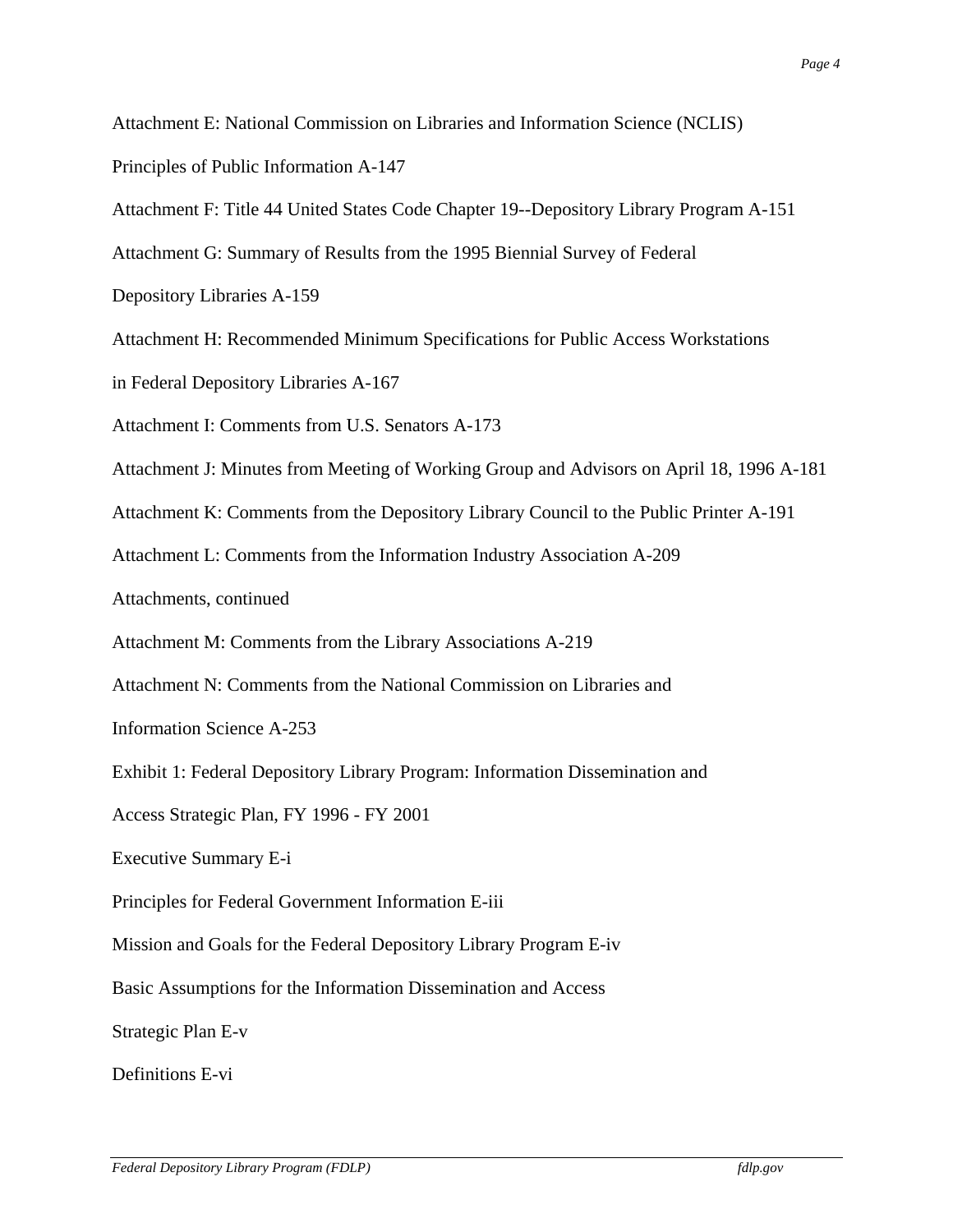#### I. Background E-1

II. Approach to Electronic Dissemination and Access E-2

III. Depository Library Roles and Service Expectations E-8

IV. Administrative and Support Activities E-11

V. Impact of this Plan on other SOD Programs E-12

List of Appendices E-15

Appendix A: Paper Titles in the FDLP--Core List E-17

Appendix B: FDLP System Requirements for Electronic Access E-19

Appendix C: Transition Chronology E-21

Appendix D: Incorporating Agency Information Products in the FDLP E-25

**Report to the Congress**

STUDY TO IDENTIFY MEASURES NECESSARY

FOR A SUCCESSFUL TRANSITION TO A MORE ELECTRONIC

FEDERAL DEPOSITORY LIBRARY PROGRAM

#### **EXECUTIVE SUMMARY**

Emerging technologies afford tremendous opportunities for improved and enhanced public access to Government information. These opportunities bring new challenges that require the reevaluation of current information dissemination programs to take advantage of new opportunities and minimize disruption of public access during this period of rapid change. In August, 1995, the U.S. Government Printing Office (GPO), at the direction of Congress, initiated a cooperative study to identify measures necessary for a successful transition to a more electronic Federal Depository Library Program (FDLP). The study was concluded in March 1996, and a draft report was issued in order to provide an extended opportunity for public comment. This is the final report to Congress on the FDLP Study. In order to complete the study and prepare this report, it was necessary to establish definitions to clarify the meaning of several important words and phrases. These definitions are provided on page v of this report.

To implement the study, the Public Printer established a working group consisting of representatives from GPO, appropriate Congressional committees, the Congressional Research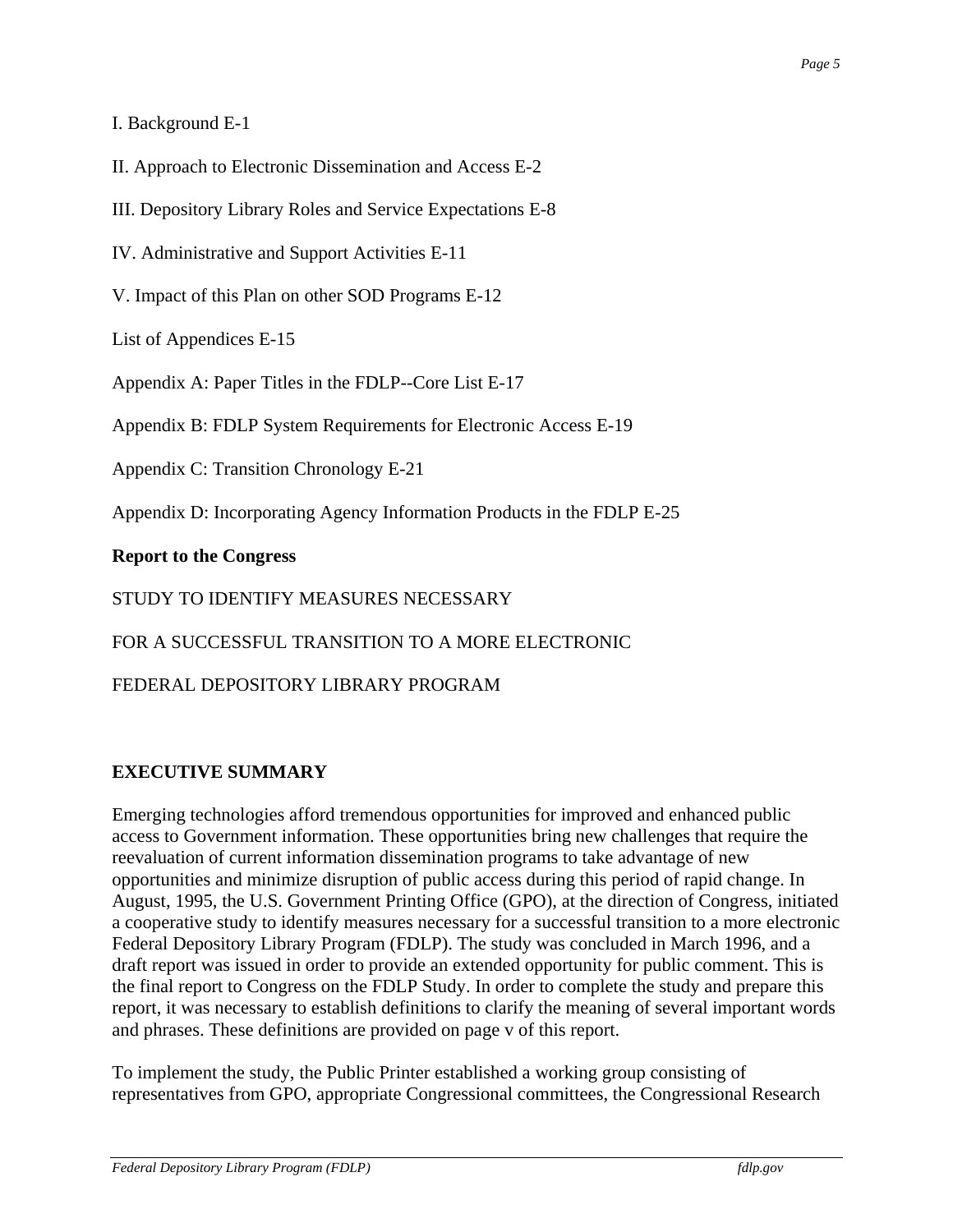Service (CRS), the Office of Management and Budget (OMB), the National Archives and Records Administration (NARA), the Federal Publishers Committee (FPC), the Interagency Council on Printing and Publication Services (ICPPS), the Administrative Office of the U.S. Courts, and the depository library community. He also invited a number of organizations to identify representatives to serve as advisors to the working group. Comments from advisors are provided in Attachments J through N.

A substantial amount of useful information was gathered and numerous issues and alternatives were identified and examined during the course of the study. These are summarized in this report. A number of specific tasks were identified to provide information and alternatives for consideration. The preparation of the task force reports and the review of public comments resulting from their dissemination were the primary fact-finding activities of the study. The task force reports are included in Attachment D; they were the product of a substantial amount of effort on the part of the task leaders and participants.

Separately, a document entitled the *Electronic Federal Depository Library Program: Transition Plan, FY 1996 - FY 1998* was developed by GPO and included with its FY 1997 appropriations request. Public comments in response to this document also provided useful information to the study participants, and led directly to the development of the *Federal Depository Library Program: Information Dissemination and Access Strategic Plan, FY 1996 - FY 2001*, included with this report as Exhibit 1. The Strategic Plan proposes four ways in which GPO can bring electronic information into the FDLP:

- GPO can identify, describe and link the public to the wealth of distributed Government information maintained at Government electronic information services for free public use.
- GPO can establish reimbursable agreements with agencies that provide feebased Government electronic information services in order to provide free public access to their information through the FDLP.
- GPO can "ride" agency requisitions and pay for depository copies of tangible electronic information products, such as CD-ROM titles, even if they are not produced or procured through GPO.
- GPO can obtain from agencies electronic source files for information the agencies do not wish to disseminate through their own Government electronic information services. These files can be made available through the *GPO Access* services or disseminated to depository libraries in CD-ROM or other tangible format.

Section V, Policy Issues That Impact Publishing Agencies, GPO, NARA, Depository Libraries, the Public and the Private Sector, summarizes the major issues identified in the course of the study process. While many of these issues are not new, this study has examined the issues in the new context of the rapid shift of the FDLP into a more electronic program.

The major conclusions of the study are summarized below:

**Scope of the FDLP:** There is widespread interest in expanding the content of the program to make it more comprehensive, and a great deal of optimism that the rapid expansion of agency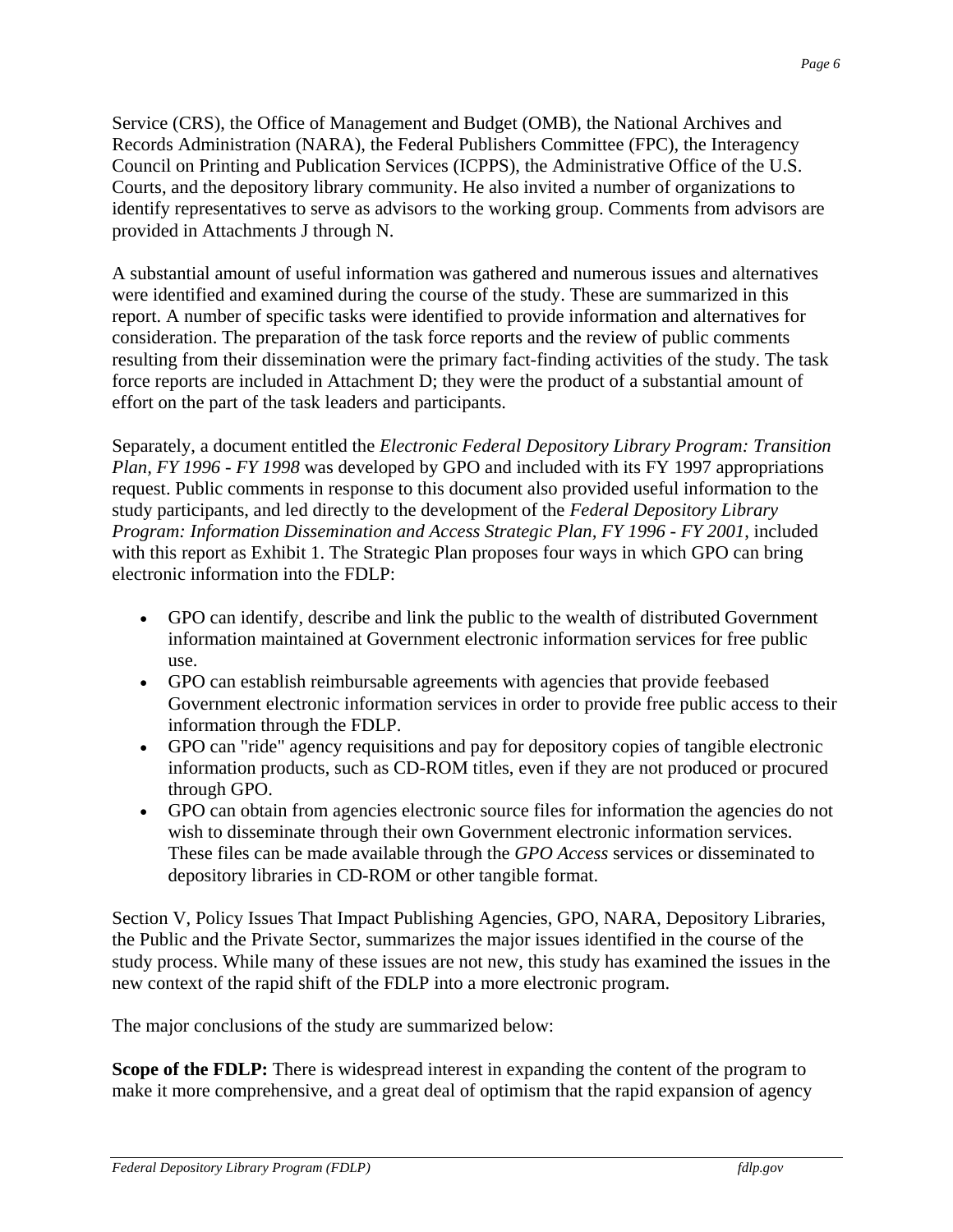electronic publishing offers cost-effective options to do so. Nevertheless, the highest priority remains the retention of information content that historically has been in the program and is rapidly leaving it as agencies move from print to electronic publishing or eliminate Government information products to save costs.

**Notification and Compliance:** The historical program relied heavily on the ability of the FDLP to obtain material as it was printed or procured through GPO. With the increasing emphasis on electronic dissemination and decreasing compliance with statutory requirements for agencies to print through GPO, identifying and obtaining information for the FDLP is becoming increasingly difficult. There must be new means to inform agencies of their responsibilities and to ensure compliance with agency FDLP obligations. There must be effective means for all three branches of Government to notify GPO of their intent to: (1) initiate, (2) substantially modify, or (3) terminate Government information products. This includes Government information products in all formats, including information available from Government electronic information services, such as agency World Wide Web sites.

**Permanent Access to Authentic Information:** The FDLP has the responsibility for providing permanent public access to the official Government information products disseminated through the program./1/ Historically, permanent access has been the role of the regional depository libraries, and this has been a cost-effective means of ensuring that Government information products remained available to the public indefinitely. Permanent access also is an essential element of the electronic depository library program, but it will be more difficult to attain. To ensure permanent public access to official electronic Government information products, all of the institutional program stakeholders (information producing agencies, GPO, depository libraries and NARA) must cooperate to establish authenticity, provide persistent identification and description of Government information products, and establish appropriate arrangements for its continued accessibility. This includes identification and implementation of standard formats for FDLP dissemination/2/ and providing for the technological currency of the electronic information products available at GPO for remote access. In the case of tangible information products, permanent access will remain a responsibility of regional depository libraries, while in the case of remotely accessible information products, it will be the responsibility of GPO, as the administrator of the FDLP, to coordinate a distributed system that provides continuous, permanent public access.

/1/ Permanent access is required by 44 U.S.C. §1911: "Depository libraries not served by a regional depository library, or that are regional depository libraries themselves, shall retain Government publications permanently in either printed form or in microfacsimile form, except superseded publications or those issued later in bound form which may be discarded as authorized by the Superintendent of Documents."

/2/ Additional conclusions related to the requirement for assessment of standards for creation and dissemination of electronic Government information products are provided on the next page.

**Locator Services:** Together, the Cataloging and Indexing Program required by 44 U.S.C. §1710 and §1711 and the Locator Services required by 44 U.S.C. §4101 provide the statutory basis for GPO to assist depository libraries and the public to identify and obtain access to the full range of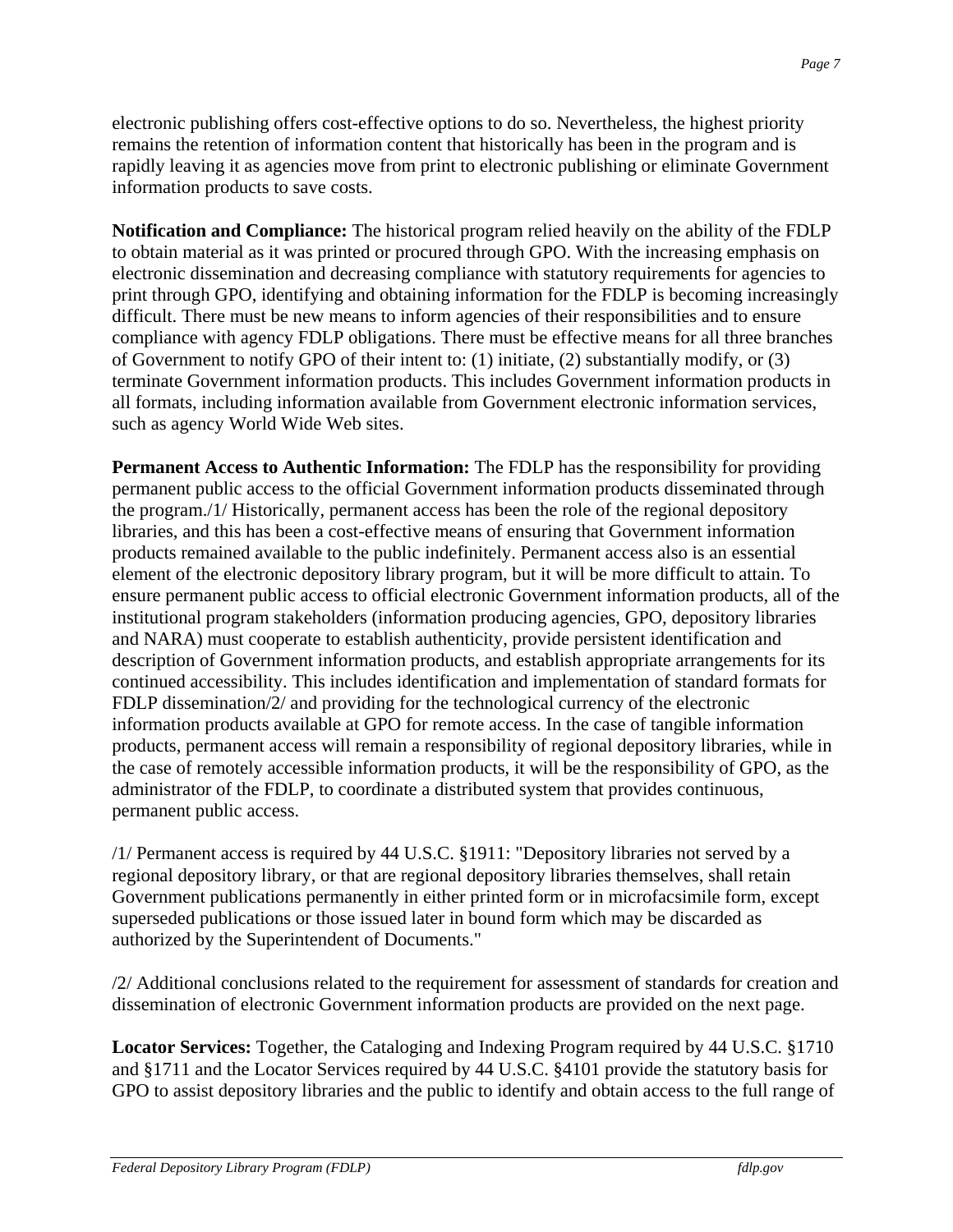Government information. In a distributed environment, where libraries and users often access Government electronic information services rather than local collections, tools for identifying and locating information will be critical components of an effective program.

**Timetable for Implementation:** The *Transition Plan*, submitted with the GPO FY 1997 appropriations request, projected an ambitious, two and one-half year schedule for conversion to a more electronic FDLP (FY 1996 to FY 1998). Input from publishing agencies and depository libraries indicates a five to seven year transition would be more realistic and cost-effective since it would allow GPO to convert to electronic information at the same pace as publishing agencies can produce it and depository libraries can absorb it. It will be substantially more costly for GPO to convert agency print publications to electronic formats than it will be to work in partnership with the agencies, assisting them in accelerating their own electronic publishing initiatives. Consequently, the Strategic Plan attached to the report as Exhibit 1 proposes a transition period of FY 1996 through FY 2001.

### **Assessment of Standards for Creation and Dissemination of Electronic Government**

**Information Products:** For the successful implementation of a more electronic FDLP, the Congress, GPO and the library community must have additional information about future agency publishing plans, as well as an expert evaluation of the cost-effectiveness and usefulness of various electronic formats that may be utilized for depository library dissemination or access. A central implementation issue is the identification and utilization of standards for creation and dissemination of electronic Government information products. These standards would enhance access to and use of Government information by both the Government and the public. The Government produces an enormous quantity and variety of information. The standards best suited for one type of data may be substantially less suited, or even entirely inappropriate, for another. Consequently, there is no single standard in which all Government information products can, or should, be created or disseminated. Nevertheless, it is in the best interests of the Government, and those who use Government information, to achieve a greater degree of standardization than now exists, and to develop recommended standards for each major type of Government information product in order to facilitate the exchange and use of that information.

To accomplish this, it is first necessary to know the range of formats Federal agencies currently use in the creation and dissemination of information and to assess the de facto or actual standards that are in use for each major type of data. It also is necessary to identify areas where there is no standardization, or such limited standardization that the effect is virtually the same. Finally, it would be useful to evaluate standards utilized by private sector and other non-governmental publishers. This information will provide the basis for an assessment, in consultation with the depository library community, of the usefulness and costeffectiveness of various electronic formats for depository library dissemination or access. It also will be the basis for a dialog with the National Archives and Records Administration (NARA), the National Commission on Libraries and Information Science (NCLIS), the National Institute of Standards and Technology (NIST), and others with an interest in establishing and promulgating Government-wide standards for information creation and dissemination.

GPO is proposing to accomplish this data gathering and evaluation through a joint effort with NCLIS. As an independent Federal agency established to advise the President and the Congress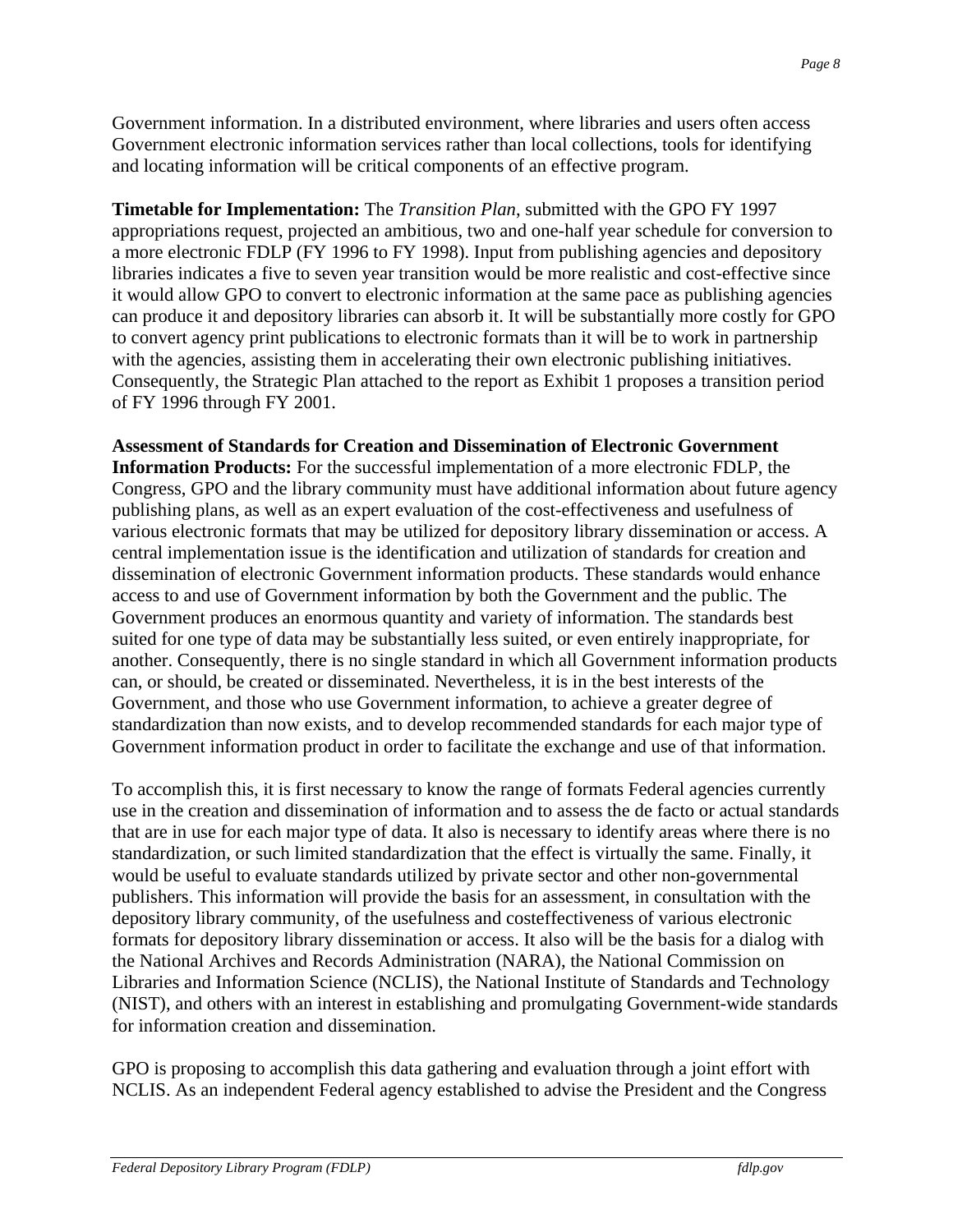on national policies related to library and information services adequate to meet the needs of the people of the United States, NCLIS is uniquely situated to coordinate this activity. While substantial changes are already underway, this assessment of standards for creation and dissemination of electronic Government information products should proceed as rapidly as possible in order to assure a successful and cost-effective transition to a more electronic FDLP.

**Cost of Electronic Information Dissemination:** While there are many benefits inherent in the use of electronic information, including more timely and broader public access, there is no conclusive data at this time to support the assertion that it will result in significant savings to the program as a whole in the next few years. Based on comments received, electronic dissemination and access will shift the costs among the program participants. For example, GPO will incur additional, recurring costs to provide permanent public access through its electronic information services, as will other Government agencies that maintain information products through their own services. Costs for migration can be minimized by the adoption and use of open systems standards through the entire life cycle of information productsfrom the time the original source files are created by the publishing agencies to final preservation by NARA.

Similarly, depository libraries and their users will have to pay to print, or purchase printed copies of, information that is needed in print, but is no longer disseminated in the format through the FDLP. At the same time, depository libraries will have to provide specialized staff training, public access workstations, software and the related services necessary to connect the public to remotely accessible Government electronic information services. GPO will continue to monitor the technological capabilities of the depository libraries to provide cost-effective public access to electronic Government information products, particularly as it relates to the standards utilized by agencies in the creation and dissemination of electronic Government information products. GPO also will begin to monitor the costs to users for printing, downloading and similar services using depository library equipment.

GPO and other study participants have noted that there is a need for more in-depth and concrete data on the life cycle costs to the Government for creating, disseminating and providing permanent access to its information products, to depository libraries for providing public access to them, and to the public for using them. However, the transition to electronic dissemination of Government information is still in its early stages, so it is doubtful that reliable and conclusive data on life cycle costs could be gathered in this rapidly evolving period. Nevertheless, the assessment of standards proposed in this report is an essential first step toward the ultimate goal of collecting and analyzing information life cycle costs. It will provide a basis for further consultation with the library community and for discussions with publishing agencies concerning the appropriate standards for cost-effective dissemination of Government information products in formats appropriate to the needs of users and the intended usage. The assessment also will provide valuable information to Congress for the future development of appropriate and costeffective Government information policies and programs.

**Legislative Changes:** Substantial changes in the FDLP already are underway within the context of the existing statute. Nevertheless, certain key legislative changes could be made in order to assure a successful and cost-effective transition to a more electronic FDLP. These changes are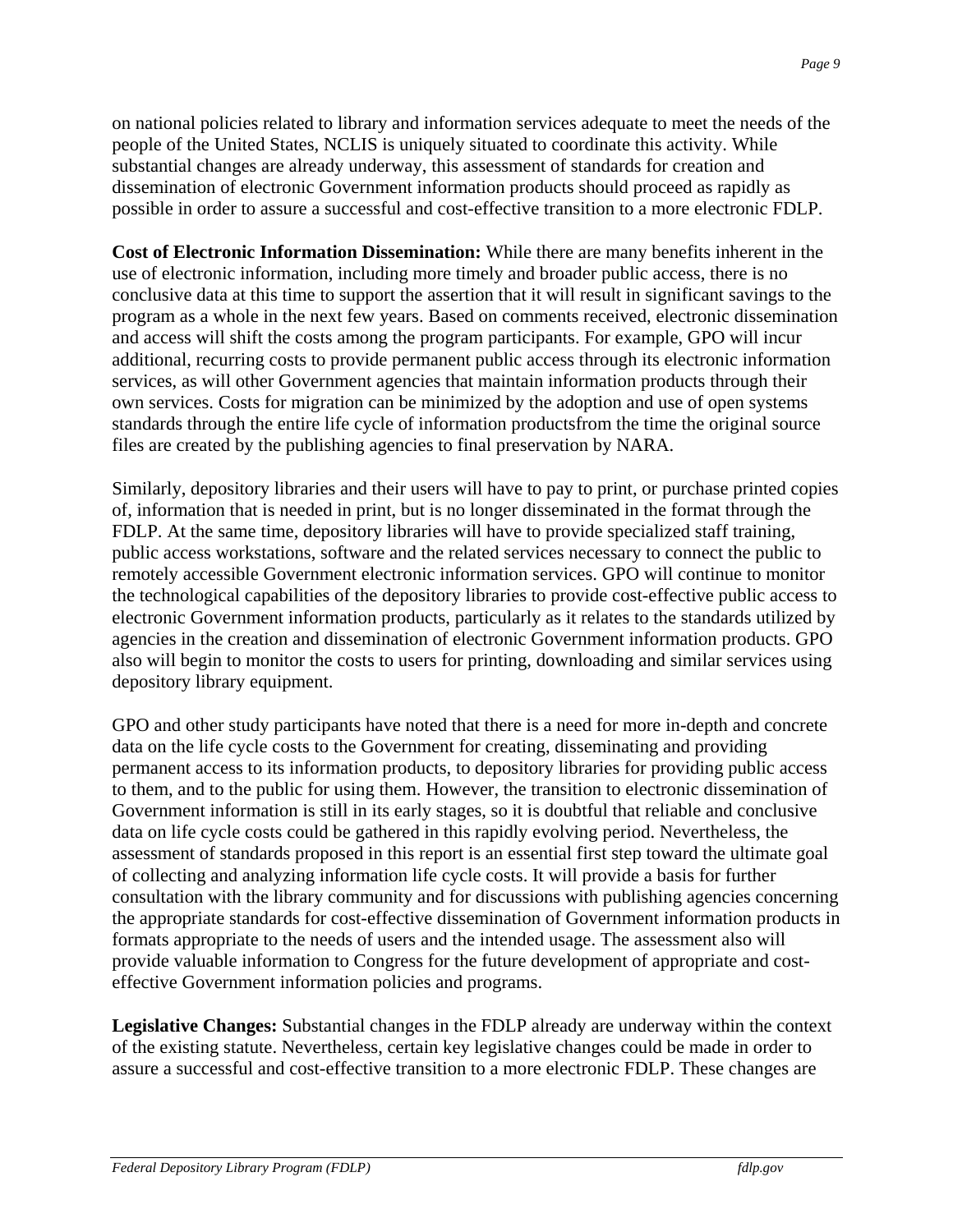discussed in the report on Task 6 (Attachment D-5) and many of them are reflected in the preceding conclusions.

### **Definitions**

The following definitions are provided to clarify the meaning of several important words and phrases *as used in this report*. Unless otherwise noted, in this report **"Government"** always refers to the Government of the United States.

**"Agency"** means any Federal Government department, including any military department, independent regulatory agency, Government corporation, Government controlled corporation, or other establishment in the executive, legislative, or judicial branch.

**"Depository library"** means a library, designated under the provisions of 44 U.S.C. Chapter 19, which maintains tangible Government information products for use by the general public, offers professional assistance in locating and using Government information, and provides local capability for the general public to access Government electronic information services.

The **"Federal Depository Library Program"** is a nationwide geographically-dispersed system, established under the provisions of 44 U.S.C. Chapter 19 and administered by the Superintendent of Documents, consisting of libraries acting in partnership with the United States Government for the purpose of enabling the general public to have local access to Federal Government information at no cost.

**"Government electronic information service"** means the system or method by which an agency or its authorized agent provides public access to Government information products via a telecommunications network.

**"Government information"** means Government publications, or other Government information products, regardless of form or format, created or compiled by employees of a Government agency, or at Government expense, or as required by law./1/

/1/ "Government information" has a significantly broader meaning in the context of Federal records.

**"Government information product"** means a discrete set of Government information, either conveyed in a tangible physical format including electronic media, or made publicly accessible via a Government electronic information service.

**"Migration"** means both: (1) the periodic refreshing or transfer of Government information products from one medium to another in order to minimize loss of information due to physical deterioration of storage media and (2) the reformatting of information to avoid technological obsolescence due to software or platform dependence.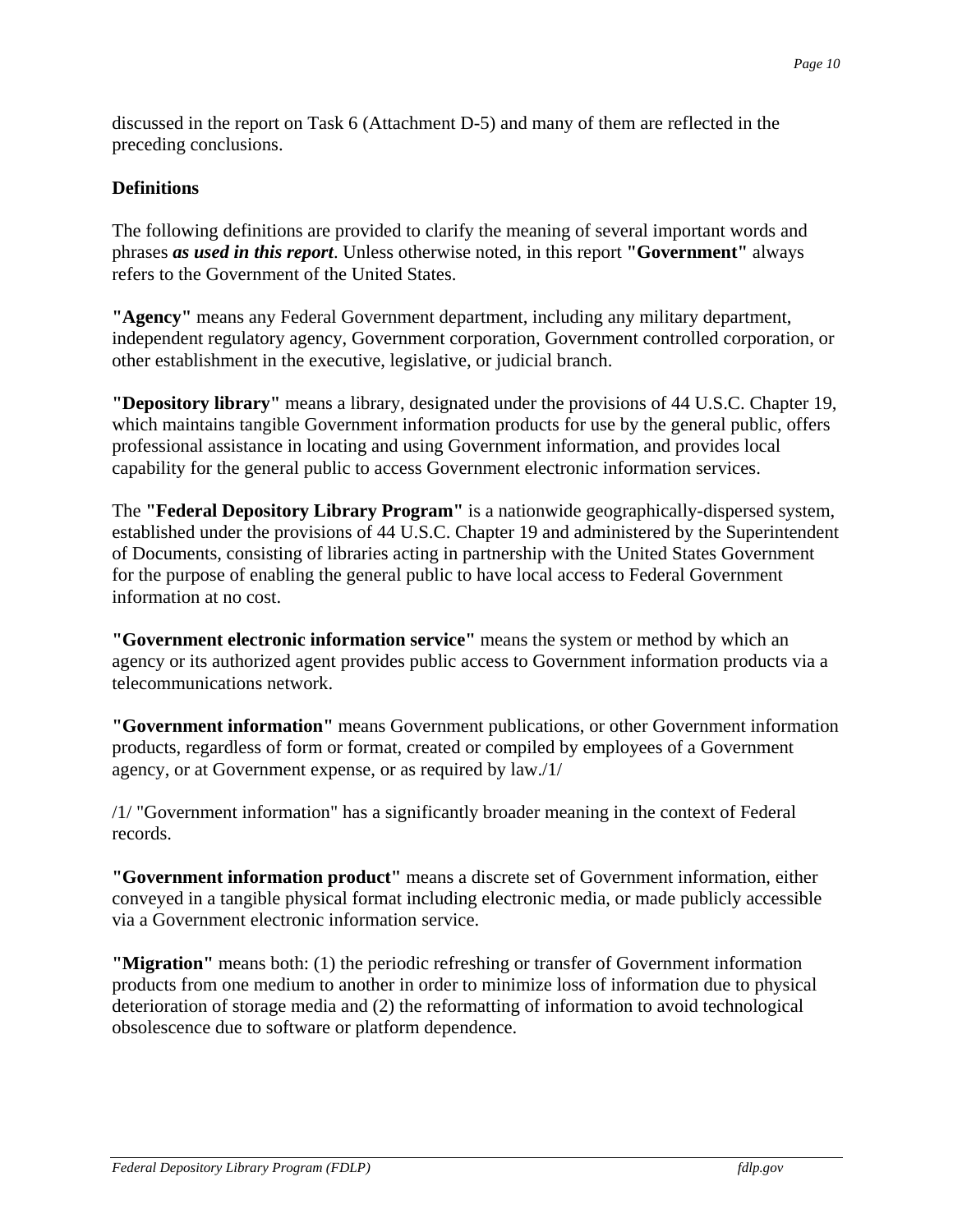**"Permanent access"** means that Government information products within the scope of the FDLP remain available for continuous, no fee public access through the program/2/. For emphasis, the phrase **"permanent public access"** is sometimes used with the same definition.

/2/ Permanent access is required by 44 U.S.C. §1911: "Depository libraries not served by a regional depository library, or that are regional depository libraries themselves, shall retain Government publications permanently in either printed form or in microfacsimile form, except superseded publications or those issued later in bound form..." In the case of tangible information products, permanent access remains a responsibility of regional depository libraries, while in the case of remotely accessible Government information products, it is a responsibility of GPO to coordinate a distributed system that provides continuous, permanent public access.

**"Preservation"** means that official records of the Federal Government, including Government information products made available through the FDLP, which have been determined to have sufficient historical or other value to warrant being held and maintained in trust for future generations of Americans, are retained by the National Archives and Records Administration (NARA).

### **Report to the Congress**

### **STUDY TO IDENTIFY MEASURES NECESSARY FOR A SUCCESSFUL TRANSITION TO A MORE ELECTRONIC FEDERAL DEPOSITORY LIBRARY PROGRAM**

# **I. INTRODUCTION**

Emerging technologies afford tremendous opportunities for improved and enhanced public access to Government information. These opportunities bring new challenges that require the reevaluation of current information dissemination programs to take advantage of new opportunities and minimize disruption of public access during this period of rapid change.

The advent of electronic dissemination has brought with it a host of new problems and concerns unheard of, or less prevalent, in the paperbased model of Government information dissemination. In many cases, technology has outpaced efforts of the Government to accommodate and adjust to its development. Several legislative and administrative initiatives over the last decade, including the Paperwork Reduction Act of 1995, the Government Printing Office Electronic Information Access Enhancement Act of 1993, and the 1994 revision of OMB Circular A130, have attempted to address and/or advance the shift in Government dissemination methods from paper to electronic.

The U.S. Government Printing Office (GPO), at the direction of Congress, initiated a cooperative study to identify measures necessary for a successful transition to a more electronic Federal Depository Library Program (FDLP). The study began in August 1995 and involved representatives from the legislative, executive, and judicial branches of the Government, as well as the depository library community, the national library associations, the information industry, and other appropriate Government and public entities.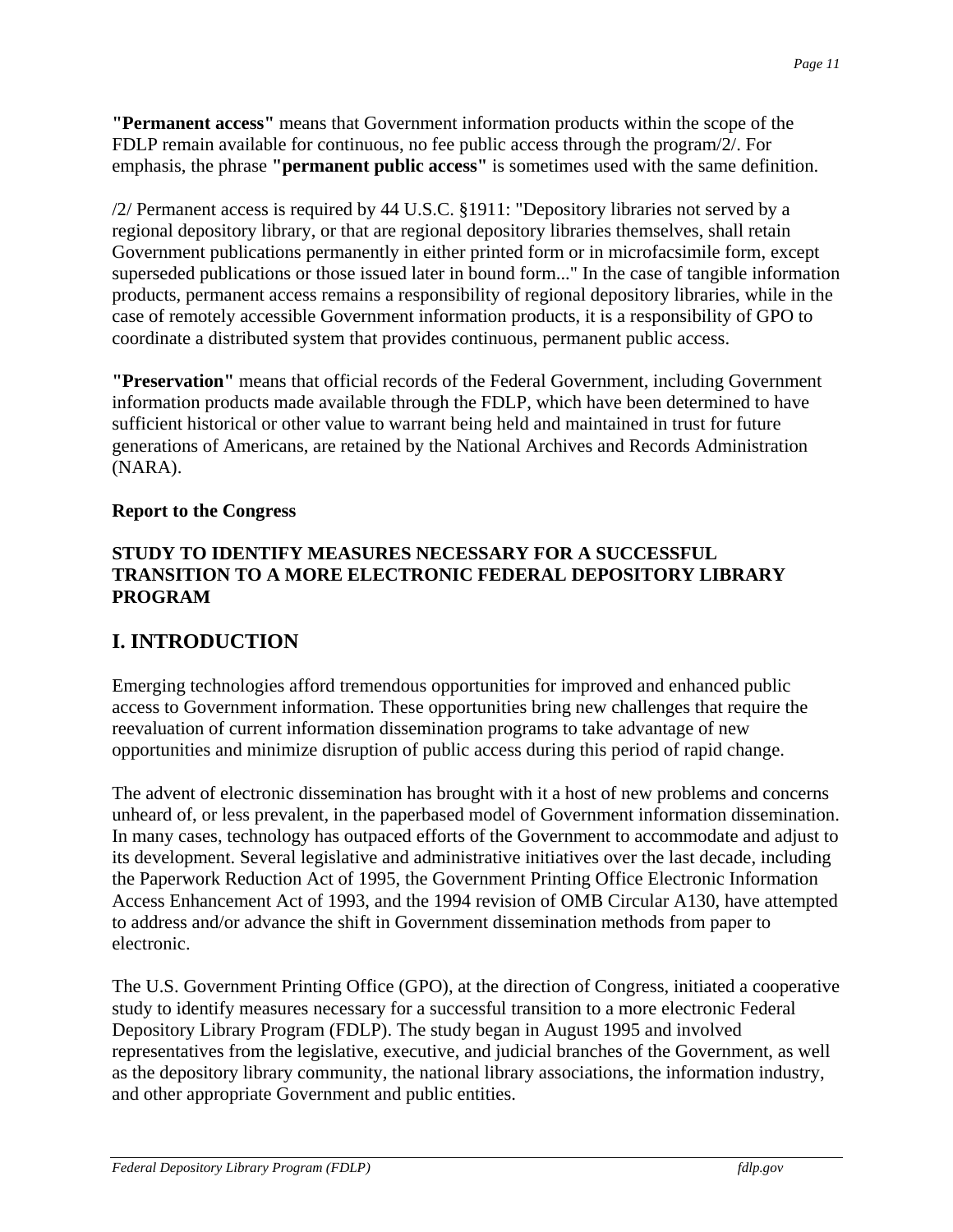In the Senate Report 104114 to accompany H.R. 1854, the Legislative Branch Appropriations Act of 1996, the Committee stated that:

Public access to Government information is a basic right of every American citizen. The Committee recognizes the critically important service that the Government Printing Office and participating libraries in the Federal Depository Library Program provide to citizens throughout the country in furnishing timely, equitable access to Government information.

While acknowledging that recent advances in technology provide new opportunities for public access to Government information, the report stated that without careful analysis, planning, and a strongly coordinated effort, improvements to the FDLP would be delayed, costly, and might compromise the public's right to Government information. Since the increasing utilization of electronic technologies in support of dissemination programs by all three branches of Government necessitates analysis, planning and a probable restructuring of the FDLP, the Committee directed the Public Printer to initiate a study that:

Examines the functions and services of the Federal Depository Library Program;

Surveys current technological capabilities of the participating libraries in the Federal Depository Library Program;

Surveys current and future information dissemination plans of executive branch agencies;

Examines and suggests improvements for agency compliance of relevant laws, regulations, and policies regarding Government information dissemination;

Identifies measures necessary to ensure a successful transition to a more electronically based program;

Identifies the possible expansion of the array of Federal information products and services made available to participating libraries; and,

Ensures the most cost effective program to the taxpayer.

The Senate report also directed that the study include a strategic plan that could assist the Congress in redefining a new and strengthened Federal information dissemination policy and program. That plan is attached as Exhibit 1. The final Study Report was to be made available to Congress by March 1996.

House Report 104212 to accompany H.R. 1854 concurred with the Senate recommendation, and Public Law 10453 (109 Stat. 533), the Legislative Branch Appropriations Act, 1996, included the

following provision: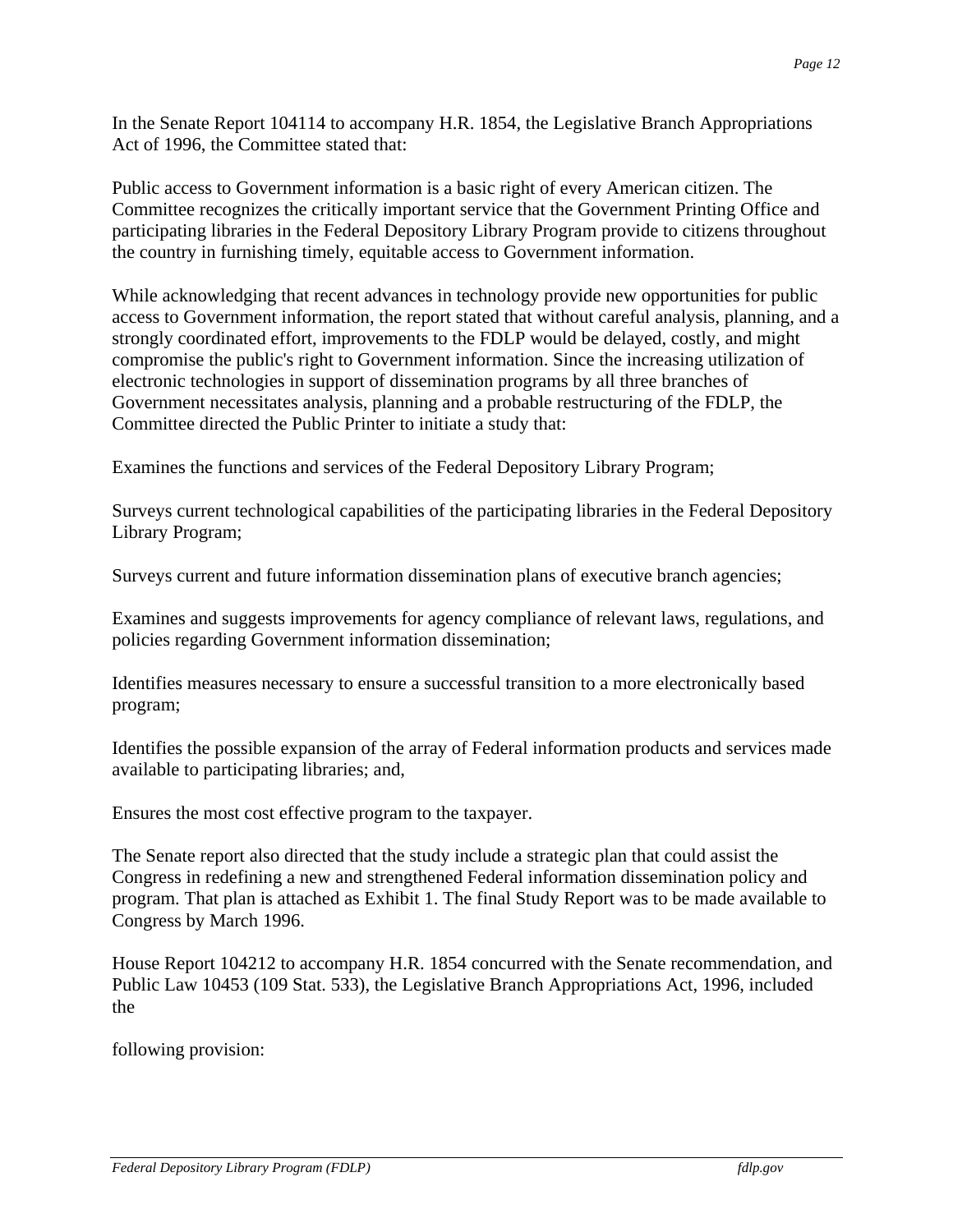Sec. 210. The fiscal year 1997 budget submission of the Public Printer to the Congress for the Government Printing Office shall include appropriations requests and recommendations to the Congress that

(1) are consistent with the strategic plan included in the technological study performed by the Public Printer pursuant to Senate Report 104-114;

(2) assure substantial progress toward maximum use of electronic information dissemination technologies by all departments, agencies, and other entities of the Government with respect to the Federal Depository Library Program and information dissemination generally; and

(3) are formulated so as to require that any department, agency, or other entity of the Government that does not make such progress shall bear from its own resources the cost of its information dissemination by other than electronic means.

Appropriate sections from the House and Senate reports and from Public Law 10453 are included in this report as Attachment A.

The provision from Section 210 of Public Law 10453 resulted in the development and submission of the *Electronic Federal Depository Library Program: Transition Plan, FY 1996 - FY 1998* (Transition Plan) with the GPO FY 1997 appropriations request. Public comments in response to the Transition Plan led directly to the development of the *Federal Depository Library Program: Information Dissemination and Access Strategic Plan, FY 1996 - FY 2001* (Strategic Plan), included with this report as Exhibit 1.

The FDLP Study was concluded in March 1996, and a draft report was issued in order to provide an extended opportunity for public comment. This document is the final report to Congress on the FDLP Study. In order to complete the study and prepare this report, it was necessary to establish definitions to clarify the meaning of several important words and phrases. These definitions are provided on page v of this report.

# **II. METHODOLOGY**

To implement the study, the Public Printer established a working group consisting of representatives from GPO, appropriate Congressional committees, the Congressional Research Service (CRS), the Office of Management and Budget (OMB), the National Archives and Records Administration (NARA), the Federal Publishers Committee (FPC), the Interagency Council on Printing and Publication Services (ICPPS), the Administrative Office of the U.S. Courts, and the depository library community. He also invited a number of organizations to identify representatives to serve as advisors to the working group. A complete roster of working group members, advisors and GPO support staff is provided as Attachment B.

Following the initial meeting of the working group, a number of tasks were identified to provide information and alternatives for consideration. These tasks included: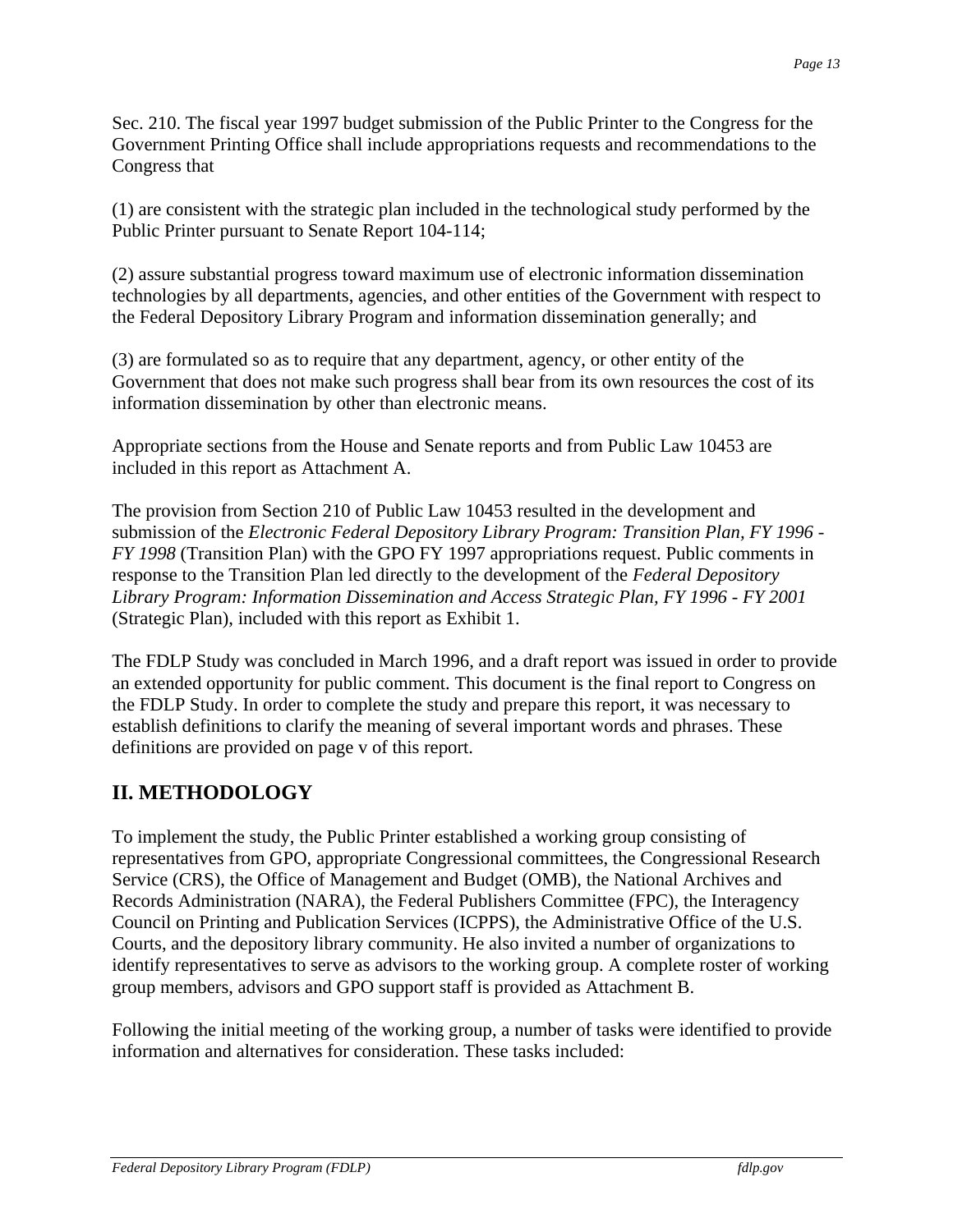A technical analysis by a Federallyfunded research and development center (FFRDC) to determine the most cost-effective way to provide electronic access through the FDLP;

Identification of relevant laws, regulations, and policies regarding Government information dissemination, and evaluation of agency compliance in so far as they affect the FDLP;

Identification, acquisition, and evaluation of available information relevant to the study;

Identification of current and ongoing electronic information dissemination activities for the FDLP;

Evaluation of incentives for publishing agencies to migrate from print products to electronic format;

Evaluation of current laws governing the FDLP and recommendation of any legislative changes necessary for a successful transition to a more electronic program;

A survey of Federal agencies to identify CDROM titles not currently included in the FDLP and reasons for both participation and nonparticipation in the program;

Case studies of specific Federal electronic dissemination initiatives with respect to their costs, and impact on public access to information through the FDLP in comparison with present methods of dissemination;

Evaluation of issues pertaining to inclusion in electronic formats of materials traditionally not included in the FDLP in either paper or microfiche; and

A review of Federal programs permitting or requiring the sale of information to recover costs, and the effects on efforts to assure free public access through the FDLP.

The complete task list which identifies task leaders and specific case studies is included as Attachment C. Task force reports, including reports for each case study, were distributed to study participants and posted electronically to major Government document listservs for public comment. Task leaders reviewed the comments received and, when appropriate, incorporated these remarks into the final reports. The final task force reports are included as Attachments D-1 to D-15.

At Congressional direction, the FFRDC technical analysis was deferred until the information gathering from the other study tasks could be completed. The letter from the Joint Committee on Printing denying the initial GPO request for the FFRDC analysis is included as Attachment D-1. Task 2, which involved identification of laws, regulations, and policies regarding Government information dissemination, resulted in the compilation of more than 400 pages of statutory text. Rather than include the complete text of this report, the index for this compilation is included as Attachment D-2. Task 4, which identified current GPO electronic initiatives, was accomplished through a series of demonstrations and presentations given to working and advisory group members; therefore, no report for this task is included in the attachments.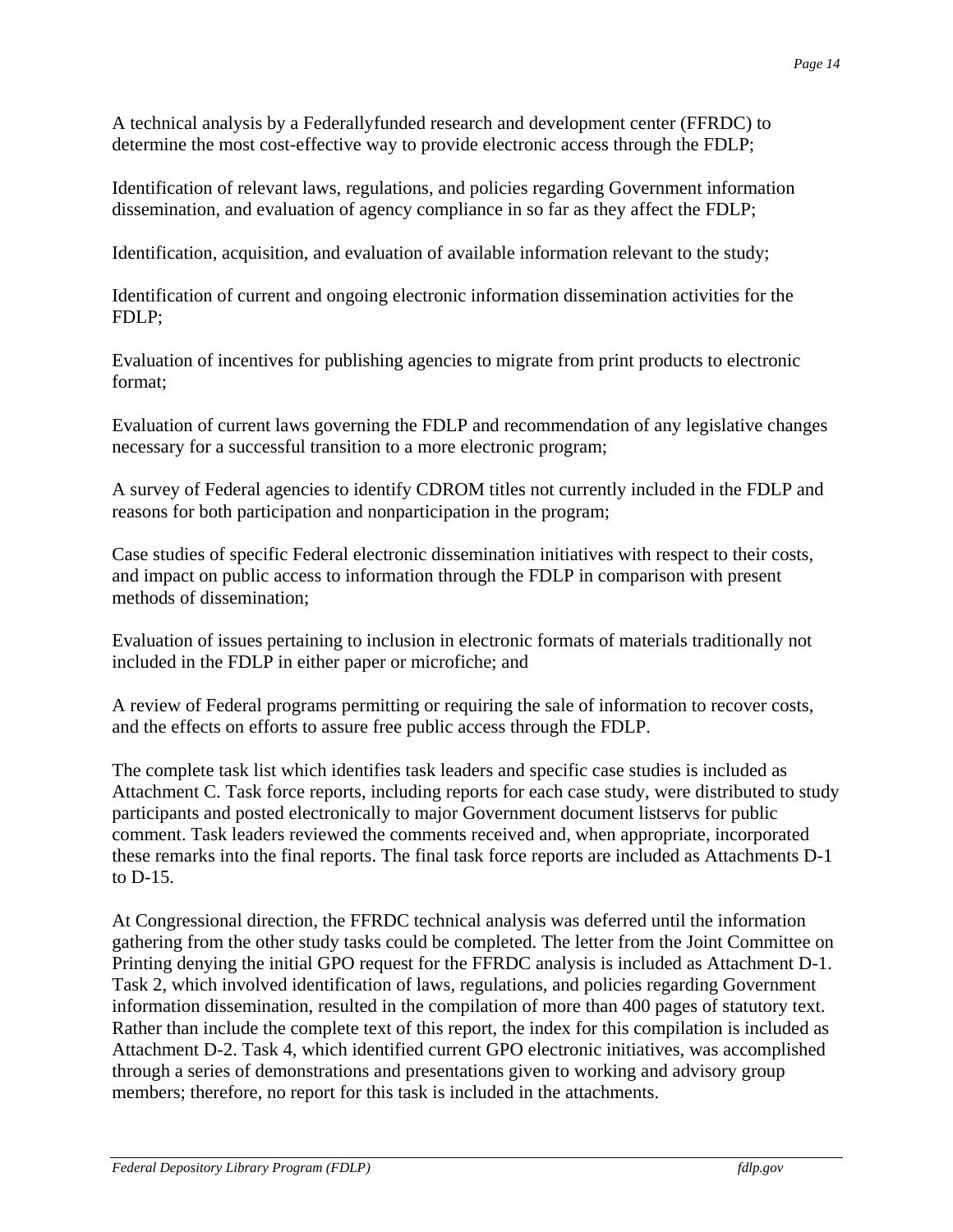# **III. PRINCIPLES FOR FEDERAL GOVERNMENT INFORMATION**

The FDLP Study brought together representatives from a variety of organizations who share an interest in the continued dissemination of, and access to, Federal Government information through the Federal Depository Library Program. Despite differing viewpoints, agendas and responsibilities, study participants did reach consensus on several basic principles for Federal Government information. Over the years, these principles have been expressed by a wide variety of organizations many times and in many different ways. Last year, the National Commission on Libraries and Information Science (NCLIS) republished its principles for comment in the June 9, 1995 issue of the *Federal Register*. The NCLIS principles are included as Attachment E. The principles below, which are derived from the NCLIS principles, served as the underlying foundation for all study group discussion and activities.

### **Principle 1: The Public Has the Right of Access to Government Information**

A cornerstone of every democratic society is the public's right of access to Government information. Open and uninhibited access to Government information ensures that the public has the opportunity to monitor and participate in the full range of Government activities. As Thomas Jefferson said in 1816, "If we are to guard against ignorance and remain free, it is the responsibility of every American to be informed." Access to Government information, except where restricted by law, is a basic right of every American citizen. It should not be format dependent, nor should it be compromised by the imposition of excessive fees, time delays or copyrightlike restrictions imposed by the Government in a manner that hinders timely access, use or redissemination.

#### **Principle 2: The Government Has an Obligation to Disseminate and Provide Broad Public Access to Its Information**

The Government should not only allow public participation in the democratic process by providing access to its information, but should encourage public participation and use of Government information through proactive dissemination efforts that ensure timely and equitable public access. This principle was the basis for the establishment of the Federal Depository Library Program more than a century ago. It also is supported by hundreds of other Government statutes which prohibit the copyright of Federal information, mandate affirmative public dissemination of such information and assign dissemination functions to a variety of Federal agencies and Governmentwide clearinghouses. This responsibility

entails providing public access to Government information in such a way that even those citizens without special equipment or training can find, access, and use it. This principle covers access to both Government information products and the underlying data from which they are created.

### **Principle 3: The Government Has an Obligation to Guarantee the Authenticity and Integrity of Its Information**

Government information is used in many ways, some of which affect the continued health and livelihood of the American public. Any corruption of Government information poses a serious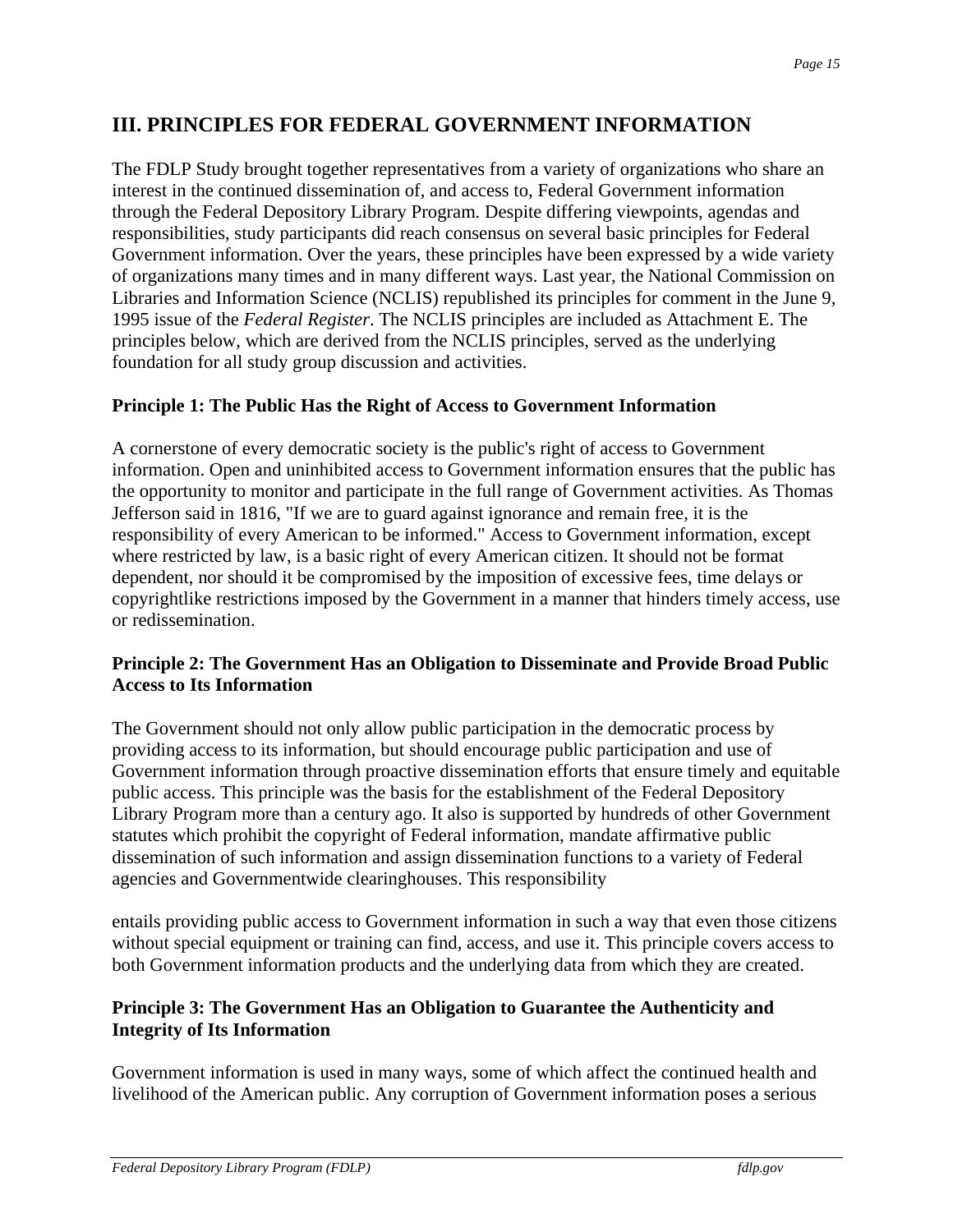and real threat to the common good. Therefore the Government has an obligation to protect its citizens by guaranteeing to the maximum extent possible the authenticity and integrity of its information. Due to the ease in which it currently is possible to manipulate electronic source files, the obligation to provide long range assurances of authenticity will become increasingly important as more Government information moves to electronic formats.

### **Principle 4: The Government Has an Obligation to Preserve Its Information**

Government information is part of our national heritage. It documents the fundamental rights of American citizens, the actions of Federal officials in all three branches of our Government, and the characteristics of our national experience. Therefore, it is a Government obligation to guarantee the preservation of Government information for future generations of Americans. This principle applies to Government information that has been determined to have sufficient historical value or that provides significant evidence of the organizations, functions, policies, decisions, procedures, operations or activities of the Government. Despite changing times and technologies, public access to these types of Government information in a meaningful format must be maintained in perpetuity to ensure the continued accountability of the Government to its present and future citizens.

### **Principle 5: Government Information Created or Compiled by Government Employees or at Government Expense Should Remain in the Public Domain**

Except where exempted by law, Government information created or compiled at Government expense or by Government employees as part of their official duties, regardless of the format in which it is published, is in the public domain. The Government is precluded by 17 U.S.C. Chapter 1 from holding copyright protection for its published and/or unpublished works. This prohibition on copyright should not be undermined by the Government's imposition of copyrightlike restrictions on the use or reuse of Government information, such as the imposition of royalties, establishment of exclusive distribution arrangements, or denying timely access to underlying data.

### **IV. MISSION AND GOALS FOR THE FEDERAL DEPOSITORY LIBRARY**

### **PROGRAM**

**MISSION:** The mission of the Federal Depository Library Program is to provide equitable, efficient, timely and dependable nofee public access to Federal Government information within the scope of the program./1/

/1/ For purposes of this report, Government information is defined as Government publications, or other Government information products, regardless of form or format, created or compiled by Government employees, or at Government expense, or as required by law. The scope of the FDLP is Government information products, except those determined by their issuing agency to be required for official use only or for strictly administrative or operational purposes which have no public interest or educational value and information classified for reasons of national security. A more complete list of definitions begins on page v at the front of this report.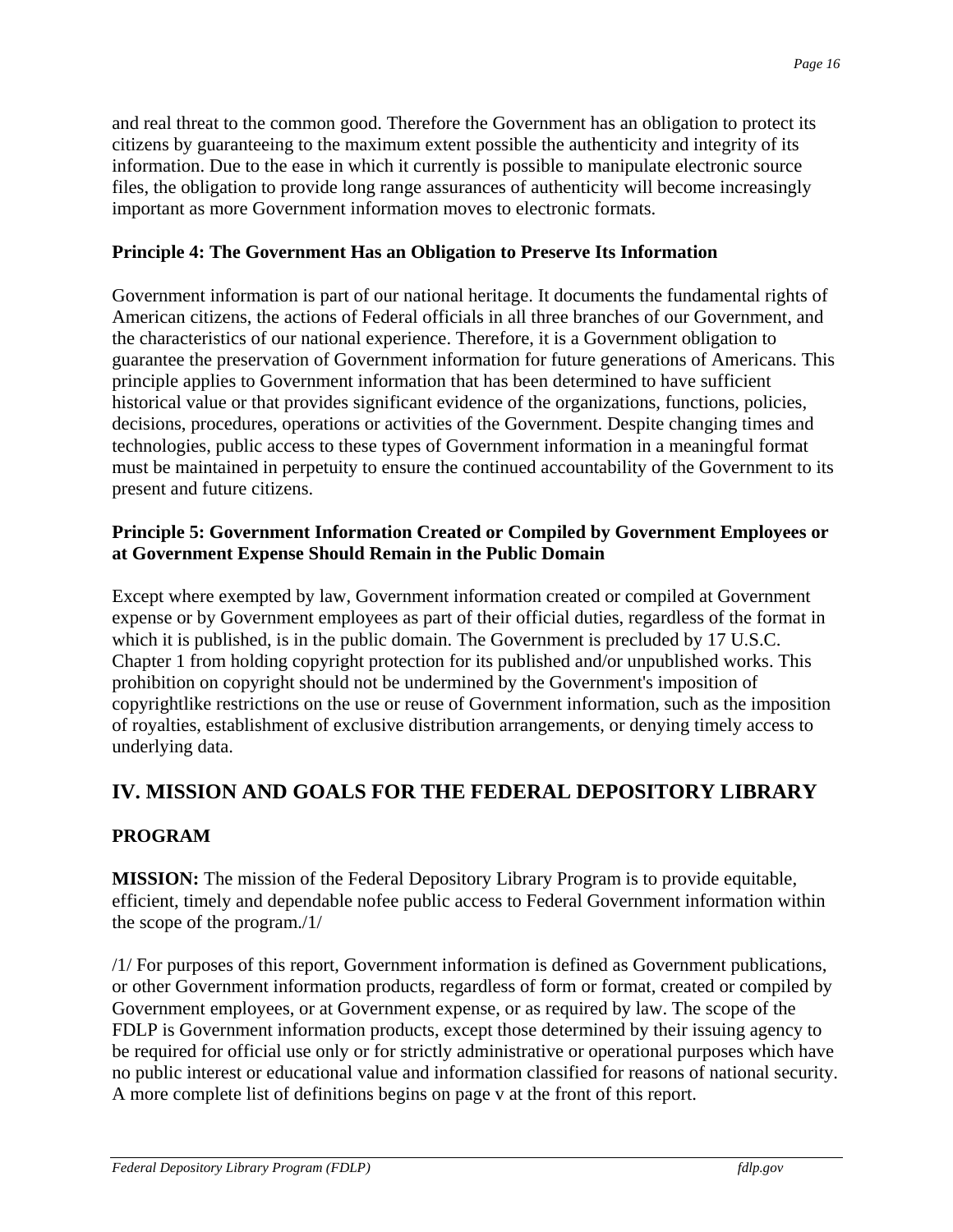The Government's transition to electronic dissemination requires improving the way the Federal Depository Library Program operates, redefining terms taken for granted in the printonpaper publishing environment, finding ways to use new technologies both to sustain and increase the amount of information in the FDLP, and exploring new methods for the delivery of information in timely, useful formats. However, the underlying mission of the program remains unchanged to provide equitable, efficient, timely and dependable nofee public access to Federal Government information products that fall within the scope of the program. Fulfilling this mission in the rapidlychanging world of electronic information requires the renewed and expanded cooperation of Federal publishers, the Government Printing Office, depository libraries, the National Archives and Records Administration and other organizations both public and private that are committed to the dissemination of, and public access to, Government information.

The goals for an electronic FDLP reaffirm the traditional objectives of the program with a new emphasis that reflects the increasing amount of Government information in electronic formats.

### **GOAL 1: Ensure that the public has equitable, nofee, local**

public access to Government information products through a centrally managed, statutorily authorized network of geographically-dispersed depository libraries.

This includes ensuring that depository libraries provide public access workstations and the related services necessary to connect the public to remotely accessible Government electronic information services and sufficient to assure equitable access to that information.

### **GOAL 2: Use new information technologies to improve public access to Government information and expand the array of Government information products and Government electronic information services made available through the FDLP.**

This includes: (1) ensuring that Government information products traditionally included in the FDLP in print or microform remain available through the FDLP when converted to electronic format by publishing agencies; (2) converting appropriate Government information products to an electronic format when a suitable electronic format is not available from the publishing agency and conversion is a costeffective means to disseminate the information to depository libraries; and (3) acquiring, or obtaining access for depository libraries to, electronic Government information products which have not been included in the FDLP in print or microform, but which can now be costeffectively included through remotely accessible Government electronic information services.

#### **GOAL 3: Provide Government information products in formats appropriate to the needs of users and the intended usage.**

This includes establishing a reasonable number of standard formats for electronic information disseminated through the FDLP which depository libraries will be responsible for supporting.

### **GOAL 4: Enable the public to locate Government information regardless of format.**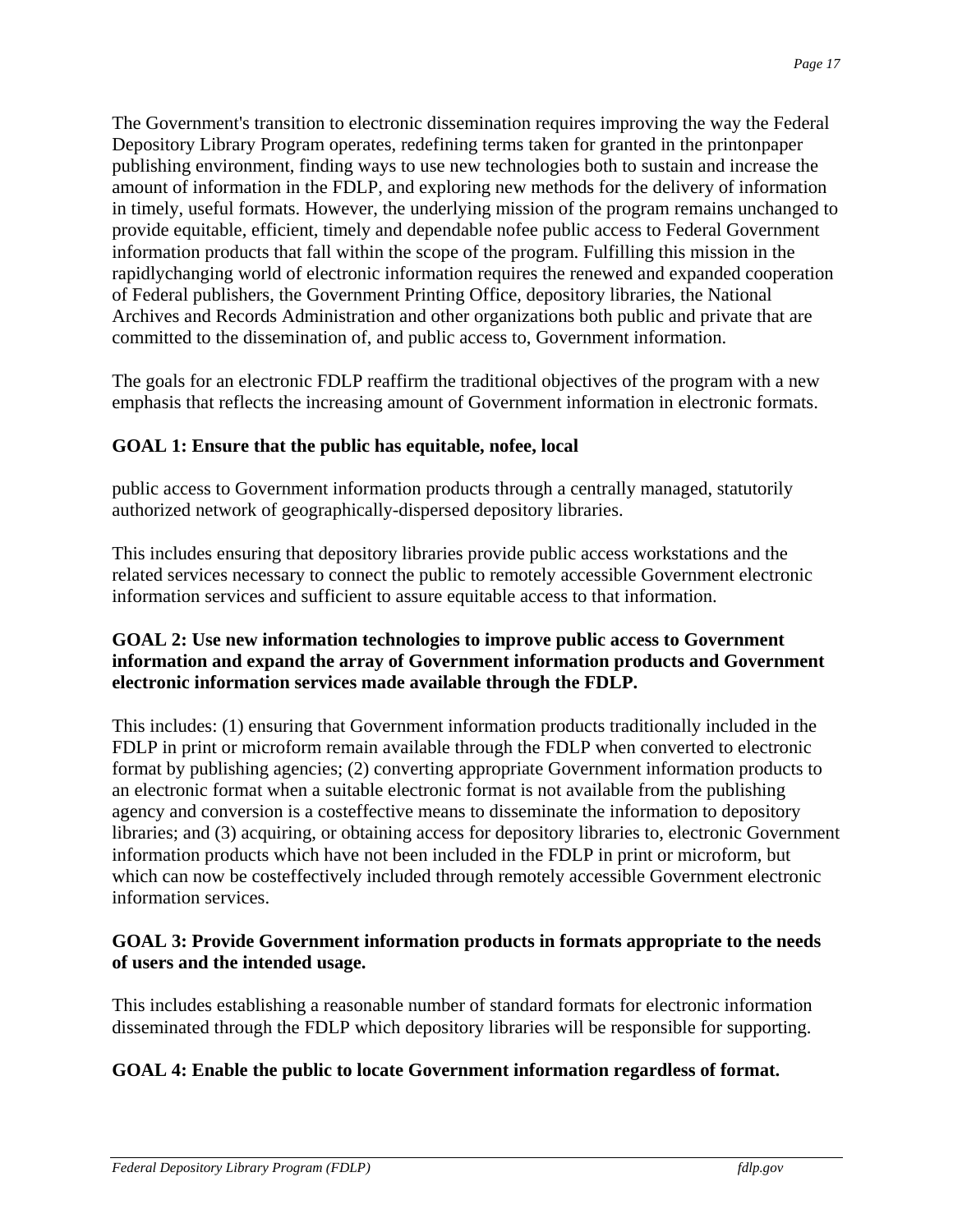This includes: (1) participation in, and utilization of, the Government Information Locator Service (GILS) and (2) development of other locator services tailored specifically to the needs of the FDLP.

### **GOAL 5: Ensure both timely, current public access and permanent, future public access to Government information products at or through depository libraries, without copyrightlike restrictions on the use or reuse of that information.**

This includes assuring to the maximum extent possible that all Government information products within the scope of the FDLP, regardless of market value, are available for no fee public access through the FDLP. Although it is recognized that private sector publishers and other secondary disseminators of Government information will continue to provide high value, high interest information products, the purpose of the FDLP is to acquire and maintain access to the full range of Government information products within the scope of the program, without copyrightlike restrictions on the use or reuse of that information.

### **GOAL 6: Facilitate preservation of Government information through the National Archives and Records Administration.**

This includes the continued transfer to NARA of information disseminated to depository libraries by GPO, as well as the initiation of transfer to NARA of electronic information held by GPO for depository library access.

### **GOAL 7: Ensure that the program is costeffective for all parties involved, including Government publishing agencies, GPO, depository libraries, and the public.**

This includes a commitment to minimize costs to depository libraries as a result of changes in the FDLP in order to encourage continued participation in the program and thereby assure broad public access to Government information.

# **V. POLICY ISSUES THAT IMPACT PUBLISHING AGENCIES, GPO, NARA, DEPOSITORY LIBRARIES, THE PUBLIC, AND THE PRIVATE SECTOR**

The issues summarized below were identified during the course of the study. Many of them are explained in greater detail, with examples and alternative solutions, in the individual task force reports included as Attachments D-1 to D-15.

### **ISSUE 1: Redefinition of Terms; Authenticity of Information.**

The electronic publishing environment necessitates new definitions of terms such as "Government publication" to include "Government information product" and "Government electronic information service", as well as new means to identify and assure the authenticity of electronic Government information.

A. The scope of Government information products included in the FDLP, and the criteria for excluding information products from the FDLP, should be reaffirmed through revision of 44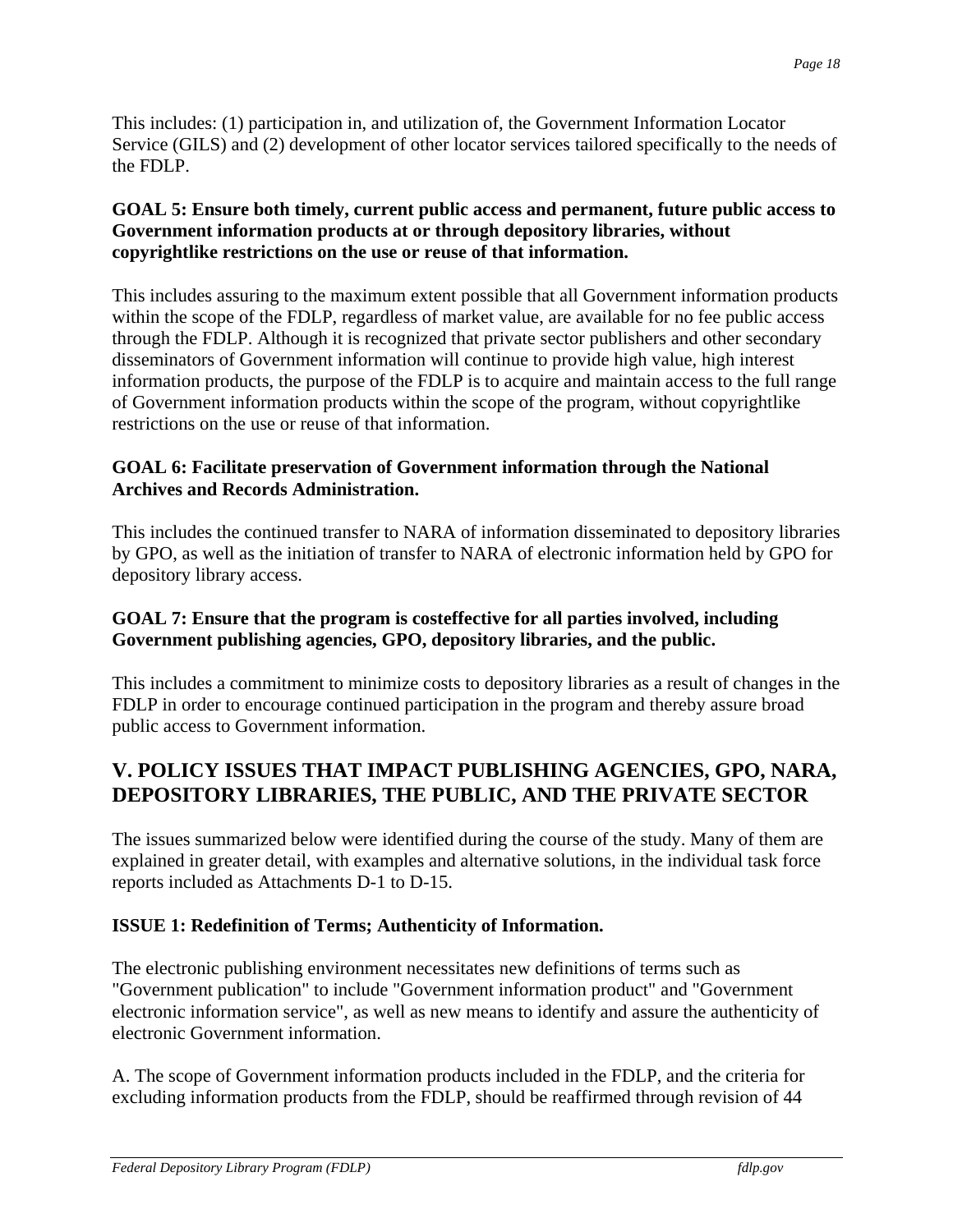U.S.C. §1901 and §1902. These sections should explicitly include all formats of Government information, including electronic information products. Since NARA accepts dissemination through the FDLP as one criteria for identifying information for preservation, this also will serve to define a body of electronic Government information products that should be transferred to NARA by GPO/2/ or the publishing agencies for preservation, notwithstanding its continued availability through the FDLP.

/2/ Currently GPO transfers to NARA only that information over which it has physical custody, i.e. information disseminated to depository libraries by GPO and information maintained at GPO for remote access. GPO can and will work with Federal publishing agencies to assure the transfer to NARA of other information that is within the scope of the FDLP, but never directly in the custody of GPO.

B. Means should be found to assure the authenticity of Government information products in the FDLP, both for the current users and usage and for permanent public access and preservation. This may include the utilization of "signatures" on electronic Government information products (files) and the establishment of a unique and permanent name or identification number for each file that is constant throughout its life cycle. Authentication efforts should assure the accuracy of the information content without imposing barriers to use or reuse.

### **ISSUE 2: Changing Roles for FDLP Participants.**

The focus of the FDLP is changing, with GPO providing more electronic access and less physical distribution, and depository libraries providing connections to remotely accessible Government electronic information services, rather than building collections in their own facilities.

A. The role of GPO, as the agency responsible for administration of the FDLP, will include the establishment of official arrangements for depository library access to information available directly from Federal agencies or other organizations, with the appropriate provisions for permanent access to and through the FDLP. This will assure that GPO, and the depository libraries, can rely on access through these distributed sources, rather than collecting the information for a single, central computer system operated by GPO or requiring libraries to maintain extensive local collections of electronic Government information products.

B. The role of depository libraries will include requirements to serve as local providers of public access workstations and the related services necessary to connect the public to remotely accessible Government electronic information services. This redefinition will result in different types of resource and training requirements that the libraries will have to meet in order to assure equitable access to Government information.

C. Means should be found to assure that publishing agencies in all three branches of the Federal Government provide notification to GPO, as the administrator of the FDLP, before they initiate, substantially modify, or terminate Government information products. This would include notification of removal, or change of location, of information products on a Government electronic information service when availability through that service is the means by which the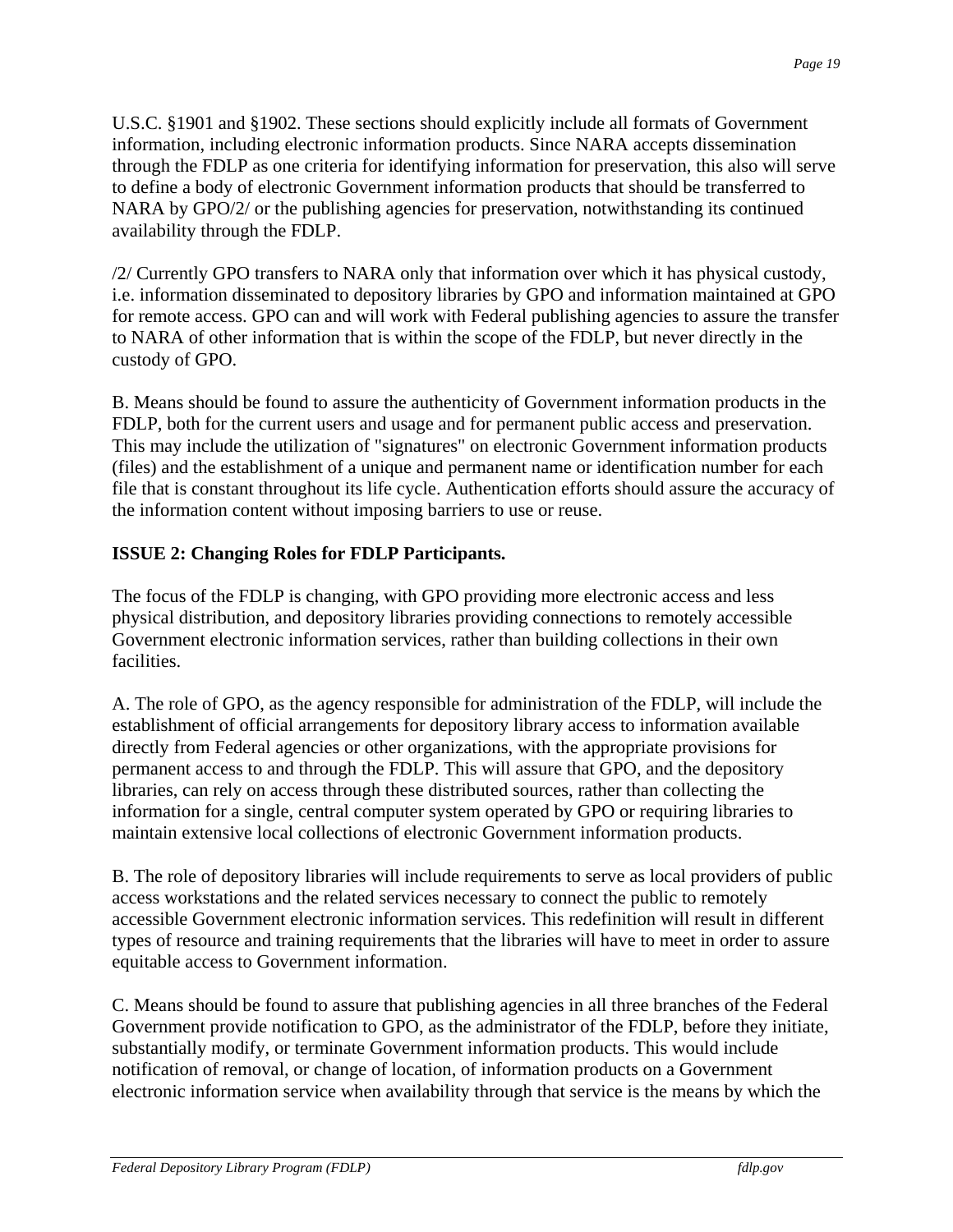agency fulfills its FDLP responsibilities. The Paperwork Reduction Act establishes a notification requirement for publishing agencies in the executive branch, but it does not explicitly identify GPO as one of the entities that must be notified. There is no comparable statutory requirement for notification of affected parties for legislative and judicial branch publishers. It is insufficient to establish the obligation; there must be means to assure compliance if the FDLP and other affected parties are to rely on this notification.

### **ISSUE 3: Permanent Access and Preservation.**

The requirements for permanent access to and preservation of electronic Government information products necessitate a reevaluation of the life cycle of that information. The best time to assure preservation of official electronic Government information is at the time it is prepared, when the originator can certify its authenticity.

For purposes of this report, "permanent access" means that Government information products within the scope of the FDLP remain available for continuous, no fee public access through the program,/3/

/3/ In the case of tangible information products, permanent access remains a responsibility of regional depository libraries, while in the case of remotely accessible information products, it is a responsibility of GPO to coordinate a distributed system that provides continuous, permanent public access through the FDLP.

and "preservation" means that official records of the Federal Government, which have been determined to have sufficient historical or other value to warrant being held and maintained in trust for future generations of Americans, are retained by the National Archives and Records Administration (NARA).

A. NARA and GPO should establish an official relationship to assure that electronic Government information products disseminated to depository libraries by GPO, or held by GPO for depository library access, are transferred to NARA for preservation in formats acceptable to NARA./4/ Ideally, this should be done in a manner that meets the publishing agencies' requirements for deposit with NARA, so that duplicative preparation and transfer of such information is eliminated. Currently GPO transfers to NARA only that information over which it has physical custody, i.e. information disseminated to depository libraries by GPO and information maintained at GPO for remote access.

/4/ The historical and future roles of GPO in the transfer of Government information products to NARA for preservation are addressed in the discussion of Goal 6 on page 21.

B. The requirement for permanent access at or through depository libraries necessitates: (1) the creation of information in formats that resist technological obsolescence due to software or platform dependence; and/or (2) the migration of the information to new media or new formats. In this context, migration means both: (1) the periodic refreshing or transfer of Government information products from one medium to another in order to minimize loss of information due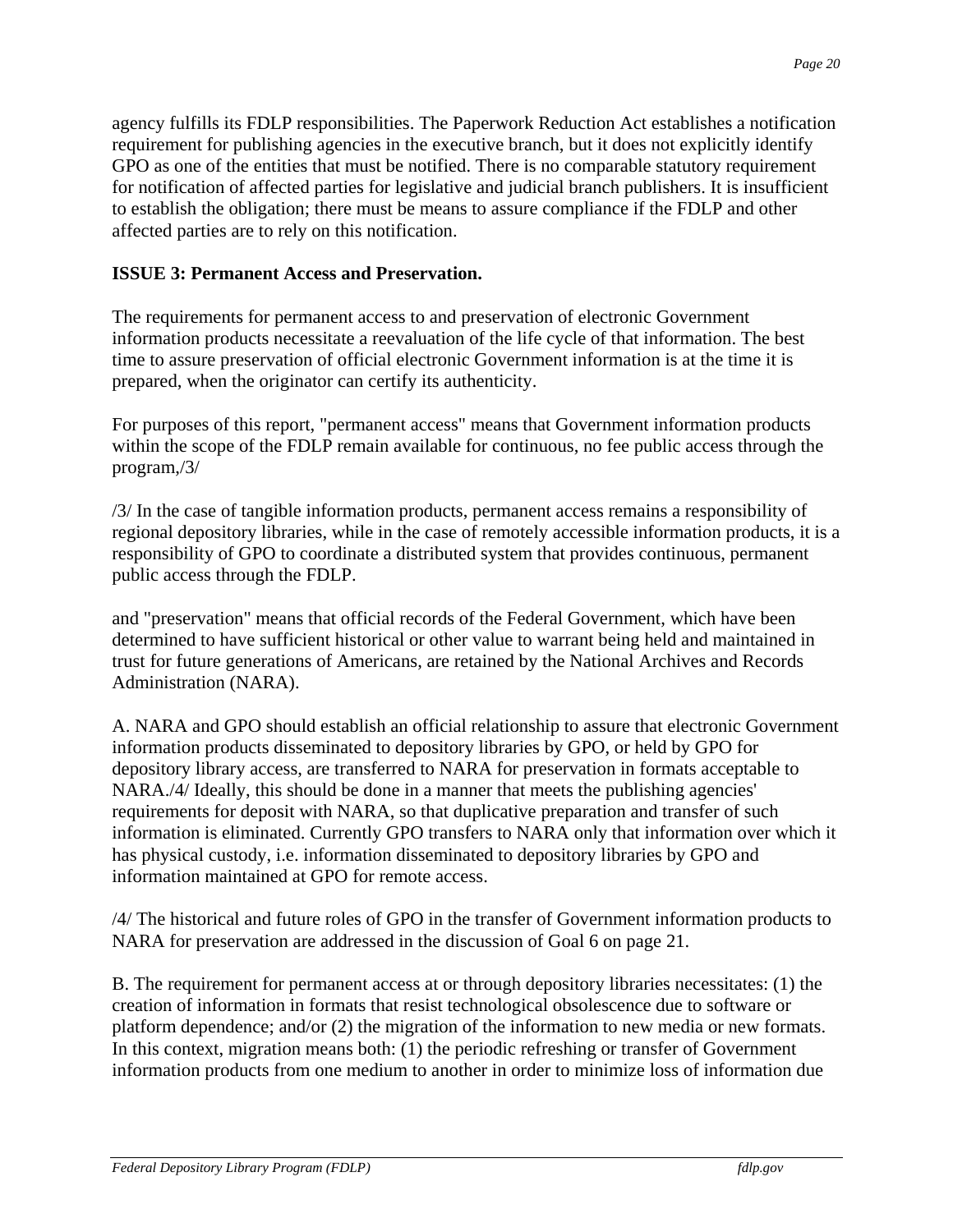to physical deterioration of storage media and (2) the reformatting of information to avoid technological obsolescence due to software or platform dependence.

C. As the volume of electronic Government information products increases, it is essential to collect more in-depth and concrete data on the life cycle costs to the Government for creating, disseminating and preserving them, to depository libraries for providing public access to them, and to the public for using them.

### **ISSUE 4: Standards.**

The requirements for timely access to current Government information products within the scope of the FDLP, and for permanent access to and preservation of these products, necessitate the identification and implementation of Government-wide standards for the creation and dissemination of electronic Government information products./5/ Where adequate standards do not already exist, standards must be developed by and for the agencies that create and disseminate the products.

/5/ The proposal for an Assessment of Standards for Creation and Dissemination of Electronic Government Information is described on page 28 in the Results and Conclusions.

A. Broad utilization of Standard Generalized Markup Language (SGML) in the preparation of Government information products will facilitate the exchange, dissemination and preservation of that information; however, it will take many years for this to be broadly accepted throughout the Government.

B. GPO needs to establish a range of preferred file formats, including SGML, for use in the FDLP and should recommend (but not require) that Federal publishing agencies use one of those formats when submitting electronic Government information products to GPO for FDLP dissemination. Whenever possible, open systems and formats compliant with Federal Information Processing Standards (FIPS) and other national or international standards should be used to assure that the format of the information is not a barrier to FDLP or public use. Such standardization is essential to assure that depository libraries have the hardware, software and training necessary to assist the public in the utilization of information made available through the FDLP.

C. When agencies cannot, or do not, use one of the preferred formats, GPO will need to convert agency supplied electronic Government information to one of the preferred formats if that is necessary to assure that the information product is appropriate to the needs of users and the intended usage. The formats utilized for FDLP dissemination must be appropriate for the program's intended audience, representing a broad cross-section of the general public. If the format utilized by the publishing agency is not suitable for public access through the FDLP, GPO should convert, reformat or scan the information product for distribution through the FDLP. For example, depository libraries cannot have available the software for every word processor or desktop publisher used by a Government agency to create documents, so GPO might accept documents from agencies in a wide variety of formats and convert them into one or more standard formats for depository library access or distribution. This will not restrict creation or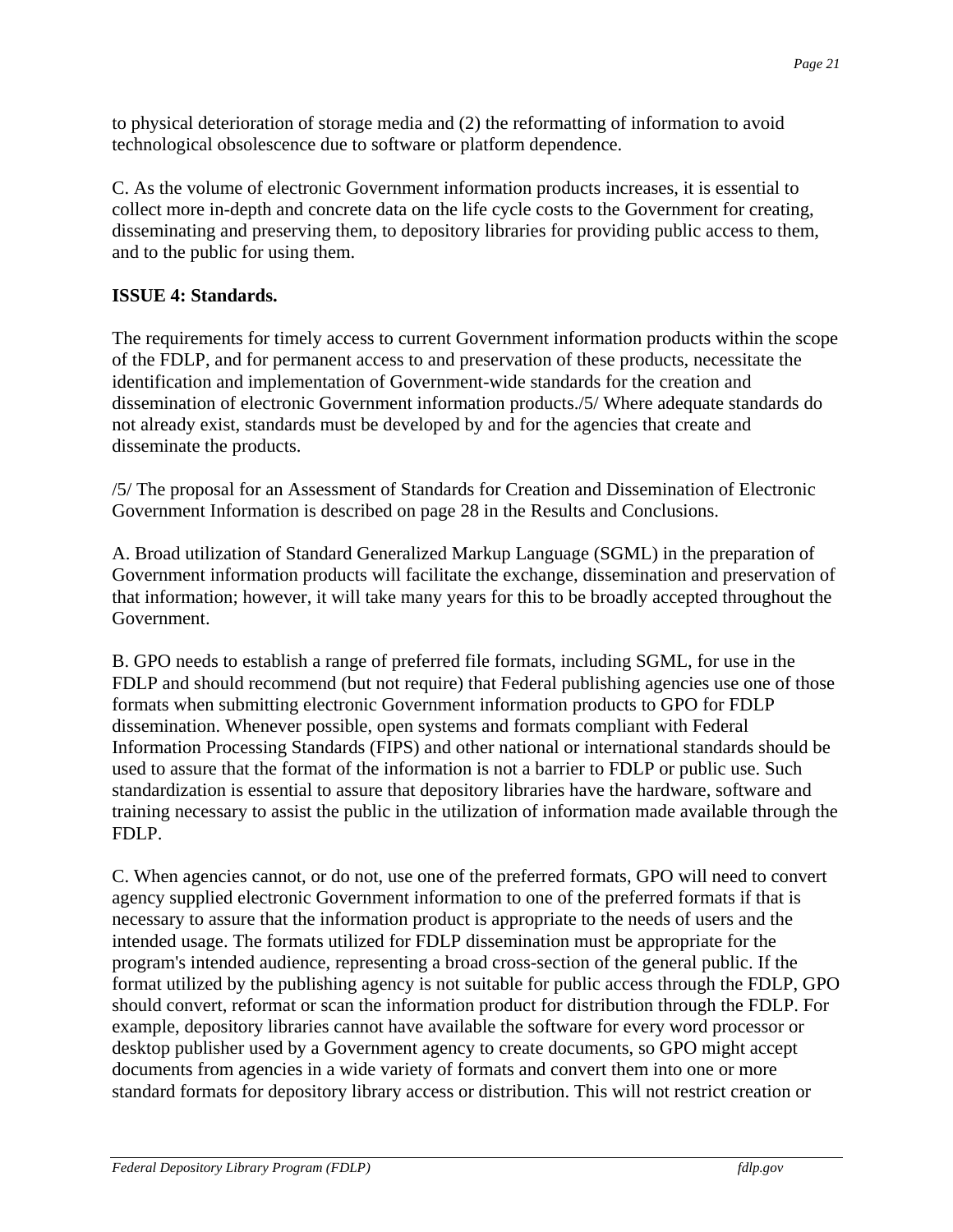dissemination by Federal agencies in the formats which they feel best serve their needs and those of their primary constituencies, but rather will supplement agency dissemination efforts by assuring availability to a wider range of users through the FDLP.

D. Whenever possible, the standard formats utilized by the FDLP should be platform independent and either non-proprietary or open in order to assure the widest possible use of the information and to avoid copyright-like restrictions resulting from software licensing. For example, the Government is distributing a significant amount of information using CD-ROM. Most CD-ROM titles include retrieval and display software, and often this software requires formatting the information in specific ways that can only be accessed through that software. This imposes copyright-like restrictions on those who want access to the underlying data and can preclude future use due to dependency on specific computer operating systems or other technology that may become obsolete.

E. Where paper and microfiche are formats that do not face technological obsolescence, many electronic information formats are software or platform dependent, necessitating the periodic review and, when necessary, migration of that information to newer media and or alternative file formats. Creation in, and certification of, information in standard formats that are not technologically dependent is the best way to assure that Government information products remain permanently accessible through the FDLP and are preserved by NARA.

F. The use of standards in the preparation and dissemination of Government information products also will facilitate incorporation in valueadded information products from the private sector and assure a diversity of both public and private sources for Government information.

### **ISSUE 5: Locator Services.**

With the proliferation of remotely accessible Government electronic information services, and the necessity to link or direct depository libraries to those services, rather than duplicating them, the provision of comprehensive finding aids and indexing (locator) services is essential. This includes full participation in and utilization of the Government Information Locator Service (GILS), as well as development of other locator services tailored specifically to the needs of the FDLP.

### **ISSUE 6: Inclusion of Fee-Based Services in the FDLP.**

The principles for Government information, and many of the laws and policies implementing them, recognize the need for assuring broad access to the public. The statute authorizing the FDLP specifically requires nofee public access; however, this requirement is often in conflict with statutes establishing sales programs and feebased Government electronic information services. Purchase of access to feebased Government information services for the FDLP is one means to reduce this conflict. This would require the establishment of a basis for determining appropriate fees for depository access and the restrictions, if any, that such services should be able to place on access to the services. Another alternative would be for Congress to require publishing agencies operating under fee-based requirements to provide this information to the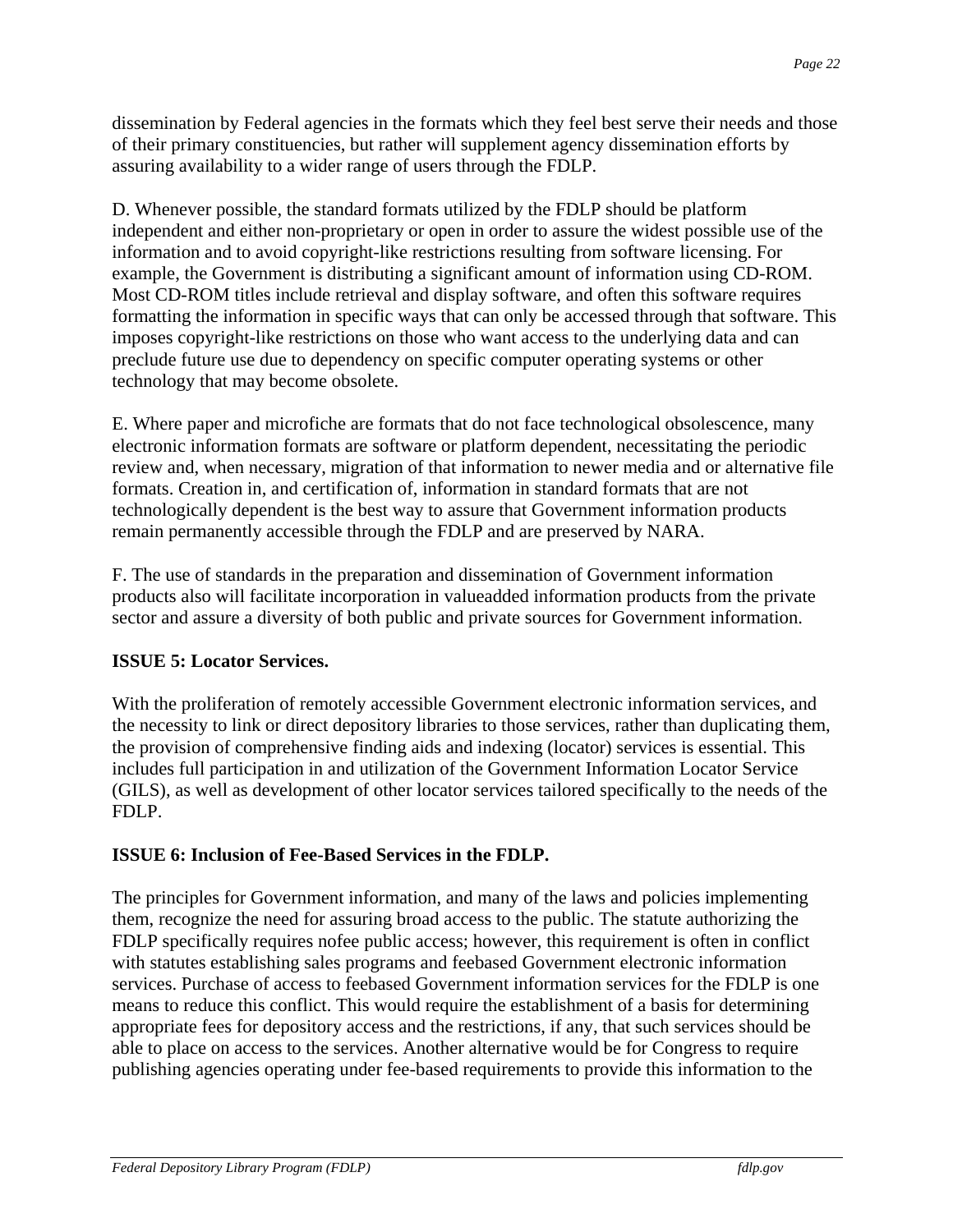FDLP without charge. In either case, such access should not restrict the use and reuse of information provided to the public through the FDLP.

### **ISSUE 7: Avoidance of Copyright-Like Restrictions.**

Government information must be available without copyrightlike restrictions to assure broad public access and a diversity of dissemination sources. When publishing agencies impose, or permit others to impose, copyrightlike restrictions on information created or compiled by Government employees or at Government expense, the effect is to restrict public access to that information. This violates the intent, if not the specific provisions, of the laws and policies precluding copyright on Federal information, including the Paperwork Reduction Act and OMB Circular A130. Nevertheless, budget constraints, requirements for operating costrecovery information services, and other factors are encouraging agencies to treat Government information as a commodity whose economic value can only be preserved by the imposition of such restrictions. Excessive fees, exclusive arrangements, royalty fees, and restrictions on the use or reuse of Government information are examples of copyrightlike restrictions that must be avoided. The utilization of proprietary data formats also may impose copyrightlike restrictions by requiring users to obtain software licenses in order to access or reproduce the information.

### **ISSUE 8: Incentives for Agency Compliance with FDLP Requirements.**

GPO should inform publishing agencies of their obligations to the FDLP. The Office of Management and Budget and the Congress should assist GPO in making sure that agencies understand the requirements for participation in the FDLP and comply with them. GPO should have the ability to offer incentives for participation and to assure publishing agency compliance with statutory obligations to the FDLP.

### **VI. COMPARISON OF THE HISTORICAL FDLP WITH THE ELECTRONIC FDLP AS ENVISIONED IN THE STRATEGIC PLAN**

The Federal Depository Library Program has been in existence for more than 150 years. The program has stood the test of time, providing equitable, efficient, timely and dependable nofee public access to Federal Government information products in print and microform, and more recently in electronic formats. It has proven to be a well-designed and well-balanced program, with clearly defined roles and responsibilities for Federal agencies, GPO and the depository libraries. However, the advent of electronic dissemination has introduced a host of new problems and concerns unheard of, or less prevalent, in the printbased model of Government information dissemination. This study is part of the process for informing the Congress about the issues and alternatives that should be considered for a successful transition to a more electronic FDLP.

As part of the study, a Strategic Plan was prepared to describe the anticipated evolution of the program through FY 2001. This plan is attached as Exhibit 1. This section of the report provides a comparison of the historical FDLP with the electronic FDLP as it is envisioned in the Strategic Plan. The comparison is made in the context of how the program has met and will meet the goals presented in Section IV of this report.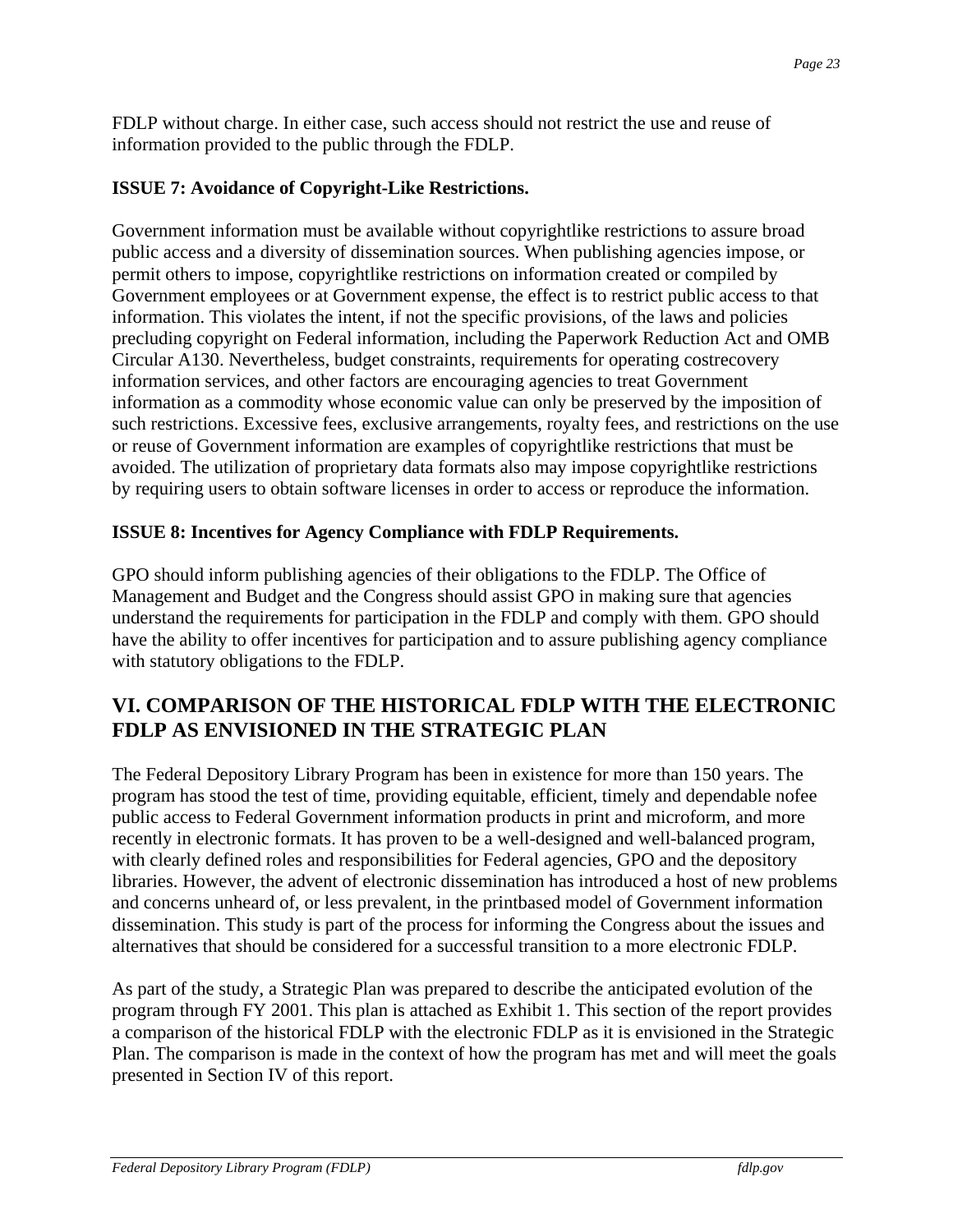**Goal 1: Ensure that the public has equitable, nofee, local public access to Government information products through a centrally managed, statutorily authorized network of geographically-dispersed depository libraries.** 

#### Historical Model

For more than a century, the Federal Depository Library Program has served the Government and its citizens by providing a national network of libraries through which Government information is made available to the people of the United States, without geographic, economic or administrative barriers. The scope of the program as defined in 44 U.S.C. §1902 includes all "publications except those determined by their issuing components to be required for official use only or for strictly administrative or operational purposes which have no public interest or educational value and publications classified for reasons of national security."/6/

/6/ There is an additional exclusion in 44 U.S.C. §1903, based not on the content of Government information products, but on their source of funding, for "so-called cooperative publications which must necessarily be sold in order to be self-sustaining."

There are currently 1,382 depository libraries located throughout the country, one in almost every Congressional district, as well as in the U.S. territories and possessions. Designation of a depository library is made by a Senator or Member of Congress or by law. Regardless of whether a citizen lives in a poor district in the inner city, a wealthy suburb, or a rural area, Government information products are accessible to each citizen at a depository library in the local area. Depository libraries are required by 44 U.S.C. §1911 to make the publications distributed to them through the FDLP" available for the free use of the general public."

GPO delivers Government publications to depository libraries primarily in print and microfiche. However, an increasing number of Government information products are being distributed in both physical electronic format, such as CDROM, and through Government electronic information services, such as *GPO Access*. Although the amount and type of information obtained through the FDLP and the type of facilities vary by depository, traditionally the only equipment depository libraries needed to provide equitable public access to nonprint Government information products was a microfiche reader or reader/printer. This equipment is relatively inexpensive and simple to operate, and microfiche does not require special training or expertise to use. In recent years, as CD-ROM discs have become a popular medium for the dissemination of Government information, many depository libraries have acquired computer workstations with CD-ROM drives, and some have even offered remote access to CD-ROM discs through their library networks. Currently 1,140 (83.1%) depository libraries have CD-ROM drives available for use with their Government information collections./7/ A workstation equipped with a CD-ROM

/7/ This information is based on data from the 1995 Biennial Survey of Depository Libraries, with all but 10 libraries responses received. A summary of the survey results is available as Attachment G.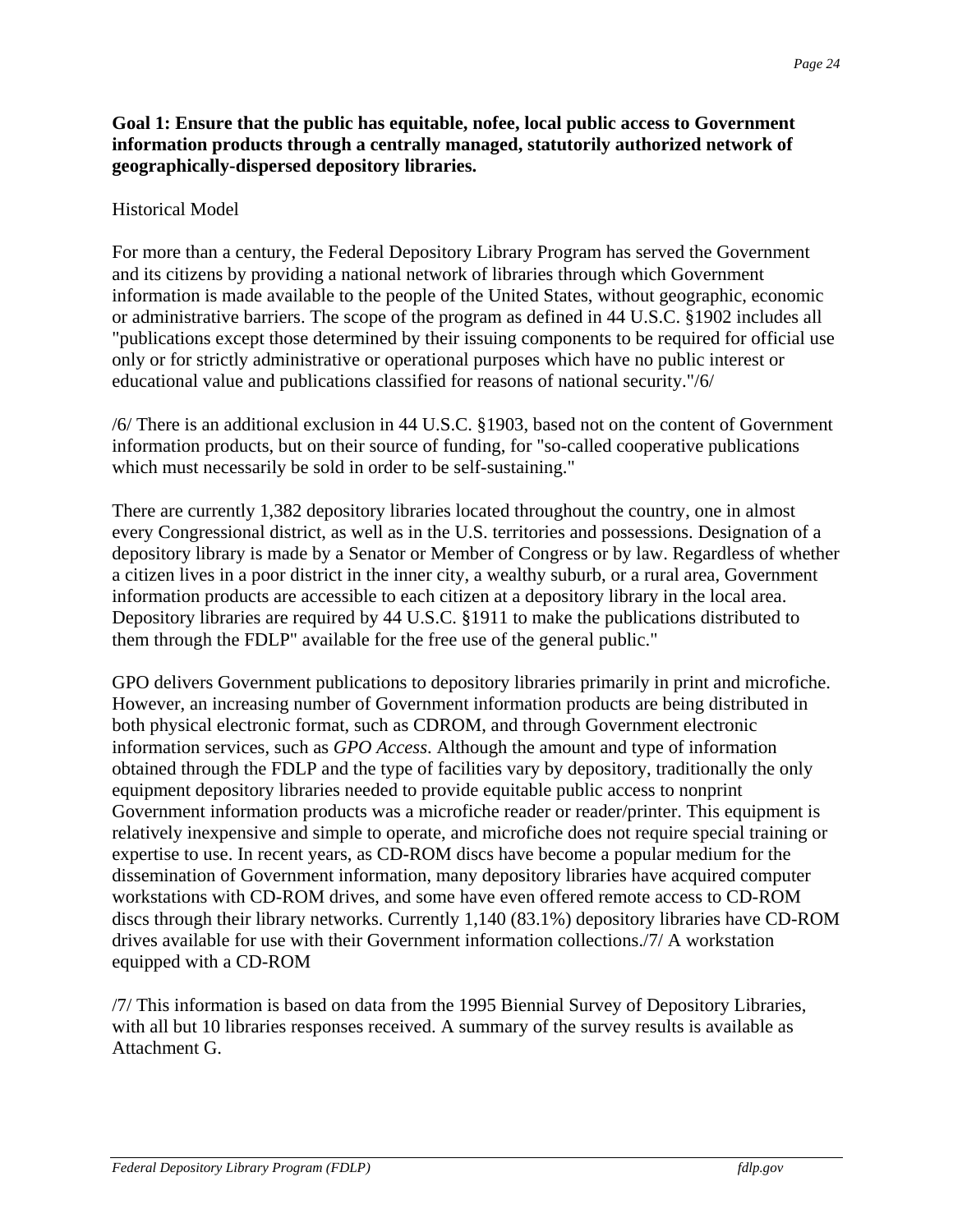drive and a printer is more expensive than a microfiche reader/printer and requires additional training and expertise, particularly given the wide variety of software and data formats used by Federal agencies in their CD-ROM publishing.

Although the amounts and types of equipment vary by library, the formats currently used for dissemination do not preclude depository libraries from selecting the Government information products they feel are needed to best serve their communities. Under the traditional FDLP model, the only major resource limitations on depository selection of Government information products are available shelf space (or microfiche cabinets) and support staff./8/

/8/ Selection of information products available through Government electronic information services is discussed in more detail under Goal 2 on page 14.

### Strategic Plan

Congress has already authorized GPO to disseminate electronic information to depository libraries through the *GPO Access* legislation (44 U.S.C. §4101). Ensuring equitable public access in an electronic dissemination environment will require two changes to the FDLP. The first involves reaffirmation that the scope of the program includes a comprehensive range of publishing formats. The current scope of the program refers to distribution of Government "publications." The term "publications" implies information published in a static, physical medium. However, electronic information can be dynamic and changeable, and often does not lend itself to physical dissemination. Therefore, the Strategic Plan proposes elimination of the term "publications" where it is used in 44 U.S.C. §1901 and §1902 to define the scope of the program and substitution of the more generic term "information products." This term encompasses both traditional products in physical formats and new electronic information available through Government electronic information services./9/

/9/ A more complete list of definitions begins on page v at the front of this report.

The second significant change will take place in the depository libraries themselves. With the amount and type of electronic information in the program growing rapidly, it will be incumbent upon depository libraries to expand their capabilities at a local level for public access to remotely accessible Government electronic information services. Despite the increasing amount of Government information available for free public use on the Internet, studies have shown that a significant majority of Americans still lack the necessary equipment, skills, or Internet connections to access remote Government electronic information services. A recent Nielsen survey found that only 17 percent of the public has access to the Internet, whether at home, in the classroom, at the office or through a friend's computer./10/ In addition, the complexity of the distributed information environment has created new problems for the public, eroding the ability of even experienced users to locate the information they need. Depository libraries located in most Congressional districts can meet the needs of this large segment of the American public which has not yet acquired the equipment or expertise necessary to locate and access Government information directly from their home, classroom, or office.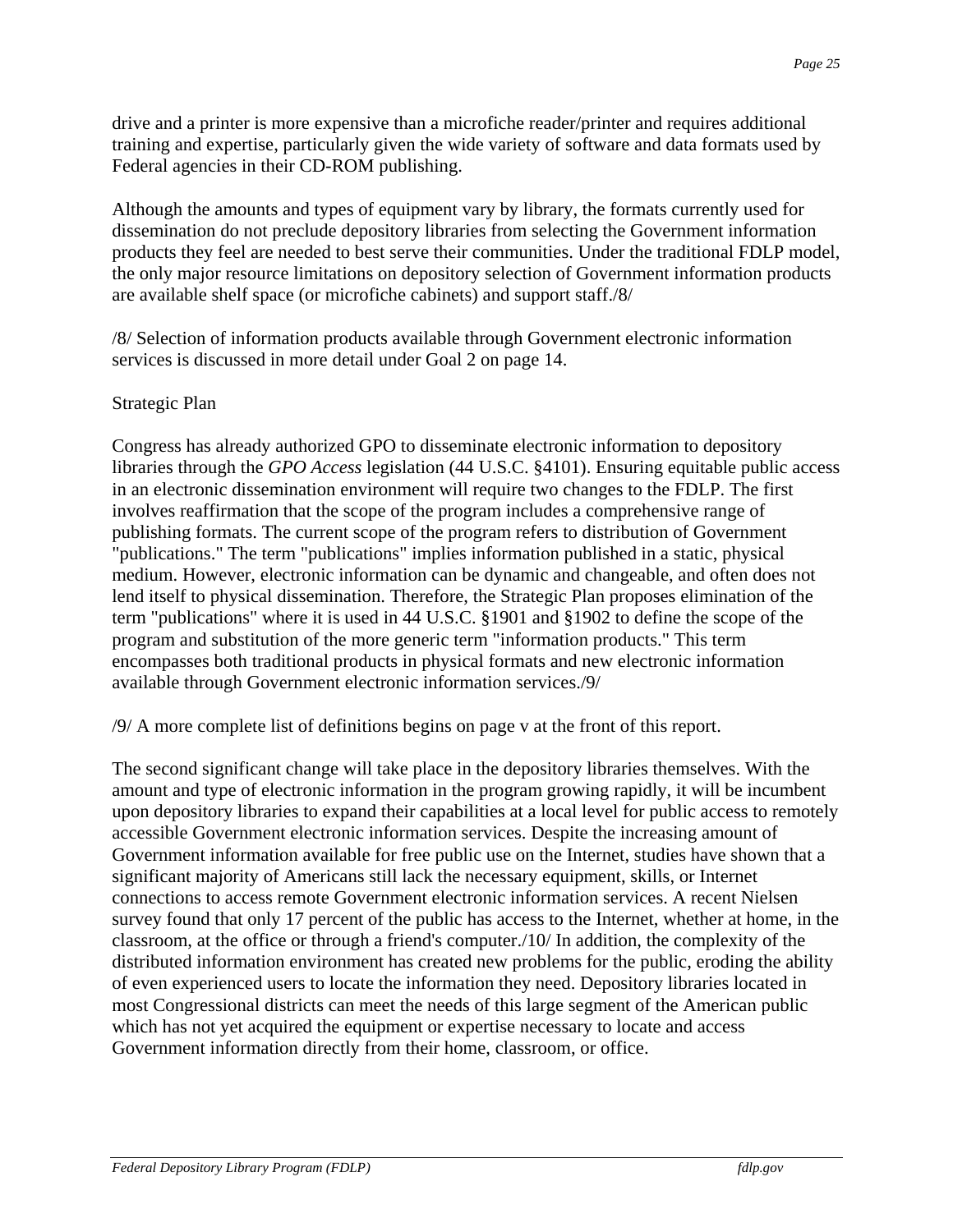/10/ The CommerceNet/Nielsen Internet Demographics Survey. [New York]: CommerceNet Consortium/Nielsen Media Research, 1995. [URL: http://www.commerce.net/information/surveys/]

The Strategic Plan recognizes that in order to provide equitable public access to Government information in an electronic environment, depository libraries will have to accelerate their plans to obtain public access computer workstations, and satisfy the demand for local printing and downloading. According to the 1995 Biennial Survey, only 32 percent of responding depositories currently provide the kind of robust workstation configuration necessary to provide equitable public access to Government information through the Internet./11/

/11/ More detailed information from the Biennial Survey is available as Attachment G.

The Strategic Plan recognizes that in a more electronic FDLP, all depository libraries will have to provide at least one public access workstation with a graphical user interface, CDROM capabilities, Internet connections and the ability to access, download, and print extensive products. In addition to hardware and software, depositories will need to provide assistance to patrons in the use of electronic Government information products which employ a variety of search engines, user interfaces, and software packages. These requirements are defined in the Recommended Minimum Specifications for Public Access Workstations in Federal Depository Libraries, which are scheduled to become requirements effective October 1, 1996, and are provided as Attachment H. Acquiring this technical expertise and providing user support for electronic depository collections will require additional depository training and support staff. As a result, depository libraries will have to balance the resource requirements necessary to support electronic information products with those necessary to provide access to the Government information products in their print and microfiche collections.

The Strategic Plan also suggests that, in the transition of the FDLP from a series of local repositories to a network of local access points, many depositories may find that they lack the necessary public or private funding to achieve the minimal level of electronic capability they will need. The plan proposes that GPO provide up to \$25,000 per library in technology grants to those depositories that demonstrate need and stipulate that no other public or private funding source is available for this purpose.

These would be one-time grants, available for a single year and totalling no more than \$500,000 per year. In addition, the Strategic Plan envisions an expanded role for GPO in providing support services to depositories including, but not limited to, locator services, user support, training, and documentation.

**Goal 2: Use new information technologies to improve public access to Government information and expand the array of Government information products and Government electronic information services made available through the FDLP.** 

Historical Model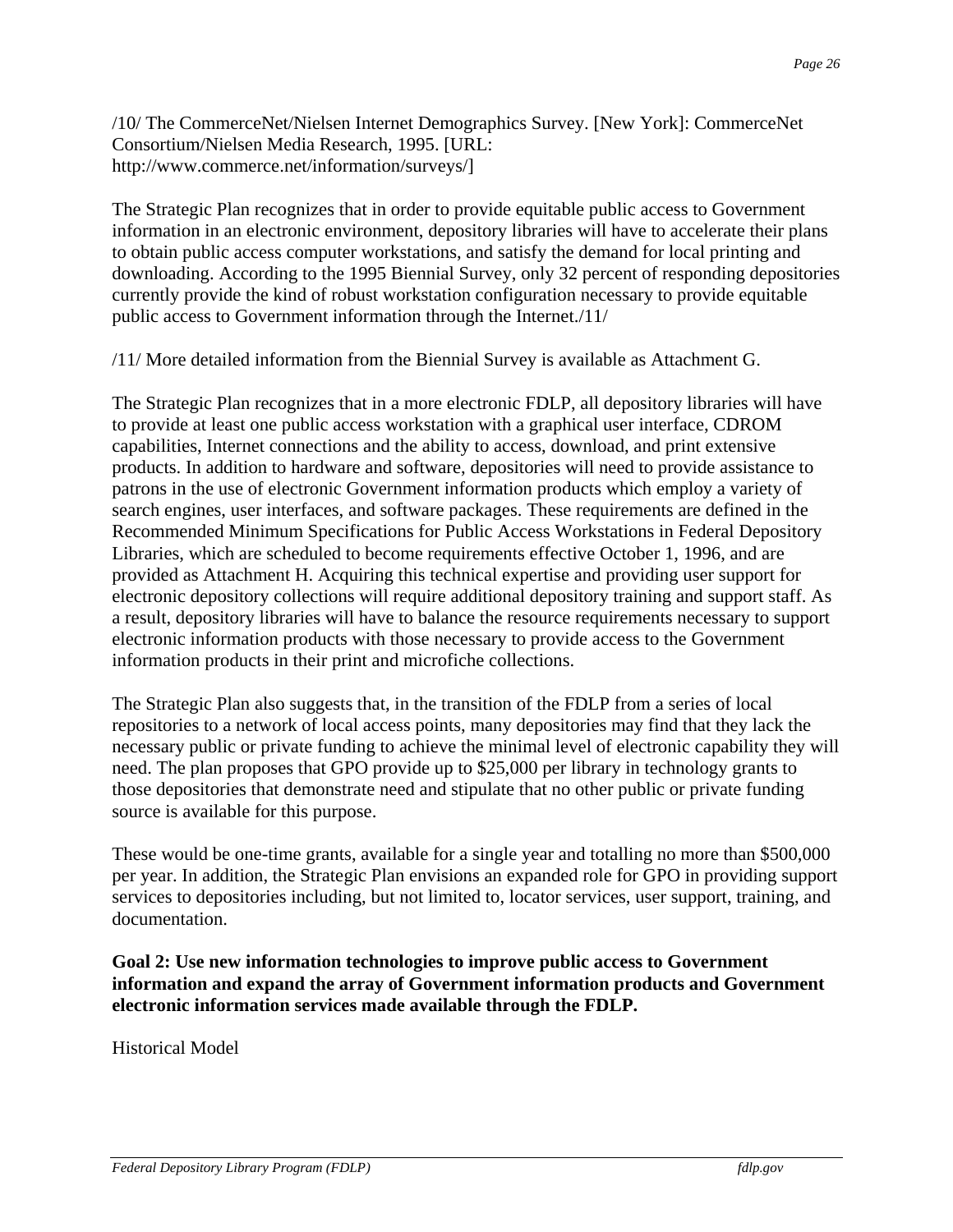As the primary provider of printing services for the Government, GPO is able to identify and acquire information for the FDLP when publishing agencies submit printing requisitions to GPO in the course of printing or contracting for the printing of their publications. The number of copies needed for depository distribution is added to the agency's printing requisition as a "rider." Therefore, GPO's integral role in the production process has ensured that publications are identified and acquired for the FDLP, without agencies having to be aware of their obligations to the program. With the vast amount of Government information products flowing through the GPO print production process, and thereby being acquired for the FDLP, expanding the array of Government information products available for public access was never a primary concern for the program.

In the historical model for the FDLP, paper was the primary format used for dissemination of Government information. Advances in printing technology over the years have changed the production process for Government publications, but they have not changed the way in which Government information products are distributed or made available to the public through depository libraries. Before the advent of electronic dissemination, the only technology that significantly impacted FDLP dissemination was micrographics. The FDLP began using microfiche as a format for dissemination in the early 1970's. The use of micrographics allowed GPO to distribute a slightly greater amount of material to depositories at a significantly lower cost to the Government. No major changes to the FDLP distribution system were needed because microfiche was a physical format. Depository libraries purchased microfiche readers or reader/printers in order to provide public access to microfiche information./12/ Depository library patrons could access the exact graphical image of a printed publication simply by placing a sheet of microfiche in the microfiche reader; therefore no special training or user support was needed to use information in this format.

/12/ While comparable in cost to public access workstations acquired for the CD-ROM titles and other electronic Government information products, the microfiche equipment has a much longer useful life.

Due to the vast quantity of Government information products disseminated through the program, and the physical limitations of depository libraries for storing print and microfiche, the historical model for the FDLP necessitated a distinction between "selective" depository libraries and "regional" depository libraries. Selective depositories preselect the type of publications they wish to receive based on the specific needs and interests of the communities they serve. Fiftythree "regional" depository libraries receive everything that is distributed through the program. If users do not find the information they need at a selective depository library, they can arrange for an interlibrary loan from another depository that does elect to receive that information or from a regional library. While this is not as timely as on demand access from an electronic information service, the delay is not so lengthy that it significantly impedes public access.

Government information products in paper or microfiche are available at depository libraries for onsite use by members of the public. Users can borrow material to read at home, in the classroom, or in the office, or they may elect to pay to copy or print it out in order have their own copy. When Government CD-ROM titles were included in the FDLP, depository libraries began to add public access workstations equipped with CD-ROM drives. Since the initiation of the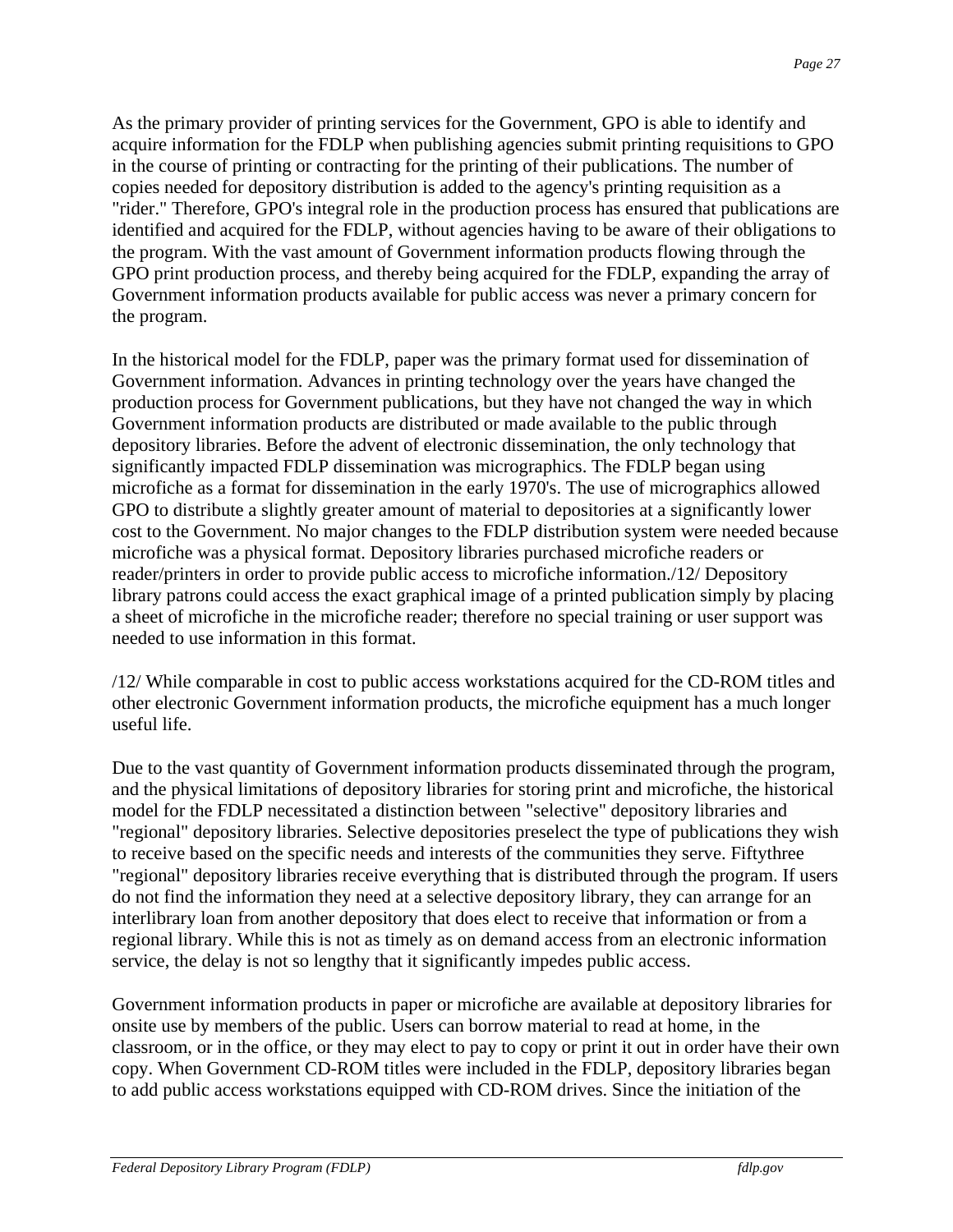*GPO Access* electronic information services, authorized by 44 U.S.C. §4101, the public has had free use of a variety of databases through public access workstations equipped for Internet access. This was quickly expanded to offer users the option of access from their home, classroom or office through one of several depository library gateways or direct access from GPO.

### Strategic Plan

The electronic Federal Depository Library Program as outlined in the Strategic Plan will take advantage of the increasing amount of Government information available in electronic format to expand and enhance the array of Government information products available to the public. An increasing amount of Government information is available from agency publishers in electronic formats. This information falls into three categories: (1) information products that are currently included in the FDLP in print, but not in electronic formats, (2) information products that previously were included in the FDLP in print, but that are no longer included in the program since the publishing agency converted to electronic information products, and (3) information products that have never been a part of the program for various operational or financial reasons. Often this information is more timely, useful, and less expensive in electronic format than it is in print.

The Strategic Plan proposes four ways in which GPO can bring these electronic information products into the FDLP:

- GPO can identify, describe and link the public to the wealth of distributed Government information products maintained at Government electronic information services for free public use.
- GPO can establish reimbursable agreements with agencies that provide feebased Government electronic information services in order to provide free public access to their information through the FDLP.
- GPO can "ride" agency requisitions and pay for depository copies of tangible electronic information products, such as CD-ROM discs, even if they are not produced or procured through GPO.
- GPO can obtain from agencies electronic source files for information the agencies do not wish to disseminate through their own Government electronic information services. These files can be made available through the *GPO Access* services or disseminated to depository libraries in CD-ROM or other tangible format.

GPO's ability to provide timely and comprehensive access to Government electronic information products will be dependent on the receipt of timely notification from publishing agencies when they initiate, substantially modify, or terminate an information product. Both the Paperwork Reduction Act and OMB Circular A130 require executive agencies to provide such notice to affected parties. The proposed revisions to 44 U.S.C. §1902 presented in the report for Task 6 (Attachment D-5) establish a specific requirement for notification of GPO by all branches of Government. The proposal suggests the following language:

Agencies shall notify the Superintendent of Documents of their intent to initiate any Government information product and shall notify the Superintendent of Documents at such time as they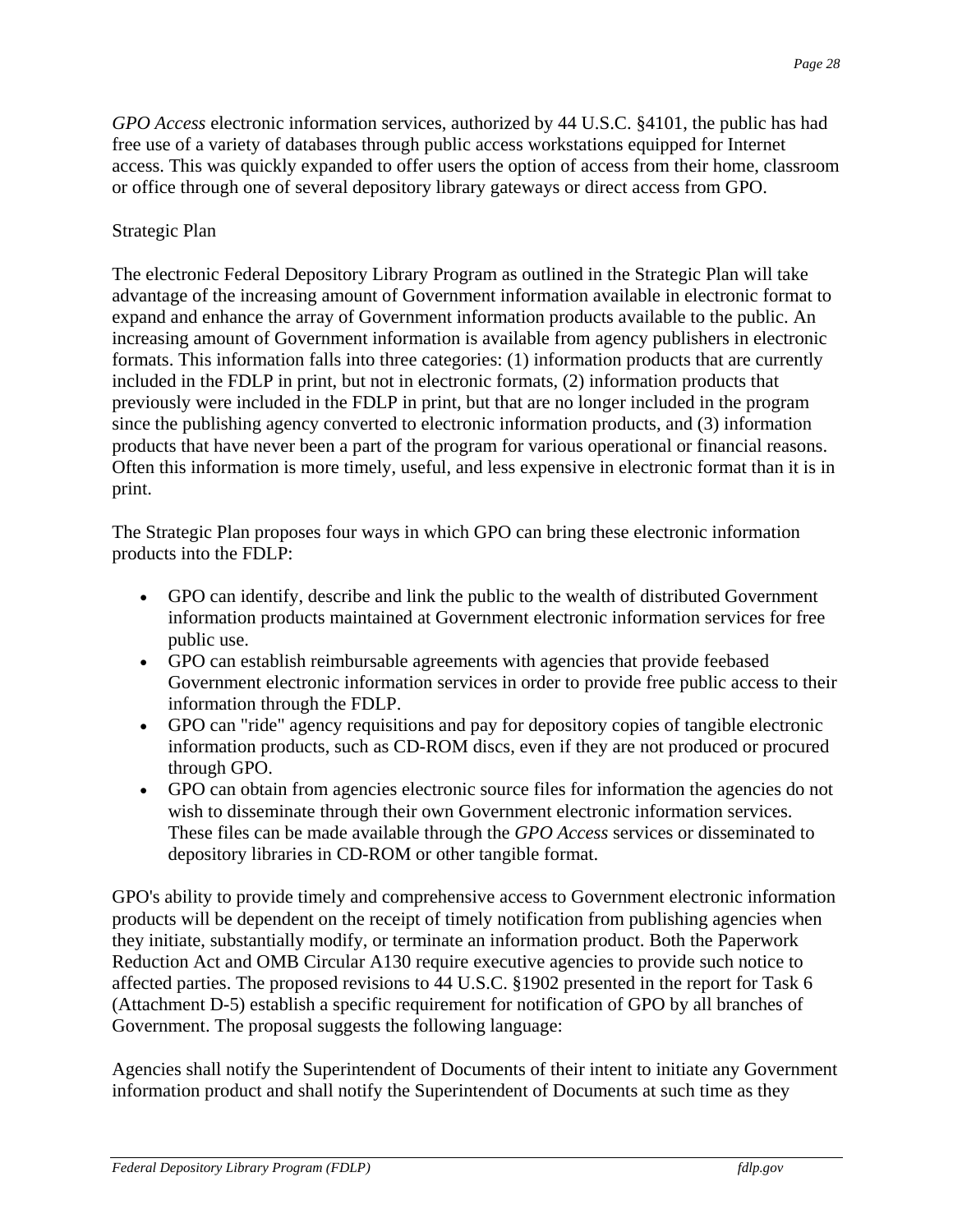substantially modify or terminate a product available via a Government electronic information service.

The task force report also proposes an addition to 44 U.S.C. Chapter 19 that would require agencies to provide the Superintendent of Documents with timely notice of any tangible electronic information product produced or procured outside of GPO, so that the Superintendent of Documents can make arrangements to ride the agency requisition for depository copies on an incremental cost basis.

Several benefits will be realized from the inclusion of more electronic information in the FDLP. When mounted to an online service, electronic information can be accessed simultaneously from multiple sites located across the country within minutes of its creation. This means that Government information products like agency press releases can be made accessible at or through depository libraries when public interest in the information is at its peak, whereas previously weeks would pass before the printed press releases arrived in a depository shipment.

Another major benefit of electronic information is the ease in which it can be manipulated and searched. Unlike paper or microfiche, electronic information is dynamic. For example, locating agency regulations on toxic waste management published in the paper *Federal Register* required a user to scan through indices and pages of text manually. This was a very timeconsuming and labor-intensive process. The same search on the electronic *Federal Register* database can be done in seconds with a simple search that locates and ranks all references to toxic waste management in the *Federal Register* over a specified period of time. After viewing relevant passages on the screen, the user can "paste" those passages of text into word processing software, download and save the entire file for use at a later time, or print out selected pages.

Use of information technology not only will enhance public access to Government information by improving its timeliness and utility to the user, but will make access to certain types of Government information more widely available. Currently, shelf and cabinet space restrict the amount and type of print and microfiche materials depository libraries select. As more information is included in the FDLP through access to Government electronic information services, depository libraries will be able to access a wider range of Government information products because the responsibility for providing access to the information will rest increasingly with publishing agencies and GPO, instead of with each individual library./13/

/13/ This does not mean that all of the information products provided to GPO by agencies will be maintained at GPO. Some Government information products will be in facilities, such as depository libraries, that establish contractual arrangements with GPO to house the information for depository library access. These alternatives are discussed more fully under Goal 5.

The Strategic Plan notes that in FY 1997 depository libraries will be required to meet minimum specifications for public access workstations which include capabilities for accessing Government electronic information services./14/ This will mean that the full range of Government information products remotely accessible through the FDLP will be available for public use at or through any depository library within the next year. In addition, users who have the necessary hardware, software and expertise will continue to access an expanding array of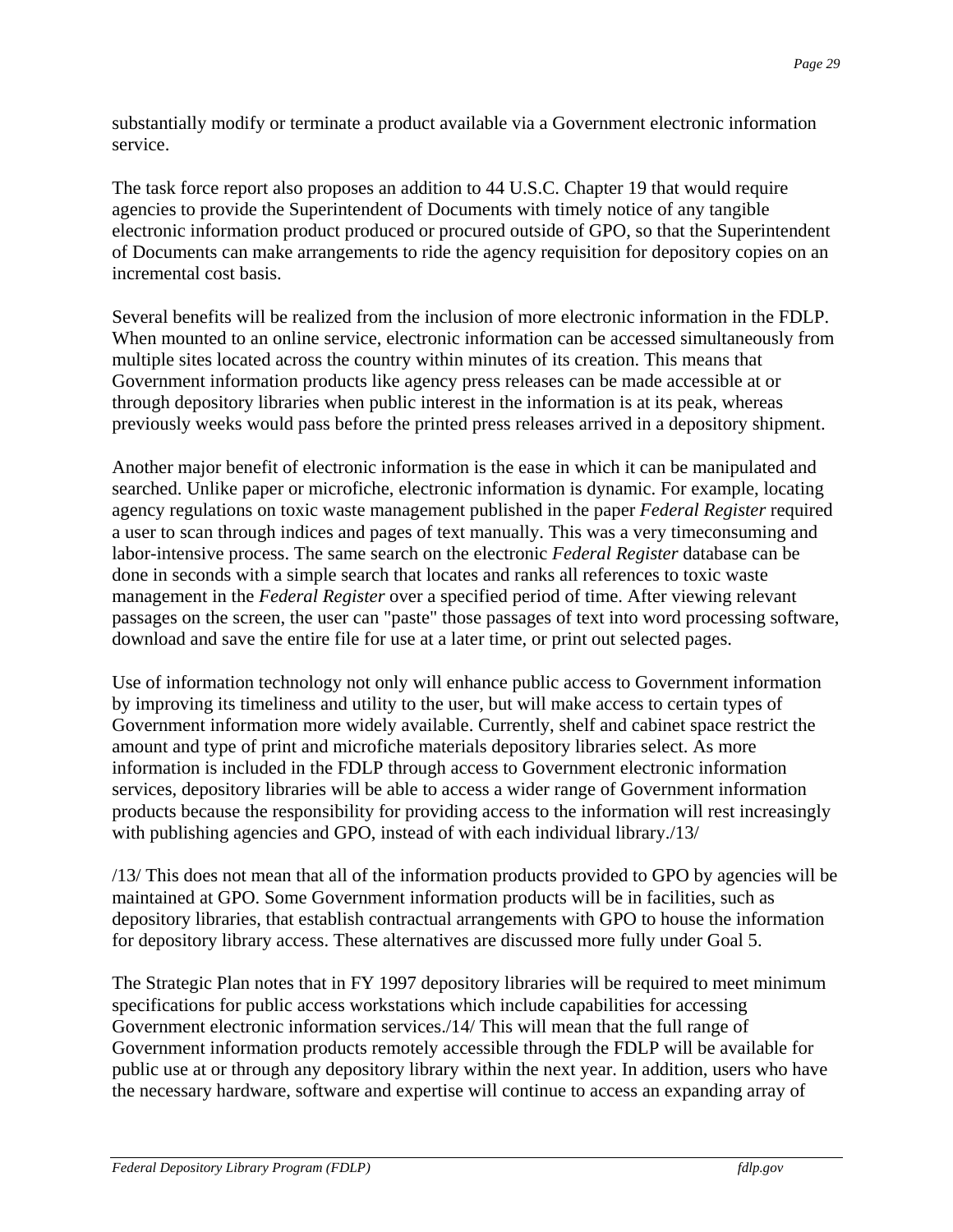electronic information available through the FDLP directly from their home, classroom or office using depository library gateways or by connecting to GPO electronic information services directly.

/14/ The current requirements are provided in Attachment H: Recommended Minimum Specifications for Public Access Workstations in Federal Depository Libraries. These specifications are revised periodically to reflect changes in computer technology and software.

While every depository library will be able to access all of the available remotely accessible Government electronic information services, each library will continue to determine the appropriate levels of service for the various types of information. For example, a depository library in a law school will have public access workstations that can be used to access remote scientific and technical information, but it is not likely to offer any reference service to support the use of that information since it is outside of the scope of its collection and expertise. On the other hand, a law library may offer substantially better assistance for legal and regulatory materials than a public library that has limited experience with this type of information.

### **GOAL 3: Provide Government information products in formats appropriate to the needs of users and the intended usage.**

### Historical Model

The historical model for the FDLP involved dissemination of information primarily in two physical, static formats: paper and microfiche. GPO also has distributed a substantial number of CD-ROM titles to depository libraries, and a limited number of videos, slides, and floppy diskettes. The CD-ROM discs have conformed to the international standards for CD-ROM media and file layout, but have presented a challenge to the libraries due to the wide range of retrieval software and file formats on the discs. Depository libraries have had access to electronic files in a variety of formats on the Federal Bulletin Board since 1992, including ASCII text, various word processing files, dBase databases, Lotus 123 spreadsheets, PostScript files, and Adobe Acrobat Portable Document Format (PDF) files. *GPO Access* began providing depository libraries with online databases in 1994, offering the *Congressional Record*, the *Federal Register,* the *Congressional Record Index* and *Congressional Bills*. There are now more than 65 databases available online via *GPO Access*. All of the databases from *GPO Access* are available as ASCII text files. ASCII files with a print equivalent are also available as PDF files, with graphics imbedded. For databases without a print equivalent, graphics are provided as individual Tagged Image File Format (TIFF) files, and the ASCII text files contain notations to identify each graphic.

Under the historical model for the FDLP, the availability of electronic information has been used to supplement, but not replace, dissemination of the same information in paper or microfiche. Therefore, while the Federal Bulletin Board and *GPO Access* online service are heavily used by depository libraries, 52% of depository libraries have not yet registered for the Federal Bulletin Board and 40% indicated that they do not yet offer *GPO Access* online databases./15/ The paper and microfiche versions of the *Federal Register* and *Congressional Record* continue to be selected by more than 1,000 depository libraries.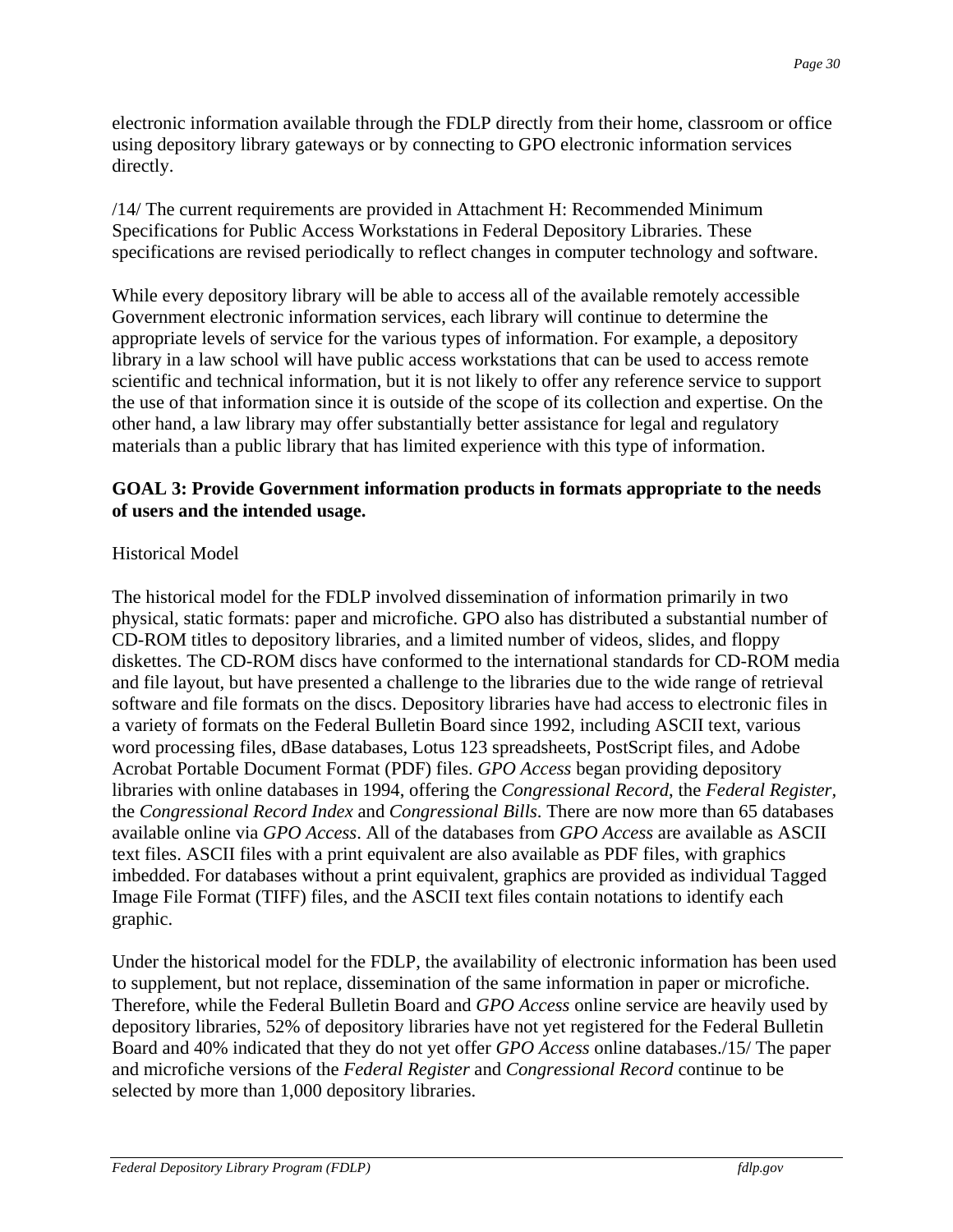/15/ This information is based on data from the 1995 Biennial Survey of Depository Libraries, with responses received from all but 10 libraries. A summary of the survey results is available as Attachment G.

The assessment of user needs and the intended usage of Government information products is essential if GPO is to provide the information in formats that can be utilized by the public at or through depository libraries. This is not a new goal, but rather the adaptation of long-standing practices for electronic information dissemination. For example, GPO has established criteria that control when a paper document can, or cannot, be converted to microfiche. If the intended use is "ready reference" then it may need to remain in print; if it contains fourcolor graphics that cannot be reproduced in microfiche without loss of content, then it remains in print. Similarly, the *GPO Access* legislation requires GPO to create electronic information services, and that clearly includes designing databases. *GPO Access* has certain capabilities, and GPO has established certain "standard" ways of displaying and tagging information. Within those constraints, GPO designs its databases in consultation and cooperation with the publishing agencies. However, the FDLP is the primary customer for *GPO Access*, and that requires GPO to consider depository needs, as well as agency preferences, when selecting and designing databases.

### Strategic Plan

In the future, Federal agencies will continue to have a number of publishing alternatives available for their needs, and many Government information products will continue to be printed. However, it is expected that electronic formats will become the Federal publishing media of choice, and virtually every printed publication will have an electronic counterpart. Unfortunately, at present no Governmentwide standard formats have been established for electronic information, although GPO currently uses a few "preferred" formats for electronic source files, including ASCII, dBase, PDF, PostScript and Standard Generalized Markup Language (SGML). The Strategic Plan suggests that the identification of standard formats be determined through an assessment of standards for creation and dissemination of electronic Government information products./16/ The assessment would be a joint project between GPO and NCLIS.

/16/ This assessment replaces the Technical Implementation Assistance proposed in the draft FDLP Study Report. The assessment is described in more detail on page 26 in the section on Results and Conclusions.

Following successful completion of the assessment, GPO will make every reasonable effort to provide meaningful public access to Government electronic information by converting, repackaging or scanning agency-produced information products for distribution or access through the FDLP in one of the standard formats identified by the assessment as being useful and cost-effective. This will not restrict Federal agencies from creating or disseminating information in any format that suits their own needs and mission, but rather, will supplement existing agency dissemination efforts (often tailored to the needs of specific constituencies) and assure broad public access. Regardless of which formats ultimately are utilized, GPO will continue to provide a textonly interface for its online databases in order to maintain compliance with the Americans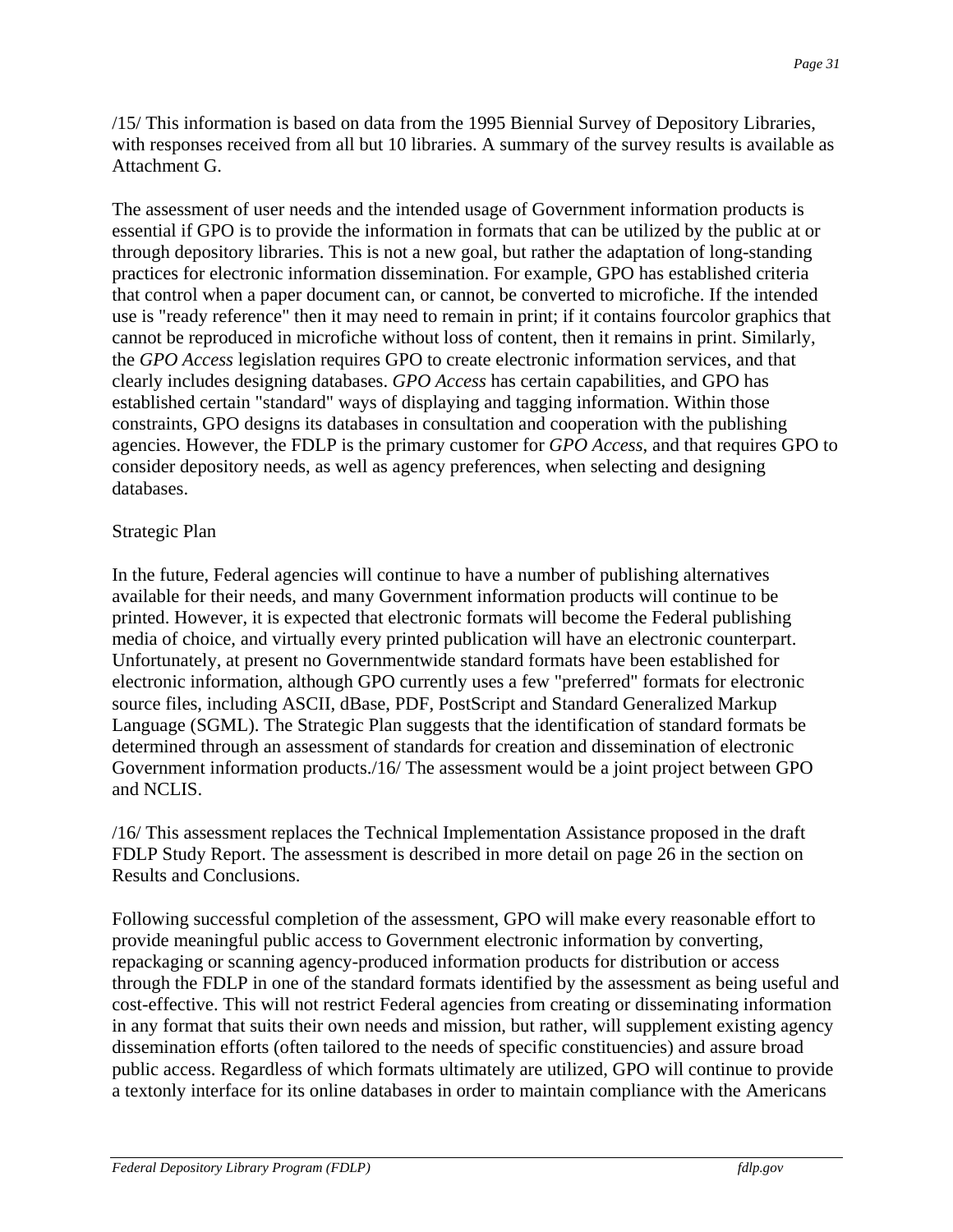with Disabilities Act (ADA) and to assure access to users with limited technological and communication capability. As of December 1995, 40% of the use of the *GPO Access* databases was through the Simple WAIS (SWAIS) text-based interface. While this percentage is declining, there is still a substantial requirement for this type of access.

### **GOAL 4: Enable the public to locate Government information regardless of format.**

### Historical Model

Historically, GPO has facilitated the identification and location of Government information through its Cataloging and Indexing Program (CIP). This program is authorized by 44 U.S.C. §1710 and §1711. GPO's statutory mission is to provide bibliographic control for all Government documents. GPO fulfills this mission by preparing, publishing, and distributing the *Monthly Catalog of U.S. Government Publications* (*Monthly Catalog*) and a comprehensive index of public documents at the close of each regular session of Congress. A complete and authoritative description for each Government information product is prepared by GPO in accordance with nationally accepted cataloging standards and practices. The *Monthly Catalog* and other finding aids are used by depository librarians to help the public identify Government information.

Electronic access to the *Monthly Catalog* has been available through the GPO Web site since June 1995. Records in the *Monthly Catalog* database are linked to depository item selection, so a user can identify a Government information product in the database and then locate nearby depository libraries that have that product available for public use. This is part of GPO's implementation of the requirement for an electronic directory, or locator service, under the *GPO Access* legislation (44 U.S.C. §4101).

GPO has been cataloging Federal CD-ROM titles for inclusion in the *Monthly Catalog* for several years. Recently titles on Government electronic information services also have been included in the CIP. GPO continues to be an active participant in the Government Information Locator Service (GILS) initiative, serving in the GILS advisory group and acting as the host for the GILS records of approximately 25 agencies.

#### Strategic Plan

The Strategic Plan recognizes that meaningful public access will be possible only if GPO continues to develop appropriate finding aids to assist depository libraries and the public in identifying information available from the Government, regardless of its format or location. Therefore, the plan proposes that GPO accelerate development of Pathway locator services (Pathway). These services will use advanced indexing, search, and retrieval tools to identify, describe, and link users to electronic Government information, whether it is held by GPO or at other sites. Pathway will be developed using open systems standards and will be compatible with complementary initiatives such as the GILS.

GPO intends to provide records in machine-readable cataloging (MARC) format, following the *Anglo-American Cataloging Rules*, 2nd Edition (AACR2), for all appropriate Government information products, whether in physical format or available through Government electronic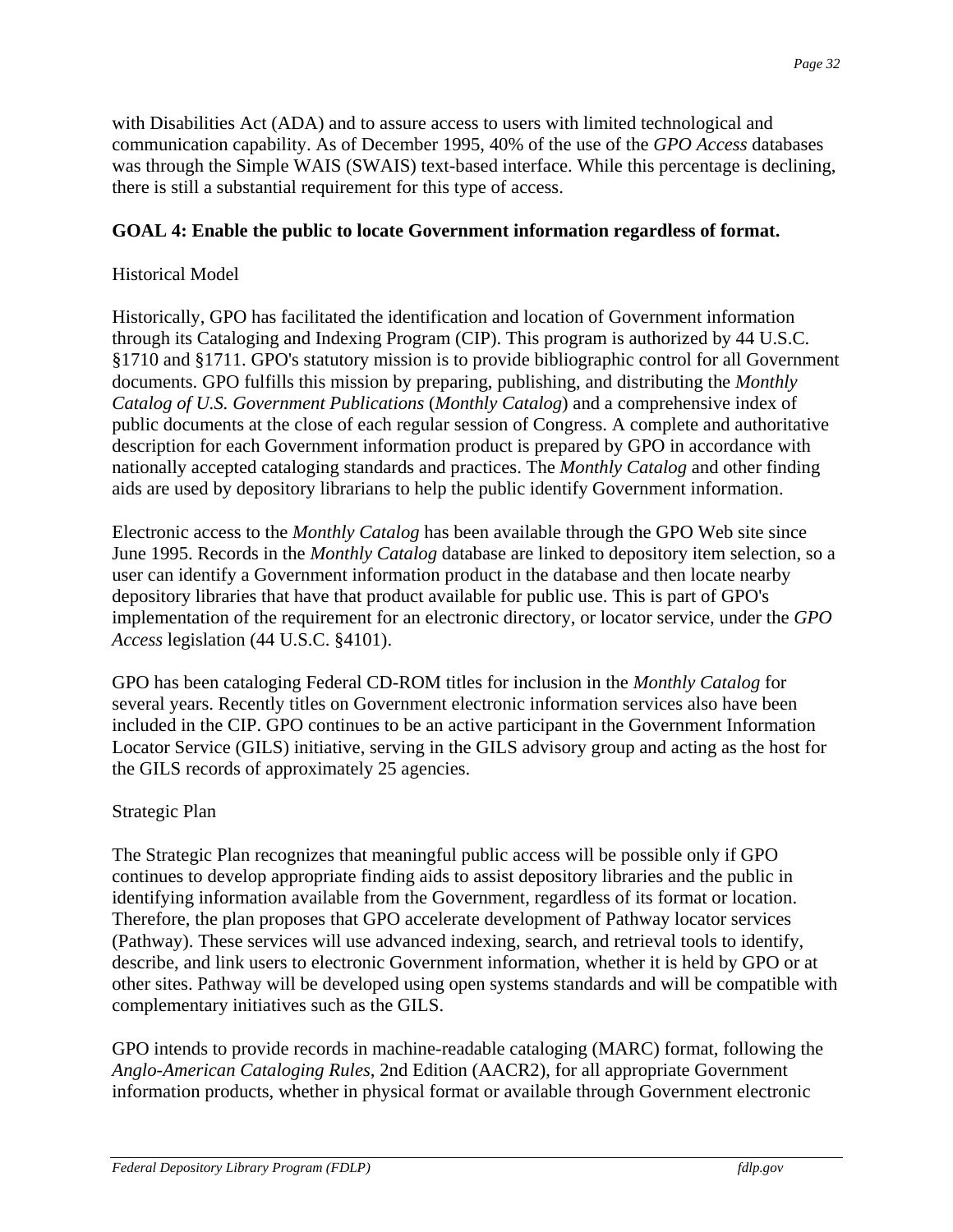information services. GPO cataloging will continue to emphasize information products which are not brought under bibliographic control by another Government agency. GPO cataloging records that include references to electronic information products available from Government Internet sites will include the Uniform Resource Locator (URL). The URL will be displayed in the *Monthly Catalog* records at the GPO Web site, and will be "hot linked" to the actual electronic content.

#### **GOAL 5: Ensure both timely, current public access and permanent, future public access to Government information products at or through depository libraries, without copyrightlike restrictions on the use or reuse of that information.**

### Historical Model

For more than a century, information delivery through the FDLP has been a linear model: a chain beginning with the publishing agency, linking through GPO and the depository libraries and ultimately reaching the public. Responsibility for public access in the historical model correlates directly to the actual creation, transfer and possession of physical information products. Publishing agencies are responsible for the collection of data and the creation of information products. GPO acquires the information through the print production process, determines independently of the publishing agency whether to distribute the information in paper or microfiche, and ships authentic Government publications to depository libraries. Depository libraries assume custody of the information upon receipt and then are responsible for processing and storing the Government publications for nofee public access, use, and reuse without copyright restrictions.

As required by law, selective depository libraries hold the information they receive for at least five years. Fiftythree regional depository libraries hold all Government publications distributed to them through the FDLP, except superseded publications or those issued later in bound form, in perpetuity./17/ This means that Government information products published today will be available for the researcher, scholar, or student a hundred years from now, just as documents dating back to the Civil War are available to the public through depository libraries today. Government information products available through the FDLP are free from copyright and can be used or redisseminated by the public as it so chooses.

/17/ Permanent access is required by 44 U.S.C. §1911: "Depository libraries not served by a regional depository library, or that are regional depository libraries themselves, shall retain Government publications permanently in either printed form or in microfacsimile form, except superseded publications or those issued later in bound form which may be discarded as authorized by the Superintendent of Documents."

#### Strategic Plan

The Strategic Plan proposes a new FDLP model that allows the traditional partners in the program to interact in new ways and which defines the various partners in the process by the services they provide rather than by the actions they perform. Publishing agencies, GPO, and depository libraries will be expected both to perform their current functions and assume new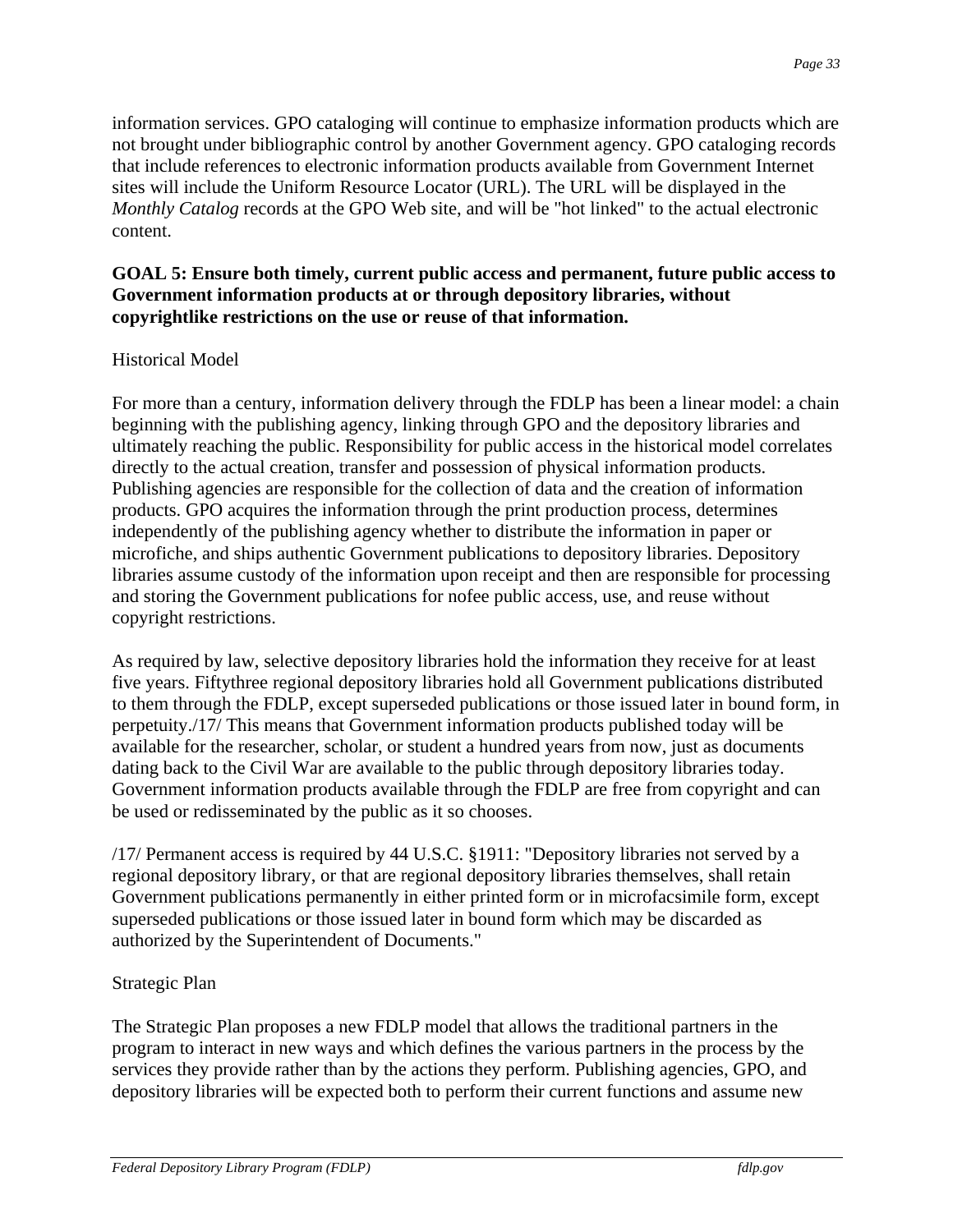responsibilities that were previously the sole province of one of the other partners in the FDLP model.

Agencies will remain responsible for the collection of data and the creation of information products. According to the Strategic Plan, the next step in the process will involve proactive negotiation and coordination between GPO and the issuing agencies regarding appropriate formats for immediate and permanent public access and custody of the information./18/ The issuing agency will determine the format used in the dissemination of the information for their own purposes and for dissemination to depository libraries when depository access is provided directly through the agency's own site. When agencies choose to transfer their electronic information to GPO for the FDLP, GPO will determine the most appropriate format for dissemination or access, as authorized under 44 U.S.C. §1914, which says that GPO can determine the "measures [it] considers necessary for the economical and practical implementation of [the Federal Depository Library Program]."

/18/ For purposes of this report, permanent access means that Government information products within the scope of the FDLP remain available for continuous, no fee public access through the program.

Previously these measures were limited by the number of formats available for dissemination. However, information technology now provides GPO with a wide range of dissemination options, many of which will cast GPO in the roles of disseminating agent and "publisher" of Government information products. For example, an agency might issue weekly press releases through its own Internet site. At the end of each year it might remove these releases from the agency site and pass them to GPO for permanent access through the FDLP. Instead of remounting the releases to the Internet through *GPO Access*, GPO may decide it is more economical to pack and publish the press releases on a CDROM for distribution to depository libraries. In this context, although the agency is still responsible for the information content, GPO acts as the publisher of a Government information product through its creation and production of this annual compilation.

In the historical model, information products would move forward through distribution channels to the point of access, depository libraries, where they would ultimately reside for both immediate and permanent public access. In the new FDLP model, forward movement of information products can stop at any one of the points in the dissemination process: the point of creation (the issuing agency), the point of coordination (GPO), or the point of local access (depository library). Nor will Government information products always reside at the same location both for immediate and permanent access. Some agencies may decide to fulfill their obligations for public and depository access through their own electronic information services for the short term, only to pass responsibility for the information on to GPO for permanent access through the FDLP. Under other partnering arrangements, depository libraries may accept responsibility for permanent public access to some types of Government information products. The party that retains physical custody of the information for on demand depository access will be responsible for the information's authenticity, storage and maintenance. Using GPO sponsored finding aids, depository libraries will have to assist members of the public in determining at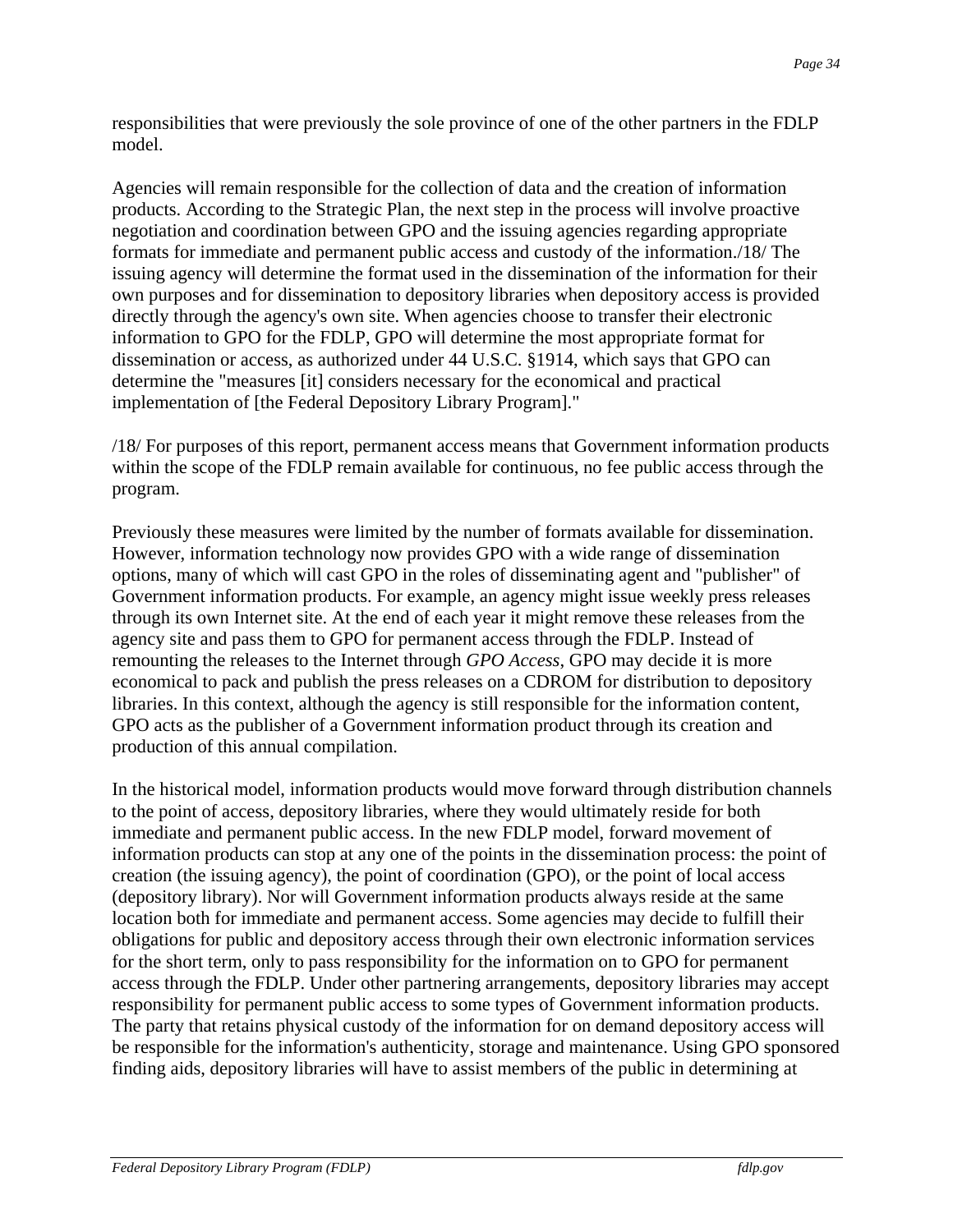which point(s) in the new FDLP model the Government information product relevant to their needs resides, whether it was published ten days or ten years ago.

As with the historical model, any Government information product provided to the public under the auspices of the FDLP will remain free of copyright or copyright-like restrictions, regardless of its format or physical location. For example, the report on Task 9 (Attachment D-11) describes one alternative by which GPO would negotiate an agreement to purchase access for depository libraries when agency information is available electronically for a fee. The alternative states that "the agreement may include limitations on numbers of users or on remote access via library networks, but will not include any copyright-like restrictions on the use or reuse of the information." Unfortunately, there are instances when copyright-like restrictions cannot be avoided. For example, many of the CD-ROM titles distributed to the depository libraries include retrieval and display software that format the information in specific ways that can only be accessed through that software. This imposes copyright-like restrictions on those who want access to the underlying data and can preclude future use due to dependency on specific computer operating systems or other technology that may become obsolete. GPO will not refuse to accept such CD-ROM titles for depository distribution, but GPO will continue to work with publishing agencies to encourage publication in a manner that avoids copyright-like restrictions.

### **GOAL 6: Facilitate preservation of Government information through the National Archives and Records Administration.**

### Historical Model

The National Archives and Records Administration (NARA) is the repository for the preservation of the Government's permanent records. These are records that have been appraised by NARA as having sufficient historical or other value to warrant continued preservation beyond the time they are needed for administrative, legal, or fiscal purposes./19/ No more than 5 percent of the records created by the Federal Government fall into this very select category, but this has traditionally included all formal publications of Federal agencies.

/19/ For purposes of this report, preservation means that official records of the Federal Government, including Government information products made available through the FDLP, which have been determined to have sufficient historical or other value to warrant being held and maintained in trust for future generations of Americans, are retained by the National Archives and Records Administration.

In addition to any agency transfer of publications, NARA accepts for deposit from GPO one copy of every publication cataloged through the Cataloging and Indexing Program and/or distributed by GPO through the Federal Depository Library Program. GPO transfers a full collection to NARA after the completion of each fouryear Presidential term. These procedures have resulted in the granting of preservation status within NARA to all Government information products in the CIP or FDLP as part of the definitive official collection of U. S. Government publications. At present this status is extended to all paper and microfiche publications and to all electronic products that are in formats acceptable to NARA for archival purposes (36 CFR 1228.188). Recently NARA has begun to accept for reference purposes only, without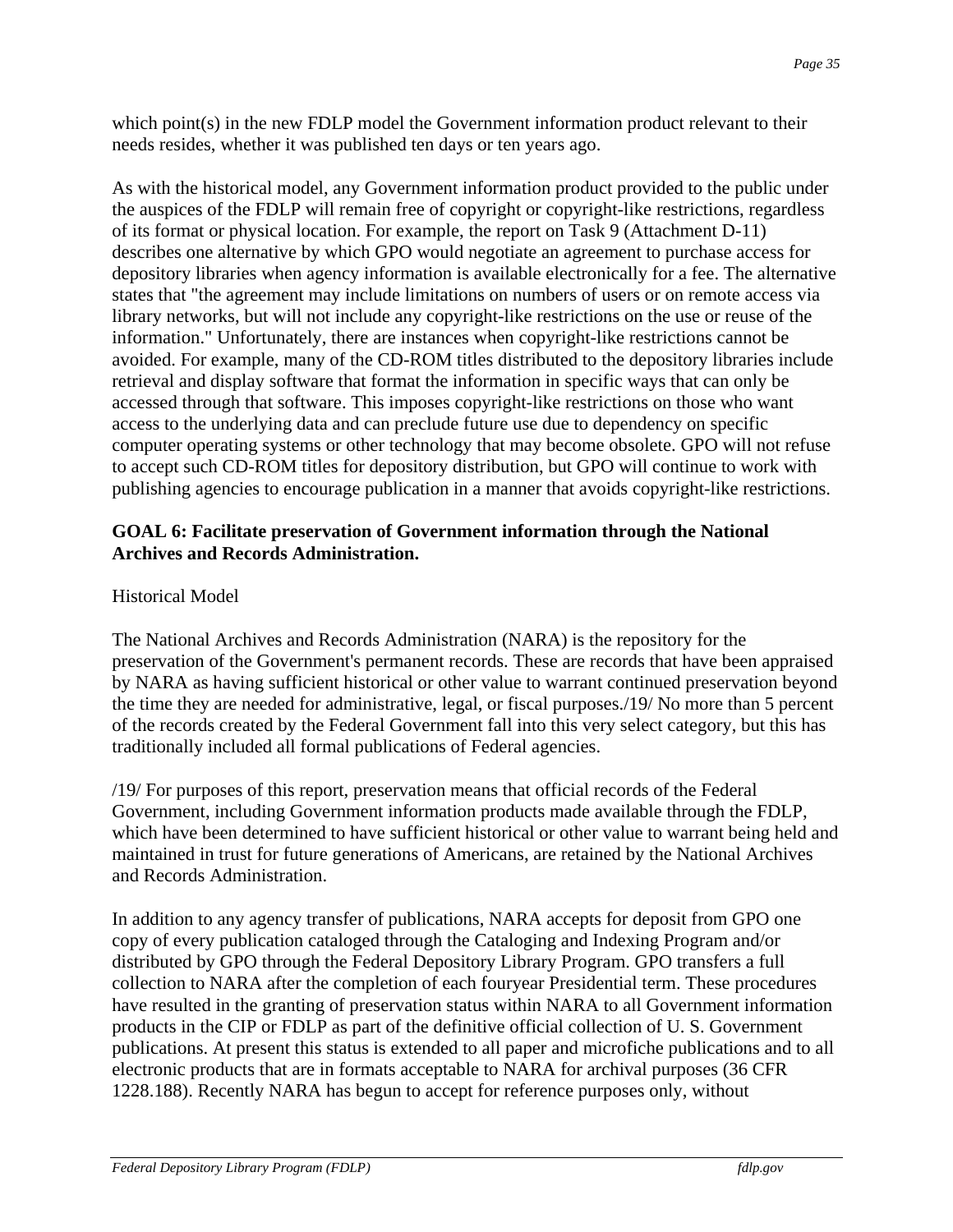accessioning for preservation, CD-ROM discs and other electronic products that are software dependent and, therefore, not in archival format./20/

/20/ NARA accepts such materials for reference purposes only and maintains them for public use so long as the technology and software permit. However, NARA does not take extraordinary measures to ensure long-term access or preservation of the content, and such a transfer does not meet the publishing agency's obligation for transfer of the information to NARA for preservation.

### Strategic Plan

GPO will continue to transfer to NARA a collection of the information it disseminates to depository libraries or holds for depository library access. Whenever possible, electronic information will be transferred to NARA in formats acceptable for archival purposes. When that is not possible, GPO will continue to provide NARA with copies for reference purposes. Ideally, legislative or regulatory changes could be made so that transfers from GPO to NARA in suitable archival formats can be recognized as meeting publishing agencies' archival requirements with respect to NARA. This would eliminate duplicative preparation, transfer and accessioning of such information. Transfer of depository material to NARA will not preclude continued maintenance of the information by, or under the authority of, GPO for permanent access through the FDLP.

### **GOAL 7: Ensure that the program is costeffective for all parties involved, including Government publishing agencies, GPO, depository libraries, and the public.**

Historical Model

The FDLP exemplifies how a Federal program can provide an essential public service with a modest investment that is returned many fold by the participation of partners in the communities that benefit from the service. In this instance, the partner libraries share the responsibilities and the costs to assure broad public access to Government information products in their local communities.

In the traditional FDLP model, there are a variety of costs associated with providing public access to Government information products. The Government bears only a small portion of these costs when it pays for the printing, distribution, and cataloging of publications and information products to depository libraries. The division of production costs for depository copies of Government print publications is clearly defined in 44 U.S.C. §1903. It states that:

The cost of printing and binding those publications distributed to depository libraries obtained elsewhere than from the Government Printing Office, shall be borne by components of the Government responsible for their issuance; those requisitioned from the Government Printing Office shall be charged to appropriations provided the Superintendent of Documents for that purpose.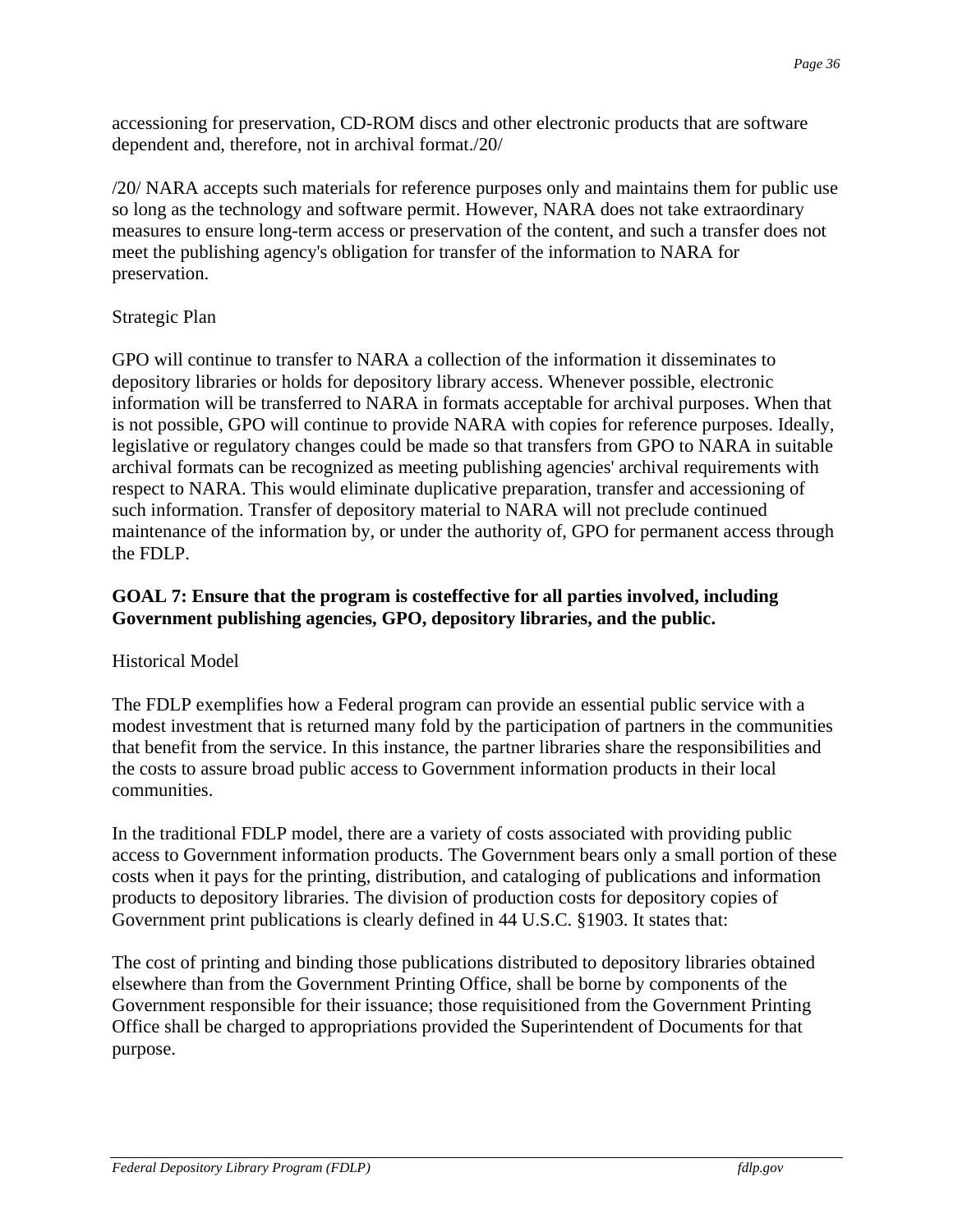The division of production costs for electronic information products are not specifically addressed in 44 U.S.C. Chapter 19 because these costs are not associated with "printing and binding." However, GPO handles the replication of CD-ROM discs, and the payment for software licenses associated with CD-ROM titles, in a manner consistent with this provision.

Most of the material distributed to depository libraries in print and microfiche is produced or procured by Federal agencies through GPO. The centralized production and distribution of depository materials through GPO offers significant economies of scale. For example, in FY 1995 GPO distributed more than 16.7 million copies of 44,734 different titles, at an average cost of \$1.36 per copy. Centralized funding of the FDLP also facilitates Congressional oversight of the program, thereby deterring misuse or mismanagement of appropriated funds.

Depository libraries, composed of both public and private institutions, bear the bulk of the costs for public access to Government information. They supply the funds for the processing, use, storage and housing of depository information products. This includes providing support staff, facilities, equipment, and telecommunications. Depository libraries typically spend three to five times the dollar value of the Government information products they receive in support of public access to their depository collections./21/

/21/ Robert E. Dugan and Ellen M. Dodsworth, "Costing Out a Depository Library: What Free Government Information?" Government Information Quarterly, Volume 11, Number 3 (1994), pages 261-284.

## Strategic Plan

GPO and other study participants have noted that there is a need for more in-depth and concrete data on the life cycle costs to the Government for creating, disseminating and providing permanent access to its information products, to depository libraries for providing public access to them, and to the public for using them. However, the transition to electronic dissemination of Government information is still in its early stages, so it is doubtful that reliable and conclusive data on life cycle costs could be gathered in this rapidly-evolving period. Nevertheless, the assessment of standards proposed in this report is an essential first step toward the ultimate goal of collecting and analyzing information life cycle costs. It will provide a basis for further consultation with the library community and for discussions with publishing agencies concerning the appropriate standards for cost-effective dissemination of Government information products in formats appropriate to the needs of users and the intended usage.

There is no doubt that the transition to electronic dissemination of Government information products changes the costs associated with the administration of, and participation in, the FDLP. Based on the limited data that currently is available concerning life cycle costs, the Strategic Plan outlines a new direction for the program that looks to balance dissemination based on paper and microform with that based on electronic information products, while seeking to maintain a reasonable distribution of costs among publishing agencies, the Government Printing Office, depository libraries and the public.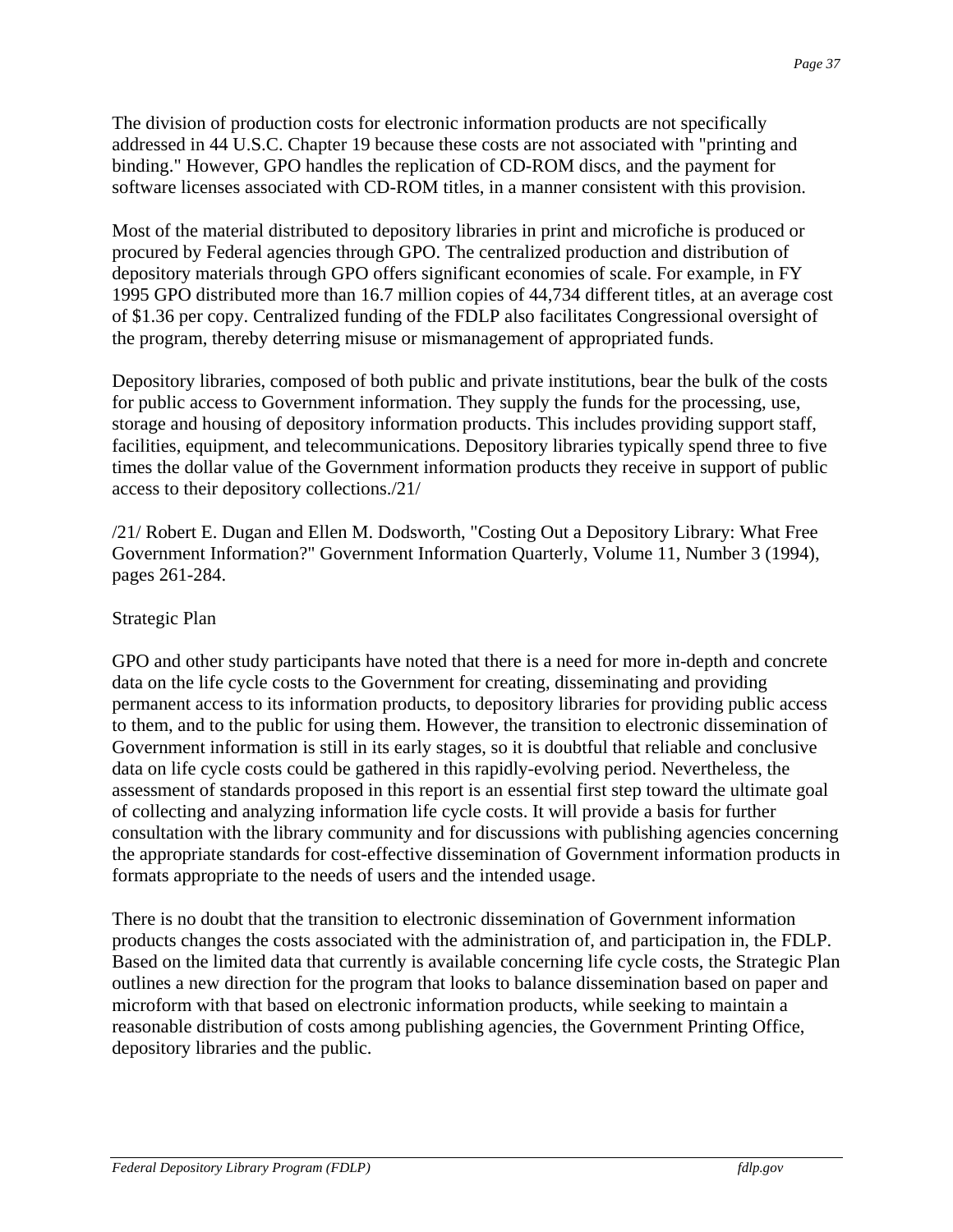In some instances, the transition to electronic dissemination will provide savings for one of these parties at the price of incurring new costs for another, thus shifting costs between the parties involved rather than reducing costs overall. One example of this shift is the costs associated with providing permanent access to electronic Government information products for public use. In the historical model, the primary cost incurred by regional depository libraries for permanent access to print publications was providing adequate storage space. In the electronic environment, information can be stored more easily and costeffectively on a computer. However, unlike physical print products that remain relatively stable over long periods of time, electronic information must be migrated to new and different media to prevent deterioration, avoid technological obsolescence, and assure information integrity and quality.

This migration requires significant financial resources which, according to the Strategic Plan, are costs for ensuring permanent public access to Government information products that the Government Printing Office and Federal publishing agencies, as well as those depository libraries that choose to act as their partners, will share./22/ Costs for migration can be minimized by the adoption and use of open systems standards through the entire life cycle of information productsfrom the time the original source files are created by the publishing agencies to final preservation by NARA. At the same time, depository libraries and their users will have to pay to print, or purchase printed copies of, information that is needed in print, but no longer disseminated in that format through the FDLP.

/22/ For purposes of this report, migration means both: (1) the periodic refreshing or transfer of Government information products from one medium to another in order to minimize loss of information due to physical deterioration of storage media and (2) the reformatting of information to avoid technological obsolescence due to software or platform dependence.

The Strategic Plan proposes retention of the current level of FDLP funding through the GPO Salaries and Expenses (S&E) appropriation. According to the plan, with adequate agency notification, GPO will continue to "ride" and pay for depository copies for tangible electronic information products, whether or not they are produced or procured through GPO. In addition, Task 9 (Attachment D-11), Task 10A (Attachment D-14) and Task 10B (Attachment D-15) all discuss alternatives through which GPO would purchase access to agency electronic information services when an agency is required by law to recover costs for such services. In such scenarios, there will be no copyright-like restrictions on the use or reuse of the information content, but gateway access to the feebased information services through depository libraries may be restricted or prohibited in order to safeguard the publishing agencies' ability to recover operating costs. Publishing agencies also will be able to transfer to GPO information for which they can no longer support public access on their own electronic information services. GPO will pay to mount, convert and maintain this information on *GPO Access* for permanent public access or to convert it to CD-ROM or another tangible format for distribution to depository libraries. GPO also may establish

partnerships with depository libraries to retain and provide permanent public access to certain types of information. This range of funding options will make electronic dissemination through the FDLP costeffective for publishing agencies.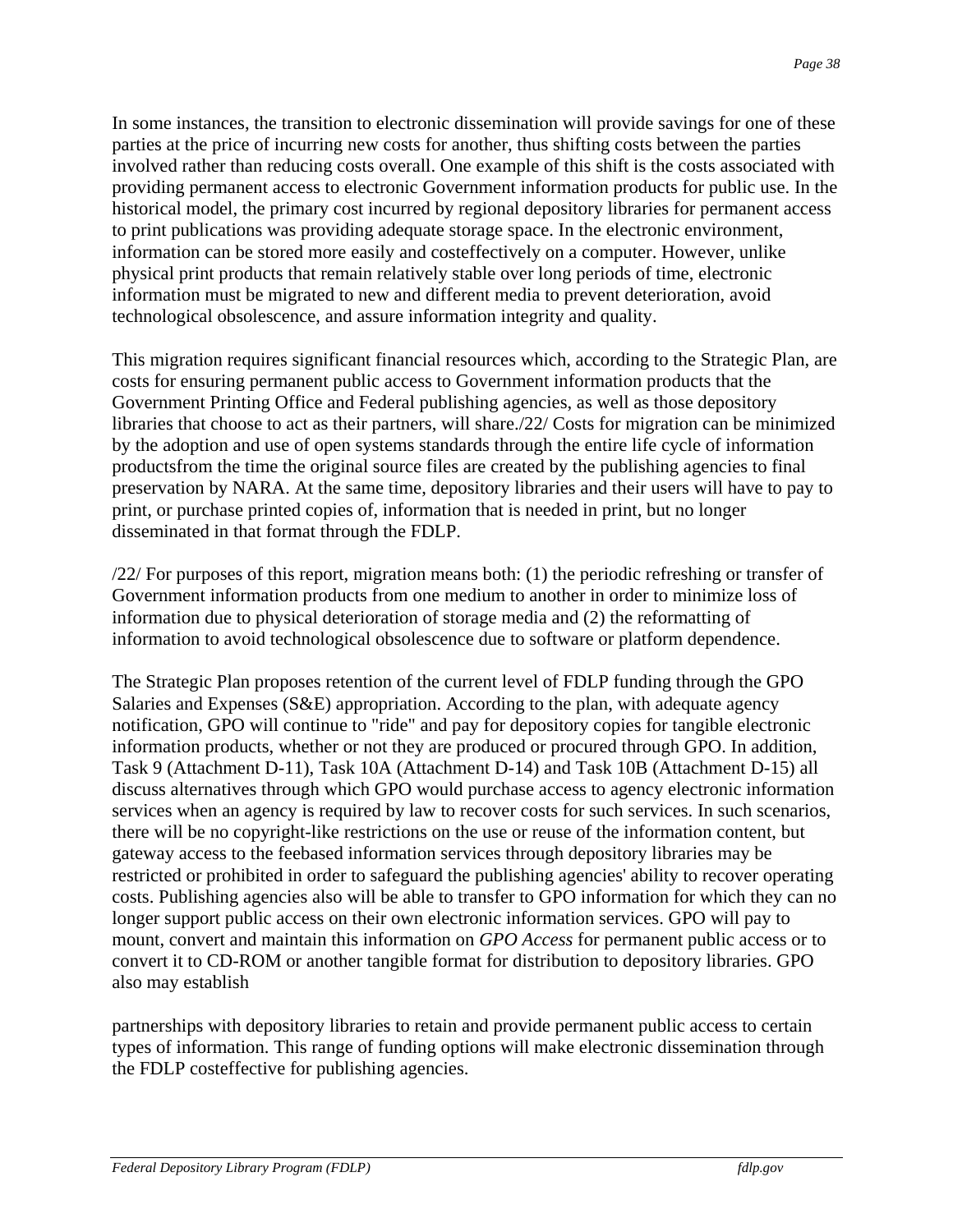GPO will realize savings from a reduction in printing and distribution costs associated with the paper and microfiche versions of products it makes available electronically through the FDLP. Funding estimates for the next three to five years indicate that these savings will be sufficient to cover most of the costs for the transition to a more electronic FDLP. Although no one can accurately project today the long-term costs for maintaining permanent access to the electronic information through the FDLP, the assumption remains that new technology will provide more efficient and effective means to disseminate and access this information in the future.

The report on Task 10B (Attachment D-15) provides one example of savings that can be projected for the next few years. Providing access to MEDLINE and eliminating paper distribution of just three NLM products to depository libraries could result in annual savings to GPO of more than \$338,000, less whatever amount would be paid to NLM for depository access. Similarly, if GPO eliminated paper distribution of the Congressional Serial Set to selective depository libraries and replaced it with a quarterly CDROM as discussed in the report on Task 8B (Attachment D-8), the agency could realize cost savings of more than \$1 million. However, a CD-ROM version of the Serial Set is feasible only if Congress requires that the component Documents and Reports that are not typeset at GPO be provided to GPO in usable electronic format. Currently up to 80% of the documents and 20% of reports are received by GPO as camera copy. Scanned images created from the camera copy are not consistently searchable and create large files with low resolution quality.

There is no conclusive data at this time to support the assertion that electronic dissemination will always save the Government money. As shown in the report on Task 8A (Attachment D-7), there will be times when the cost to the Government for providing permanent public access to electronic Government information products exceeds the onetime costs associated with producing and distributing the same information in print or microform. However, as explained above, there are many instances when dissemination is more costeffective in electronic format than in paper or microfiche, and even more instances where the information is more timely and/or more useful. The more electronic FDLP as proposed in the Strategic Plan will seek to identify and cultivate those instances when information technology can be used to save the Government money and to enhance and expand public access.

Depository libraries will realize cost savings through the reduction in the number of Government information products that they must house and maintain. For example, whereas depository libraries once had to have several shelves of space for the United States Code in print, this same information now is available on a single CDROM or online from *GPO Access*. However, depository libraries will incur new costs for ongoing acquisition and upgrade of software and computer systems, specialized training for staff, and connections to telecommunications networks./23/

/23/ While the initial costs for a well-equipped public access workstation are comparable to those for a microfiche reader/printer, the personal computer technology is changing rapidly, forcing frequent replacement or upgrading of equipment and software.

The Strategic Plan suggests several ways in which GPO can ease the financial burden of the transition on depository libraries. One of these is the establishment and promotion of a limited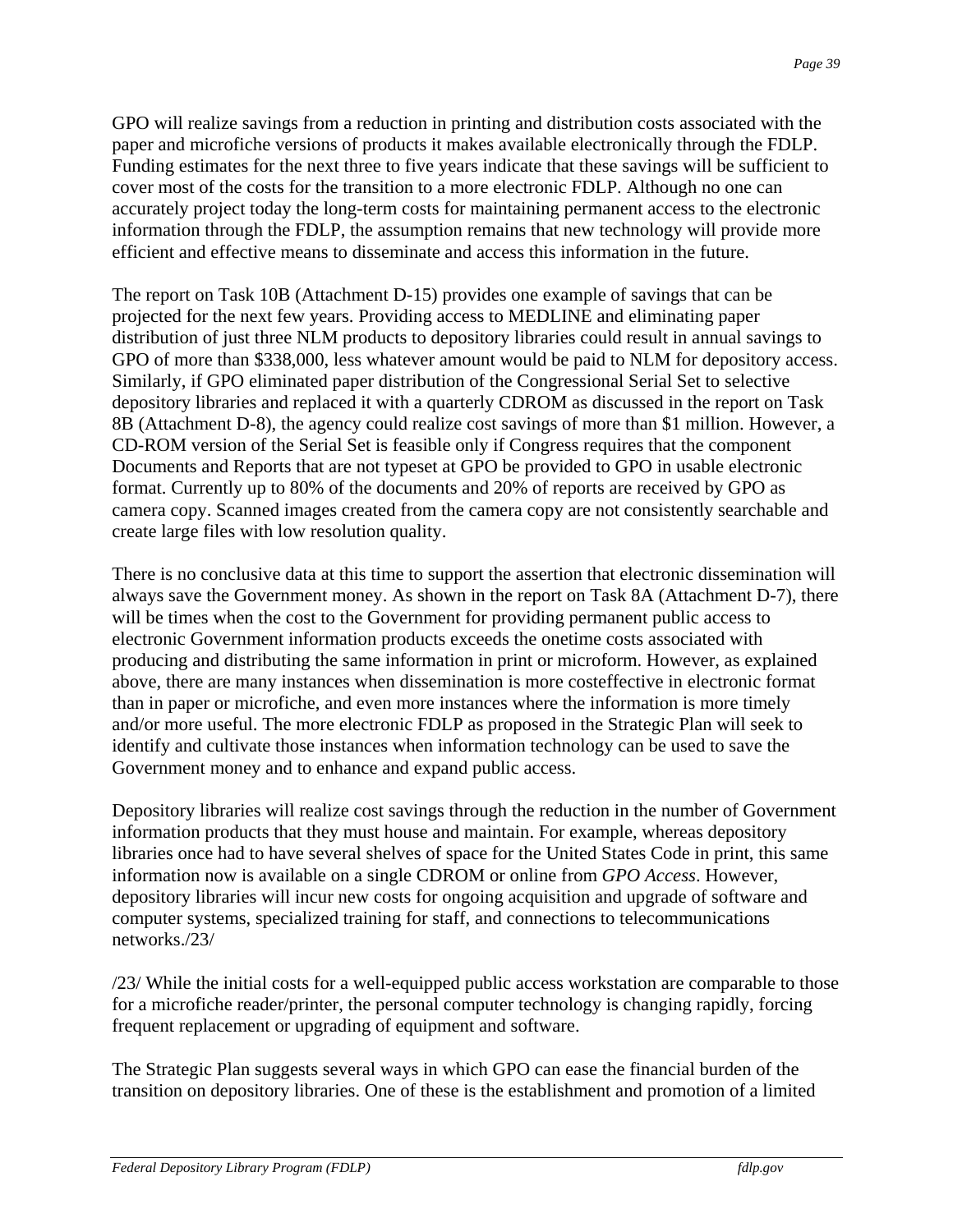range of standard formats for FDLP use. This will minimize the costs to depository libraries by reducing the range of platforms and software that the libraries must acquire and support. An assessment to determine appropriate and cost-effective standards for the creation and dissemination of Government information products will be accomplished through a joint project involving GPO and NCLIS. The Strategic Plan also proposes that GPO provide \$500,000 in assistance to financially needy depository libraries through onetime technology grants of up to \$25,000 per library in FY 1997. In addition, the Strategic Plan proposes in FY 1997 an increase of \$20,000 in the statutory limit on Salaries and Expenses Appropriation (S&E) travel and reallocation of a substantial portion of the funds currently used for library inspections in order for GPO to devote additional resources for training and continuing education opportunities for depository librarians.

GPO will continue to monitor the technological capabilities of the depository libraries to provide cost-effective public access to electronic Government information products, particularly as it relates to standards utilized by agencies in the creation and dissemination of electronic Government information products. This will include gathering information about the costs of equipment, telecommunications, software, staff training and other depository library expenses for accessing and utilizing electronic Government information products through the FDLP.

Users can browse Government information products in any depository library without charge and, in some libraries, users can check out books or CD-ROM titles for short term use at home, in the classroom, or in the office./24/ Currently most users must pay to photocopy documents in depository libraries or to print images from microfiche if they wish to obtain their own copies of Government information products. Electronic Government information products may increase the costs to users as fewer items are available for reading in the library without the necessity of paying to print the information first or to obtain diskettes on which to download and save electronic information for later use. Limitations on the time that an individual user can spend at a public access workstation are common and restrict the user's ability to browse Government information products at the computer terminal. These limitations, and delays when a workstation is not available, cost users both time and money. For this reason, GPO also will begin to monitor the costs to users for printing, downloading and similar services using depository library equipment.

/24/ Loan policies vary from library to library. Many depository libraries lend Government documents, and some lend CD-ROM titles.

Finally, while computer literacy is increasing dramatically, many depository library users are not yet conversant with computer technology or are frustrated by the variety of software they must master to utilize electronic Government information. This lack of computer skills delays the user's access to the information and requires additional assistance from library staff.

# **VII. RESULTS AND CONCLUSIONS**

A substantial amount of useful information was gathered and numerous issues and alternatives were identified and examined during the course of the study. These are summarized in this report. A number of specific tasks were identified to provide information and alternatives for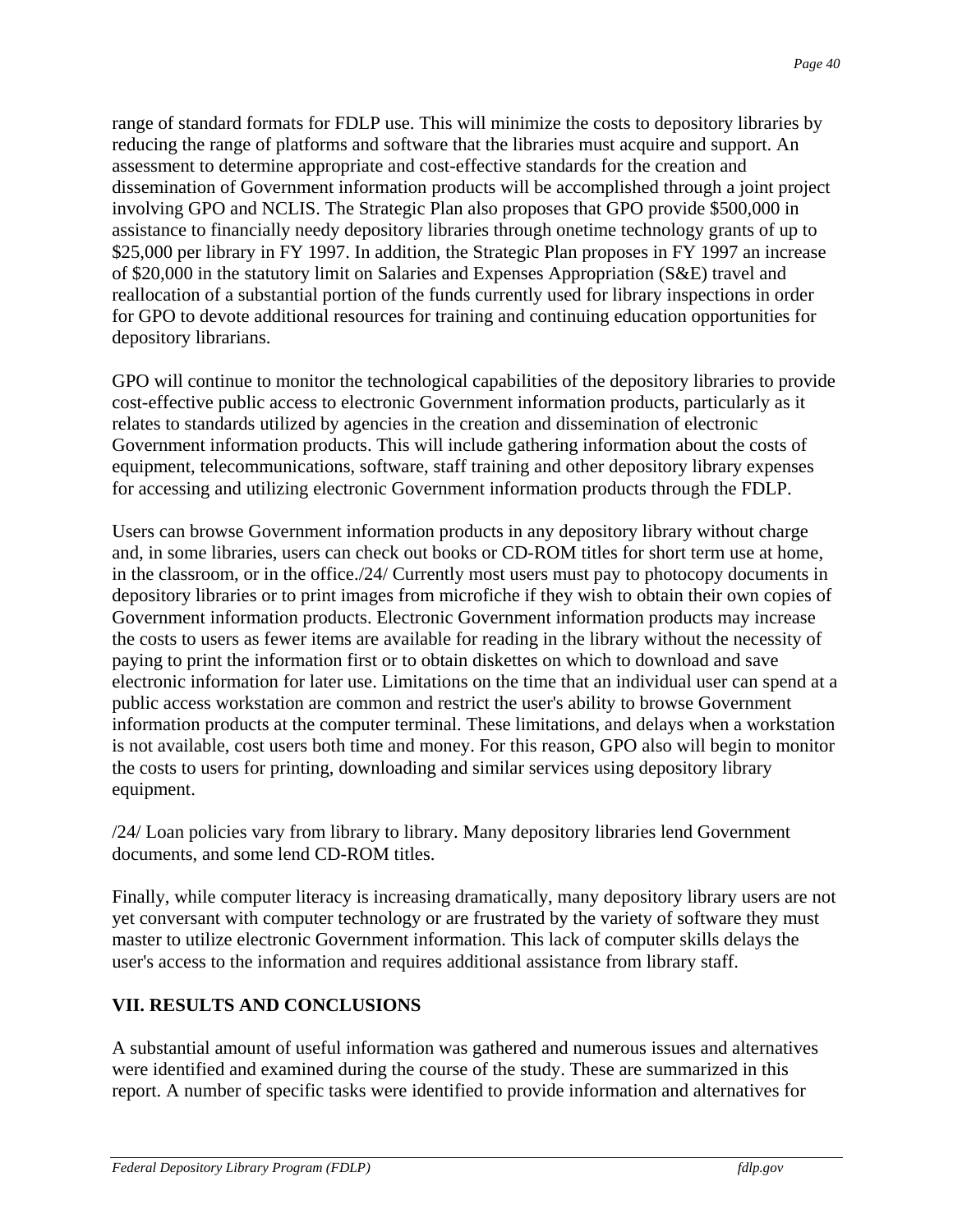consideration. The preparation of the task force reports and the review of public comments resulting from their dissemination was the primary fact-finding activity of the study. Each task force report is included as an attachment and is the product of a substantial amount of effort on the part of the task leader and participants.

Separately, a document entitled the *Electronic Federal Depository Library Program: Transition Plan, FY 1996 - FY 1998* was developed by GPO and included with its FY 1997 appropriations request. Public comments in response to this document also provided useful information to the study participants,

and led directly to the development of the *Federal Depository Library Program: Information Dissemination and Access Strategic Plan, FY 1996 - FY 2001*, included with this report as Exhibit 1. The Strategic Plan proposes four ways in which GPO can bring electronic information into the FDLP:

- GPO can identify, describe and link the public to the wealth of distributed Government information products maintained at Government electronic information services for free public use.
- GPO can establish reimbursable agreements with agencies that provide feebased Government electronic information services in order to provide free public access to their information through the FDLP.
- GPO can "ride" agency requisitions and pay for depository copies of tangible electronic information products, such as CD-ROM discs, even if they are not produced or procured through GPO.
- GPO can obtain from agencies electronic source files for information the agencies do not wish to disseminate through their own Government electronic information services. These files can be made available through the *GPO Access* services or disseminated to depository libraries in CD-ROM or other tangible format.

Section V, Policy Issues that Impact Publishing Agencies, GPO, NARA, Depository Libraries, the Public and the Private Sector, summarizes the major issues identified in the course of the study process. While many of these issues are not new, this study has examined the issues in the new context of the rapid shift of the FDLP into a more electronic program.

The major conclusions of the study are summarized below:

**Scope of the FDLP:** There is widespread interest in expanding the content of the program to make it more comprehensive, and a great deal of optimism that the rapid expansion of agency electronic publishing offers cost-effective options to do so. Nevertheless, the highest priority remains the retention of information content that historically has been in the program and is rapidly leaving it as agencies move from print to electronic publishing or eliminate Government information products to save costs.

**Notification and Compliance:** The historical program relied heavily on the ability of the FDLP to obtain material as it was printed or procured through GPO. With the increasing emphasis on electronic dissemination and decreasing compliance with statutory requirements for agencies to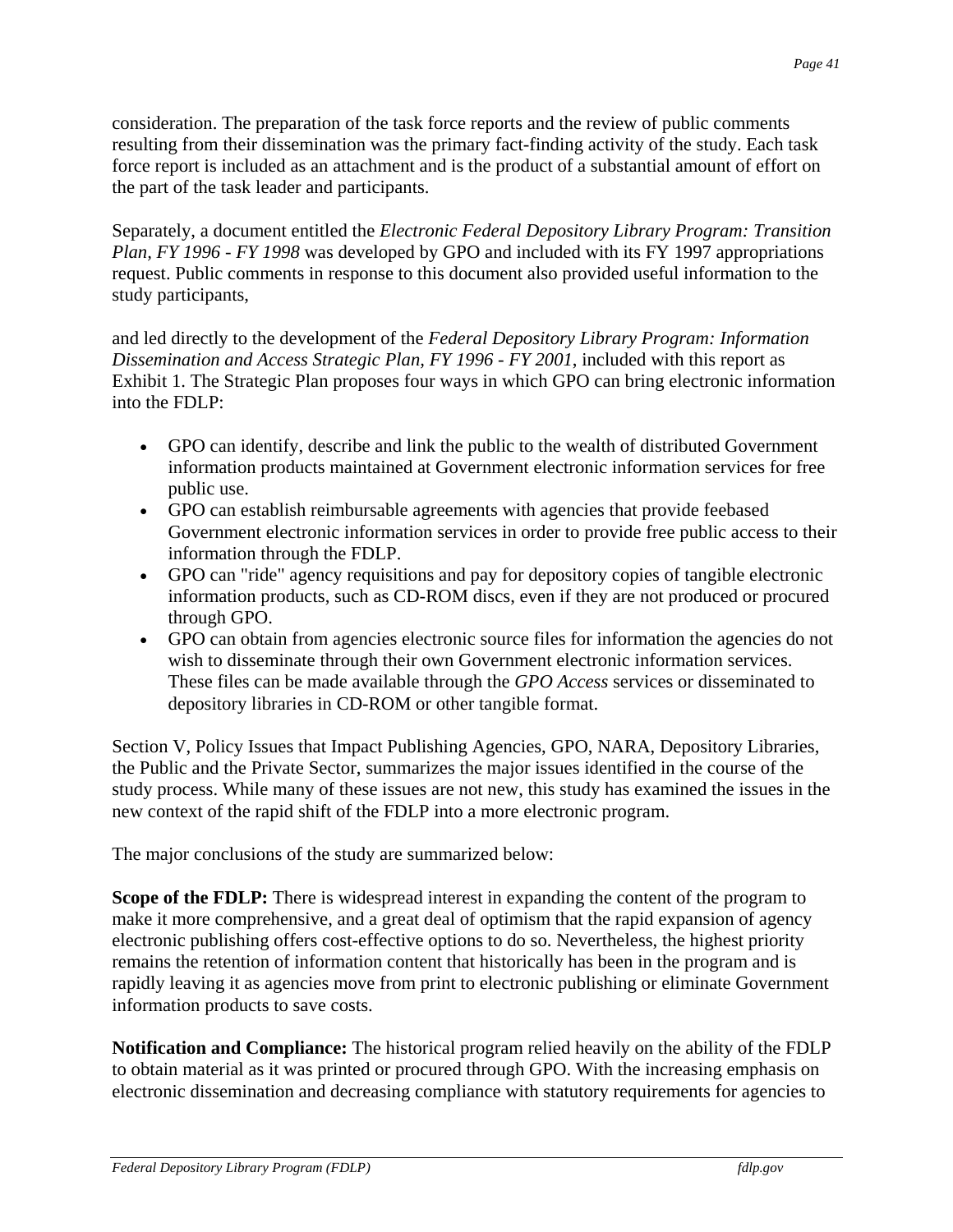print through GPO, identifying and obtaining information for the FDLP is becoming increasingly difficult. There must be new means to inform agencies of their responsibilities and to ensure compliance with agency FDLP obligations. There must be effective means for all three branches of Government to notify GPO of their intent to: (1) initiate, (2) substantially modify, or (3) terminate Government information products. This includes Government information products in all formats, including information available from Government electronic information services, such as agency World Wide Web sites.

**Permanent Access to Authentic Information:** The FDLP has the responsibility for providing permanent public access to the official Government information products disseminated through the program./25/ Historically, permanent access has been the role of the regional depository libraries, and this has been a cost-effective means of ensuring that Government information products remained available to the public indefinitely. Permanent access also is an essential element of the electronic depository library program, but it will be more difficult to attain. To ensure permanent public access to official electronic Government information products, all of the institutional program stakeholders (information producing agencies, GPO, depository libraries and NARA) must cooperate to establish authenticity, provide persistent identification and description of Government information products, and establish appropriate arrangements for its continued accessibility. This includes identification and implementation of standard formats for FDLP dissemination/26/ and providing for the technological currency of the electronic information products available at GPO for remote access. In the case of tangible information products, permanent access will remain a responsibility of regional depository libraries, while in the case of remotely accessible information products, it will be the responsibility of GPO, as the administrator of the FDLP, to coordinate a distributed system that provides continuous, permanent public access.

/25/ Permanent access is required by 44 U.S.C. §1911: "Depository libraries not served by a regional depository library, or that are regional depository libraries themselves, shall retain Government publications permanently in either printed form or in microfacsimile form, except superseded publications or those issued later in bound form which may be discarded as authorized by the Superintendent of Documents."

/26/ Additional conclusions related to the requirement for assessment of standards for creation and dissemination of electronic Government information products are provided on the next page.

**Locator Services:** Together, the Cataloging and Indexing Program required by 44 U.S.C. §1710 and §1711 and the Locator Services required by 44 U.S.C. §4101 provide the statutory basis for GPO to assist depository libraries and the public to identify and obtain access to the full range of Government information. In a distributed environment, where libraries and users often access Government electronic information services rather than local collections, tools for identifying and locating information will be critical components of an effective program.

**Timetable for Implementation:** The *Transition Plan*, submitted with the GPO FY 1997 appropriations request, projected an ambitious, two and one-half year schedule for conversion to a more electronic FDLP (FY 1996 to FY 1998). Input from publishing agencies and depository libraries indicates a five to seven year transition would be more realistic and cost-effective since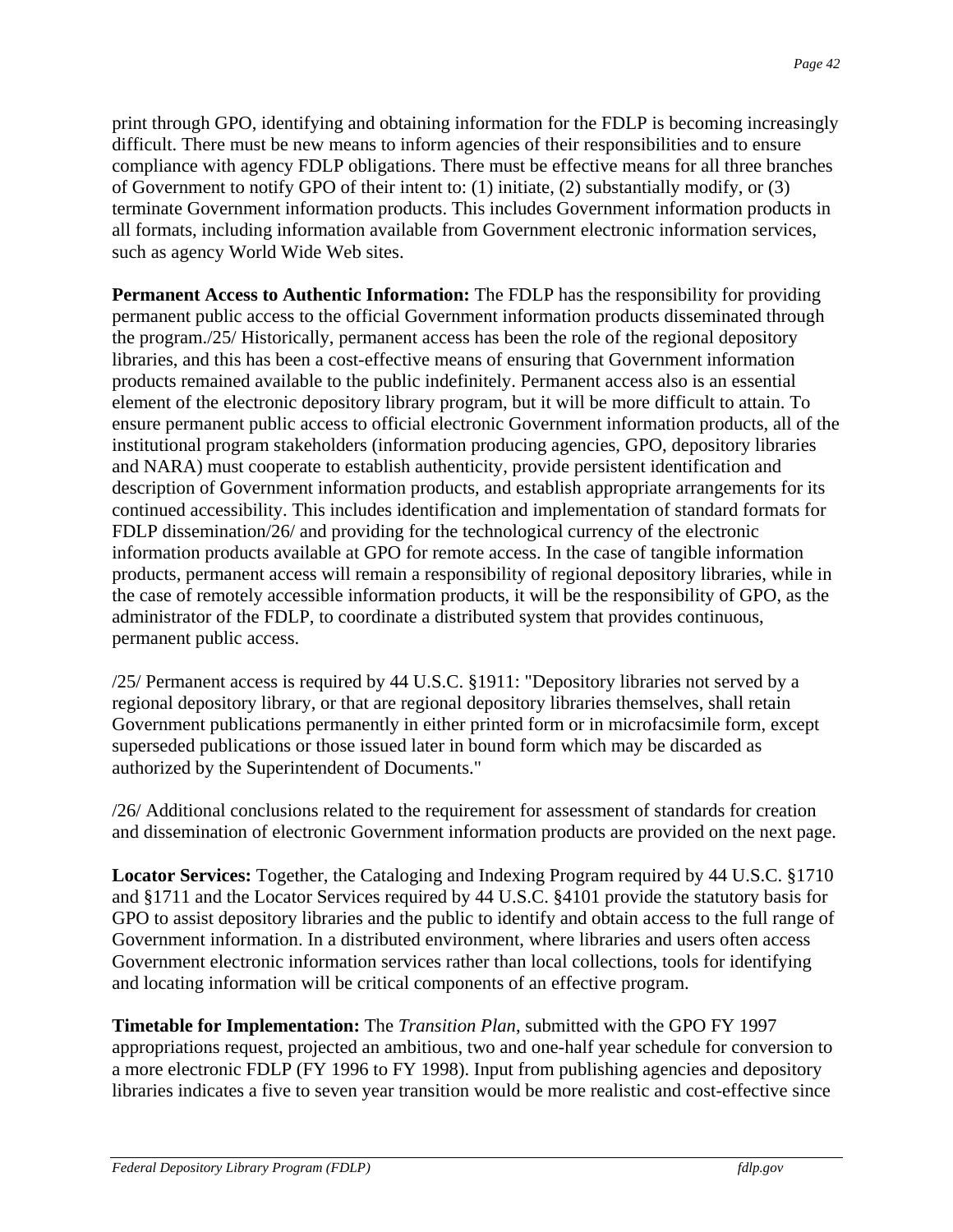it would allow GPO to convert to electronic information at the same pace as publishing agencies can produce it and depository libraries can absorb it. It will be substantially more costly for GPO to convert agency print publications to electronic formats than it will be to work in partnership with the agencies, assisting them in accelerating their own electronic publishing initiatives. Consequently, the Strategic Plan attached to the report as Exhibit 1 proposes a transition period of FY 1996 through FY 2001.

**Assessment of Standards for Creation and Dissemination of Electronic Government Information Products:** For the successful implementation of a more electronic FDLP, the Congress, GPO and the library community must have additional information about future agency publishing plans, as well as an expert evaluation of the cost-effectiveness and usefulness of various electronic formats that may be utilized for depository library dissemination or access. A central implementation issue is the identification and utilization of standards for creation and dissemination of electronic Government information products. These standards would enhance access to and use of Government information by both the Government and the public. The Government produces an enormous quantity and variety of information. The standards best suited for one type of data may be substantially less suited, or even entirely inappropriate, for another. Consequently, there is no single standard in which all Government information products can, or should, be created or disseminated. Nevertheless, it is in the best interests of the Government, and those who use Government information, to achieve a greater degree of standardization than now exists, and to develop recommended standards for each major type of Government information product in order to facilitate the exchange and use of that information.

To accomplish this, it is first necessary to know the range of formats Federal agencies currently use in the creation and dissemination of information and to assess the de facto or actual standards that are in use for each major type of data. It also is necessary to identify areas where there is no standardization, or such limited standardization that the effect is virtually the same. Finally, it would be useful to evaluate standards utilized by private sector and other non-governmental publishers. This information will provide the basis for an assessment, in consultation with the depository library community, of the usefulness and costeffectiveness of various electronic formats for depository library dissemination or access. It also will be the basis for a dialog with the National Archives and Records Administration (NARA), the National Commission on Libraries and Information Science (NCLIS), the National Institute of Standards and Technology (NIST), and others with an interest in establishing and promulgating Government-wide standards for information creation and dissemination.

GPO is proposing to accomplish this data gathering and evaluation through a joint effort with NCLIS. As an independent Federal agency established to advise the President and the Congress on national policies related to library and information services adequate to meet the needs of the people of the United States, NCLIS is uniquely situated to coordinate this activity. While substantial changes are already underway, this assessment of standards for creation and dissemination of electronic Government information products should proceed as rapidly as possible in order to assure a successful and cost-effective transition to a more electronic FDLP.

**Cost of Electronic Information Dissemination:** While there are many benefits inherent in the use of electronic information, including more timely and broader public access, there is no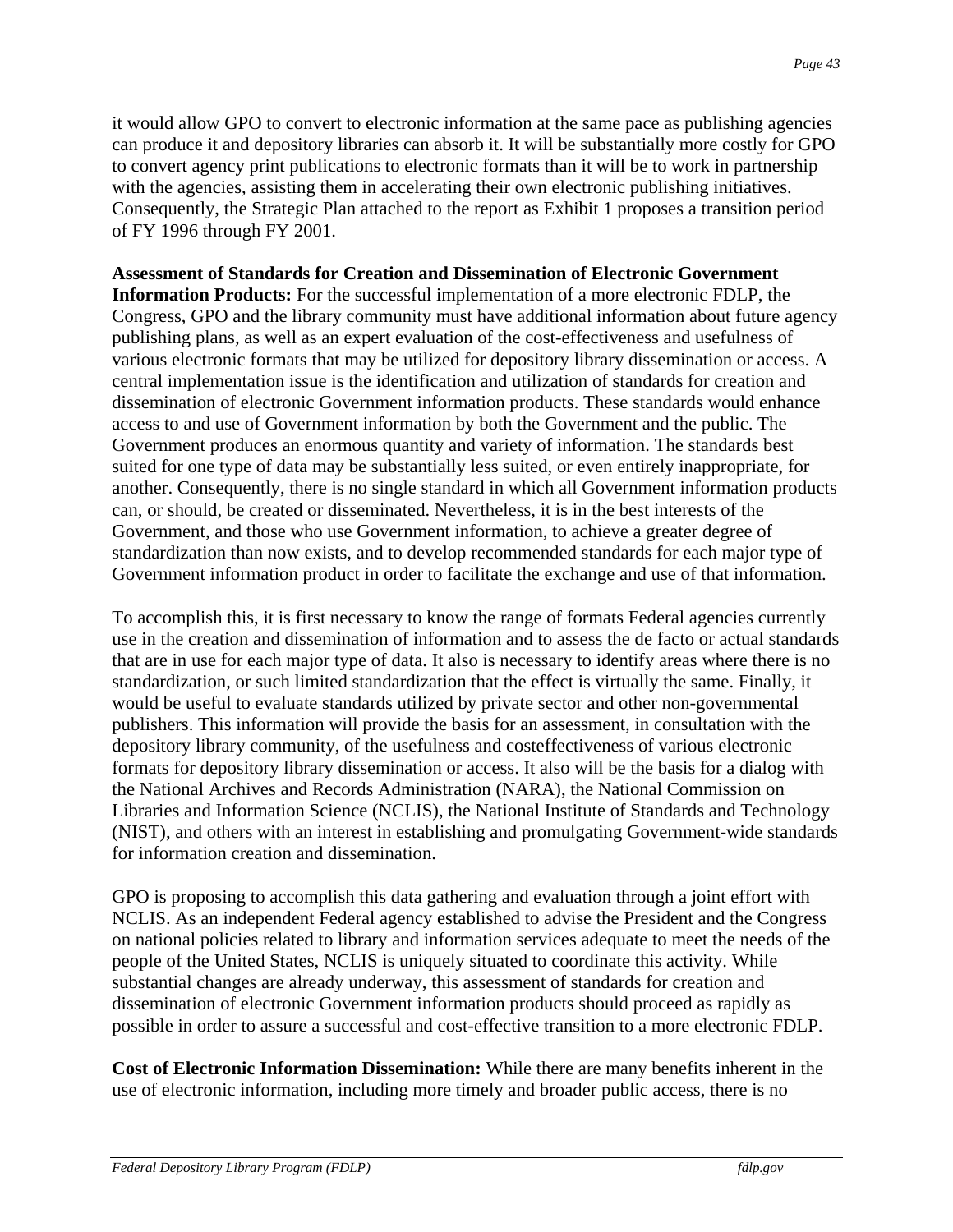conclusive data at this time to support the assertion that it will result in significant savings to the program as a whole in the next few years. Based on comments received, electronic dissemination and access will shift the costs among the program participants. For example, GPO will incur additional, recurring costs to provide permanent public access through its electronic information services, as will other Government agencies that maintain information products through their own services. Costs for migration can be minimized by the adoption and use of open systems standards through the entire life cycle of information productsfrom the time the original source files are created by the publishing agencies to final preservation by NARA.

Similarly, depository libraries and their users will have to pay to print, or purchase printed copies of, information that is needed in print, but is no longer disseminated in the format through the FDLP. At the same time, depository libraries will have to provide specialized staff training, public access workstations, software and the related services necessary to connect the public to remotely accessible Government electronic information services. GPO will continue to monitor the technological capabilities of the depository libraries to provide cost-effective public access to electronic Government information products, particularly as it relates to the standards utilized by agencies in the creation and dissemination of electronic Government information products. GPO also will begin to monitor the costs to users for printing, downloading and similar services using depository library equipment.

GPO and other study participants have noted that there is a need for more in-depth and concrete data on the life cycle costs to the Government for creating, disseminating and providing permanent access to its information products, to depository libraries for providing public access to them, and to the public for using them. However, the transition to electronic dissemination of Government information is still in its early stages, so it is doubtful that reliable and conclusive data on life cycle costs could be gathered in this rapidly evolving period. Nevertheless, the assessment of standards proposed in this report is an essential first step toward the ultimate goal of collecting and analyzing information life cycle costs. It will provide a basis for further consultation with the library community and for discussions with publishing agencies concerning the appropriate standards for cost-effective dissemination of Government information products in formats appropriate to the needs of users and the intended usage. The assessment also will provide valuable information to Congress for the future development of appropriate and costeffective Government information policies and programs.

**Legislative Changes:** Substantial changes in the FDLP already are underway within the context of the existing statute. Nevertheless, certain key legislative changes could be made in order to assure a successful and cost-effective transition to a more electronic FDLP. These changes are discussed in the report on Task 6 (Attachment D-5) and many of them are reflected in the preceding conclusions.

# **LIST OF ATTACHMENTS**

Attachment A: Legislative Requirements for the FDLP Study

Attachment B: Roster of Working Group Members, Advisors and Staff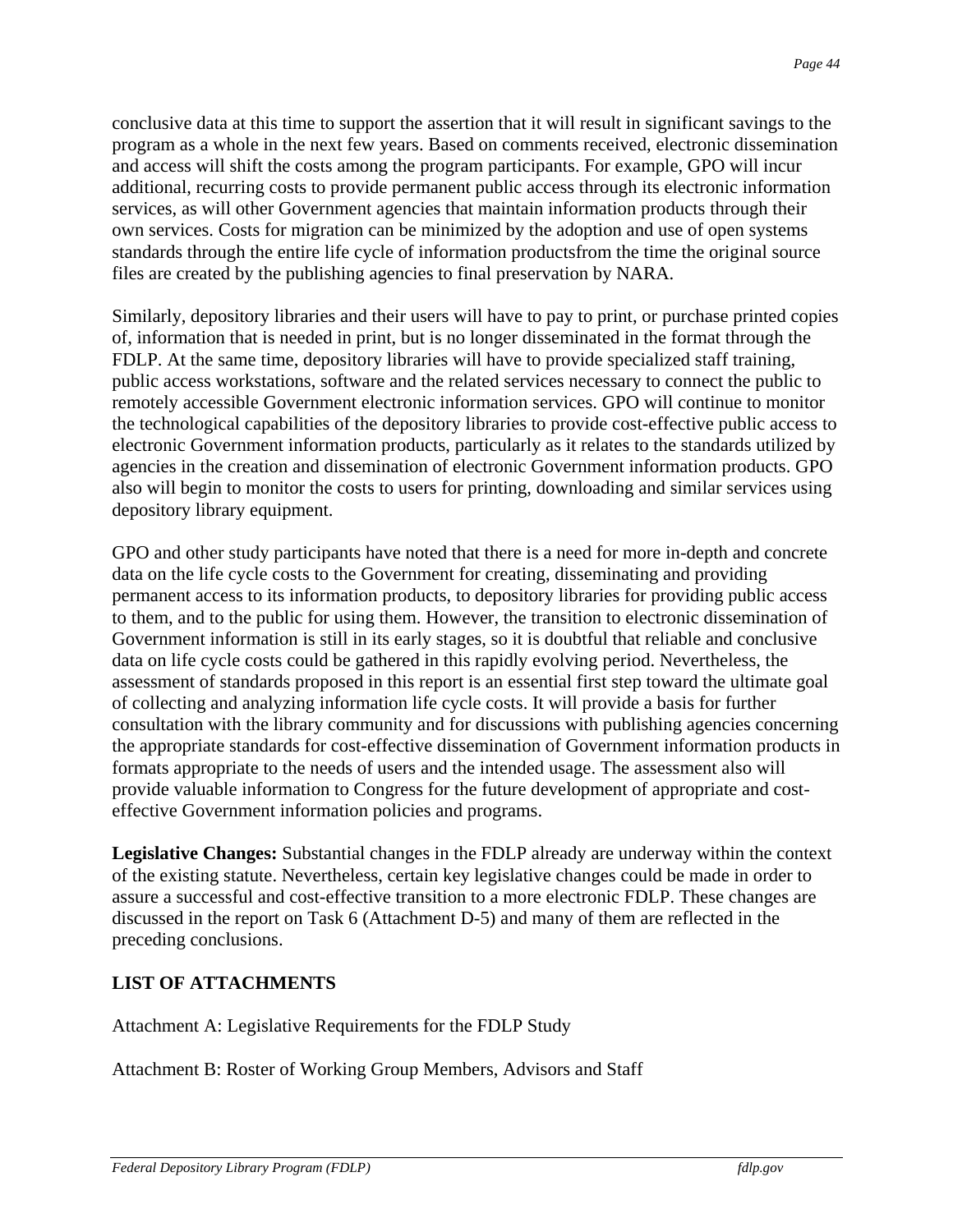Attachment C: List of Tasks

Attachment D: Task Force Reports

D-1 Task 1: Technical Analysis by a FederallyFunded Research and Development **Center** 

D-2 Task 2: Identification of Relevant Laws, Regulations and Policies Regarding

Government Information Dissemination

D-3 Task 3: Bibliography of Information Relevant to the FDLP Study

D-4 Task 5: Evaluation of Incentives for Publishing Agencies to Migrate from

Print Products to Electronic Format

D-5 Task 6: Evaluation of Current Laws Governing the Federal Depository Library

Program and Recommendation of Legislative Changes

D-6 Task 7: Survey of Federal Agencies to Identify CDROM Titles Not Currently

Included in the Federal Depository Library Program

D-7 Task 8A: Case Study on Congressional Bills

D-8 Task 8B: Case Study on the Congressional Serial Set

D-9 Task 8C: Case Study on the Department of Energy (DOE) Research Reports

D-10 Task 8D: Case Study on the Office of Technology Assessment (OTA) Reports

D-11 Task 9: Evaluation of Inclusion in Electronic Formats of Materials Not Traditionally Included in the FDLP in Either Paper or Microfiche

D-12 Task 9A: Case Study on Securities and Exchange Commission EDGAR Data

D-13 Task 9B: Case Study on Federal District and Circuit Court Opinions

D-14 Task 10A: Case Study on STAT-USA Services

D-15 Task 10B: Case Study on the National Library of Medicine MEDLINE Service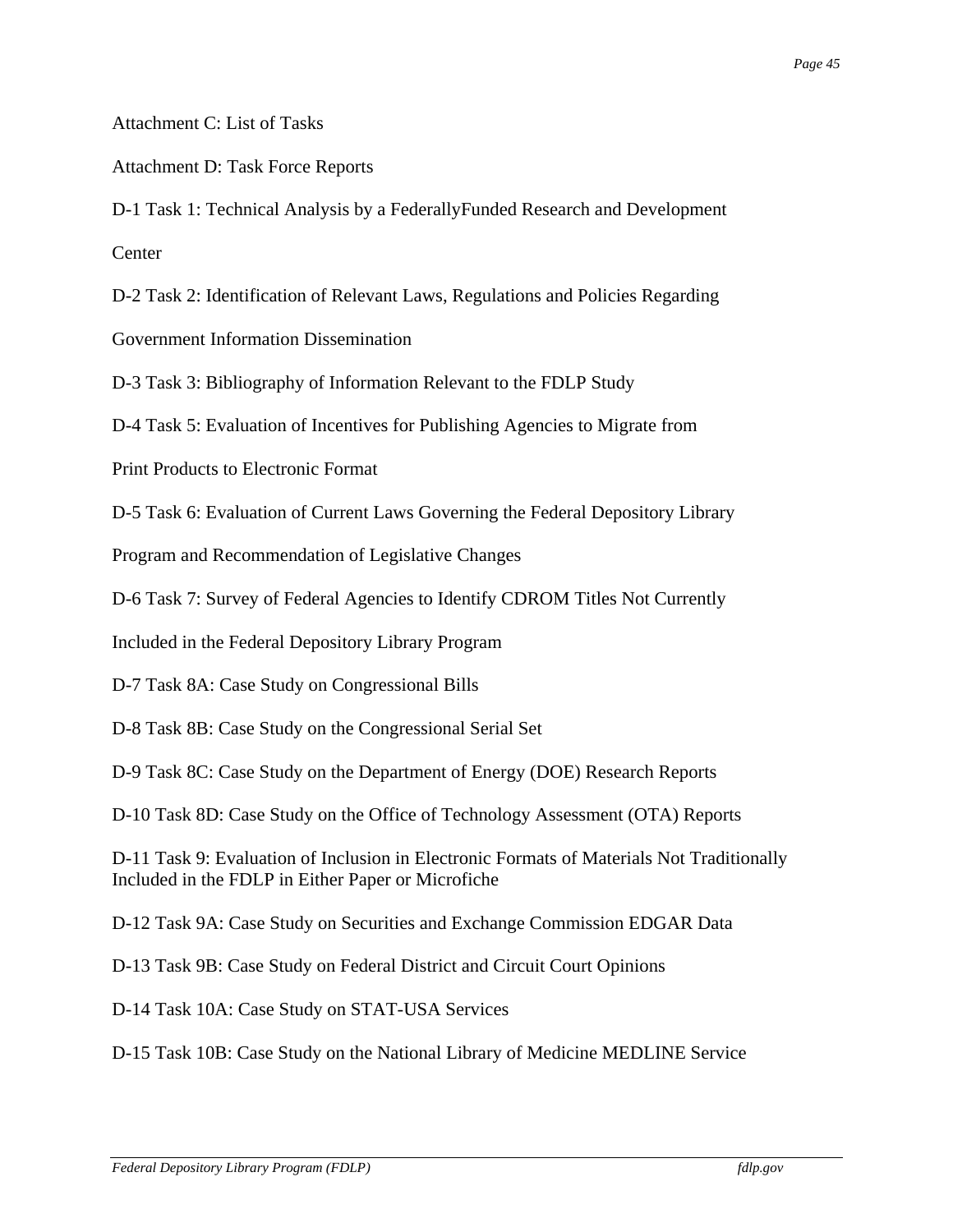Attachment E: National Commission on Libraries and Information Science (NCLIS) Principles of Public Information

Attachment F: Title 44 United States Codes Chapter 19--Depository Library Program

Attachment G: Summary of the Results of the 1995 Biennial Survey of Federal Depository Libraries

Attachment H: Recommended Minimum Specifications for Public Access Workstations in Federal Depository Libraries

Attachment I: Comments from U.S. Senators

Attachment J: Minutes from Meeting of Working Group and Advisors, April 18,1996

Attachment K: Comments from the Depository Library Council to the Public Printer

Attachment L: Comments from the Information Industry Association

Attachment M: Comments from the Library Associations

Attachment N: Comments from the National Commission on Libraries and Information Science

# **Attachment A: Legislative Requirements for the FDLP Study**

# **Attachment A**

# **Legislative Requirements for the FDLP Study**

[This information was downloaded from legislative databases online via GPO Access.]

# **Senate Report 104-114 on H.R. 1854; FY 1996 Legislative Branch Appropriations (Pages 48-49)**

Public access to Government information is a basic right of every American citizen. The Committee recognizes the critically important service that the Government Printing Office and participating libraries in the Federal Depository Library Program provide to citizens throughout the country in furnishing timely, equitable access to Government information.

The dramatic advances in technology provide new opportunities for enhancing and improving public access. However, the increasing utilization of electronic technologies in support of dissemination programs by all branches of government requires careful analysis, planning, and probable restructuring of the current program. Without this analysis, planning, and a strongly coordinated effort, improvements to the program will be delayed, costly, and very well may compromise the public's right to Government information.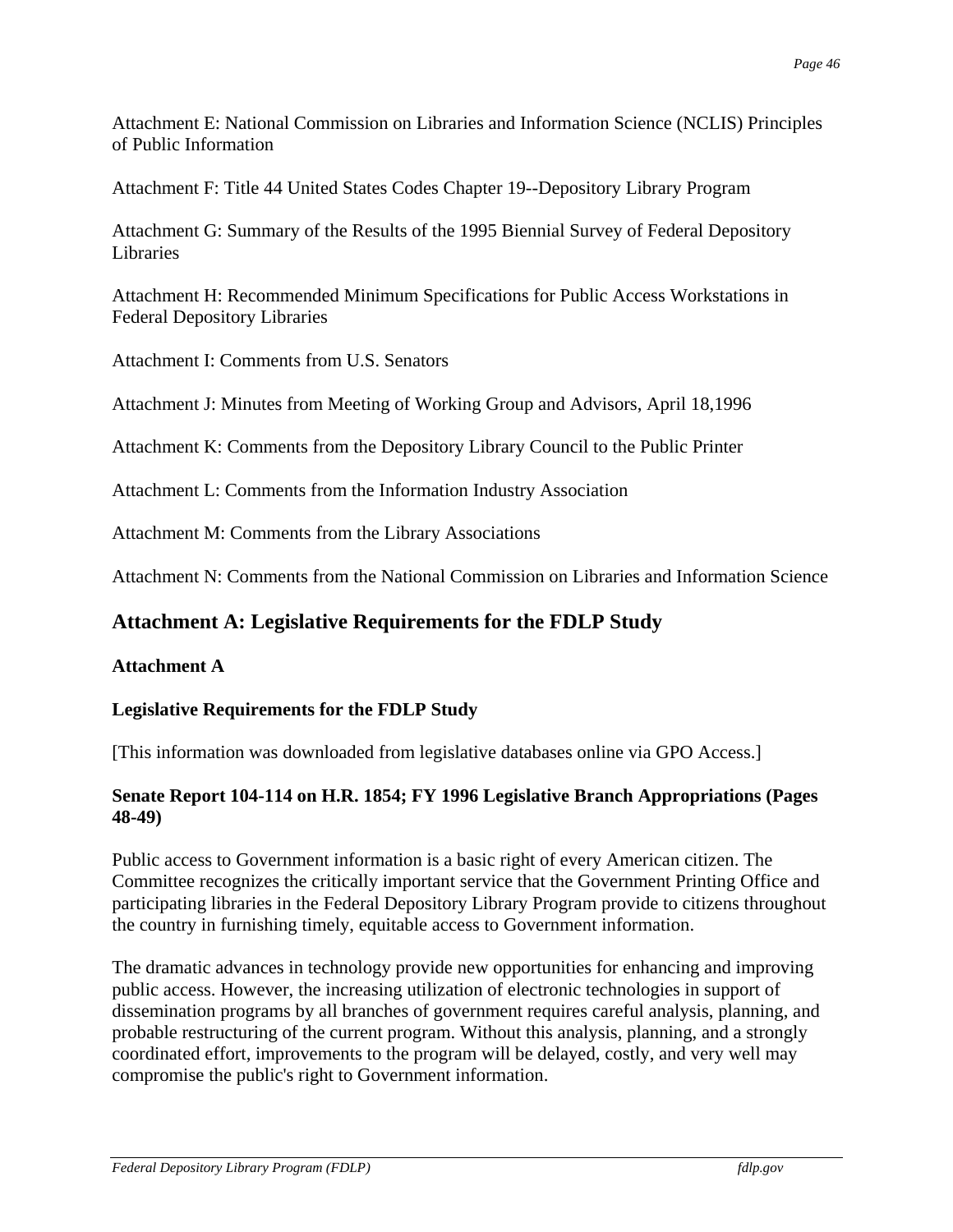The Committee believes the planning should incorporate the goals of equitable, efficient, timely, and dependable access to Government information. The Committee supports a strong coordinated effort between the respective oversight and appropriation committees, the Government Printing Office, executive branch agencies, participating depository libraries, and other relevant and appropriate organizations.

To this end, the Committee directs the Public Printer to initiate a study, under the direction of the Committee, that:

--Examines the functions and services of the Federal Depository Library Program;

--Surveys current technological capabilities of the participating libraries in the Federal Depository Library Program;

--Surveys current and future information dissemination plans of executive branch agencies;

--Examines and suggests improvements for agency compliance of relevant laws, regulations, and policies regarding Government information dissemination;

--Identifies measures that are necessary to ensure a successful transition to a more electronically based program;

--Identifies the possible expansion of the array of Federal information products and services made available to participating libraries; and

--Ensures the most costefficient program to the taxpayer.

The study shall include a strategic plan that will assist the Congress in redefining a new and strengthened Federal information dissemination policy and program.

In conducting the study, it will be important for the Public Printer to work closely with the respective oversight and appropriation committees, executive branch agencies, other distributors of Federal documents and information products, the Library of Congress, the depository library community, the National Technical Information Service, users, the information industry, and other appropriate organizations. The completed study shall be available to Congress by March 1996.

### **H.R. 1854: FY 1996 Legislative Branch Appropriations (As Reported in the** *Congressional Record***, July 28, 1995, Pages H7965-H7966)**

Amendment numbered 34:

That the House recede from its disagreement to the amendment of the Senate numbered 34, and agree to the same with an amendment, as follows:

Restore the matter stricken by said amendment, amended to read as follows: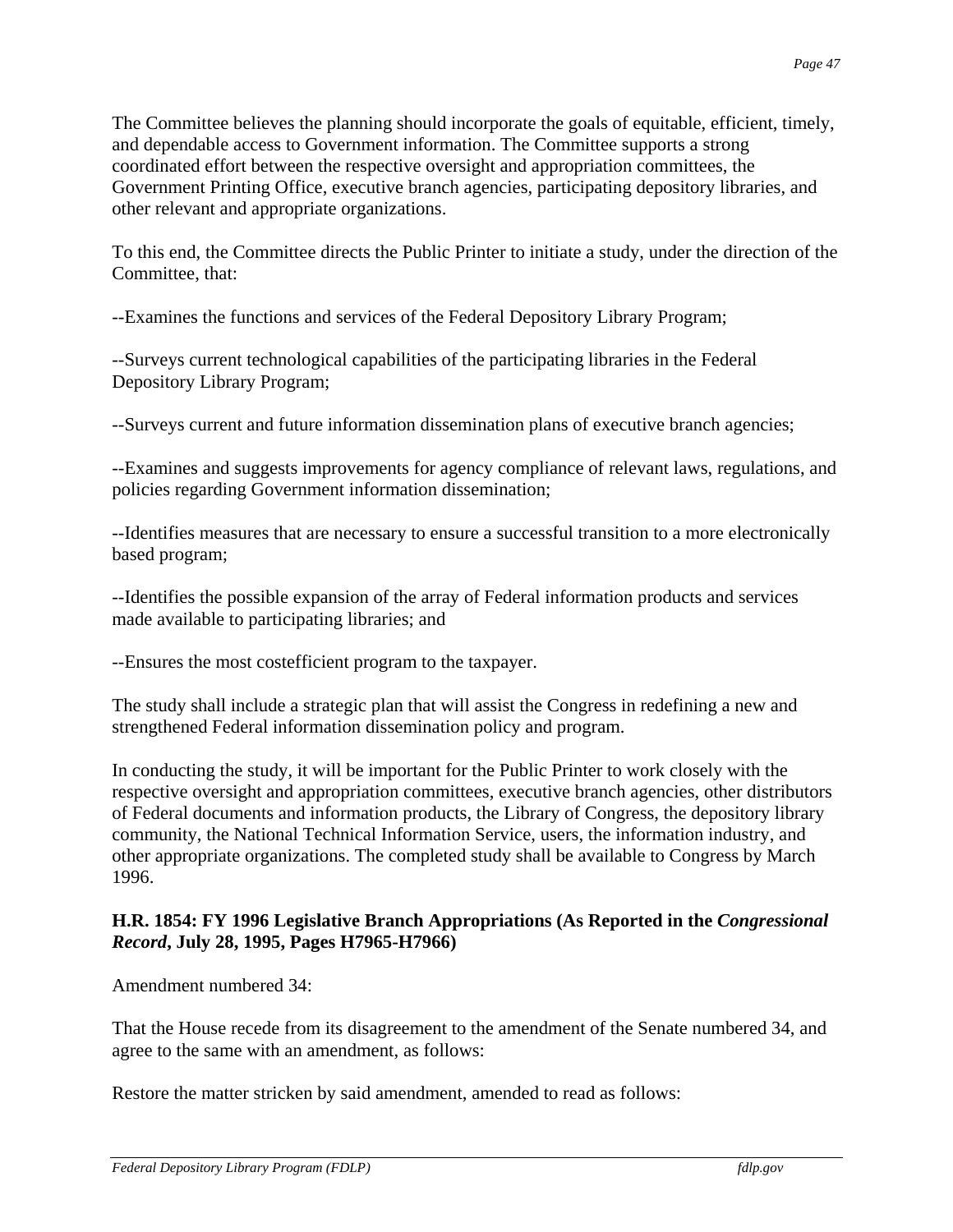# *ADMINISTRATIVE PROVISION*

*Sec. 210. The fiscal year 1997 budget submission of the Public Printer to the Congress for the Government Printing Office shall include appropriations requests and recommendations to the Congress that*

*(1) are consistent with the strategic plan included in the technological study performed by the Public Printer pursuant to Senate Report 104114;*

*(2) assure substantial progress toward maximum use of electronic information dissemination technologies by all departments, agencies, and other entities of the Government with respect to the Depository Library Program and information dissemination generally; and*

*(3) are formulated so as to require that any department, agency, or other entity of the Government that does not make such progress shall bear from its own resources the cost of its information dissemination by other than electronic means.*

And the Senate agree to the same.

### **House Report 104-212: Conference Report on H.R. 1854: FY 1996 Legislative Branch Appropriations (Pages 14-15)**

**Amendment numbered 34:** Deletes a House provision stricken by the Senate which would have amended section 1903 of Title 44, and inserts a provision directing the Public Printer to include in the fiscal year 1997 budget submission a proposal for the depository library program that will result in the conversion of this program to electronic format. The Public Printer is directed to propose a means to create cost incentives for publishing agencies, including the Congress, to migrate from print-on paper products to electronic format. The conferees direct that the Public Printer and Superintendent of Documents consult with the Joint Committee on Printing, House and Senate document publishing managers, and appropriate executive branch officials in the development of the fiscal year 1997 budget program. The conferees also do not intend that the study directed in the Senate report or the plan regarding electronic format should interfere with the activities of the authorizing committees to consider legislation amending Title 44, U.S. Code, or any legislative initiative which will improve the Federal printing program.

### **Public Law 104-53 (109 Stat 533); Legislative Branch Appropriations Act, 1996; H.R. 2492, November 19, 1995**

# **ADMINISTRATIVE PROVISION**

SEC. 210. The fiscal year 1997 budget submission of the Public Printer to the Congress for the Government Printing Office shall include appropriations requests and recommendations to the Congress that-

(1) are consistent with the strategic plan included in the technological study performed by the Public Printer pursuant to Senate Report 104-114;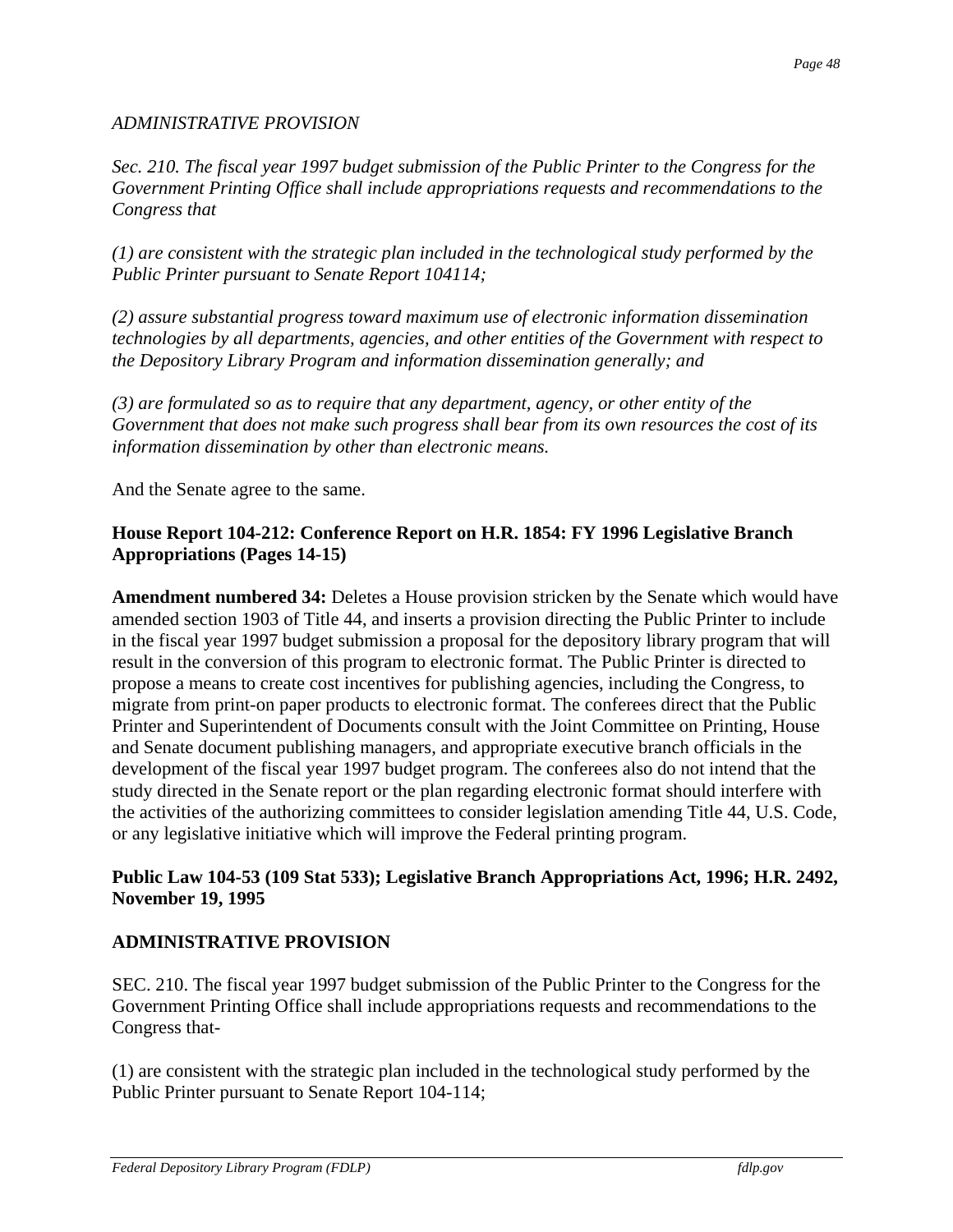(2) assure substantial progress toward maximum use of electronic information dissemination technologies by all departments, agencies, and other entities of the Government with respect to the Depository Library Program and information dissemination generally; and

(3) are formulated so as to require that any department, agency, or other entity of the Government that does not make such progress shall bear from its own resources the cost of its information dissemination by other than electronic means.

### **Attachment B: Roster of Working Group Members, Advisors and Staff**

**Study to Identify Measures Necessary for a Successful Transition to a More Electronic Federal Depository Library Program** 

### **Participants**

### **Representing the U.S. Government Printing Office**

- Mr. Michael DiMario Public Printer
- Mr. Wayne Kelley Superintendent of Documents (Chair of Study)
- Mr. Frank Biden Office of Congressional, Legislative, and Public Affairs
- Mr. Gil Baldwin Library Programs Service
- Mr. Charles C. Cook Congressional Printing Management Division
- Mr. Robert Cox Departmental Account Representative Division
- Mr. Bill Guy Office of Budget
- Ms. Judy Russell Office of Electronic Information Dissemination Services
- Mr. Jay Young Library Programs Service

### **Representing the U.S. Congress (Majority Staff)**

- Mr. George Cartagena Joint Committee on Printing
- Ms. Christine Ciccone Senate Committee on Governmental Affairs
- Mr. Ed Edens Senate Committee on Rules and Administration
- Ms. Catherine Fanucchi House Committee on House Oversight
- Mr. Doug Fuller Senate Committee on Governmental Affairs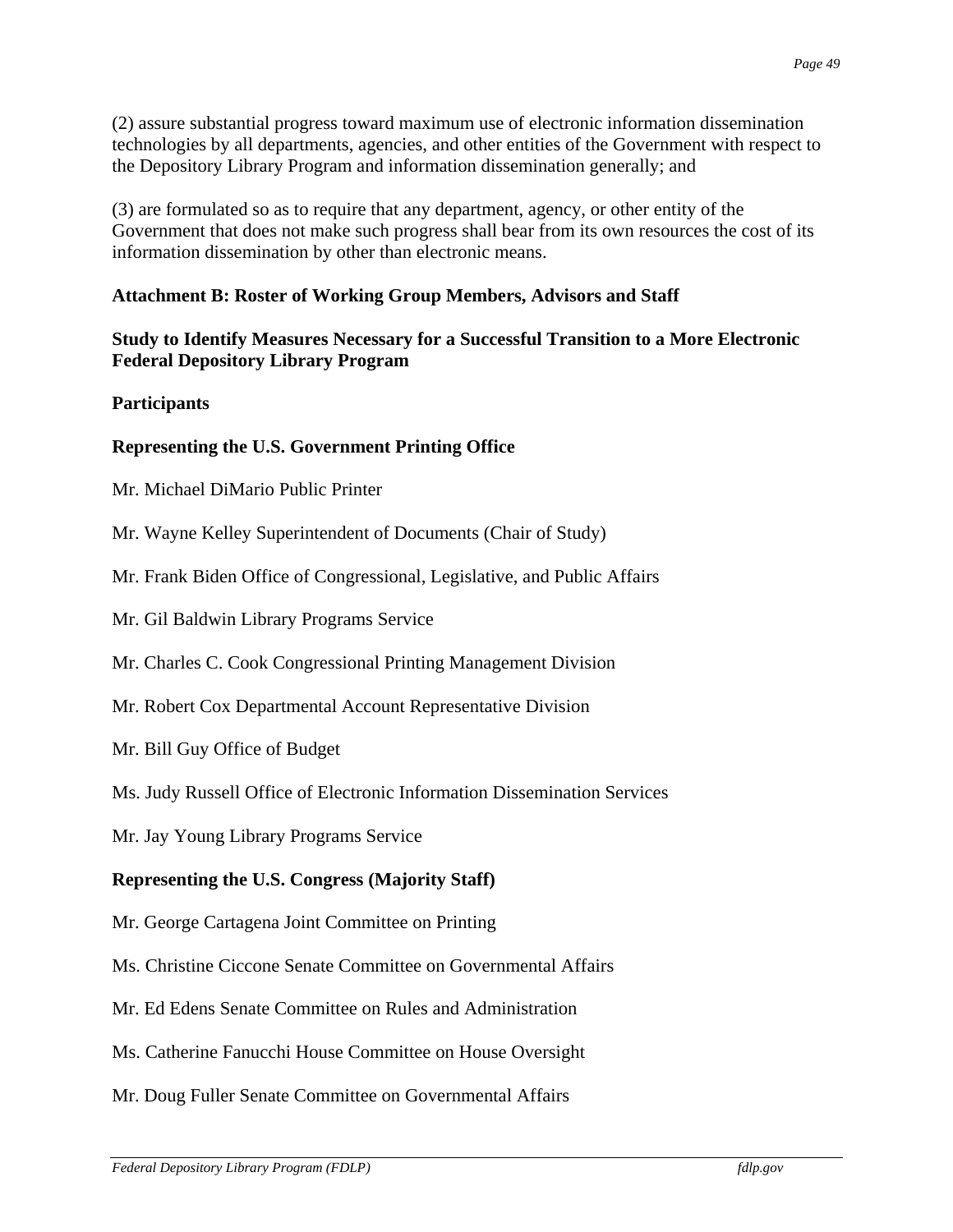Mr. Larry Harris Office of Senator Connie Mack

Ms. Linda Kemp Joint Committee on Printing

Mr. Keith Kennedy Senate Committee on Appropriations

Mr. Jonathon Lack Senate Committee on Governmental Affairs

Mr. Ray Mock Office of Congressman Ron Packard

Mr. Mark Uncapher House Committee on Government Reform and Oversight, Subcommittee on Government Management, Information and Technology

Ms. Joy Wilson Senate Committee on Rules and Administration

#### **Representing the U.S. Congress (Minority Staff)**

Mr. John Chambers Joint Committee on Printing

Mr. Don DeArmon Office of Congressman Vic Fazio

Mr. Jim English Senate Committee on Appropriations

Ms. Kennie Gill Senate Committee on Rules and Administration

Mr. Charlie Howell House Oversight Committee

Mr. Eric Ilgenfritz Office of Senator Patty Murray

Mr. Robert Mansker Joint Committee on Printing

Mr. David McMillen Committee on Government Reform and Oversight

Mr. David Plocher Committee on Governmental Affairs

#### **Representing the Library of Congress**

Ms. Jane Bortnick Griffith Congressional Research Service

Mr. Harold Relyea Congressional Research Service

#### **Representing the Office of Management and Budget**

Mr. Bruce McConnell Office of Information and Regulatory Affairs

Mr. Glenn Schlarman Office of Information and Regulatory Affairs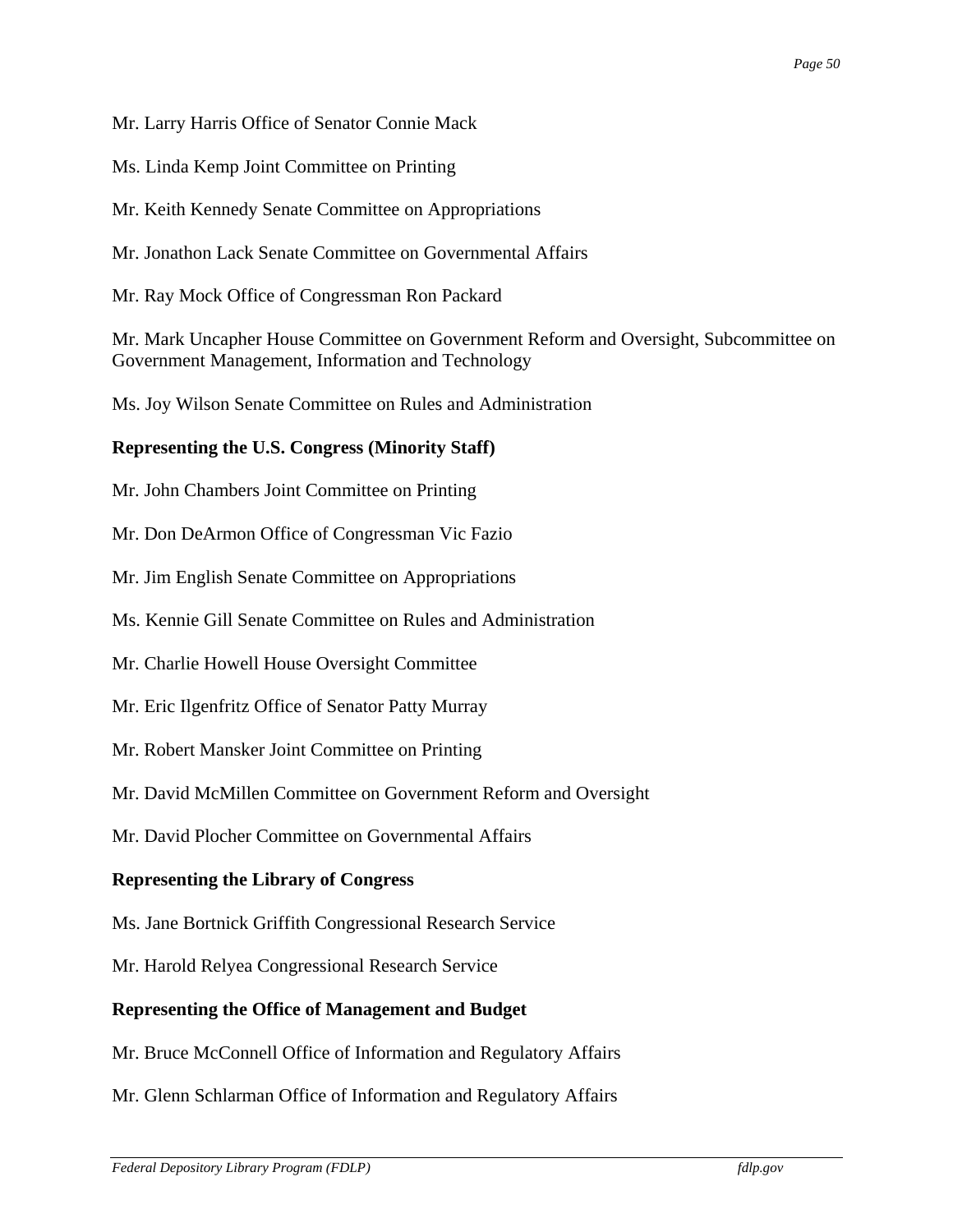#### Mr. Peter Weiss Office of Information and Regulatory Affairs

#### **Representing the National Archives and Records Administration**

Mr. Tom Brown Center for Electronic Records

Ms. Fynnette Eaton Center for Electronic Records

#### **Representing the Federal Publishers Committee**

Mr. Ken Rogers STATUSA, Department of Commerce

Mr. John Weiner Information and Administration Services, Energy Information Administration

#### **Representing the Interagency Council on Printing and Publication Services**

Mr. Roy Francis Branch of Policy and Printing Management, Department of the Interior

#### **Representing the Administrative Office of the U.S. Courts**

Mr. Gary Bowden

#### **Representing the Depository Library Community**

Ms. Julia Wallace Government Publications Library, University of Minnesota

#### **Advisors**

Ms. Prudence Adler Association of Research Libraries

- Ms. Mary Alice Baish American Association of Law Libraries
- Ms. Joan Challinor National Commission on Libraries and Information Science
- Mr. Dan Duncan Information Industry Association
- Ms. Jan Fryer Iowa State University, Depository Library Council
- Ms. Roxanne Fulcher Special Libraries Association
- Ms. Diane Garner Harvard University, American Library Association/GODORT
- Ms. Anne Heanue American Library Association
- Ms. Carol Henderson American Library Association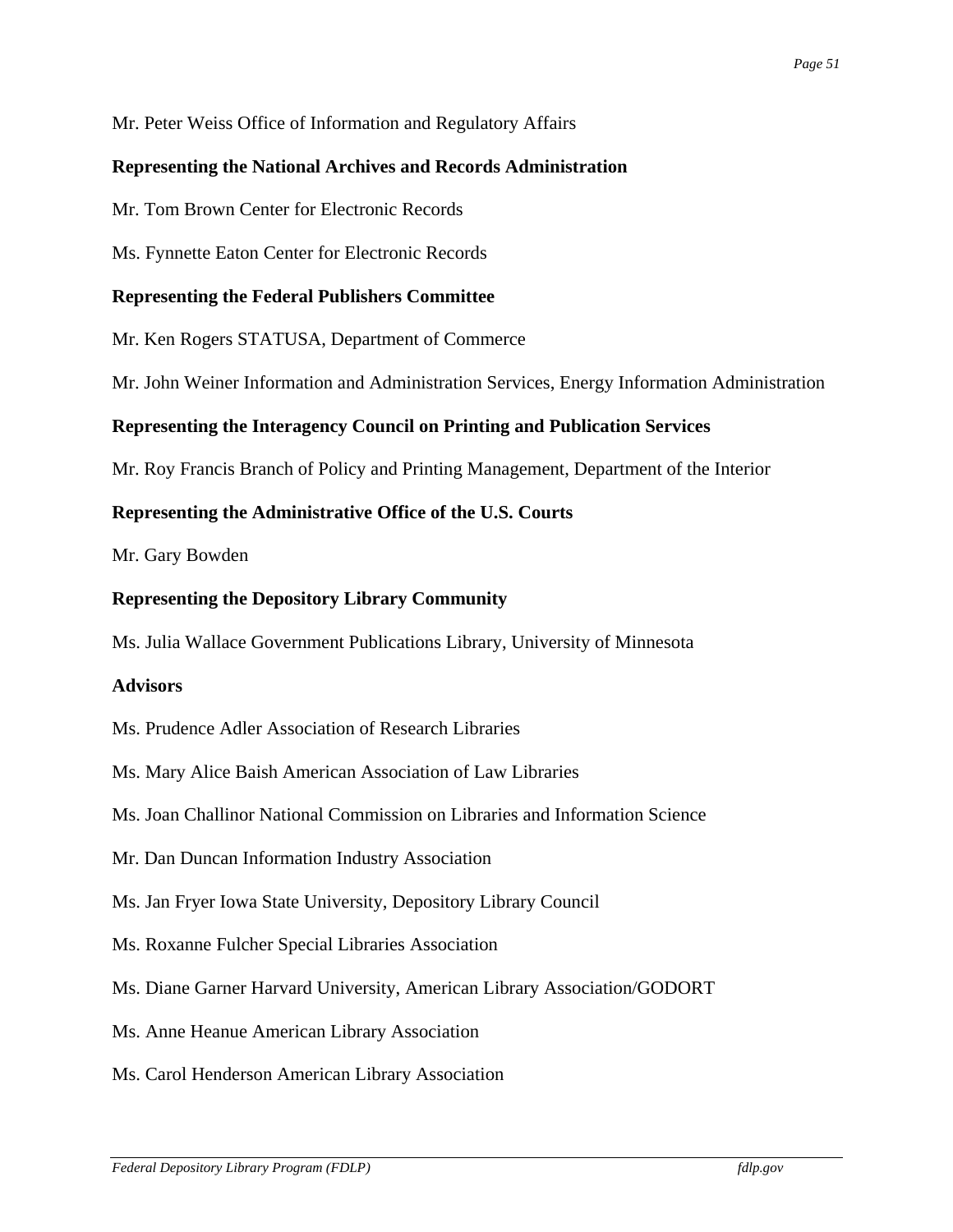- Mr. Lloyd Hysan U.S. Supreme Court
- Dr. Donald Johnson National Technical Information Service and CENDI
- Mr. Peyton Neal Information Industry Association
- Mr. Dan O'Mahony Brown University, Depository Library Council
- Ms. Lois Schoenbrun Special Libraries Association
- Ms. Lynne Siemers Washington Hospital Center, Medical Library Association

### **Advisors, continued**

- Ms. Jeanne Hurley Simon National Commission on Libraries and Information Science
- Mr. Frederick Weingarten Computing Research Associates, American Library Association
- Mr. Peter Young National Commission on Libraries and Information Science

### **GPO Staff**

- Mr. Bill Arndt Library Programs Service
- Mr. Jeff Axline Library Programs Service
- Ms. Terri Barnes Office of Electronic Information Dissemination Services
- Mr. Michael Bright Office of Electronic Information Dissemination Services
- Mr. Michael Clark Library Programs Service
- Mr. Ric Davis Library Programs Service
- Mr. Thomas Downing Library Programs Service
- Ms. Laurie Hall Library Programs Service
- Mr. Jerry Hammond Congressional Printing Management
- Ms. Robin Haun-Mohamed Library Programs Service
- Ms. Wendy Frederick Documents Technical Support
- Mr. Joseph McClane Bibliographic Systems Branch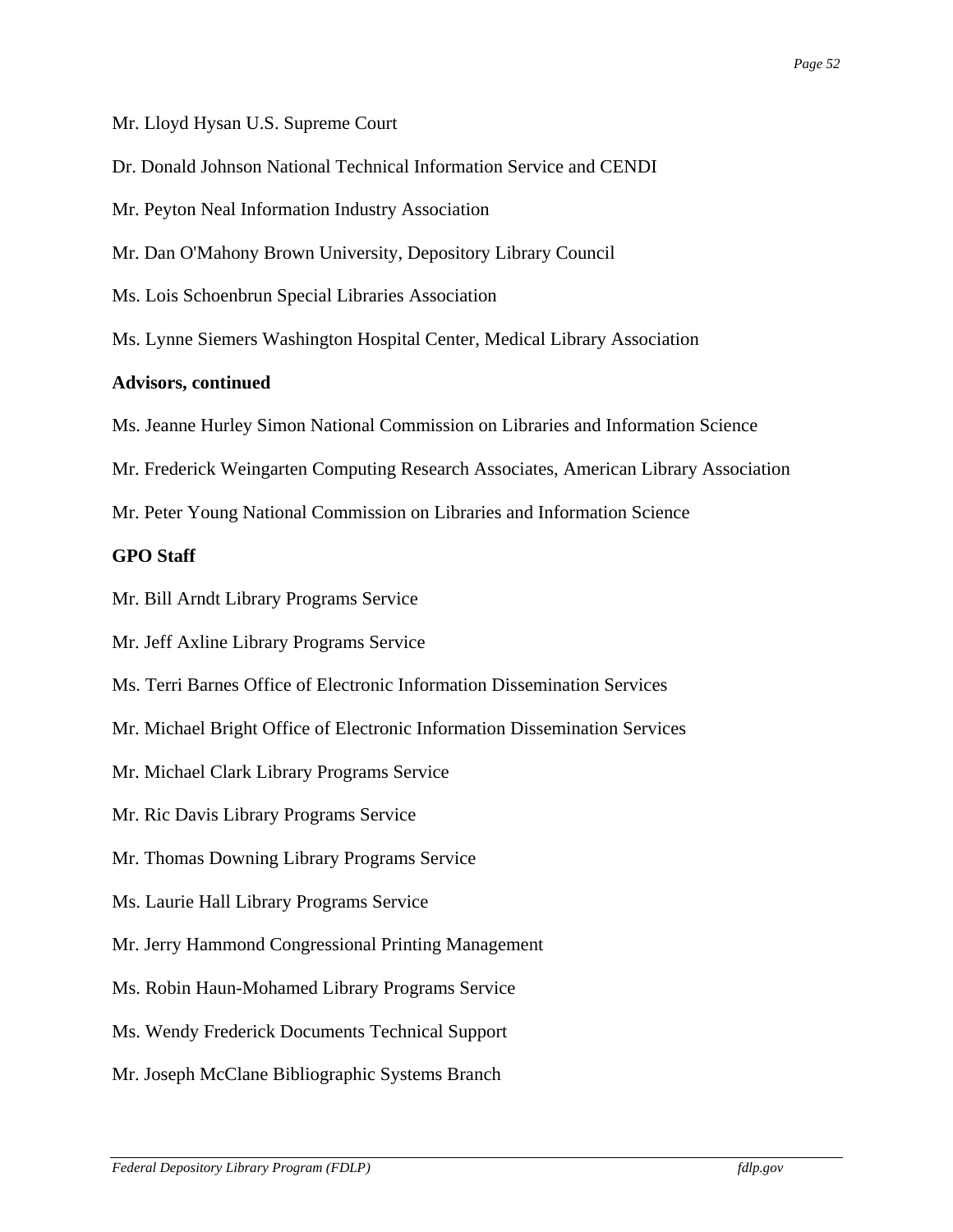- Ms. Sheila McGarr Library Programs Service
- Ms. Maggie Parhamovich Library Programs Service
- Mr. Joseph Paskoski Library Programs Service
- Mr. Berry Reece Office of Marketing
- Mr. Andy Sherman Office of the Public Printer
- Mr. Willie Thompson Library Programs Service
- Mr. Tony Zagami Office of the General Counsel

Special thanks is given to Ms. Wendy Kloiber Frederick who provided the primary staff support for the FDLP Study and to Mr. Ric Davis who assisted with the drafting and editing of the FDLP Study Report.

### **Attachment C: List of Tasks**

### **Attachment C**

### **STUDY TO IDENTIFY MEASURES NECESSARY**

# **FOR A SUCCESSFUL TRANSITION TO A MORE ELECTRONIC**

# **FEDERAL DEPOSITORY LIBRARY PROGRAM**

### **Tasks for Implementation**

1. Technical analysis by a Federally-Funded Research and Development Center (FFRDC) to determine the most cost effective way to provide electronic access to Government information products to the American public through the Federal Depository Library Program **[Task Leader: Jay Young]**

2. Identification of relevant laws, regulations and policies regarding Government information dissemination **[Task Leader: Jane Griffith]**

3. Identification, acquisition and evaluatation of already available information, both published and unpublished, relevant to the FDLP Study **[Task Leader: Julia Wallace]**

4. Identification of current and ongoing electronic information dissemination activities for the Federal Depository Library Program **[Task Leader: Judy Russell]**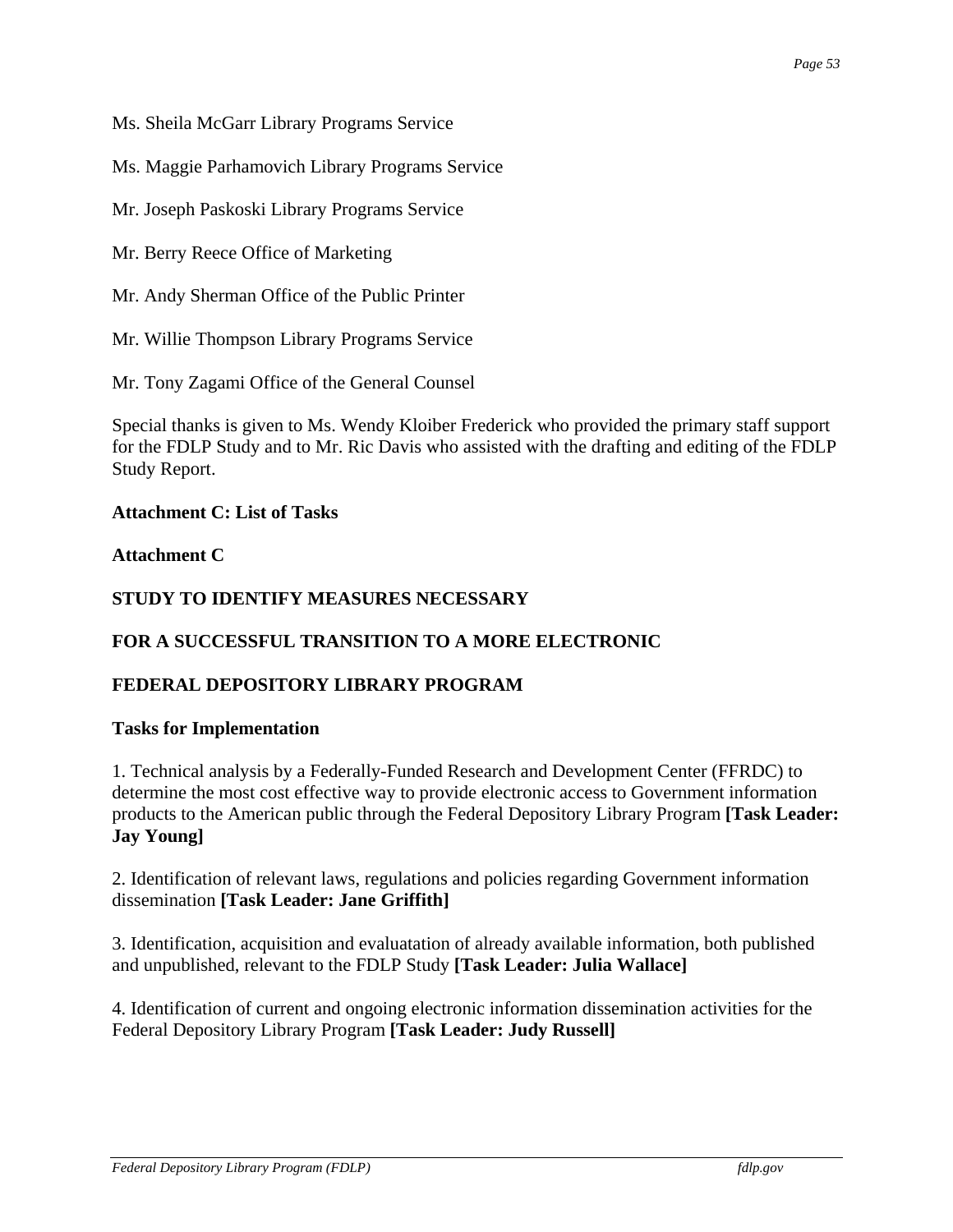5. Evaluation of incentives for publishing agencies, including Congress, to migrate from print products to electronic format and include their electronic products in the FDLP **[Task Leader: Roy Francis]**

6. Evaluation of current laws governing the Federal Depository Library Program and recommendation of and legislative changes necessary for a successful transition to a more electronic program **[Task Leader: Jay Young]**

7. Survey of Federal agencies to identify CD-ROM titles that are not currently included in the Federal Depository Library Program **[Task Leader: Gil Baldwin]**

8. Development of individual case studies for specific Federal electronic information dissemination initiatives with respect to their costs, and impact on public access to information through the Federal Depository Library Program in comparison with present methods of dissemination. Case studies include Congressional Bills, the Congressional Serial Set, Department of Energy (DOE) research reports and Office of Technology Assessment (OTA) reports **[Task Leaders: Charles Cook (Congressional information), Gil Baldwin (DOE), Fynnette Eaton and Tom Brown (OTA)]**

9. Evaluation of issues surrounding inclusion in electronic formats of materials not traditionally included in the FDLP in either paper or microfiche, including case studies on Securities and Exchange Commission EDGAR data and Federal District and Circuit Court opinions **[Task Leaders: Julia Wallace (overview and SEC) and Gary Bowden (Federal courts)]**

10. Review of Federal programs permitting or requiring the sale of information to recover costs, and the effects on efforts to assure free public access through the FDLP, including case studies on STAT-USA and the National Library of Medicine MEDLINE Service **[Task Leader: Ken Rogers (STAT-USA) and Gil Baldwin (MEDLINE)]** 

# **Attachment D: Task Force Reports**

D-1 Task 1: Technical Analysis by a FederallyFunded Research and Development Center (FFRDC)

D-2 Task 2: Identification of Relevant Laws, Regulations and Policies Regarding Government Information Dissemination

D-3 Task 3: Bibliography of Information Relevant to the FDLP Study

D-4 Task 5: Evaluation of Incentives for Publishing Agencies to Migrate from Paper Products to Electronic Format

D-5 Task 6: Evaluation of Current Laws Governing the Federal Depository Library Program and Recommendation of Legislative Changes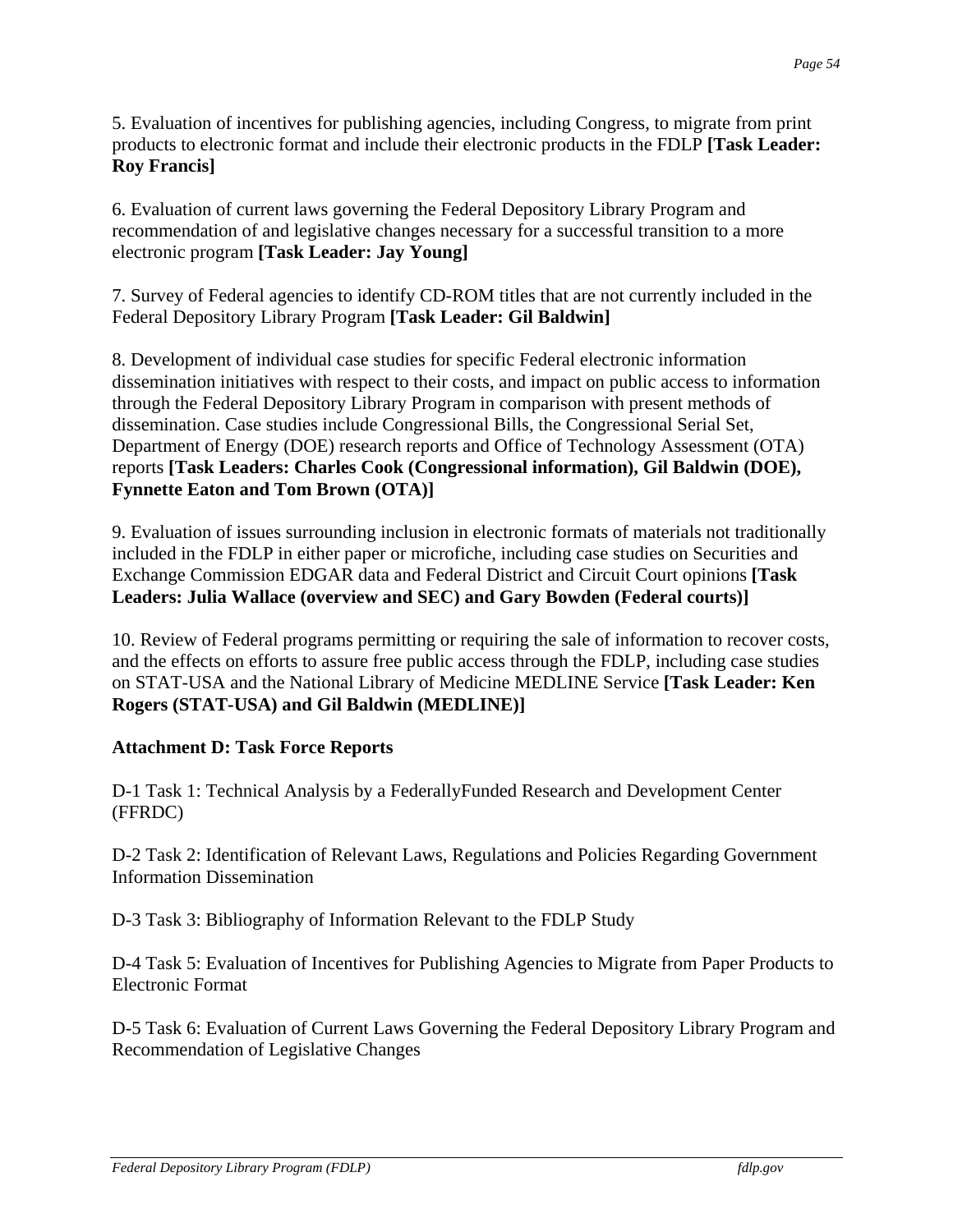D-6 Task 7: Survey of Federal Agencies to Identify CDROM Titles That Are Not Currently Included in the Federal Depository Library Program

D-7 Task 8A: Case Study on Congressional Bills

D-8 Task 8B: Case Study on the Congressional Serial Set

D-9 Task 8C: Case Study on the Department of Energy (DOE) Research Reports

D-10 Task 8D: Case Study on the Office of Technology Assessment (OTA) Reports

D-11 Task 9: Evaluation of Inclusion in Electronic Formats of Materials Not Traditionally Included in the FDLP in Either Paper or Microfiche

D-12 Task 9A: Case Study on Securities and Exchange Commission EDGAR Data

D-13 Task 9B: Case Study on Federal District and Circuit Court Opinions

D-14 Task 10A: Federal Programs Permitting or Requiring the Sale of Information to Recover Costs -- Case Study on STAT-USA Services

D-15 Task 10B: Federal Programs Permitting or Requiring the Sale of Information to Recover Costs -- Case Study on the National Library of Medicine MEDLINE Service

# **Attachment D-1 Task 1: Technical Analysis by a Federally-Funded Research and Development Center**

# **Attachment D-1**

The draft report to Congress included a proposal for Technical Implementation Assistance (TIA) in lieu of the FFRDC contract. This TIA contract was to obtain additional information about future agency publishing plans and current depository library capabilities, as well as an expert evaluation of the cost-effectiveness and usefulness of various electronic formats that may be selected for depository library distribution or access. During the public comment period, the concept of the TIA was refined further into the Assessment of Standards for Creation and Dissemination of Electronic Government Information Products, which is described below.

For the successful implementation of a more electronic FDLP, the Congress, GPO and the library community must have additional information about future agency publishing plans, as well as an expert evaluation of the cost-effectiveness and usefulness of various electronic formats that may be utilized for depository library dissemination or access. A central implementation issue is the identification and utilization of standards for creation and dissemination of electronic Government information products. These standards would enhance access to, and use of, Government information both by the Government and the public. The Government produces an enormous quantity and variety of information. The standards best suited for one type of data may be substantially less suited, or even entirely inappropriate, for another. Consequently, there is no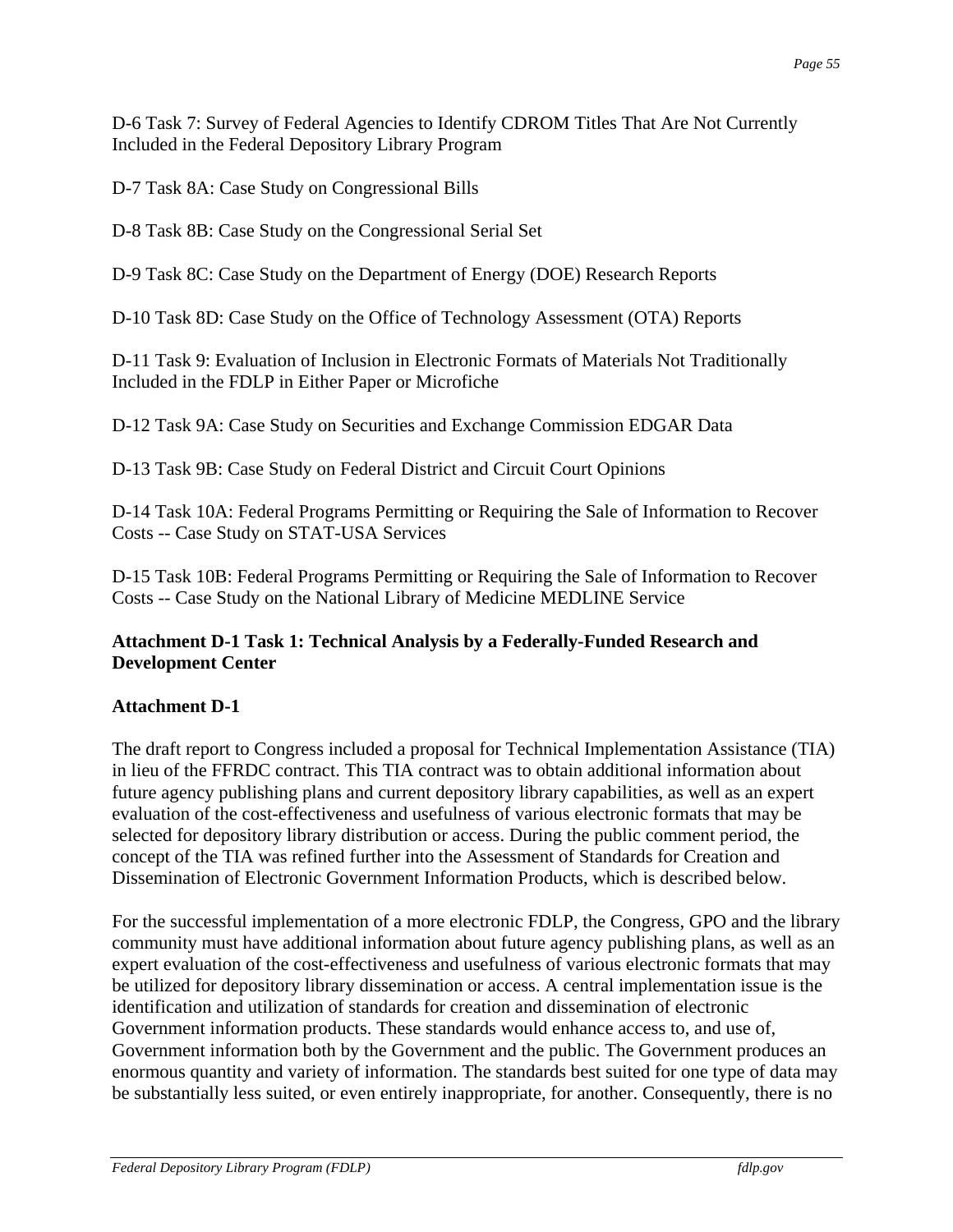single standard in which all Government information products can, or should, be created or disseminated. Nevertheless, it is in the best interests of the Government, and those who use Government information, to achieve a greater degree of standardization than now exists, and to develop recommended standards for each major type of Government information product in order to facilitate the exchange and use of this information.

To accomplish this, it is first necessary to know the range of formats Federal agencies currently use in the creation and dissemination of information and to assess the de facto or actual standards that are in use for each major type of data. It also is necessary to identify areas where there is no standardization, or such limited standardization that the effect is virtually the same. Finally, it would be useful to evaluate standards utilized by private sector and other non-governmental publishers. This information will provide the basis for an assessment, in consultation with the depository library community, of the usefulness and costeffectiveness of various electronic formats for depository library dissemination or access. It also will be the basis for a dialog with the National Archives and Records Administration (NARA), the National Commission on Libraries and Information Science (NCLIS), the National Institute of Standards and Technology (NIST), and others with an interest in establishing and promulgating Government-wide standards for information creation and dissemination.

GPO is proposing to accomplish this data gathering and evaluation through a joint effort with NCLIS. As an independent Federal agency established to advise the President and the Congress on national policies related to library and information services adequate to meet the needs of the people of the United States, NCLIS is uniquely situated to coordinate this activity. While substantial changes already are underway, this assessment of standards for the creation and dissemination of electronic Government information products should proceed as rapidly as possible in order to assure a successful and cost-effective transition to a more electronic FDLP.

### **Attachment D-2 Task 2: Identification of Relevant Laws, Regulations and Policies Regarding Government Information Dissemination**

### **Attachment D-2**

**TASK 2:** Identification of relevant laws, regulations and policies regarding Government information dissemination.

# **INTRODUCTION**

The FY 1996 Legislative Branch Appropriations Senate Report (104114) contained language directing the conduct of a study that:

- examines the functions and services of the Federal Depository Library Program, including technological capabilities of the participating libraries;
- surveys current and future dissemination plans of executive branch agencies;
- suggests improvements for agency compliance with relevant laws and policies regarding Government information dissemination; and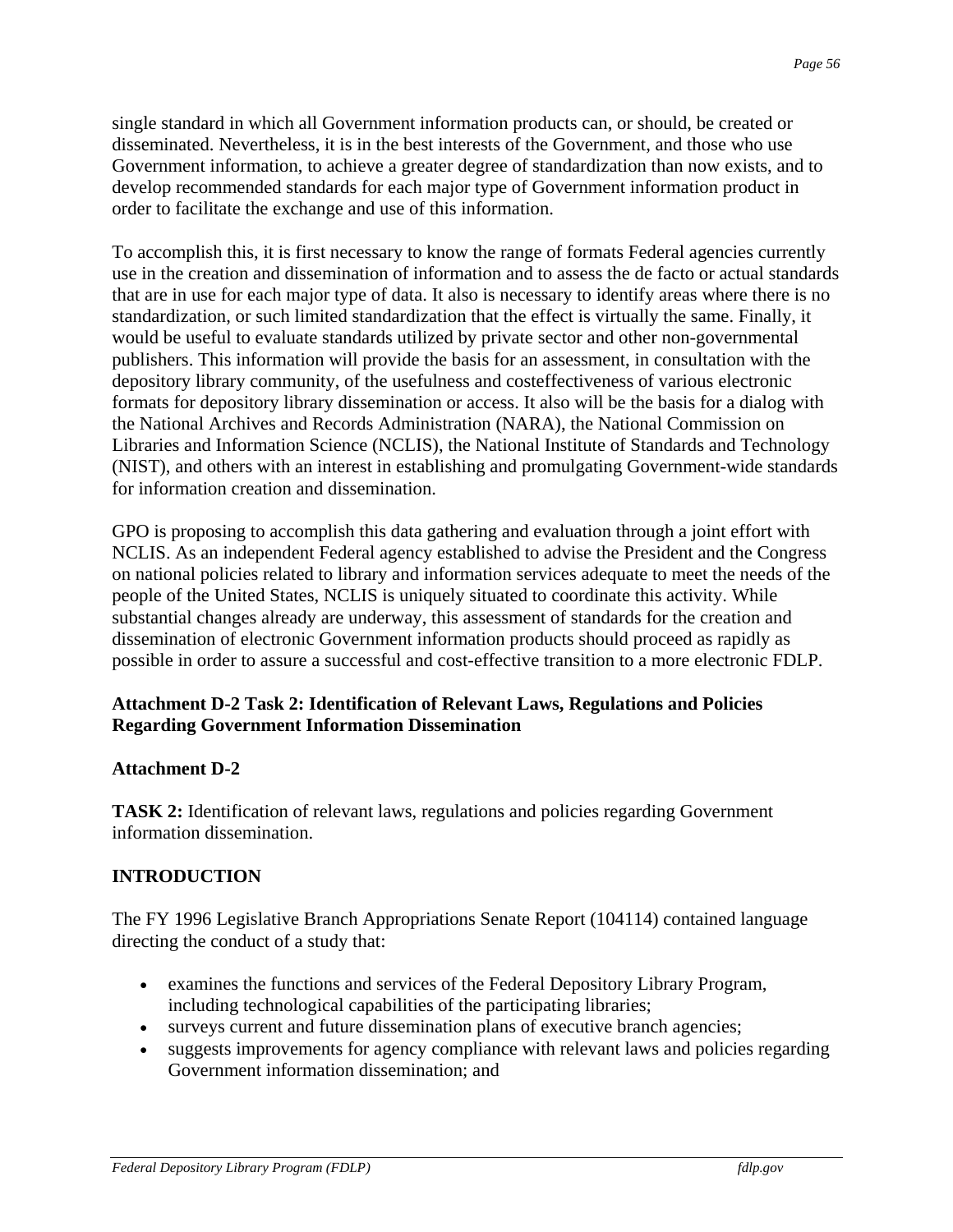identifies necessary measures to ensure transition to a more electronically based and costefficient program.

As part of this effort, the Congressional Research Service (CRS) was asked to prepare a compilation of statutes authorizing the dissemination of government information to the public. The methodology employed involved searching for relationships of variant forms of keywords in the text portion of the Westlaw online database of The United States Code Annotated. The searches were repeated to allow for all possible word combination and synonyms. The results of these searches were then reviewed by CRS staff to eliminate irrelevant items and identify statutes of known relevance that did not emerge from the searches. Known statutes were retrieved by citation. This process was reiterated until CRS staff had a degree of confidence in the results. The initial searching was conducted in October, 1995, with additional searches performed throughout the revision process.

Statutes mandating the publication of information in the Federal Register or reports to Congress were eliminated. House Document 10415, prepared by the Clerk of the House, identifies statutory requirements for reports to Congress. Also eliminated were statutes allowing only public examination of agency records, but not calling for affirmative public dissemination. Particular reports and documents specified in Chapter 5, Title 2 and Chapter 13 of Title 44 were not included because there is no language specifically indicating public dissemination.

This methodology, which relies heavily on online searching of a massive database, cannot ensure that all relevant statutory provisions are identified. Thus, a preliminary draft was distributed for review by others, including executive branch personnel, who identified other statutes appropriate for addition to the compilation. We emphasize that this compilation identifies a large survey of statutes providing Federal agencies with authority for disseminating government information to the public, but it cannot be considered exhaustive or definitive.

The statutory provisions identified are listed in order by title and section of The United States Code Annotated. In most cases, the entire section is provided to give adequate context, although in some instances editing was done to reduce the volume of the document. The most relevant passages are underlined. A guide to the relevant sections provides listings according to agency and selected topics. A given section may appear under several headings depending on its contents. What the guide reflects is that, in addition to broad Governmentwide information dissemination policies (e.g., those in Title 44), many agencies have some kind of generic publication or dissemination authority. Further, there are many instances where specific authority is granted for the publication or dissemination of particular kinds of information, the production of information services, or the creation of clearinghouses.

Only the index of Federal entities and the topical index are provided in this attachment.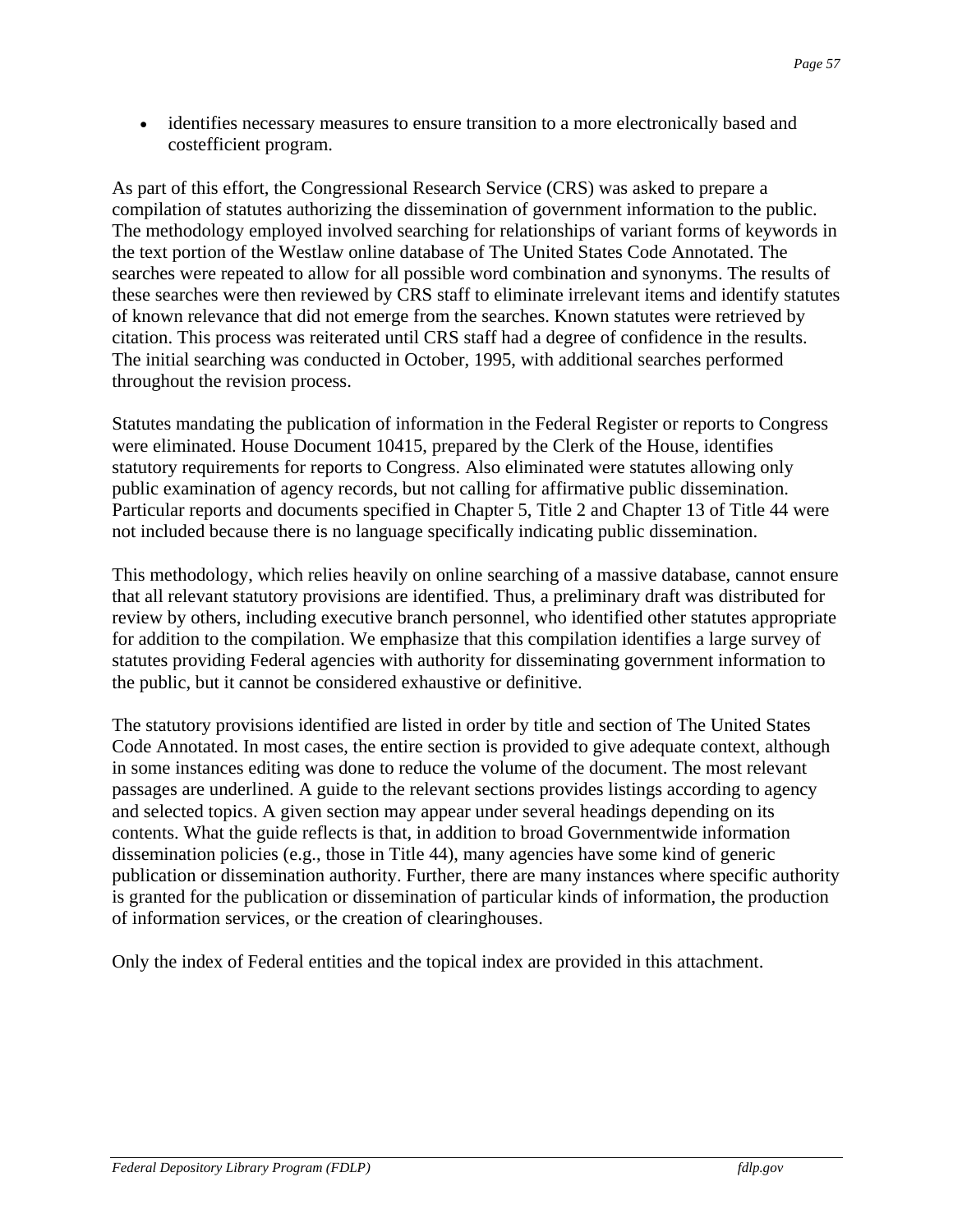## **INDEX OF FEDERAL ENTITIES**

Administrative Conference of the U.S.

5 USC 594(3)

Consumer Product Safety Commission

15 USC 2054(a)(1)

Corporation for National and Community Service

42 USC 5021(a)(1)

Department of Agriculture

7 USC 423

7 USC 473b

7 USC 626

7 USC 1011(e)

7 USC 1593a

7 USC 1736a(b)(3)

7 USC 2201

7 USC 2330

7 USC 2662

7 USC 3125a(d), (e)

7 USC 3125b

7 USC 3125c

7 USC 5341(a)

7 USC 5403(c)

7 USC 5505(a)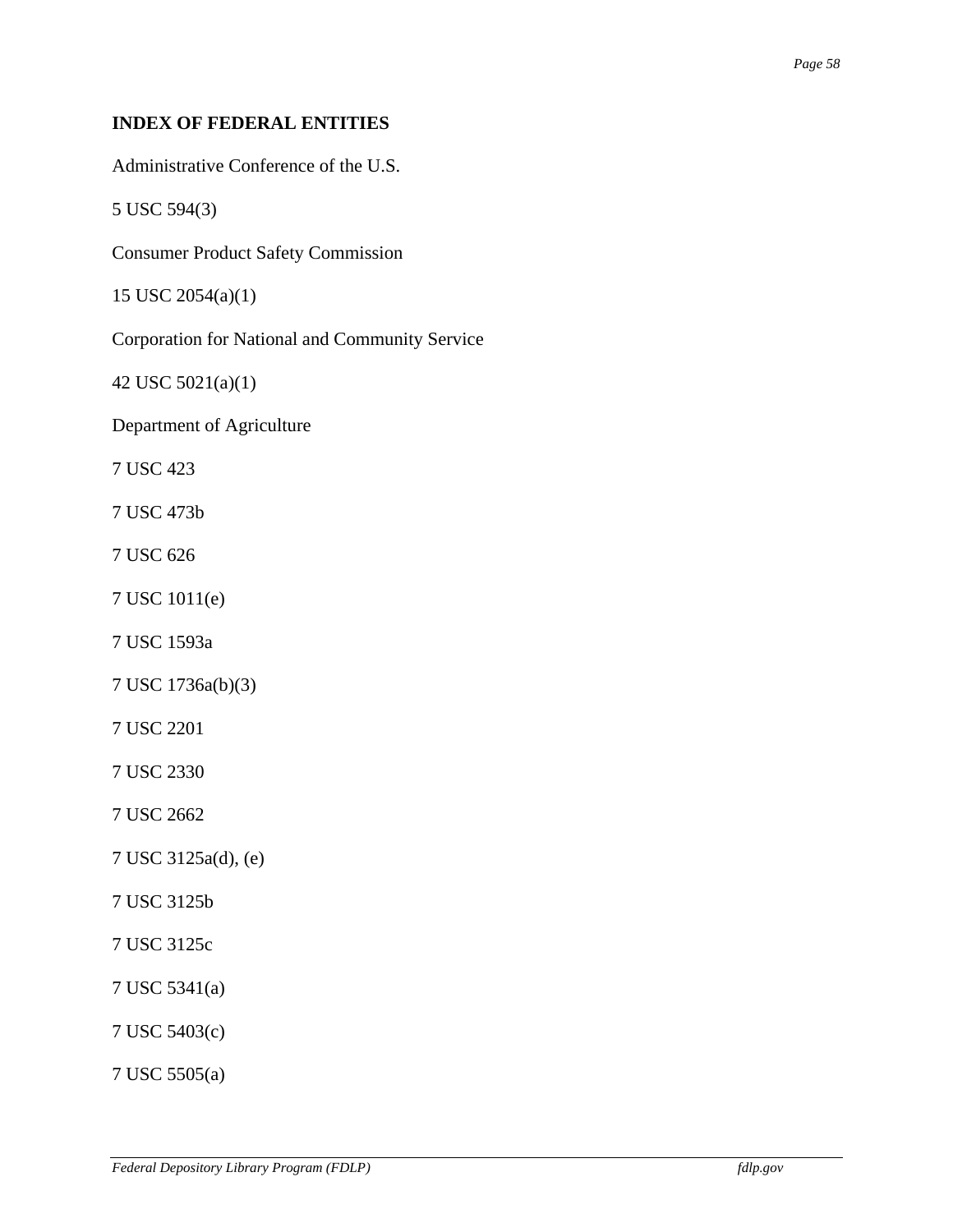7 USC 5711(g)(2)

7 USC 5712(a)(2)

7 USC 5882

16 USC 2804(c)

EO 11644, sec. 5

Department of Commerce

7 USC 423

13 USC 7

13 USC 62

13 USC 302

15 USC 272(c)(17)

15 USC 274

15 USC 290b

15 USC 330b

15 USC 1152

Department of Commerce, continued

15 USC 2208(a), (c)

15 USC 2220(a)(2), (6)

15 USC 2904(d)

15 USC 3704a

15 USC 3704(c)(15), (d)(1)

15 USC 3704b-2(a)

15 USC 3704b(e)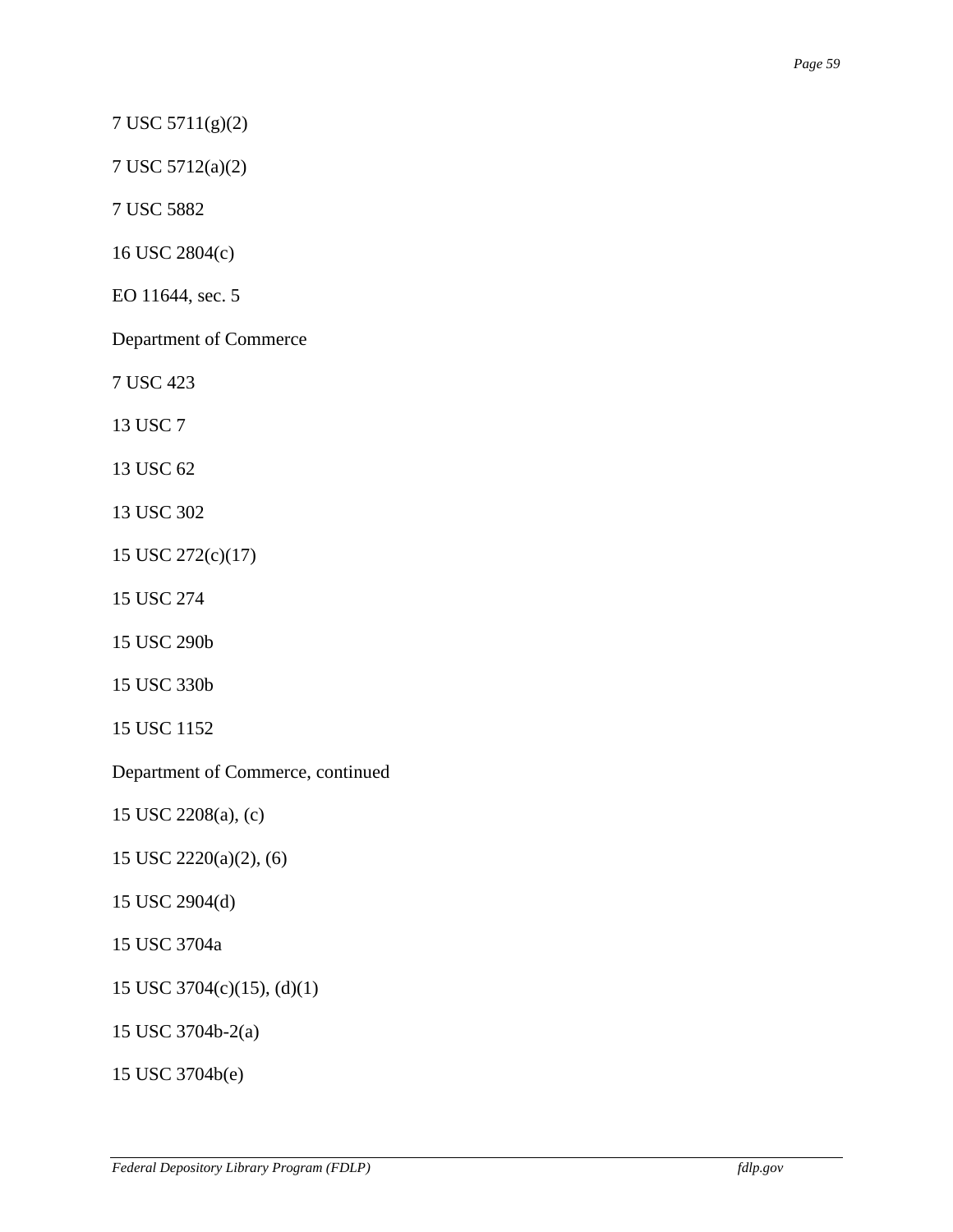15 USC 3705(a)

15 USC 3710(c), (d), (e)

15 USC 4906

15 USC 4912

19 USC 2354(c)

19 USC 2544(a)

19 USC 2575a

19 USC 2576a

22 USC 3101(b)

22 USC 3103(a)(5)

22 USC 2121(b)(15)

22 USC 2122

33 USC 883b

EO 11625, sec. 1(3)

Reorganization Plan 4 of 1970,

section 1(e)

Department of Defense

10 USC 2517(c)

10 USC 10210

33 USC 2295

44 USC 1314

EO 11644, sec. 5

Department of Education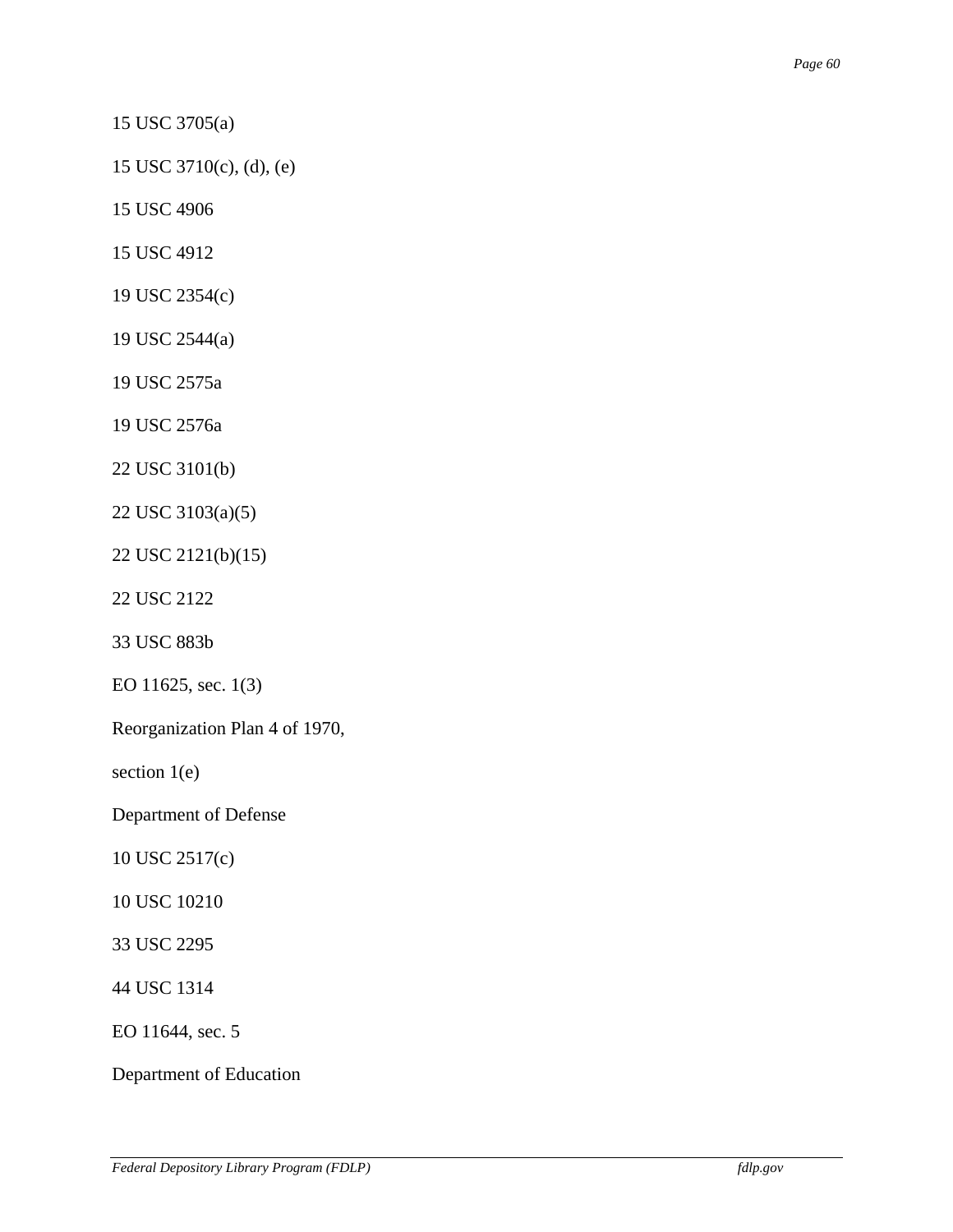20 USC 107a(a)(4)

20 USC 1070a-51

20 USC 1092(d)

20 USC 1105f(b)

20 USC 1213c(d)(1)(C)(i), (d)(1)(E)

20 USC 1409(f), (g)

20 USC 1423(b)(7)

20 USC 1433

Department of Education, continued

20 USC 1452

20 USC 2402(c)

20 USC 2415

20 USC 2505(a)

20 USC 6041(b), (f), (g), (h)

20 USC 6622

20 USC 9001(b)

20 USC 9003

42 USC 1382h(c)

Department of Energy

15 USC 779(a)(4)

15 USC 790f(b)(2)

15 USC 2703(d)

15 USC 2706(c)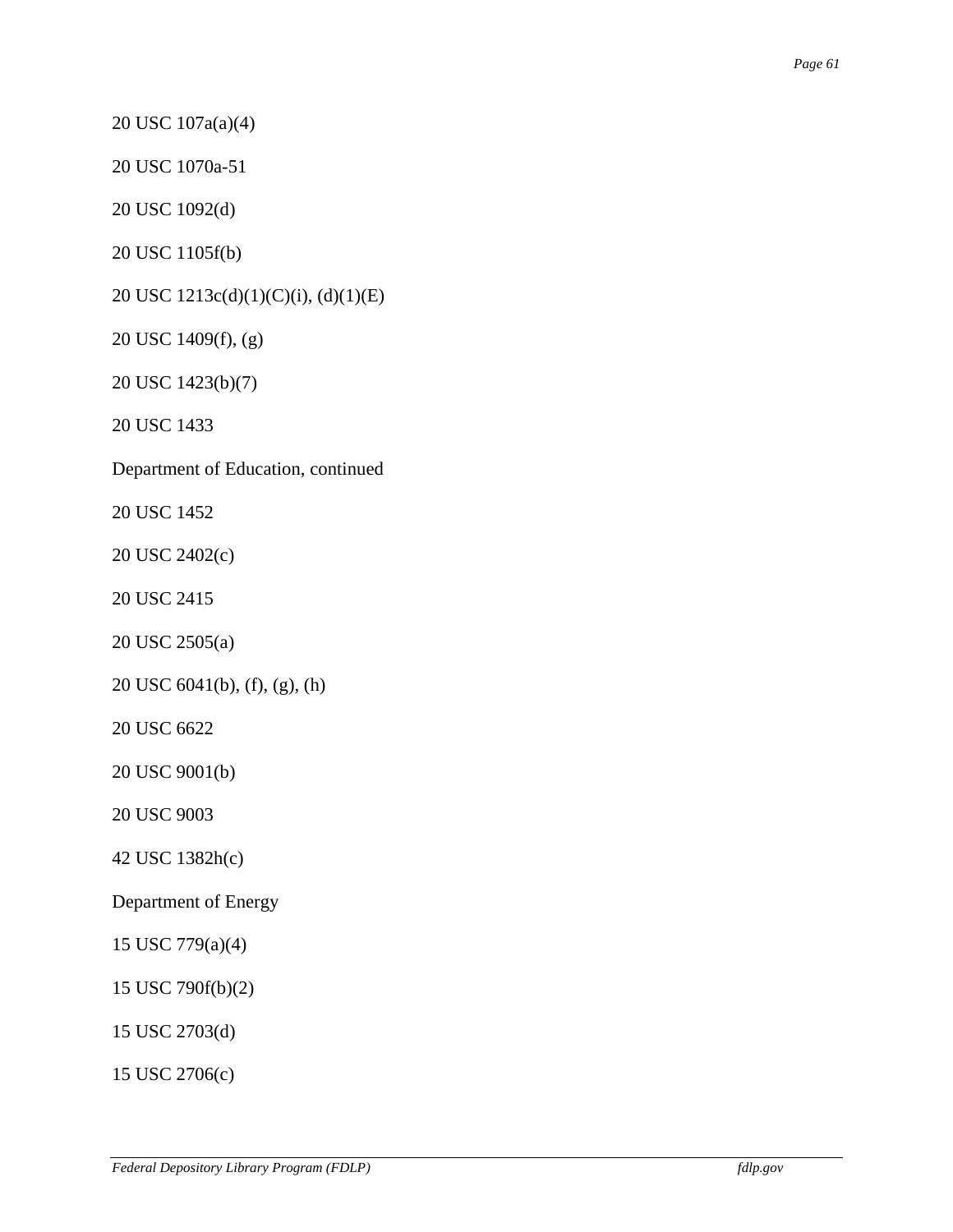42 USC 2161

- 42 USC 5813
- 42 USC 5817(e)
- 42 USC 5916
- 42 USC 5919
- 42 USC 6349(c)(2)
- 42 USC 7112(5)(D)
- 42 USC 7135(a), (d), (j)
- 42 USC 7373
- 42 USC 8257(c)
- 42 USC 8541(a)(2)
- 42 USC 9003(b)
- 42 USC 9206(5)
- 42 USC 9310
- 42 USC 13336(b)
- 42 USC 13366
- 42 USC 13458(c)
- 42 USC 13478
- Department of Health and Human Services
- 15 USC 1341(a)(4), (5), (6)
- 15 USC 4401(a)(1)
- 21 USC 358(d)
- 29 USC 657(g)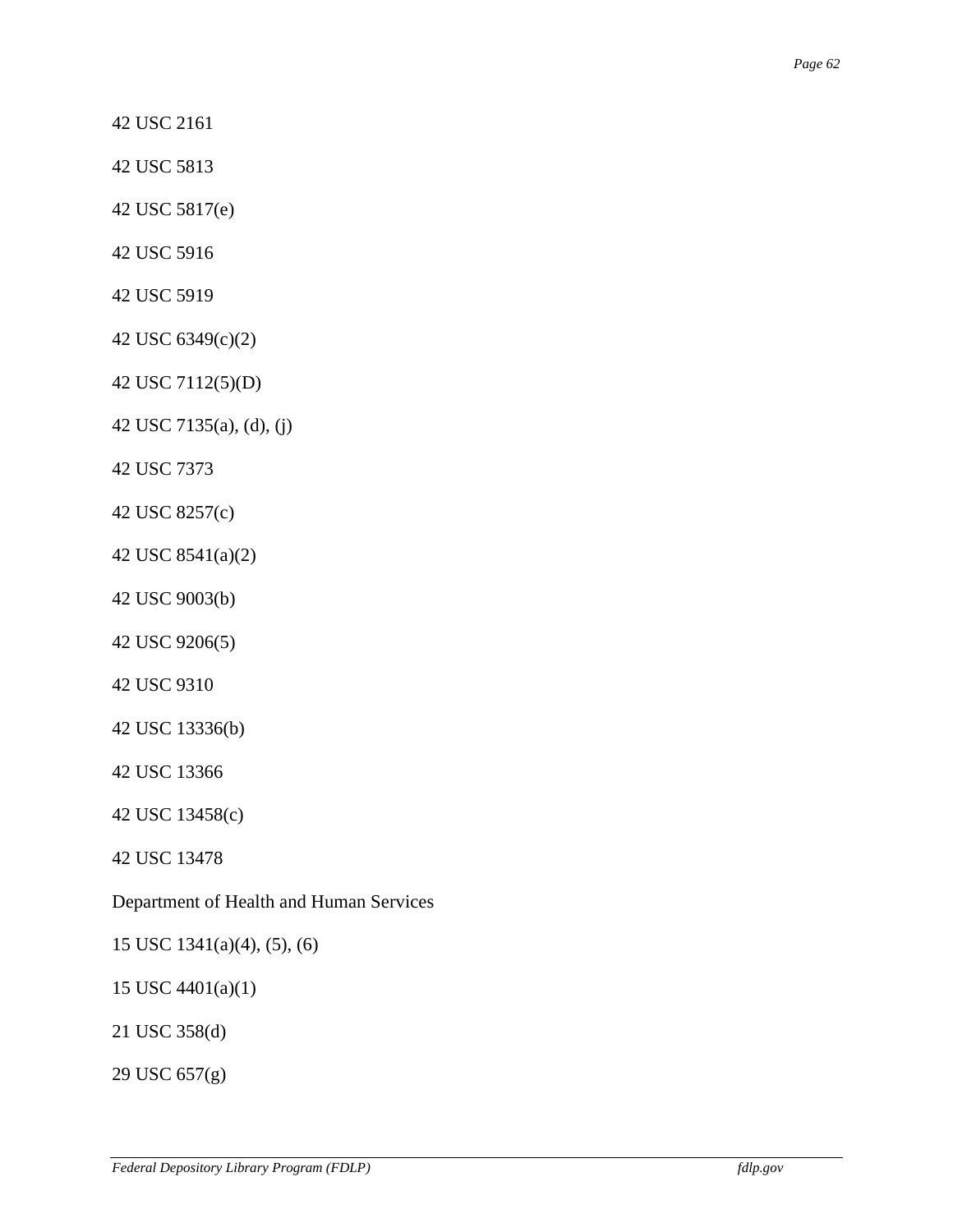30 USC 813(h)

42 USC 241

42 USC 247b-4(b)

42 USC 263b(l)

42 USC 280b(b)

42 USC 283g(d)(1)

42 USC 284a(a)(3)(B)

42 USC 284e(c)(1)

42 USC 285a-2

42 USC 285b-2

42 USC 285b-7(b), (e)

42 USC 285c-1

Department of Health and Human Services,

continued

42 USC 285c-8

42 USC 285d-3

42 USC 285e-1(c)

42 USC 285e-6

42 USC 285e-7(a)

42 USC 285g-5(c)(1)(E)

42 USC 285m-2

42 USC 285o-4

42 USC 285p-2(c)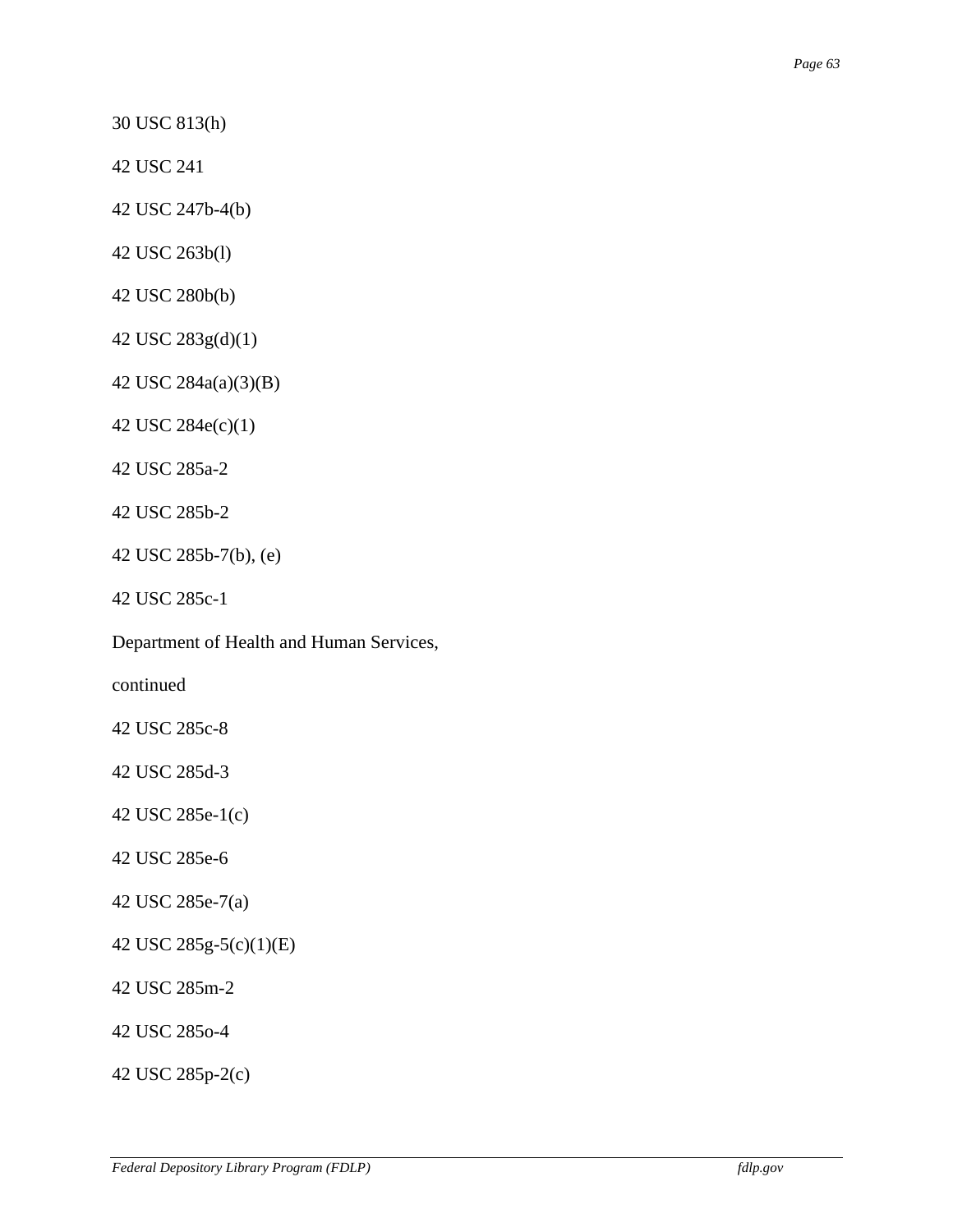- 42 USC 285q-2(a)(3)(B)
- 42 USC 286
- 42 USC 286c
- 42 USC 286d
- 42 USC 287a(a)(3)(B)
- 42 USC 287d-1
- 42 USC 290aa(d)(3), (9), (16)
- 42 USC 290aa-1(a)(2)(B)
- 42 USC 290bb-2(c)
- 42 USC 290bb-21(b)(4), (d)
- 42 USC 290bb-31(b)(10)
- 42 USC 300e(c)(8)
- 42 USC 300j-24
- 42 USC 300u
- 42 USC 300u-6
- 42 USC 300u-7(d)
- 42 USC 300cc-17
- 42 USC 300cc-20(a)(5)
- 42 USC 300ee-31(b)
- 42 USC 679a
- 42 USC 1382h(c)
- 42 USC 1790(b)
- 42 USC 3012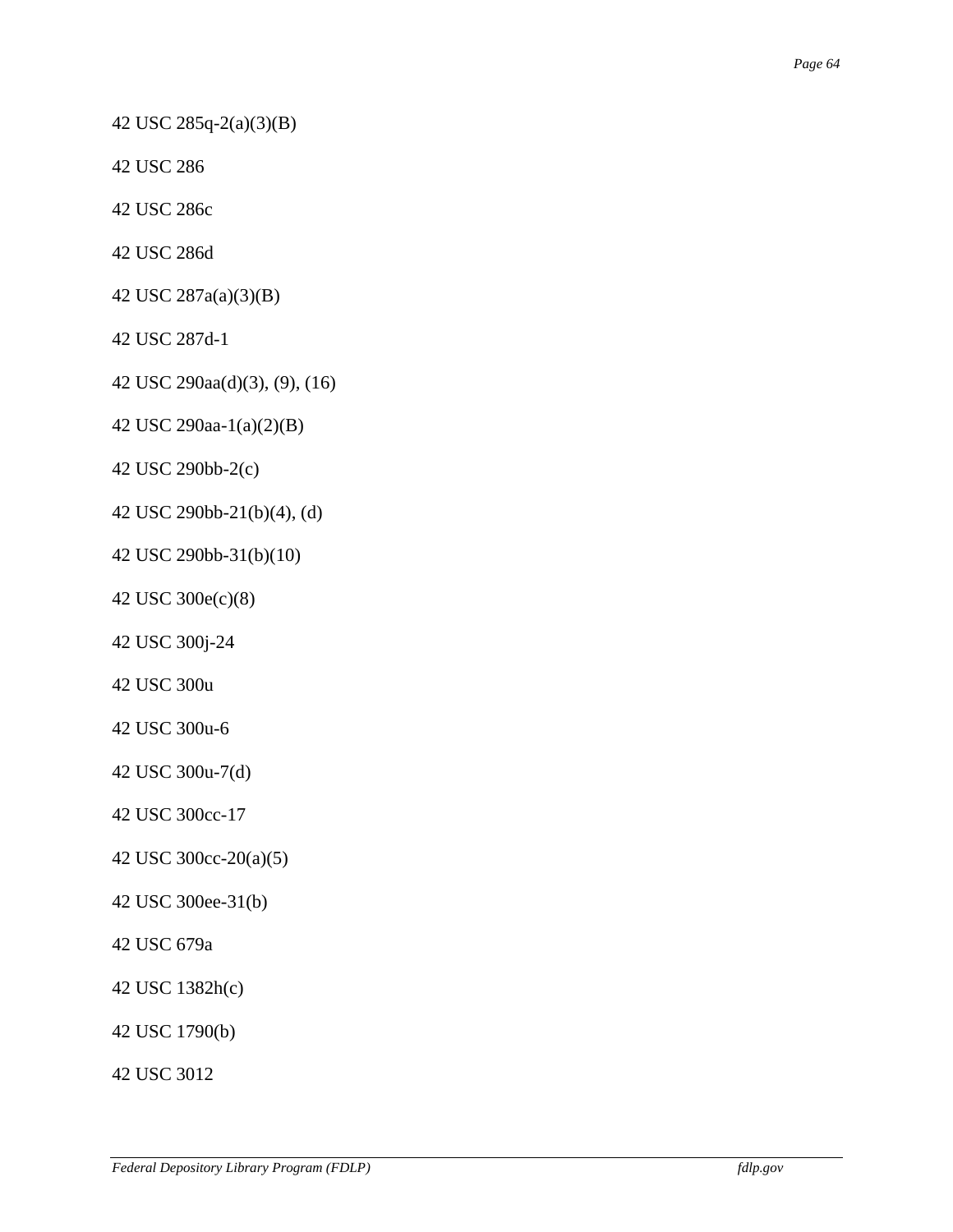42 USC 3016(a)

42 USC 3017(d)

42 USC 3031(a)(3)

42 USC 3032(a)(6)

42 USC 3505b(3)

42 USC 5104

42 USC 5105(b)

42 USC 5107(a)(1)

42 USC 5113(b)

42 USC 11252

42 USC 11262

42 USC 11411(c)

42 USC 13105

```
EO 12160, sec. 1-4(c)
```
Department of Housing and Urban Development

12 USC 1701x(a)(1)(i)

42 USC 3532(b)

Department of Housing and Urban Development,

continued

42 USC 5510

42 USC 5557(a)

42 USC 5589(a)

42 USC 11411(c)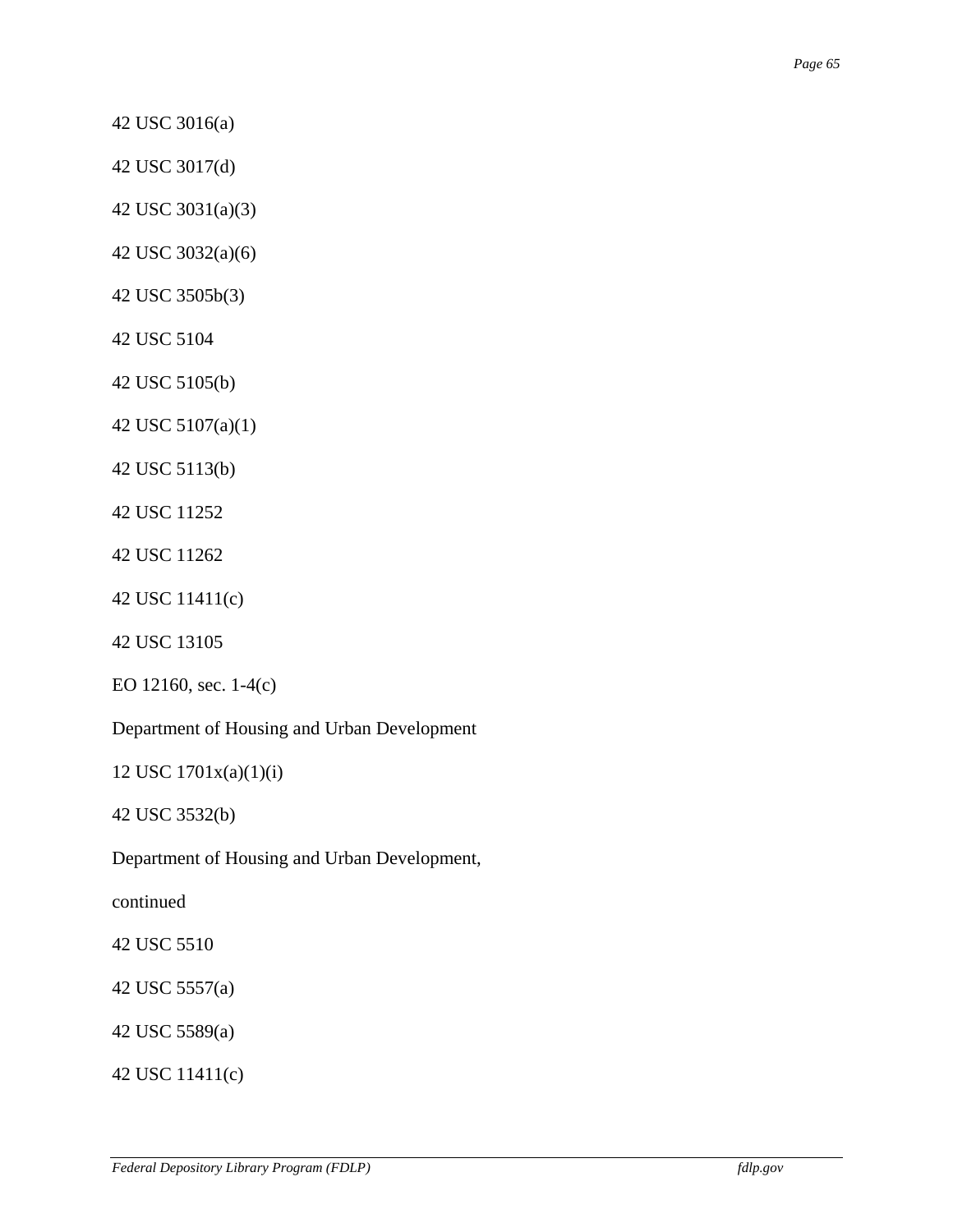42 USC 11922

Department of the Interior

16 USC 18a

16 USC 407bb

16 USC 407dd

16 USC 410ccc-2(c)

16 USC 469a-1(a), (b)

16 USC 470a(i), (j)

16 USC 471i(l)

16 USC 742d(a)

16 USC 943a

16 USC 1052(b)

16 USC 1383a(b)(5)(B), (h)

16 USC 2003(c)

16 USC 2302(e)

16 USC 2803(e)

16 USC 3142(e)(2)

16 USC 4722(a), (h)

30 USC 3

30 USC 1028(a)

30 USC 1211(c)

42 USC 1900(c)

44 USC 1320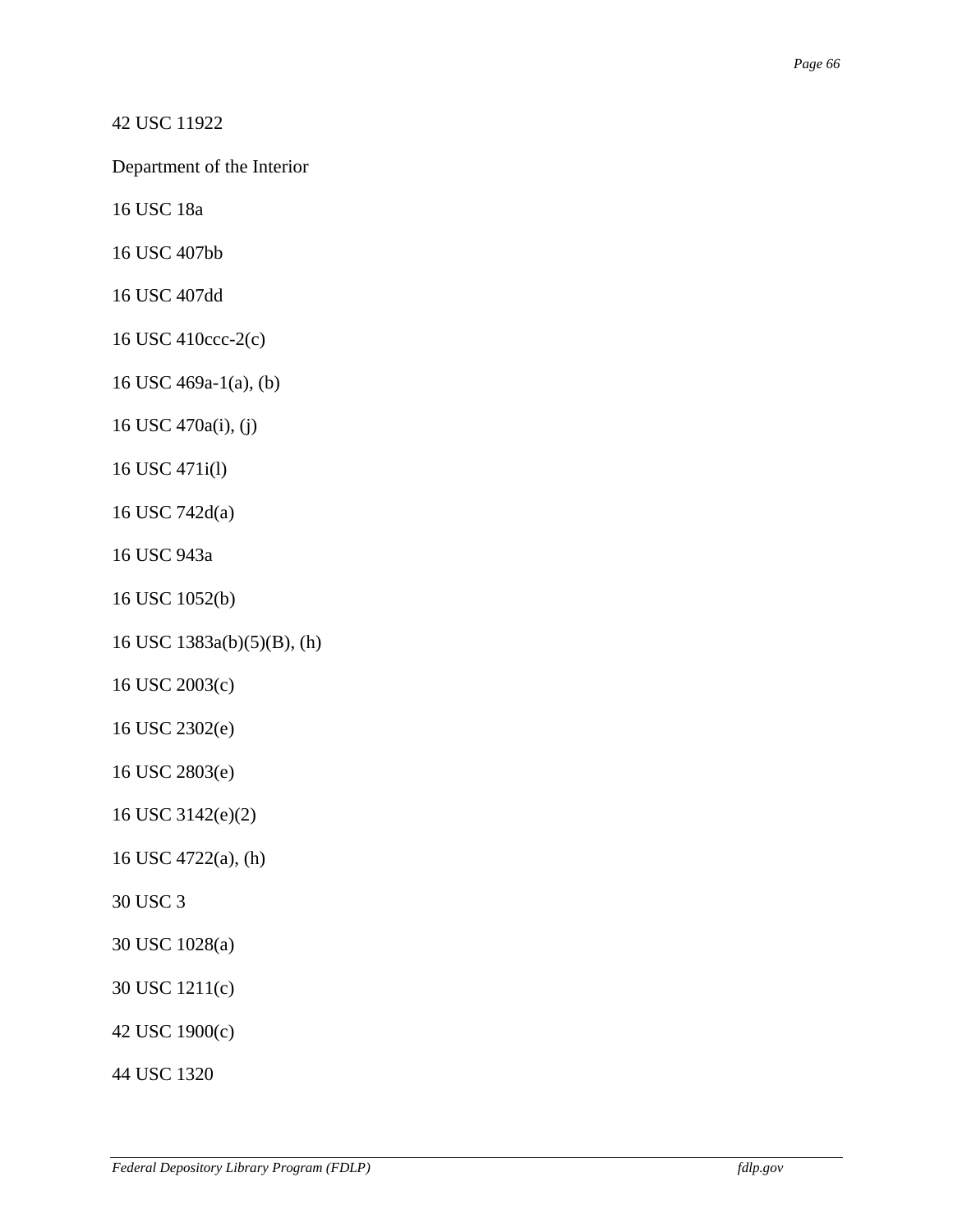EO 11644, sec. 5

Department of Justice

8 USC 1103(b)

8 USC 1324a(i)

18 USC 4124(d)

28 USC 521

42 USC 3722(c)

42 USC 3732(c)

42 USC 3769d(a)

42 USC 5667(b)

42 USC 5773(b)

Department of Labor

29 USC 2

29 USC 13

29 USC 435

29 USC 622

29 USC 713(c)

29 USC 714

29 USC 1535(a)(4)

29 USC 1708

Department of Labor, continued

29 USC 657(g)

30 USC 813(h)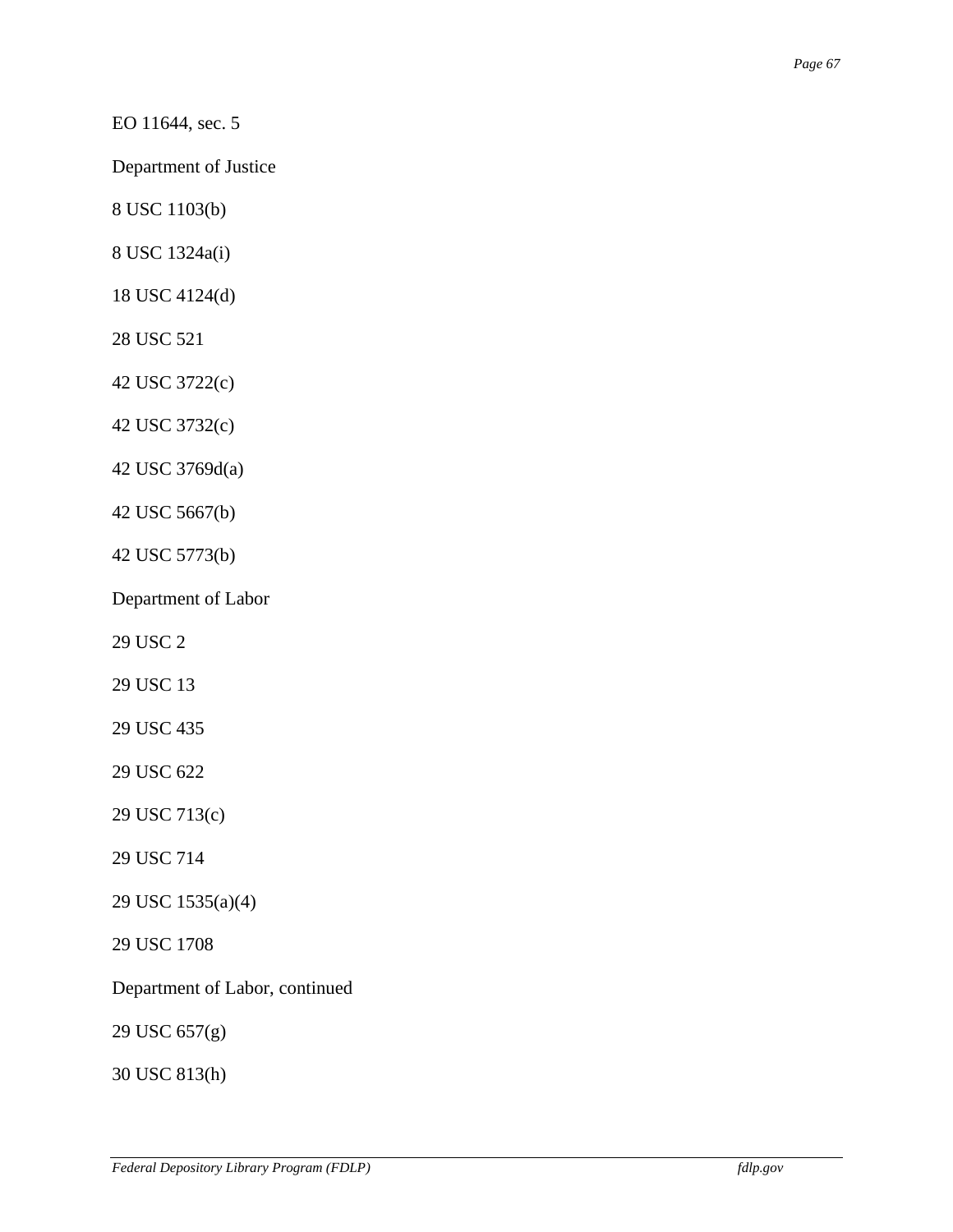Department of State

22 USC 5511

22 USC 1431

Department of Transportation

49 USC 111(c)(1), (2)(C), (5)

49 USC 329(a), (b)(1)

49 USC 506(c)

49 USC 5115(d)(2)

49 USC 5503

49 USC 20703(c)

49 USC 20902(c)

49 USC 32302(b)

49 USC 33112(h)

Department of the Treasury

19 USC 3109(b)(3)

31 USC 3513

Department of Veterans Affairs

38 USC 527

38 USC 5701(c)(3)

Environmental Protection Agency

15 USC 2663(a)

15 USC 2665(a)1, (4), (7); (c); (e)(5)(C)

15 USC 2668(b)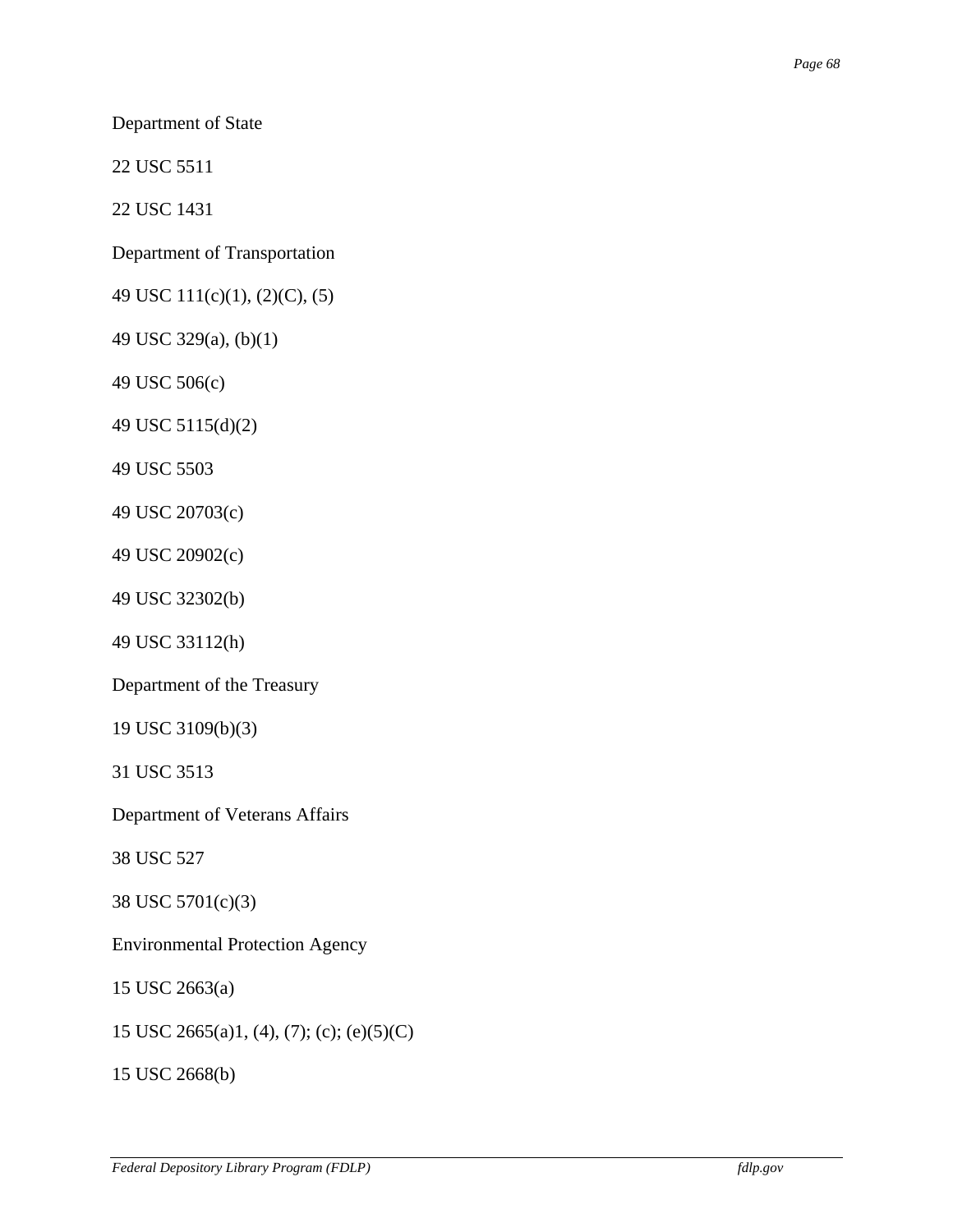15 USC 2685(b)(2), (d), (e)

33 USC 1254(b), (l), (q)

42 USC 6937(a)

42 USC 6963(b)

42 USC 6982

42 USC 6983(b)(2), (e)

42 USC 7403(b)(1), (6)

42 USC 7408(b)(1), (f)(1), (h)

42 USC 9660(b)(8)

EO 11514, sec. 2(c)

EO 12780, sec. 301(e)(2)

Federal banking agencies

12 USC 4805(a)(1)(B)

Federal Election Commission

2 USC 438(a)(2)

Federal Emergency Management Agency

42 USC 4020

42 USC 5197(f)

Federal Emergency Management Agency,

continued

49 USC 5115(d)(1)

42 USC 5196(g)

General Accounting Office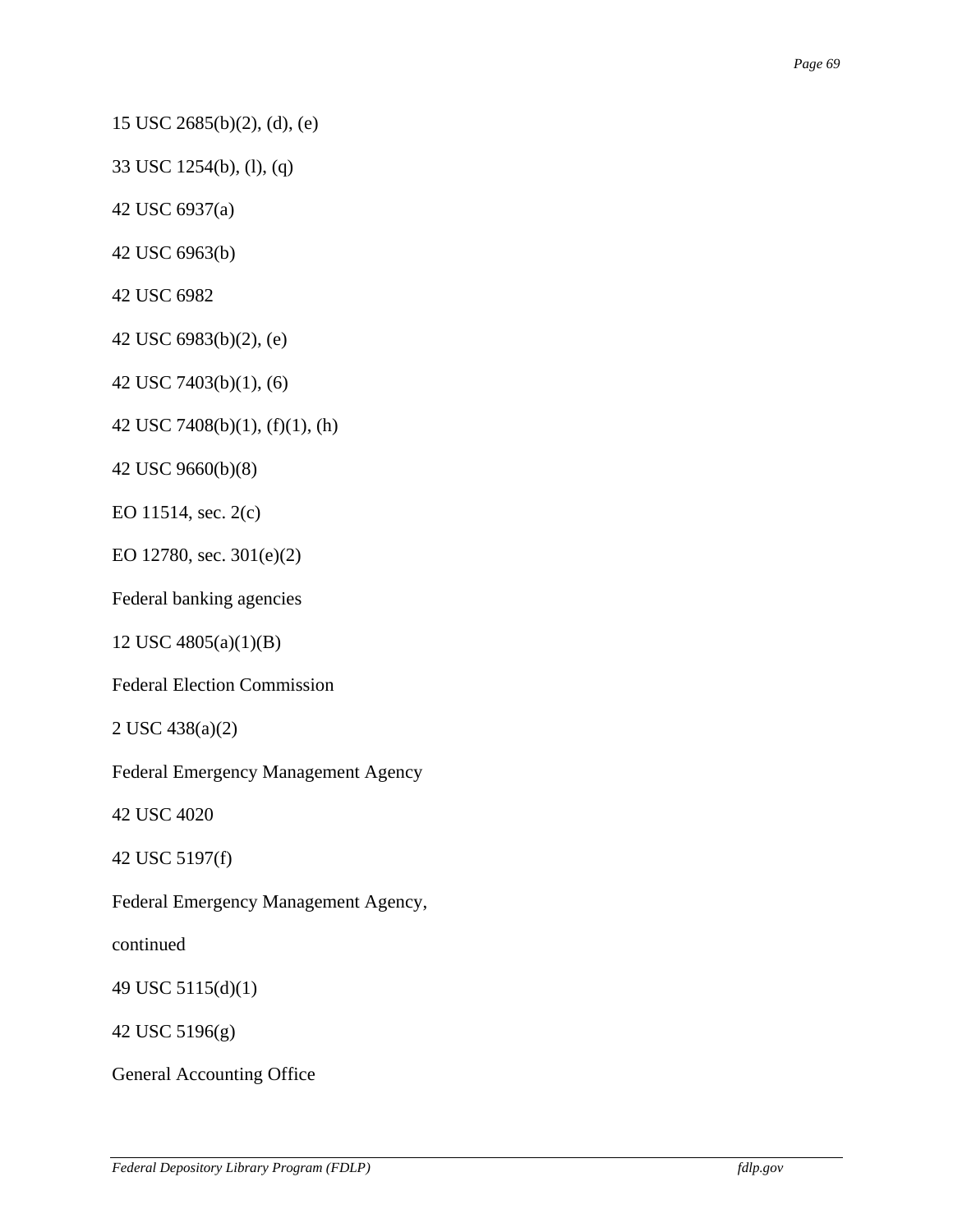# 31 USC 1112(c)

General Services Administration

10 USC 381(2)(c)

31 USC 6102(c)

31 USC 6104

40 USC 760(a)

40 USC 761

42 USC 11411(c)

Government Printing Office

44 USC 501

44 USC 504

44 USC 738

44 USC 1701

- 44 USC 1708
- 44 USC 1710
- 44 USC 1711
- 44 USC 1714
- 44 USC 1902
- 44 USC 1911
- 44 USC 4101

44 USC 4102

Institute for Scientific and Technological Cooperation

22 USC 3503(a)(6)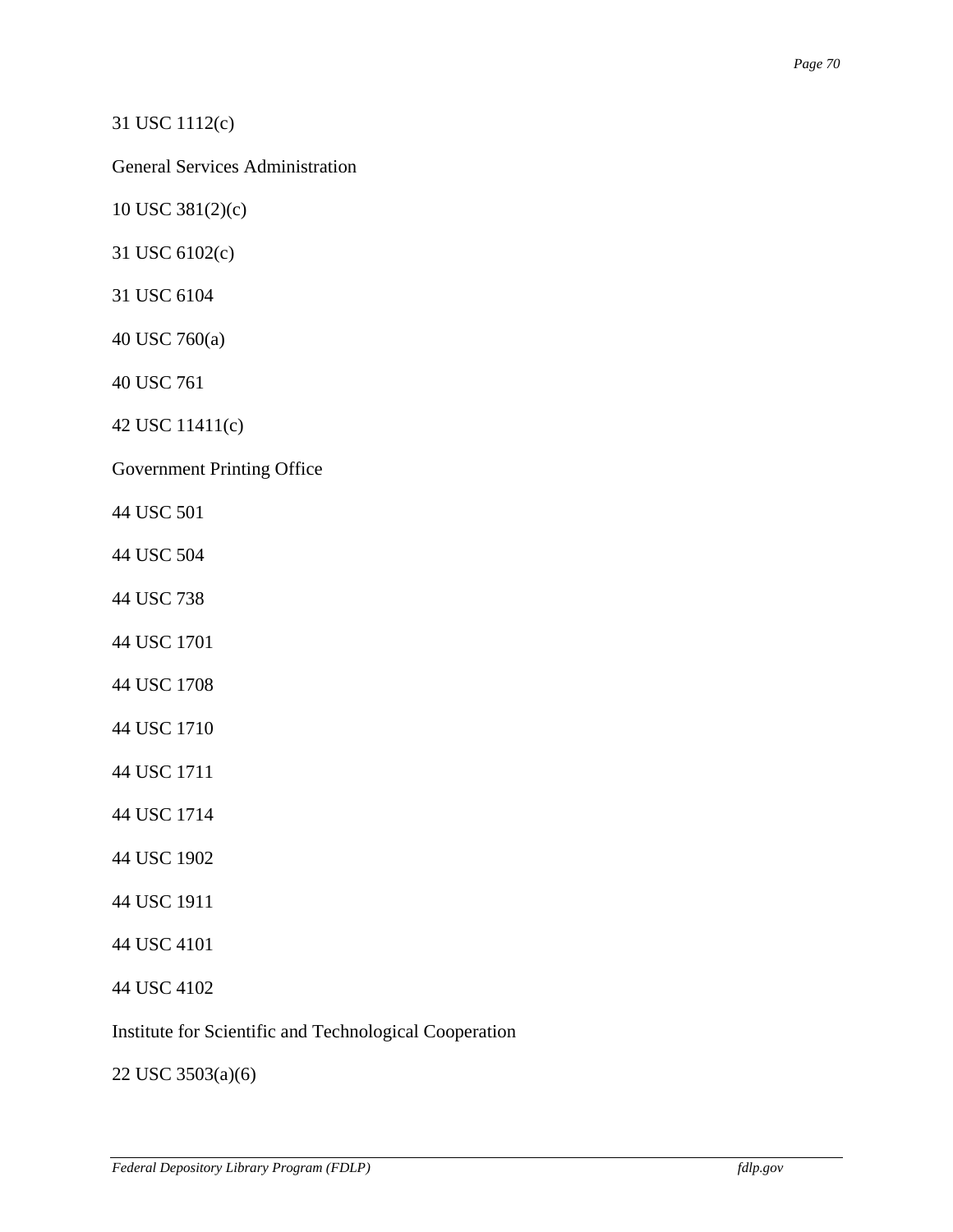Interagency Council on the Homeless

42 USC 11313(a)(5)

Library of Congress

2 USC 150

17 USC 707

National Aeronautics and Space Administration

42 USC 2473

National Archives and Records Administration

5 USC 552a(f)

44 USC 2109

National Center for Productivity and Quality of Working Life

15 USC 2414(11)

15 USC 2415(2)

National Foundation on the Arts and the

Humanities

20 USC 954(c), (q)

20 USC 956(c)

Office of Management and Budget

44 USC 3504

44 USC 3511

Office of National Drug Control Policy

EO 12880, sec. 1(f)

Office of Personnel Management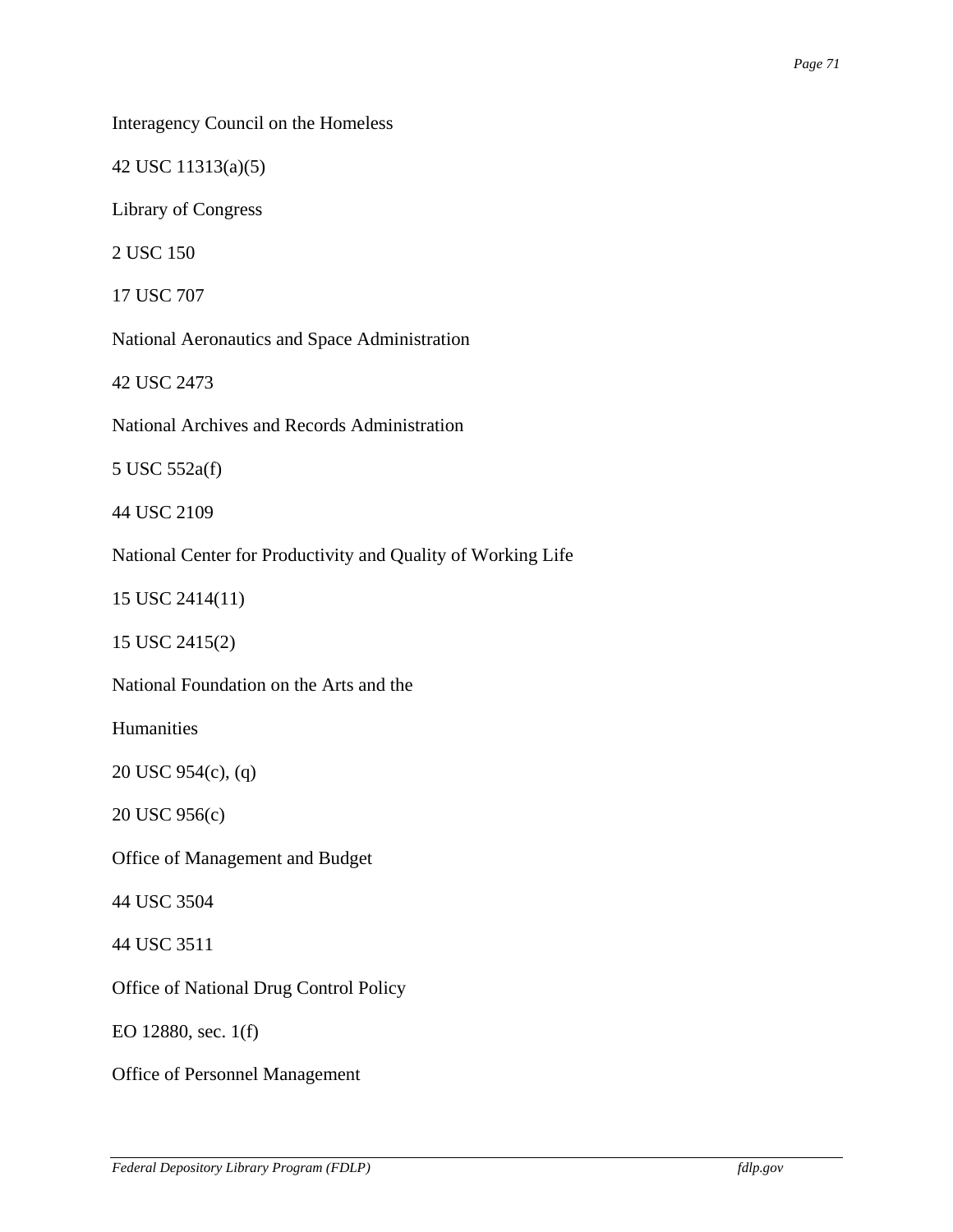EO 12871, sec. 25(b)

Office of Science and Technology Policy

16 USC 2805(b)

30 USC 1805(b)

Office of the Law Revision Counsel

2 USC 285b(3)

Small Business Administration

15 USC 631(b)(1)(E)

15 USC 634c(5)

15 USC 637(b)(1)(A), 15

15 USC 638(b)(4), (d)(1)

15 USC 649(b)(2), (c)(4), (5), (6)

15 USC 653(c)(3), (4)

Tennessee Valley Authority

EO 11644, sec. 5

U.S. Arms Control and Disarmament Agency

22 USC 2551

U.S. Information Agency

22 USC 1461(a)

22 USC 1461-1

U.S. Institute of Peace

22 USC 4604(b)(7), (8)

U.S. Metric Board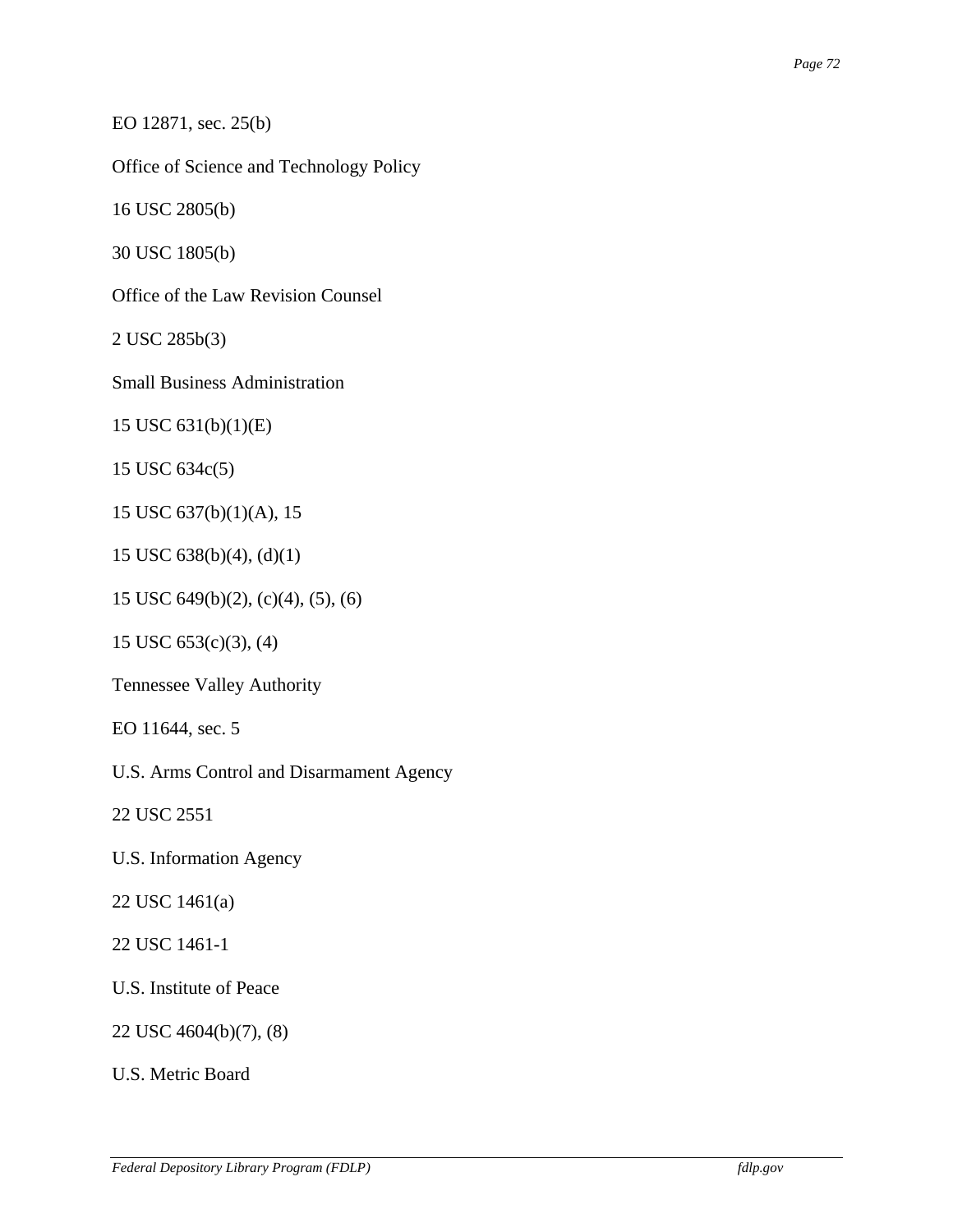15 USC 205e(3), (7), (8), (9)

U.S. Sentencing Commission

28 USC 995(a)(14), (15), (16)

# **TOPICAL INDEX**

catalog authorization

7 USC 2662(a)(3)

7 USC 3125b

7 USC 3125c

10 USC 381(2)(c)

16 USC 2803(e)

17 USC 707(a)

18 USC 4124(d)

20 USC 2505(a)

31 USC 6104

42 USC 286

44 USC 1711

census dissemination

13 USC 7

13 USC 302

42 USC 3012(e)

clearinghouse authorization

7 USC 2662(a)(3)

15 USC 637(b)(1)(A)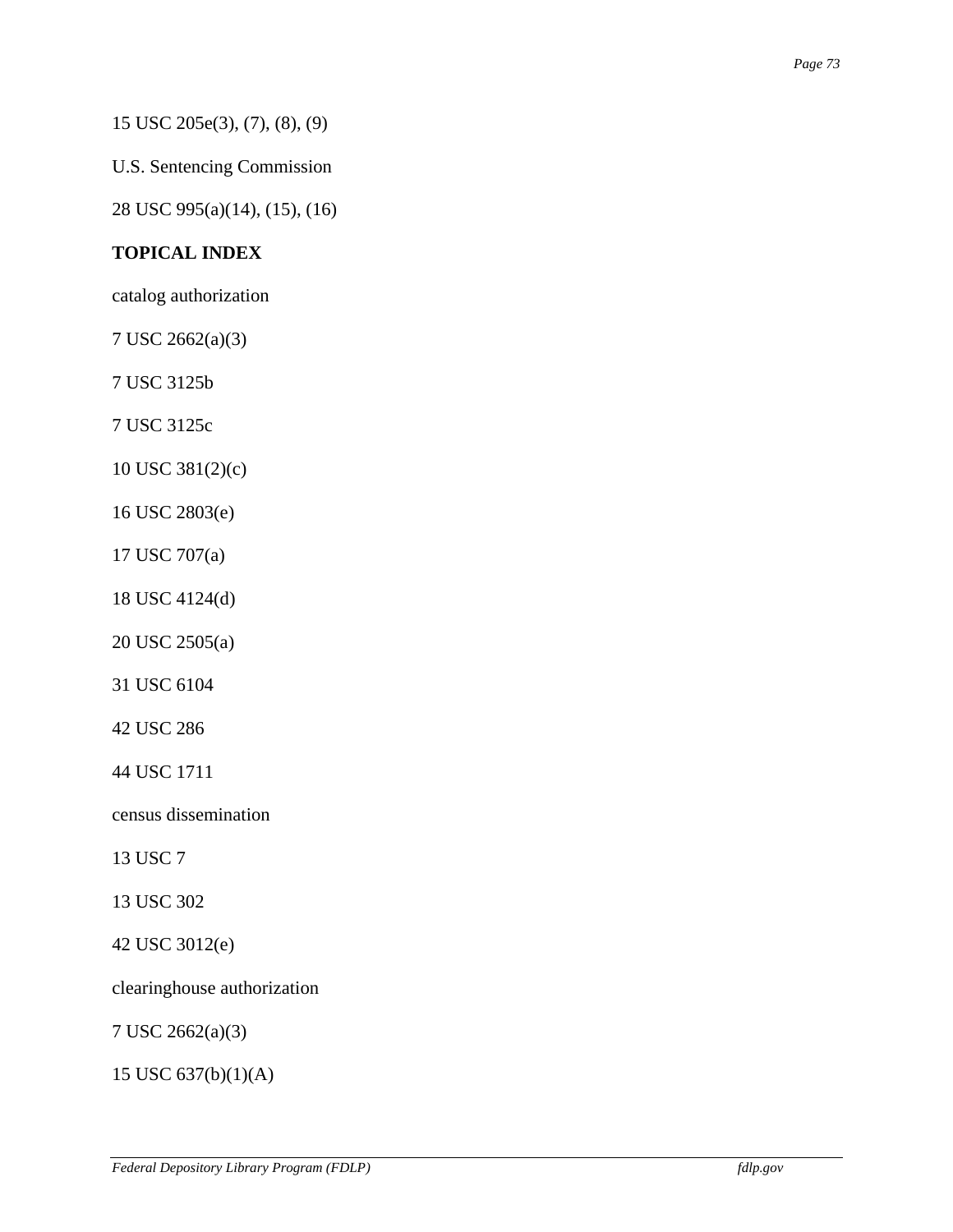15 USC 779(a)(4)

15 USC 1152

15 USC 2054(a)(1)

15 USC 2208(a), (c)

15 USC 2665(a)(1)

15 USC 2685(e)(1)

15 USC 3704a

15 USC 3710(d), (e)

20 USC 1105f(b)

20 USC 1433

20 USC 6041(f)

20 USC 6622

22 USC 4604(b)(8)

29 USC 714

33 USC 1254(q)

42 USC 247b-4(b)

42 USC 283g(d)(1)

42 USC 284e(c)(1)

42 USC 285c-1

42 USC 285d-3(b)

42 USC 285e-7(a)

42 USC 285m-2(b)

42 USC 290aa(d)(16)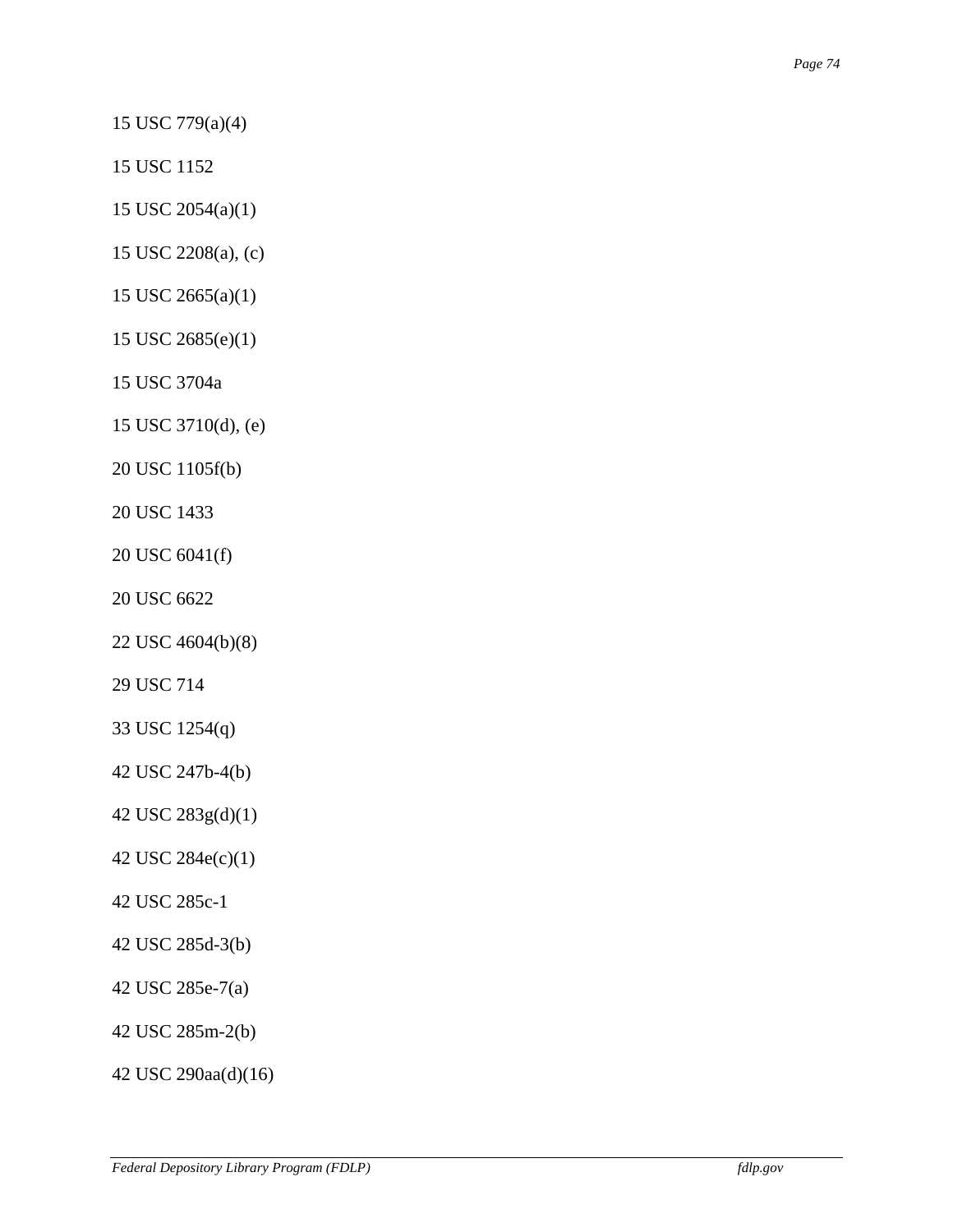42 USC 290bb-31(b)(10)

42 USC 300u(a)(11)(C)

42 USC 300u-7(d)

42 USC 300ee-31(b)

42 USC 679a

42 USC 3012(d)(1)(B)

clearinghouse authorization, continued

42 USC 3505b(3)

42 USC 3532(b)

42 USC 3722(c)(7)

42 USC 3769d(a)

42 USC 5104

42 USC 5773(b)

42 USC 11922

42 USC 13105

42 USC 13366

42 USC 13458(c)

data base authorization and dissemination

7 USC 5882

10 USC 2517(c)(2), (4)

15 USC 2665(a)(7)

15 USC 4906

16 USC 943a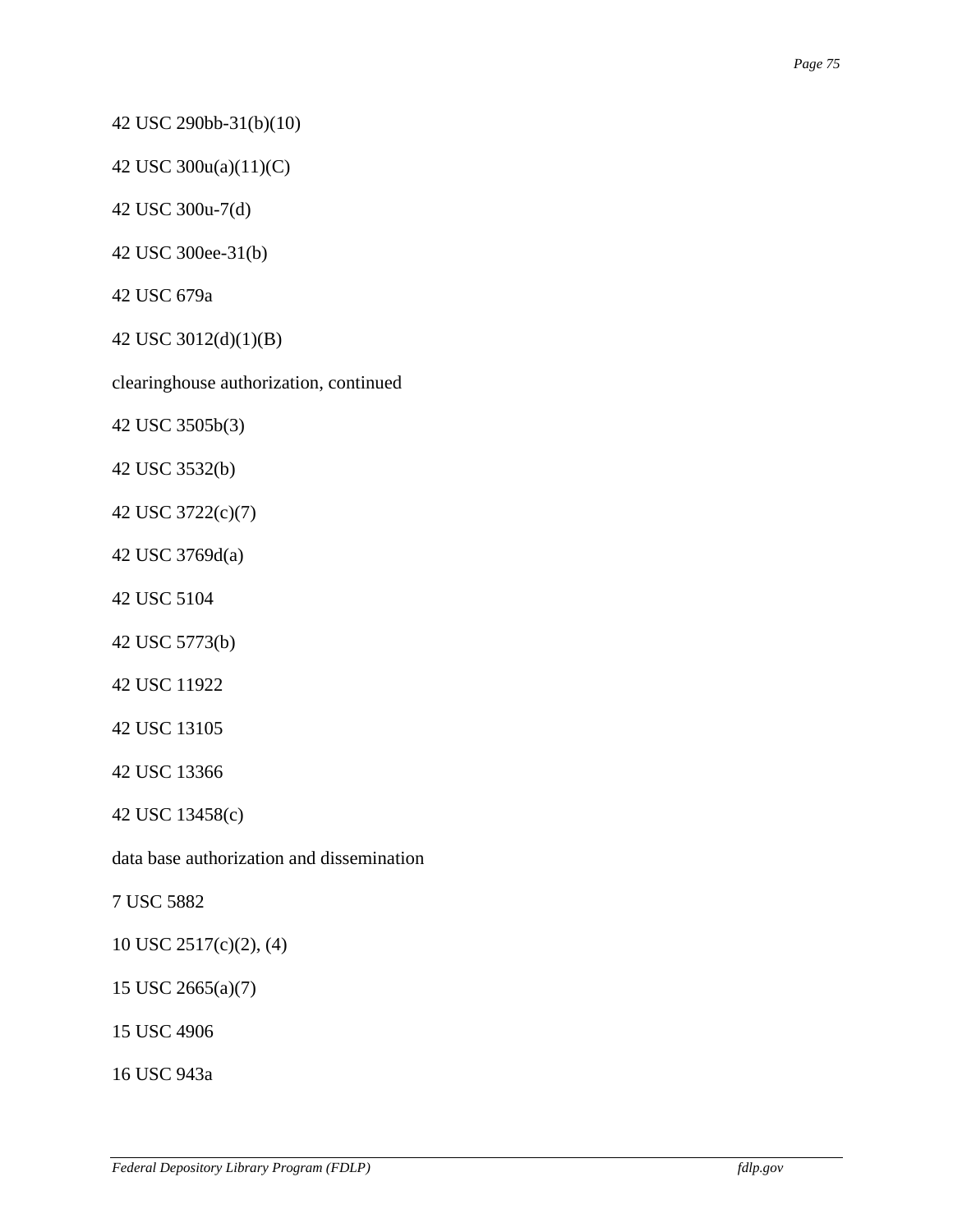16 USC 1383a(h)

20 USC 1070a-51

20 USC 1213c(d)(1)(C)(i)

42 USC 285a-2(a)(2)(D)

42 USC 290bb-21(d)

42 USC 300cc-17

42 USC 5510(c)

42 USC 5557(a)

42 USC 7408(h)

42 USC 13105

49 USC 5503(d)

dissemination through the National Technical Information Service

```
10 USC 2517(c)(4)(B), (5)
```
15 USC 3704b-2(a)

electronic bulletin board authorization

22 USC 5511

film, video, sound recording production/acquisition and dissemination

16 USC 1052(b)

20 USC 1452

generic dissemination authority

7 USC 2201

7 USC 3125a(d)(3), (e)

8 USC 1103(b)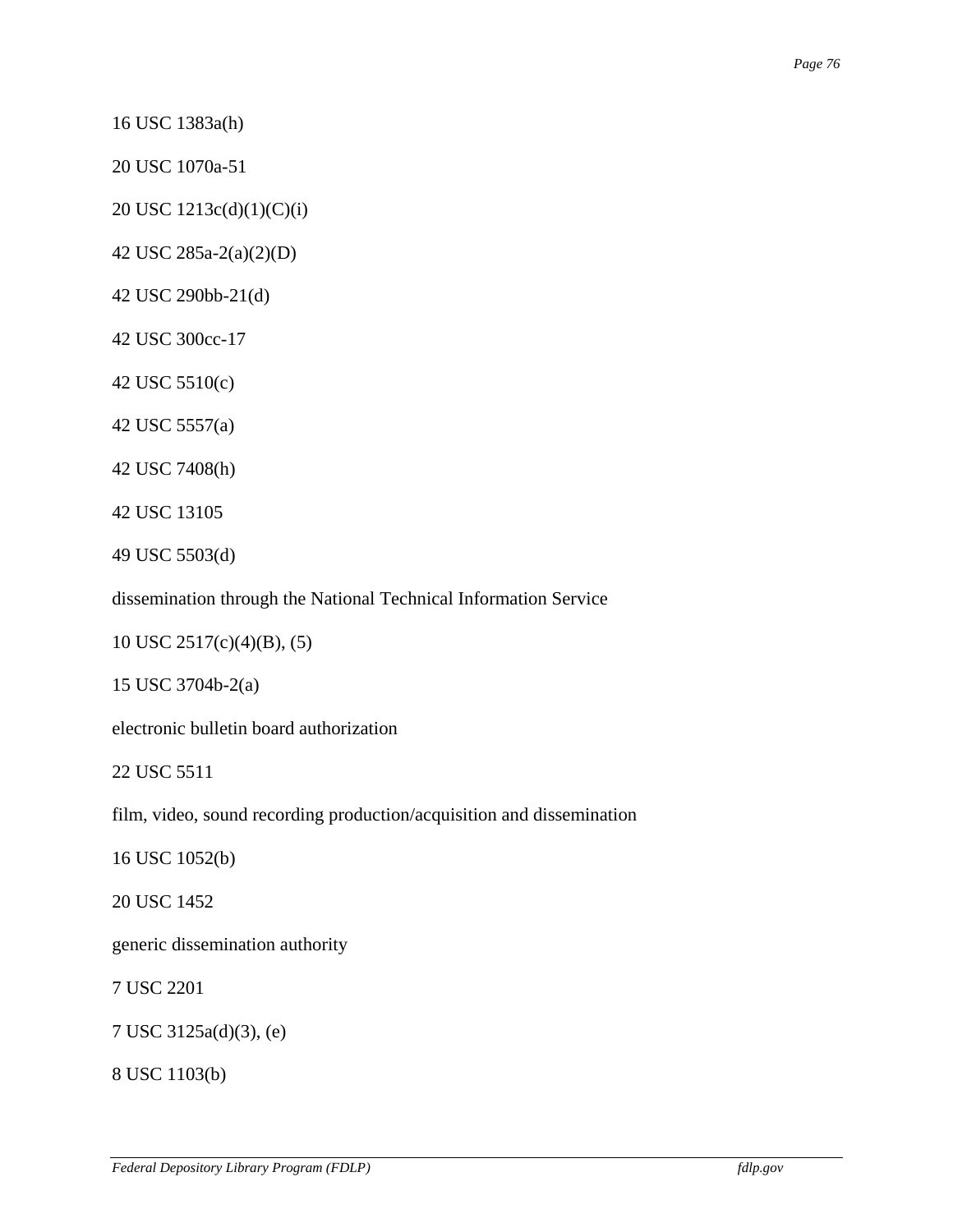10 USC 10210

12 USC 1701x(a)(1)(i)

13 USC 302

generic dissemination authority, continued

15 USC 272(c)(17)

15 USC 631(b)(1)(E)

15 USC 634c

15 USC 637(b)(15)

15 USC 638(b)(4), (d)(1)

15 USC 649(b)(2), (c)(4)

15 USC 653(c)(3), (4)

15 USC 1152(b)

15 USC 1341(a)(4), (5), (6)

15 USC 2208(a), (c)

15 USC 2414(11)

15 USC 2415(2)

15 USC 2703(d)

15 USC 2706(c)

15 USC 2904(d)

15 USC 3704a

15 USC 3704b(e)

15 USC 3710(c), (d)

16 USC 18a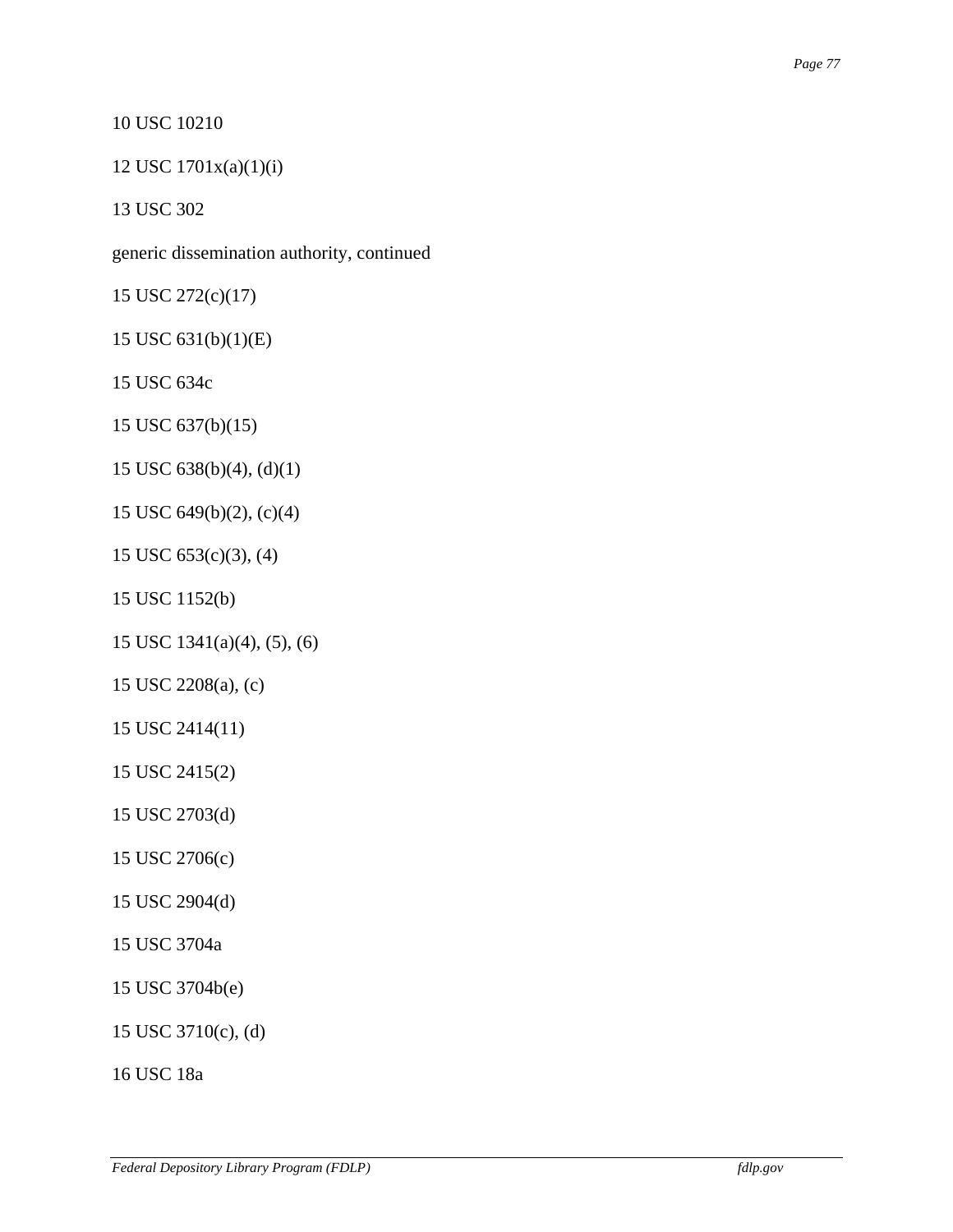16 USC 407bb

16 USC 407dd

16 USC 410ccc-2(c)

16 USC 470a(i), (j)

16 USC 742d(a)

16 USC 1383a(b)(5)(B)

16 USC 2003(c)

16 USC 2302(e)

16 USC 2805(b)

16 USC 3142(e)(2)

16 USC 4722(a), (h)

19 USC 2544(a)

19 USC 2575a

19 USC 2576a

19 USC 3109(b)(3)

20 USC 107a(a)(4)

20 USC 954(h)

20 USC 1105f(b)

20 USC 1213c(d)(1)(E)

20 USC 1409(f), (g)

20 USC 1423(b)(7)

20 USC 1433

20 USC 2402(c)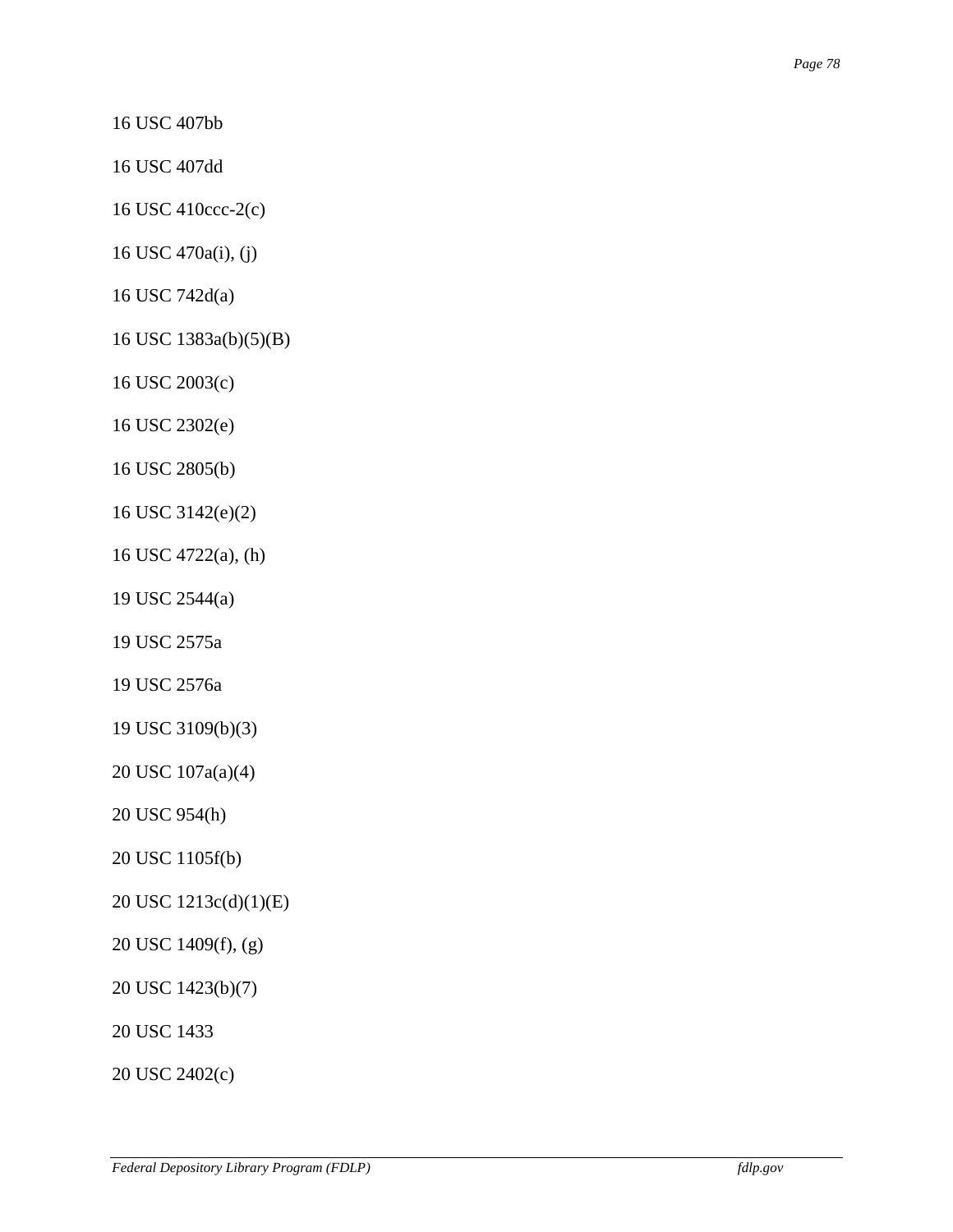20 USC 2415

20 USC 2505(a)

20 USC 6041(b), (f)(4)(C)

20 USC 6622

20 USC 9001(b)

20 USC 9003

22 USC 1461(a)

22 USC 1461-1

22 USC 3101(b)

generic dissemination authority, continued

22 USC 4604(b)(7), (8)

22 USC 1431

22 USC 2121(b)(15)

22 USC 2122(8)

22 USC 2551

22 USC 3503(a)(6)

28 USC 995(a)(15), (16)

29 USC 622

29 USC 1535(a)(4)

29 USC 1708

30 USC 3

30 USC 1211(c)

31 USC 3513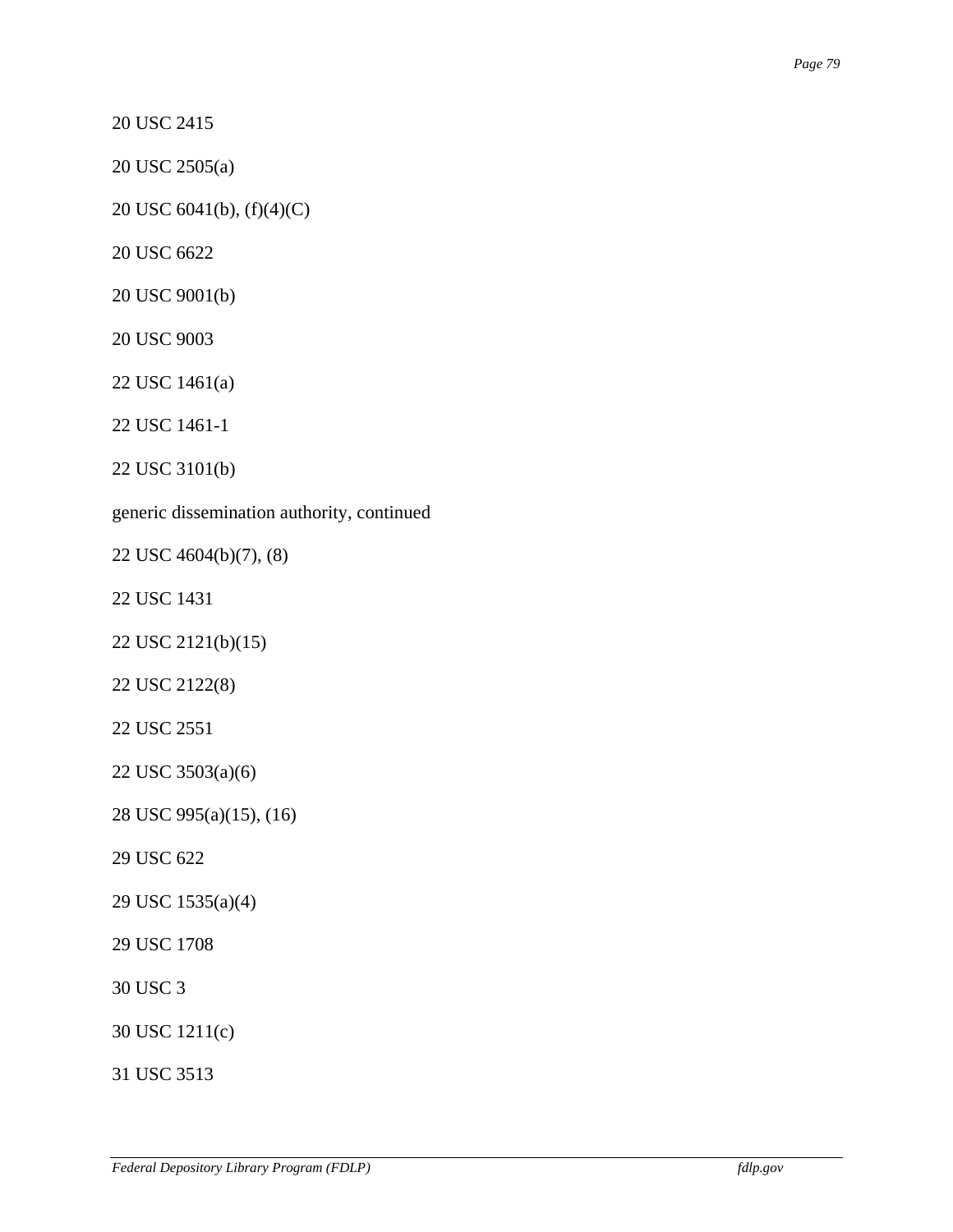31 USC 6102(c)(1)

33 USC 883b

33 USC 1254(b), (l)

38 USC 527

40 USC 760(a)

40 USC 761

42 USC 241

42 USC 247b-4(b)

42 USC 280b(b)

42 USC 283g(d)(1)

42 USC 284e(c)(1)

42 USC 285a-2

42 USC 285b-2

42 USC 285b-7(b), (e)

42 USC 285c-1

42 USC 285c-8

42 USC 285d-3

42 USC 285e-1(c)

42 USC 285e-6

42 USC 285e-7(a)

42 USC 285g-5(c)(1)(E)

42 USC 285m-2

42 USC 285o-4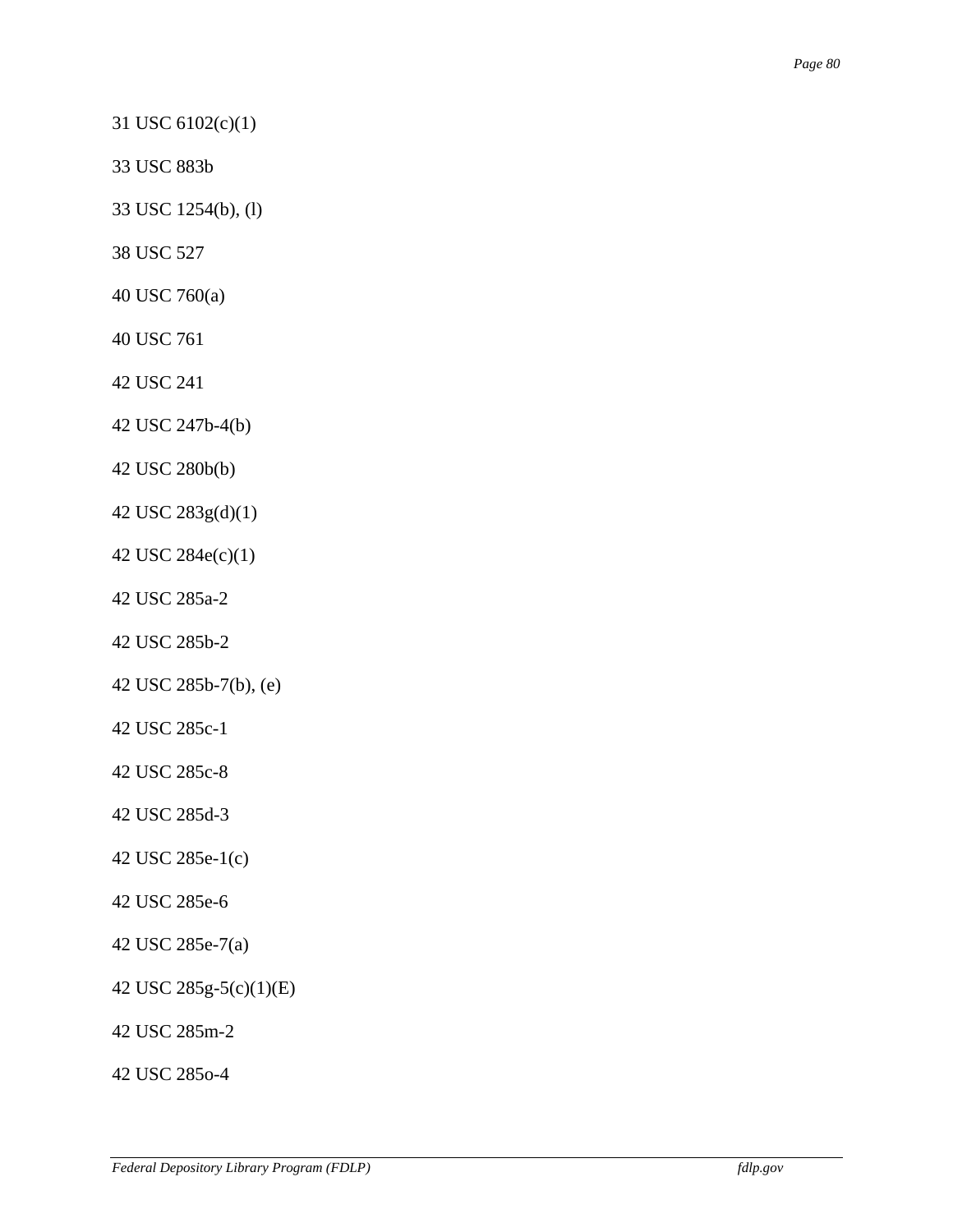42 USC 285p-2(c)

- 42 USC 286
- 42 USC 286d
- 42 USC 287d-1
- 42 USC 290aa(d)(3), (9), (16)
- 42 USC 290bb-2(c)
- 42 USC 290bb-21(b)(4)
- 42 USC 290bb-31(b)(10)
- 42 USC 300u
- 42 USC 300u-6
- 42 USC 300u-7(d)
- 42 USC 300cc-17
- 42 USC 300cc-20(a)(5)
- 42 USC 679a
- 42 USC 1382h(c)
- generic dissemination authority, continued
- 42 USC 2161
- 42 USC 2473
- 42 USC 3012
- 42 USC 3016(a)
- 42 USC 3031(a)(3)
- 42 USC 3032(a)(6)
- 42 USC 3532(b)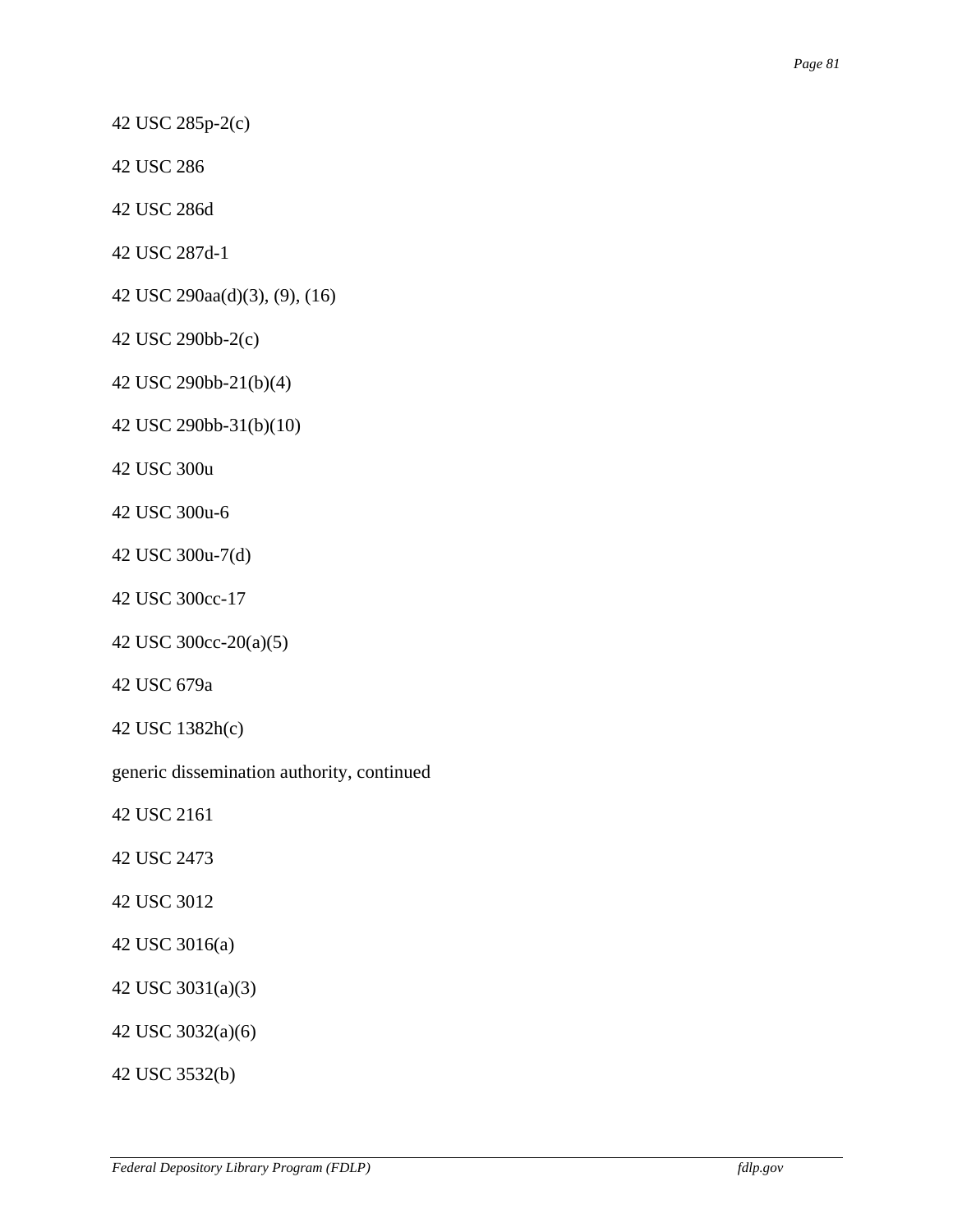- 42 USC 3722(c)(6)
- 42 USC 3732(c)
- 42 USC 3769d(a)
- 42 USC 4020
- 42 USC 5021(a)(1)
- 42 USC 5104(b)
- 42 USC 5105(b)
- 42 USC 5107(a)(1)
- 42 USC 5113(b)
- 42 USC 5196(g)
- 42 USC 5510
- 42 USC 5557(a)
- 42 USC 5589(a)
- 42 USC 5667(b)
- 42 USC 5773(b)
- 42 USC 5813
- 42 USC 5817(e)
- 42 USC 5916
- 42 USC 5919
- 42 USC 6963(b)
- 42 USC 6983(e)
- 42 USC 7112(5)(D)
- 42 USC 7135(a)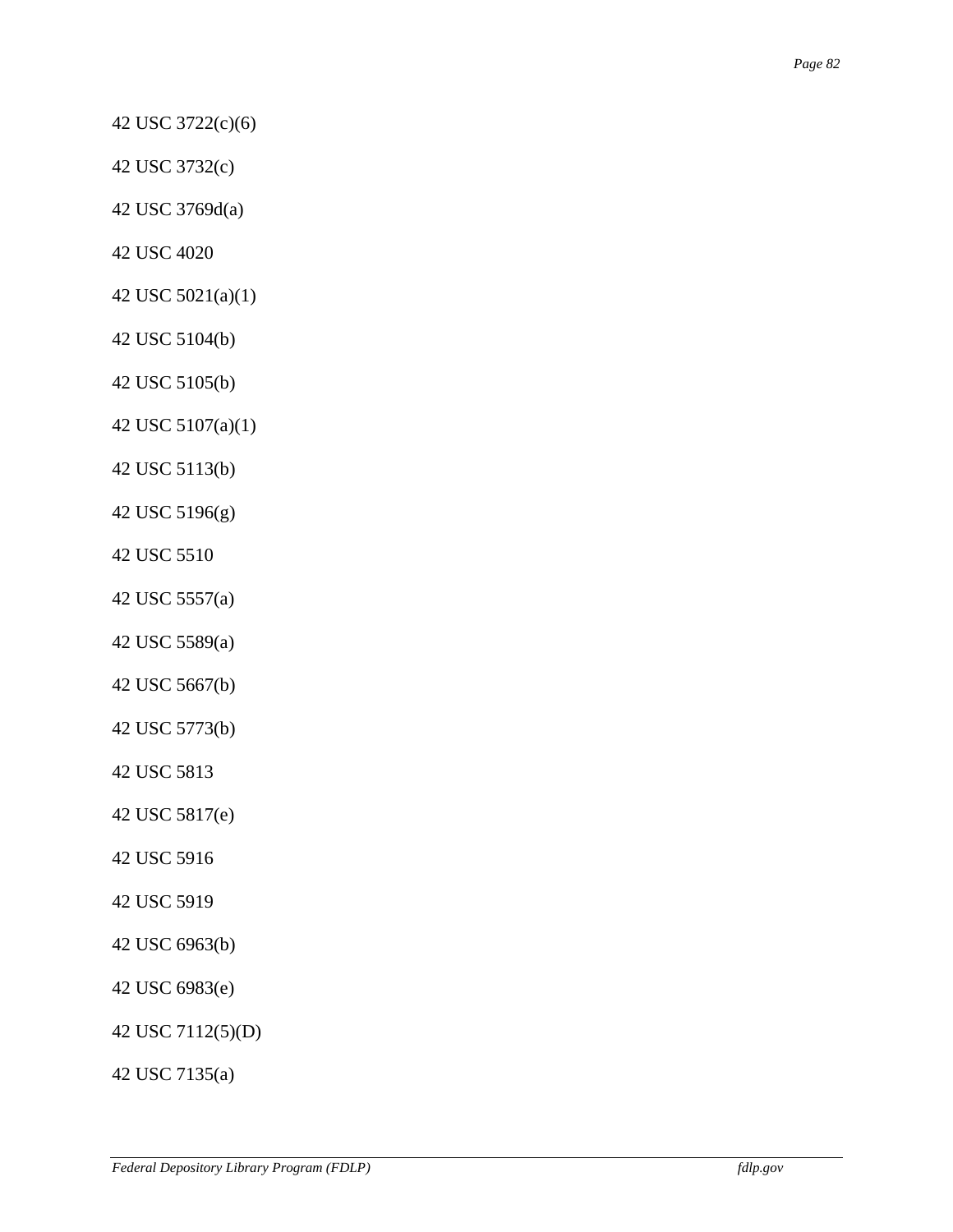42 USC 7373

- 42 USC 7403(b)(1), (6)
- 42 USC 7408(b)(1)
- 42 USC 8257(c)
- 42 USC 8541(a)(2)
- 42 USC 9003(b)
- 42 USC 9206(5)
- 42 USC 9310
- 42 USC 9660(b)(8)
- 42 USC 11252
- 42 USC 11262
- 42 USC 11313(a)(5)
- 42 USC 13105
- 42 USC 13336(b)
- 42 USC 13366
- 42 USC 13458(c)
- 42 USC 13478
- 49 USC 111(c)(2)(C)
- 49 USC 329(a), (b)(1)
- 49 USC 5503
- 49 USC 32302(b)
- generic dissemination authority, continued
- EO 11514, sec. 2(c)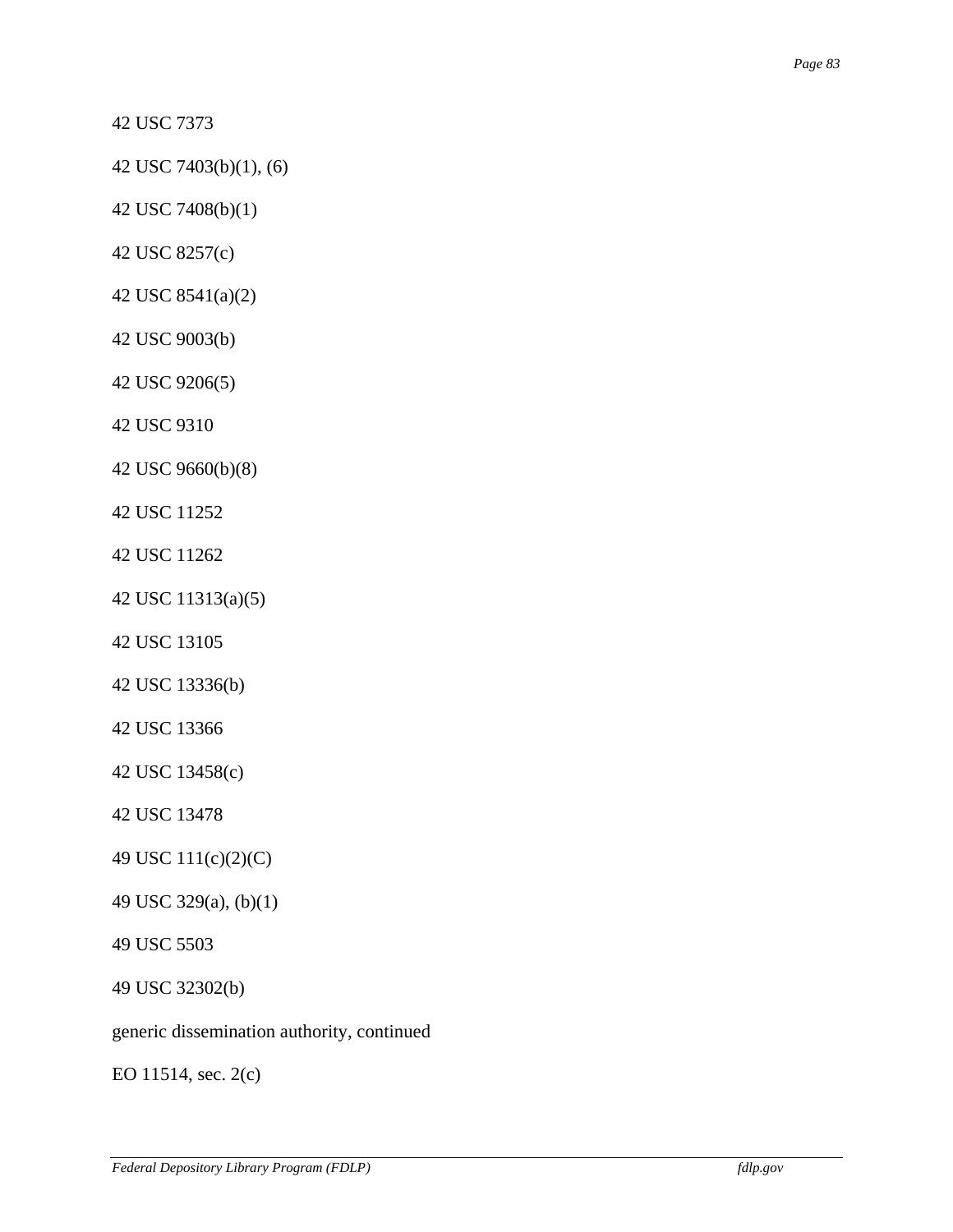EO 11625, sec. 1(3)

EO 11644, sec. 5

EO 12160, sec. 1-4(c)

EO 12780, sec. 301(e)(2)

EO 12880, sec. 1(f)

generic publication authority

5 USC 594(3)

12 USC 1701x(a)(1)(i)

15 USC 205e(8), (9)

15 USC 272(c)(17)

15 USC 274

15 USC 3704(c)(15)

16 USC 18a

16 USC 407dd(c)

16 USC 410ccc-2(c)

16 USC 469a-1(a), (b)

16 USC 1052(b)

17 USC 707(b)

20 USC 954(c)

20 USC 1092(d)

20 USC 2505(a)

20 USC 9003

22 USC 3103(a)(5)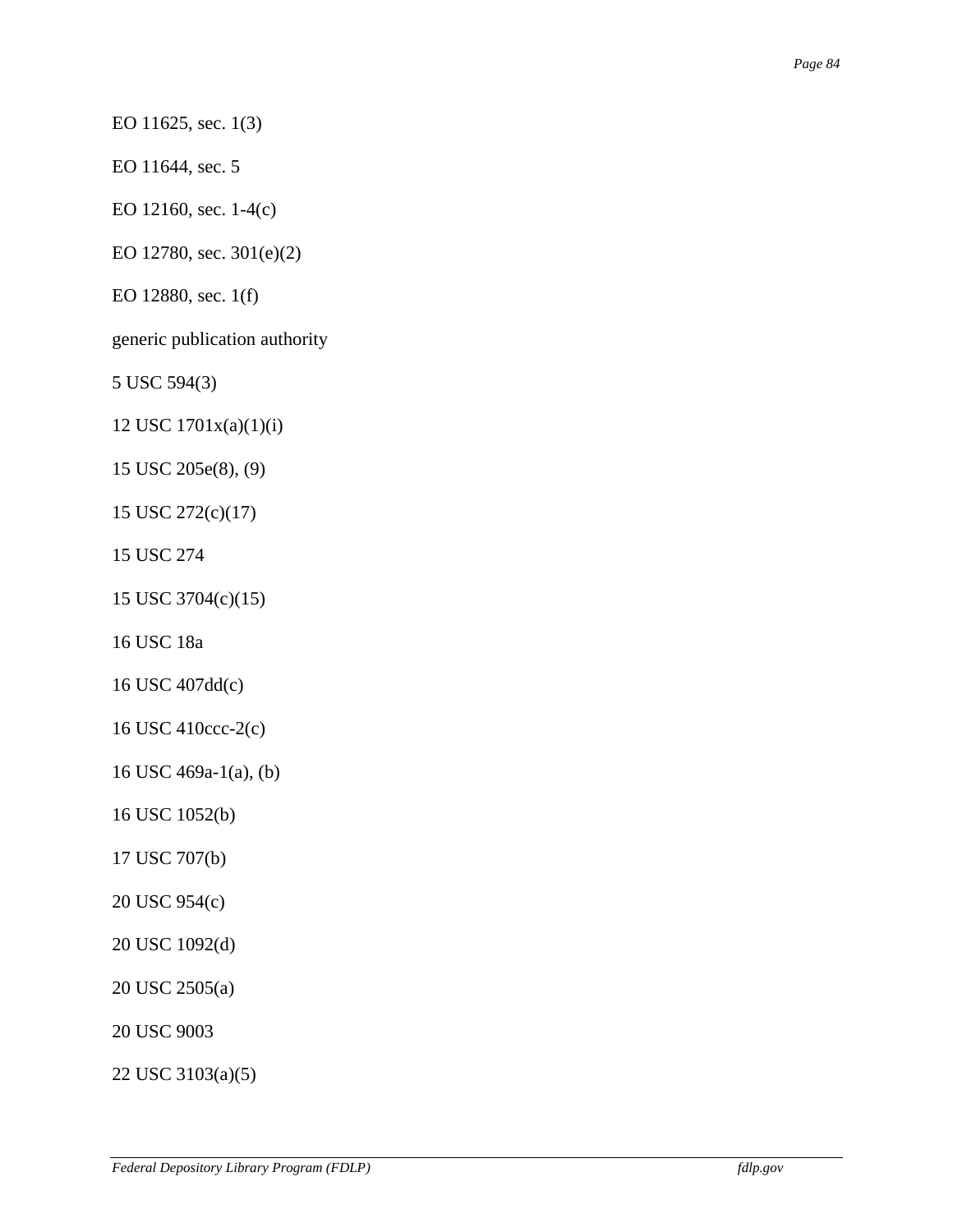22 USC 4604(b)(7)

22 USC 2122(6), (8)

28 USC 995(a)(14)

29 USC 13

29 USC 435

29 USC 622

29 USC 713(c)

29 USC 1535(a)(4)

29 USC 657(g)

30 USC 813(h)

31 USC 1112(c)

33 USC 883b

33 USC 1254(b)

38 USC 5701(c)(3)

42 USC 241

42 USC 263b(l)

42 USC 280b(b)

42 USC 284a(a)(3)(B)

42 USC 285a-2

42 USC 285b-2

42 USC 285o-4

42 USC 285q-2(a)(3)(B)

42 USC 287a(a)(3)(B)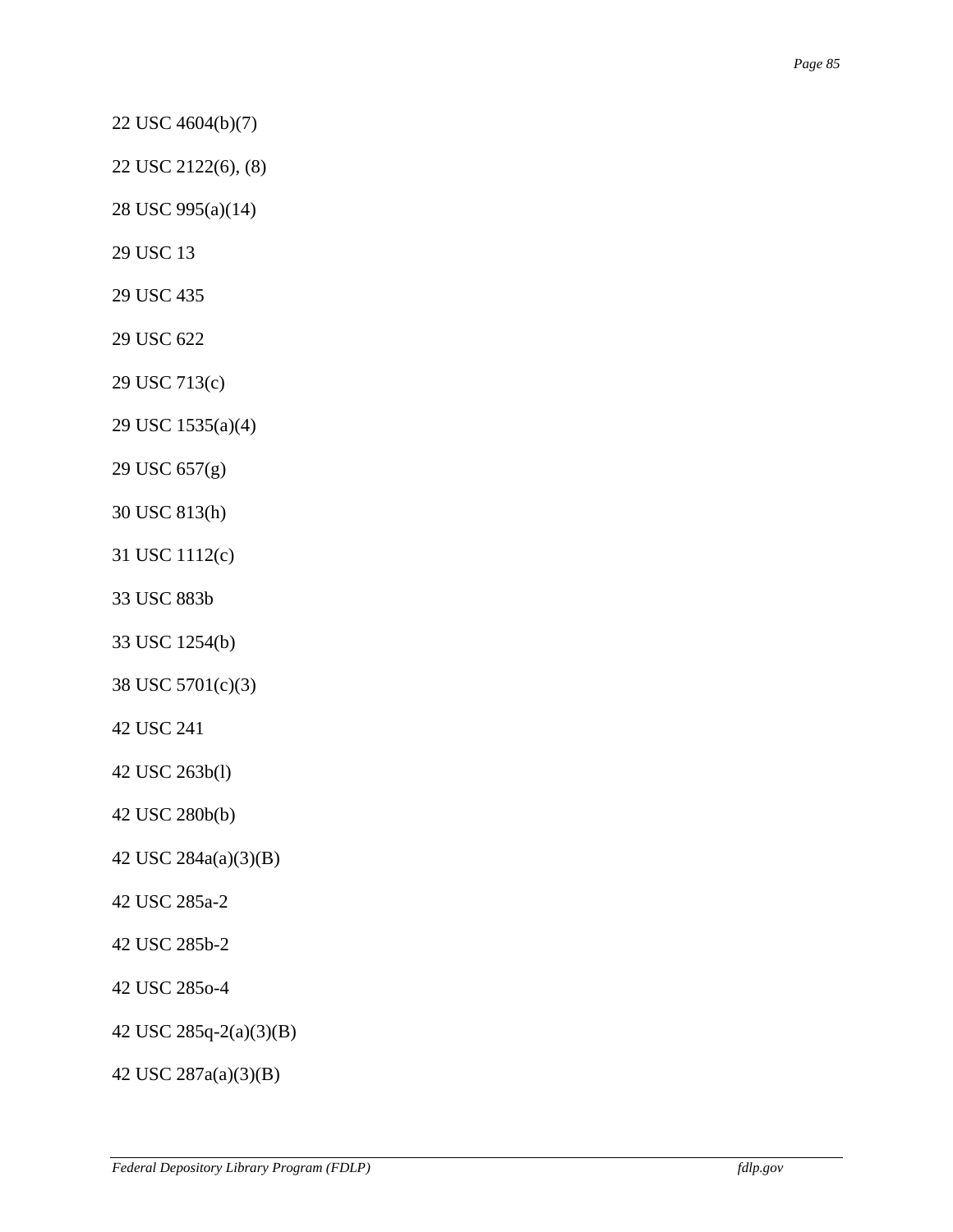42 USC 290aa-1(a)(2)(B)

42 USC 300cc-20(a)(5)

42 USC 1790(b)

generic publication authority, continued

42 USC 1900(c)

- 42 USC 3012
- 42 USC 3016(a)
- 42 USC 3017(d)
- 42 USC 3732(c)
- 42 USC 5105(b)
- 42 USC 5113(b)
- 42 USC 5197(f)
- 42 USC 6983(b)(2)
- 42 USC 7135(d), (j)
- 42 USC 7403(b)(1)
- 42 USC 7408(f)(1)
- 42 USC 8541(a)(2)
- 42 USC 9206(5)
- 42 USC 9310
- 42 USC 13478
- 44 USC 2109
- 49 USC 506(c)
- 49 USC 5115(d)(2)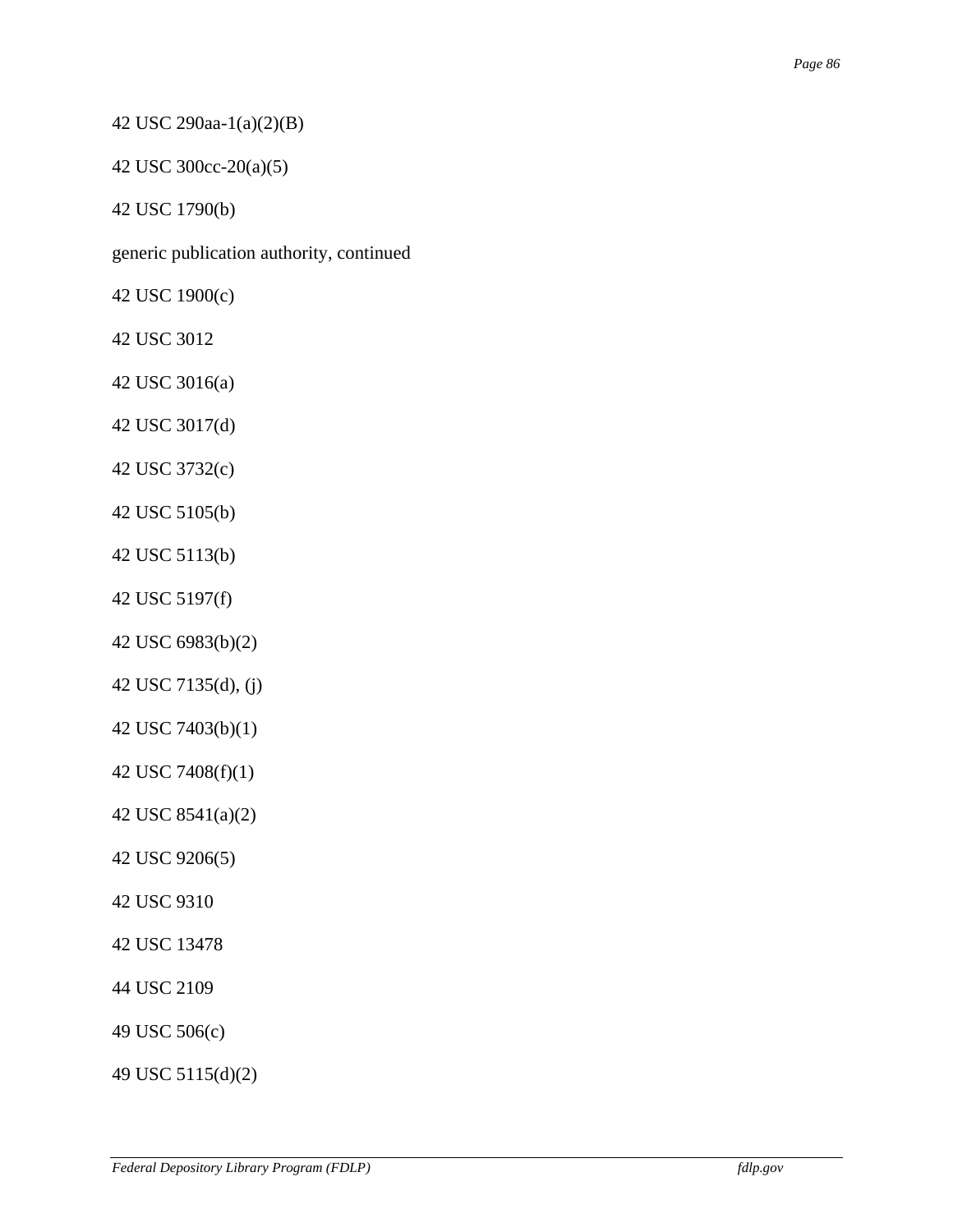#### 49 USC 33112(h)

EO 11644, sec. 5

government information locator service

44 USC 3511

44 USC 4101

information dissemination programs/plans assessment or development

EO 12871, sec. 25(b)

15 USC 3704b(e)

15 USC 3705(a)

16 USC 471i(l)

20 USC 954(h)

30 USC 1805(b)

31 USC 6102(c)(2)

42 USC 286c

42 USC 300u-6(b)(4)

44 USC 3504

44 USC 3506

restrictions

5 USC 3107

7 USC 5712(a)(2)

20 USC 954(c)

20 USC 956(c)

22 USC 1461-1a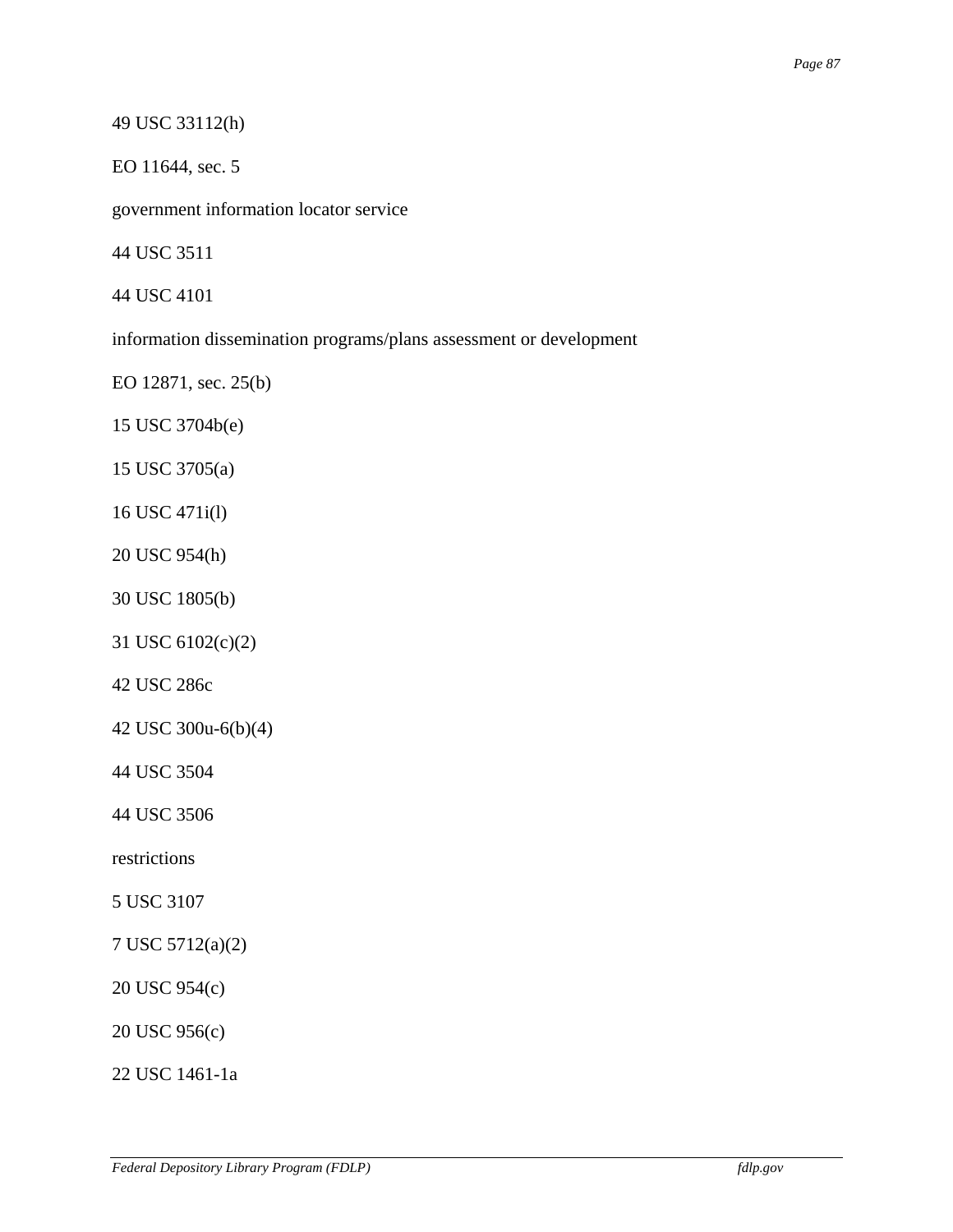44 USC 501

44 USC 1102

44 USC 1108

44 USC 1701

sales authorization

7 USC 3125a(e)(4)

15 USC 4912

16 USC 1052(b)

19 USC 2544(a)

19 USC 2575a

19 USC 2576a

31 USC 6102(c)(1)

44 USC 1708

44 USC 1314

specific information dissemination

7 USC 423

7 USC 1011(e)

7 USC 473b

7 USC 626(b)

7 USC 1593a

7 USC 2330(b)

7 USC 2662(a)

7 USC 3125b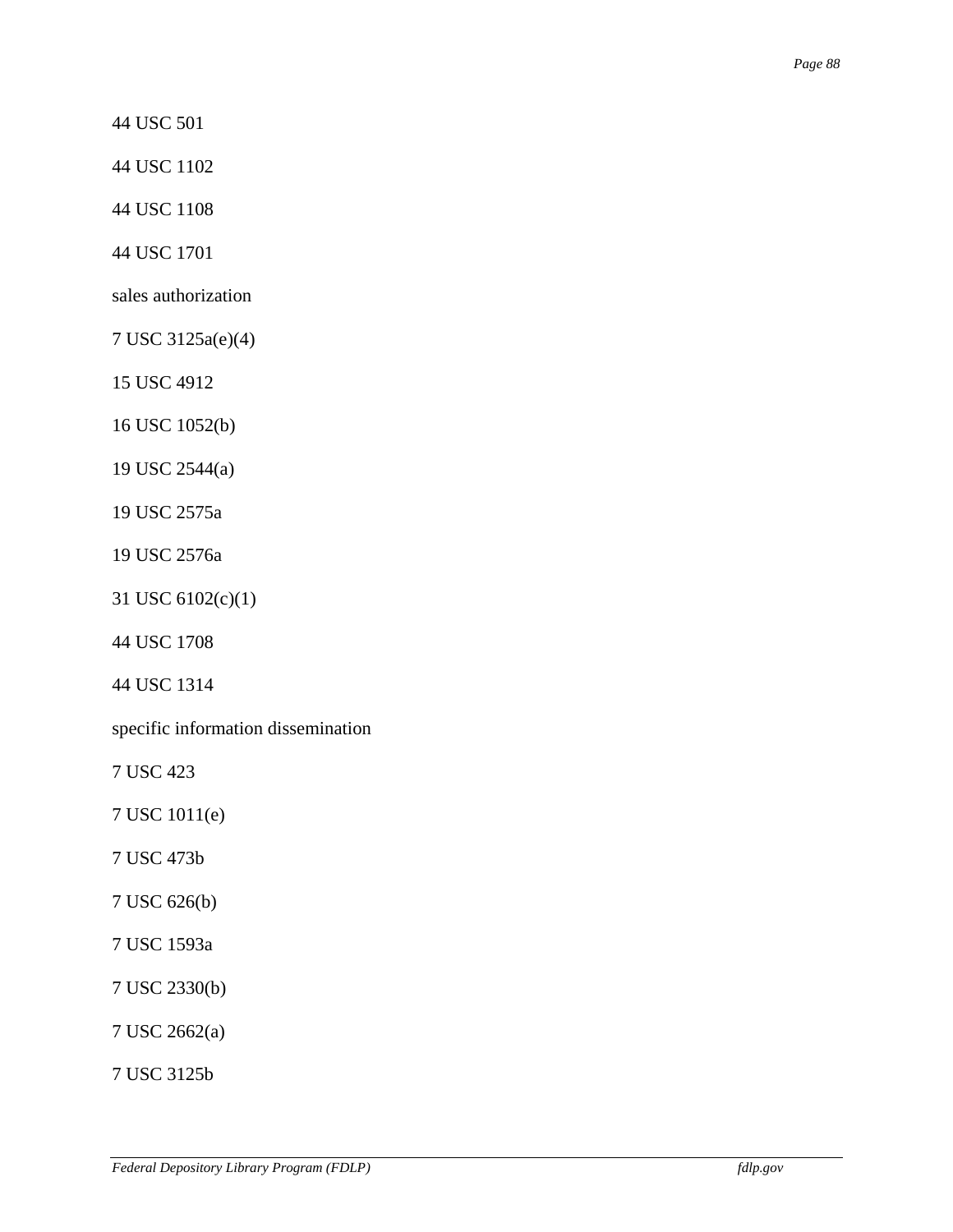7 USC 3125c

7 USC 5505(a)(3)

7 USC 5882(c)

8 USC 1324a(i)

10 USC 2517(c)

13 USC 62

15 USC 290b

15 USC 330b

15 USC 649(c)(5), (6)

15 USC 790f(b)(2)

15 USC 2054(a)(1)

15 USC 2220(a)(2), (6)

15 USC 2665(a)(4); (c); (e)(5)(C)

15 USC 2668(b)

15 USC 2685(b)(2); (d)

15 USC 4401(a)(1)

15 USC 4906

16 USC 2804(c)

19 USC 2354(c)

30 USC 1028(a)

42 USC 300e(c)(8)

42 USC 6349(c)(2)

42 USC 11411(c)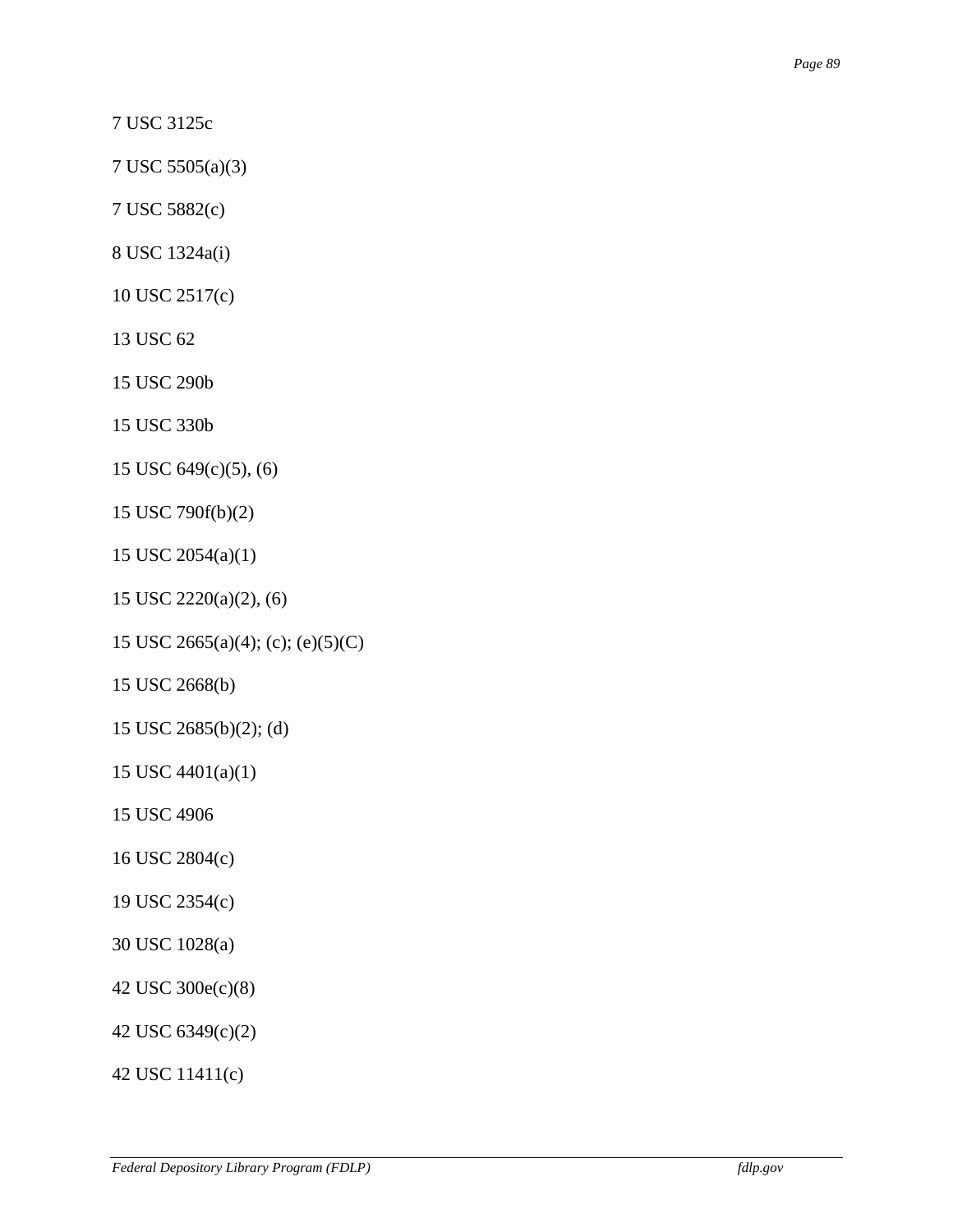#### 49 USC 5115(d)(1)

Reorganization Plan 4 of 1970,

section 1(e)

specific publication production and dissemination

2 USC 150

2 USC 285b(3)

2 USC 438 (a)(2)

5 USC 552(a)(2)

specific publication production and

dissemination, continued

5 USC 552a(f)

7 USC 1736a(b)(3)

7 USC 2330(a)

7 USC 5341(a)

7 USC 5403(c)

7 USC 5711(g)(2)

7 USC 5712(a)(2)

13 USC 7

15 USC 274

15 USC 649(c)(6)(D)

15 USC 2220(a)(6)

15 USC 2663(a)

15 USC 3704(d)(1)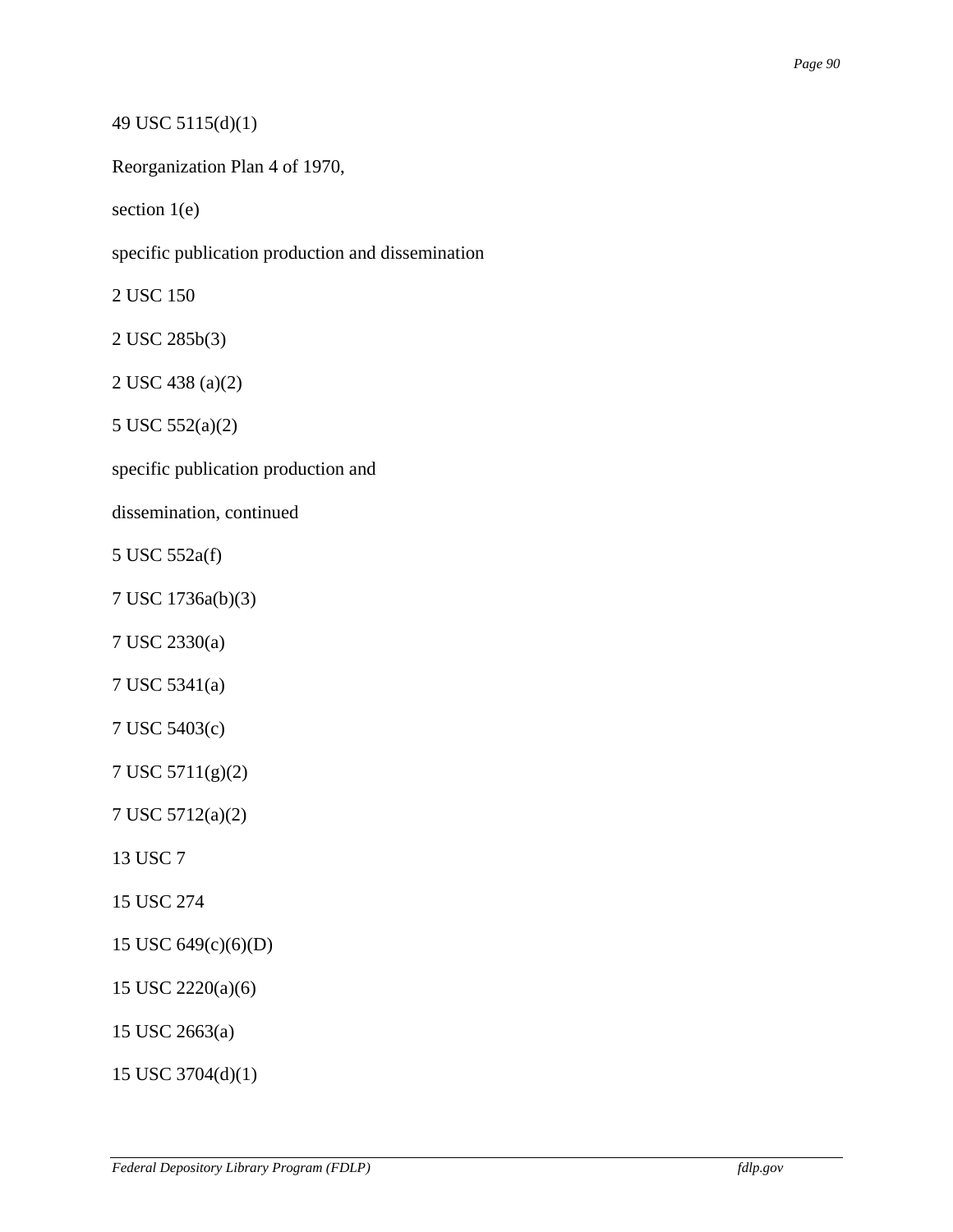17 USC 707(a)

18 USC 4124(d)

21 USC 358(d)

28 USC 521

31 USC 6104

33 USC 2295

42 USC 286

42 USC 300e(c)(8)

42 USC 300j-24(b)

42 USC 6937(a)

42 USC 6982

44 USC 1314

44 USC 1710

44 USC 1711

44 USC 1714

specific publication production and

dissemination, continued

49 USC 20703(c)

49 USC 20902(c)

statistics dissemination

7 USC 626(a)

13 USC 62

16 USC 742d(a)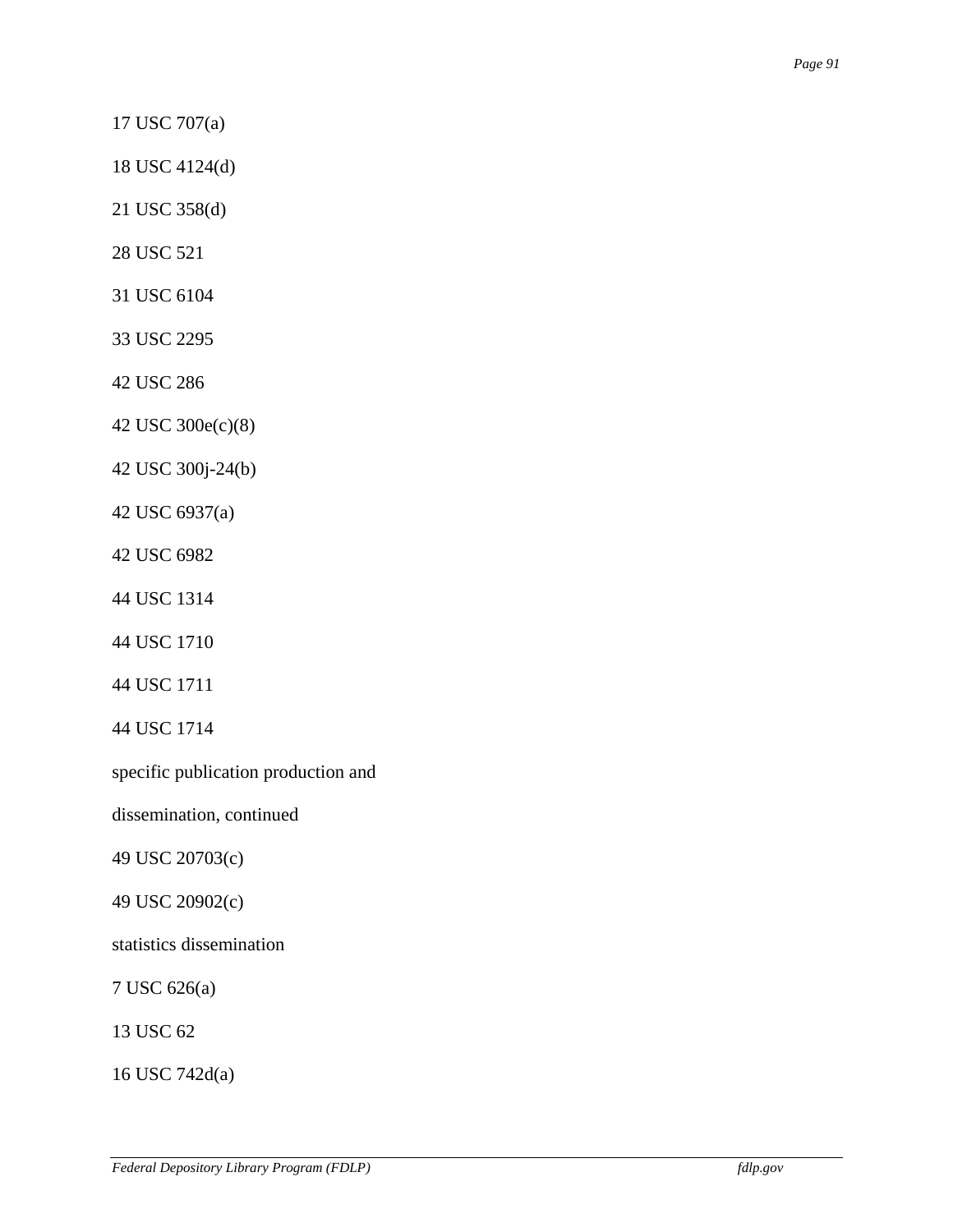20 USC 6041(g)(2)(C)(iv)

20 USC 9001(b)

20 USC 9003

22 USC 3103(a)(5)

22 USC 2122(6)

29 USC 2

29 USC 435

42 USC 300e(c)(8)

42 USC 3012

42 USC 3732(c)

42 USC 7135(a), (d)

49 USC 111(c)(1), (5)

EO 12880, sec. 1(f)

telecommunications technology use

7 USC 3125b(b)

12 USC 4805(a)(1)(B)

20 USC 2402(c)

20 USC 6041(g)

22 USC 5511

This compilation was prepared by Jane Bortnick Griffith, Specialist in Information Science and Technology, Science Policy Research Division; Harold C. Relyea, Specialist in American National Government, Government Division; and Frances A. Bufalo, Specialist in Automated Information Resources, Automation Office, with the assistance of Morton Rosenberg, American Law Division and Donna Scheeder, Congressional Reference Division.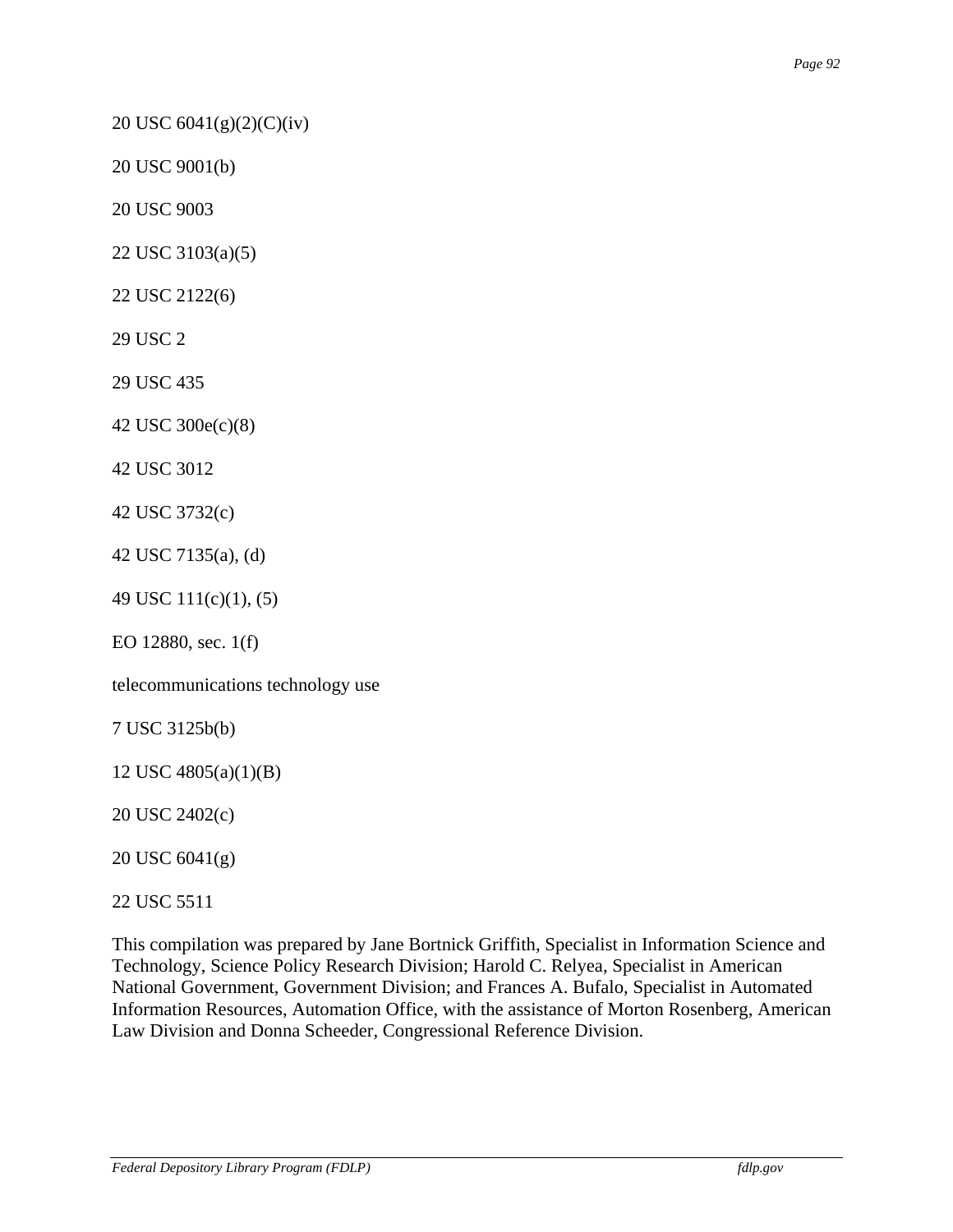# **Attachment D-3 Task 3: Bibliography of Information Relevant to the FDLP Study**

## **Attachment D-3**

**TASK 3:** Identification, acquisition and evaluation of already available information, both published and unpublished, relevant to the FDLP Study.

This bibliography includes a selection of articles, books, reports, surveys and documents on subjects related to the FDLP Study. It is far from comprehensive, but attempts to include a variety of materials and a mix of policy investigations and technical studies. When they were located, Universal Resource Locators (URL's) are provided for materials which are available through the Internet. Materials on the bibliography are grouped into seven general areas:

\* Information Access Policy and Practice

\* Reports and Articles from Depository Library Conferences, Librarians, and Library Associations

- \* Surveys on Access to Technologies
- \* Archiving and Preservation of Electronic Information
- \* Technology and the National Information Infrastructure
- \* Selected Congressional Hearings and Reports
- \* Government Printing Office Studies

## **INFORMATION ACCESS POLICY AND PRACTICE**

Both general and specific issues relating to Government information access policy are explored from a variety of viewpoints in the articles, reports and books listed here. Issues of equity and access appear in many of the publications. Comprehensive overviews are found in the Hernon and Perritt studies, among others. The public's use is investigated in reports from Bauman Foundation, OMB Watch, and Ryan and McClure. And both Birdsall and Crawford urge caution in embracing the myth of the totally electronic library.

Bass, Gary D. and David Plocher. *Strengthening Federal Information Policy: Opportunities and Realities at OMB*. Washington, DC: Benton Foundation, 1989.

Bauman Foundation. *Agenda for Access: Public Access to Federal Information for Sustainability through the Information Superhighway: A Report.* Prepared by The Bauman Foundation with Co-sponsorship by The Benton Foundation, The HKH Foundation, The Rockefeller Family Fund, The Summit Foundation. [Washington, DC]: Bauman Foundation, 1995.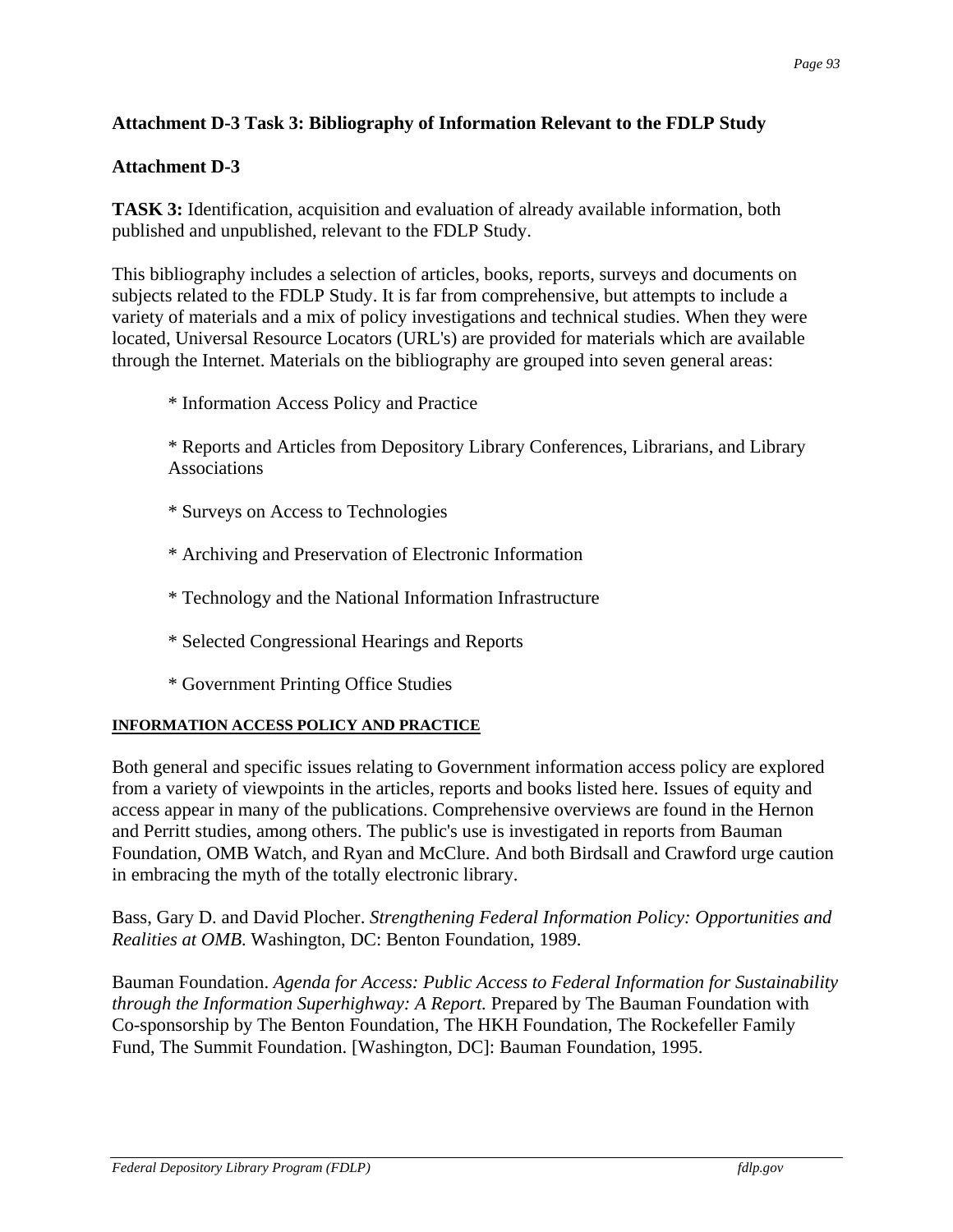Bertot, John Carlo and Charles McClure. "Assessing U.S. Government Bulletin Boards: Problems, Policy Issues, and Recommendations." *Internet Research: Networking Applications and Policy* 4, no. 1 (Spring 1994): 45-63.

Birdsall, William F. *The Myth of the Electronic Library : Librarianship and Social Change in America.* Westport, CT: Greenwood Press, 1994.

Biscardi, Francine. "The Historical Development of the Law Concerning Judicial Report Publication." *Law Library Journal* 85 (1993): 531-544.

Browning, Graeme. "Dueling over Data." *National Journal* 25 (December 4, 1993): 2880-2884.

Chartrand, Robert Lee, and Ketcham, Robert C. *Opportunities for the Use of Information Resources and Advanced Technologies in Congress: A Study for the Joint Committee on the Organization of Congress: A Consultant Report*. New York: Carnegie Commission, 1993.

Crawford, Walt, and Michael Gorman. *Future Libraries: Dreams, Madness & Reality*. Chicago, IL: American Library Association, 1995.

Doctor, Ronald D. "Social Equity and Information Technologies: Moving Toward Information Democracy." *Annual Review of Information Science and Technology* 27 (1992): 43-96.

Gellman, Robert M. "Twin Evils: Government Copyright and Copyright-Like Controls Over Government Information." *Syracuse Law Review* 45, no. 3 (1995): 999-1072.

Hernon, Peter, and Charles R. McClure. "Electronic U.S. Government Information: Policy Issues and Directions." *Annual Review of Information Science and Technology* 28 (1993): 45-110.

Hull, Theodore J. "Reference Services and Electronic Records: The Impact of Changing Methods of Communication and Access." *Reference Services Review* 23, no. 2 (Summer 1995): 73-78.

Information Industry Association. *Principles for Federal Dissemination of Public Information: Executive Summary and Analysis*; *Interim Final Report*. Washington, DC: IIA, 1995.

Jones, Daryl L. "Florida's Response to Serving Citizens in the Information Age." *Journal of Government Information* 22 (1995): 13-22.

Kahin, Brian, "Information Policy and the Internet: Toward a Public Information Infrastructure in the United States." *Government Publications Review* 18, no. 5 (September/ October 1991): 451-472.

Love, James P. "The Marketplace and Electronic Government Information." *Government Publications Review* 19, no. 4 (July/August 1992): 397-412.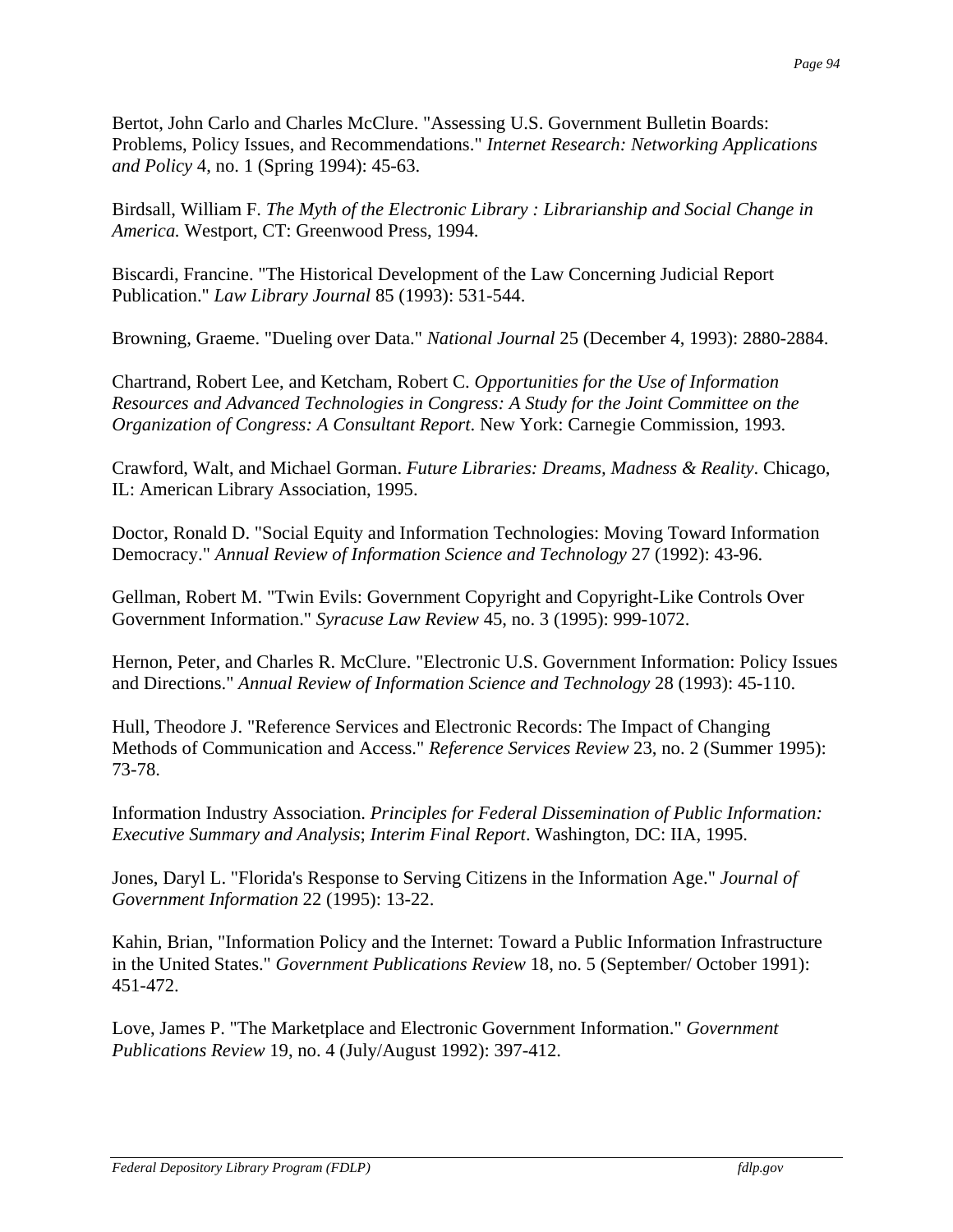Love, James. "Pricing Government Information." *Journal of Government Information* 22, no. 5 (1995): 363-387.

Massant, Eric J. "The Role of Libraries and the Private Sector: Policy Principles for Assuring Public Access to U.S. Federal Government Information: A Viewpoint." *Journal of Government Information* 21, no. 5 (September/October 1994): 383-90.

OMB Watch. *People and their Governments in the Information Age: Putting Government Information Online: A Report on the National Electronic Open Meeting and a Progress Report on Implementation of the Government Information Locator Service (GILS)*. Washington, DC: OMB Watch, 1995.

Perritt, Henry H. *Electronic Public Information and the Public's Right To Know: Proceedings of a Consultation in Washington, D.C*. Washinton, DC: Benton Foundation, 1990.

Perritt, Henry H. *Public Information in the National Information Infrastructure : Report to the Regulatory Information Service Center, General Services Administration, and to the Administrator of the Office of Information and Regulatory Affairs, Office of Management and Budget*. Washington, DC: Office of Management and Budget, 1994. (PREX 2.2:IN 3/3)

Ryan, Joe and Charles R. McClure. *Users' Perspectives on U.S. Government Information and Services on the Internet: A Summary from Two Seminars: A Report Prepared for the Information Infrastructure Task Force*. Syracuse, NY: Syracuse University, School of Information Studies, 1994.

Ryan, Joe, Charles R. McClure, and Rolf T. Weigand. "Federal Information Resources Management: New Challenges for the Nineties." *Government Information Quarterly* 11, no. 3 (1994): 301-314.

Saffady, William. "Digital Library Concepts and Technologies for the Management of Library Collections: An Analysis of Methods and Costs." *Library Technology Reports* 31, no. 3 (May/June 1995): 221.

Schiller, Herbert I. *Information Inequality: The Deepening Social Crisis in America.* New York: Routledge, 1996.

Schwartz, Bonnie Fox. "EDGAR Update: The Proliferation of Commercial Products." *Legal Information ALERT* 15, no. 1 (January 1996): 1 ff.

Sprehe, J. Timothy. "Issues in Public Access: The Solomons Conferences." *Government Publications Review* 20 (May/June 1993): 251.

Tageldin, Shaden. "Local Government Roles and Choices on the Information Superhighway." *Public Management* 77 (May 1995): 4-8.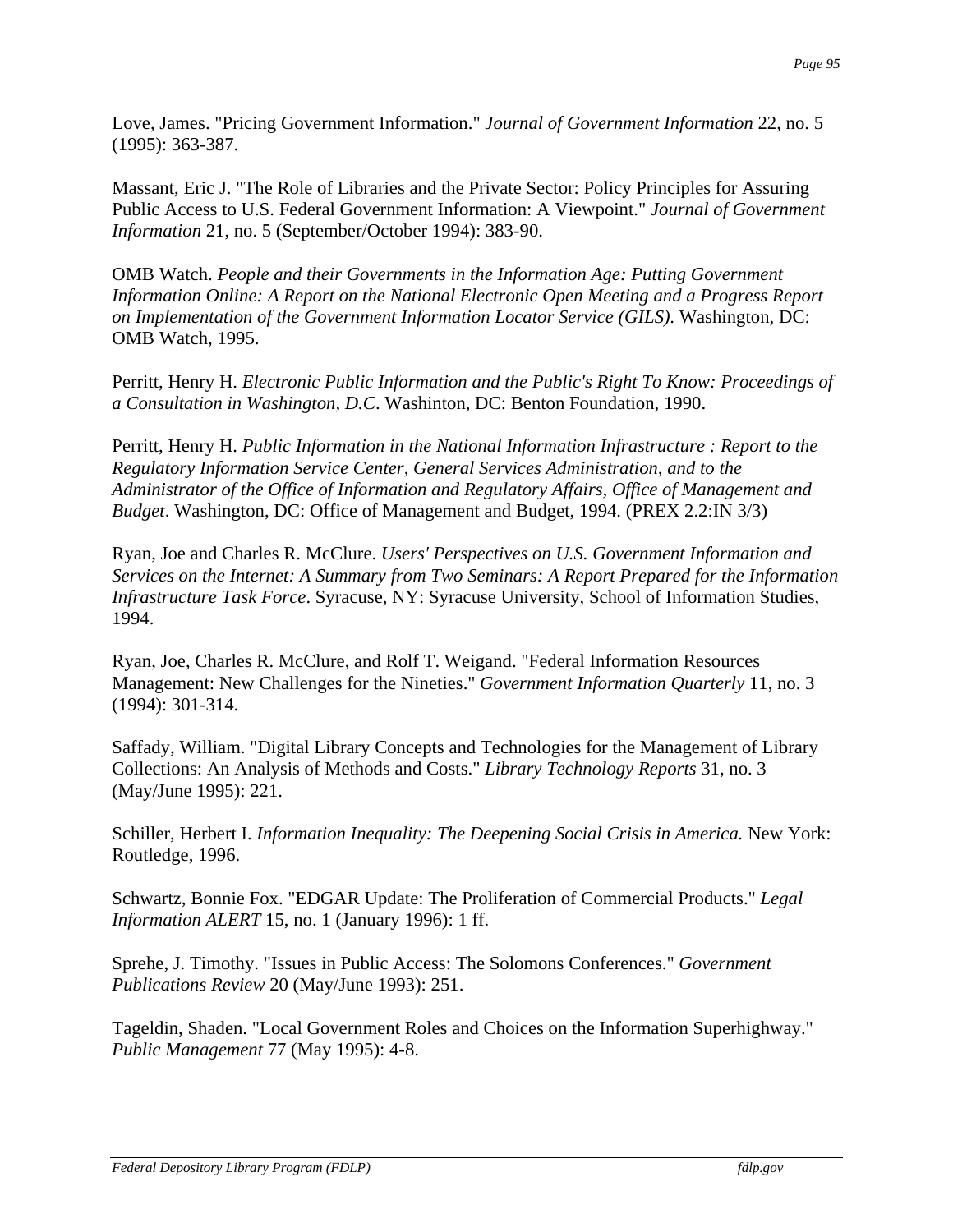United States. Congress. Office of Technology Assessment. *Informing the Nation: Federal Information Dissemination in an Electronic Age* (OTA-CIT-396). Washington, DC: GPO, 1988. (Y 3.T 22/2:2 In 3/9)

United States. Federal Committee on Statistical Methodology. Subcommittee on Electronic Dissemination of Statistical Data. *Electronic Dissemination of Statistical Data*. [Washington, DC]: Statistical Policy Office, Office of Information and Regulatory Affairs, Office of Management and Budget, 1995. (Statistical Policy Working Paper 24). (URL: http://www.bts.gov or http://www.nsf.gov/sbe/srs/stats.htm)

United States. General Accounting Office. *Federal Information: Users' Current and Future Technology Needs*: Fact Sheet for the Chairman, Joint Committee on Printing, U.S. Congress (GAO/GGD8920FS). Washington, DC: GAO, 1988.

United States. General Accounting Office. *Government Printing: Legal and Regulatory Framework is Outdated for New Technological Environment: Report to Congressional Committees*. Washington, DC: GAO, 1994. (GA 1.13: NSIAD94157)

United States. General Accounting Office. *Information Dissemination: Federal CD-ROM Titles - What Are Available and How They Were Priced*. Washington, DC: GAO, 1993. (GA 1.13:IMTEC-93-34 FS)

United States. Information Infrastructure Task Force. Working Group on Intellectual Property Rights. *Intellectual Property and the National Information Infrastructure.* Washington, DC: Information Infrastructure Task Force, 1995. (C 21.2:P 94/3) (URL: http://www.uspto.gov/web/ipnii/)

United States. Task Force on Future Directions for the National Archive of Criminal Justice Data. *Future Directions for the National Archive of Criminal Justice Data: Report of the Task Force* (NCJ154875). Washington, DC: Department of Justice. Bureau of Justice Statistics; GPO, 1995. (J 29.2:D 62)

Wood, Fred. B. "Technology and Public Information." *Forum for Applied Research and Public Policy* 4 (Fall 1989): 79-82.

#### **REPORTS AND ARTICLES FROM DEPOSITORY LIBRARY CONFERENCES, LIBRARIANS, AND LIBRARY ASSOCIATIONS**

Depository librarians have planned and participated in independent conferences to develop plans for the electronic evolution of the FDLP, and have been active members of strategic planning sessions sponsored by Library Associations. Proposals for a renewed commitment to public access in its new formats include models for new relationships between agencies, libraries, oversight and operational authorities, and users. In addition, articles and reports identify essential policy, technical and service issues as they relate specifically to the FDLP. Two forthcoming special issues of the *Journal of Government Information* ("Challenges to Access") will include approximately two dozen new contributions from policy-makers and practitioners.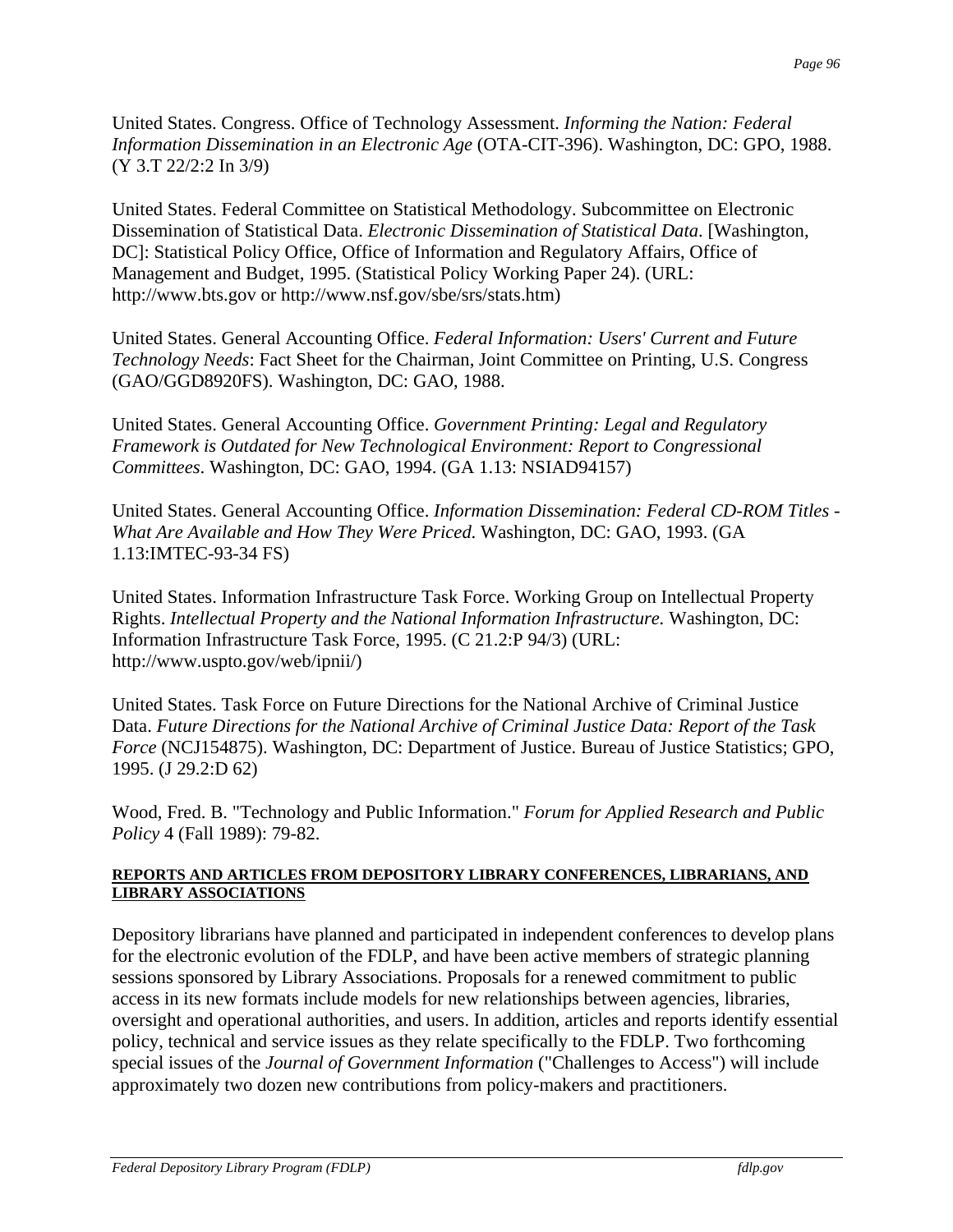American Library Association. Government Documents Roundtable (GODORT). Ad Hoc Committee on the Internet. "Whitepaper: Government Information in the Electronic Environment." January 1996. *Documents to the People* 24, no. 1 (March 1996). (C: 21-39)

(URL: http://www.lib.berkeley.edu/GSSI/whiteppr.html)

Association of Research Libraries. Task Force on Government Information in Electronic Format. *Technology & U.S. Government Information Policies: Catalysts for New Partnerships*. Washington, DC: Association of Research Libraries, 1987.

"Challenges to Access: New Approaches to a Continuing Need." *Journal of Government Information*, Forthcoming special issues, Vol. 23, no. 3 and 4 (May/June and July/August, 1996).

Cornwell, Gary, Ridley R. Kessler, Duncan Aldrich, Thomas K. Andersen, Stephen M. Hayes, Jack Sulzer, and Susan Tulis. "Problems and Issues Affecting the U.S. Depository Library Program and the GPO: The Librarians' Manifesto." *Government Publications Review* 20, no. 2 (March/April 1993): 121-140.

Depository Library Council to the Public Printer (U.S.). "Alternatives for Restructuring the Depository Library Program: A Report to the Superintendent of Documents and the Public Printer from the Depository Library Council." [Washington, DC]: September 1993. *Administrative Notes* 16, no. 16 (December 5, 1995): 23-59.

Dugan, Robert E. and Ellen M. Dodsworth. "Costing Out a Depository Library: What Free Government Information?" *Government Information Quarterly* 11, no. 3 (1994): 261-284.

Dugan, Robert E. and Joan Cheverie. "Electronic Government Information and the Depository Library Program: Paradise Found?" *Government Information Quarterly* 9, no. 3 (1992): 269-289.

"Dupont Circle Group: Discussion Draft, April 1993." *The Dupont Circle Reporter: An Electronic Informal Newsletter for the Federal Depository Community*. (1993).

(URL: gopher://arl.cni.org:70/00/info/govinfo/dupont.circle/reporter)

"Enhanced Library Access and Dissemination of Federal Government Information: A Framework for Future Discussion." Working Document endorsed by the American Association of Law Libraries, American Library Association, Association of Research Libraries, Special Libraries Association, 1995. *American Association of Law Libraries Newsletter* 27, no. 1 (September 1995): 14-15.

(URL: gopher://arl.cni.org:70/00/info/govinfo/govinfo *and* gopher://arl.cni.org:70/00/info/govinfo/govinfo.partners)

Ford, Stephanie. *Public Access to Electronic Federal Depository Information in Regional Depository Libraries*. Master's Paper...School of Information and Library Science of the University of North Carolina at Chapel Hill. 1995.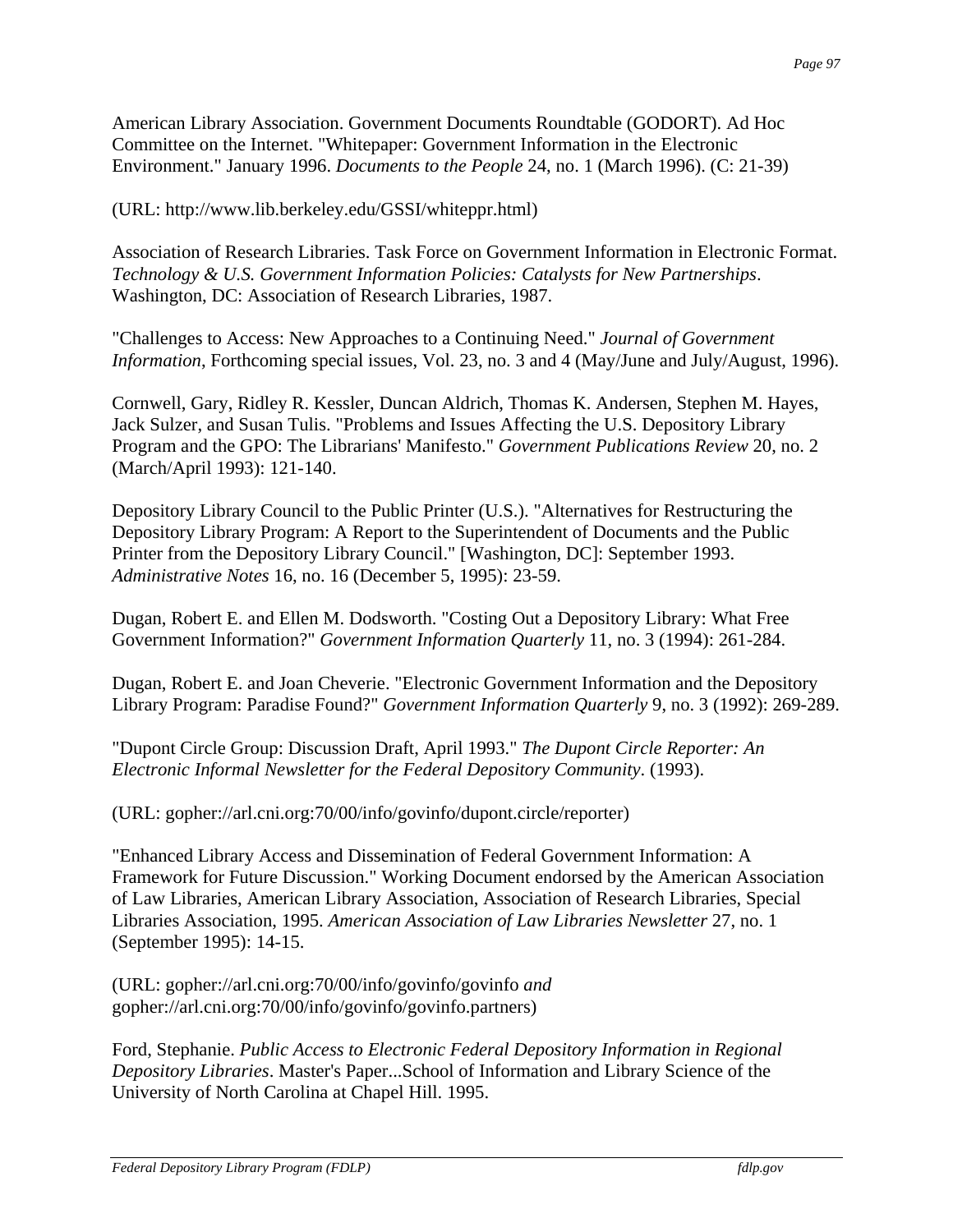Levin, Marc A. "Access and Dissemination Issues Concerning Federal Government Information." *Special Libraries* 74 (April 1983): 127-137.

"Model for 'New Universe' of Federal Information Access and Dissemination: Preliminary Results of Forum on Government Information Policy, July 20-21, 1995, Sponsored by American Library Association." *ALAWON, ALA Washington Office Newsline* 4, no. 77 (August 9, 1995).

(URL: gopher://ala1.ala.org:70/11/alagophwashoff/alagophwashoffforum)

Morton-Schwalb, Sandy. "Reinventing Access to Government Information: Fact or Fiction?" *Database* 17, no. 6 (December 1994): 8-9.

O'Mahony, Daniel P. "The Road from Chicago...and Back Again: A Status Report on Reinventing Access to Federal Government Information." *Documents to the People* 23, no. 2 (June 1995): 87-90.

*Principles for the Development of the National Information Infrastructure: American Library Association Telecommunications and Information Infrastructure Policy Forum Proceedings*. Chicago, IL: American Library Association, 1993. (URL: http://www.ala.org/principl.html)

"Reinventing Access to Federal Government Information: Report of the Chicago Conference on the Future of Federal Government Information, Chicago, Illinois, October 29-31, 1993." *Documents to the People* 21, no. 4 (December 1993): 234-246; *Administrative Notes* 14, no. 24 (November 30 1993): 11-29.

(URL: gopher://arl.cni.org:70/1m/info/dupont.circle/chicago/post-chicag o.txt)

Ruhlin, Michele, Herb Somers, and Judith Rowe. "National Research and Education Network and the Federal Depository Library Program." *Documents to the People* 19, no. 2 (June 1991): 106-109.

Shuler, John A. "Cyberspace and Democracy." *Documents to the People* 23, no. 2 (June 1995): 85-86.

Shuler, John A. "A New Order of Things: The Political Future of Documents Librarians and a National System of Federal Depository Libraries." *Government Information Quarterly* 11, no. 3 (1994): 315-322.

Smith, Diane. "Depository Libraries in the 1990's: Whither or Wither Depositories?" *Government Publications Review* 17, no. 4 (1990): 301-324.

Sulzer, Jack. "Cyberspace Democracy: the 21st Century Environment." *Documents to the People* 22, no. 4 (December 1994): 280-286.

Swanbeck, Jan, and Peter Hernon. *Depository Library Use of Technology: A Practitioner's Perspective*. Norwood, NJ: Ablex, 1993.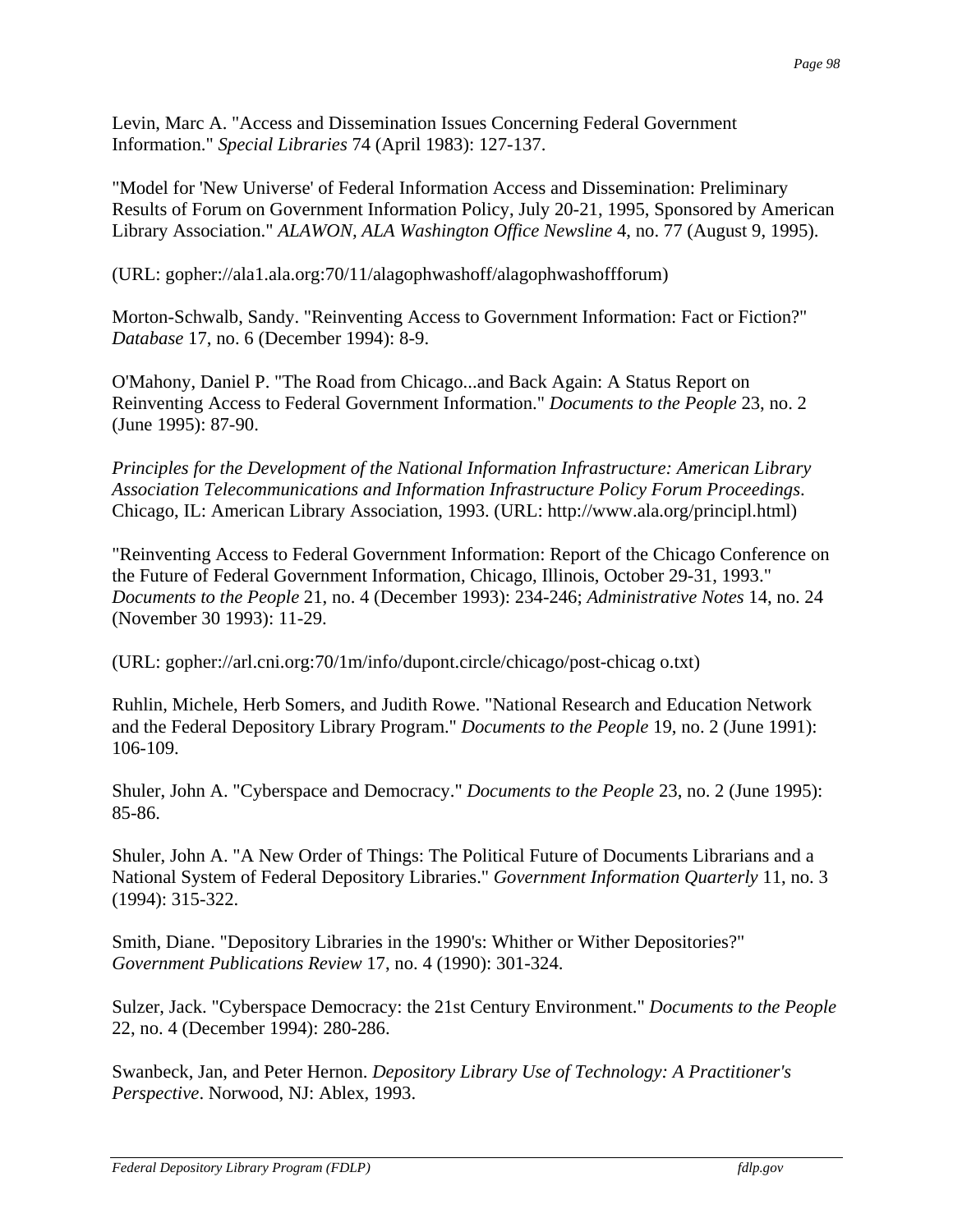#### **SURVEYS ON ACCESS TO TECHNOLOGIES**

Surveys have estimated the total number of users with Internet access from 5.8 million with full, direct access (O'Reilly, 1995) to 37 million with direct or indirect connections in the U.S. and Canada (Commercenet/Nielsen, 1995). The Census Bureau's surveys have indicated that approximately 36% of the population over 17 had access to computers at home, work or school in 1993, but only 35% of home computers were equipped with modems. In *Falling Through the Net*, the NTIA used Census Bureau survey data show that information "have-nots" fall disproportionately in rural areas and central cities.

*The CommerceNet/Nielsen Internet Demographics Survey*. [New York]: CommerceNet Consortium/Nielsen Media Research, 1995. (URL: http://www.commerce.net/information/surveys/)

O'Reilly & Associates. *Defining the Internet Opportunity*. Sebastopol, CA: O'Reilly & Assoc., 1995. Summary at: (URL: http://www.ora.com/gnn/bus/ora/survey/index.html)

Times Mirror Center for The People and The Press. "Technology in the American Household: Americans Going Online...." Washington, DC: The Center, 1995. (URL: http://democracyplace.org/polls2.html)

United States. Bureau of the Census. *Computer Use in the United States, 1989.* Washington, DC: GPO, 1991. (Current Population Reports; P-23 no.171). (C 3.186:P-23/171)

United States. Bureau of the Census. *Computer Use in the United States, 1993.* Not published, but available electronically through Census gopher, FTP and Web sites.

(URL: http://www.census.gov/ftp/pub/population/www/compute.html)

United States. Department of Commerce. National Telecommunications and Information Administration. *Falling Through the Net: A Survey of the "Have Nots" in Rural and Urban America*. Washington, DC: U.S. Department of Commerce, National Telecommunications and Information Administration, 1995.

(URL: http://www.ntia.doc.gov:80/ntiahome/fallingthru.html)

United States. Department of Commerce. National Telecommunications and Information Administration. *Survey of Rural Information Infrastructure Technologies*. NTIA Special Publication 95-33. Washington, DC: GPO, 1995. (C 60.9:95-33) (URL: http://www.its.bldrdoc.gov/its/spectrum/rural/ruralrep.html)

## **ARCHIVING AND PRESERVATION OF ELECTRONIC GOVERNMENT INFORMATION**

The technical and procedural issues surrounding the preservation of electronic Government information are complex and challenging. These publications represent the growing body of research which is proposing a more aggressive stance for the National Archives and Records Administration in obtaining, managing and providing access to electronic Government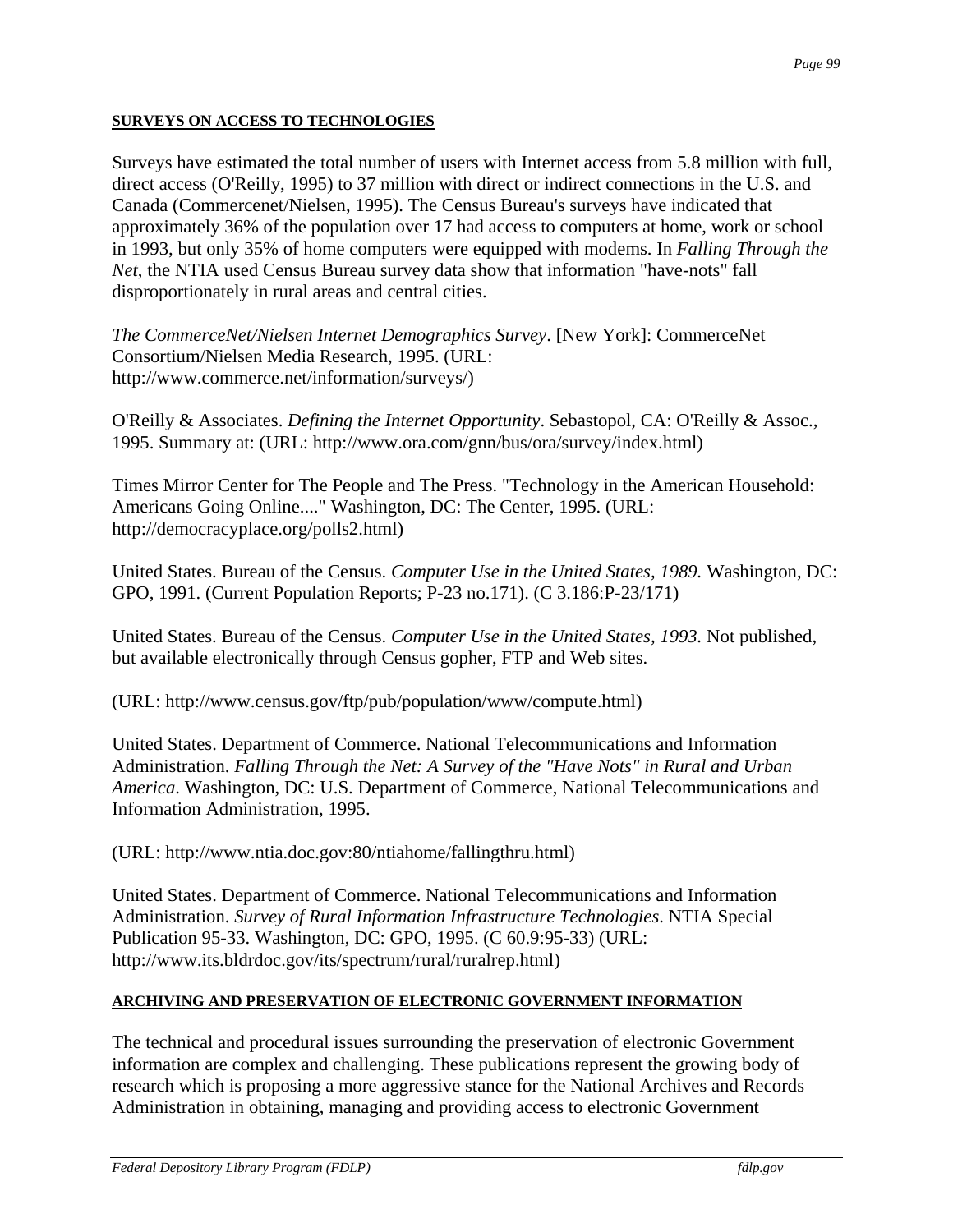information products. The Commission on Preservation and Access proposes a national system of digital archives involving many stakeholders.

National Academy of Public Administration. *The Archives of the Future: Archival Strategies for the Treatment of Electronic Databases: A Study of Major Automated Databases Maintained by Agencies of the U.S. Government*. A report for the National Archives and Records Administration. [Washington, DC: NAPA,] 1991.

National Research Council (U.S.). Steering Committee for the Study on the Long-term Retention of Selected Scientific and Technical Records of the Federal Government. *Preserving Scientific Data on Our Physical Universe: A New Strategy for Archiving the Nation's Scientific Information Resources*. Washington, DC: National Academy Press, 1995.

*Preserving Digital Information: Report of the Task Force on Archiving of Digital Information*. Commissioned by The Commission on Preservation and Access and The Research Libraries Group. [Washington, DC] 1996. (URL: http://www-rlg.stanford.edu/ArchTF/)

#### **TECHNOLOGY AND THE NATIONAL INFORMATION INFRASTRUCTURE**

Literature about the growing National Information Infrastructure abounds. The publications below attempt to define the issues and the roles for the many players, including governments at all levels, libraries, schools, and the non-profit and private sectors.

Anderson, Robert H., Tora K. Bikson, Sally Ann Law, and Bridger M. Mitchell. *Universal Access to E-Mail: Feasibility and Societal Implications*. Santa Monica, CA: Rand, 1995.

(URL: http://www.rand.org:80/publications/MR/MR650/)

Drake, William J., ed. *The New Information Infrastructure: Strategies for U.S. Policy*. New York: The Twentieth Century Fund Press, 1995.

Huffman, Lisa, and Woody Talcove. "Information Infrastructure: Challenge and Opportunity." *Public Management* 77 (May 1995): 9-14.

Interagency Kiosk Committee (U.S.) *The Kiosk Network Solution : An Electronic Gateway to Government Service*. Prepared by the Interagency Kiosk Committee for the Customer Service Improvement Team of the Government Information Technology Services Working Group. [Washington, DC: Office of the Vice President, 1995] (PRVP 42.2: K 62)

Kahin, Brian, and James Keller, eds. *Public Access to the Internet*. A Publication of the Harvard Information Infrastructure Project. Cambridge, MA: MIT Press, 1995.

*Libraries and the National Information Infrastructure: Proceedings of the 1994 Forum on Library and Information Services Policy*. [Washington, DC]: U.S. National Commission on Libraries and Information Science, 1995. (Y 3.L 61:2 P 94/3)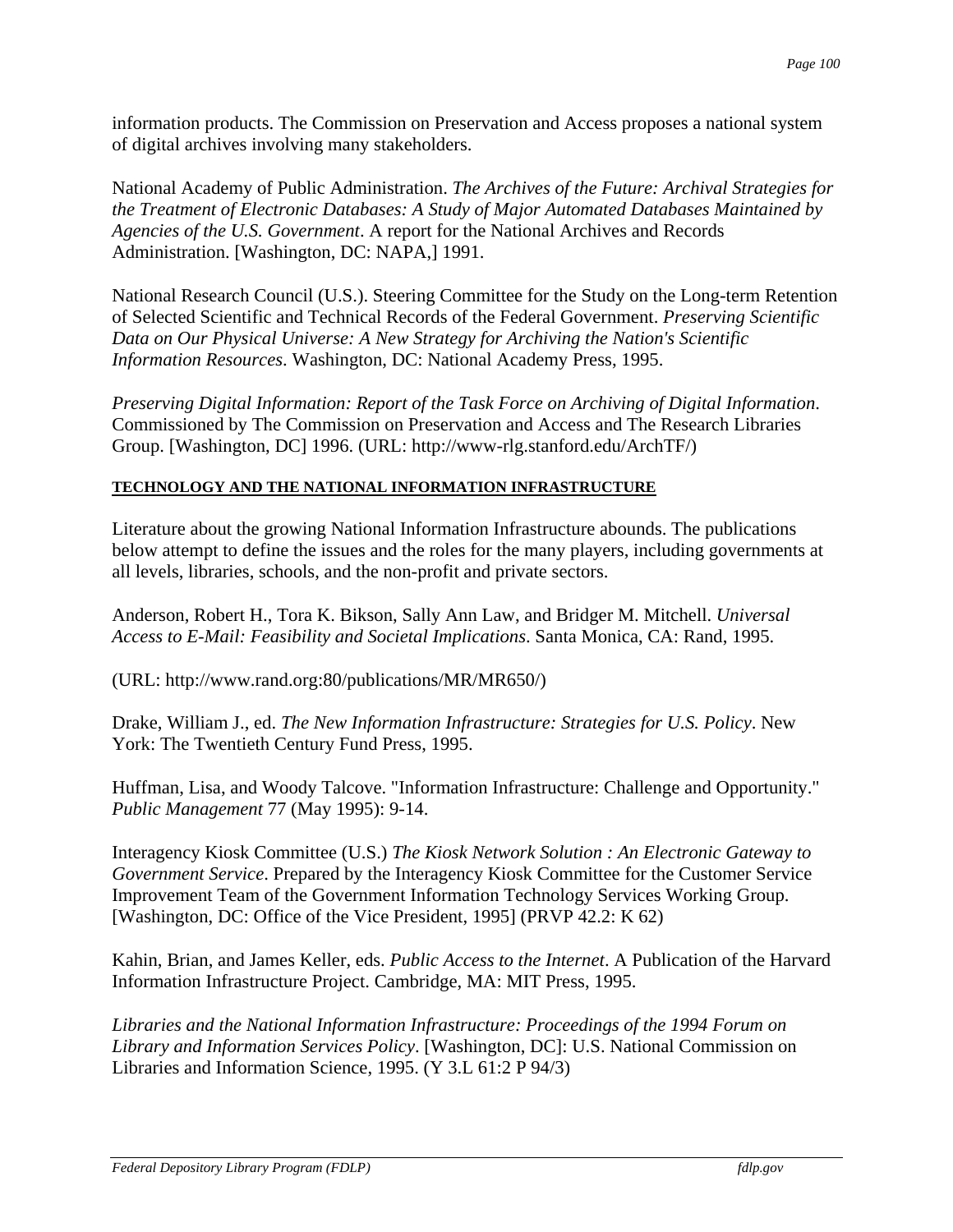McClure, Charles R., John Carlo Bertot, and John C. Beachboard. *Internet Costs and Cost Models for Public Libraries: Final Report*. Washington, DC: U.S. National Commission on Libraries and Information Science, 1995. (Y 3.L 61:2 C 82)

McClure, Charles R., William E. Moen, and Joe Ryan. *Libraries and the Internet/NREN: Perspectives, Issues and Challenges*. Westport, CT: Meckler, 1993. (See especially chapter 7, "The Federal Depository Library Program and the National Research and Education Network," by John H. Sulzer)

McClure, Charles R., John Carlo Bertot, and Douglas L. Zweizig. *Public Libraries and the Internet: Study Results, Policy Issues, and Recommendations*. Washington, DC: U.S. National Commission on Libraries and Information Science, 1994. (Y 3.L 61:2 L 61/6)

National Information Infrastructure Advisory Council (U.S.). *Common Ground: Fundamental Principles for the National Information Infrastructure: First Report of the National Information Infrastructure Advisory Council*. Washington, DC: National Information Infrastructure Advisory Council, 1995. (C 60.2:IN 3) (URL: http://nii.nist.gov/common-ground.txt)

National Information Infrastructure Advisory Council (U.S.). *A Nation of Opportunity: Realizing the Promise of the Information Superhighway*. Washington, DC: National Information Infrastructure Advisory Council, for sale by GPO, [1996]. (C 60.2:P 94) (URL: http://www.benton.org/KickStart/nation.home.html)

National Performance Review (U.S.). *Reengineering Through Information Technology : Accompanying Report of the National Performance Review*. Washington, DC: Office of the Vice President; For sale by GPO, 1993. (PRVP 42.2:G 74/REENG) (URL: http://www.npr.gov/NPR/Reports/it.html)

*Technology and Economic Performance: Organizing the Executive Branch for a Stronger National Technology Base*. New York: Carnegie Commission, 1991.

United States. Congress. Office of Technology Assessment. *Critical Connections: Communication for the Future* (OTA-CIT-470). Washington, DC: GPO, 1990. (Y 3.T 22/2:2 C 73/13)

United States. Congress. Office of Technology Assessment. *Making Government Work: Electronic Delivery of Federal Services* (OTA-TCT-578). Washington, DC: GPO, 1993. ( Y 3.T 22/2:2 E l2/12)

(URL: http://otabbs.ota.gov/T23)

United States. Congress. Office of Technology Assessment. *Rural America at the Crossroads: Networking for the Future* (OTA-TCT-471). Washington, DC: GPO, 1991. (Y 3.T 22/2:2 Am 3/3)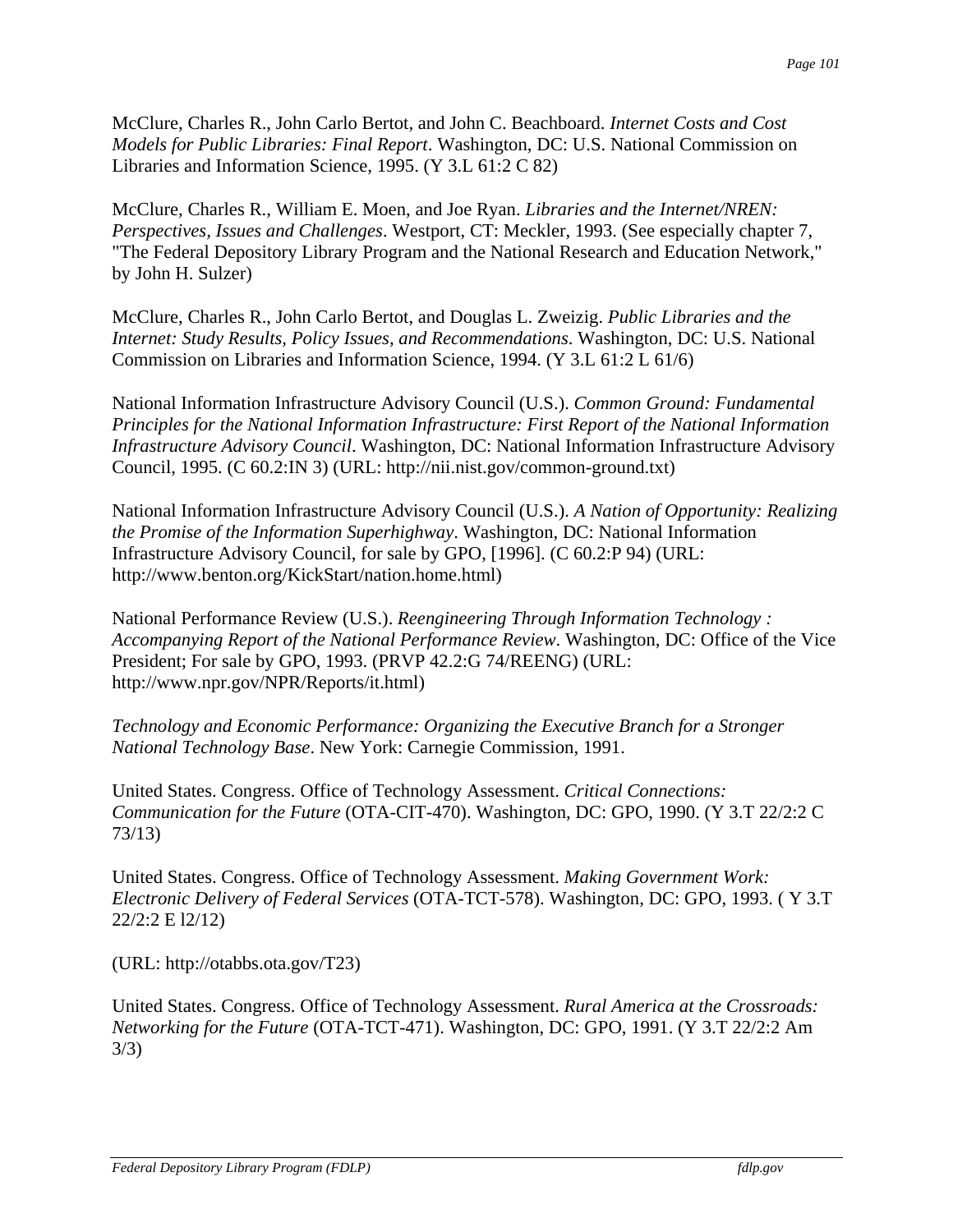United States. Congress. Office of Technology Assessment. *Telecommunications Technology and Native Americans: Opportunities and Challenges* (OTA-ITC-621). Washington, DC: GPO, 1995. (Y 3.T 22/2:2 T 23/2) (URL: http://otabbs.ota.gov/pub/pdf/telecom.natam/)

United States. Department of Commerce. National Telecommunications and Information Administration. *Connecting the Nation: Classrooms, Libraries, and Health Care Organizations in the Information Age: Update 1995,* by Emilio Gonzalez. Washington, DC: GPO, 1995. (C 60.2:C 76)

(URL: http://www.ntia.doc.gov/connect.html)

United States. Department of Commerce. National Telecommunications and Information Administration. *NTIA Infrastructure Report: Telecommunications in the Age of Information*. NTIA Special Publication 91-26. Washington, DC: GPO, 1991. (C 60.2:T 23)

United States. Information Infrastructure Task Force. *National Information Infrastructure: Agenda for Action*. [Washington, DC: Executive Office of the President], Information Infrastructure Task Force, [1993]. (PREX 1.2:IN 3) (URL: http://sunsite.unc.edu/nii/toc.html)

Walsh, R. Taylor. *The National Information Infrastructure and the Recommendations of the 1991 White House Conference on Library and Information Services*. Washington, DC: GPO, 1994. (Y 3.L61:2 IN 3/4)

#### **SELECTED CONGRESSIONAL HEARINGS AND REPORTS**

In addition to the investigations below, extensive data on the subjects in the FDLP Study are found in annual appropriations hearings.

United States. Congress. House. Committee on Government Operations. *Electronic Collection and Dissemination of Information by Federal Agencies: A Policy Overview.* (H. Report 99-560) Washington, DC: GPO, 1986. (Y 1.1/8:99-560)

United States. Congress. House. Committee on Government Operations. *Creative Ways of Using and Disseminating Federal Information.* Hearings, 19 June 1991, 19 February and 4 June 1992. Washington, DC: GPO, 1992. (Y 4.G74/7:In 3/24)

United States. Congress. House. Committee on Government Operations. *Electronic Collection and Dissemination of Information by Federal Agencies.* Hearings, 29 April, 26 June, and 18 October 1985. Washington, DC: GPO, 1986. (Y 4.G 74/7:EL 2/5)

United States. Congress. House. Committee on Government Operations. *Taking a Byte Out of History: The Archival Preservation of Federal Computer Records* (H. Report 101-978). Washington, DC: GPO, 1990. (Y 1.1/8:101-978)

United States. Congress. Joint Committee on Printing. *An Open Forum on the Provision of Electronic Federal Information to Depository Libraries: Report of the Staff of the Joint*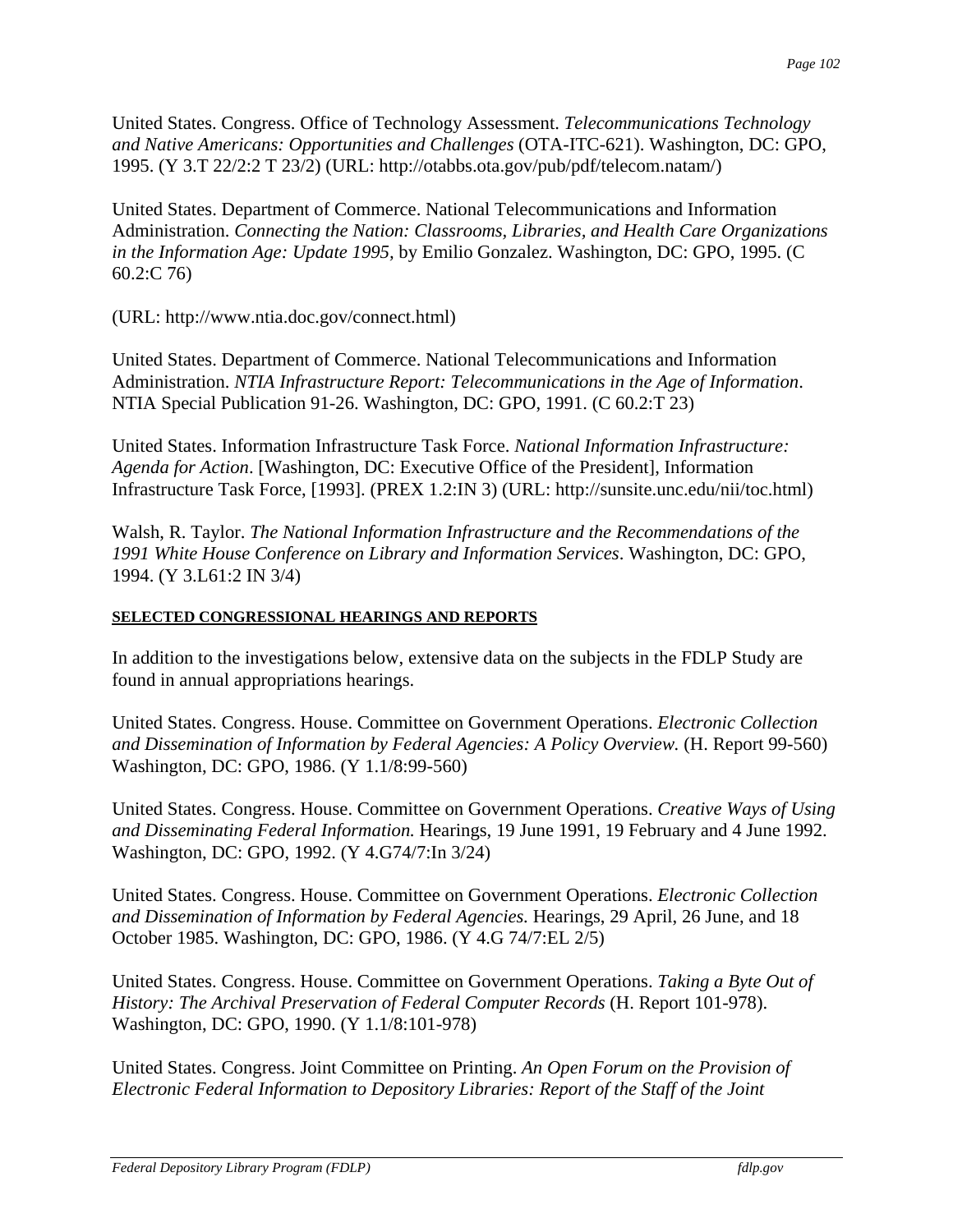*Committee on Printing to the Chairman of the Joint Committee on Printing* (S. Print 99-84). Washington, DC: GPO, 1985. (Y 4.P 93/1:EL 2/4)

United States. Congress. Joint Committee on Printing. *Government Information as a Public Asset.* Hearing, 25 April 1991 (S. Hearing 102114). Washington, DC: GPO, 1991. (Y 4.P 93/1:G 74/12)

United States. Congress. Joint Committee on Printing. *New Technology and the Government Printing Office.* Hearings, 19 June and 24 July 1991 (S. Hearing 102115). Washington, DC: GPO, 1992. (Y 4.P 93/1:T 22)

United States. Congress. Joint Committee on Printing. *Provision of Federal Government Publications in Electronic Format to Depository Libraries: Report of the Ad Hoc Committee on Depository Library Access to Federal Automated Data Bases.* Washington, DC: GPO, 1985. (Y 4.P 93/1:P 92/2)

United States. Congress. Senate. Committee on Labor and Human Resources. *Libraries and their Role in the Information Infrastructure.* Hearing 19 April 1994. (S. Hearing 103-569). Washington, DC: GPO, 1994. (Y 4.L 11/4:S. HRG. 103-569)

## **GOVERNMENT PRINTING OFFICE STUDIES**

United States. Government Printing Office. Library Programs Service. *Electronic Capabilities of Federal Depository Libraries, Summer 1994*. Washington, DC: GPO, 1995. (GP 3.2:EL 2/2)

United States. Government Printing Office. *Report of the Serial Set Study Group: Investigation of Alternatives for Production and Distribution of the Bound U.S. Congressional Serial Set*. Washington, DC: GPO, 1995. (GP 1.2:SE 6/3)

United States. Government Printing Office. Superintendent of Documents. *Accessing the Economic Bulletin Board: Electronic Publications in the Federal Depository Library Program Pilot Project Report*. Washington, DC: GPO, 1994. (GP 3.2:EC 7)

United States. Government Printing Office. Superintendent of Documents. *Accessing U.S. Department of Energy Scientific and Technical Information: Electronic Publications in the Federal Depository Library Program Pilot Project Report*. Washington, DC: GPO, 1993. (GP 3.2:SCI 2)

United States. Government Printing Office. Superintendent of Documents. *Reading the Congressional Record on CD-ROM: Electronic Publications in the Federal Depository Library Program Pilot Project Report*. Washington, DC: GPO, 1992. (GP 3.2:C 76/2)

# **Attachment D-4 Task 5: Evaluation of Incentives for Publishing Agencies to Migrate**

# **From Print Products to Electronic Format**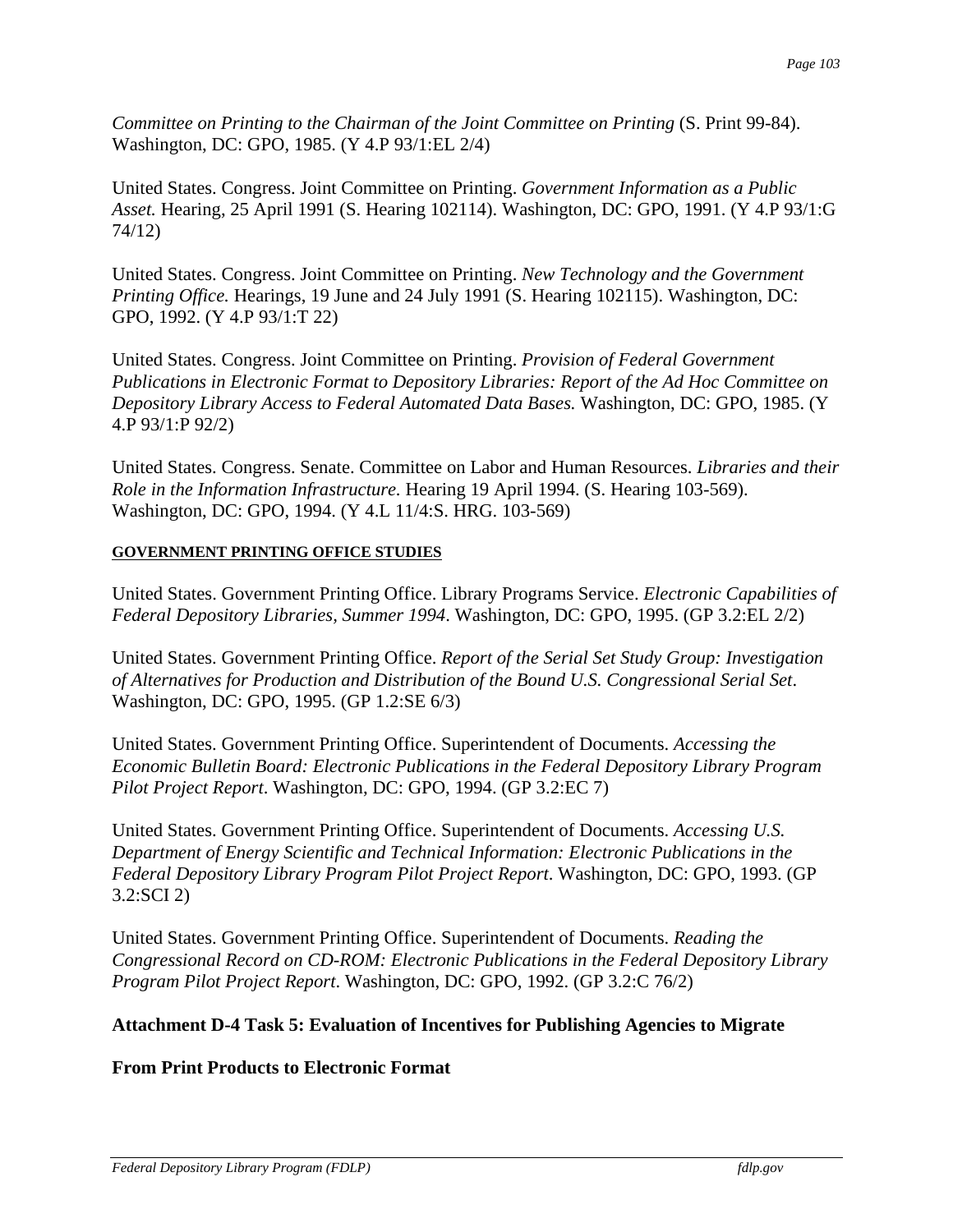# **Attachment D-4**

**TASK 5:** Evaluation of incentives for publishing agencies, including Congress, to migrate from print products to electronic format and include their electronic products in the FDLP.

## **METHODOLOGY**

Input was solicited from the two main agency sources involved in publishing and distribution of Government information: Information Resource Management (IRM) Officers and Printing Officers. This task was most relevant to the Printing Officers since the request from Congress was to identify cost incentives to migrate from print products to electronic format. However, IRM Officers were included in order to identify the opportunities for, and obstacles to, including agency electronic information products in the FDLP. From interviewing associates in the two fields, it is apparent that there is a definite difference of opinion on possible incentives for participation in the FDLP. Also, due to the differing procedural functions of the two entities, it was necessary to approach this task from two different perspectives.

# **BACKGROUND**

## **Printing Management**

The printing community is very familiar with 44 U.S.C. Chapter 19 and the Federal Depository Library Program (FDLP). It appears that in this arena there are real possibilities for an effective incentive program. Virtually all publications are made available to the FDLP automatically through the GPO printing procurement process. Only publications procured outside the GPO procurement process, "fugitive documents," fail to be considered for the FDLP. Printing management responses indicate a real perceived value to participation in the FDLP and an appreciation for the incentives already implicit in the current structure, i.e. that GPO pays for printing depository copies when a publication is printed or procured through GPO.

Currently, approximately 50% of all printing requests submitted to GPO are submitted in an electronic format, but these encompass a wide variety of formats. While this 50% is a basis for electronic distribution, it will require reformatting by the agencies or GPO to put the Government information products in formats useful to and useable by depository libraries. If it becomes mandatory for GPO to make publications available to the FDLP in an electronic format, printing managers fear that the originating office could become responsible for creating, or reformatting, the document in a format suitable for FDLP distribution. If that occurs, it will be an administrative burden on the originating agencies as well as an additional expense, and therefore, a major disincentive to participation in the FDLP. This might lead to more fugitive documents.

Since GPO is the recommended procurement office for Federal printing and the coordinator for the FDLP system, it is reasonable to assume that a program to enhance the FDLP system should start with the GPO. With its FY 1997 budget justification, GPO included the *Electronic Federal Depository Library Program: Transition Plan, FY 1996 FY 1998* (known as the Transition Plan) which sought continued funding and the authority for GPO to create, or reformat, electronic Government information products for distribution through the FDLP./27/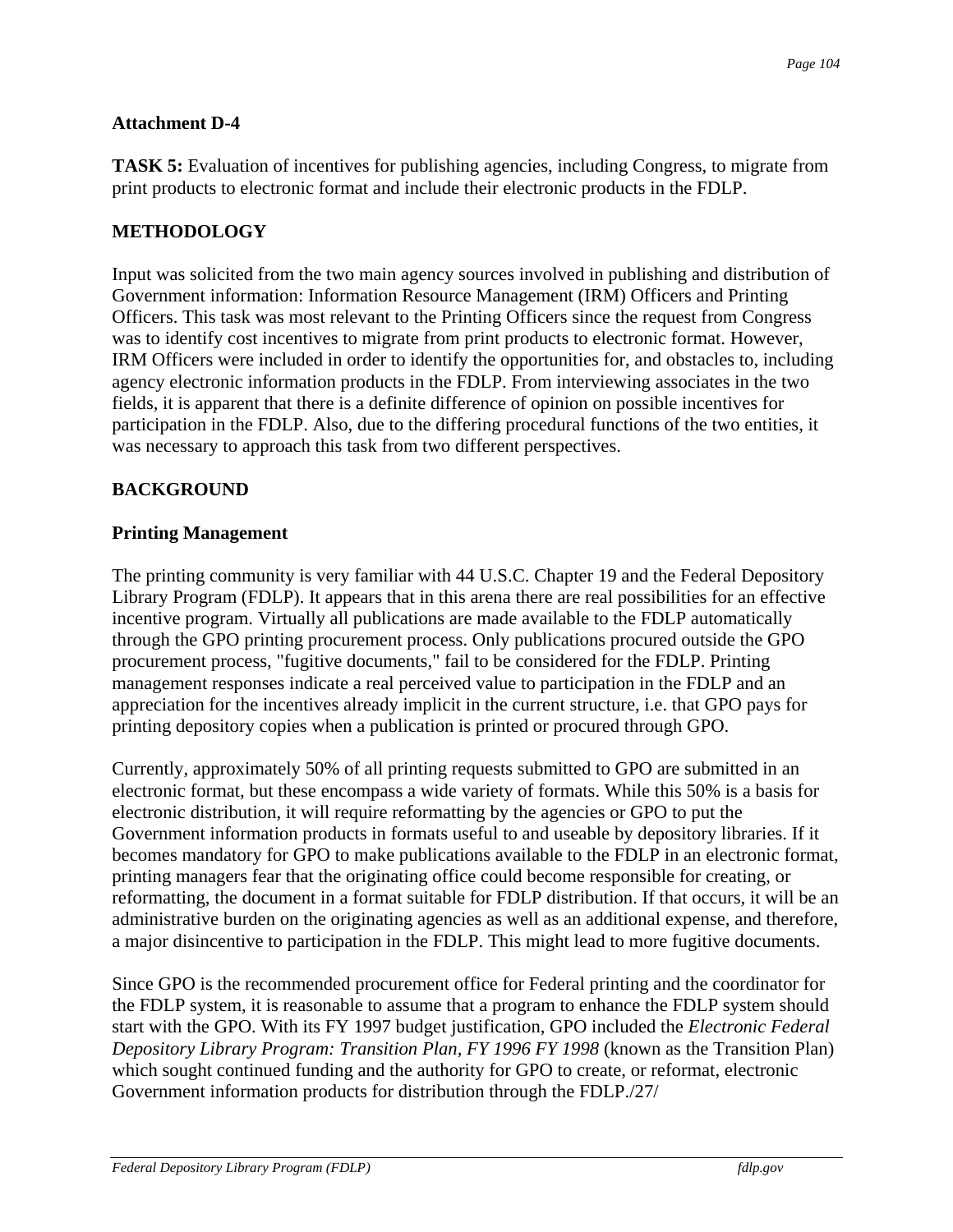/27/ Public comments in response to this document led directly to the development of the Electronic Federal Depository Library Program: Information Dissemination and Access Strategic Plan, FY 1996 - FY 2001, included with this report as Exhibit 1.

#### **Information Resources Management (IRM)**

Unlike Printing Management, the typical IRM office is unaware of 44 U.S.C. Chapter 19 requirements and the FDLP. There is little doubt that the IRM community has moved into the electronic information management age. With the advent of the Internet, more specifically the World Wide Web (Web), public access to Government information products has reached new levels. Virtually all publications that involve IRM routinely are evaluated for dissemination through agencies' Web servers. However, Government information products made available directly to an IRM office may not be intended to be printed. Likewise, documents made to be printed may not be submitted to an IRM office.

A key problem is that an IRM office often does not know what publications have been made available to GPO for printing and likewise the publications being printed often are not made available to an IRM office. It is apparent that the two entities do not communicate as thoroughly as necessary, therefore, information products are missed by both offices. There are many legitimate reasons why this happens, but subject matter and audience appear to be major considerations in determining whether an information product goes to printonpaper or to the IRM community.

Typical IRM offices see no incentive to make Government information products available electronically through the FDLP. The belief is that as long as these products are made available to the public via the Web, their mission of providing information to the American public is complete because the information is available to anyone who has access to a computer and the Internet. This overlooks the necessity to provide Government information products to those who do not have Internet access and a computer, as well as the need to provide permanent access, both of which currently are assured by the FDLP.

It should be noted that if the FDLP continues, the general consensus in the IRM community is that all depository libraries should be required to include a minimum standard of computer equipment, including at the absolute minimum: CDROM readers, network connections, download and printing capabilities. In fact, this has occurred and the minimum technical guidelines become requirements in October 1996.

## **General Conclusions**

Although several specific alternatives for new incentives were developed and are discussed below, the strongest incentive identified during this task was, in fact, the one that exists in the current program: make participation as effortless and automatic as possible and at no cost to the agency. One agency official summarized this by saying "first do no harm," i.e. don't distract the agencies from their primary missions or require the expenditure of any of their increasingly scarce resources. The current system where GPO rides agency print orders at its own expense means that merely by printing through GPO, as required by 44 U.S.C., FDLP participation is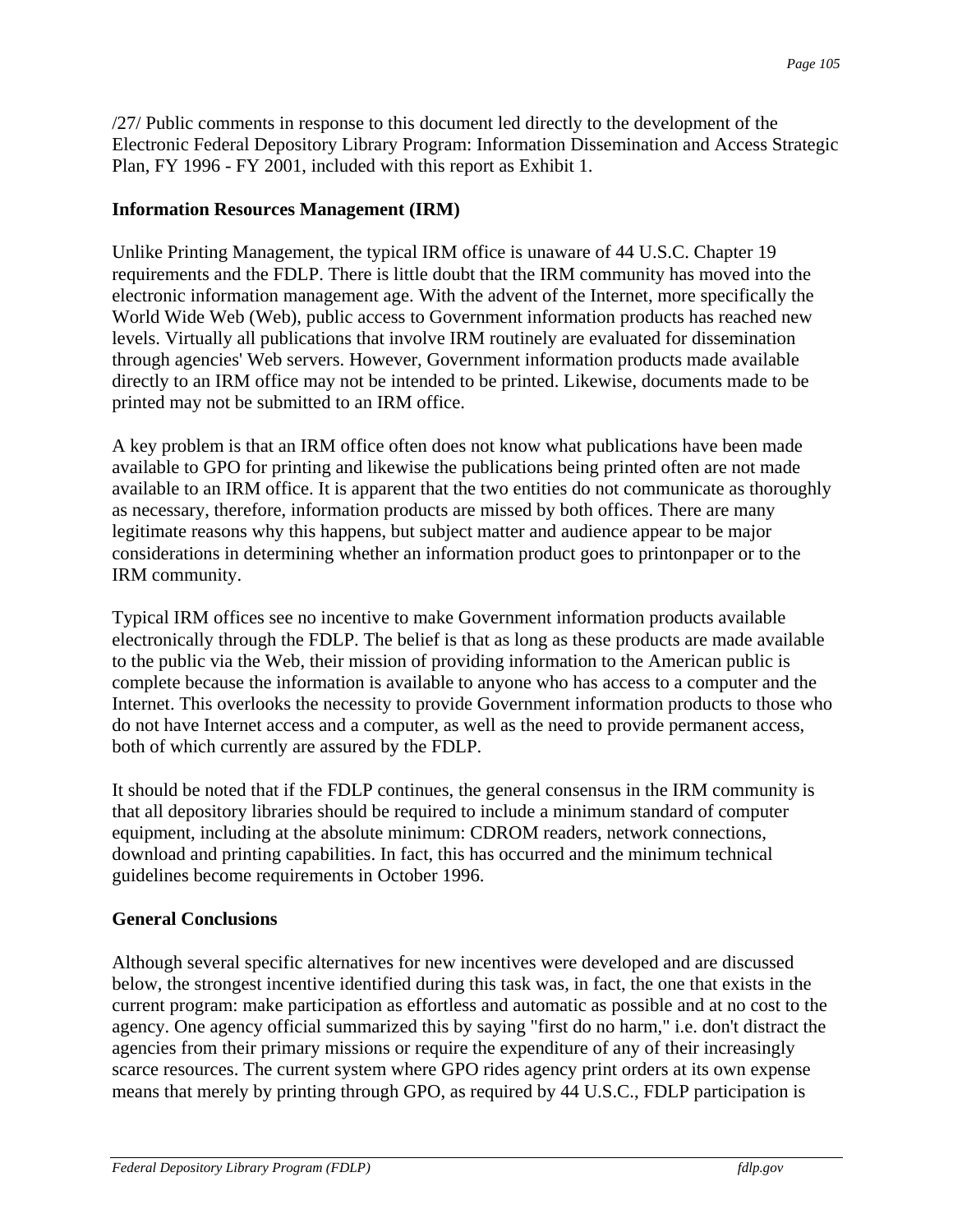ensured at no cost to the agency. Whatever new mechanisms are put in place, a more electronic FDLP must provide an equally simple and costeffective means for agency participation.

# **DISSEMINATION ALTERNATIVES**

## **Incentive A**

Establish an electronic information management function within the Superintendent of Documents. This would be similar to the current system of publication identification and review via GPO Form 3868 (Notification of Intent to Publish) and the SF1 (Printing and Binding Requisition), where all Government information products are reviewed to establish the requirements for depository library distribution as part of the publication process. The electronic information management function would assume those current duties and add to that a determination of balance between electronic requirements and printing needs. It is anticipated that the number of printonpaper copies will be greatly reduced by this process. GPO would utilize to the extent possible electronic information products received from agencies and, when necessary, create or procure alternative formats useful to and useable by depository libraries and the National Archives and Records Administration (NARA). GPO, in conjunction with the depository libraries and within its available funding, could provide remote access to electronic Government information products or disseminate it in a tangible form such as CDROM. Electronic information products included in the FDLP also would be transferred to NARA at the appropriate time and in formats acceptable to NARA. It should be noted that this transfer would not relieve the publishing agency of its archival responsibility without a change in the law or archival regulations.

# *Benefits*

- This would not affect the procurement process of GPO. It would reduce the number of printonpaper copies needed for the FDLP, thereby reducing the total cost of printing to GPO.
- Agencies could continue to meet public requests for their Government information products by referring inquiries to depository libraries.
- Agencies would continue to submit documents to GPO in the same manner with no additional burden or cost.
- GPO remains the main focal point for a significant portion of the documents entering the FDLP. This would not adversely affect the current printing procurement procedure, but would continue to funnel documents through a central point for dissemination to the public.
- This alternative allows for standardization of formats of publications for electronic dissemination. Standard formatting is a cause for great concern among all Federal agencies including GPO and NARA. It is widely accepted that this is probably the most imposing task we face in electronic publishing today. This would also provide the option for the agencies to receive their own electronic information products back from GPO in one of the standardized formats at little or no additional cost to the agency.
- Reformatting to standard formats by GPO relieves the submitting agency from encumbering their current process. This encourages participation in the FDLP by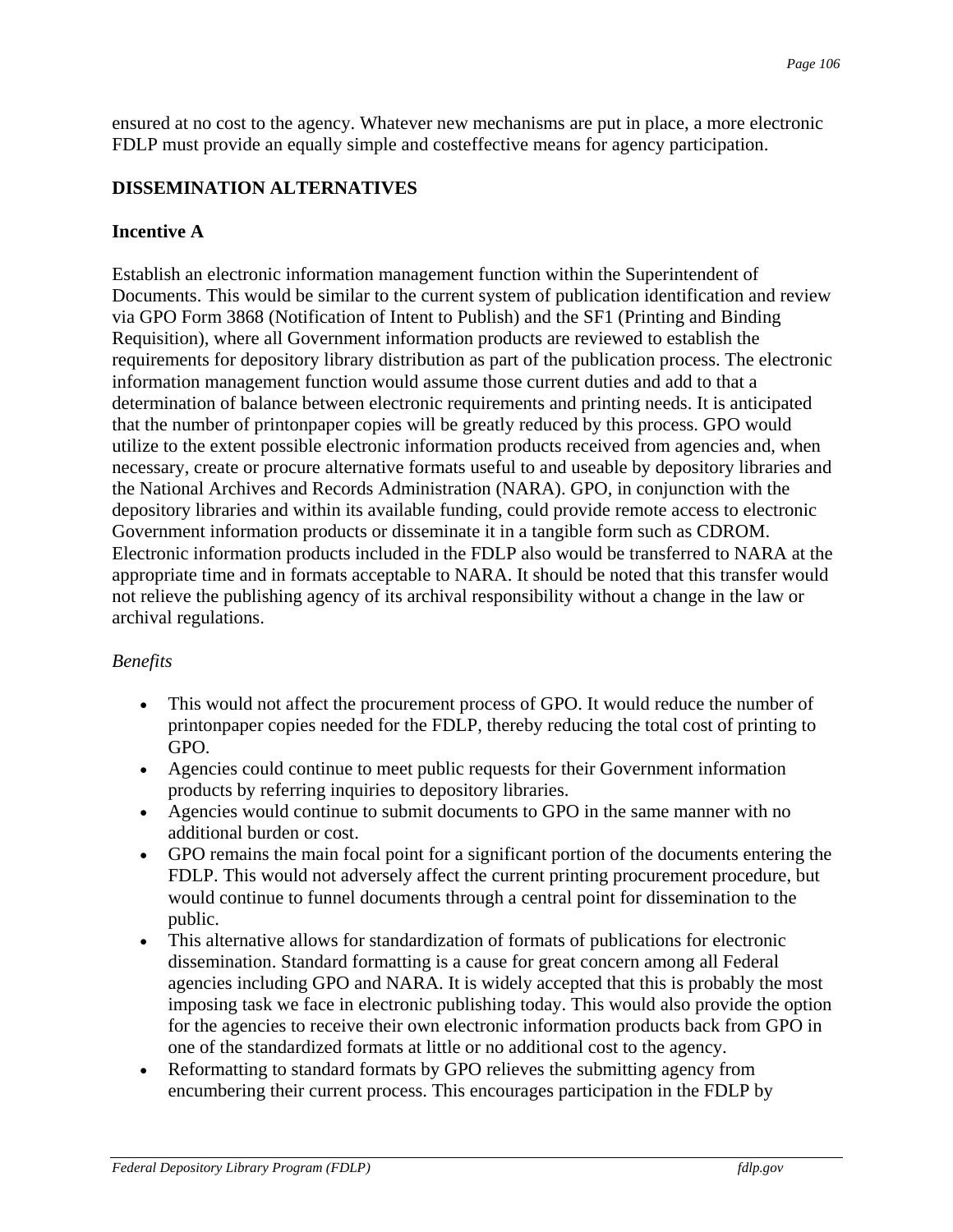eliminating the cost for reformatting each publication for electronic dissemination. At the same time, it guarantees widespread distribution of agency information products.

 Whenever it is possible and cost-effective to do so, GPO will reformat agency information products into formats suitable for preservation and will transfer them to NARA at the appropriate time. With the necessary change in law or archival regulations, providing electronic information products to GPO for FDLP distribution in these instances also would fulfill an agency's obligation to NARA.

## *Disadvantages/Problems*

- GPO will incur additional costs for reformatting, providing access to and storing electronic Government information products. Some types of reformatting would result in GPO, rather than the agency, assuming responsibility for the accuracy of the content. If the agency provides GPO with camera copy instead of machine readable data, and is unwilling or unable to provide some electronic format, GPO must scan the information product for dissemination. Unless scanning is done at a high resolution, the image files produced will be only slightly better than microfiche. If scanning is done at higher resolutions, it will be difficult to provide the image files through the GPO electronic information services due to the slower and more limited access methods that many depository libraries currently use to access such services.
- This will not influence the IRM managers who have never used and may be unfamiliar with the traditional print channels at GPO, so it will not be a comprehensive solution.

## **Incentive B**

For agencies who wish to maintain access to their electronic information products themselves, encourage participation in the FDLP by offering to have the GPO Pathway locator services direct users to the agency Web sites. Also, offer to provide permanent access through the FDLP when the agency no longer has the desire or resources to maintain their electronic information products on their Internet sites. Partnerships between GPO and these agencies could be formalized through interagency agreements. Electronic information products transferred to GPO for the FDLP also would be transferred to NARA at the appropriate time and in formats acceptable to NARA. It should be noted that this transfer would not relieve the publishing agency of its archival responsibility without a change in the law or archival regulations.

# *Benefits*

- More electronic information products are brought "officially" into the FDLP.
- Public access is improved because the GPO Pathway locator services provide a centralized mechanism for finding electronic Government information products on multiple Government Web sites.
- Permanent access to electronic Government information products through the FDLP is maintained.
- Whenever it is possible and cost-effective to do so, GPO will reformat agency information products into formats suitable for preservation and will transfer them to NARA at the appropriate time. With the necessary change in law or archival regulations,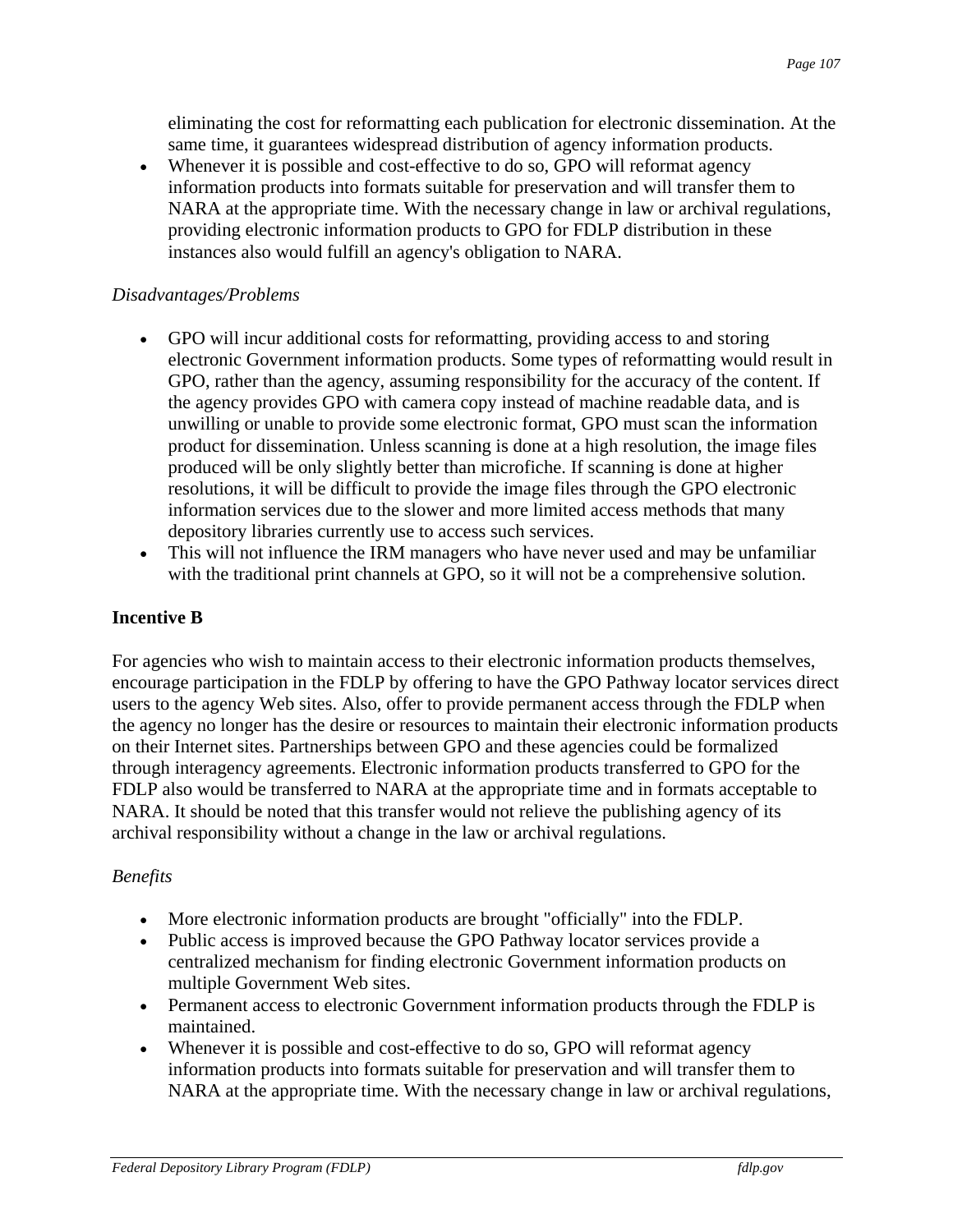providing its electronic information products to GPO for FDLP distribution in these instances also would fulfill an agency's obligation to NARA.

## *Disadvantages/Problems*

- Depository libraries that currently have little or no Web access cannot access electronic Government information products on these sites. This disadvantage will be reduced over time as depository libraries upgrade their equipment and Internet access.
- The willingness of GPO to provide permanent access is not an incentive for agencies to convert from print to electronic format, although it does have the potential to bring additional Government electronic information products into the FDLP.

#### **ISSUES TO BE ADDRESSED**

Need for Central Management of Public Access and Dissemination

The Government Printing Office is an important cog in the Federal Government procurement system. GPO has been very effective in procuring a myriad of crosscutting services far beyond simple printing. This is accomplished at the best price and quality level available in the United States. In the Government printing community there is a heavy reliance on the expertise and guidance of GPO staff in addition to printing procurement.

While the information management community may be decentralized, there should remain a central focal point and coordinated means for assuring public access to Government information products. As stated earlier, GPO is the recommended procurement source for Federal printing and is the coordinator for the FDLP. It is reasonable to assume that any program should only enhance what GPO now provides better than any other source. The natural progression is to begin making GPO the Federal Government's information manager for public dissemination of Government information products.

Standard Formats for Electronic Government Information Products

The need for standard formats has been a key issue for a number of years. Now is an excellent time to address it. If standard formats are implemented, expenditures could be reduced in preparation, printing, distribution, storage and retrieval, archiving, and use of electronic Government information products.

## Education and Outreach

Many agency IRM and program managers are unaware of the FDLP and their obligations to the program under 44 U.S.C. Chapter 19 and OMB Circular A130. Some of those who are aware do not recognize the value of the program in providing public access to their electronic information products. To influence these managers it may be necessary to implement an outreach program highlighting what the FDLP is, the role it plays in providing public access to Government information, and agency obligations to the FDLP. The difficulty will be in locating those people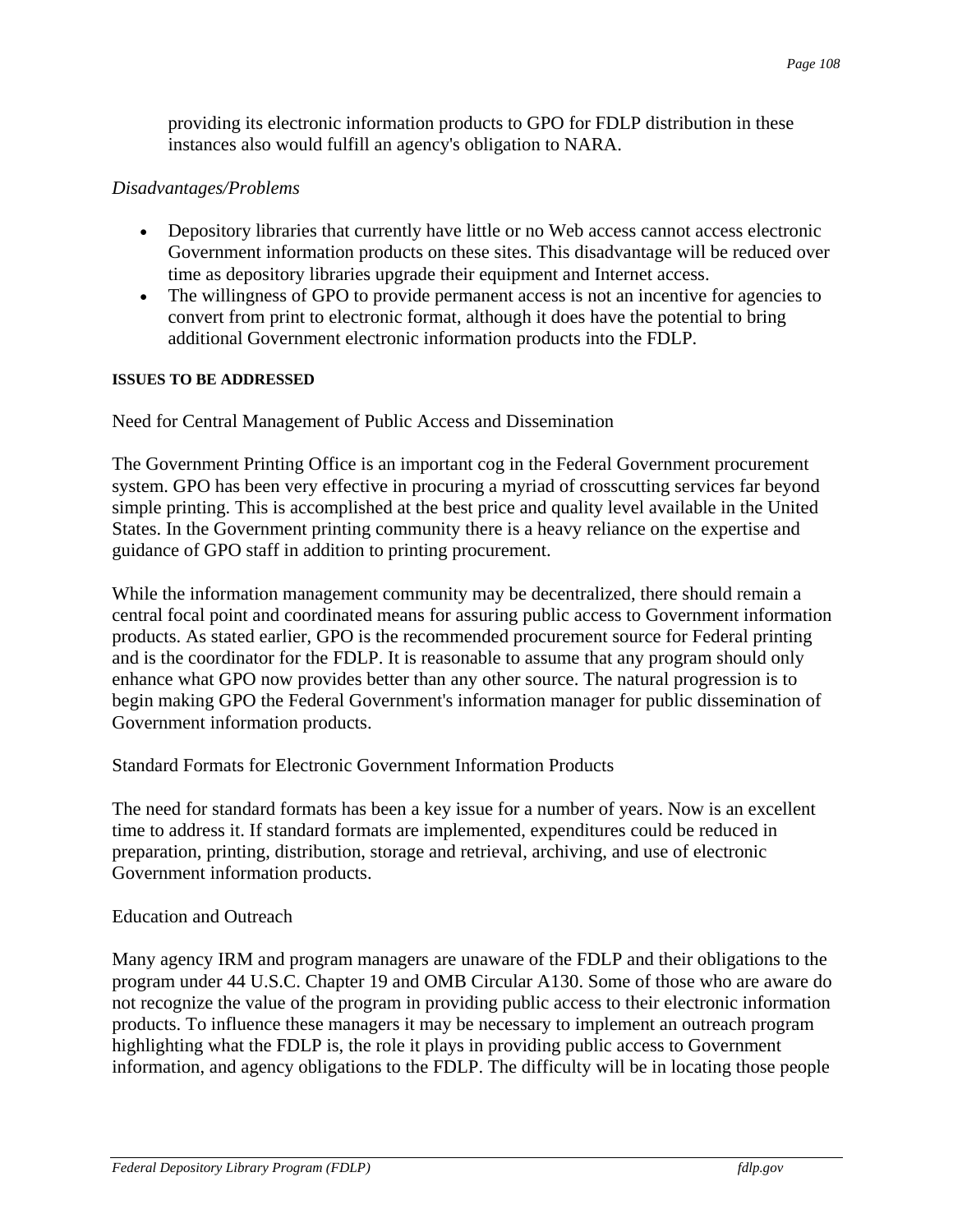within an agency who need to be contacted as responsibilities for dissemination of information becomes increasingly decentralized.

#### **Attachment D-5 Task 6: Evaluation of Current Laws Governing the Federal Depository Library Program and Recommendation of Legislative Changes**

### **Attachment D-5**

**TASK 6:** Evaluation of current laws governing the Federal Depository Library Program and recommendation of any legislative changes necessary for a successful transition to a more electronic program.

Changes to 44 U.S.C. Chapter 19 would facilitate the transition to a more electronic Federal Depository Library Program (FDLP). The changes discussed below support the FDLP Study Report, particularly Section III, Principles for Federal Government Information, and Section IV, Mission and Goals for the Federal Depository Library Program.

## **SCOPE OF INFORMATION IN THE FDLP**

#### **Electronic Information to be Included**

Electronic Government information products must be included in the FDLP in order to provide the broadest possible public access. The current definition of "government publication" in 44 U.S.C. §1901 needs to be broadened to include, without question, electronic information products. The following language, which would substitute new definitions, is one way to accomplish this:

*"Government information" means Government publications, or other Government information products, regardless of form or format, created or compiled by employees of a Government agency, or at Government expense, or as required by law.*

*"Government information product" means a discrete set of Government information, either conveyed in a tangible physical format including electronic media, or made publicly accessible via a Government electronic information service.*

*"Government electronic information service" means the system or method by which an agency or its authorized agent provides public access to Government information products via a telecommunications network.*

The purpose of this language is to broaden the scope of the chapter to include information in electronic formats, whether published as a tangible product or made accessible via a Government electronic information service.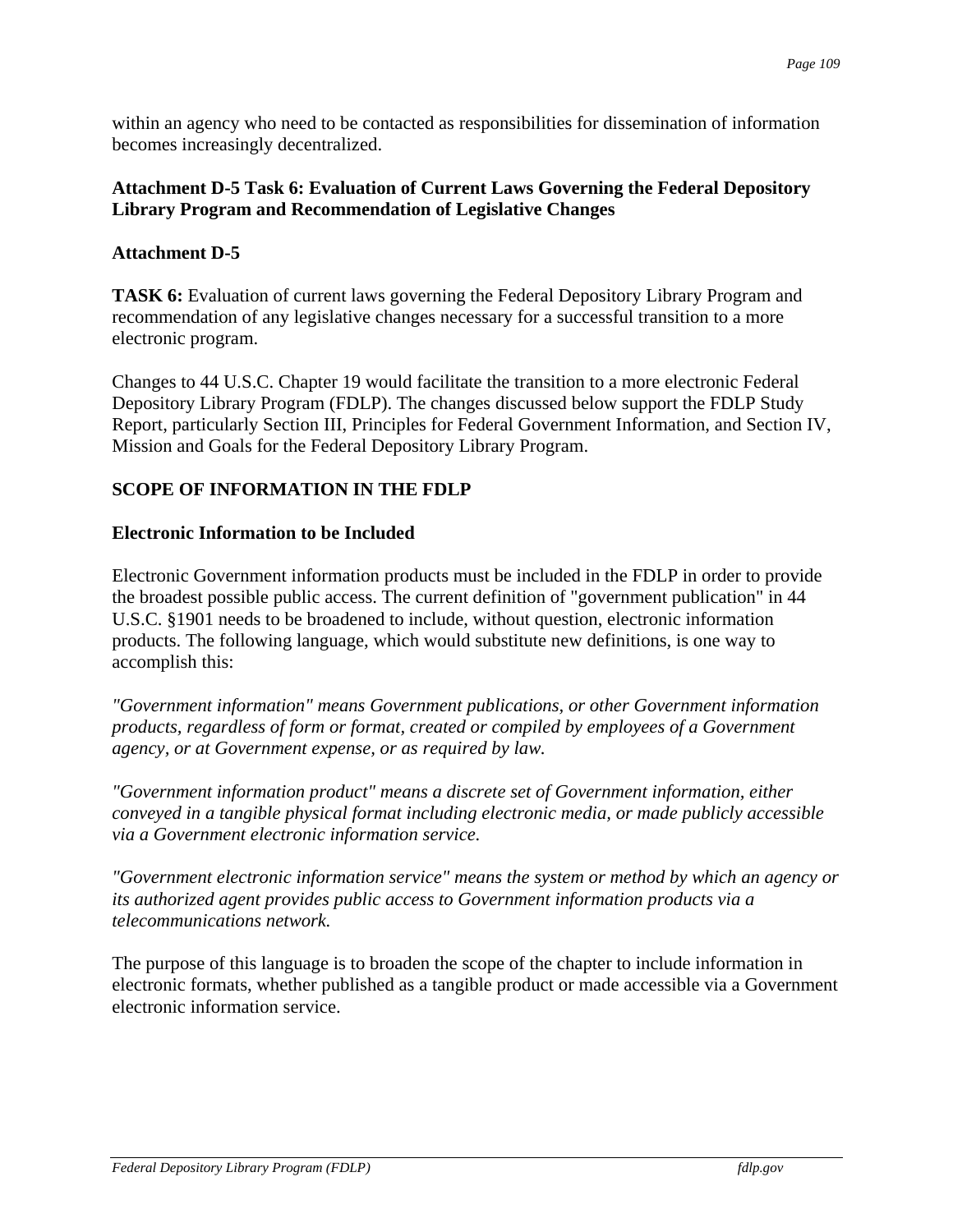### **"Cooperative Publications" Exclusion**

Another consensus emerged from the Task 6 participants, as well as the broader FDLP Study working group relating to 44 U.S.C. § 1903. This section permits the exclusion from the FDLP of "socalled cooperative publications which must necessarily be sold in order to be selfsustaining." This exclusion has resulted in Government information of significant public interest being kept out of the FDLP. In the view of the Task 6 participants this exclusion should be eliminated.

### **Fee-based Electronic Services**

The general public, through the FDLP, should have no-fee access to all Government information products meeting FDLP requirements. However, attaining this goal is often at odds with statutory or other requirements on agencies that fees be charged for access to their electronic information services. This situation might be resolved in two ways. Through legislative action, agencies could be directed to extend no-fee access to the public through depository libraries. Alternatively, funds appropriated to the Superintendent of Documents for the FDLP could be used to purchase depository library access from the originating agencies.

### **How Information Is Made Available**

The decentralized characteristics of the electronic information environment make it impractical for any single organization to obtain all electronic information products for access and preservation, nor is such an approach cost-effective. Both FDLP Study working group and Task 6 participants envision that GPO would make information available to depository libraries and the public in a variety of ways. The centralized acquisition and distribution of tangible products would continue, as this activity has significant value to the depository library community. However, purely electronic Government information products could be accessible from a variety of Government electronic information services, including the *GPO Access* services. This could include services operated by the originating agencies or other entities acting as their agents, or by secondary disseminators. Language such as the following would clarify this approach:

*The Superintendent of Documents shall make tangible products available through distribution to program libraries and shall direct program libraries and the general public to Government information products available via Government electronic information services.*

## **Obtaining Copies of Products not Produced through GPO**

Sometimes electronic Government information products are not included in the FDLP because they are not produced or procured through the Government Printing Office. The Task 6 participants agreed that the Superintendent of Documents should be authorized to use appropriated funds to obtain, on an incremental cost basis, copies of tangible electronic information products, particularly CD-ROM titles, which are produced or procured elsewhere than through GPO.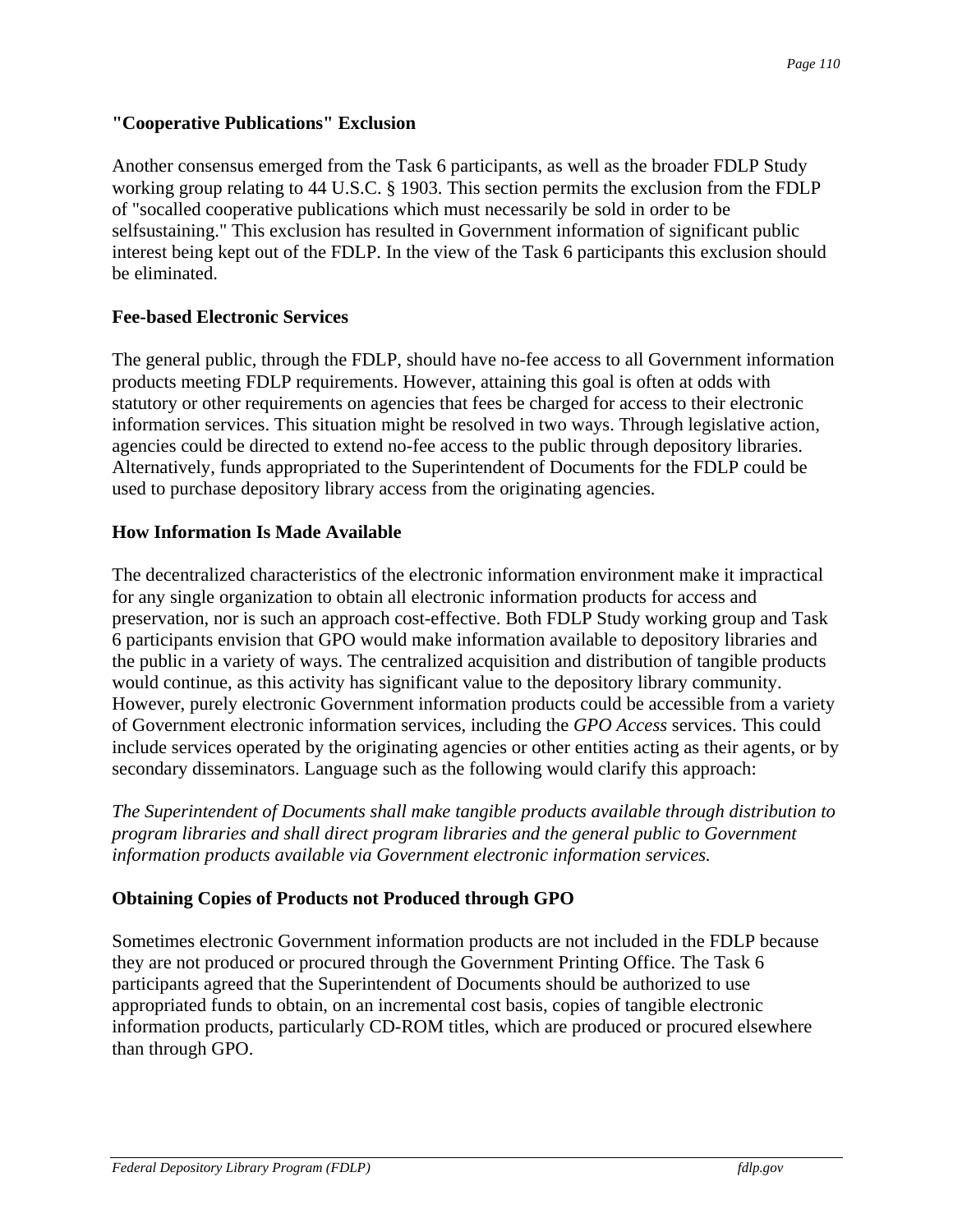*Agencies shall notify the Superintendent of Documents of tangible electronic information products which are to be produced or procured elsewhere than through the Government Printing Office and establish procedures whereby the Superintendent of Documents may obtain copies on an incremental cost basis.*

### **Electronic Source Files**

As nearly all Government information products exist in electronic form at some point in their life cycle, most FDLP Study participants concurred that the most cost-effective method of incorporating additional electronic information products into the FDLP was to obtain that source data from the originating agency. The following language provides one approach to obtaining these source data files:

*Upon request of the Superintendent of Documents, agencies shall provide the Superintendent of Documents with electronic source data files of any Government information products falling within the scope of this Section.*

## **PERMANENT PUBLIC ACCESS TO GOVERNMENT INFORMATION**

Historically, the FDLP, through the mechanism of the regional depository libraries, has guaranteed permanent access to tangible Government information products. With respect to purely electronic Government information, there is no parallel mechanism to ensure that this information is maintained for permanent public access.

Nearly all of the FDLP Study participants and FDLP stakeholders have raised issues concerned with maintaining electronic Government information products for permanent public access. The Task 6 participants agreed that GPO, as the administrator of the FDLP, should coordinate the development of a distributed system including the publishing agencies, GPO, the National Archives and Records Administration (NARA), and depository libraries for such purposes. The following language is one way to accomplish this:

*The Superintendent of Documents will coordinate with issuing agencies, the National Archives and Records Administration, and with regional and other program libraries to establish a system so that Government information products available via Government electronic information services will be maintained permanently for program library and general public access. This system will utilize as one component the electronic storage facility established by the Superintendent of Documents under the provisions of Section 4101, Chapter 41, Title 44, U.S. Code.*

## **REQUIREMENTS FOR DEPOSITORY LIBRARIES**

## **Public Service**

Depository libraries are expected to provide no-fee public access to Government information products included in the FDLP. For tangible information products, all but the regional depository libraries may select what products they wish to receive and add to their collections, based on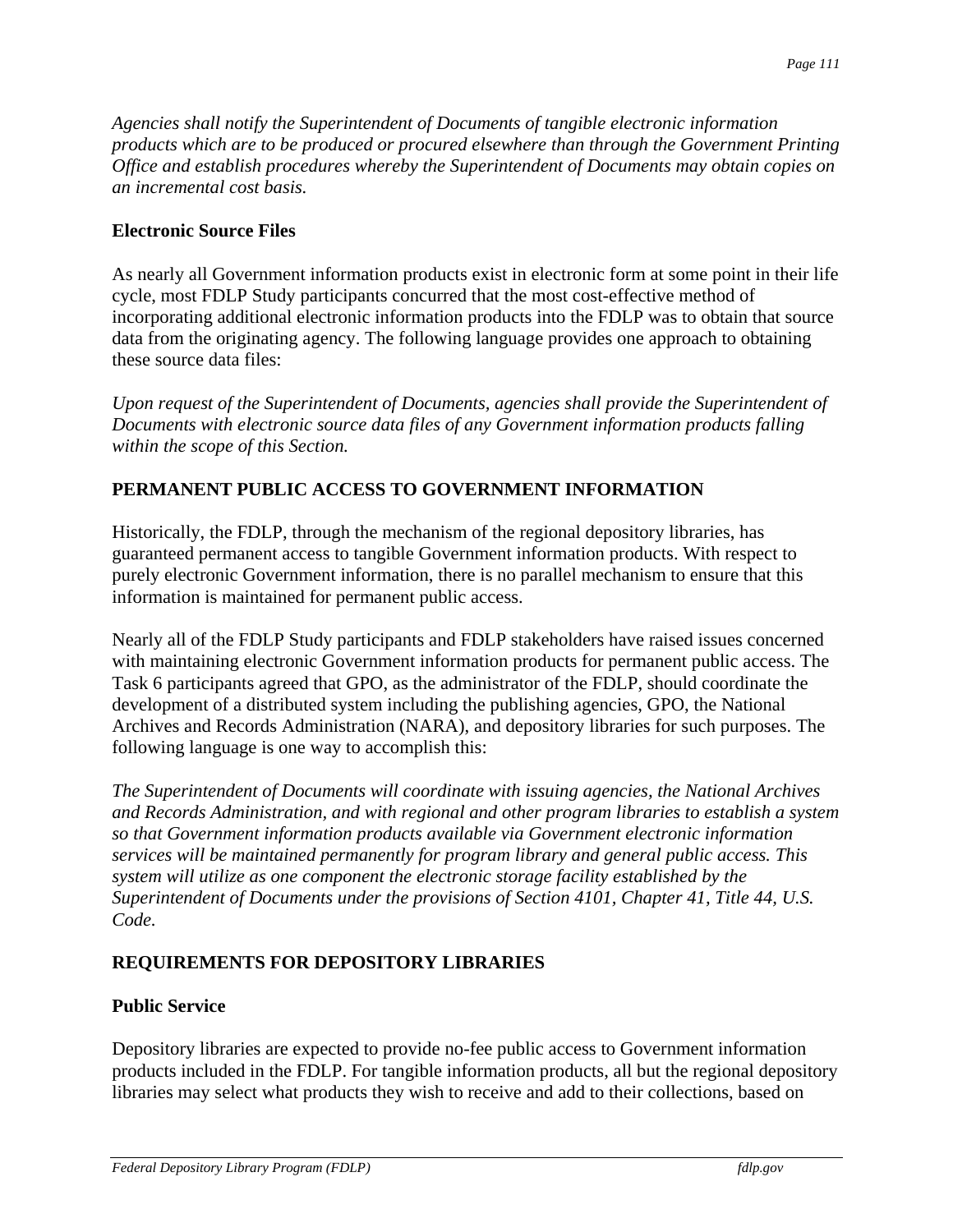their assessment of local needs. For purely electronic Government information, depository libraries are expected to provide no-fee public access to all such information provided under the aegis of the FDLP. FDLP electronic information products may be accessible from *GPO Access*, or the SOD Pathway locator services may direct and link users to other agencies' electronic information services.

The Task 6 participants agreed that the commitment to provide public service should be emphasized as a responsibility of any depository library. Language such as the following, which expands upon Section 1909, could clarify this point:

*Only a library able to properly maintain and provide public access to Government information and located in an area where it can best serve the public need, and within an area not already adequately served by existing program libraries may be designated ...*

## **Retention and Disposal of Government Information**

In addition, a need to clarify and update the retention requirements on both regional and selective depository libraries was identified. This could be accomplished, in part, by removing the specific five-year retention requirement from the statute, and allowing libraries to dispose of Government information products as authorized under guidelines to be issued by the Superintendent of Documents; and in part by the language such as the following:

*Regional program libraries shall permanently retain at least one copy of all Government information products originally distributed either in printed, microform, or tangible electronic form, except superseded publications or those issued later in bound form which may be discarded. Other Program libraries may dispose of government information products as authorized by the Superintendent of Documents.*

Such language would clarify that the regional depository libraries' responsibilities for retaining copies of tangible products, e.g. books, maps, CD-ROM titles, etc., are not extended automatically to electronic information products made accessible via Government electronic information services. Instead, regional depository libraries could elect to participate in the development of a distributed system for providing permanent public access to Government electronic information products.

## **NOTIFICATION**

In order for the FDLP to function effectively in a decentralized electronic environment, timely notice is required so that GPO personnel can obtain and/or convert data and provide locator services. A requirement is needed that publishing components notify the Superintendent of Documents at such time as they initiate, substantially modify, or terminate Government information products. The following language is one way to accomplish this:

*Agencies shall notify the Superintendent of Documents of their intent to initiate any Government information product and shall notify the Superintendent of Documents at such time as they*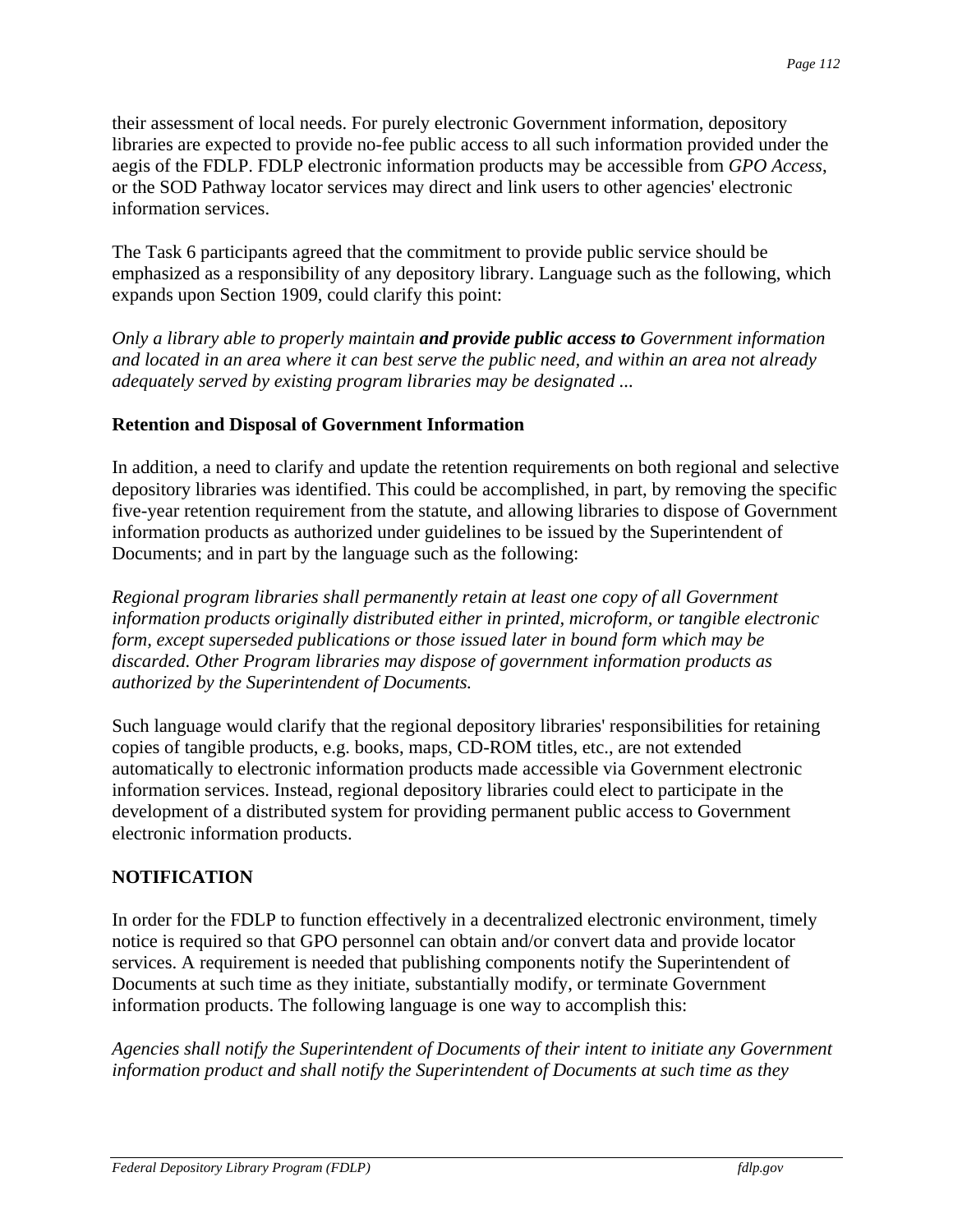*substantially modify, or terminate a product available via a Government electronic information service.*

## **COMPLIANCE ISSUES**

There was a consensus among Task 6 participants that agency compliance with the FDLP requirements of Title 44 has long been an issue. Historically, Section 1903, which authorizes the SOD to pay for copies of products produced or procured through GPO, and which requires agencies to bear the cost of FDLP copies produced other than through GPO, has acted as an incentive for agencies to participate in the program. Nevertheless, there were numerous instances where agencies failed to comply with the Title 44 requirements, and the Section 1903 "incentive" is not as effective in its application to information published via a Government electronic information service. Regardless of the reasons for agency non-compliance, the result is that Government information products are unavailable to the public through the FDLP. A consensus emerged among Task 6 participants that statutory language is needed to improve program compliance among the agencies; however, no specific language was proposed.

## **CATALOGING AND LOCATOR SERVICES**

Incorporating electronic information into the FDLP poses new challenges to users trying to find what they want. The Task 6 participants perceived a need to coordinate the traditional SOD cataloging activity, covering tangible information products, with the developing suite of Pathway locator services directing users to information available from Government electronic information services. The following language, which would replace the existing Sections 1710 and 1711, is one way to approach this:

*The Superintendent of Documents shall provide cataloging and locator services which will direct program libraries and the general public to Government information products.*

*The Superintendent of Documents shall create a comprehensive and timely catalog of tangible Government information products which will be accessible to program libraries and the general public. The Public Printer and the head of each agency shall immediately deliver to the Superintendent of Documents a copy of every tangible Government information product falling within the scope of Chapter 19 of this Title.*

*The Superintendent of Documents shall create an electronic directory of Government information products available via Government electronic information services as required by Section 4101 of Chapter 41, of this Title, which will identify, describe, and dynamically link users to information products available via Government electronic information services. When an agency makes an information product available only via a Government electronic information service, the agency shall immediately furnish information about that product to the Superintendent of Documents to enable the Superintendent of Documents to provide locator services.*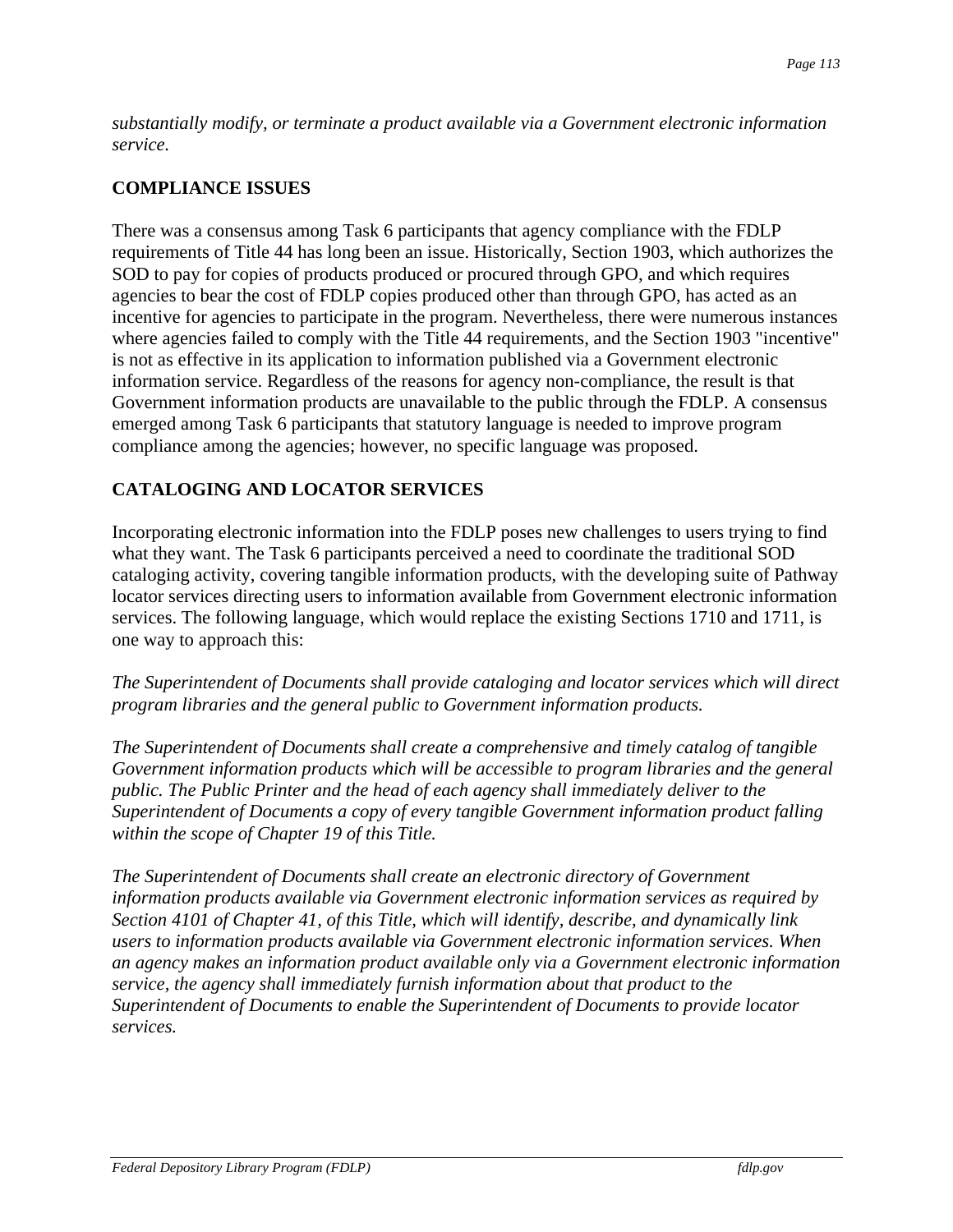# **REDESCRIBING THE PROGRAM TO REFLECT A CHANGING ENVIRONMENT**

A consensus developed among Task 6 participants that the program should be redescribed to be more reflective of the electronic information environment. "Depository" was viewed as strongly linked to the old paradigm of shipping physical products, and did not adequately express the goal of public access to public Government information products. To express this aspect of the program more fully, and to emphasize the affirmative role of agencies to make their information available, the Task 6 participants suggested that the title of Chapter 19 could be changed to: "Public Access to Government Information through Libraries: The Federal Information Dissemination and Access Program."

New definitions such as the following would support such a change:

*The "Federal Information Dissemination and Access Program" is a nationwide geographicallydispersed system, administered by the Superintendent of Documents, consisting of program libraries acting in partnership with the United States Government, established within this Chapter for the purpose of enabling the general public to have local access to Federal Government information at no cost.* 

This introduced a possible new term, "program library," which would replace the former "depository library," and might be defined as:

*"Program library" means a depository or other library designated under the provisions of Chapter 19 which maintains tangible Government information products for use by the general public, offers professional assistance in locating and using Government information, and provides local capability for the general public to access Government electronic information services.*

### **Attachment D-6 Task 7: Survey of Federal Agencies to Identify CDROM Titles Not Currently Included in the Federal Depository Library Program**

## **Attachment D-6**

TASK 7: Survey of Federal agencies to identify CDROM titles that are not currently included in the Federal Depository Library Program (FDLP).

# **METHODOLOGY**

Contacting Federal publishers concerning their CDROM publishing has been a shared effort by the Office of Management and Budget (OMB) and the Government Printing Office (GPO). OMB requested information from the executive branch publishing agencies, and GPO queried selected legislative and judicial branch publishers. Respondents were asked to include detailed information about their CDROM publishing activities since FY 1993 and to provide reasons for not including specific CDROM titles in the FDLP. The OMB memorandum was done in conjunction with their effort to gather data for the National Information Infrastructure initiative.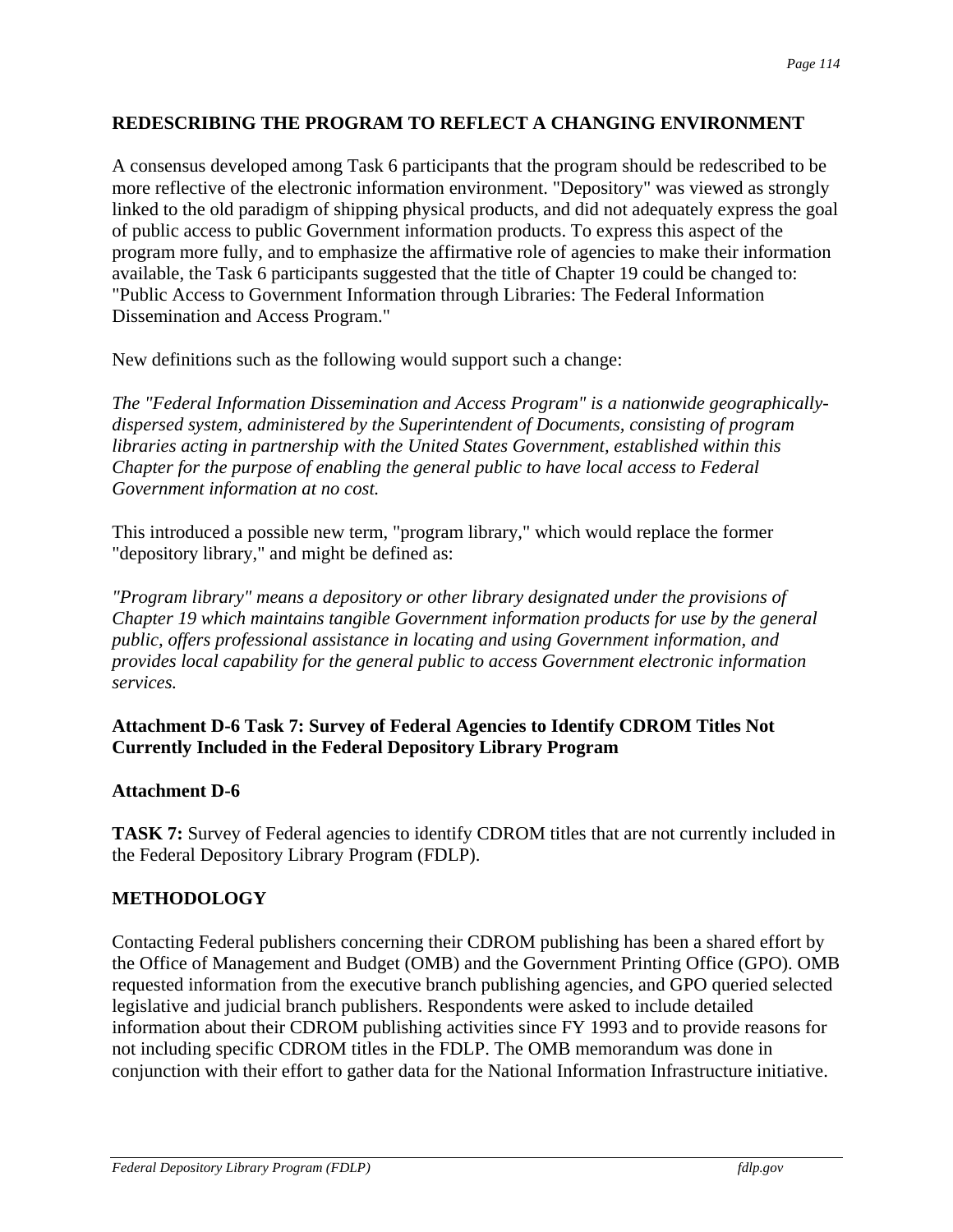This task group hoped to identify specific reasons for participation and nonparticipation in the FDLP, in order to learn what motivates agencies. The responses were not sufficient to support a statistical analysis, but some general conclusions can be drawn from the responses.

These results are based on replies from 24 executive branch agencies, 2 legislative branch agencies, and 2 judicial branch organizations. Survey letters were sent to 35 executive agencies, including all cabinet level agencies. All cabinet level agencies except the Department of State responded, although State does have at least one CDROM title in the FDLP. However, the responses from many cabinet level agencies were obviously incomplete. For example, both the Bureau of Economic Analysis (BEA) and Bureau of the Census responded to the survey, but other Commerce agencies such as NTIS and NOAA which have major CDROM publishing programs did not respond.

In order to gain additional perspective on the agency responses, GPO gathered additional data from two sources. Records on CDROM titles in the FDLP were extracted from GPO's Acquisition, Classification, and Shipment Information System (ACSIS) and this information was compared with the CDROM titles reported by the agencies, in order to determine if GPO had distributed any CDROM titles which agencies reported as not in the FDLP.

GPO staff also reviewed records from the 1995 SIGCAT Compendium, a voluntary listing of CDROM titles, most of which are published by Federal Government agencies. Although the Compendium data is not directly comparable to the results from the OMB and GPO survey because of a different time period and other parameters, it did provide another means to assess agency responses.

#### **SURVEY RESULTS**

- The survey responses identified 215 CDROM titles. The agency responses identified only 91 (42.3%) as being distributed to depository libraries. An additional 27 titles (12.6%) were identified by GPO as being included in the FDLP, even though the publishing agencies stated that those title were not included. Therefore, altogether, 118 (54.8%) of the 215 titles identified by publishing agencies are in the FDLP.
- Three agencies, the Census Bureau, Department of Health and Human Services (DHHS), and the Department of Education, accounted for 71 (78.0%) of the 91 CDROM titles reported by agencies as included in the FDLP. GPO records indicated that another 16 of the titles reported by these three agencies were actually in the FDLP, raising the total to 87 of a possible 118 (73.7%).
- Census reported providing 42 out of 66 CDROM titles, or 63.6% of its CDROM titles. According to GPO records, Census actually provided 56 of its 66 CDROM titles (84.8%).
- DHHS provided 16 out of 25 CDROM titles reported, or 64.0%, and GPO's records confirmed this report.
- Education acknowledged providing 13 out of 33 CDROM titles reported, or 39.3%. According to GPO records, it actually provided 15 titles (45.5%).
- No reasons for participation in the FDLP were expressed by any of the respondents. No reasons for nonparticipation were provided for 65 of the 117 titles (55.6%) identified by agencies as not included in the FDLP.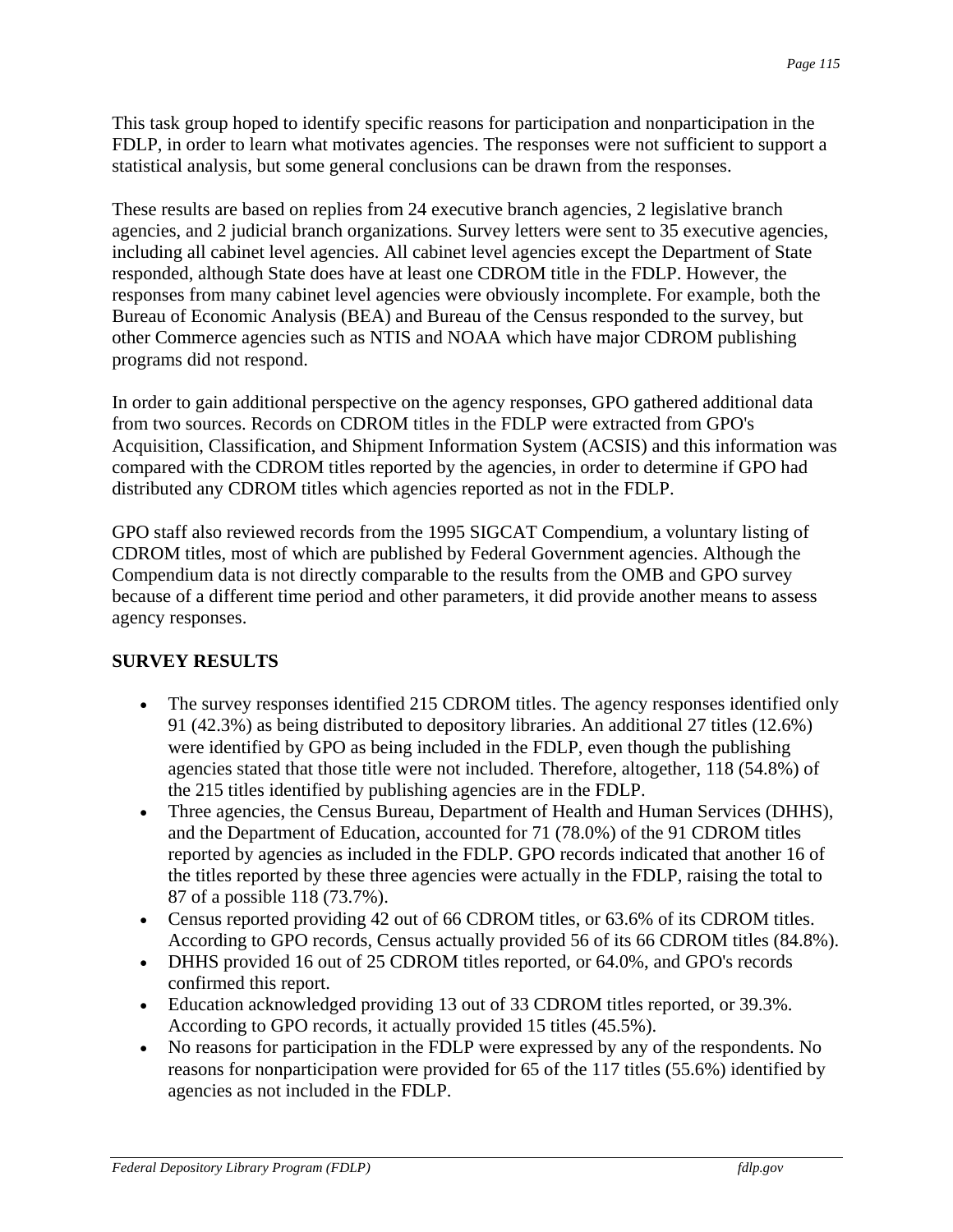- Eight CDROM titles not included in the FDLP do have comparable titles in the program in paper, although it was not possible to determine if the content is identical.
- The two most frequent reasons given for nonparticipation were that the software license imposes a limit on the number of copies distributed (21 responses) and that title was produced or is available through the National Technical Information Service (NTIS) (14 responses). Other reasons include: forthcoming title (4); commercially developed and distributed (4); public availability under review (4); contains restricted or confidential information (2); distributed by another agency (1); and an offer to arrange to include the title in the FDLP (1). Several responses included more than one reason.
- Judiciary and legislative branch responses indicated little to no CDROM publishing activities to date. However, both the Supreme Court and the Administrative Office of the U.S. Courts mentioned an interest in future CDROM development. The Library of Congress response included a list of eleven CDROM titles, all of which were bibliographic in nature and all of which were excluded from the program as cooperative publications and/or due to licensing restrictions. LC did not report any of its American Memory discs or other CDROM titles.

| Agency Name<br>Number<br>$\circ f$ |                | Number of Mumber of         | Number of      |  |
|------------------------------------|----------------|-----------------------------|----------------|--|
|                                    | Titles         | Titles in the Titles in the |                |  |
| Titles                             |                |                             |                |  |
|                                    | Reported:      | FDLP:                       | FDLP:          |  |
| Reported:                          | Agencies       | Agency                      | GPO Confirmed  |  |
| 1995<br>SIGCAT                     |                |                             |                |  |
|                                    |                | Reported                    |                |  |
| Compendium<br><b>EXECUTIVE</b>     |                |                             |                |  |
| Agriculture                        | 13             | $\mathsf 0$                 | $\mathsf 0$    |  |
| 13                                 |                |                             |                |  |
| Commerce/BEA<br>$\mathbf 0$        | $\overline{a}$ | $\overline{a}$              | $\overline{a}$ |  |
| Commerce/Census                    | 66             | 42                          | 56             |  |
| 104                                |                |                             |                |  |
| Defense                            | $\,8\,$        | $\mathbf{3}$                | 3              |  |
| 14                                 |                |                             |                |  |
| Education<br>$\mathsf 9$           | 33             | 13                          | 15             |  |
| Energy                             | 5              | $\mathbf{1}$                | 3              |  |
| $\mathsf 0$                        |                |                             |                |  |
| EPA                                | 5              | $\mathsf 0$                 | 3              |  |
| $\epsilon$                         |                |                             |                |  |
| ${\rm FCC}$<br>$\mathsf{O}\xspace$ | 11             | $\mathbf 0$                 | $\mathsf 0$    |  |
| ${\tt FDIC}$                       | $\mathbf{1}$   | $\mathsf 0$                 | $\mathsf 0$    |  |
| $\mathsf{O}\xspace$                |                |                             |                |  |
| Health                             | 25             | 16                          | 16             |  |
| 17                                 |                |                             |                |  |
| HUD<br>$1\,$                       | $\mathsf 0$    | $\mathsf 0$                 | $\mathsf 0$    |  |
| Interior/USGS                      | 13             | $\mathbf{1}$                | 8              |  |
|                                    |                |                             |                |  |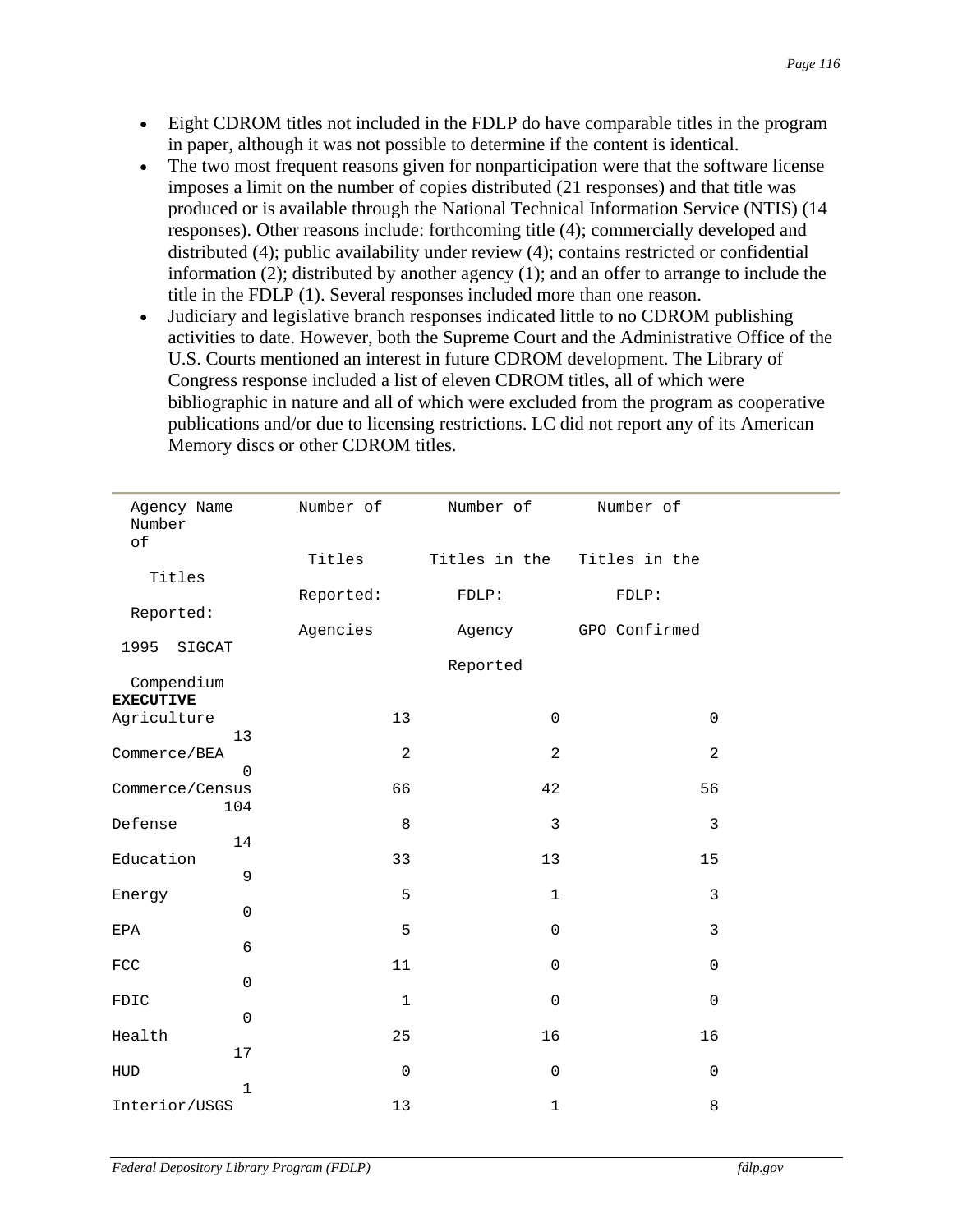| 67                                   |                     |                     |                     |  |
|--------------------------------------|---------------------|---------------------|---------------------|--|
| Justic                               | $\mathbf 1$         | $\mathbf 1$         | $\mathbf 1$         |  |
| $\overline{c}$                       |                     |                     |                     |  |
| Labor<br>$\overline{3}$              | $\epsilon$          | $\mathbf{3}$        | $\overline{4}$      |  |
| $\rm NARA$                           | $\mathbf 1$         | $\mathbf 1$         | $\mathbf 1$         |  |
| $\overline{a}$                       |                     |                     |                     |  |
| $\mathtt{NASA}$                      | $\mbox{O}$          | $\mathsf{O}\xspace$ | $\mathbf 0$         |  |
| 107                                  |                     |                     |                     |  |
| $\tt NRC$                            | $\mbox{O}$          | $\mathsf{O}\xspace$ | $\mathbf 0$         |  |
| $\mathsf{O}\xspace$<br>$_{\rm NSF}$  | $\mathbf 1$         | $\mathsf{O}\xspace$ | $\mathsf{O}\xspace$ |  |
| $\mathsf{O}\xspace$                  |                     |                     |                     |  |
| OMB                                  | $\mbox{O}$          | $\mbox{O}$          | $\mathsf{O}\xspace$ |  |
| $\mathsf{O}\xspace$                  |                     |                     |                     |  |
| $_{\rm SBA}$<br>$\mathbf 0$          | $\mbox{O}$          | $\mathsf{O}\xspace$ | $\mathsf{O}\xspace$ |  |
| Transportation                       | $\mathsf 9$         | 5                   | 5                   |  |
| $\sqrt{2}$                           |                     |                     |                     |  |
| Treasury/IRS                         | $\sqrt{2}$          | $\overline{c}$      | $\sqrt{2}$          |  |
| $\mathbf 1$                          |                     |                     |                     |  |
| USIA<br>$\mathbf 0$                  | $\mbox{O}$          | $\mathsf 0$         | $\mathsf 0$         |  |
| Veterans                             | $\sqrt{2}$          | $\mathbf 1$         | $\mathbf 1$         |  |
| $\mathbf 0$                          |                     |                     |                     |  |
| <b>JUDICIAL</b>                      |                     |                     |                     |  |
| Supreme Court                        | $\mathsf{O}\xspace$ | $\mathsf 0$         | $\mathsf 0$         |  |
| $\mathsf{O}\xspace$<br>Admin. Office | $\mbox{O}$          | $\mathsf 0$         | $\mathsf 0$         |  |
| $\mathsf{O}\xspace$                  |                     |                     |                     |  |
| LEGISLATIVE                          |                     |                     |                     |  |
| GAO                                  | $\mathsf{O}\xspace$ | $\mathsf 0$         | $\mathbf 0$         |  |
| $\mathsf 0$                          |                     |                     |                     |  |
| $_{\rm LC}$<br>$\mathbf{3}$          | 11                  | $\mathsf{O}\xspace$ | $\mathbf 0$         |  |
| TOTAL                                | 215                 | 91                  | 118                 |  |
| 351                                  |                     |                     |                     |  |
|                                      |                     |                     |                     |  |

## **ADDITIONAL OBSERVATIONS**

Some executive agencies with significant CDROM publishing activities did not respond to the survey, or responded that they have no CDROM titles when other information suggests that they have many. For example, a search of the 1995 SIGCAT CDROM Compendium database identified 107 CDROM titles issued by NASA, which reported no CDROM titles in response to the survey. A similar search identified 104 titles from NOAA and 54 from NIST, although neither agency responded to the survey.

In discussions not related to this task force report, agencies have identified other reasons for not including their CDROM titles in the FDLP. These reasons included a lack of awareness of the program or its benefits; miscellaneous software licensing issues; or that their discs were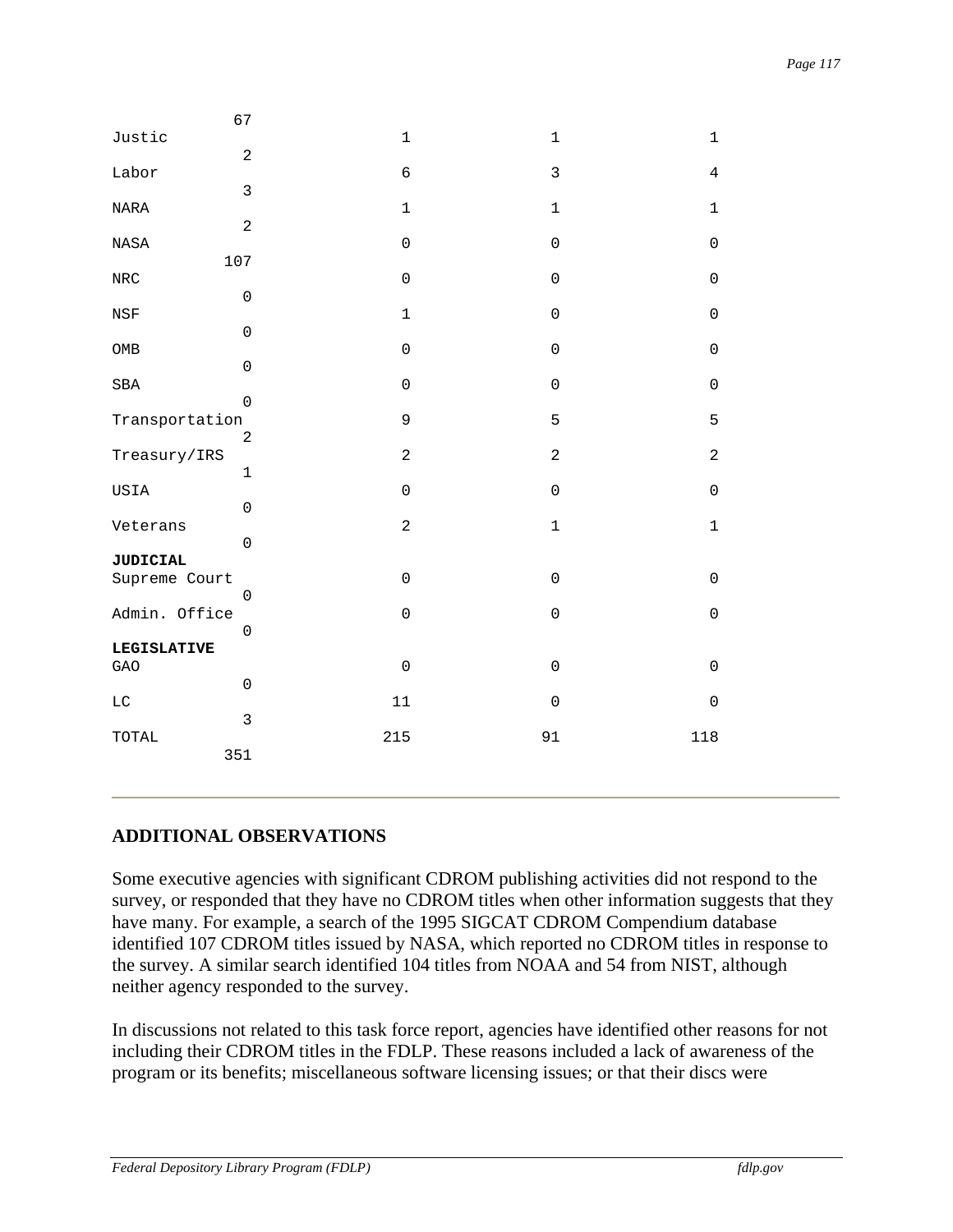cooperative publications which must be sold in order to be selfsustaining, as defined in 44 U.S.C. §1903.

### **ISSUES TO BE ADDRESSED**

#### Agency Responsibilities for Dissemination Through the FDLP

Some agencies believe that making their products available through NTIS satisfies their public dissemination obligations, although OMB Circular A130 states that it is good public policy to include agency electronic information products in the FDLP. There is unresolved disagreement between various program stakeholders as to whether current law requires CDROM titles to be in the FDLP. This issue hinges on the definition of a publication codified in 44 U.S.C. §1901 and §1902.

#### Software Licensing

Restrictions arising from software licensing arrangements affect not only the cost, but the availability of CDROM products. All Government information products provided through the FDLP, including CDROM titles, remain the property of the Government, so FDLP copies can fall within contractual language that restricts the software to Government use. Agencies may need to consider FDLP requirements and include appropriate language in their contracts in order for their discs to be included in the FDLP. GPO can (and has) contracted for software licenses for sales and depository copies when agency licenses do not cover GPO dissemination.

#### Awareness of the FDLP/Communications

Since CDROM titles may be produced by agency personnel unfamiliar with traditional printing arrangements there can be a lack of communication within the publishing agency which results in discs not being included in the FDLP. In addition, not all relevant personnel within the agency may be aware of how their information products reach the public. Thus, even agencies like Census and Education that work closely with GPO and are committed to including their information in the FDLP do not always know which of their titles are and are not in the program. A program of improved communication or outreach to agencies may be necessary to ameliorate this situation.

#### **Attachment D-7 Task 8A: Case Study on Congressional Bills**

#### **Attachment D-7**

**TASK 8A:** Evaluation of the costs and benefits of converting Congressional bills and resolutions to electronic formats for distribution through the Federal Depository Library Program.

#### **BACKGROUND**

The legislative agenda of each Congress determines the number of bills introduced. Therefore, although it is possible to determine the average number of bills per session this average does not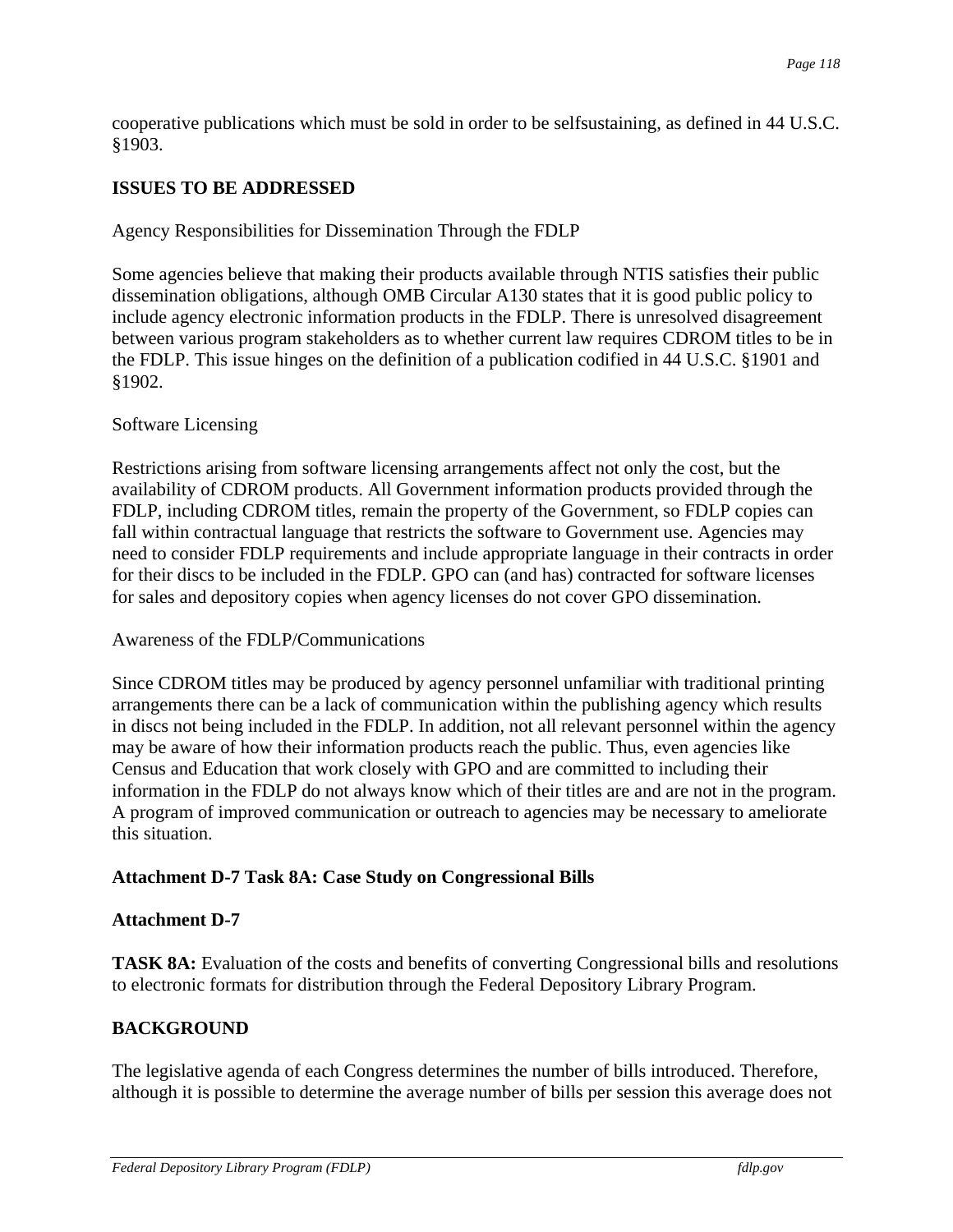accurately predict the number of bills that will be produced in any particular session. For the 102nd and 103rd Congressional Sessions, the total number of bills and resolutions simple, joint and concurrent was 24,543. All published versions of bills are available electronically via Internet or asynchronous connection through *GPO Access*. Files are available in both ASCII and Adobe Acrobat Portable Document Format (PDF). PDF files provide users with an exact image of the typeset page. With an Adobe Acrobat Reader, available at no cost from GPO or Adobe, users can view, navigate and print Congressional bills exactly as they appear in the original typeset version, including all fonts, graphics and formats.

### **FEDERAL DEPOSITORY LIBRARY DISTRIBUTION**

Congressional bills on microfiche are selected by 859 depository libraries. This item selection includes House and Senate Bills, Resolutions, Joint Resolutions and Concurrent Resolutions on microfiche. The cost to the FDLP per session of Congress for the production and distribution of Congressional bills and resolutions on microfiche is approximately \$94,940.

Prior to December 1995, when free public access to the *GPO Access* databases was announced, the electronic bills were selected by 544 depository libraries. WAIS access to Congressional bills, joint, concurrent and simple resolutions was selected by 199 libraries, and SWAIS access was selected by 257 libraries. Both types of access were selected by 88 libraries. However, these figures do not represent the total number of depository subscriptions to the electronic services because each depository library could register for as many as 10 subscriptions while being counted as having made only a single item selection.

Currently, depository libraries may select Congressional bills and resolutions in both microfiche and electronic formats. Under the policies laid out in the *Federal Depository Library Program: Information Dissemination and Access Strategic Plan, FY 1996 - FY 2001* (Strategic Plan) for the FDLP, this will no longer be an option for depository libraries as all dual distribution will be discontinued. The Strategic Plan specifies that:

Redundant dissemination of content in different formats; e.g. paper and microfiche, or microfiche and electronic, or CD-ROM and online, will be reduced. In making the decision to eliminate redundant versions of the same content, LPS will consider such factors as the usability, intended audience, time sensitivity, and costs of the various formats. Only "core" paper titles such as those listed in Appendix A represent potential duplicate distribution, as their content also may be available electronically.

## **DISSEMINATION ALTERNATIVES**

#### **Alternative A**

Eliminate all microfiche distribution to depository libraries and make Congressional bills and resolutions available strictly through the *GPO Access* WAIS server. The PDF files for the bills also could be mounted for FTP download. This would allow libraries who only have access to the bills database through SWAIS to obtain the more useful PDF files.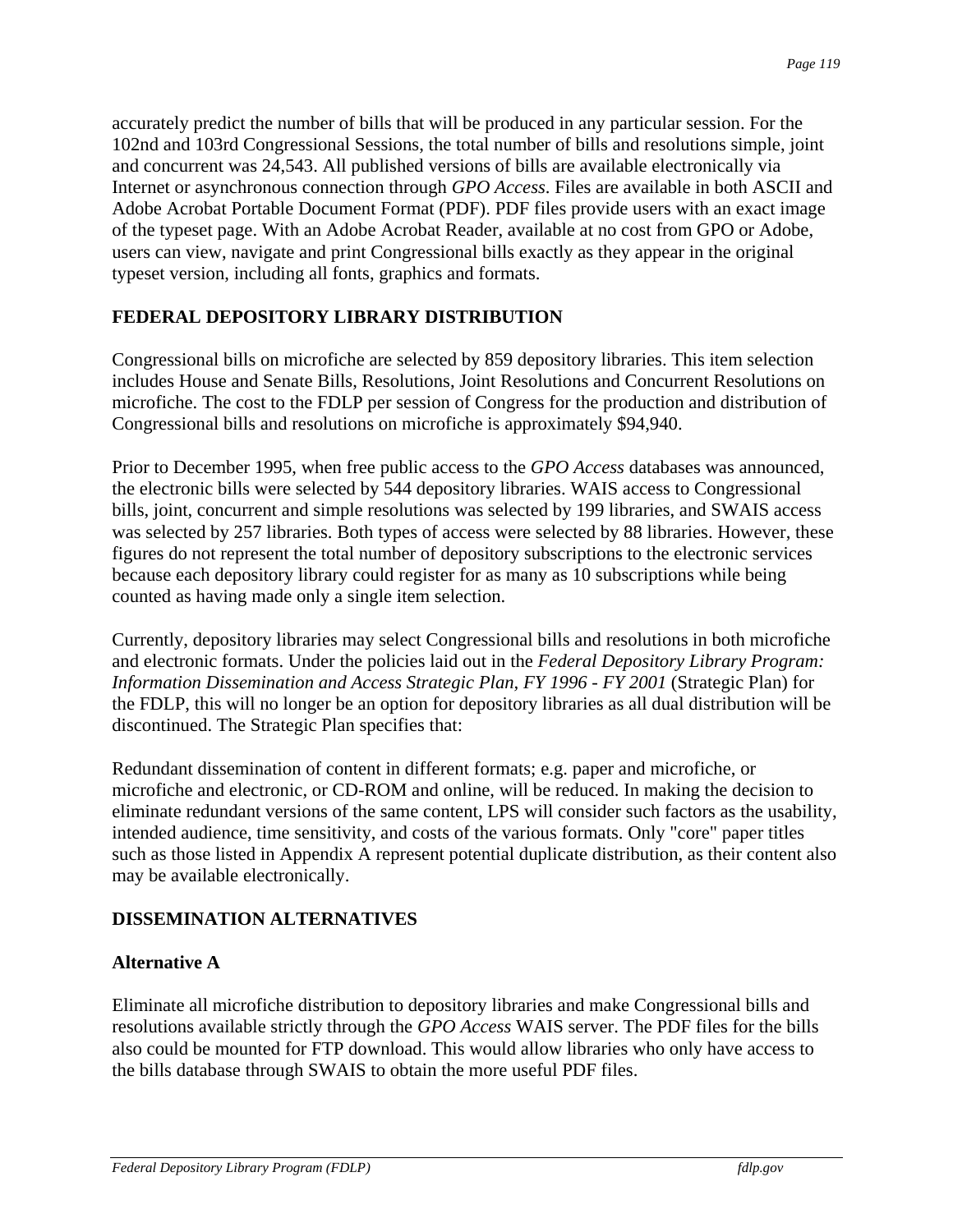### *Benefits*

- Timely delivery of the information.
- \$94,940 currently spent for microfiche distribution is saved, although this is offset by increased depository usage of the WAIS server.
- No new product development is required.
- PDF files provide exact images of the typeset bills and can be searched, printed, and cut and pasted into other documents. Therefore the information is more useful in this format than it is on microfiche.

#### *Disadvantages/Problems*

- Distribution costs will be higher than for microfiche. It is estimated that 11.41% of the WAIS server currently is being used for the bills database. Based upon this figure, the estimated percentage of WAIS costs that can be attributed to the bills database is \$138,000 per year. This is \$43,060 more than distribution costs for microfiche. However, as the bills currently are distributed in both microfiche and electronic format, moving solely to electronic dissemination will reduce costs overall by eliminating dual distribution.
- The number of depository libraries that will be able to access this information will decline. Preliminary results from the 1995 Biennial Survey indicate less than 50% of depository libraries have computer terminals with Internet access available for public use. Of those libraries who do not provide Internet access for the public, 169 (12.3%) said they have no plans to obtain it. The percentages of depository libraries with Internet access for public patrons are as follows:

E-mail 21.4%

Telnet 38.9%

FTP 30.8%

World Wide Web (graphical) 37.6%

World Wide Web (non-graphical) 27.3%

The revised minimum technical guidelines for depository libraries (January 1995) recommend that libraries try to establish a SLIP/PPP Internet connection. The Depository Library Council has recommended that these guidelines be made requirements effective October 1, 1996.

 As more Congressional sessions are added to the *GPO Access* WAIS server it will be necessary to remove older, less frequently used bills. If depository access to historical files is to be ensured, a less costly, permanent access method will be needed to supplement access to the bills through *GPO Access*. This may mean production of a CD-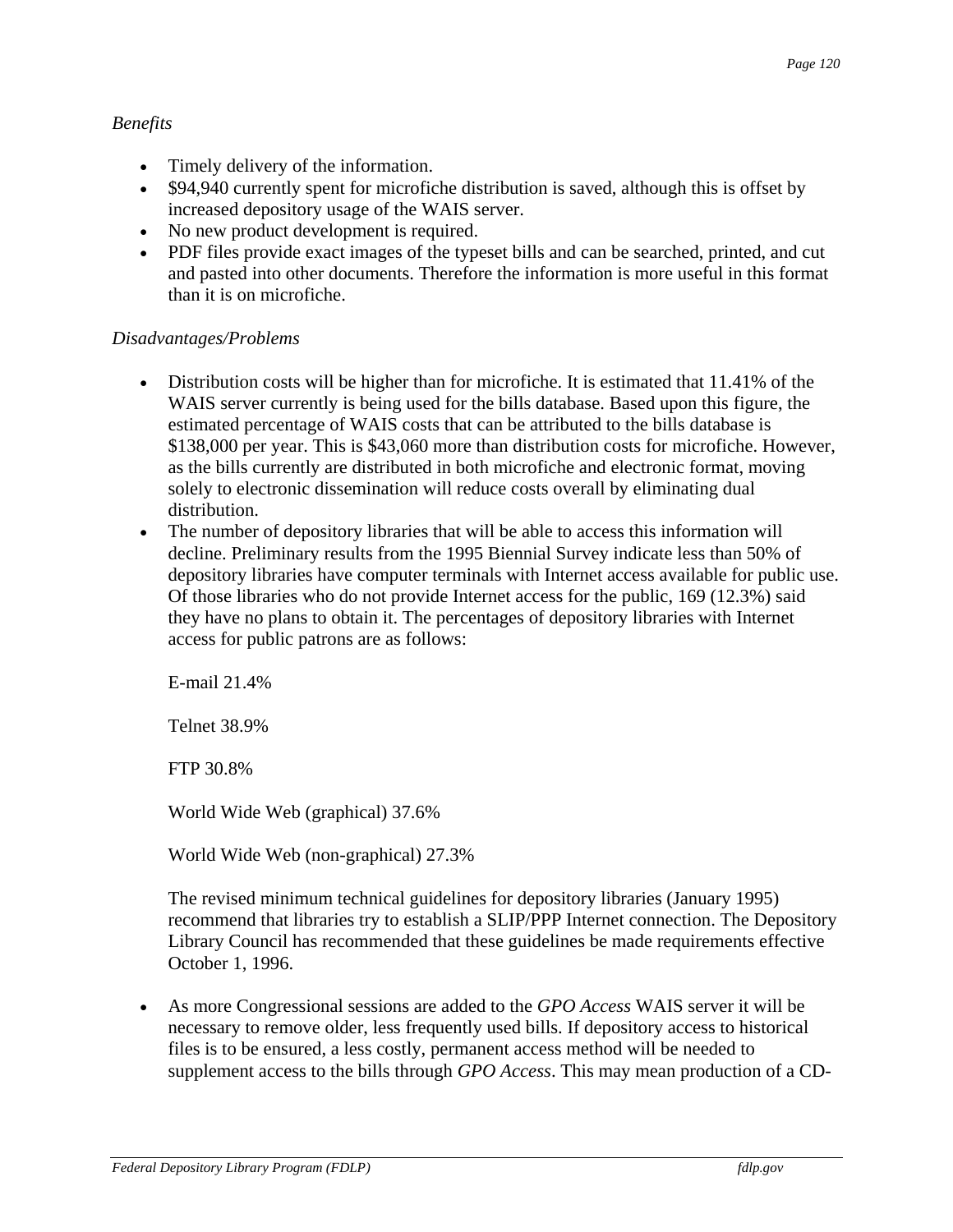ROM or mounting of the PDF and ASCII files for FTP downloading after a predetermined period of time.

### **Alternative B**

Eliminate microfiche distribution of the Congressional bills and resolutions in favor of a monthly cumulative CD-ROM containing the PDF files. Depository libraries still would be able to access the *GPO Access* service. Producing and distributing 12 discs a year would cost approximately \$60,908. This figure can be broken down as follows:

Mastering of twelve discs per year \$ 21,000

Replication of 859 discs plus 20 claims copies @ \$3.50 distributed monthly \$ 36,918

Postage (estimated \$0.29 per disc) \$ 2,990

Total cost of discs distributed monthly \$ 60,908

#### *Benefits*

- Total costs savings of \$34,032 over the current cost for microfiche distribution of the same material.
- Depository libraries are better equipped to handle CD-ROM titles than they are to handle Government electronic information services. According to preliminary results from the 1995 Biennial Survey, 83.1% of all depository libraries had CD-ROM capability at a stand-alone workstation. In addition, the revised technical guidelines for depository libraries recommend libraries acquire a single or multiple platter CD-ROM drive compatible with the ISO 9660 standard.
- CD-ROM is a good media for depository distribution. As a read-only media, CD-ROM assures the integrity of the data, and the estimated media life of a CD-ROM is 30 years or more. However, the longevity of the retrieval and display software frequently used on CD-ROM titles is less certain due to dependency on specific computer operating systems or other technology that may become obsolete more rapidly than the physical media.
- The PDF files provide exact images of the typeset bills and can be searched, printed, and cut and pasted into other documents. Therefore the information is much more useful in this format than it would be on microfiche. However, although PDF is an open format, it is software dependent and therefore not accepted by NARA for preservation.

Disadvantages/Problems

 Although timeliness of a monthly CD-ROM might be equivalent to that of microfiche, it does not compare with the speed at which information could be made available through an electronic information service.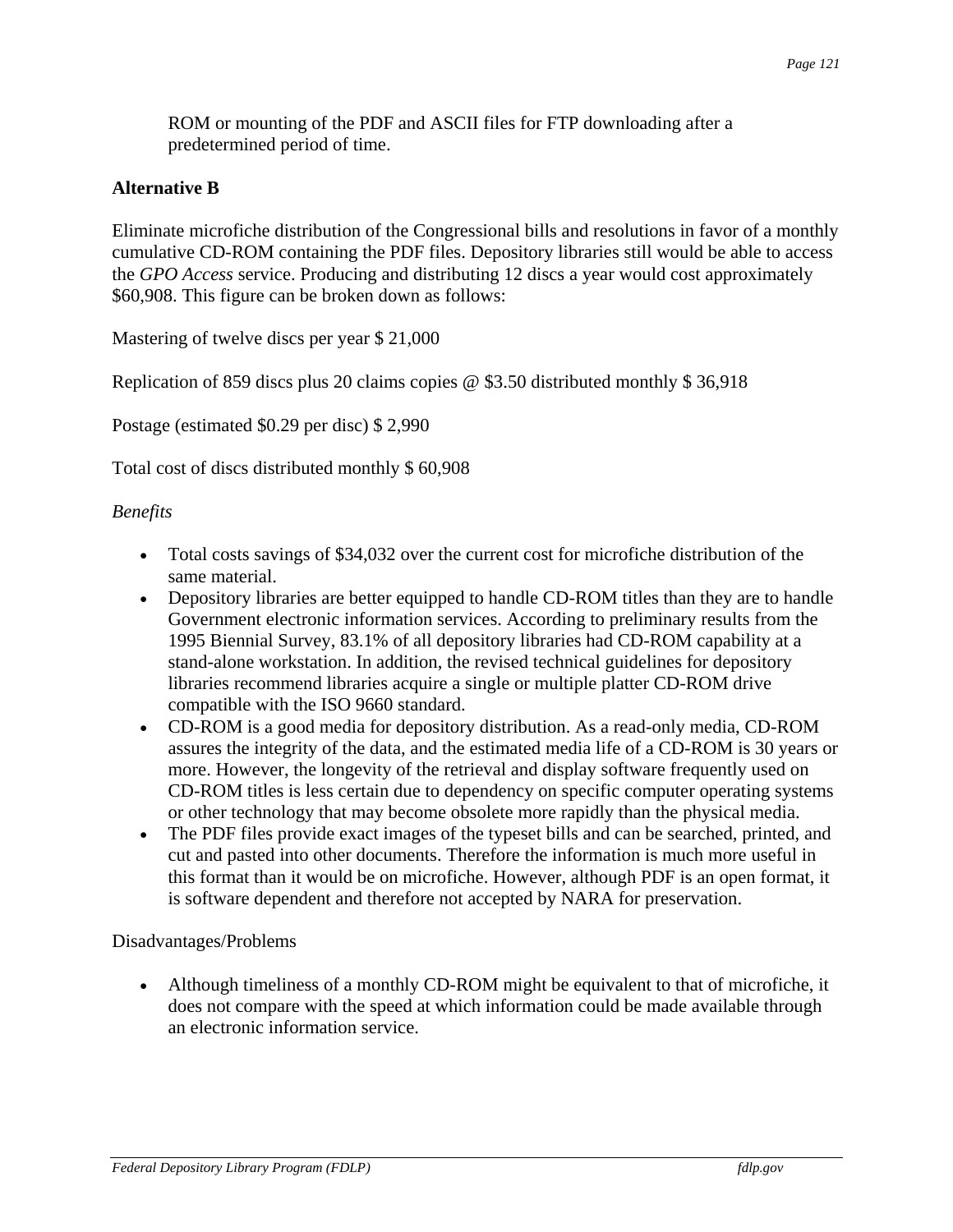### **ISSUES TO BE ADDRESSED**

Technical Capabilities of Depository Libraries

Information currently available concerning the technical capabilities of depository libraries and the technical expertise of both libraries and their patrons is not substantive.

As more information in the FDLP is converted to electronic formats and discontinued in paper and/or microfiche, the number of, and cost for, computer terminals, CD-ROM drives, printers, and other equipment and software needed to access Government information becomes increasingly relevant. Preliminary estimates from the 1995 Biennial Survey of depository libraries indicate that almost 7% would withdraw or consider withdrawing from the program if it became exclusively electronic.

### **Attachment D-8 Task 8B: Case Study on the Congressional Serial Set**

#### **Attachment D-8**

**TASK 8B:** Evaluation of the costs and benefits of converting Congressional Documents and Reports to electronic format for distribution through the Federal Depository Library Program, even though currently a substantial amount of the source data is not available to GPO in machine readable form.

### **METHODOLOGY**

The *Report of the Serial Set Study Group* was submitted to the Public Printer on October 7, 1994. That report identified the then current costs of producing the Serial Set (Documents and Reports) and projected costs for four dissemination alternatives, including several electronic options. This report re-examines those options in light of current GPO technical capabilities and refined cost data. [Note: for the purpose of this task, the focus will be on distribution to depository libraries, not on distirbution to International Exchange System partners (16) or posterity (22) libraries.]

## **BACKGROUND**

The U.S. Congressional Serial Set comprises a significant portion of the historical record of the work of Congress. The legal basis for the compilation, binding, numbering and distribution of the bound Serial Set is contained in 44 U.S.C. §701, §719 and §738. The Serial Set currently includes Senate and House documents, congressional committee reports, Presidential and other executive publications, treaty documents, and selected reports of non-governmental organizations.

From June 13, 1994 to October 7, 1994, the Serial Set Study Group examined alternate formats and cost reduction strategies for issuing the Serial Set (Documents and Reports). The study group consisted of representatives from the Government Printing Office (GPO), the Joint Committee on Printing (JCP), and the library community. The final report from the Serial Set Study Group evaluated the benefits and drawbacks of various dissemination alternatives.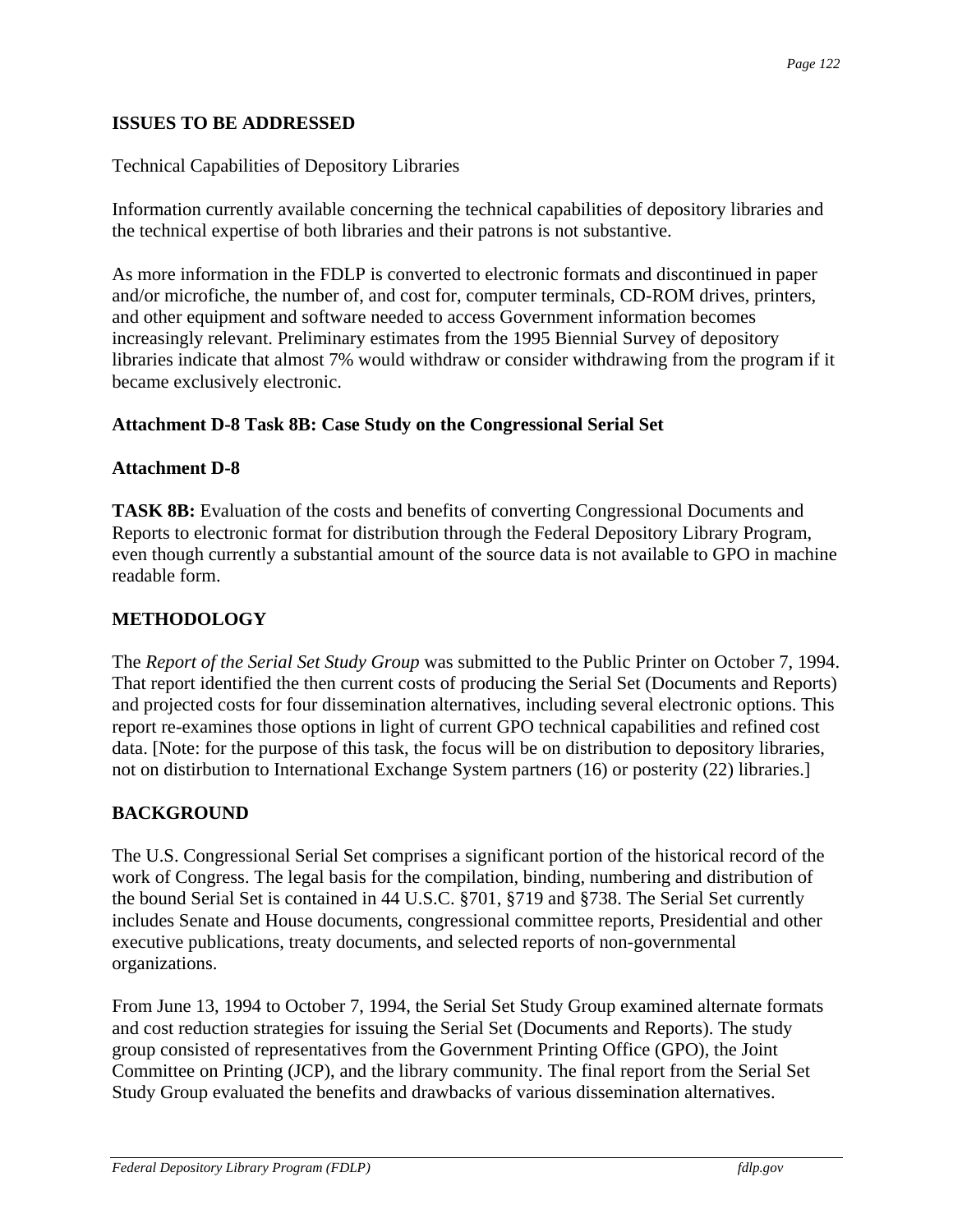Since the 1994 Report of the Serial Set Study Group, new cost data has come to light. GPO's CD-ROM production capability and the cost to produce discs now is very clearly defined, and shows a significant reduction over the cost estimates projected in the 1994 Report. The 1994 Report based CD-ROM costs on the estimate of producing the test disc for the Congressional Record CD-ROM Pilot Project. The cost estimate to master the disc for that project was \$212,900. More than half of that cost, \$130,000, was to write and test software. Current GPO CD-ROM production costs are much lower.

GPO receives approximately 80% of reports from Congress in machine readable format and 20% as camera copy. Documents are more of a problem; only 20% are received from Congress in machine readable format and 80% as camera copy. It is necessary either to obtain electronic source files from Congress or convert the information received in camera copy to machine readable form by scanning it using software such as Adobe Acrobat Capture. Proofing and correction are necessary to assure accuracy of the data recognized by the software. If the Acrobat software does not recognize portions of the document, it converts what it cannot read to an image. The images are non-searchable, making the entire document less useful. The current resolution of these images is only 300 dots per inch (d.p.i.), an inadequate resolution for effective use, and the scanned images increase the file size substantially, inhibiting remote access. Scanning will remain necessary unless arrangements can be made to receive all of this information in machine readable format from the Congress, or the organizations that submit the information to Congress. Consequently, either a CD-ROM or online version of the Serial Set is feasible only if Congress requires that the component Documents and Reports not typeset at GPO are provided to GPO in a usable electronic format.

## **FEDERAL DEPOSITORY LIBRARY DISSEMINATION**

Every depository is eligible to receive both slip publications and the bound Serial Set in either paper and/or microfiche format. Depository libraries that select the Serial Set in microfiche (755) receive a paper copy of material too graphically intensive (i.e. four color process) to be practical for conversion to microfiche. The 1994 Report of the Serial Set Study Group indicated that for the 101st Congress, 463 libraries selected the bound Serial Set and the slips in paper format (as well as 16 International Exchange and 22 posterity libraries). The current cost of dissemination per session, based on the actual costs for the 101st Congress, as reported in the 1994 Report of the Serial Set Study Group, is \$1,567,000. Most Documents and Reports also are available now through *GPO Access*.

# **DISSEMINATION ALTERNATIVES**

## **Alternative A**

The 1994 Serial Set Study Group recommended that regional libraries receive the bound Serial Set in paper format and Documents and Reports in a CD-ROM version. Selective libraries could choose access to the slip documents through the *GPO Access* service in lieu of either paper or microfiche. They also would be able to select either the bound Serial Set in paper or the Documents and Reports CD-ROM.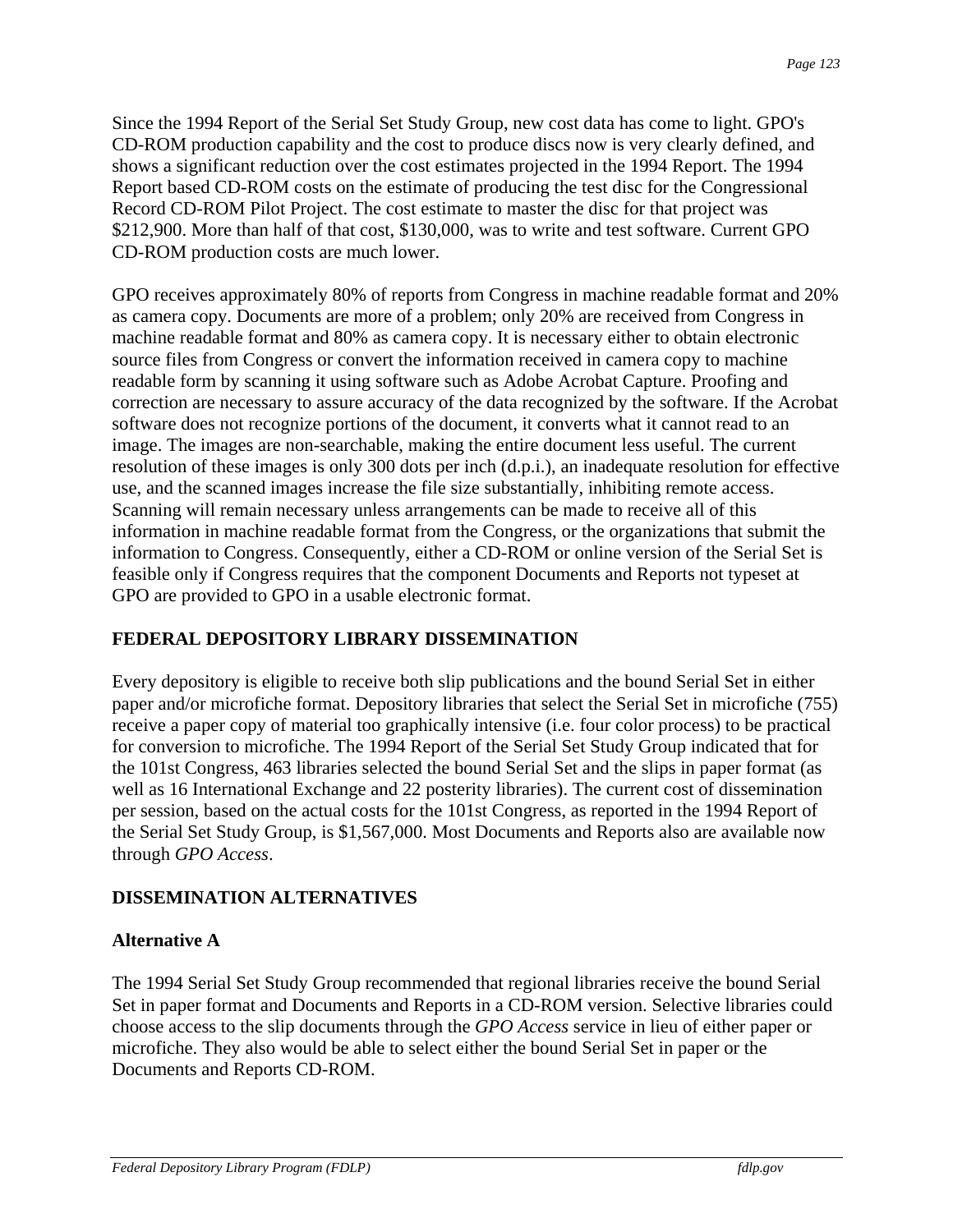# *Benefits*

- Depository libraries have a wide variety of formats to select.
- A phased-in change would minimize the effects of electronic conversion on depository libraries.
- CD-ROM is a good media for depository distribution. As a read-only media, CD-ROM assures the integrity of the data, and the estimated media life of a CD-ROM is 30 years or more. However, the longevity of the retrieval and display software frequently used on CD-ROM titles is less certain due to dependency on specific computer operating systems or other technology that may become obsolete more rapidly than the physical media.

# *Disadvantages/Problems*

- Costs are difficult to quantify, but will be higher under this phased-in approach.
- The discs will contain files that are not entirely searchable. This will be a continuing problem until GPO can negotiate with Congress to receive all Documents and Reports in machine readable format or scan and convert camera copy to machine readable format.

# **Alternative B**

Paper copies of the bound Serial Set would go to regional libraries and one library in each state without a regional (62 copies, down from current 425). Libraries not eligible for paper copies would be able to select the CD-ROM set. Reports and Documents discs would be issued quarterly. Each CD-ROM would cumulate for the session. The fourth CD-ROM would be a final version at the end of the session. All depository libraries also would have the option of accessing Documents and Reports from *GPO Access*.

## *Benefits*

- Costs for CD-ROM and limited paper distribution would be \$391,996 per session, a total cost savings of \$1,070,004 from current costs for paper distribution to selective depository libraries.
- Depository access to Documents and Reports will be enhanced if arrangements can be made for GPO to receive electronic copies in a format that allows rapid conversion and upload.
- CD-ROM is a good media for depository distribution. As a read-only media, CD-ROM assures the integrity of the data, and the estimated media life of a CD-ROM is 30 years or more. [See above.]

## *Disadvantages/Problems*

 Some materials are so graphically intensive or otherwise structured so as to make conversion to electronic formats difficult. Current efforts to place Documents and Reports online are leaving off some graphically intensive items. Eventually all Documents and Reports will be added to the *GPO Access* service, but it is taking longer to provide online access for these type of information products. For example, as of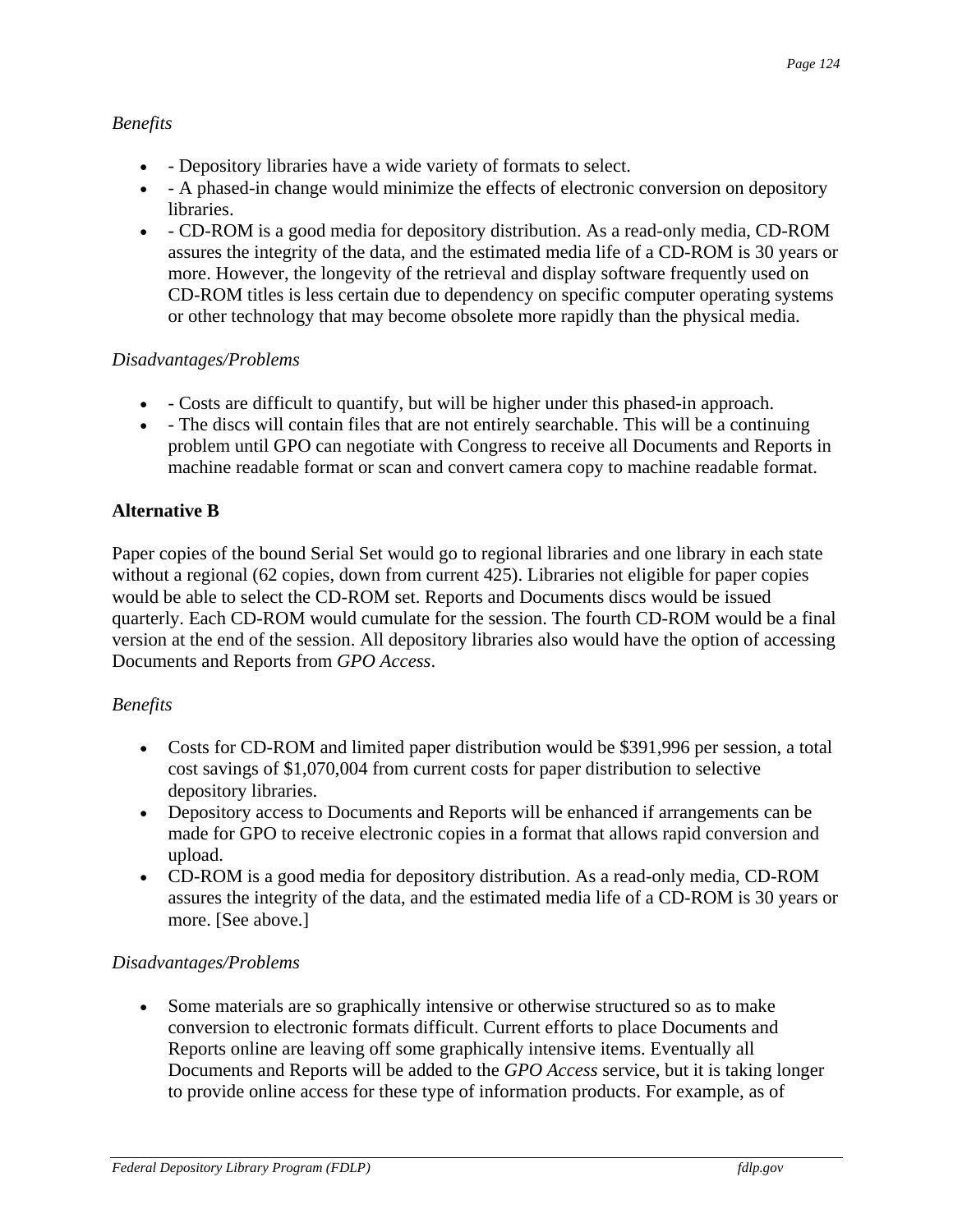October 25, 1995, the following Documents and Reports were missing from *GPO Access* for the 104th Congress:

Senate Reports: 3 of 153 or 1.96% House Reports: 2 of 272 or 0.74% House Documents: 17 of 119 or 14.29% Senate Documents: 4 of 7 or 57.14% Treaty Documents: 2 of 21 or 4.76% Executive Reports: 0 of 9 or 0%

- The CD-ROM set will contain files that are not entirely searchable unless all of the information is submitted initially in machine readable form.
- It is very difficult to ascertain conversion costs for the current effort to place Documents and Reports online, since all GPO WAIS work, except GAO Reports, is charged to a single cost "jacket." However, GPO's production staff indicated that putting Documents and Reports online is consuming a total of 6 hours a day for a 5 day work week.

## **Alternative C**

The same provisions outlined in Alternative B would apply under this alternative. However, GPO would provide paper copies for any Documents and Reports too graphically intensive to practically convert to electronic format. To determine the impact of continuing this policy, the production records for the 100th and 101st Congresses were examined. Of the Documents and Reports issued, only 10 Serial Set volumes (9.57%) from the entire 101st Congress, and 13 Serial Set volumes (8.44%) from the 100th Congress were not microfilmed. GPO sent microfiche dividers for those publications indicating that the material would not be available on microfiche, and depository libraries subsequently received paper copies of those missing microfiche publications.

#### *Benefits*

 - Libraries would receive paper copies of Documents and Reports too graphically intensive to convert to electronic format.

#### *Disadvantages/Problems*

 - Partial distribution in paper would cost \$78,194 per session more than distribution solely in electronic format. This still results in a total savings of \$990,809 over current distribution costs.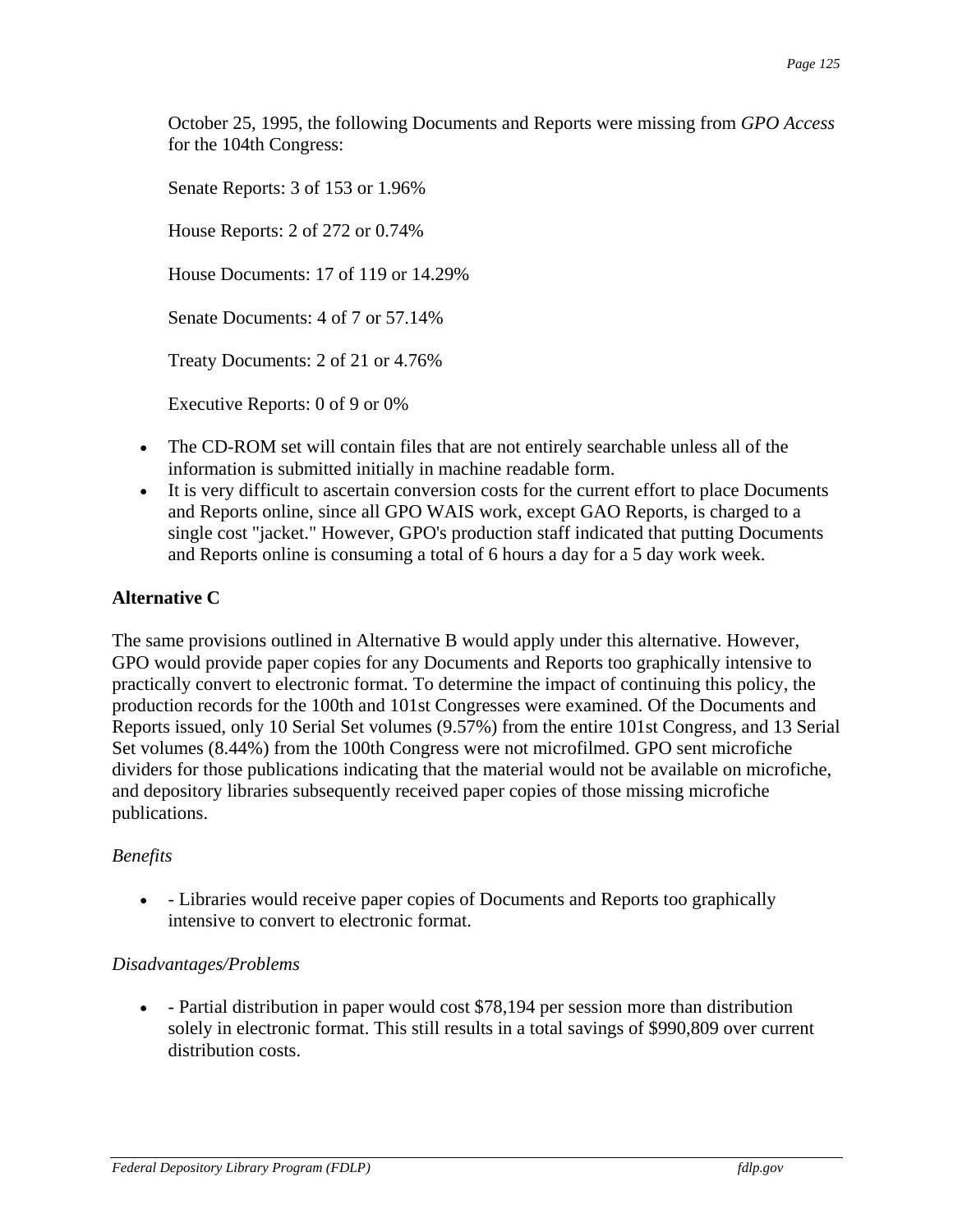### **ISSUES TO BE ADDRESSED**

#### Depository Library Capabilities

The capability of depository libraries to deal with electronic formats of Documents and Reports and other electronic publications in the FDLP should be studied in depth before converting a significant portion of depository material to electronic format.

#### Cost Shifting to Depository Libraries

Hardware and software needed to use electronic information is costly for depository libraries. In addition, patrons usually only have a limited number of workstations available to access electronic information products, while different copies of paper and microfiche material can be used by many patrons simultaneously. With electronic Government information products, depository libraries do save the processing and storage costs associated with traditional formats.

#### Permanent Access to Information

Depository libraries are concerned about the continued availability of depository publications. Paper and microfiche formats have life spans that can be reasonably predicted. Electronic formats, in rapidly changing formats, generally have less clearly defined life spans.

#### Need for Machine Readable Information

GPO must explore methods of obtaining all Documents and Reports from Congress in machine readable form in order to improve the quality and usefulness of the electronic files, or establish a cost-effective means to convert camera copy to electronic format. With currently available software, neither a CD-ROM or online version of the Serial Set is feasible unless Congress requires that the component Documents and Reports not typeset at GPO are provided to GPO in useable electronic format.

#### **Attachment D-9 Task 8C: Case Study on the Department of Energy (DOE) Research Reports**

#### **Attachment D-9**

**TASK 8C:** Determination of the costs and the impact on public access to the Department of Energy (DOE) technical reports through the FDLP as the Office of Scientific and Technical Information (OSTI) moves forward with its efforts to convert these reports from microfiche to electronic format.

#### **BACKGROUND**

The Department of Energy's Office of Scientific and Technical Information (DOE/OSTI) is in the process of making the transition from microfiche to electronic dissemination. DOE/OSTI is planning a transition to managing information in an electronic environment while retaining a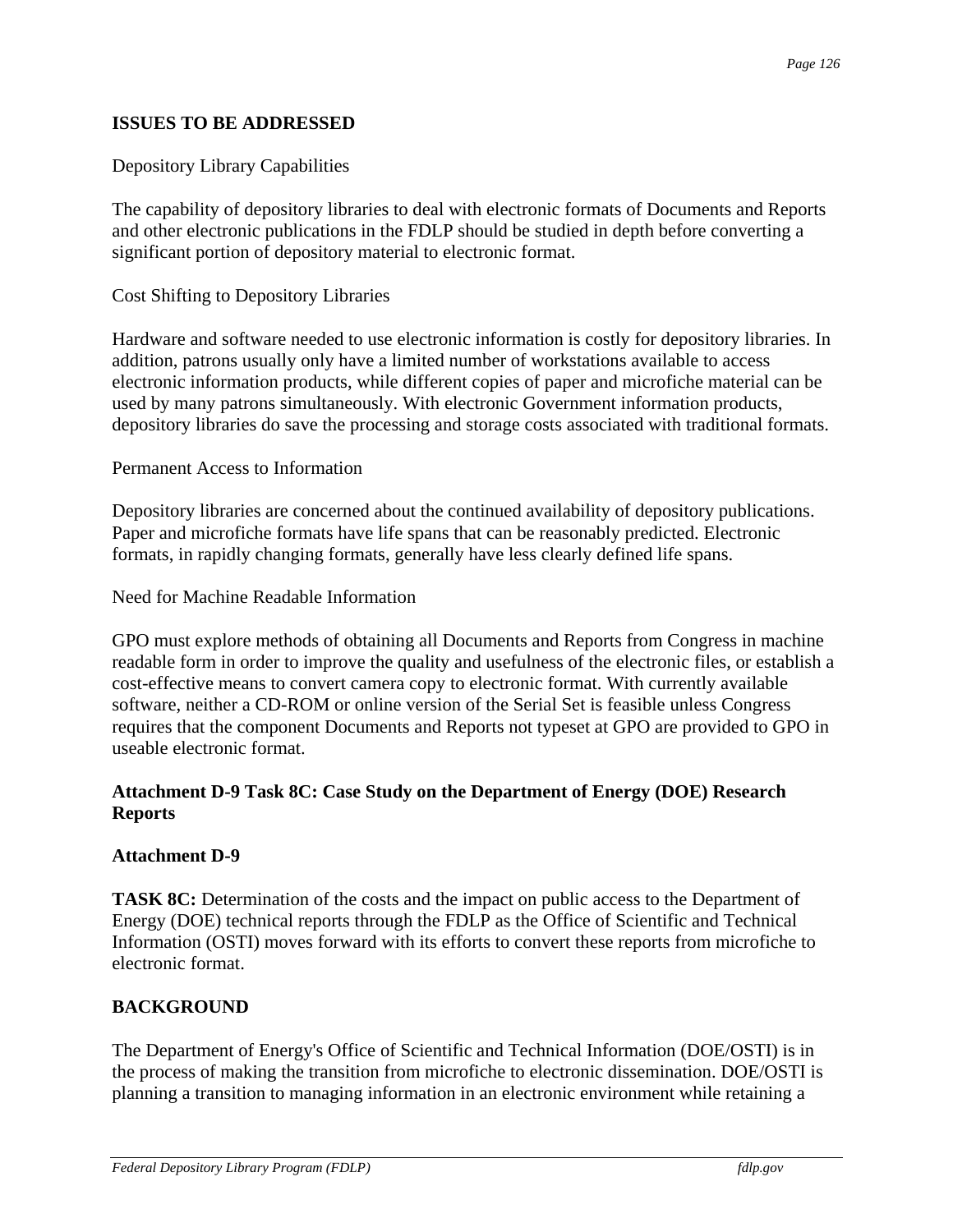variety of traditional, as well as electronic, dissemination options. The electronic information management transition is scheduled for the end of FY 1996. Following the transition, information delivery capabilities will include both traditional and new media options.

The DOE/OSTI relationship to their laboratories' information has been described as "centralized management of a decentralized environment." DOE/OSTI, in partnership with DOE Program Offices, national laboratories, and other contractors, is working to implement electronic exchange and management of the Department's scientific and technical information. Ultimately, DOE/OSTI expects to receive machinereadable data instead of printed reports. Documents submitted in print probably will be scanned to TIFF Group 4 (CCITT Standard) format. The image files for the reports may be linked to announcement records and made available on the DOE/OSTI Web site./1/ However, final access plans for full text electronic information and corresponding bibliographic records have yet to be determined. Multiple information delivery options may be possible. Final plans for access and cost recovery requirements are being studied. No cost recovery structure or free dissemination policy has been established yet, but DOE/OSTI may have to charge to recover costs.

/1/ DOE/OSTI has not yet made a final determination on access options. At the time this task force report was released it appeared as if access through the DOE/OSTI Web site was most likely.

### **FEDERAL DEPOSITORY LIBRARY DISTRIBUTION**

GPO and DOE/OSTI entered into an Interagency Agreement (IA) in 1984. The purpose of the agreement, which has been extended through September 30, 1997, is to provide depository libraries with distribution services for microfiche copies of DOE publications (reports). Approximately 225 depository libraries receive DOE reports from DOE/OSTI. An average DOE report title is selected by 135 depository libraries.

Funding for the agreement is a shared responsibility of GPO and DOE/OSTI. Following Section 1903 of Title 44, U.S.C., GPO pays only the distribution costs for these publications because they are not produced or procured through GPO. DOE/OSTI is reimbursed by GPO for distribution costs from the Salaries and Expense Appropriation, which funds the operation of the Federal Depository Library Program (FDLP). DOE/OSTI absorbs the reproduction costs of the copies of DOE reports they produce in microfiche format for depository libraries.

The basic responsibilities of each agency under the IA are as follows:

#### DOE/OSTI:

1) Distributes DOE reports in microfiche to the depository libraries using distribution profiles specified by GPO based on the selections of the libraries.

2) Fulfills depository library claims for missing publication(s).

3) Makes shipments to depository libraries at the most economical rate for each shipment.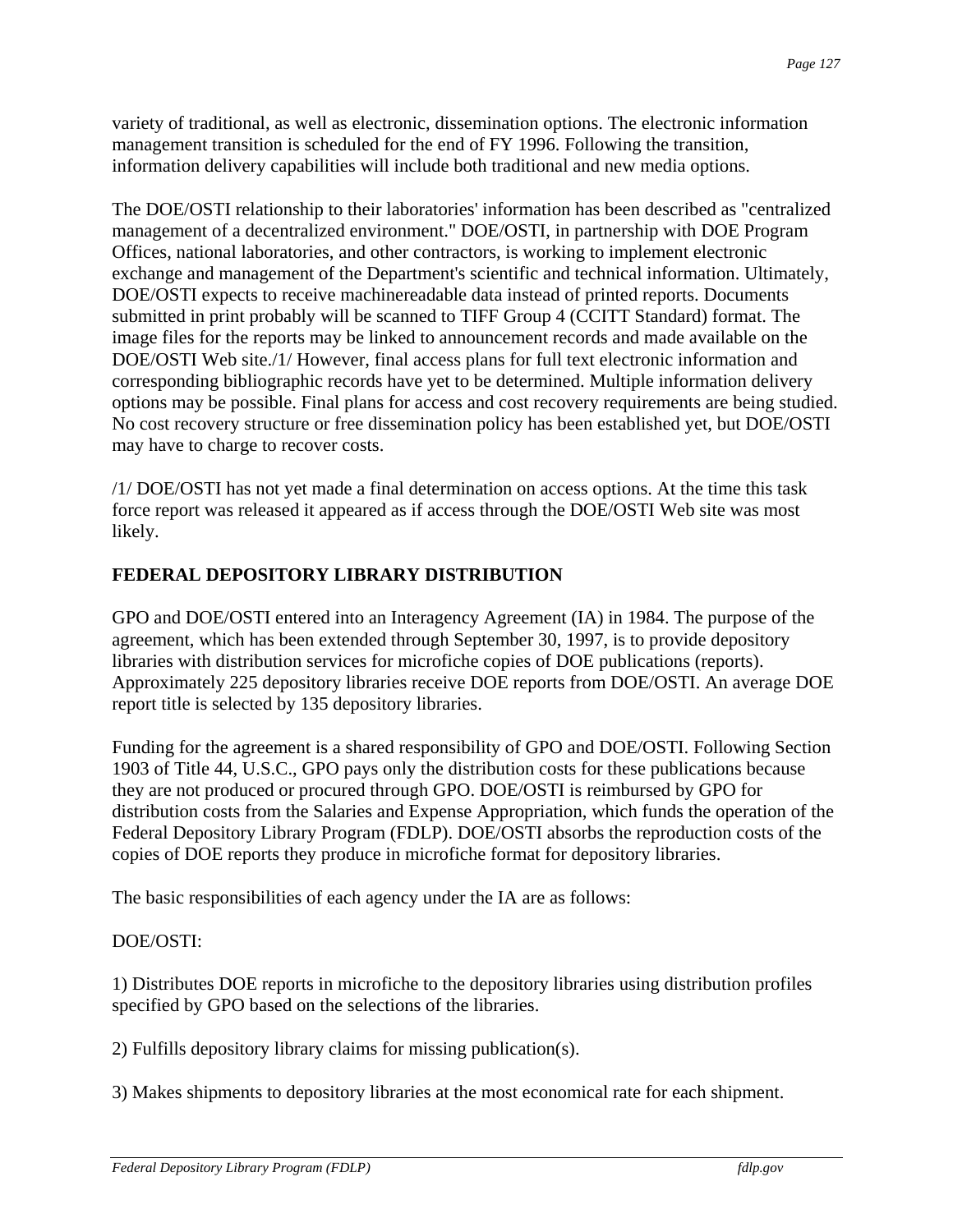4) Provides announcements, abstracts and indexing services for these reports, through both print media and DOE electronic information services. (GPO does not catalog these publications or list them in the *Monthly Catalog*.)

GPO:

1) Pays the shipping costs for DOE publications.

2) Reimburses the negotiated cost for distribution and handling.

3) Provides to DOE/OSTI mailing lists of depository libraries indicating which categories of reports the libraries are to receive.

The following statistical and cost data is taken from fiscal years 1993 through 1995. For each fiscal year, the total cost budgeted for distribution of DOE microfiche, and the number of titles and copies distributed is shown.

| Copies          | Fiscal Year | Amount GPO | Unique  | Average No.             |
|-----------------|-------------|------------|---------|-------------------------|
|                 | GPO's Cost  | Reimburses | Reports | Libraries               |
| Shipped<br>Copy | Per         |            |         |                         |
|                 |             | DOE/OSTI   |         | Selecting<br>Each Title |
| 1993<br>147     |             | \$146,000  | 13,900  |                         |
|                 | 2,043,963   | \$0.139    |         |                         |
| 1994<br>145     |             | \$181,433  | 15,365  |                         |
|                 | 2,231,929   | \$0.123    |         |                         |
| 1995<br>135     |             | \$196,208  | 17,117  |                         |
|                 | 2,317,335   | \$0.118    |         |                         |
|                 |             |            |         |                         |

DOE reports produced in microfiche will be available to depository libraries throughout FY 1996. Beyond that time, as stated in the Background, "No cost recovery structure or free dissemination policy has been established yet, but DOE/OSTI may have to charge to recover costs." Resolution of this issue will be based on further analysis of access options.

## **DISSEMINATION ALTERNATIVES**

## **Alternative A**

DOE/OSTI allows unlimited free access to depository libraries through its Web site. No tangible information products (microfiche, hard copy, or CDROM) will be available through the FDLP.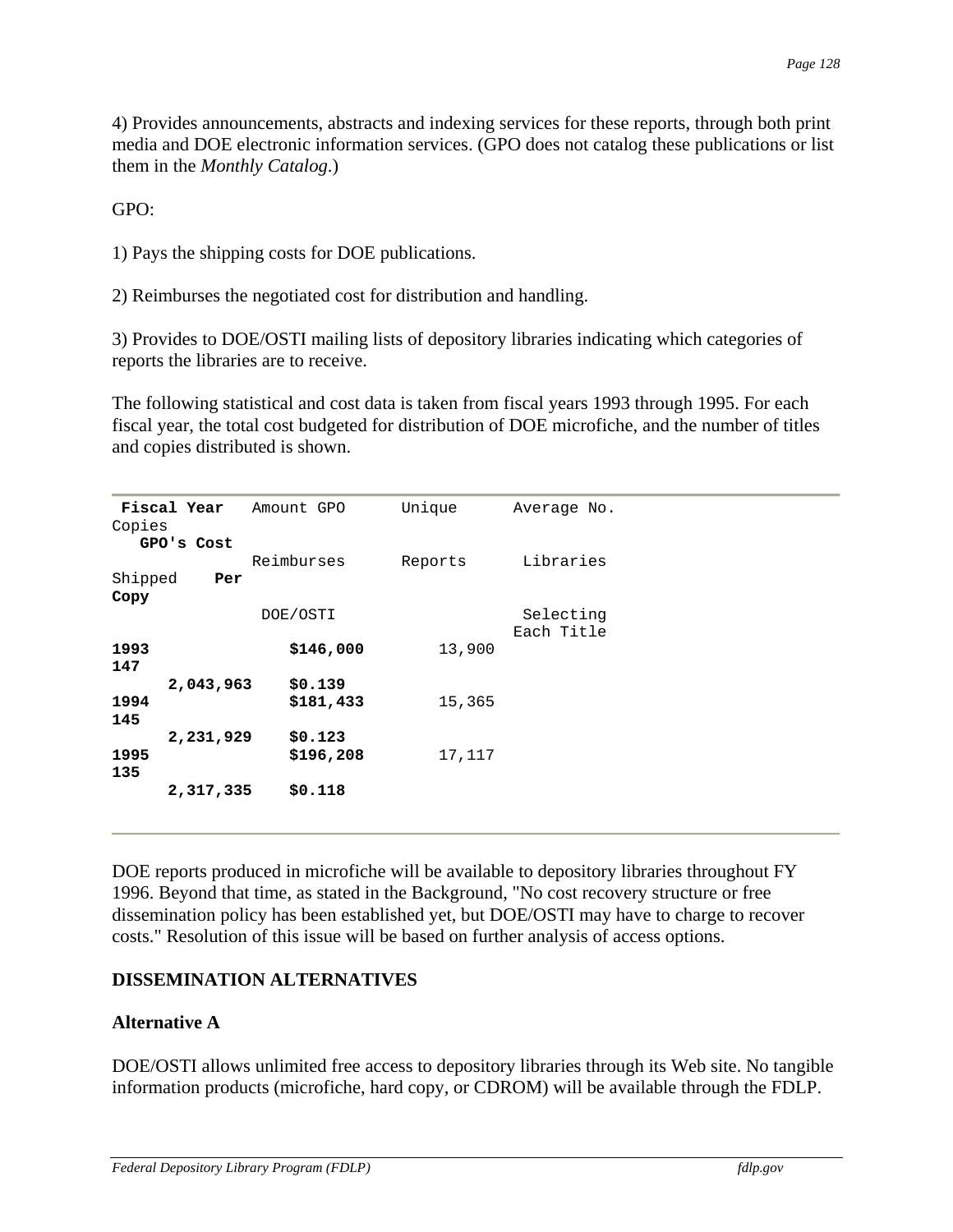### *Benefits*

- Results in an estimated cost savings to the Government of at least \$200,000 annually; the amount that GPO formerly spent on microfiche distribution. While DOE/OSTI may realize some costsavings from electronic dissemination, the projected savings probably will not amount to the estimated \$300,000 that DOE/OSTI formerly spent on microfiche production for depository libraries. There will be some offsetting cost increases associated with acquiring new information technologies, information delivery, and providing permanent access. Under this alternative, DOE/OSTI would absorb such costs.
- Additional libraries will be able to serve the public with electronic access to the DOE Web site. The selection of DOE reports will be made on a justintime, rather than a justincase, basis. Libraries will obtain only those titles actually needed by their patrons.

#### *Disadvantages/Problems*

- Savings to DOE from eliminating microfiche are offset, at least in part, by increased costs for such things as additional computer resources and user support. Usage by depository libraries would involve some incremental expense for DOE/OSTI.
- Depository libraries and users who access the DOE Web site through a modem, rather than a full Internet connection, will experience difficulties downloading because of the size of the image files.

#### **Alternative B**

DOE/OSTI allows depository access to its Web site, with the incremental costs of FDLP usage paid from GPO's S&E appropriation. No tangible information products (microfiche, hard copy, or CDROM) will be available through the FDLP.

#### *Benefits*

- As with Alternative A, additional libraries will be able to serve the public with electronic access to the DOE Web site.
- The selection of DOE reports will be made on a justintime, rather than a just incase, basis. Libraries will obtain only those titles actually needed by their patrons.
- Results in an estimated cost savings to the Government of at least \$200,000 annually; the amount that GPO formerly spent on microfiche distribution. As in Alternative A, there will be some offsetting cost increases associated with acquiring new information technologies, information delivery, and providing permanent access. Under this alternative, DOE/OSTI would recover a portion of such costs from GPO for depository library use.

#### *Disadvantages*

• - The potential savings to GPO from eliminating microfiche may be offset substantially by fees paid to DOE/OSTI for depository access. Unless an estimated or negotiated fee is established, this would be more expensive to GPO than Alternative A.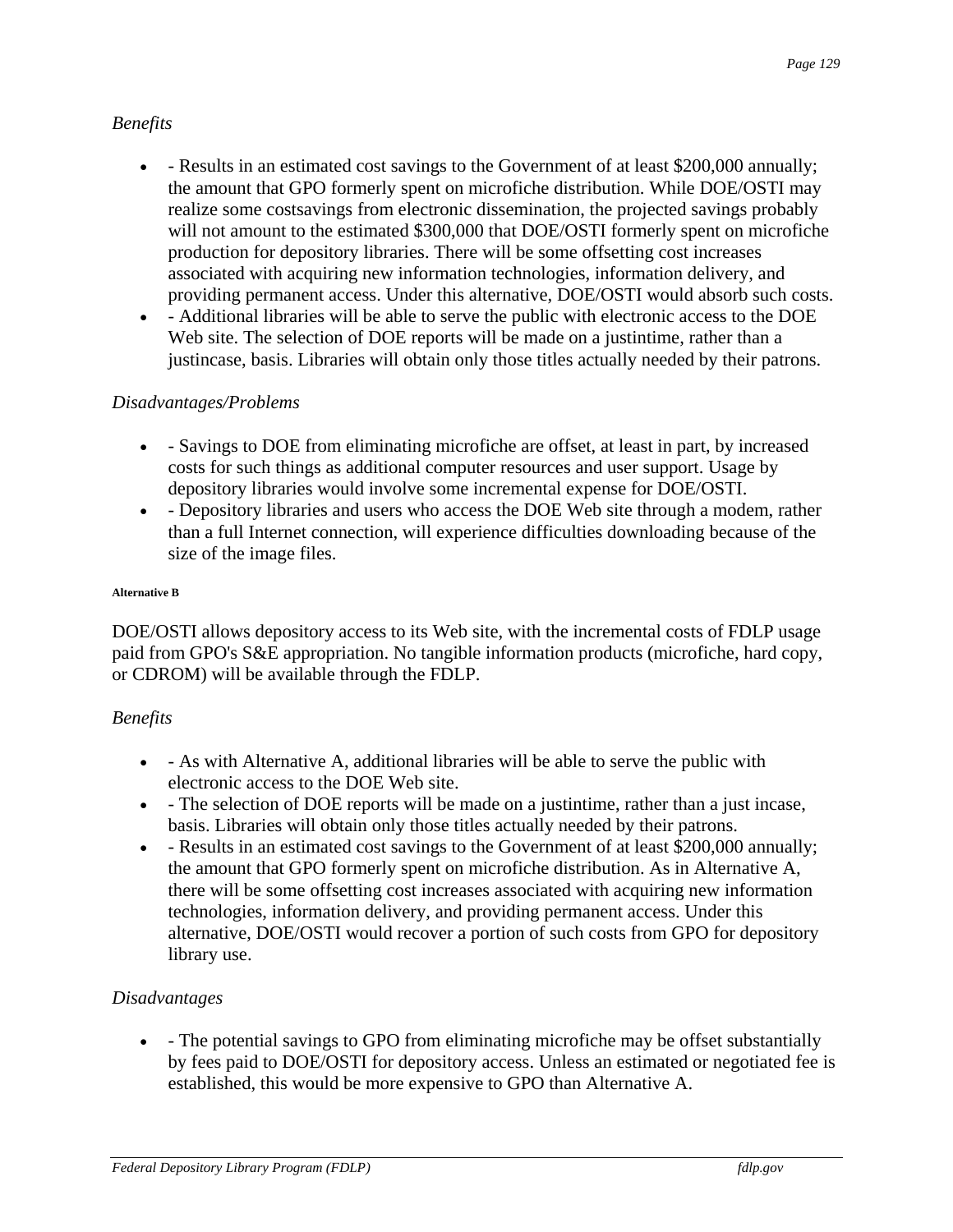- DOE/OSTI and GPO would need to develop a cost-recovery fee schedule for this alternative. Although a negotiated amount could be less problematic to administer, it might not accurately recover the costs associated with depository library usage. However, the administrative burden of measuring FDLP usage might increase costs for both DOE/OSTI and GPO.
- Depository libraries and users who access the DOE Web site through a modem, rather than a full Internet connection, will experience difficulties downloading because of the size of the image files.

# **Alternative C**

In lieu of access to the DOE Web site, the information could be made available to depository libraries on CDROM discs that are "packed" with reports in random order. GPO would acquire the DOE image files for material suitable for depository distribution and premaster the discs. In estimating costs for this alternative, it was assumed that no customized distribution would be available, and that each CD-ROM would be sent to 225 libraries, the number which currently select DOE reports. DOE/OSTI estimates 125 reports could be included on each CDROM. Assuming issuance of 15,000 reports per year, this would require 120 discs. Costs to the FDLP would include \$40,500 for disc replication and additional costs of approximately \$87,000 per year for premastering (46 hours of preparation  $\omega$  \$75/hr + \$350 master disc = \$725 per disc X 120 discs per year).

## *Benefits*

- Currently depository libraries are better equipped to handle CDROM titles than to provide Web access. The 1995 Biennial Survey of Depository Libraries showed that 83% had a stand-alone workstation with CDROM drive available for their public patrons.
- CDROM provides for permanent access to the reports in locations throughout the country, without dependence on the DOE Web site.
- Downloading large image files locally from the CDROM set will not be as difficult as access to the DOE Web site through a modem.
- DOE computer resources do not experience additional load from depository library or general public access, since public users can be directed to depository libraries.
- CD-ROM is a good media for depository distribution. As a read-only media, CD-ROM assures the integrity of the data, and the estimated media life of a CD-ROM is 30 years or more. However, the longevity of the retrieval and display software frequently used on CD-ROM titles is less certain due to dependency on specific computer operating systems or other technology that may become obsolete more rapidly than the physical media.

## *Disadvantages/Problems*

- CDROM access will not be as timely as direct access through a Government electronic information service, but will be comparable in timeliness to the current microfiche distribution.
- Additional costs will be incurred by GPO to create and maintain indexes to locate specific reports on the multidisc set.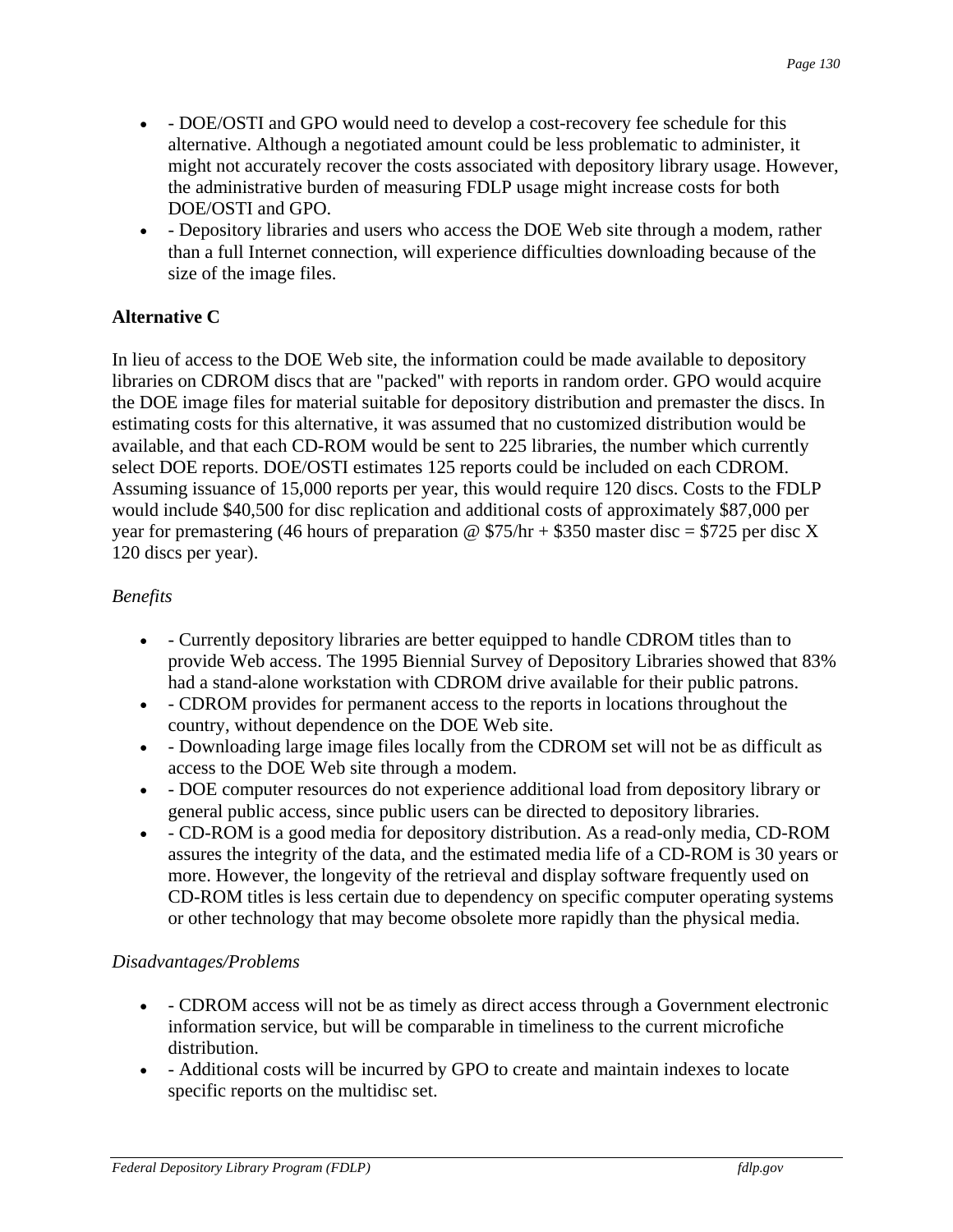- As with the microfiche, depository libraries that do not select the DOE reports on CDROM will continue to depend on other depository libraries for access to individual DOE reports. Users will have to go to one of the depository libraries that has the DOE reports on CDROM to use the materials.

#### **ISSUES TO BE ADDRESSED**

#### **Permanent Public Access**

There is no mechanism or policy in place to ensure permanent public access when dissemination is from an agency Web site. There is no guarantee that if information is removed from a Web site the information will remain available to the FDLP. GPO will seek to establish arrangements under authority of the FDLP among program partner organizations, including agencies, GPO, NARA, or cooperating depository libraries, to ensure permanent access to the information for depository library and public use.

#### **Agency Missions and Constituencies**

Many Web sites are created in order to serve an agency's primary constituency. Use of these Web sites by the general public through the FDLP may strain an agency's equipment and tie up limited access channels, potentially blocking out constituents for whom the site was created in the first place.

#### **Possible Limitations or Restrictions on Depository Library Access**

Depository libraries need to be able to access agency Web sites to serve multiple simultaneous users, particularly in institutions which have a high level of interest in scientific and technical information among their users. Agency services should be designed to permit multiple simultaneous users from the same depository library, without such limitations as a single-user password.

### **Attachment D-10 Task 8D: Case Study on the Office of Technology Assessment (OTA) Reports**

#### **Attachment D-10**

**TASK 8D:** Identification of issues that must be addressed when an agency no longer makes electronic information products available at its Web site and the site contains information that needs to remain available to the public through the Federal Depository Library Program (FDLP) and/or to be transferred to the National Archives and Records Administration (NARA).

#### **BACKGROUND**

The use of Web sites as a means to disseminate information is becoming increasingly common among Government agencies. It is also likely that agencies will begin to use their Web sites to distribute information not available in any other format. These Web sites are in essence forms of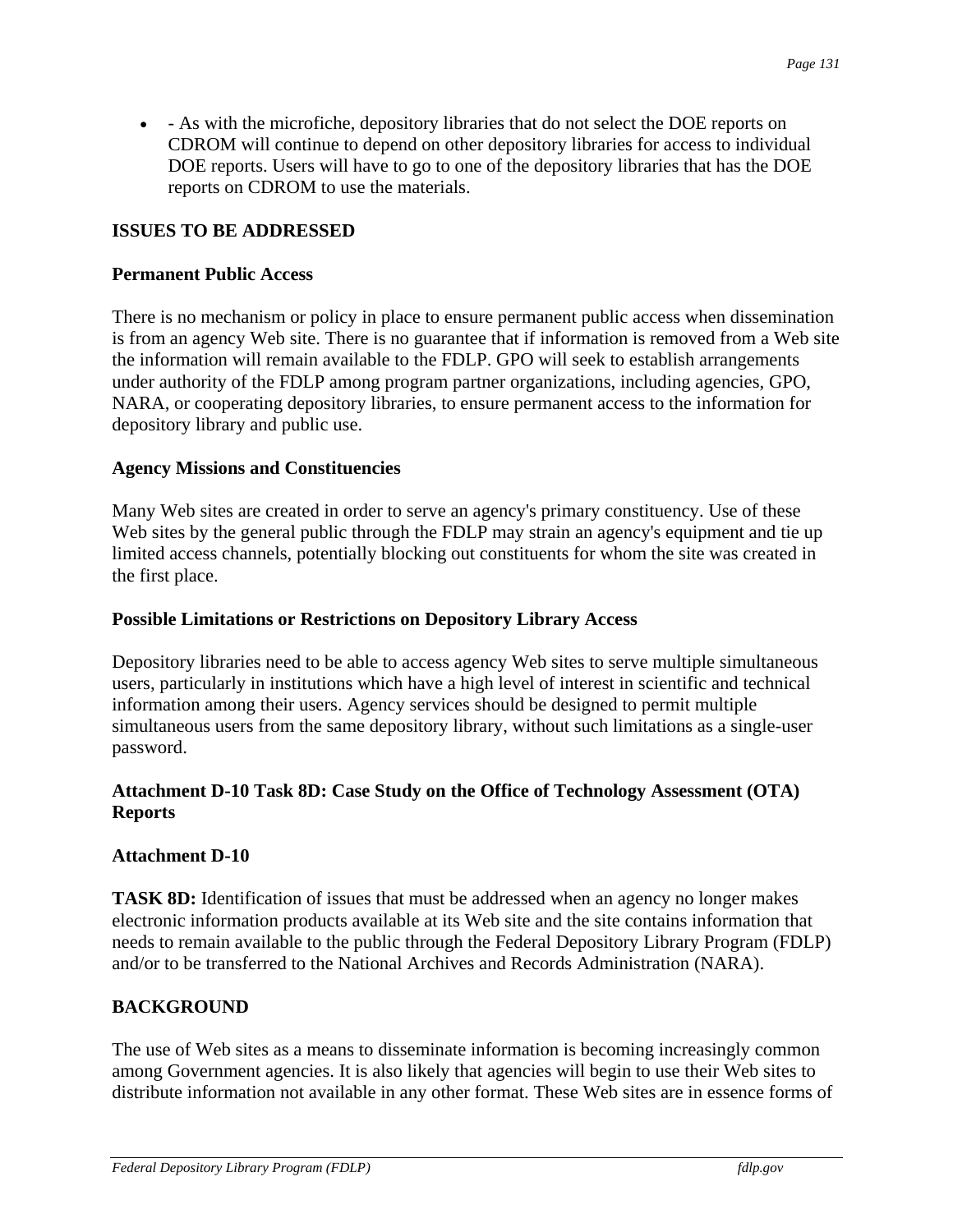publication and therefore may be Federal records as defined by 44 U.S.C. §3301. However, the ease in which these sites can be established and modified creates problems for both the Government Printing Office (GPO) and the National Archives and Records Administration (NARA) which share an interest in identifying and preserving the valuable information on these Web sites.

GPO and NARA have dissimilar, but complementary, goals to assure public access for the full life cycle of this information. GPO must address measures that ensure permanent public access for information products on Internet sites that is within the scope of the FDLP./1/ NARA focuses narrowly on that portion of the information which has historic value. Its goal is to assure preservation of information./2/ Records schedules can serve as a tool for identifying these sites, but GPO and NARA will have to work together to create ways in which information can be transferred without added burden to publishing agencies.

/1/ For purposes of this report, permanent access means that Government information products within the scope of the FDLP remain available for continuous, no fee public access through the program. For emphasis, the phrase permanent public access is sometimes used with the same definition.

/2/ For purposes of this report, preservation means that official records of the Federal Government, including Government information products made available through the FDLP, which have been determined to have sufficient historical or other value to warrant being held and maintained in trust for future generations of Americans, are retained by the National Archives and Records Administration (NARA).

In addition to any agency transfer of information products, NARA accepts for deposit from GPO one copy of every information product cataloged through the Cataloging and Indexing Program and/or distributed by GPO through the FDLP. GPO transfers a full collection to NARA after the completion of each fouryear Presidential term. These procedures have resulted in the granting of preservation status within NARA to all Government information products in the CIP or FDLP as part of the definitive official collection of U. S. Government publications. At present this status is extended to all paper and microfiche publications and to all electronic products that are in formats acceptable to NARA for archival purposes (36 CFR 1228.188). Recently NARA has begun to accept for reference purposes only, without accessioning for preservation, CD-ROM titles and other electronic products that are software dependent and, therefore, not in archival format./3/

/3/ NARA accepts such materials for reference purposes only and maintains them for public use so long as the technology and software permit. However, NARA does not take extraordinary measures to ensure long-term access or preservation of the content, and such a transfer does not meet the publishing agency's obligation for transfer of the information to NARA for preservation.

Issues concerning nearterm, permanent access to, and preservation of, information on agency Internet sites were brought to the forefront by the closing of the Office of Technology Assessment (OTA) on September 29, 1995. OTA's Web site, OTA Online, included a catalog of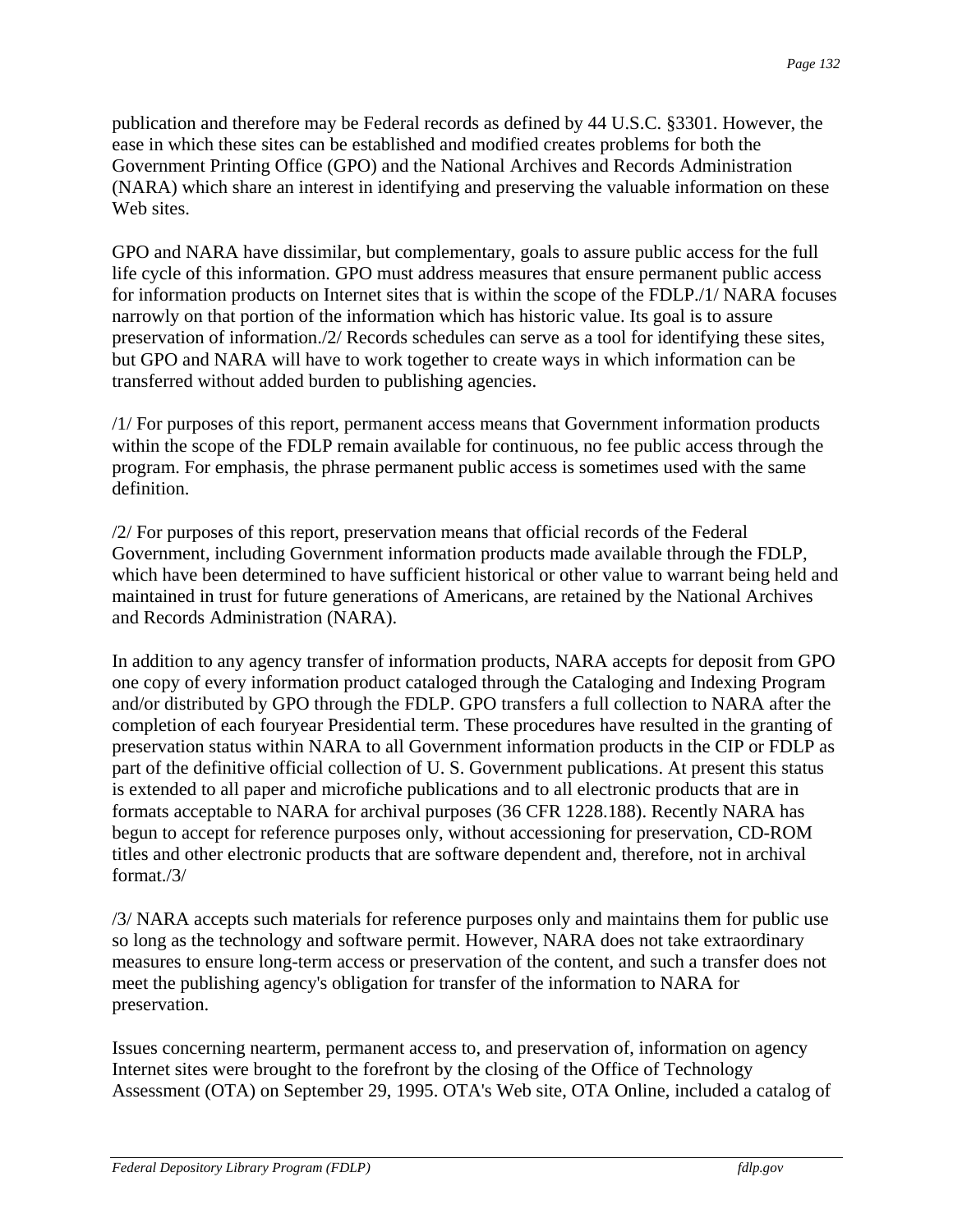all the reports produced by OTA from 1972 to 1995, ASCII text files of the 1994 reports, and both ASCII and Adobe Acrobat Portable Document Format (PDF) files of the 1995 reports. The 1995 reports include some reports that will not be published formally. OTA made arrangements to mount information from OTA Online on GPO's Web site. The final transfer to GPO is scheduled for Summer 1996. Since November 1, 1995, the OTA Web site also has been mirrored by the National Academy of Sciences and the Woodrow Wilson Public and International Affairs at Princeton University.

OTA also has a contract to scan the texts of all their reports dating from 1972 and convert them to PDF. The PDF files will be packaged on a set of five CD-ROM discs, along with much of the information available via OTA Online and some additional historical material. The CDROM collection will be distributed to depository libraries and sold through GPO.

## **FEDERAL DEPOSITORY LIBRARY DISTRIBUTION**

Most of the OTA information available in electronic format is available in other formats through the FDLP. The only exceptions are the reports and/or summaries that still are being completed and will not be published formally.

### **DISSEMINATION ALTERNATIVES**

#### **Alternative A**

GPO will mount the information from OTA on its own Web site for depository library access. When available, both ASCII and PDF files will be offered. The CDROM collection of OTA reports will be distributed to depository libraries upon completion.

#### *Benefits*

- Permanent public access to the information is maintained through the FDLP.
- A variety of methods are available for accessing OTA information.
- At the present time more depository libraries are equipped with CDROM drives than have Web access for the public.
- CD-ROM is a good media for depository distribution. As a read-only media, CD-ROM assures the integrity of the data, and the estimated media life of a CD-ROM is 30 years or more. However, the longevity of the retrieval and display software frequently used on CD-ROM titles is less certain due to dependency on specific computer operating systems or other technology that may become obsolete more rapidly than the physical media.

#### *Disadvantages/Problems*

- Some OTA information is distributed to depository libraries in three different formats: paper, CDROM, and through the GPO Web site.
- GPO incurs additional costs for maintaining the information on its Web site. OTA is responsible only for the costs related to the initial mounting of the information.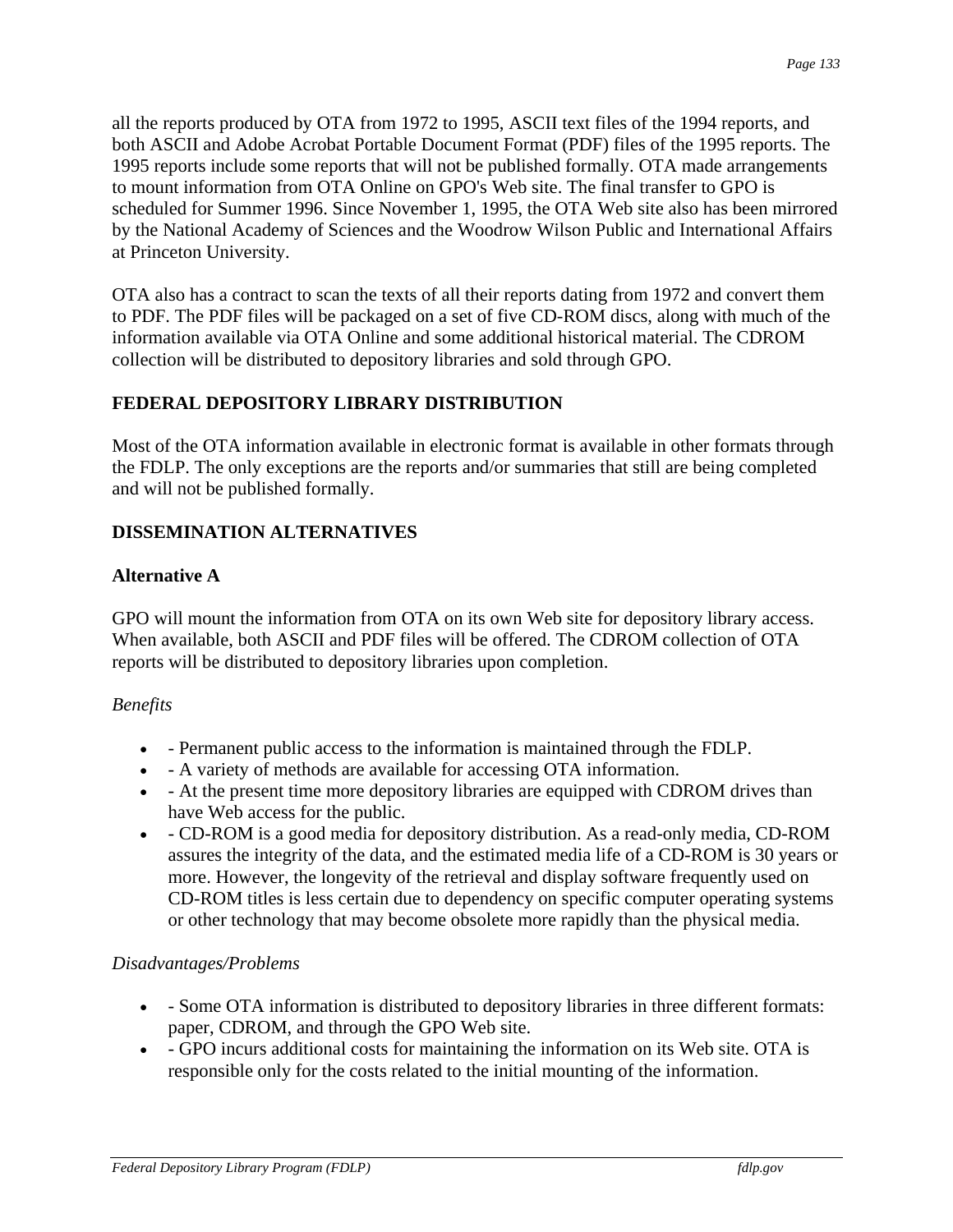- Reports that have been scanned are not entirely searchable. Although the reports will be scanned using Adobe Acrobat Capture, which will convert them to machine readable form, nonrecognizable text will be retained as images. In addition, due to time constraints, the scanned reports will not be reviewed.
- The PDF format is software dependent and therefore not an acceptable format for preservation by NARA. However, NARA could accept the CD-ROM set from GPO for reference purposes as part of the definitive official collection of U. S. Government publications./4/

/4/ When NARA accepts materials in software-dependent formats for convenience of reference, NARA maintains them for public use as long as the technology and software permit. However, NARA does not take extraordinary measures to ensure long-term access to, or preservation of, the material. Furthermore, such a transfer does not meet the publishing agency's obligation for transfer of the information to NARA for preservation unless it also includes the software to migrate the information to a software-independent format, so that NARA can preserve it on an archival media.

### **Alternative B**

The OTA CDROM set will be distributed to depository libraries. After a predetermined period of time, OTA information will be removed from the GPO Web site.

#### *Benefits*

Permanent public access to the information is maintained through the FDLP.

More depository libraries are equipped with CDROM drives than have Web access for the public.

 - CD-ROM is a good media for depository distribution. As a read-only media, CD-ROM assures the integrity of the data, and the estimated media life of a CD-ROM is 30 years or more. [See above.]

Dual distribution in electronic format is eliminated.

#### *Disadvantages/Problems*

Scanned reports contain nonsearchable portions and are not reviewed.

The CDROM set cannot be accessioned by NARA for preservation because it uses the PDF softwaredependent format. [See above.]

Public access to the reports is available only at or through depository libraries, although as mentioned, there are two other private Web sites that will be providing this information for at least a period of time.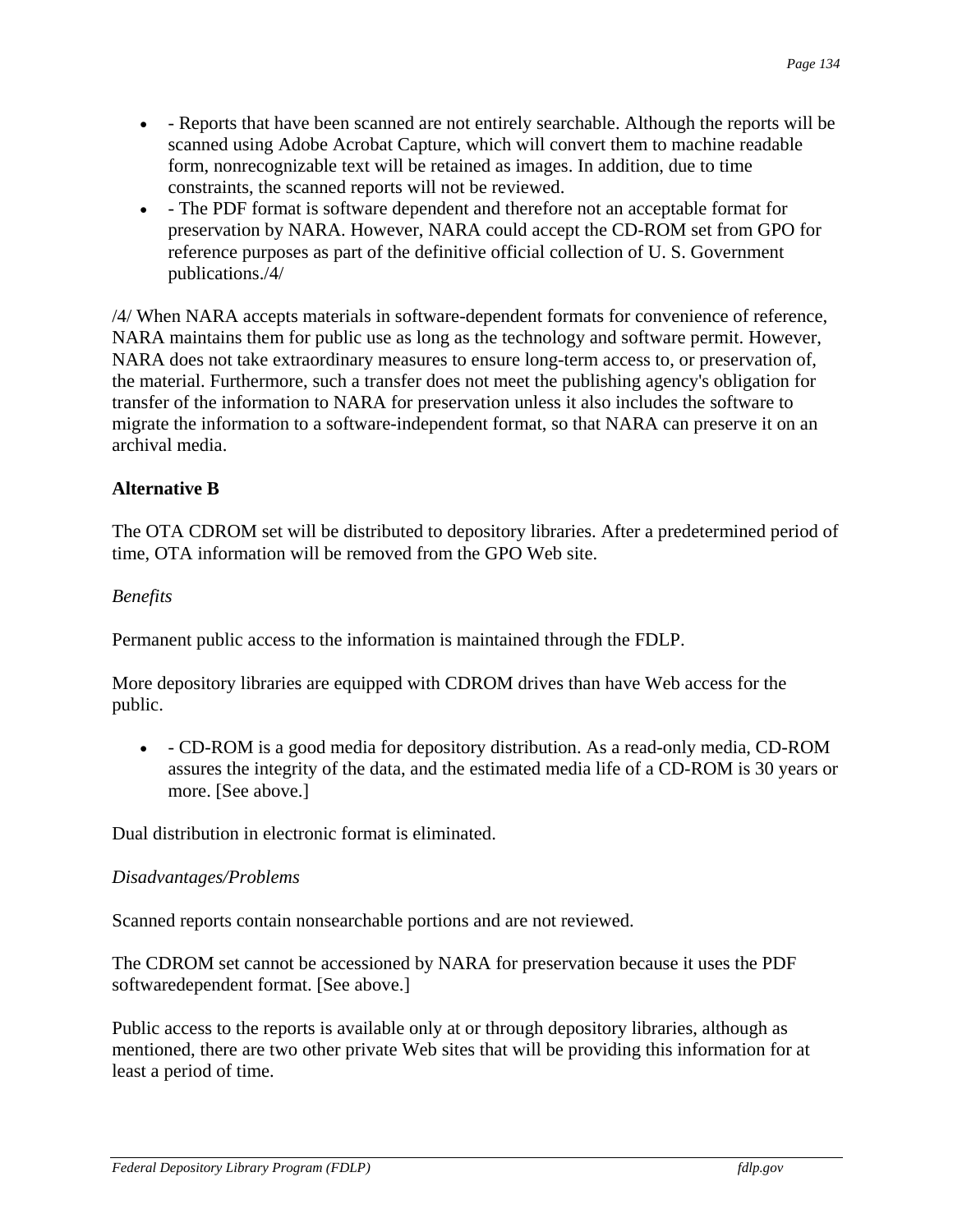# **ISSUES TO BE ADDRESSED (FDLP)**

### Archival Responsibilities

Whenever possible, GPO will coordinate with NARA to transfer electronic information products distributed to depository libraries or held by GPO for remote access to NARA for preservation. If GPO makes agency electronic information products available for remote access, then the information becomes part of GPO's records and GPO will be responsible for its disposition (or transfer) to NARA as part of the official collection of Government information products listed in the *Monthly Catalog* or distributed through the FDLP. If an agency has maintained its electronic Government information products and GPO points to the agency electronic information service for the FDLP, it will be the legal responsibility of the individual agency to transfer their information products to NARA.

GPO and NARA will need to determine whether statutory changes are needed to clarify each agencies' respective roles and responsibilities for permanent access and preservation of electronic Government information products.

Life Cycle of Electronic Government Information Products

GPO and NARA will need to define a life cycle for electronic Government information products, beginning with the original document as an electronic file and ending with its final disposition. It is NARA's responsibility to determine whether an electronic Government information product warrants continued preservation by the Government. This responsibility is distinct from GPO's responsibility to provide permanent public access to the same information through the FDLP. In accordance with its responsibility for assuring permanent access, GPO will assume such costs as data preparation for mounting, maintenance and storage, as well as ongoing costs necessary to minimize deterioration and assure technological currency. GPO also will assume responsibility for coordinating a distributed system that provides continuous, permanent public access to Government information products within the scope of the program. This will require coordination with all of the institutional program stakeholders: information producing agencies, GPO, depository libraries, and NARA.

#### Format Standards

GPO expects to receive electronic information provided by agencies in many formats. However, GPO needs to determine a small number of "recommended standard formats" for the dissemination of electronic Government information products to depository libraries and remote access through the *GPO Access* services. It is anticipated that certain electronic source files provided to GPO by agencies will not lend themselves readily to dissemination or remote access in their original formats. Whenever it is possible and cost-effective to do so, GPO will reformat the information into formats more suitable for dissemination and permanent access.

GPO will offer all electronic Government information products in its custody to NARA in accordance with the approved GPO record disposition schedules. This does not imply that GPO will assume the responsibility of converting this information for NARA if the file format used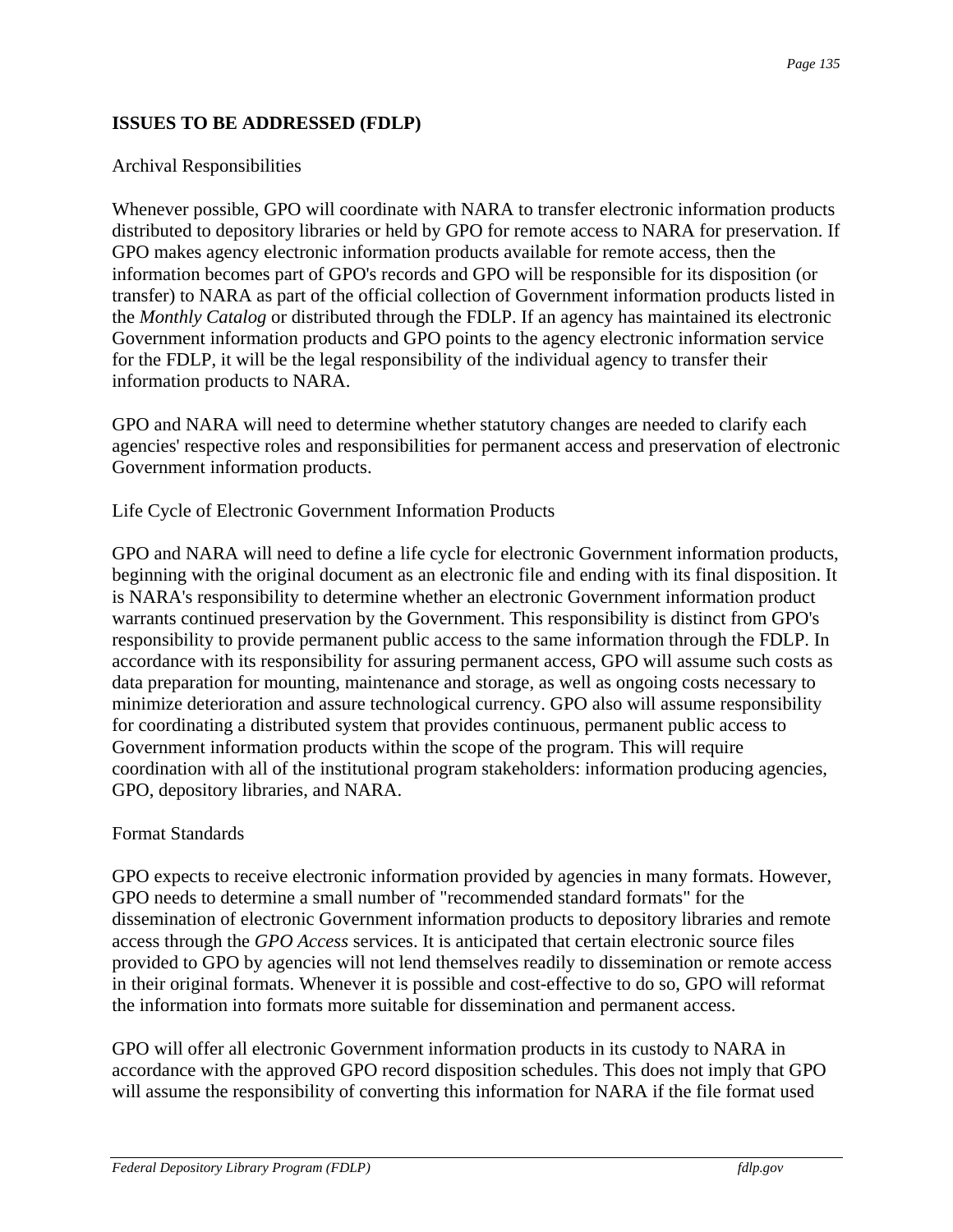for permanent access through *GPO Access* is not suitable for the preservation requirements of NARA. It is expected that GPO may have electronic information that will not be accepted by NARA for preservation because of file formats. GPO and NARA must seek to coordinate their efforts to assure that format standards used by GPO for permanent public access to electronic information are, or can be converted easily to, formats acceptable to NARA.

### Software Dependent Information

Some electronic Government information products produced by agencies in particular formats (such as certain types of spreadsheet files) are embedded with file structures that only have intrinsic value when used with particular software. If this information is converted to another generic format, such as ASCII, it loses value for the user. This is a major issue for GPO, which will need to make this information available through the FDLP, and NARA, which currently will not accept electronic information that is software dependent.

## **ARCHIVAL BACKGROUND**

The OTA Web site contains two main types of information: 1) Organizational Structure and Members, and 2) Publications. The organizational structure, lists of Technology Assessment Board (TAB) and Technology Assessment Advisory Council (TAAC) members, can be found in the annual reports of OTA, which are scheduled for permanent retention under N1444941. Additional information on the members' work with OTA is scheduled as permanent in TAB/TAAC Member Files. The original site also contained information on ongoing projects, how to contact the staff, different electronic methods of obtaining publications, and links to other Government sites. Some of these are no longer appropriate since the agency has ceased to exist.

All of the information in the OTA Web site has been scheduled in a variety of different records covered by different items in the schedule. However, the schedule does not directly apply to the OTA Web site. The OTA Web site can be viewed as another "publication" used by OTA to disseminate information. The existence of the Web site, as well as its content, provide evidence of the image OTA wanted to portray to the public and the work it accomplished. Even though the information exists, in bits and pieces, among the records of OTA (records covered by the schedule), by bringing this information together, and "packaging" it in a different way, OTA has created a different record that is not covered in the schedule. Thus, the OTA Web site should be scheduled as an item under the office that manages and maintains the Web site.

In FY 1995, the National Archives, Center for Electronic Records (Center), scheduled and appraised the ASCII text files of the 1994 and 1995 reports (N1444941). These ASCII files were appraised as temporary because they do not contain the graphs, charts, and photographs which are integral to the publication, thus diminishing their value. At present, the Center for Electronic Records will not accession files that are dependent on any specific software package. This is referred to as software dependence. This precludes the Center from accessioning the reports produced using ADOBE software. For these reasons, NARA has chosen to maintain the print formats of all the reports produced by OTA. However, NARA will accession the ASCII text file for the Catalog of Publications, 1972-1995 (N1444961). This file is used to upload the Catalog onto the OTA Web site. In the case of OTA electronic information, NARA will accession only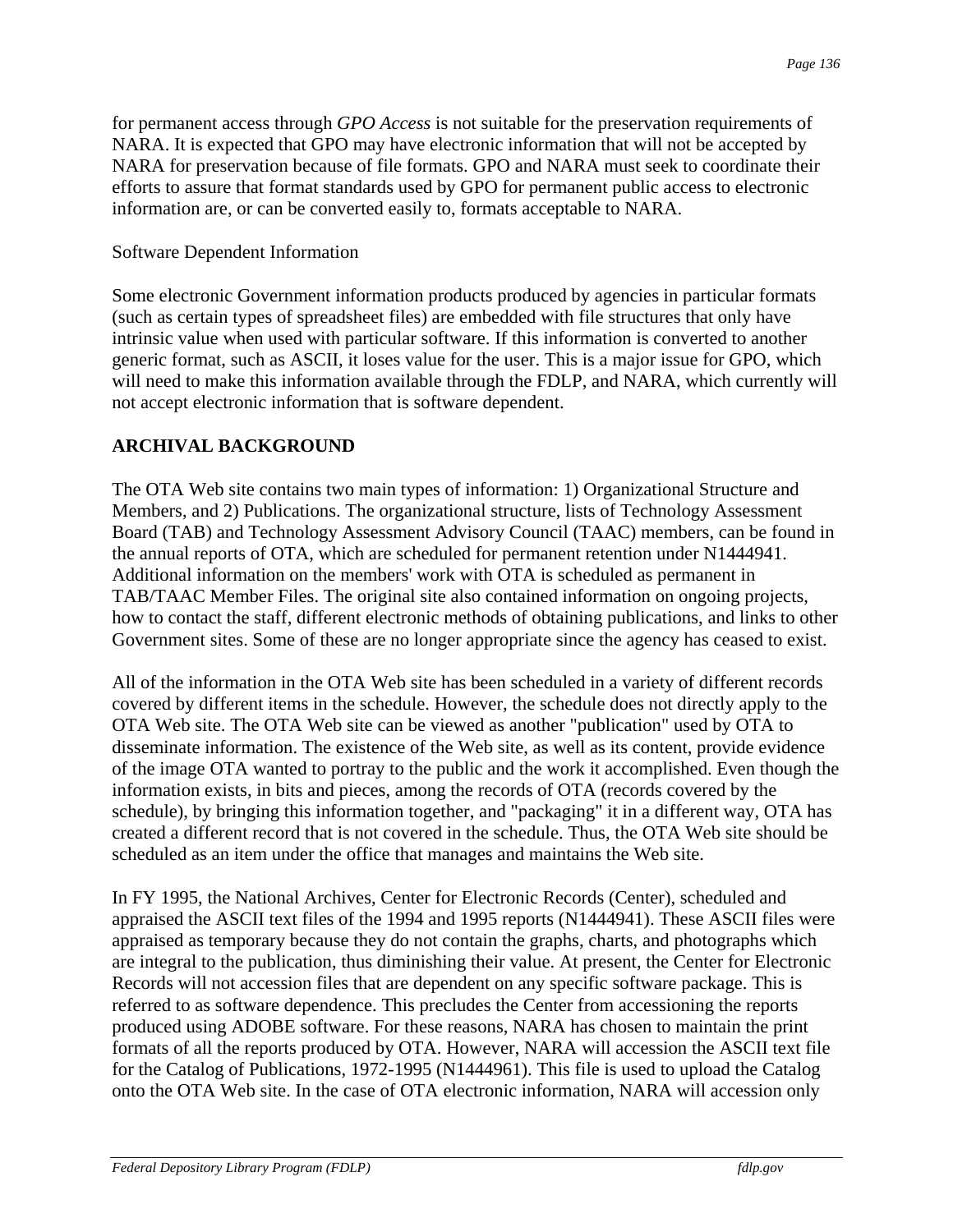the ASCII file used to create the Catalog of Publications, 1972-1995. Since OTA is able to send the file in the software independent format specified in 36 CFR 1228.188, OTA will transfer the file directly to NARA, Center for Electronic Records.

NARA also will receive electronic versions of the OTA reports in three different formats: ASCII, Hypertext Markup Language (HTML), and PDF. These files will not be accessioned by NARA, but will be used to examine technical issues of the different formats. However, NARA may retain for a limited time the HTML and/or PDF format as an extra copy for convenience of reference. HTML files are essentially ASCII files that contain text which is "tagged" using a standardized language. HTML was created as a standardized way to format documents, so that they could be read and interpreted by a variety of different computer platforms. These commands are written using ASCII characters. Any word processing software package can be used to tag a document with HTML commands. However, there are software packages which were developed to "markup" documents with HTML commands. If a tagged document is printed out the HTML commands are visible along with the text of the document. Therefore these files are software independent and can be treated as ASCII files. If needed, PDF files also can be converted to ASCII.

Despite the fact that all these files are or can be transferred into software independent files, the original reports contain graphics, which cannot be software independent. PDF files contain graphics and the HTML files contain links to graphics. That is, the graphics "reside" elsewhere, not in the tagged document.

# **APPRAISAL CONSIDERATIONS**

What information is in the Home Page, and which files (and addresses) does it link to? What is the structure/"hierarchy" of the site?

There is a distinction between a Home Page and a Web site. A Home Page is the first "page" of a site. It usually contains an introduction or welcome statement. The Home Page provides links to other pages. There are two main types of links: a) links to other files (pages) in the same location, and b) links to other Web sites. A Web site can be described as the sum of a Home Page and all the files that are linked to it. It is important to determine which file is the Home Page and trace how other pages are linked to the Home Page and other pages. The structure of the page can provide evidence as to what the agency feels its primary mission is and how it wants to portray itself to the general public.

Need to determine criteria/"draw lines" to limit the "links" that will be appraised.

In appraising a Web site it is necessary to examine the Home Page and the files that are linked. However, the links to other sites should be appraised with the records of the agencies that maintain those sites. If there is a link to a site which maintains information for the site being appraised, and the agency (of the records being appraised) is responsible for the content, then that particular link should be considered for appraisal. This does not mean that a whole new site is to be appraised along with the first site. A precedent for this can be found in N1149951P, Item 20.8, VAX Client Server, memo from NSXA to NIR dated January 9, 1995 "[Electronic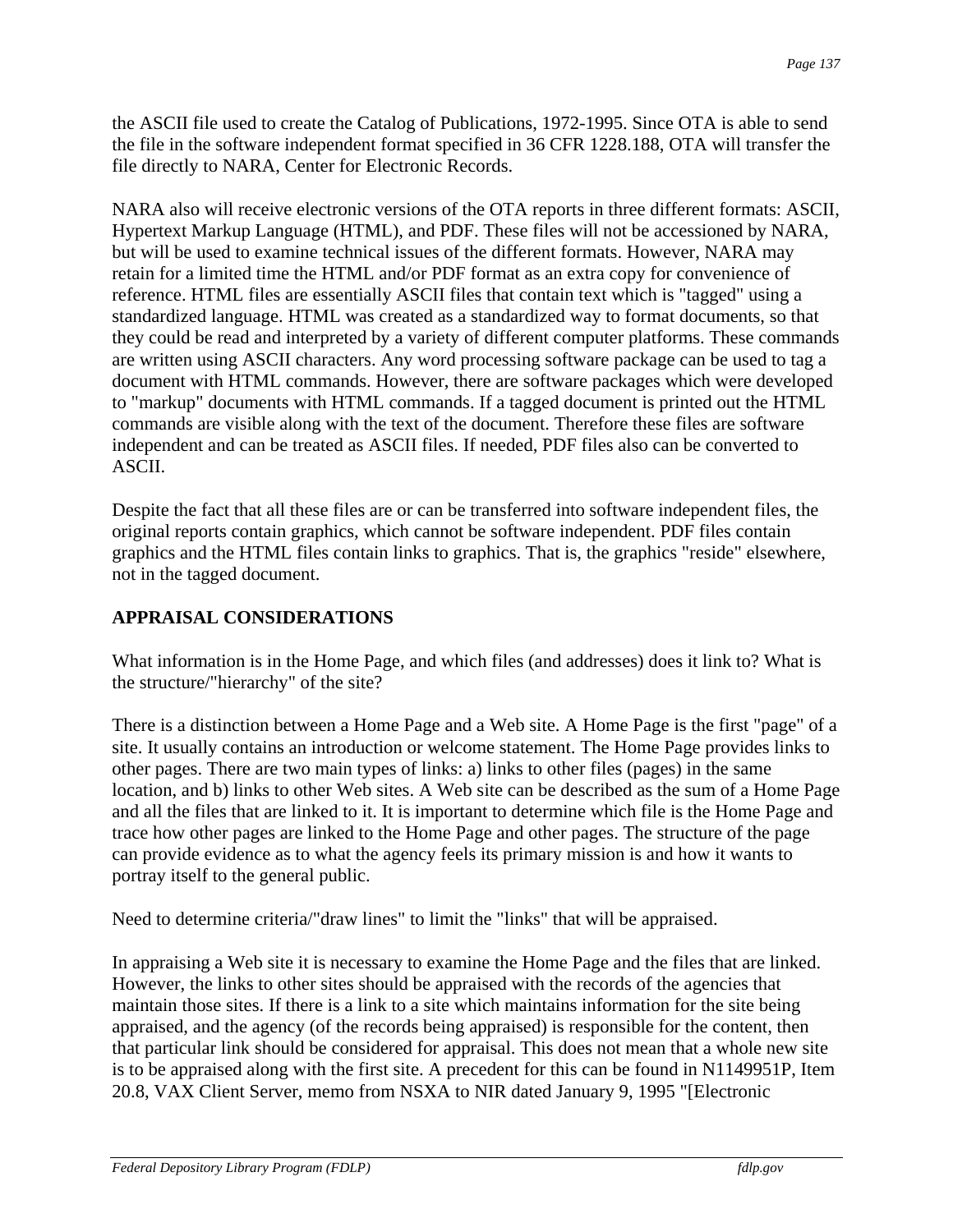Photocomposition Division (EPD)] uploads the publications, which they receive on tape or disk. EPD is not responsible for the creation or content of the publications. The individual agencies that send the publications to be are uploaded into the system are responsible for all the data and information. For these reasons, the files in the VAX Client Server should not be appraised as GPO records..."

Which files within a site should be accessioned? Do all the files need to be brought in? Is it adequate to simply document that a particular link contained certain information which can be obtained among the other records of the agency? If links to other sites, document the name and agency which maintained the site?

The determination of specific files in a Web site that should be accessioned and which links should be documented or appraised must be done on a case by case basis.

## **APPRAISAL ALTERNATIVES**

### **Alternative A**

Accession the records of the persons or committees responsible for maintaining the Web site. The records of these persons or committees should reflect the content and structure of the site. In fact, these files serve as documentation of the electronic files posted on the Web site. Thus, the information that appeared on the Web site could be reconstructed. In this case, we would be documenting the existence of a Web site without actually accessioning the information on the Web site.

#### *Benefits*

This approach avoids the duplication of information NARA would be accessioning. The information provided by the persons or committees in charge of the site, would provide researchers with evidence of the information which was posted and they would then search out the desired documents from the records of that agency. This would be especially true of larger agencies which strictly control the information on their Web sites.

#### *Disadvantages/Problems*

Not all agencies have a centralized place where this information can be found. In smaller agencies, the Web sites might be constructed and maintained by interns or interested personnel, yet their records may not provide adequate information on the content and structure of the Web site.

This option also ignores the possibility that in the future, information posted on the Web site might not appear in any other format. In these cases, it is necessary not only to appraise the records of those maintaining the files, but the files on the Web site itself.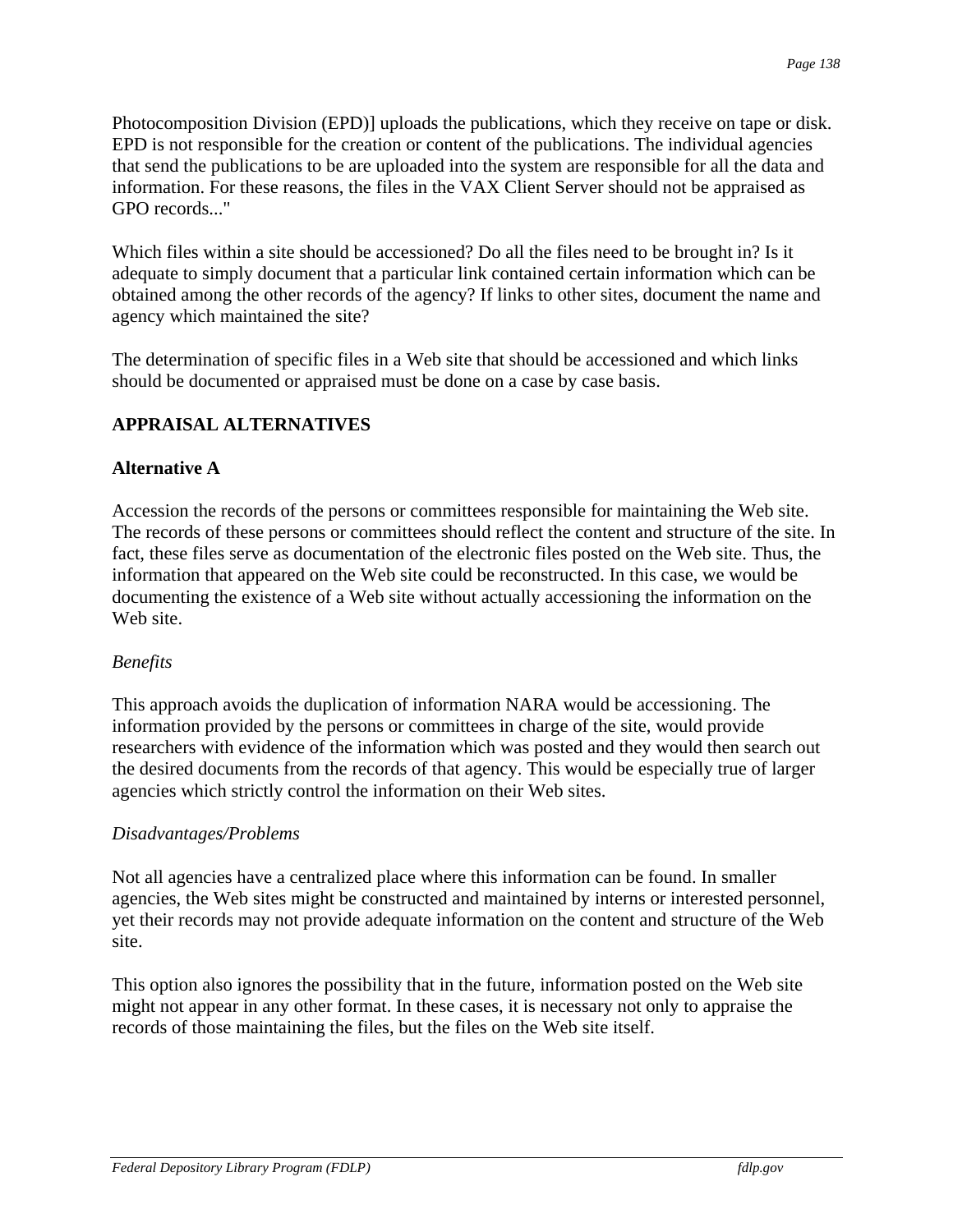### **Alternative B**

Accession all the files within the Web site. These could be viewed through a browser. However, it is important to note that different browsers servers will "interpret" the HTML commands differently. Also,

most Web sites contain links to graphics and other sites, therefore those links or graphics would not be functional. In this case, the links can be documented by identifying the institution maintaining that site and providing a brief description of the content of those sites.

#### *Benefits*

The Web site can be preserved in a fashion through which researchers will be able to "navigate." Researchers also would get a better idea of the original structure of the site.

#### *Disadvantages/Problems*

At the moment graphics cannot be preserved, an integral part of most Web sites.

The sheer size of some sites and the number of links that must be accounted for make them difficult to document.

The possibility exists for duplicating information that already exists among the records of the agency.

#### **Alternative C**

Accession selected files from the Web site, as well as preserving the records of the persons, offices, or committees maintaining the site. Valuable files, which may not exist in any other format or are more valuable in electronic format, can be preserved. These files could be either requested from the agency without HTML markup (in plain ASCII) or NARA could maintain the markup.

#### *Benefits*

This approach ensures the preservation of unique files or valuable information without the burden of accessioning the whole site.

#### *Disadvantages/Problems*

In accessioning select files, it is important to document the context. The documentation package would include technical information, but also information of the content of the site where the selected file was originally placed.

Web sites are always changing. Files can be added, updated, and deleted easily. This poses a problem for accessioning files in a Web site. The solution proposed in the "Preserving Digital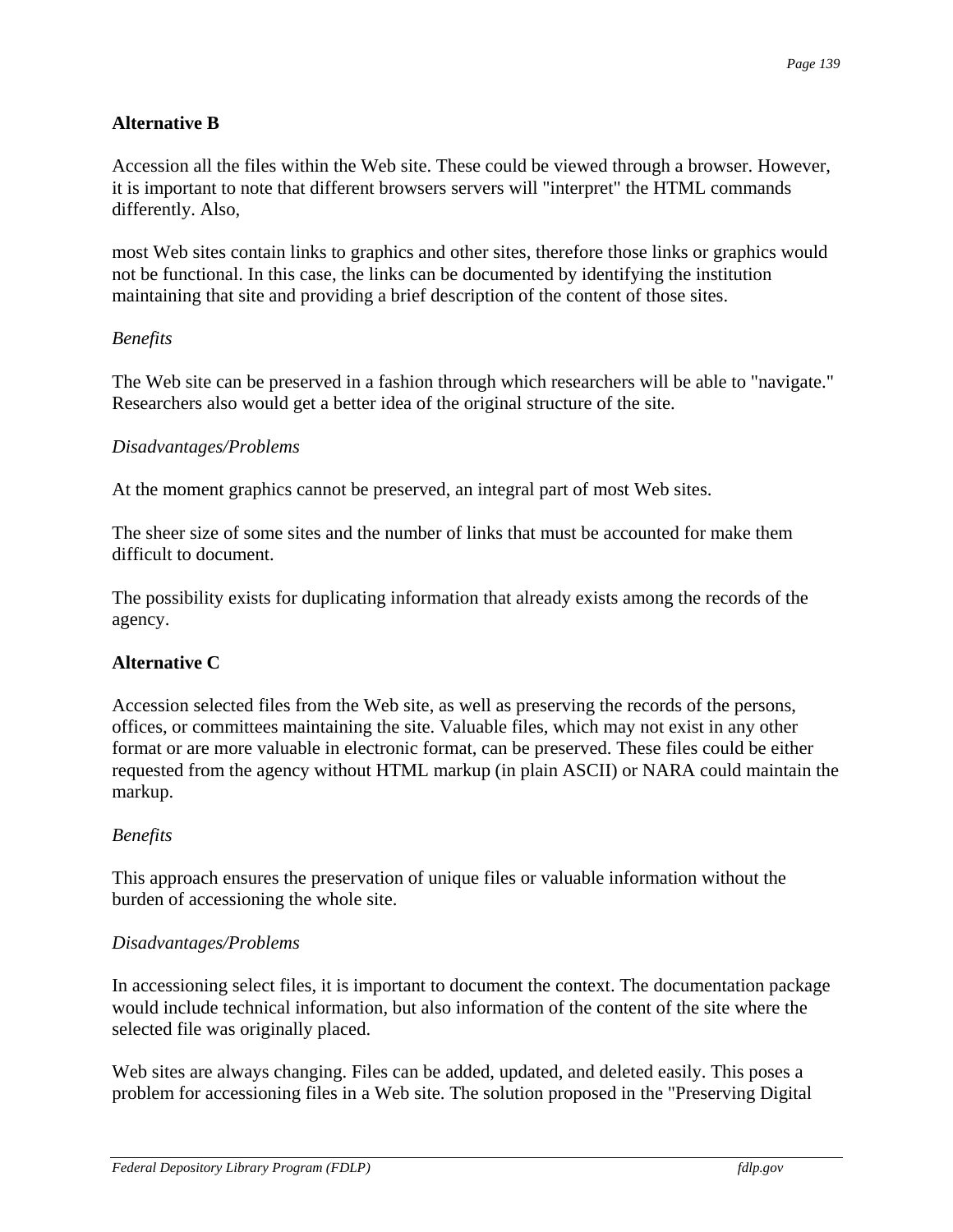Information: Draft Report of the Task Force on Archiving of Digital Information" (August 24, 1995) is to take "periodic snapshots" of the pages in a site. Ultimately, the agency is responsible for scheduling the files in their Web site. NARA can work with the agency to develop a strategy for accessioning files which constantly are being changed.

### **ISSUES TO BE ADDRESSED**

Identifying Information for Permanent Access and Preservation

How can Web sites with valuable information be identified? Federal agencies are creating a large number of Web sites. Once agencies are no longer interested in maintaining that information, there is no mechanism in place to provide permanent access to that information for future users through the FDLP. As Federal records, the Web sites must be scheduled along with other agency records. Therefore, records schedules could serve as a tool to identify valuable Government information on Web sites and to assure its preservation by NARA. These schedules may also facilitate the identification of electronic Government information products within the scope of the FDLP for which permanent access should be arranged.

Transfer of Information to GPO and NARA

Once identified, what information from the Web sites should be transferred? As explained earlier, GPO and NARA have different responsibilities and goals, so each agency will have to decide what information on agency Web sites is within the scope of its responsibility. Sometimes both agencies will be interested in the same information. GPO is responsible for providing Government information products for current and permanent public access through the FDLP. Since NARA is interested in maintaining indefinitely information with historic value, it needs to apply criteria for determining which information from agency Web sites warrants preservation by the Government.

How should this information be transferred to GPO and/or NARA without added burden to the agencies? GPO and NARA will have to work together to identify ways in which agencies can transfer the information without added burden.

Permanent Access to Electronic Government Information Products

If an agency decides to discontinue access through their Web site to Government information products with the scope of the FDLP, GPO has a responsibility to obtain those information products and arrange for their permanent access through the FDLP. What is the most costeffective and useful method for maintaining permanent access to electronic Government information products available from agency Web sites or other Government electronic information services? The migration of electronic Government information products over a period of years can be very costly. If information products already have been distributed in paper, microfiche or CDROM, does it make sense to provide permanent access to the information through a Government electronic information service?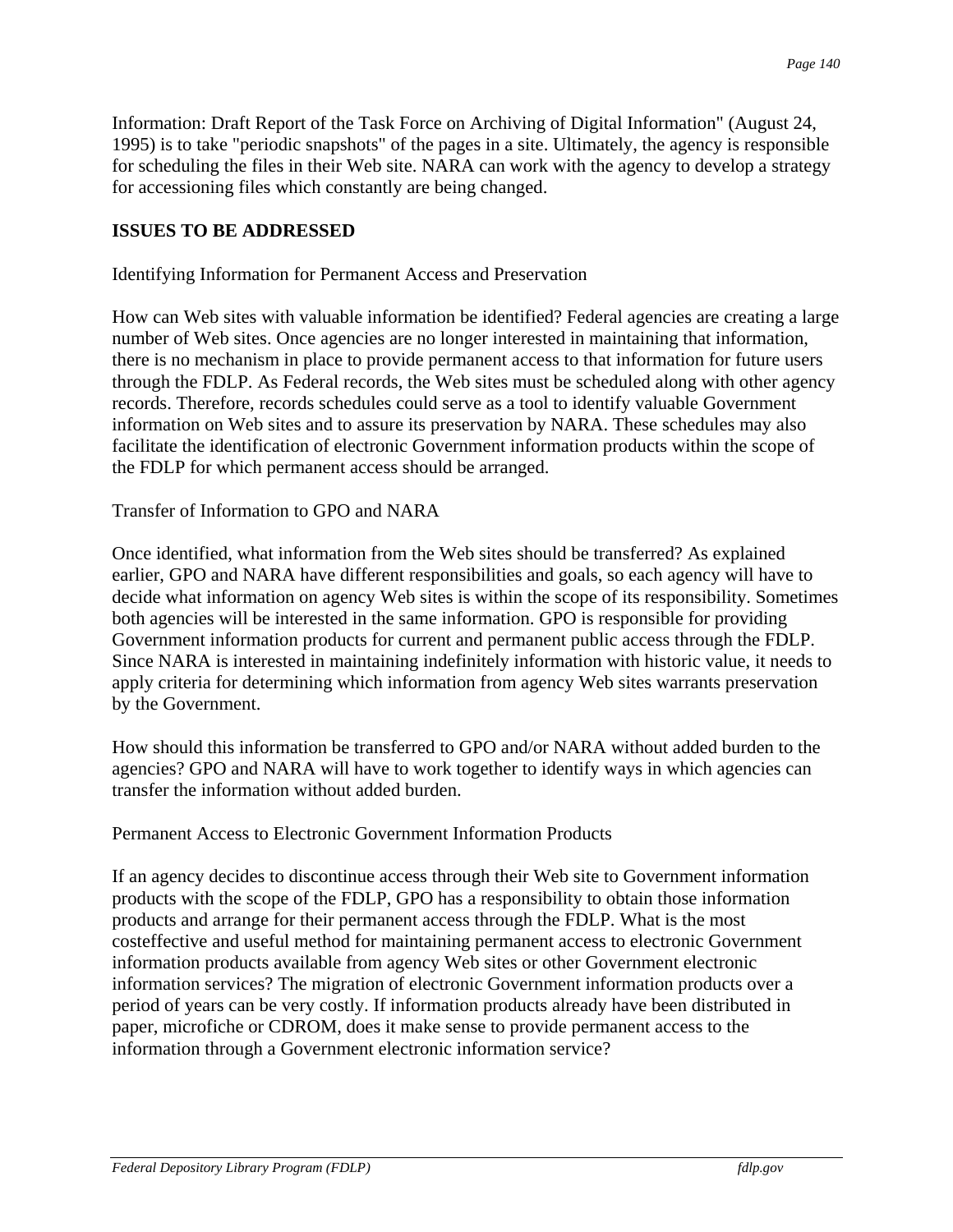Differences Between the Life Cycle of Government Information Products in Electronic vs. Traditional Formats

How is the life cycle for electronic Government information products different from that of traditional formats like paper and microfiche? What part of the information dissemination process must be changed in order to ensure permanent access through the FDLP and the preservation by NARA of information on agency Web sites?

### **Attachment D-11 Task 9: Evaluation of Inclusion in Electronic Formats of Materials Not Traditionally Included in the FDLP in Either Paper or Microfiche**

# **Attachment D-11**

**TASK 9:** Evaluation of issues surrounding inclusion in electronic formats of materials not traditionally included in the FDLP in either paper or microfiche. Examples includes Securities and Exchange Commission EDGAR data (Task 9A, Attachment D-12), Federal District and Circuit Court opinions (Task 9B, Attachment D-13), patents, military specifications, Congressional Research Service reports, and a variety of other scientific and technical information (primarily contractor reports).

# **BACKGROUND**

Government information products which have not been included in the depository library program in "traditional," or nonelectronic, formats come from all three branches of government. Two categories were specifically identified under this task for separate case studies: filings with the SEC (now available through the EDGAR system) (Task 9A, Attachment D-12) and Federal District and Circuit Court Opinions (Task 9B, Attachment D-13). Other categories studied included patents; military specifications; Congressional Research Service publications; and scientific/technical reports from several agencies. These materials have not been included in the FDLP for a variety of reasons, but as publishing agencies migrate to electronic dissemination methods, it may be possible to expand public access to these materials through the FDLP.

This task force report covers a very wide variety of materials from many sources, and expanded access to these materials might involve more than one solution. The alternatives outlined below should not be considered mutually exclusive. A combination of alternatives might address varying agency and FDLP needs in the most costeffective way. Alternative F was submitted after the original task force report was completed, and is provided here as an additional alternative available for some materials not currently in the FDLP, but it has not received the same opportunity for analysis and public comment as the others.

# **1) Patents**

The Patent and Trademark Office (PTO) disseminates information through a combination of PTO search facilities, Patent and Trademark Depository Libraries, and commercial dissemination from private vendors who purchase bulk data from the PTO at marginal cost. Bibliographic descriptions and some full text are available in electronic formats. The patent database was a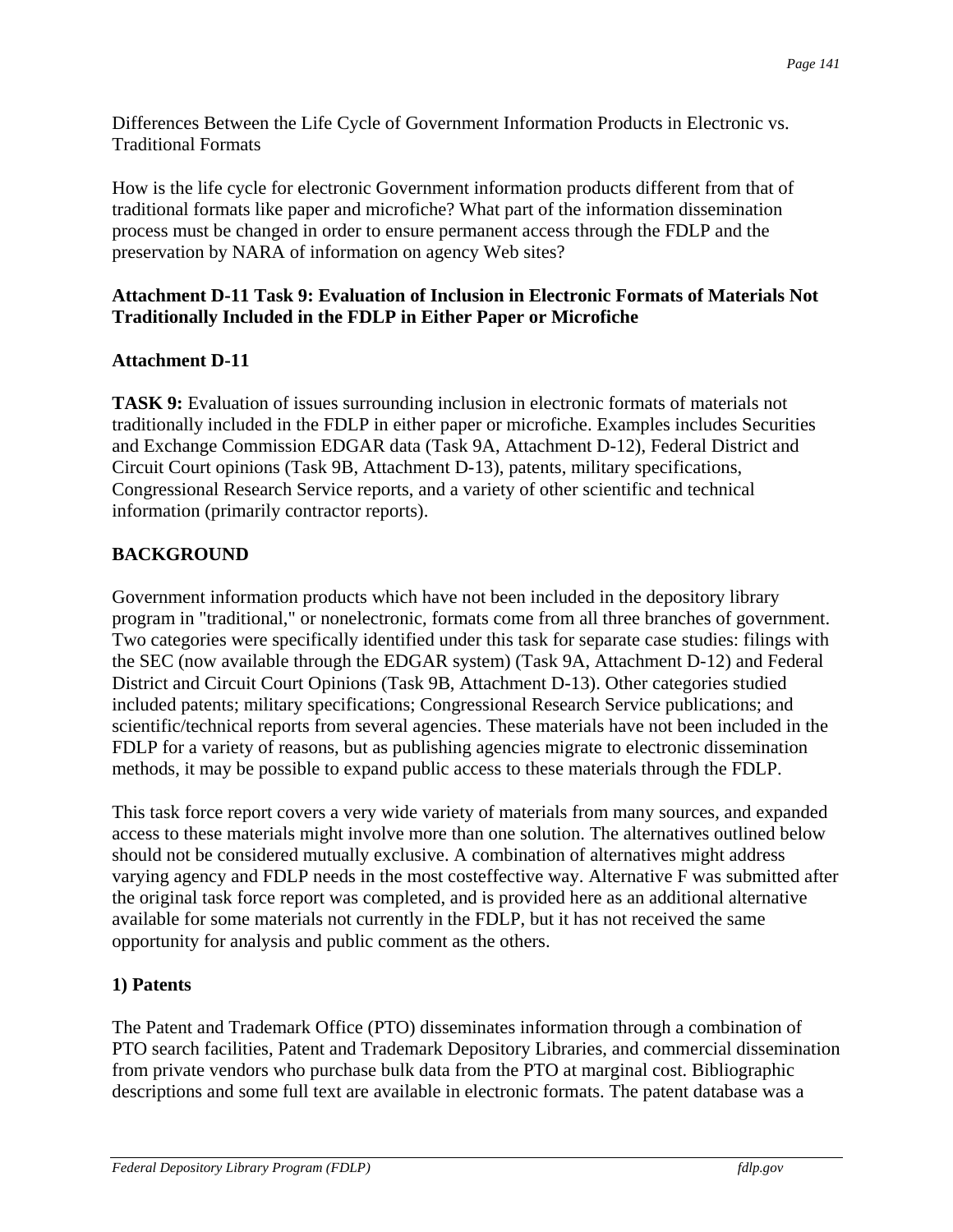major component of the two year federallyfunded Internet Town Hall, a cooperative project of Internet Multicasting Service and New York University which provided free Internet access. Since the end of that project, the PTO has been providing direct Internet access to the descriptive database. The plan is to offer searchable bibliographic text for approximately 20 years of patents. This free system will not include the full text of the patents.

The PTO called an open meeting for December 15, 1995, to:

[G]ain input into how it can maximize the potential of its information dissemination program. In view of technology changes, revisions to the Office of Management and Budget (OMB) Circular A130, and the Paperwork Reduction Act of 1995 (Public Law 10413), the PTO will review existing policies and ... prepare a comprehensive information dissemination plan.

At the same time, initiatives from the administration and the Congress are proposing major changes in the PTO. In a press release September 14, 1995, Vice President Gore announced that the PTO would be transformed into a "performancedriven, customeroriented organization." While the impact on information dissemination is not spelled out, the announcement refers to commercial business practices and points out that the PTO is "fully funded by user fees."

#### **2) Military Specifications and Standards**

Military specifications and standards are not yet available, full text, in electronic format. They are offered free for delivery by mail from the Navy Print on Demand System (NPODS). They may be ordered by "TeleSpecs", a system which takes automated telephone orders from 7:00 a.m. to 10:00 p.m. Monday through Friday. It is not a fax-on-demand system, but orders are mailed to requesters the next day. Customers also may buy a subscription to an automatic distribution service. This organization also offers paid subscriptions to an electronic information service (most current) and CDROM version (with bimonthly updates) which include descriptions of military specifications and standards and some other databases. Both services are relatively new and are priced for cost recovery.

#### **3) Congressional Research Service (CRS) Studies**

These comprehensive studies from the Library of Congress are very useful to the public but are not available through the FDLP, although the Major Studies and Issue Briefs are obtained and sold by a private vendor. There has been considerable interest in the depository library community in having CRS studies available to the general public. However, CRS is prohibited by Congress from any public distribution of their material, unless explicitly authorized by their congressional oversight committees. CRS is making their reports increasingly available to Congress in electronic format via CAPNET, the secure Capitol Hill network, but access is limited to congressional offices. Direct public dissemination through the FDLP would require a change in the current policy by Congress.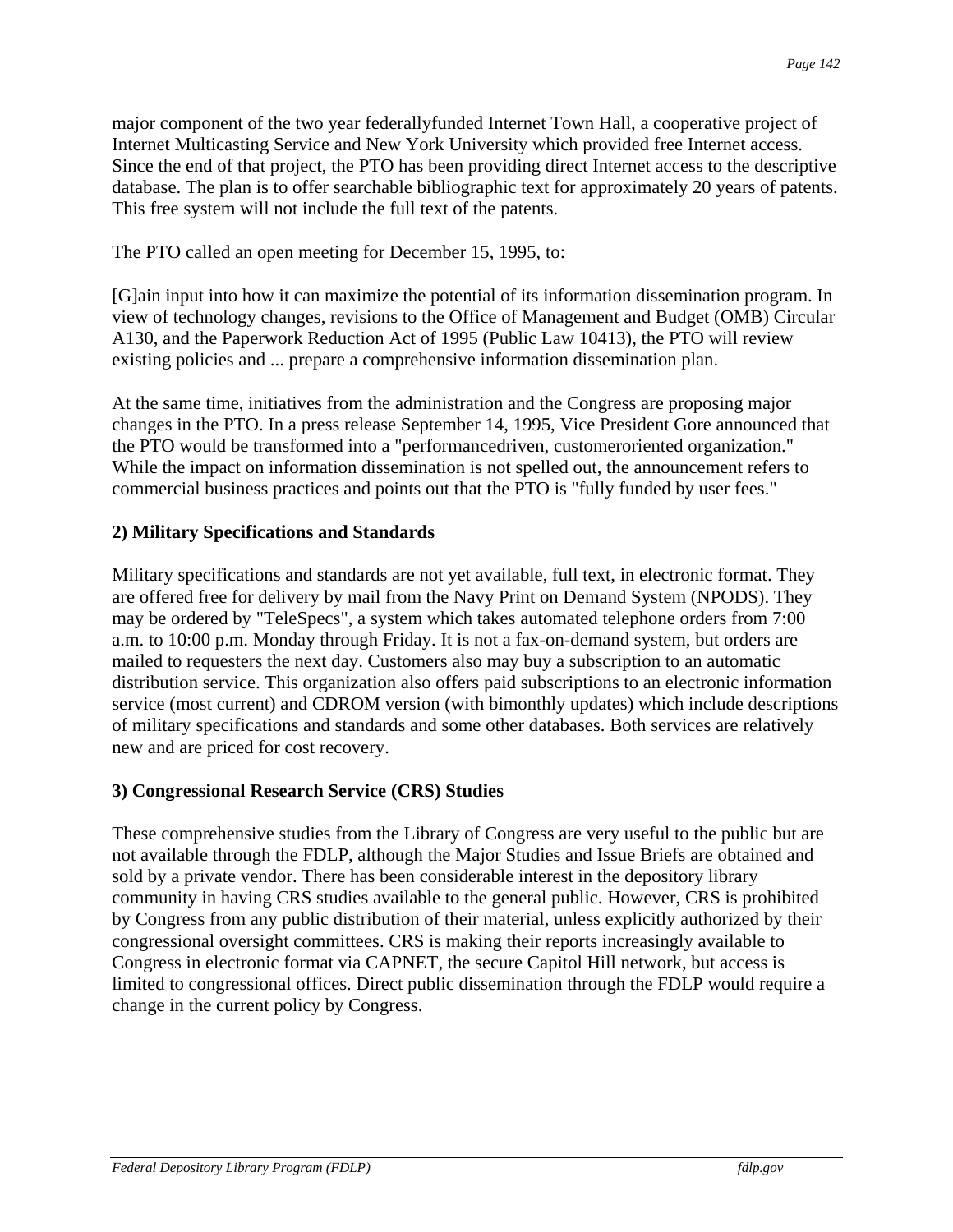## **4) Scientific and Technical Information**

While a great deal of scientific and technical information, including contractor reports, is distributed through the FDLP, there is also a great deal which is not in the program. Two agencies have been used in this task as representative of the issues for agencies, the GPO, and libraries.

#### **4a) Technical Reports and Guidelines from the Environmental Protection Agency (EPA)**

The EPA is a decentralized agency in which a number of offices and research centers produce or contract for technical reports. While many of these reports are provided to GPO for FDLP distribution, many others are not. Some staff members apparently believe that providing copies of documents to the National Technical Information Service (NTIS), or providing a single copy of NTIS diazo microfiche to GPO, satisfies information dissemination requirements of 44 U.S.C. Chapter 19. This is a misconception not unique to EPA. Some EPA CDROM titles are provided to depository libraries, but others are not. The EPA is making major efforts to provide information through an electronic information service, and this provides additional opportunities for depository libraries to participate in its dissemination efforts. No limitations on public access to reports available through the electronic information service have been identified, although many EPA reports in traditional formats are sold by NTIS.

EPA uses GPO's Federal Bulletin Board to disseminate some of its information products, thus meeting depository responsibilities. For example, an important element of EPA regulation is the development of Environmental Test Methods and Guidelines. EPA's solution to public access includes announcement of the availability of draft guidelines in the *Federal Register*. Proposed guidelines are released on the EPA gopher. Final guidelines are posted on GPO's Federal Bulletin Board. GPO thus can provide the files for downloading, and also can sell paper copies to users who prefer that format. EPA staff has suggested that there would be a demand for compilations of these materials, on electronic formats such as CDROM. These compilations could be created by GPO from agency source files.

#### **4b) Technical Reports from the Department of Defense (DOD)**

The Defense Technical Information Center (DTIC) maintains collections of three types of technical reports: classified; unclassified with limitation of export; and unclassified, unlimited. DTIC maintains a Technical Reports bibliographic database for both of the unclassified categories of reports. The database is available for purchase from DTIC in CDROM or through a Government electronic information service.

Public access is not provided to these products; they are only available to Government agency personnel, Government contractors, and potential Government contractors, who register with DTIC. The reason for this restriction is that the databases contain the "unclassified with limitation of export" category, although DTIC reports that the vast majority of reports fall in the "unclassified, unlimited" category.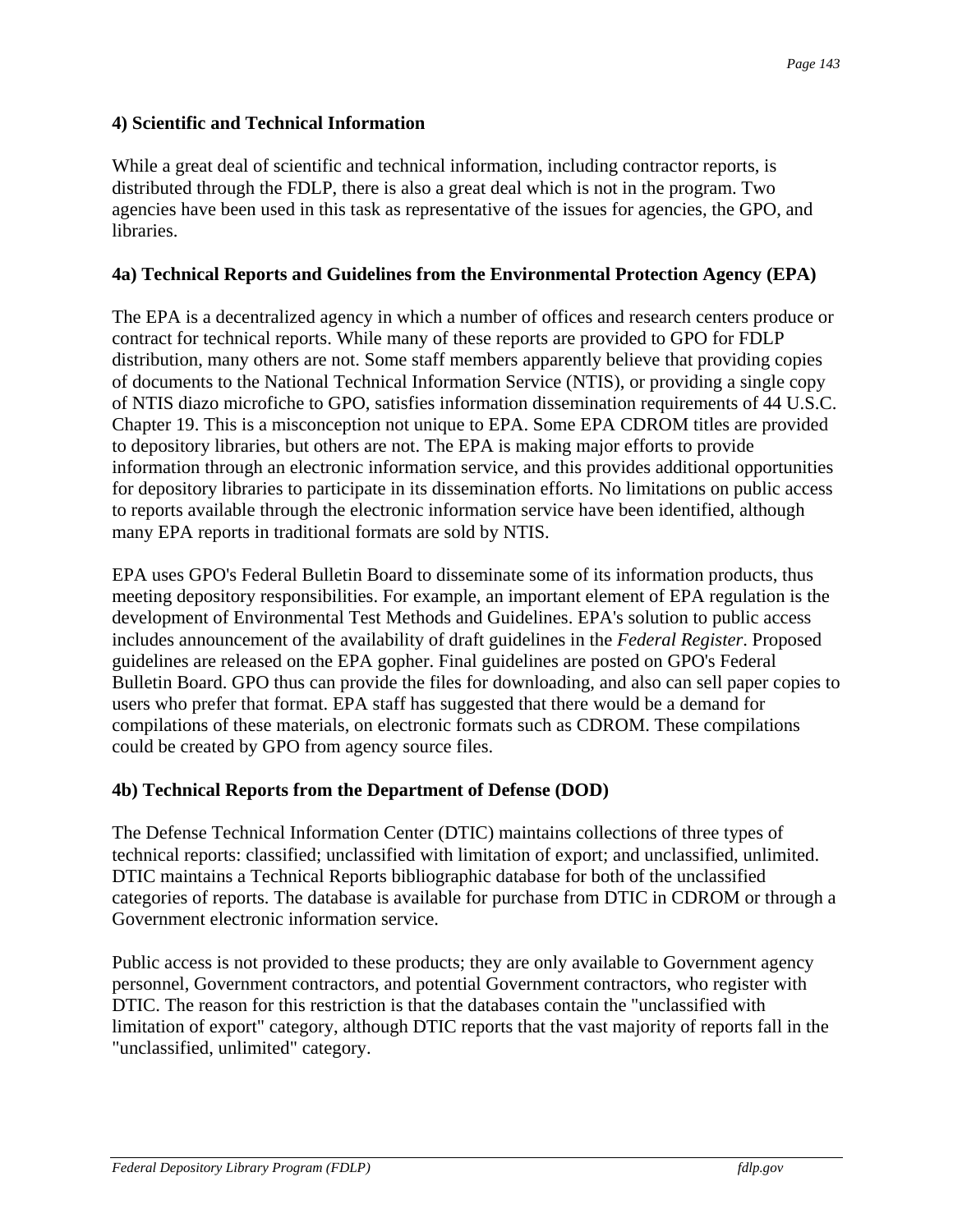DTIC forwards copies of all unlimited, unclassified reports to the National Technical Information Service (NTIS) for public sale, but most are not provided to depository libraries. The NTIS bibliographic database, including descriptions of these DTIC reports, is available for purchase through private vendors on CDROM or through electronic information services.

DTIC is moving towards electronic storage of data and documents. The Electronic Document Management System (EDMS) is an integrated system which is moving DTIC from a manual, microfichebased system to automated information management and document delivery. The system involves document scanning and optical storage. It can generate microfiche copies, since many DTIC customers still use microfiche. While the program includes a limited Web trial, DTIC probably will not provide public access to technical reports on their Web site because of security restrictions, and because technical resources must be devoted to serving primary clientele.

DOD is committed to its DefenseLINK Web site to link and point to all DOD home pages and a growing variety of unclassified material which is becoming available in electronic form. Some of the materials available as searchable databases on the Web also are sold in CDROM format. The DOD must adhere to restrictions on distribution of information which is classified or limited, and also must assure that its resources are available to its primary clientele such as Government employees and contractors. Perhaps a restructured FDLP could expand public access to such information by providing a separate source for unclassified electronic information products, one which does not place additional demands on DTIC's own technical resources.

## **FEDERAL DEPOSITORY LIBRARY DISTRIBUTION**

This task addressed materials which are not in the program in traditional formats (paper, CDROM, microfiche or floppy diskette). Each of these categories of materials is distributed to its primary audience through Government or cooperative channels, but not through the FDLP. The Patent and Trademark Office supports its own reading rooms and depository library program; military specifications are available on demand without charge. Scientific and technical reports are distributed directly from the originating agencies and secondarily through NTIS. Because of the enormous volume in most of these collections, the cost of depository distribution in paper or microfiche would be large, and distribution would also present a significant processing and storage burden on depository libraries. GPO's decision has been to direct the limited resources available for support of depository printing and distribution to materials which do not have such specialized audiences and distribution programs. As these materials become available electronically, it may be possible to use the FDLP as an additional channel for public access.

## **DISSEMINATION ALTERNATIVES**

#### **Alternative A**

Agency information is available through the Internet to the general public, from the agency itself, at no cost to the user. The GPO Pathway locator services will direct users, including depository libraries, to the agency site.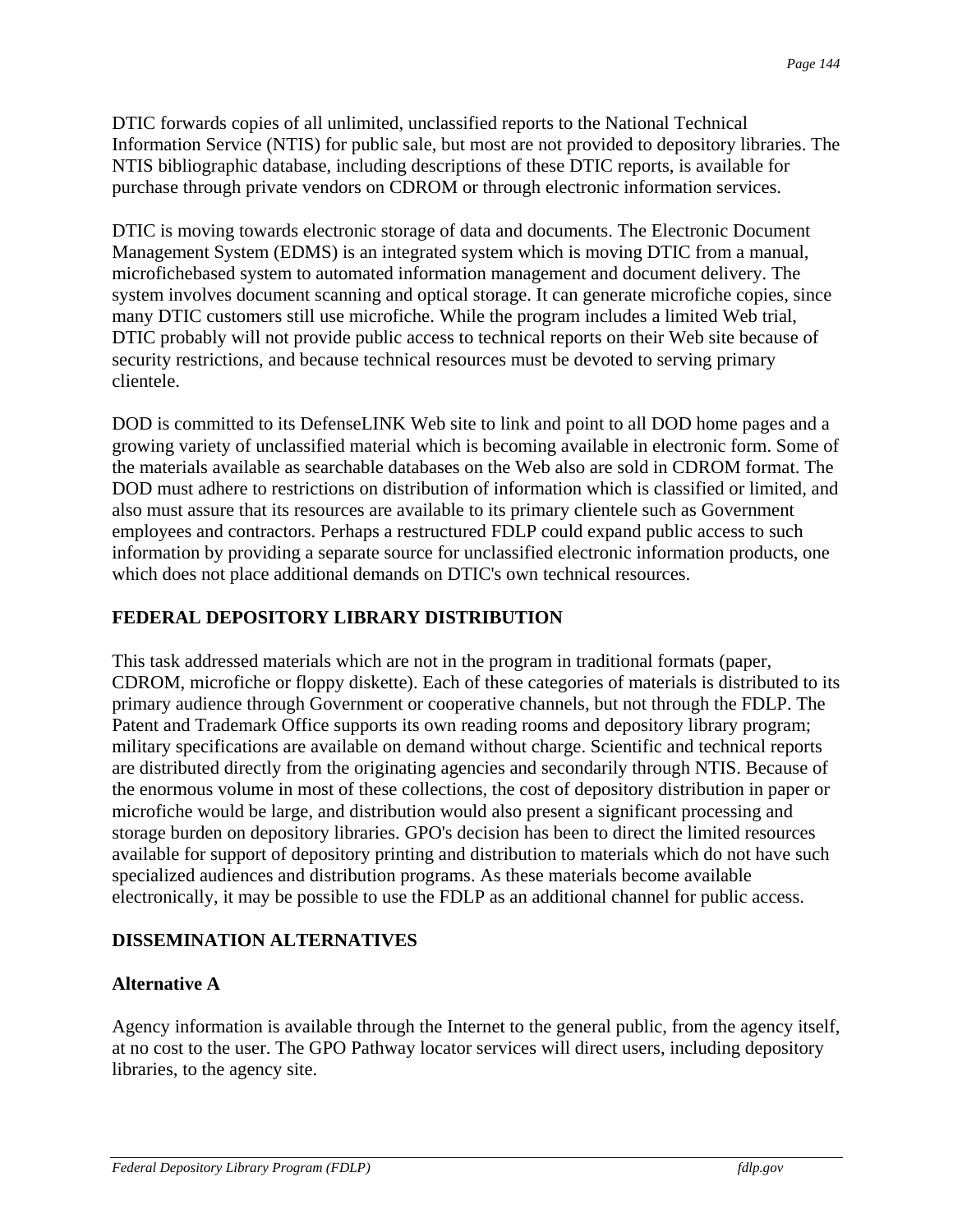## *Benefits*

- Government information products which have not been in the FDLP are available without charge to the public in electronic form.
- Libraries can access selected information products on demand, without the burden of processing and maintaining large collections.
- Minimal costs are incurred by GPO for inclusion of new information products in the FDLP.
- The GPO Pathway locator services enhance public access to agency information.

## *Disadvantages/Problems*

- Depository libraries without Internet capabilities cannot access the information.
- Delivery of graphics-inclusive contents like specifications and patents may require considerable communications band-width and highend computers at the user end.
- Public access may place additional loads on agency computing and telecommunication resources, as well as on support services, and may present security problems.
- Duration of the availability of the information product is uncertain unless GPO can establish a formal arrangement with the agency to ensure permanent access either at the agency site or at a site under the administrative control of the FDLP.

# **Alternative B**

Agency information products are available electronically for a fee. The GPO will negotiate an agreement with the agency to pay the costs for depository library access. The agreement may include limitations on numbers of users or on remote access via library networks, but will not include any copyright-like restrictions on the use or reuse of the information product. The GPO Pathway locator services will lead depository libraries to the agency site.

# *Benefits*

- Information products which have not been in the FDLP are available without charge to the public, at or through depository libraries, in electronic form.
- Libraries can access selected information products on demand, without the burden of processing and maintaining large collections.
- The GPO Pathway locator services enhance access to agency information products.

# *Disadvantages/Problems*

- GPO incurs new costs for access to information products which have not been in the program previously.
- Depository libraries without Internet capabilities cannot access the information.
- Public access may place additional loads on agency computing and telecommunication resources, as well as on support services, and may present security problems.
- Agencies or distributors may see free public access through the FDLP as a threat to revenue generation.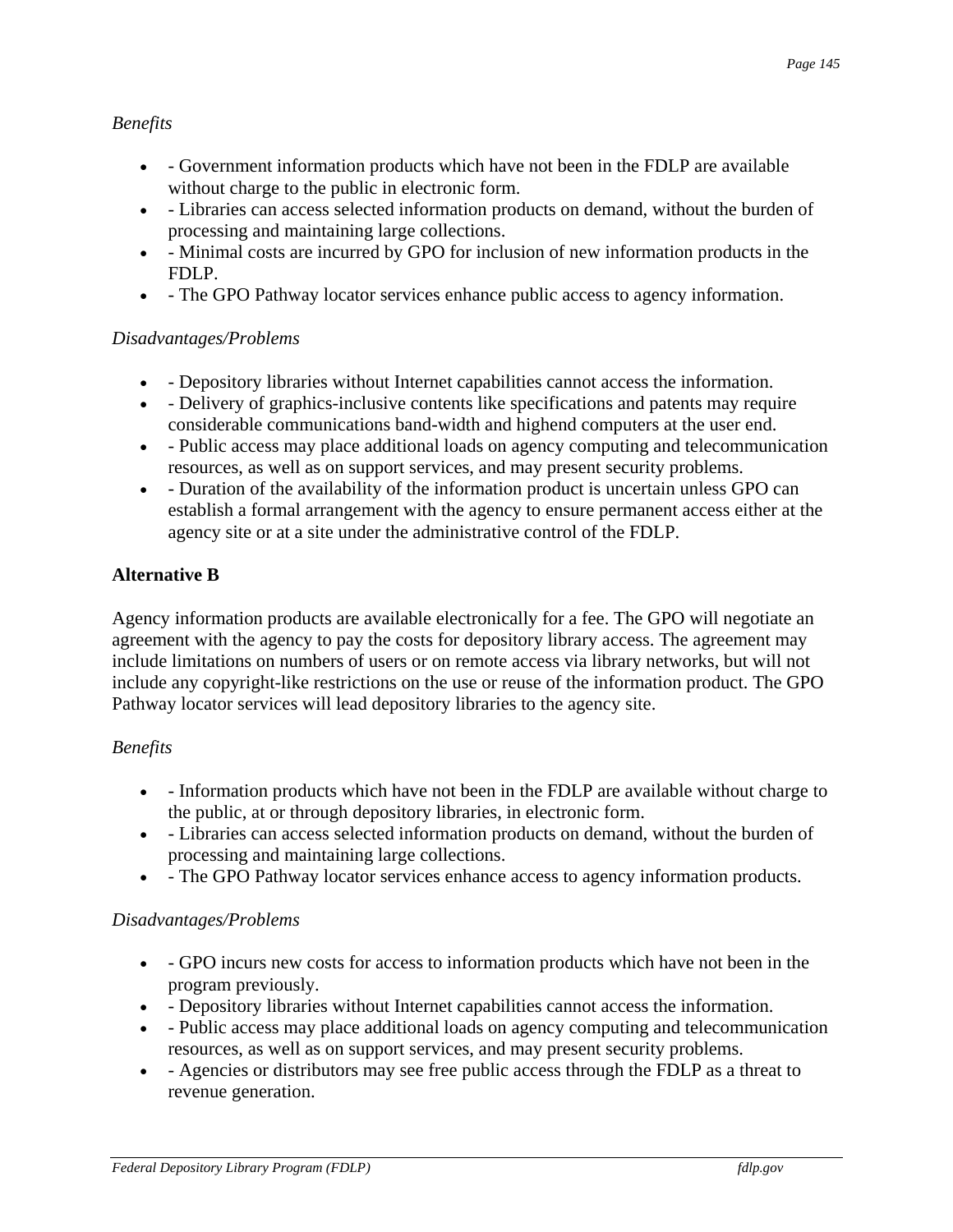### **Alternative C**

GPO establishes a database of information products from agency sites which is tailored to the FDLP. Agencies provide electronic source files, or GPO downloads source files from agency sites.

### *Benefits*

- Government information products which have not been in the FDLP are available without charge to the public in electronic form.
- Agencies are relieved of security problems related to unauthorized access to classified or nongovernment information products on their primary sites.
- Agency computer and telecommunication resources do not experience additional loads from depository library or general public access, as agencies may direct public users to FDLP sites.

#### *Disadvantages/Problems*

- GPO incurs new and essentially duplicative costs for access to information products which have not been in the program previously. GPO costs include downloading, reformatting, search mechanisms, storage, and permanent access.
- Provision must be made for updating dynamic data as it changes on the agency site.

#### **Alternative D**

Information from Government electronic information services is made available to depository libraries in CDROM format instead of through direct connections to these services. Agencies produce CDROM titles, with GPO riding orders for the cost of copies for FDLP distribution, whether or not discs are produced or procured through GPO.

#### *Benefits*

- Government information products which have not been in the FDLP previously are available without charge to the public in electronic form.
- Currently, many depository libraries are better equipped to handle CDROM than Government electronic information services.
- CD-ROM is a good media for depository distribution. As a read-only media, CD-ROM assures the integrity of the data, and the estimated media life of a CD-ROM is 30 years or more. However, the longevity of the retrieval and display software frequently used on CD-ROM titles is less certain due to dependency on specific computer operating systems or other technology that may become obsolete more rapidly than the physical media.
- Agency computer resources do not experience additional load from depository or public access.
- Agency revenue streams from user fees are protected.

#### *Disadvantages/Problems*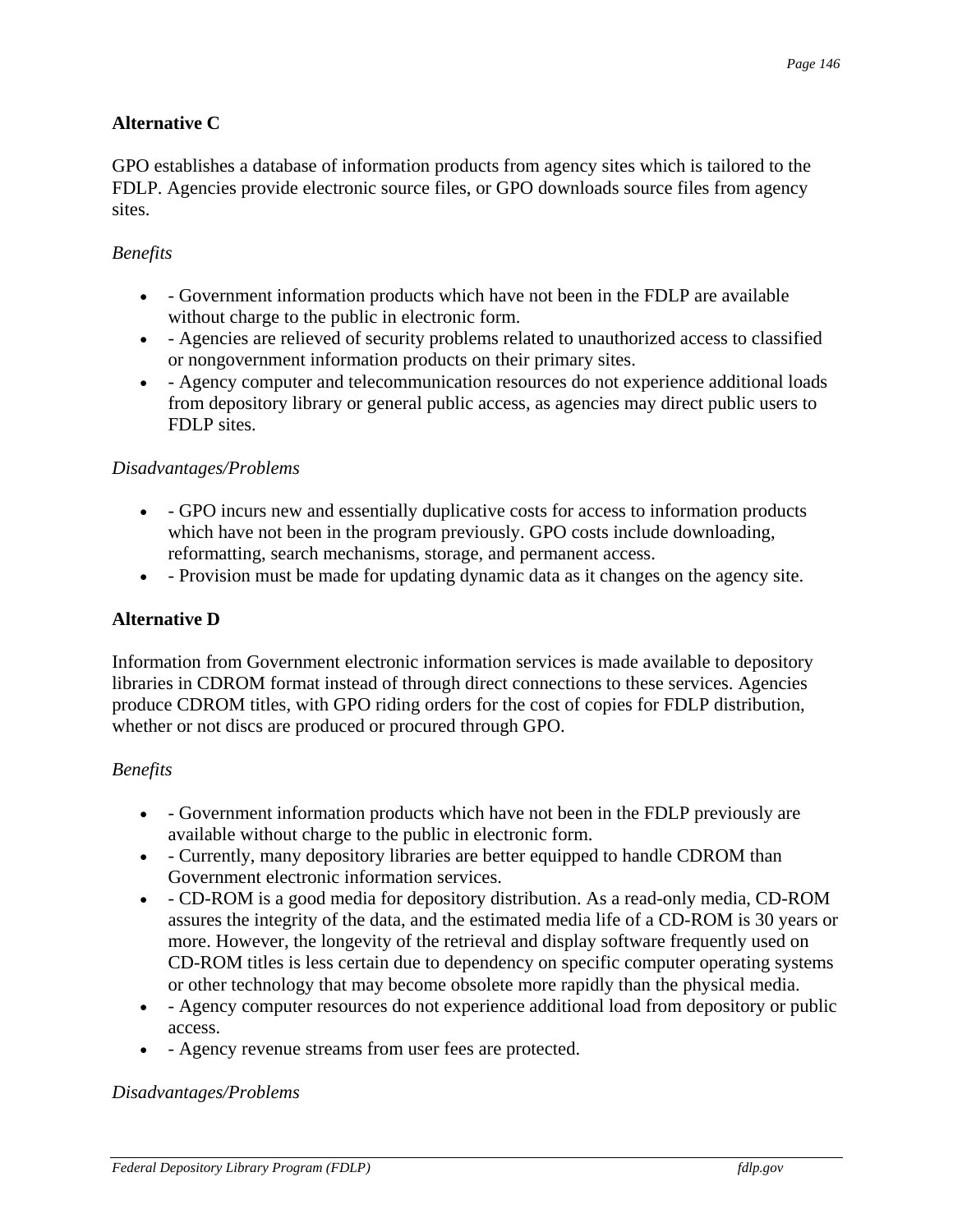- GPO and/or agencies incur new costs for access to information products which have not been in the program previously.
- Large report collections on CDROM may require a large number of disks, creating storage and access pressures in depository libraries.
- CDROM is not as timely for current information as direct access through an electronic information service, and does not permit dynamic updating of changing information.

## **Alternative E**

Information products from Government electronic information services are made available to depository libraries in CDROM format instead of through direct connections to these services. GPO obtains agency source files or downloads files from agency sites, and creates CDROM collections for FDLP distribution.

## *Benefits*

- Government information products which have not been in the FDLP becomes available without charge to the public in electronic form.
- Currently, depository libraries are better equipped to handle CDROM than Government electronic information services.
- Use of information is facilitated by GPO's creating discs with consistent search interfaces.
- CDROM provides for permanent public access in libraries throughout the country.
- Agency computer resources do not suffer additional strain from depository or public access.
- Agency revenue streams from user fees are protected.

## *Disadvantages/Problems*

- GPO incurs new costs for access to information products which have not been in the program previously.
- Large report collections on CDROM may require a large number of discs, creating storage and access pressures in libraries.
- CDROM is not as timely for current information as direct access through Government electronic information services, and does not permit dynamic updating of changing information.

## **Alternative F (NTIS Proposal for Depository Library Access)**

**Note:** This alternative was proposed by NTIS after the completion of the original task force report, so it has not received the same opportunity for analysis and public comment as the other alternatives. While it proposes a program which would not be part of the FDLP, it does identify an option for providing public access to federallyfunded scientific, technical and engineering publications from the NTIS collections, so it is included here as additional information for the FDLP Study. The description of this alternative and many of the benefits and disadvantages/problems were identified by NTIS and are presented in its own words; some of the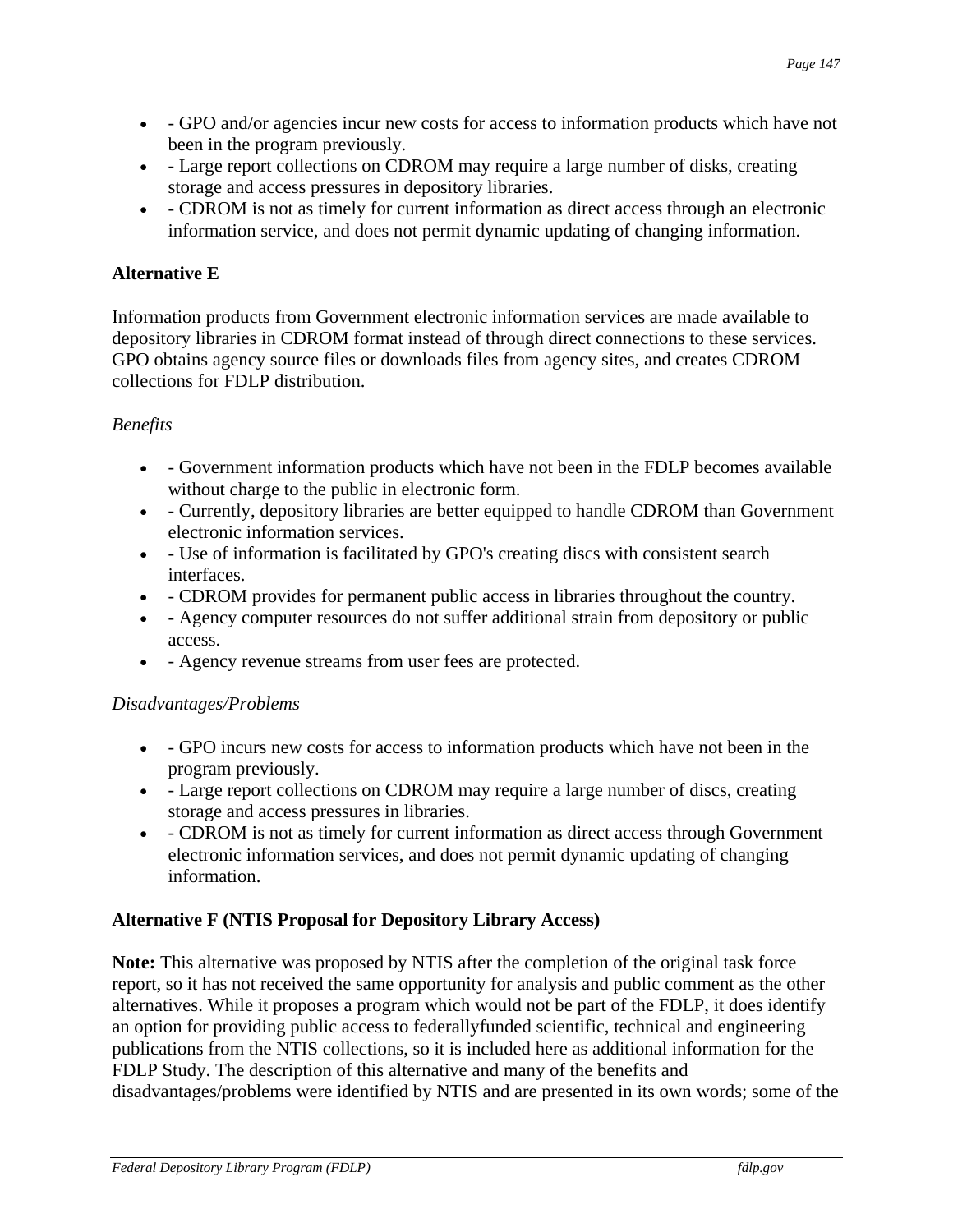benefits and disadvantages/problems were identified by the task force and GPO staff, based on earlier input from the library community.

NTIS has proposed a means to assure the American public access to information in its collection for free through the depository libraries without a subsidy from taxpayer funds. Access will be provided to electronic image files of documents as they become available to NTIS. The proposal covers access to image files of documents of scientific, technical and related business nature that would be available to the depository libraries under the current program in paper or microfiche formats as well as access to a wide range of materials that have previously been accessible to the depository libraries only through the NTIS sales program. The initial proposal does not include NTIS CDROM titles or feebased electronic information services available through FedWorld, but it would provide easy and immediate access to a substantial number of fugitive documents not previously available to the FDLP.

NTIS plans to initiate a pilot with approximately 20 depository libraries by early summer. Pilot participants will have access at no charge to the full electronic bibliographic records of the incoming NTIS document stream and will be able to request downloads of all documents available in electronic format. The purpose of the test is to establish procedures and appropriate operating protocols for complete lights out, 24 hours a day, seven days a week operation. Expected duration of the test period will be approximately nine months, at which time a decision on the full extent of access to the depository system should be possible.

NTIS will provide depository libraries with access on demand to the electronic images of federally funded scientific, technical and engineering publications in its collection at no charge, as often as needed, and without any time limitation in exchange for a simple agreement from each library not to release the electronic file outside the library or use it for commercial purposes. No restrictions of any kind are placed on the use or redissemination of documents printed from these electronic files. Interlibrary exchange of these paper or microfiche documents would be expected to proceed as they currently do with depository library materials. Access will be provided through a search system with no charges to the library for anything it downloads for printing. Files can be printed locally if the library has a printer with PostScript print capability. The library or the user would absorb print costs but could make as many paper copies as needed.

Currently Defense Department publications are entering the NTIS collection in image format. Several other science agencies are making rapid progress on migrating to electronic imaging and NTIS is within months of scanning most items it receives in paper. Virtually everything entering the NTIS system should be in electronic image format within a year. NTIS expects to intake about 100,000 documents during this fiscal year.

## *Benefits*

- NTIS would make Government information products that have not been included the FDLP available for free access in local communities.
- No appropriated funds will be required since NTIS will absorb all costs of storage and access as a business expense paid for out of user fees from the NTIS system as a whole and not by the taxpayers.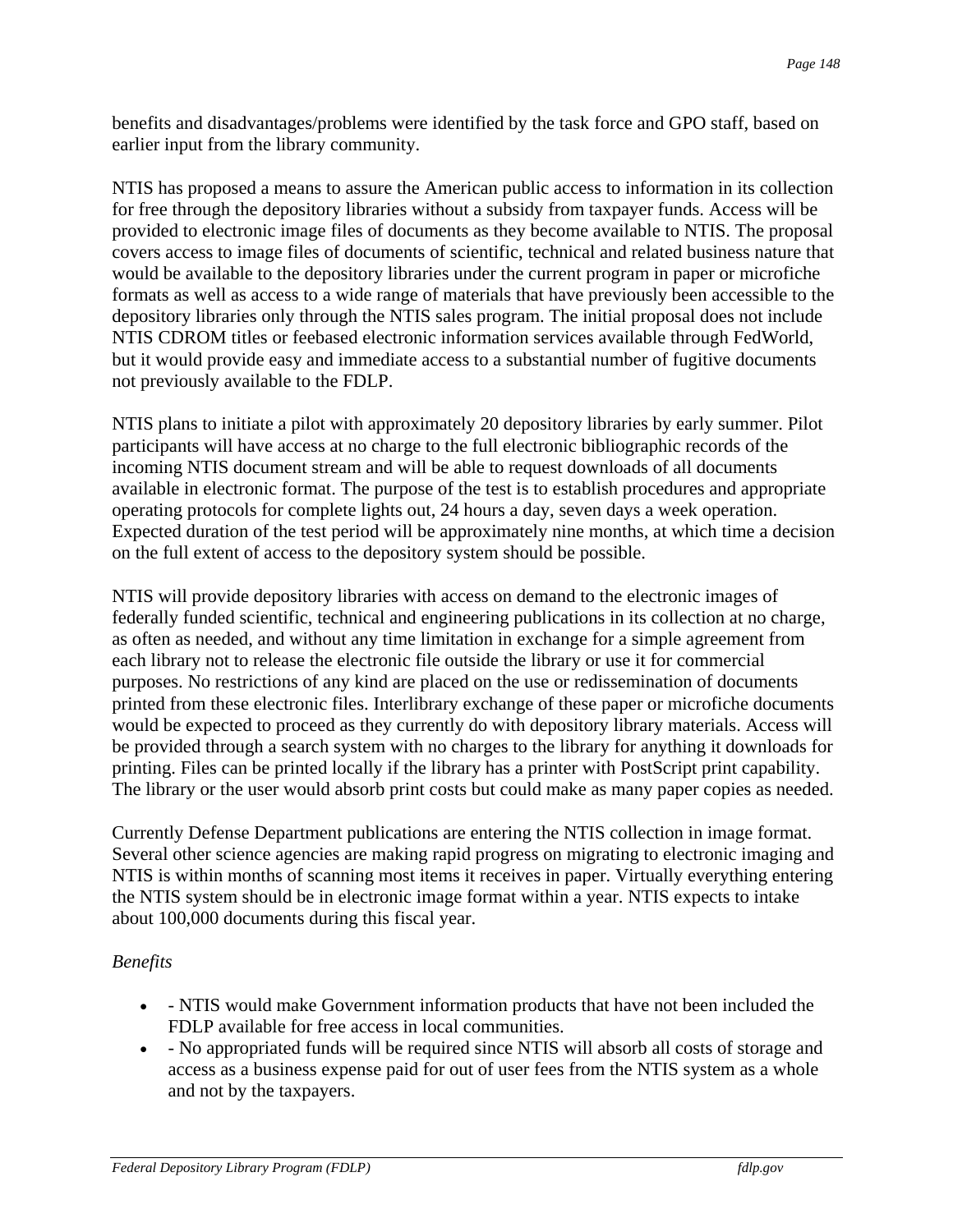- A large class of fugitive documents those from DOD would immediately become available to the public, and NTIS working relationships with other major federal producers of technical information products in electronic form ensure the future availability of a more comprehensive collection of federal technical information.
- Libraries could access selected information products on demand without the burden of storing or indexing large collections or dealing with individual agencies.
- Depository libraries could provide an advertising vehicle for NTIS services by increasing public awareness.

## *Disadvantages/Problems*

- Libraries must resist the temptation to release electronic files of these materials on the World Wide Web. Such a release would destroy NTIS' own revenue generating capabilities and eliminate funding to support free access in the future. NTIS' restrictions apply only to the document image files themselves and should in no way interfere with patrons ability to search and locate documents they need.
- Downloading and printing of large PostScript files can require considerable Internet band-width as well as highend equipment at the library.
- Depository libraries would have to accept copyrightlike restrictions on the use and reuse of materials obtained from NTIS through the FDLP and would be put in the position of enforcing those restrictions. There is a risk to NTIS' market for these publications if library patrons (some of whom may be resellers) are not satisfied with the restrictions imposed by NTIS and do not comply with them.
- Compliance with NTIS' restrictions may necessitate that use of the NTIS service be restricted to mediated searches (those conducted by depository library staff). This would eliminate selfservice at public access workstations and make it more labor intensive (costly) for depository libraries, thus precluding some depository libraries from offering the NTIS service to their patrons and limiting public access to these materials.
- This alternative as proposed would not be an official part of the FDLP, so there is no statutory obligation for NTIS to initiate or sustain it, and no guarantee that this service would be available to all depository libraries. Since depository obligations under 44 U.S.C. Chapter 19 are for the publishing agencies, unless this NTIS service was brought under the FDLP officially, it would not fulfill agency obligations, and GPO would have to continue to work directly with agencies to make information products available without restriction through the FDLP.

## **ISSUES TO BE ADDRESSED**

#### **Government Information Policy**

How can the Federal Depository Library Program assist the Government in fulfilling its responsibility for informing its citizens in the new electronic environment? How can basic public access to Government information products be assured despite increasing requirements that agencies find new ways to raise revenues?

## **Depository Library Role in Access to Non-GPO Data**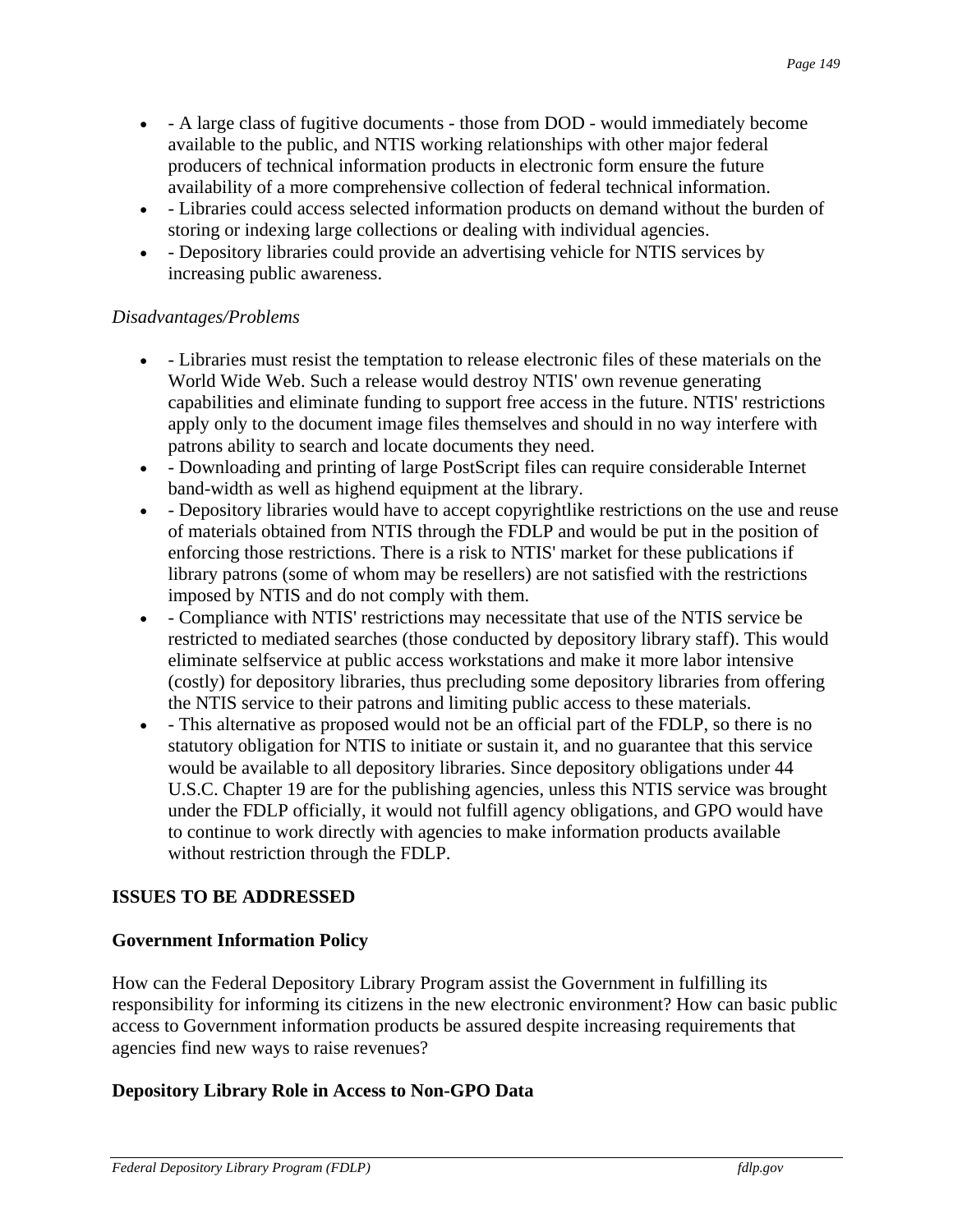There is no current model for bringing electronic Government information products available through agency electronic information services officially into the FDLP. Should there be? Should GPO attempt to establish interagency agreements for inclusion of material available from agency Internet sites in the FDLP? If so, what limitations, restrictions or guarantees should be covered by these agreements? What provisions should be made for permanent public access to this type of information? Is the fact that the GPO Pathway locator services direct users to an agency site enough to consider the information at that site an "official" part of the FDLP? What is the responsibility of depository libraries for providing assistance with information at nonGPO sites, and for providing facilities for downloading and printing?

## **Depository Library and GPO Role in Managing Limitations on Usage or Redissemination**

If GPO negotiates agreements with agencies which put limits on redissemination of the their data, depository libraries will be put in the position of enforcing copyrightlike restrictions on Government information products. They might be required to check for user affiliation, or forbid downloading of data. Such restrictions are used in libraries for commercial products, but have not been in place for Government information products. Should Congress and GPO cooperate in creating systems which place limits on the use of Government information products? Is an expansion of access, even with limitations, reason enough to accept limitations which agencies need in order to protect their revenue stream?

#### **Permanent Public Access**

How will the public be assured of access to Government information products over periods of many years, if electronic information services, such as agency Web sites, are purged of older materials? How will electronic information products be maintained for permanent access? Although CDROM can provide access for a number of years, it is not considered a permanent medium and all data on CD-ROM will need to be migrated to new media for truly permanent access.

### **Attachment D-12 Task 9A: Case Study on Securities and Exchange Commission EDGAR Data**

#### **Attachment D-12**

**TASK 9A:** Evaluation of issues surrounding inclusion of the Securities and Exchange Commission (SEC) EDGAR System in the Federal Depository Library Program when that information is not already included in paper or microfiche format.

## **BACKGROUND**

The Securities and Exchange Commission (SEC) administers federal securities laws. Issuers of securities making public offerings must file financial and other pertinent data with the SEC. This information is available in SEC public reading rooms and through private vendors. It also is available through the SEC's Electronic Data Gathering, Analysis and Retrieval System (EDGAR) electronic filing system. According to the SEC, the primary purpose of EDGAR is to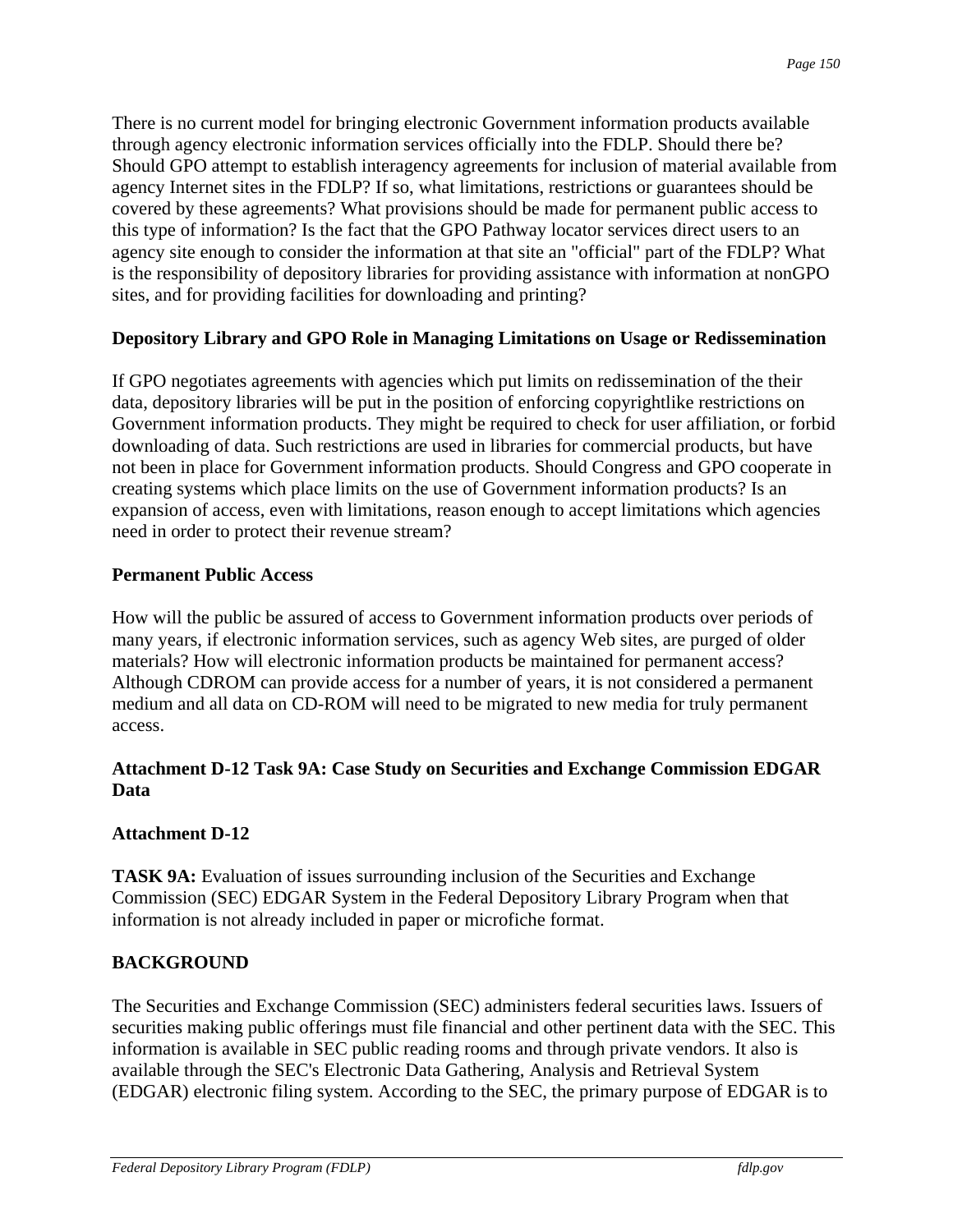"increase the efficiency and fairness of the securities market for the benefit of investors, corporations, and the economy by accelerating the receipt, acceptance, dissemination, and analysis of timesensitive corporate information filed with the agency."

EDGAR is used by nearly 75% of publicly traded domestic companies to make most of their filings. All public companies will be required to file electronically with the SEC by May, 1996. The SEC receives approximately 12 million documents a year, and estimates that users download nearly 17,000 documents a day.

In 1993, the Internet Multicasting Service and New York University entered into an agreement to test Internet as a vehicle for making this data available to a broader public. That twoyear experiment was funded by the National Science Foundation through a grant which expired on October 1, 1995.

In a speech on August 11, 1995, SEC Chairman Arthur Levitt announced that the SEC would provide access to EDGAR on its own World Wide Web site. Levitt said, "It is a major Commission priority to use electronic communications to bring clearer, faster, more complete disclosure to investors as well as to reduce costs for issuers. This represents a logical step in our efforts to better inform investors....We've had many creative offers from the private sector to keep EDGAR on the Internet..., but all of them would in some way limit the amount of information available, or else attach too many commercial strings. Taxpayers and shareholders have already paid to compile this informationthey should not have to pay again."

The SEC Web site provides access to all of the public electronic filings made from 1994. It supports user access through Web Browser or Anonymous File Transfer Protocol (FTP). EDGAR access is provided free of charge on a daydelayed basis. Direct bulk feed of EDGAR data also can be purchased from Lexis/Nexis, which operates the EDGAR dissemination service.

The SEC intends to incorporate new technologies and concepts to facilitate the capture, analysis, and dissemination of the financial data the SEC is required to obtain. To that end, a Technology Conference was held on August 14, 1995, followed by a Request for Information (RFI) in October. The RFI sought information on the possible privatization of the EDGAR system, in addition to a number of other policy and

technical issues. The RFI asked whether the agency should continue to maintain and operate this service, "or should this service be provided by the private sector either on the Internet or via some other means?"

On January 4, 1996, the SEC issued a second RFI concerning the EDGAR system. This RFI supplements the first and specifically solicits comments on several potential EDGAR system architectures. Unlike the first RFI, which proposed a possible privatization of the EDGAR service currently provided through the SEC Web site, all four models presented in the new RFI assume that "the SEC will retain its Internet site and continue to offer the current level of EDGAR document dissemination service."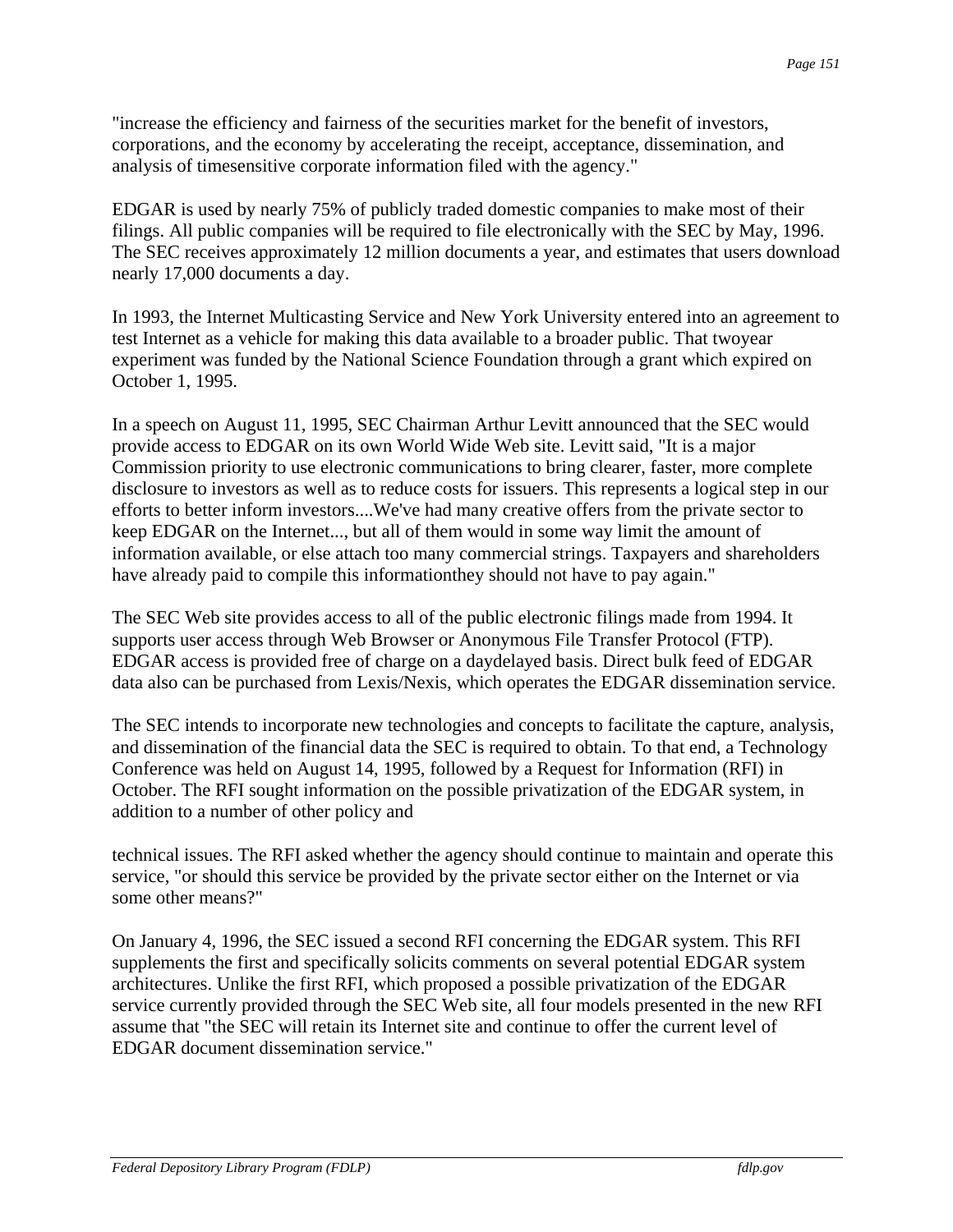### **FEDERAL DEPOSITORY LIBRARY DISSEMINATION**

Information filed with the SEC has never been part of the FDLP in paper, electronic or microfiche format. Although at one point SEC entered into discussions with GPO about creating a CDROM version of their documents, which would have included FDLP distribution, no agreement was reached.

### **DISSEMINATION ALTERNATIVES**

#### **Alternative A**

EDGAR is maintained on the SEC Web site and the GPO Pathway locator services will direct users, including depository libraries, to the SEC Web site for this information.

#### *Benefits*

No new product development is needed.

No costs are incurred by GPO or SEC for inclusion of this information product in the FDLP.

The GPO Pathway locator services enhance public access to SEC filings by making them easier to find.

#### *Disadvantages/Problems*

Depository libraries without Internet capabilities cannot access the EDGAR database.

#### **Alternative B**

The SEC provides the electronic data to GPO for distribution to depository libraries on CDROM. Preliminary discussions with SEC about CDROM production assumed dissemination of approximately 10,000,000 pages of information per year. This includes Form Q, Form K, mergers/acquisition, and proxy statement filings. Over a one year period this would equate to the production of approximately 52 discs. The estimated cost to GPO for replication and distribution of these discs to 700 depository libraries would be \$182,000. Projected costs might be reduced by compressing files and/or by distributing discs less frequently. The SEC would be charged for premastering the discs unless the *Federal Depository Library Program: Information Dissemination and Access Strategic Plan, FY 1996 - FY 2001* (Strategic Plan) for

the FDLP is approved, in which case funds for premastering could be taken from the FDLP appropriation. The GPO Pathway locator services would direct users to the SEC Web site for more immediate access to filings.

*Benefits*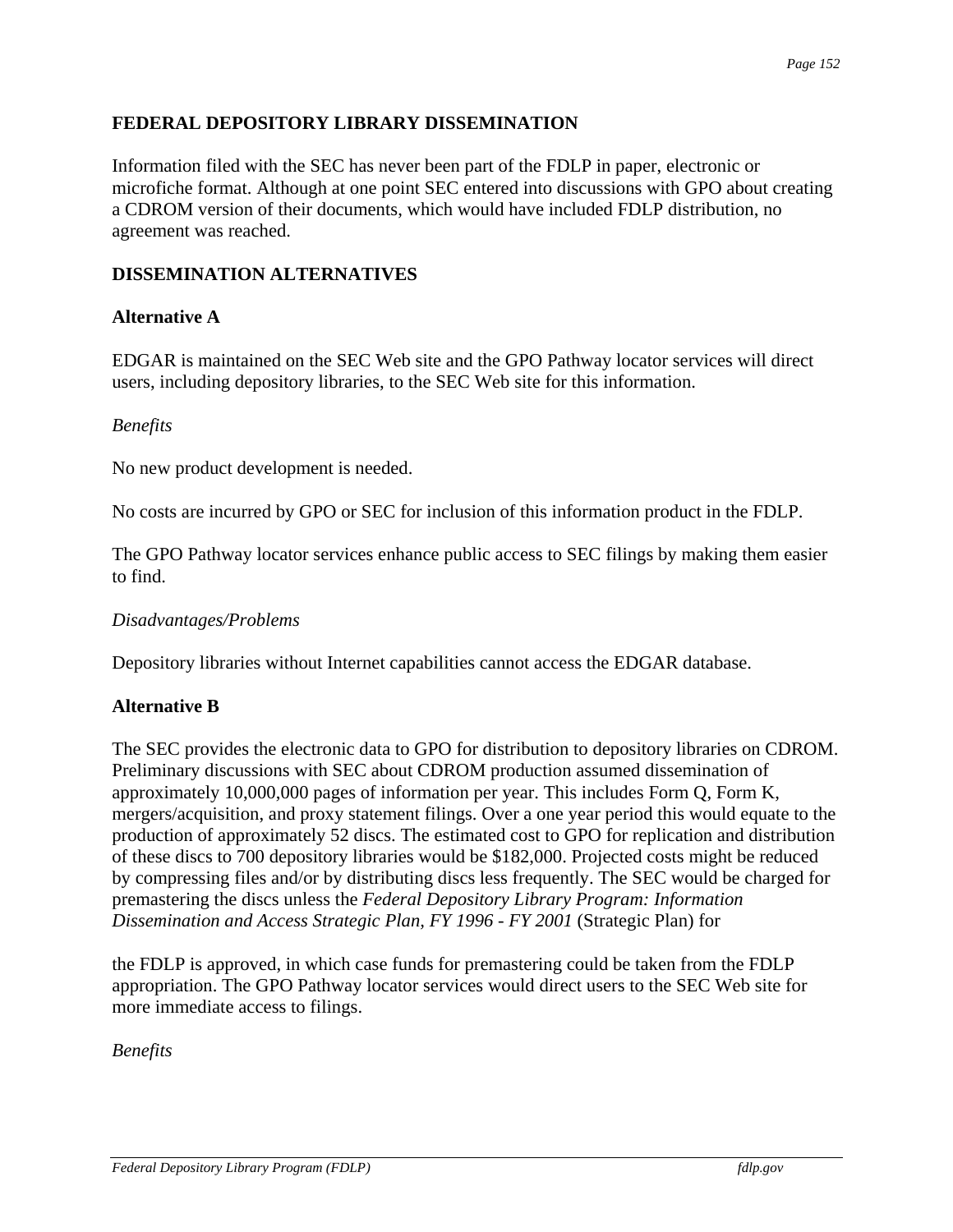Currently, depository libraries are better equipped to handle CDROM than Government electronic information services.

CD-ROM is a good media for depository distribution. As a read-only media, CD-ROM assures the integrity of the data, and the estimated media life of a CD-ROM is 30 years or more. However, the longevity of the retrieval and display software frequently used on CD-ROM titles is less certain due to dependency on specific computer operating systems or other technology that may become obsolete more rapidly than the physical media.

#### *Disadvantages/Problems*

Additional cost to the FDLP of approximately \$182,000 per year, or more if GPO pays for premastering the discs. Since SEC filings have never been a part of the FDLP, their inclusion in the FDLP in electronic format nets no cost savings for elimination of comparable paper or microfiche products from the program.

Discs will not be as timely as access through the SEC Web site. However, as access to the SEC Web site is free, depository libraries still retain a mechanism for timely access of current SEC filings.

## **ISSUES TO BE ADDRESSED**

#### Permanent Archiving

The National Archives and Records Administration (NARA) is engaged in negotiations with SEC to identify and schedule the records of enduring value in the EDGAR system. NARA has expressed concern about longterm access to files if the database is privatized, and would prefer in that case to acquire the data directly on magnetic tape cartridge. Any EDGAR data transferred to NARA will not be maintained for use through an electronic information service and will not be accessible via the Internet on a continuing basis. However, a specific request will trigger access to the EDGAR data.

#### Permanent Access

The SEC has not indicated how long filings will remain actively available on their Web site. If filings are "retired" after a few years, access to earlier information would be available only in SEC reading rooms or through private vendors, unless provision is made for CD-ROM backup or "mirror" sites.

Methods for Bringing Electronic Information Products Officially Into the FDLP

There is no current model for bringing information products available through remote access to Government electronic information services sites officially into the FDLP. Should there be? Should GPO attempt to establish interagency agreements for inclusion of material available from agency Web sites in the FDLP? If so, what limitations, restrictions or guarantees should be covered by these agreements? What provisions should be made for permanent access to this type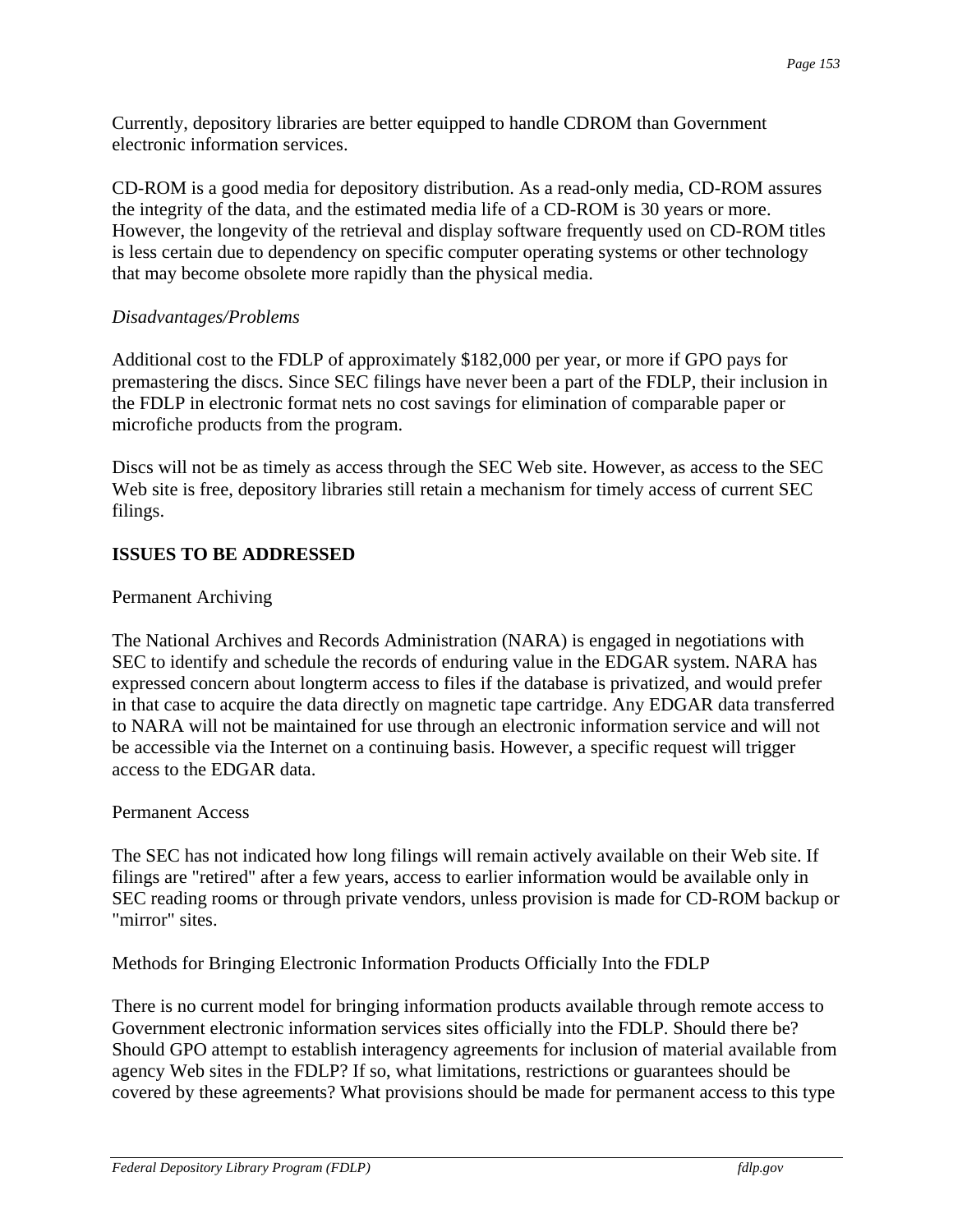of information? Is the fact that the GPO Pathway locator services direct users to an agency site enough to consider the information at that site an "official" part of the FDLP? What is the responsibility of depository libraries for providing assistance with information at nonGPO sites?

## **Attachment D-13 Task 9B: Case Study on Federal District and Circuit Court Opinions**

# **Attachment D-13**

**TASK 9B:** Evaluatation of how United States Court of Appeals' published slip opinions might be included in the Federal Depository Library Program (FDLP) electronically, although traditionally they have not been a part of the FDLP in either paper or microfiche format.

# **INTRODUCTION**

The United States Courts of Appeals traditionally has published their own slip opinions in paper form and has a long standing waiver from the requirement to use the services of the Government Printing Office (GPO) to produce printed materials. The opinions are distributed to the parties, members of the court community, law libraries, and are available to the public through various sources. As technology progressed, the courts took advantage of the improved efficiencies and began electronically transmitting opinions to interested legal publishers and the public, created court-operated electronic bulletin board systems for further public distribution to the bar and the public, and made slip opinions available on the Internet for yet further distribution.

The following paper presents a review of existing electronic methods for dissemination of Government information and discusses, in particular, alternatives the courts might consider for disseminating appellate court opinions. The paper addresses: (1) the background for the longstanding practice of producing slip opinions using local printing contractors, (2) the Judiciary's relationship with the Federal Depository Library Program, (3) the alternatives for distributing slip opinions electronically, and (4) the issues posed by electronic distribution. The paper does not offer any recommendations. Any change to current practices would need to be considered by the Administrative Office of the U.S. Courts, the courts, and the Judicial Conference of the United States.

# **BACKGROUND**

Production of slip opinions for the federal courts of appeals is handled locally by the individual courts of appeals. There is no centralized administrative control over the slip opinion process, beyond the assistance provided by the Administrative Office (AO) for procuring a printing contractor. All policy regarding production and distribution is made by each appellate court. Slip opinions typically are produced and distributed to the court, and to both paid and free subscribers, by contract vendors.

Wide access to the federal appellate opinions is available in both hard print and electronic formats. Historically, the courts have provided hard print copies of slip opinions to interested law schools within their circuit, often in exchange for free subscriptions to those law schools' journals. Other non-profit organizations, including government organizations, usually receive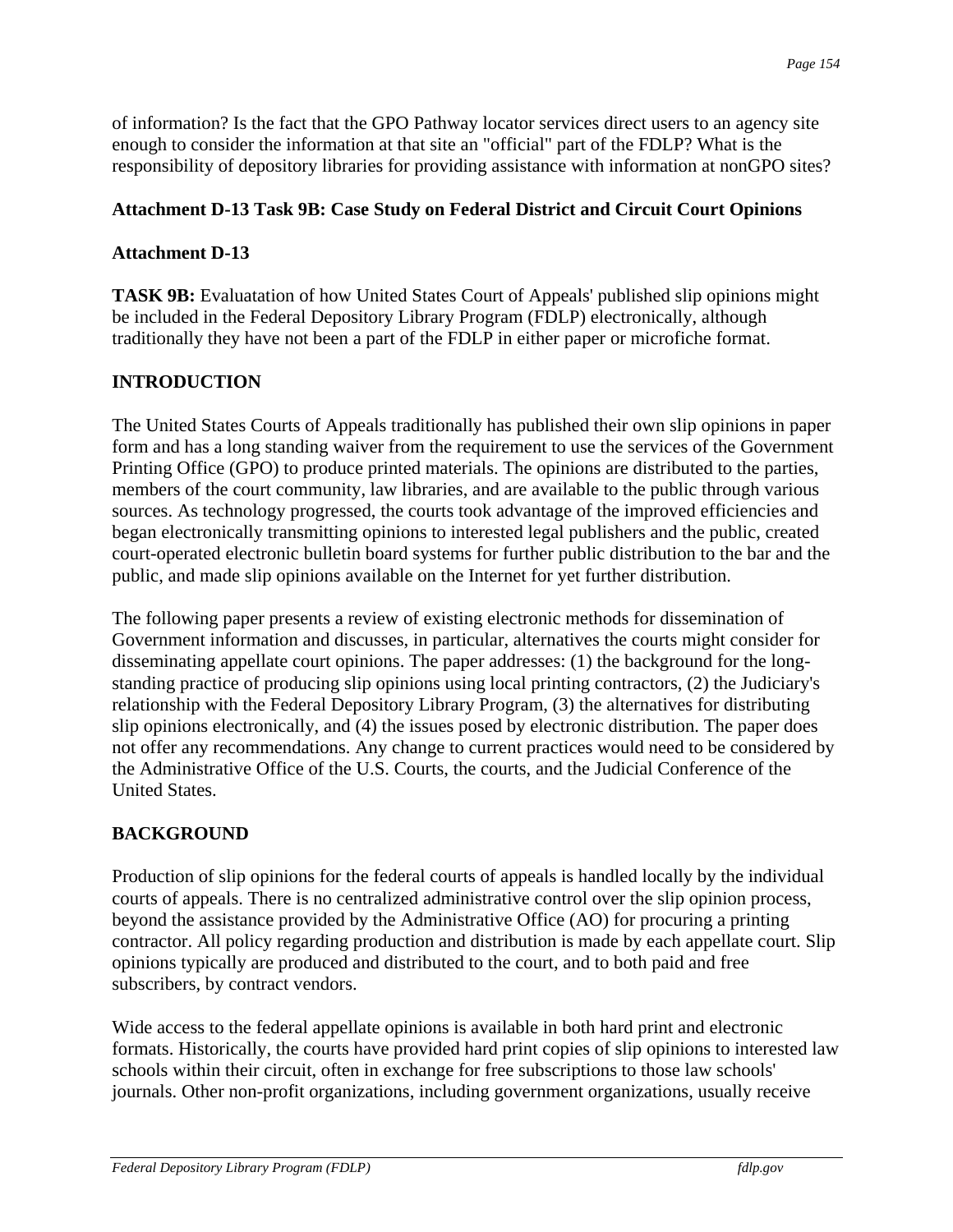free subscriptions to the published opinions. Copies of the opinions also are provided to the press. In addition, opinions always have been available to the public through paid subscriptions and in the circuit libraries.

In addition to access to print copies, electronic access to appellate opinions is available through a variety of sources. The electronic legal research options are available from numerous commercial vendors and all twelve circuits provide public access to their recent published opinions through their own electronic bulletin board systems (BBS) or the Internet. The systems operate on toll-free telephone lines and opinions are provided primarily in ASCII or WordPerfect format, to allow the broadest access for users. There is no full text search capability on the bulletin boards. The bulletin boards provide general court information and an index of cases to assist users in their searches as well as the text of the opinions. Typically, users do not read the cases while on-line on the BBS, but download them to their computers to reduce on-line access costs as well as to improve readability. Experience has shown that most legal researchers continue to prefer to read lengthy text, such as court opinions, from printed copies, as opposed to reading from a computer screen.

Each circuit has established local rules governing access to, and availability of, these electronic bulletin boards. The policy of the Judicial Conference of the United States is to authorize the collection of a fee for electronic access to court information, consistent with a mandate from Congress. The current PACER (Public Access to Court Electronic Records) fee is \$0.60 per minute. The fee was authorized by the Congress to reimburse the Judiciary for costs incurred in providing electronic public access services. The fee is based on costs for development, implementation and enhancement of electronic public access services. The Judicial Conference further authorized that exemptions from the fee may be granted by a court, in order to avoid unreasonable burdens and to promote public access to information. The exemption is intended to accommodate those users who might otherwise not have access to the information product in electronic form. Examples of persons and classes of persons who may be exempted from these fees include indigents and not-for-profit organizations.

The Judiciary has no plans at this time to initiate an internal process to collect opinions and post them on the Judiciary's own World Wide Web site, which is still in its infancy. However, there have been several developments recently in providing Internet access to the opinions. One circuit is using a third-party Internet host to upload its opinions to the Internet. There also is a commercial vendor who has added all appellate published opinions to its Web Site, purchasing opinions from the courts when necessary and then posting them to the site for free public use.

In addition, a consortium of law schools, generally one from each circuit, provides free access to appellate opinions through each school's Web Site. Circuits were approached individually by the law schools about participating in this effort. Opinions from all circuits are available through the law school Web sites. The member law schools have complete responsibility for retrieving the opinions, processing them as they determine necessary and uploading them to the Internet.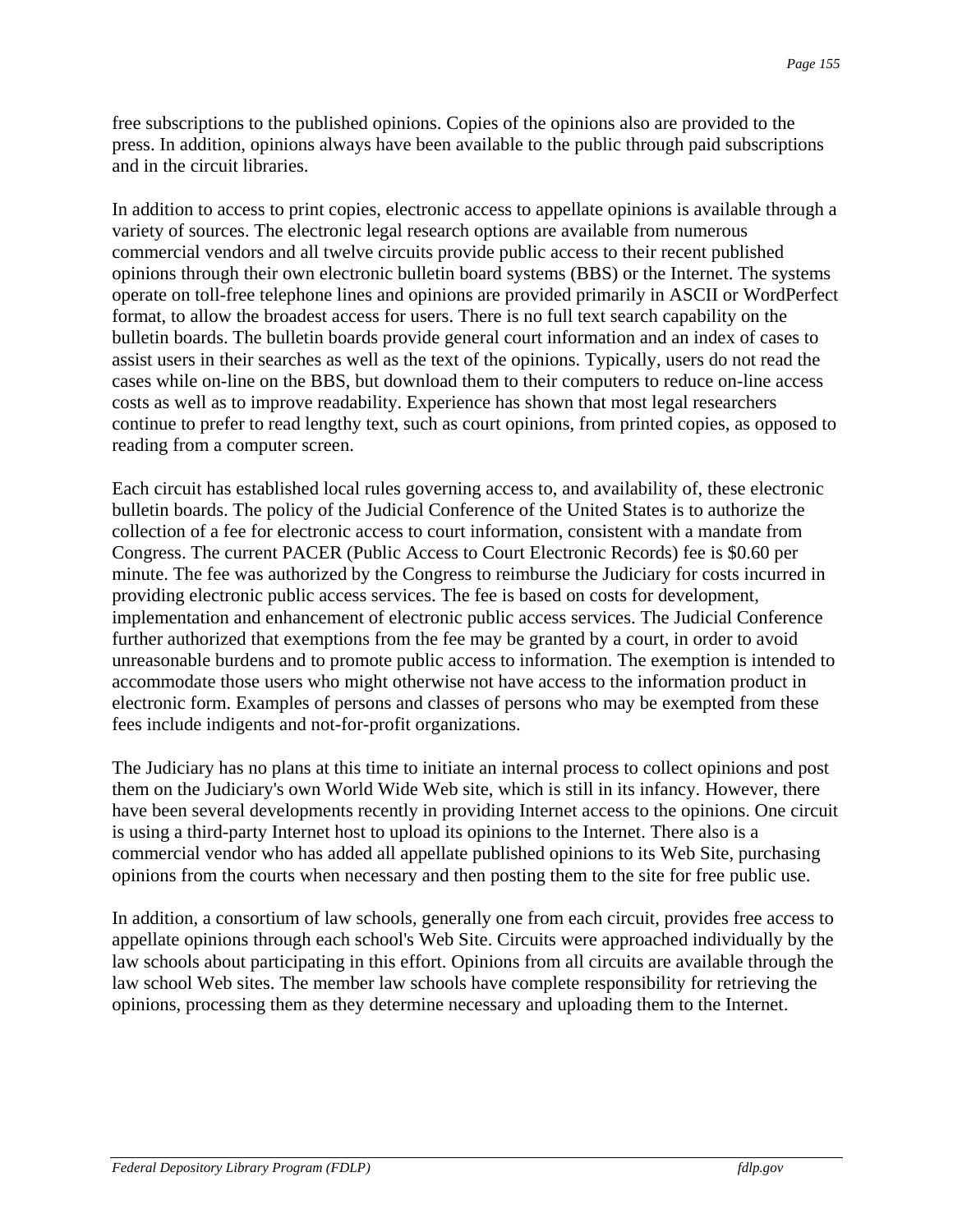### **DISSEMINATION TO FEDERAL DEPOSITORY LIBRARIES**

The Judiciary has a longstanding waiver from the requirement to utilize the Government Printing Office's (GPO) printing resources. An indefinite waiver was renewed by the Joint Committee on Printing in 1985, which requires that the Judiciary participate in the FDLP by providing copies of opinions to all requesting depository libraries. The Judiciary has worked with GPO to implement this distribution process; however, to date, no agreement has been reached on the most efficient and effective means to distribute the thousands of opinions published by the courts of appeals each year.

In 1994, discussions began in order to determine how opinions could be distributed to the FDLP electronically, especially since the federal appellate courts had been widely circulating their opinions electronically for some time. The Judiciary recognized the efficiency in handling the large volume of slip

opinions in this manner. However, this project has been delayed in recognition of GPO efforts in establishing its Web site, the Judiciary's progress in establishing an electronic bulletin board in each circuit, and now, the current FDLP Study.

### **ALTERNATIVES FOR DISSEMINATING OPINIONS TO FEDERAL DEPOSITORY LIBRARIES**

#### **Alternative A**

The Judiciary could provide electronic versions of the slip opinions to GPO, which would in turn add them to *GPO Access* as full-text searchable databases. GPO requires the collection of opinions from all circuits. Due to the decentralized nature of the Judiciary, it may be necessary to establish a focal point for this effort in order to ensure consistent compliance with GPO needs. Therefore, this alternative may require that the Administrative Office collect the opinions and send them to GPO. In this event, the AO would need to establish a reimbursable agreement with GPO to pay the costs of routine collection, preparation, conversion, and storage of the electronic data.

#### *Benefits*

- The printing waiver granted to the Judiciary is continued.
- Public access is improved, a goal the Judiciary has pursued actively and successfully in recent years.
- Creation of a full-text searchable database enhances the usefulness of opinions to researchers and provides a single source for the information, thus assuring a uniform interface and file formats.
- Permanent public access to the opinions is assured by GPO and the FDLP.

#### *Disadvantages/Problems*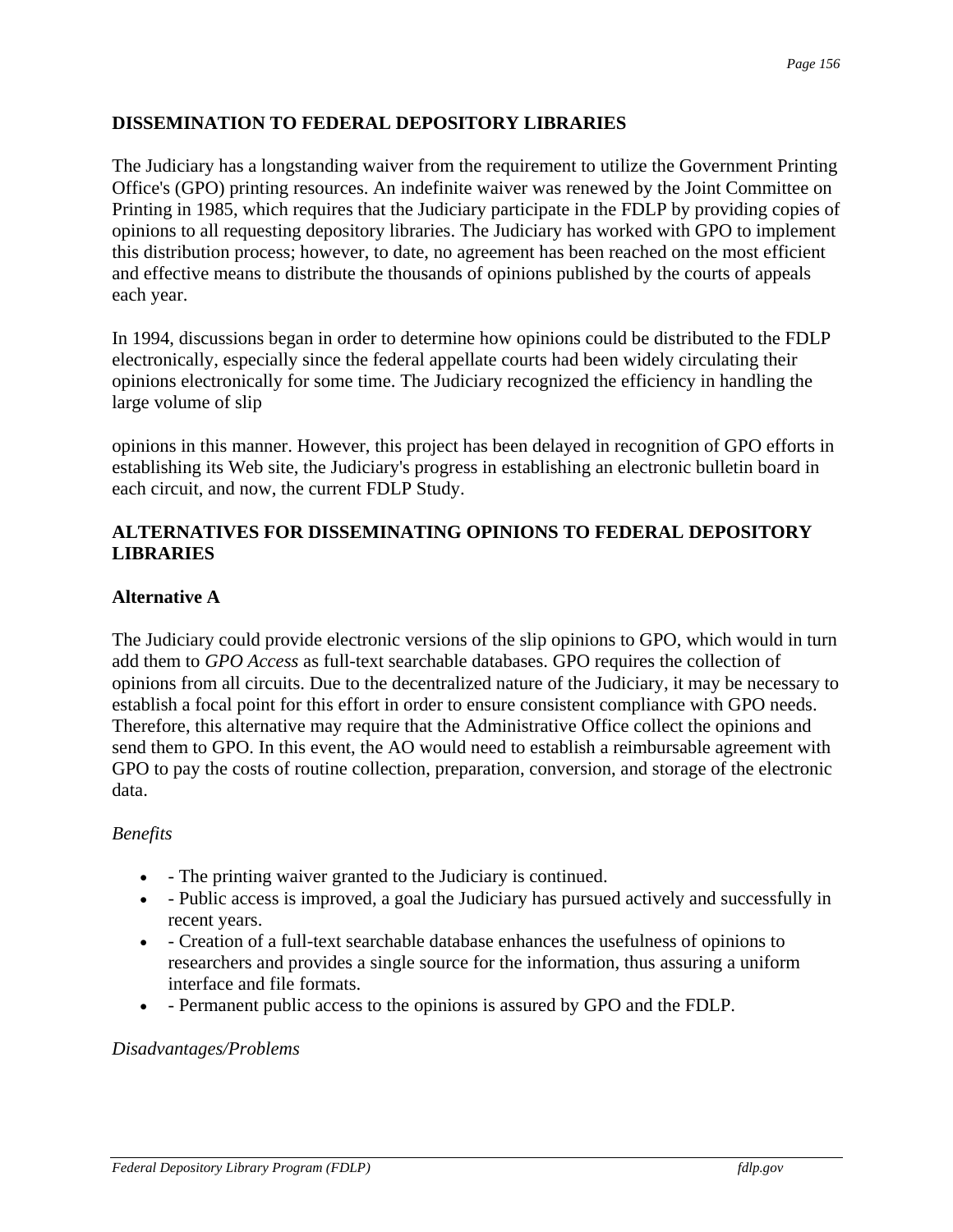- Collecting opinions from the courts and providing them to GPO will require increased AO staff resources to develop the applications for opinion collection and dissemination and to monitor the daily collection of opinions. This will mean increased costs for the AO, which would likely have to acquire funding for this purpose.
- Increased costs would be incurred by the Judiciary for the data formatting and storage done by GPO. Acquiring additional funding for this purpose would not be required if the *Federal Depository Library Program: Information Dissemination and Access Strategic Plan, FY 1996 - FY 2001* (Strategic Plan) for the FDLP is approved, in which case funds for conversion and storage could be paid for by the FDLP appropriation.

## **Alternative B**

The Judiciary could provide electronic versions of the slip opinions to GPO, which would in turn add them to the Federal Bulletin Board for free public access through the FDLP.

## *Benefits*

- The printing waiver granted to the Judiciary is continued.
- Public access to opinions is improved by providing one central location for all appellate court opinions.
- Permanent public access to the opinions is assured by GPO and the FDLP.
- No additional conversion or storage costs would be incurred by the Judiciary.

### *Disadvantages/Problems*

- Collecting opinions from the courts and providing them to GPO will require increased AO staff resources to develop the applications for opinion collection and dissemination and to monitor the daily collection of opinions. This will mean increased costs for the AO, which would likely have to acquire funding for this purpose.
- Opinions would be available only as ASCII or WordPerfect files making them less useful than a full-text searchable database.

# **Alternative C**

The Judiciary's existing BBS services are being used broadly and have received general acceptance. These BBS services could be made the center of the FDLP electronic access arrangement, by offering the depository libraries free access to the opinions on each circuit's BBS. It is not clear how this would be implemented technologically. The GPO Pathway locator services could direct users to the appellate courts' BBS for slip opinions. It is possible that end users would have to access opinions indirectly by first going through the FDLP program, adding some steps to the research process.

## *Benefits*

- The printing waiver granted to the Judiciary is continued.
- Public access to opinions is improved.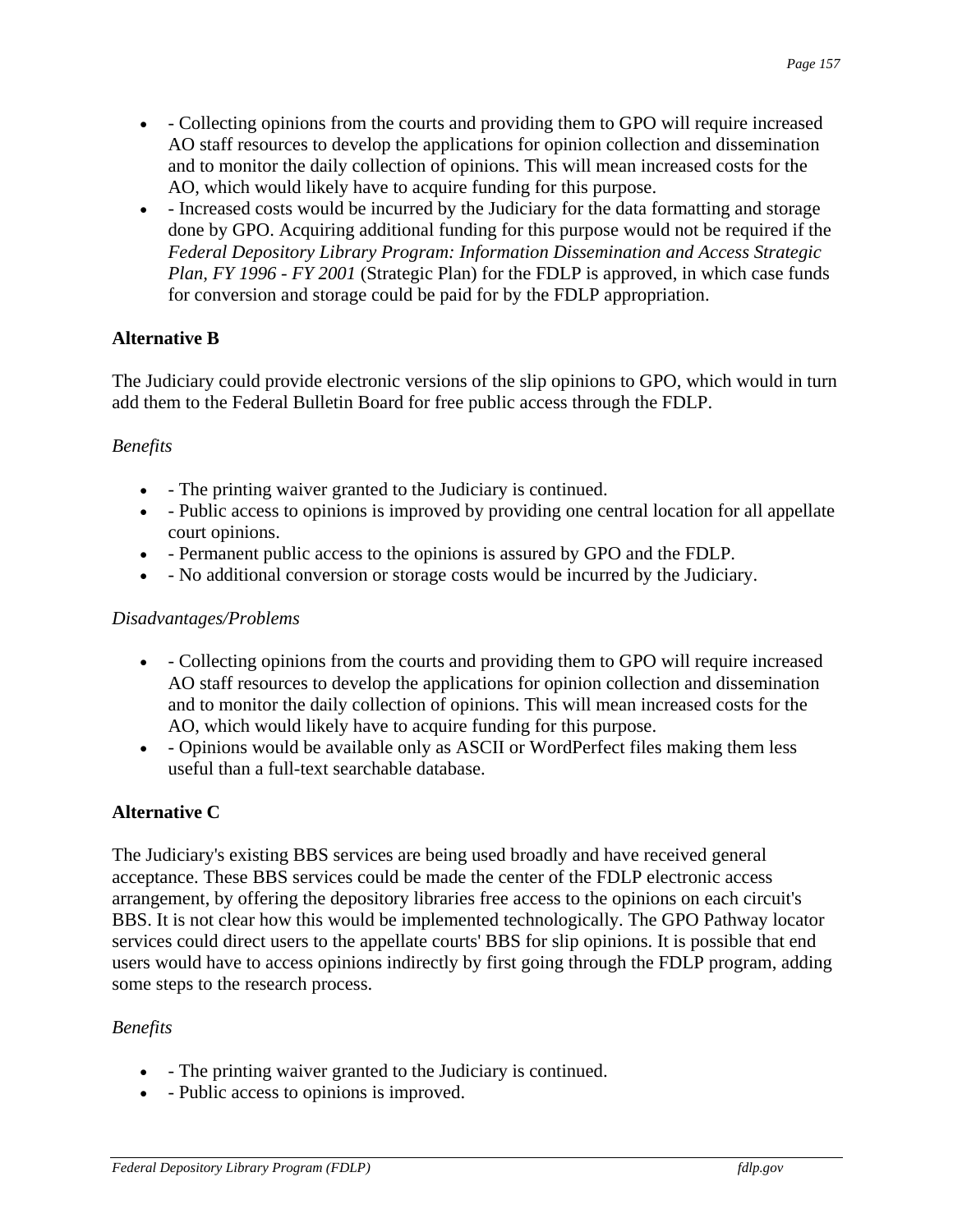- There is no need to establish a centralized collection method, therefore no additional costs are incurred by the AO.
- Each circuit maintains control over its own opinions.
- Although this alternative is likely to increase costs to the Judiciary, e.g., for enhancing the BBS, implementing new password maintenance, adding phone lines, and increasing hardware costs for larger computers for the BBS, these costs might be offset by the PACER fee account.

### *Disadvantages/Problems*

- With multiple sources for the opinions, it is more time-consuming for users to access the opinions they need.
- Opinions would be in ASCII and WordPerfect format; therefore, text searching would not be available.
- Depository libraries would have to register and become familiar with multiple bulletin board systems, with no standard interface and various file formats.
- Accessibility is determined by each circuit and permanent access cannot be guaranteed.

## **Alternative D**

The Judiciary could support its own Web site to collect and store opinions. The opinions would be full text searchable. The GPO Pathway locator services would direct users to the Judiciary Web site for appellate court opinions.

#### *Benefits*

- Public access to opinions is broadened and improved.
- The printing waiver granted to the Judiciary is continued.
- Security and control of the information would be controlled by the Judiciary.
- The visibility and image of the Courts of Appeals and the Judiciary is improved.
- Costs for maintaining opinions on the Web site would be offset in part by other applications the site would provide.
- As a full-text searchable database, opinions are more useful to researchers.

#### *Disadvantages/Problems*

 - As with Alternative A, costs would be incurred by the Judiciary to collect and format the opinions for dissemination. There also would be on-going costs associated with maintenance and permanent access to the opinions. Thus, costs to the Judiciary would increase.

## **Alternative E**

The law school consortium project is the leading effort to consolidate the slip opinions on the Internet. The Judiciary could endorse the law school consortium project and create a partnership between the consortium, the Judiciary (most likely, through the AO), and GPO. Rather than the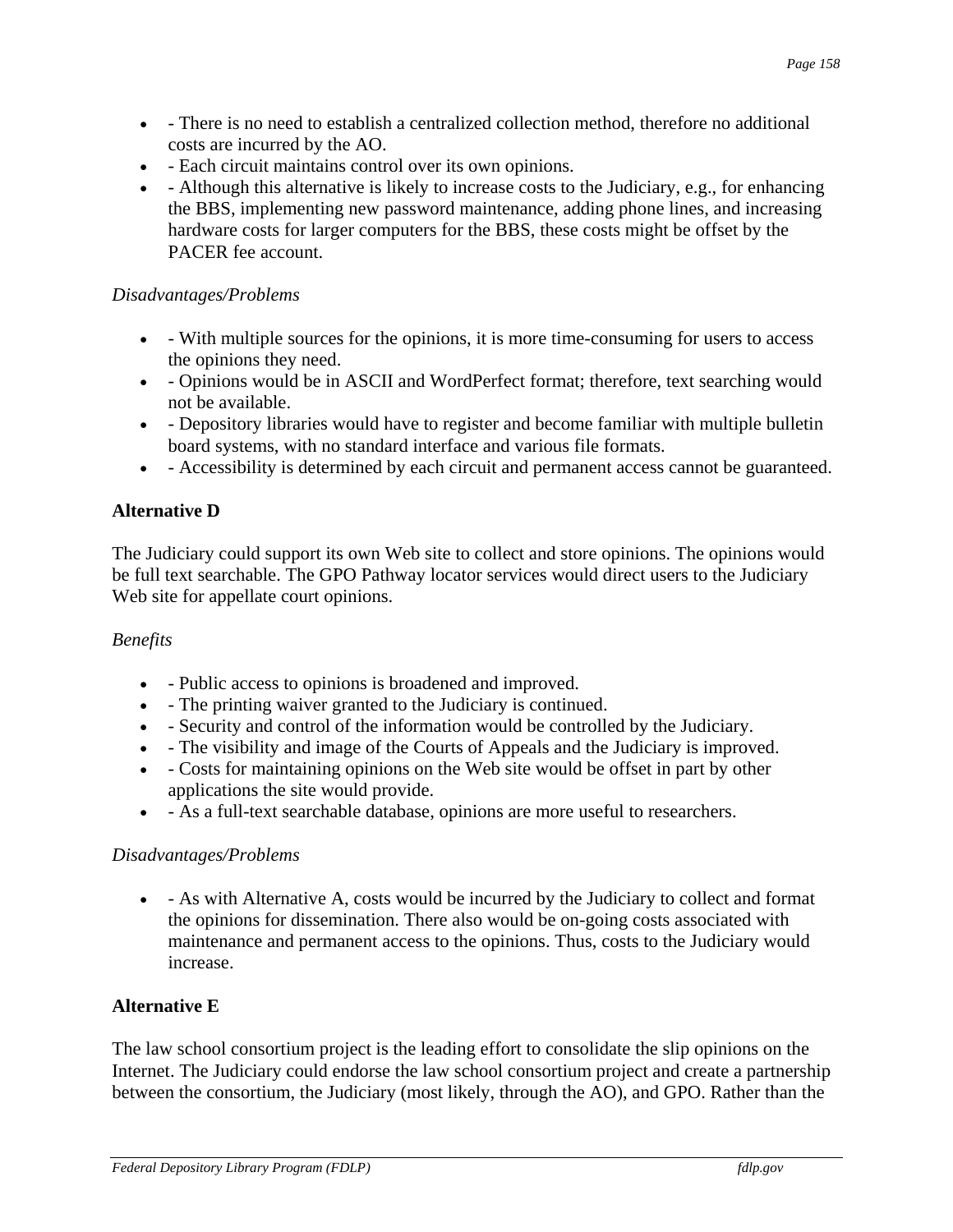Judiciary or GPO maintaining the data, the consortium would provide access to the opinions. The GPO Pathway locator

services would refer users to law school Web sites. Currently, the consortium schools retrieve opinions from their local circuit BBS and, if opinions are needed from another circuit, the user is transparently directed to the other law school Web site with the requested opinions.

### *Benefits*

- The printing waiver granted to the Judiciary is continued.
- Public access to opinions is improved.
- There is no increase in the resources needed by the Judiciary.
- This information service will be maintained by the law schools.

#### *Disadvantages/Problems*

- The Judiciary and FDLP are dependent on the law schools to maintain access to the opinions. Moreover, there is no guarantee that opinions will be available for permanent access. Arrangements concerning these issues would have to be made with the participating law schools before GPO could endorse the project.
- Each of the law schools determine how they wish to format the opinions. Currently, there is no national standard for format or appearance.
- Information is located at several sites, and the user must know which law school Web site to search in order to locate an opinion. The GPO Pathway locator services could help solve this problem.
- Some sites are copyrighting the formatting of the opinions, thus restricting use and reuse of the information. This restriction would have to be removed by the participating law schools before GPO could endorse the project.

#### **ISSUES TO BE ADDRESSED**

In reviewing alternative methods for electronically disseminating slip opinions to the FDLP, a list of issues has been developed. Some of these issues were raised during the development of the bulletin boards and were resolved according to the needs and priorities of the circuits. Should the federal courts change individual or collective practices, these issues will need to be revisited.

#### Permanent Access and Preservation

For what duration are opinions maintained on-line? How is permanent access for the FDLP assured? How is preservation by NARA to be accomplished? Should a preservation process be developed? Is there demand for an alternative, near-line access method, such as CD-ROM? Would that be considered sufficient for permanent access?

Requirements for Electronic Access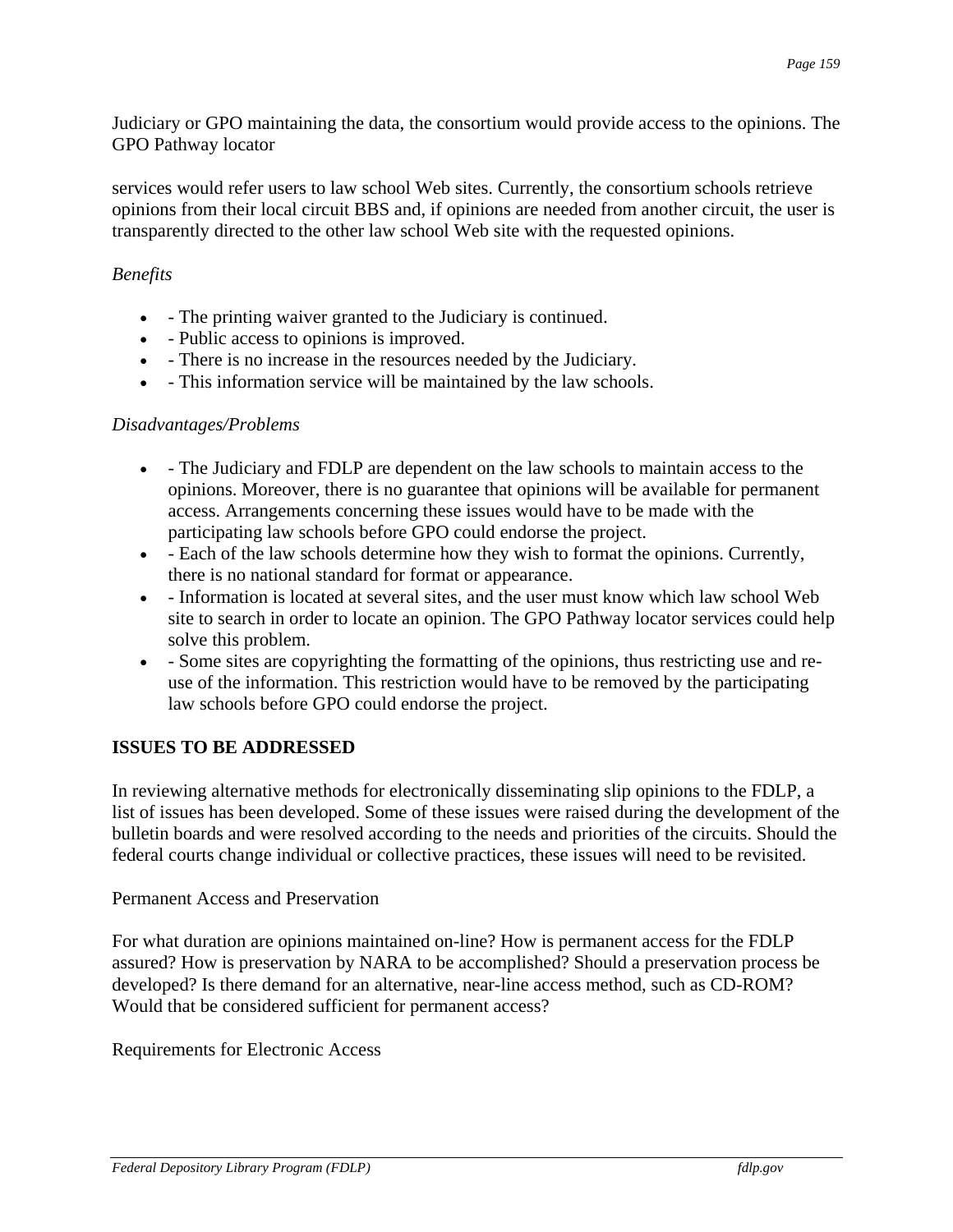Should information products available electronically from the Judiciary be provided in a format to assist users in conducting legal research, or is this primarily a means of disseminating information products without affecting the form and utility of the information they provide?

Legal research requires software with full text search capability and requires access to historical records, both of which add significant costs to making opinions available electronically.

Need and Demand for an Alternate Method of Dissemination

With the current variety of judiciary, non-profit, and commercial sources for slip opinions, is it necessary to develop another alternative method of dissemination through GPO or the Judiciary?

Is there a market demand that is not being met by the various public dissemination methods currently available? If so, do the costs of establishing an additional alternative method of dissemination outweigh the need demonstrated?

Ensuring the Integrity of Data

What controls exist in any electronic system to ensure the integrity of data?

Is there a need to have "true" or "certified" electronic versions of slip opinions? Since each circuit formats its decision uniquely, in order to provide an accurate and exact copy, it would be necessary to use Adobe Acrobat Portable Document Format (PDF) files.

Costs for Dual Format Distribution

The Judiciary will continue to have a demand for paper copies of decisions by judges, parties, law schools, private practitioners, and others who now subscribe to the courts. Thus, for the foreseeable future, it will be necessary to maintain both print and electronic distribution of court opinions. Therefore, enhanced electronic dissemination will not reduce costs, but will be an additional cost.

## **Attachment D-14 Task 10A: Case Study on STAT-USA Services**

## **Attachment D-14**

**TASK 10A:** Review of the effects of offering free public access to STATUSA information products and services through the Federal Depository Library Program (FDLP).

# **BACKGROUND**

STATUSA is a selffunding organization within the Department of Commerce. Its mission is to produce and distribute, and to assist other Government agencies in producing and distributing, world class business, economic, and Government information products that American businesses and the public can use to make intelligent and informed decisions. Services are provided through a variety of electronic media including dialup bulletin board, CDROM, diskette, and the Internet.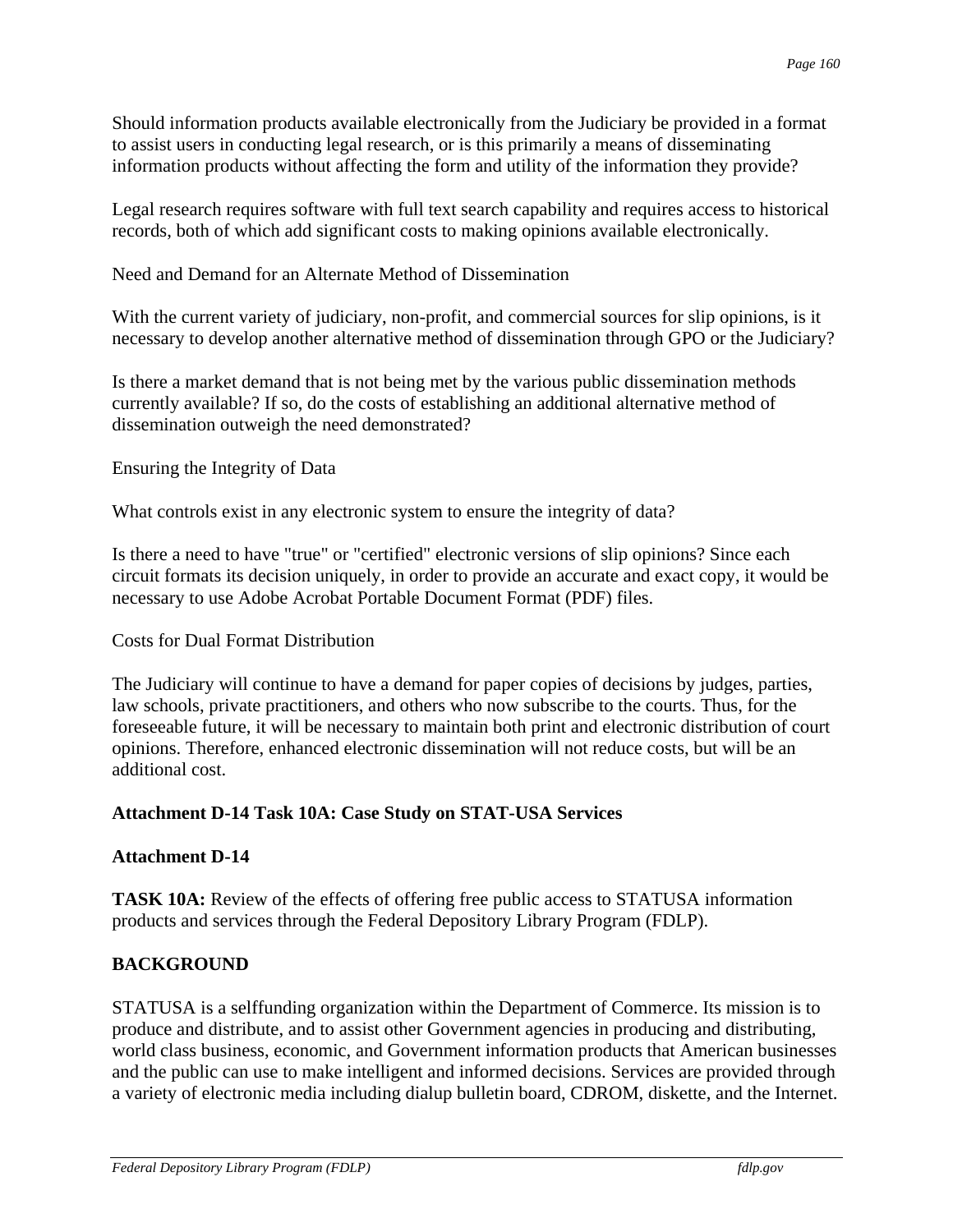## Economic Bulletin Board

More than a decade ago, STATUSA's predecessor organization, the Office of Business Analysis (OBA), started the Economic Bulletin Board (EBB). The EBB was designed to deliver, in electronic format, current economic and business information products to the public as soon as they were made available. It was also designed as a onestop source for economic news, so that customers would not need to go to dozens of different agencies looking for indicators of the state of the U.S. economy. OBA began charging for access to its electronic information services in 1986 at the direction of then Under Secretary of Commerce Bud Brown. Since the EBB was a valuable business tool, it was believed that the business community should help defray the costs associated with its operation. Early EBB fee structures were designed to provide reasonable payments from large scale customers and provide access to onetime or infrequent users at very low prices.

## National Trade Data Bank

In 1989, OBA was assigned to plan and implement the National Trade Data Bank (NTDB) which was mandated by the Omnibus Trade and Competitiveness Act of 1988. The Act called for the Department of Commerce to lead an effort to bring together Government information related to international trade and export promotion and to make this available to the U.S. public in a lowcost, electronic form. OBA selected CDROM as the most costeffective technology to distribute what was anticipated to be a large collection of information from a variety of agencies. The concept of user fees was supported in the language that created the NTDB which allowed Commerce to charge "reasonable fees" for NTDB access. Moreover, since appropriations to fund the NTDB never adequately covered the actual costs of developing and operating the data bank, OBA became reliant on customer fees to partially defray costs of keeping the NTDB open.

This perilous financial situation was recognized by Vice President Gore's first National Performance Review (NPR) in 1994 which recommended that the National Trade Data Bank be placed on a firm financial footing. This, and other NPR recommendations led to three outcomes:

- STATUSA was established in October 1994 with the explicit mission to develop electronic business, economic, and trade information services.
- $\bullet$  A revolving fund was established with a onetime appropriation of \$1.67 million to set up STATUSA operations and provide a financial safety net until it could operate on a cost recovery basis.
- Provisions of the Omnibus Trade and Competitiveness Act of 1988 pertaining to the price of the NTDB were amended to authorize STATUSA to recover the full cost of operating the NTDB.

# STATUSA/Internet

STATUSA/Internet contains many of the same types of information found on the NTDB CDROM, the EBB, and the National Economic, Social, and Environmental Data Bank (now discontinued). However, having these information products available in one Internet location has proven to be more timely and useful to many libraries. Moreover, STATUSA makes use of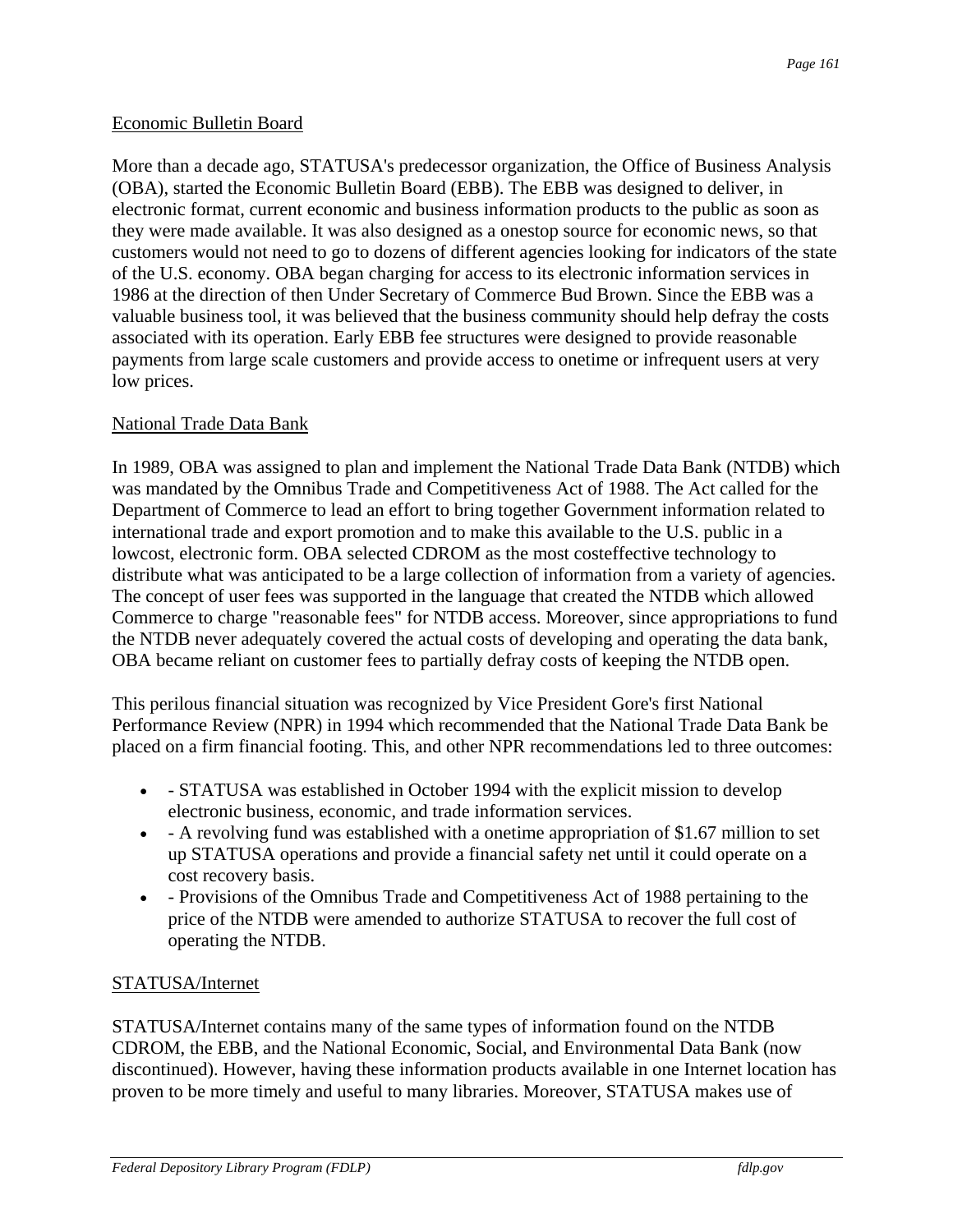current information searching tools which provide more accurate search results than similar searches conducted on the CDROM.

## **FEDERAL DEPOSITORY LIBRARY DISTRIBUTION**

STATUSA has enjoyed a long and steady relationship with the depository library community. Many librarians have convinced STATUSA of the value of serving the U.S. public through the FDLP.

An official relationship with the FDLP began in 1989 when the EBB was included as one of the five original pilot projects to determine the feasibility of FDLP access to Government electronic information services. One hundred libraries were provided access to the EBB from June 1, 1990 December 30, 1990. GPO reimbursed OBA \$15,000 for access by the 100 participating libraries during the trial period. The results of the pilot project were mixed; a relatively small number of depository libraries actually took advantage of the service.

CDROM use by the business community was in its infancy during the late 1980's and early 1990's. Consequently in its implementation plans for the NTDB in 1990, OBA specifically planned for free distribution of the CDROM through the FDLP to meet the Congressional intent for this information to be widely disseminated. Potential users of this information product would not be required to own CDROM hardware and software, but could access the NTDB at the nearest depository library holding the CDROM in its collection.

When the NTDB CDROM was first issued in October 1990, more than 600 depository libraries elected to receive it. During the ensuing five years, the NTDB has become one of the most widely used CDROM titles in the FDLP. As of March, 1996, 1,070 depository libraries receive the monthly set of NTDB discs. Many depository libraries have indicated they permanently mount the NTDB due to its constant demand by library patrons. The size of the NTDB has grown considerably since the first issue which contained roughly 40,000 documents. Today, it contains nearly 250,000 documents and requires two separate discs to deliver the entire collection each month.

STATUSA continued its open relationship with depository libraries in 1994 when it established STATUSA/Internet. Starting that Fall, depository libraries were given singleuser free access to this Internetbased electronic information service.

STATUSA initially intended to accept depository applications directly for STAT-USA/Internet. However, library demand for this service quickly exceeded the ability of Commerce staff to create new accounts, maintain records on STATUSA internal computer systems, and provide applying depository libraries with timely notification of the activation of their account. Part of the registration pressure was eased in 1995 when the GPO Library Programs Service (LPS) staff agreed to take over many of the administrative duties associated with signing up libraries to access the service. Currently, 521 depository libraries access STATUSA/Internet.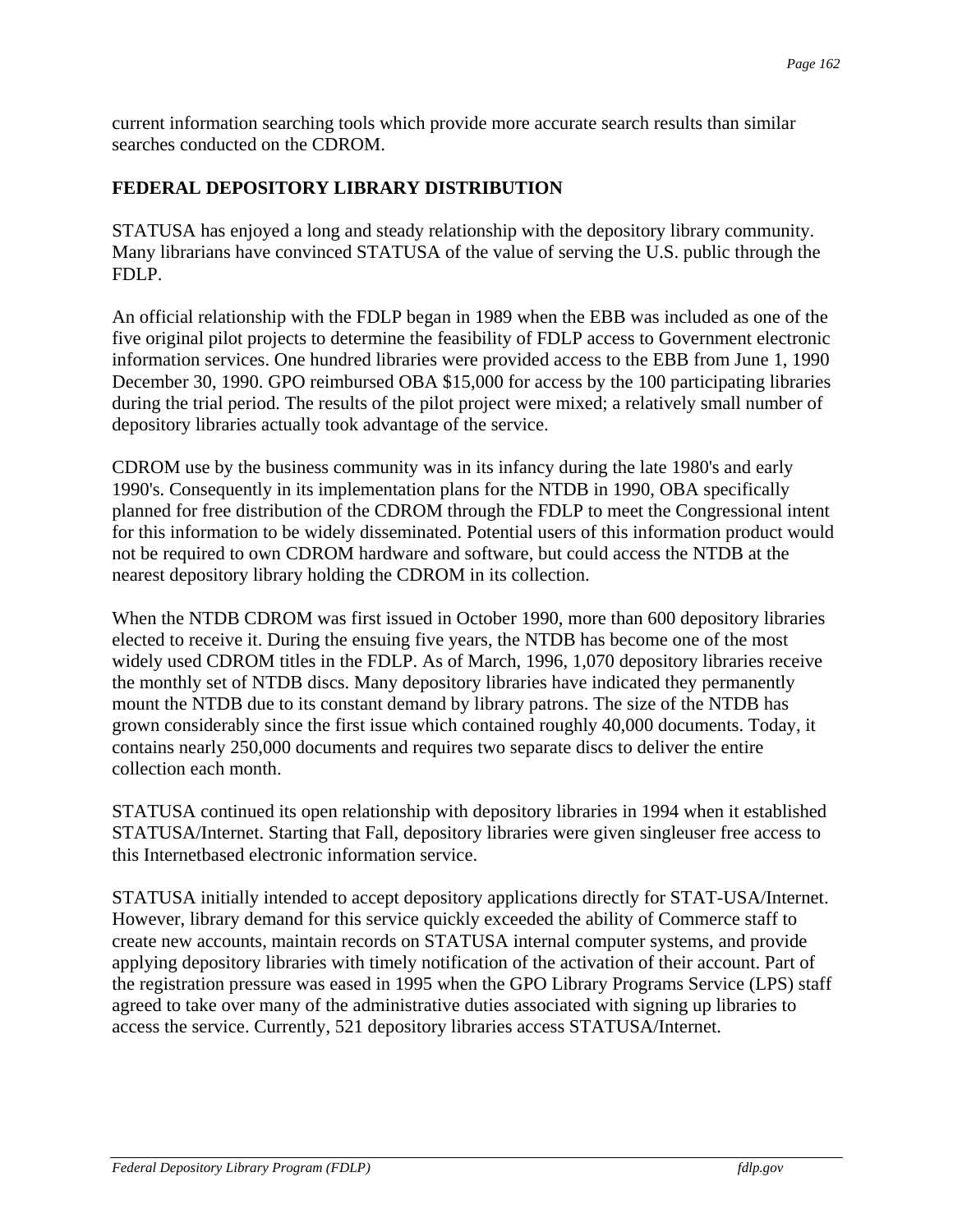### **DISSEMINATION ALTERNATIVES**

### **Alternative A**

STATUSA will continue to offer STATUSA/Internet to the FDLP with the costs recovered from other STATUSA fees.

### *Benefits*

- - STATUSA relies on depository libraries as advertising vehicles for its services. Many current STATUSA customers were first introduced to the NTDB or STATUSA/Internet through use of these services in a library. Many library patrons eventually want their own subscription to use in their home or office. Depository libraries provide very low cost exposure to STATUSA products and assist us in marketing our services.
- STATUSA routinely refers large numbers of customers to depository libraries to access its services. There are still many information customers who do not possess the computer technology to access STATUSA information products, do not want to pay for the services or cannot afford them, or want to try out the service before they buy. STATUSA refers these customers to the FDLP community and views depository libraries as a public safety net to ensure public access to these information products.

#### *Disadvantages/Problems*

- STATUSA began its relationship with the FDLP during a period when appropriated funds supported free distribution of STATUSA discs and the provision of other electronic information services to depository libraries. Substantial sums were expended by STATUSA to provide depository copies of the NTDB CDROM, train librarians in their use, and provide free customer support. Although STATUSA management remains committed to the FDLP, lack of appropriated funds now makes it much more difficult for STATUSA to participate in the FDLP.
- Depository libraries have requested more than a single user subscription to STATUSA/Internet and objected to the requirement that they not offer access to STATUSA/Internet over their networks unless they can restrict access to a single simultaneous user.
- Libraries want to ensure the broadest public access to the information products available through STATUSA at no cost to patrons. Since Government information cannot be copyrighted, libraries can freely disseminate electronic Government information products as broadly as they chose (and

their resources permit), thus undermining the ability of STATUSA to exist as a selffunding agency. This problem exists even when the depository libraries (or others) purchase access to STATUSA themselves; it is not exclusively a problem of FDLP access.

- Increased costs to the FDLP for purchasing depository access to the service.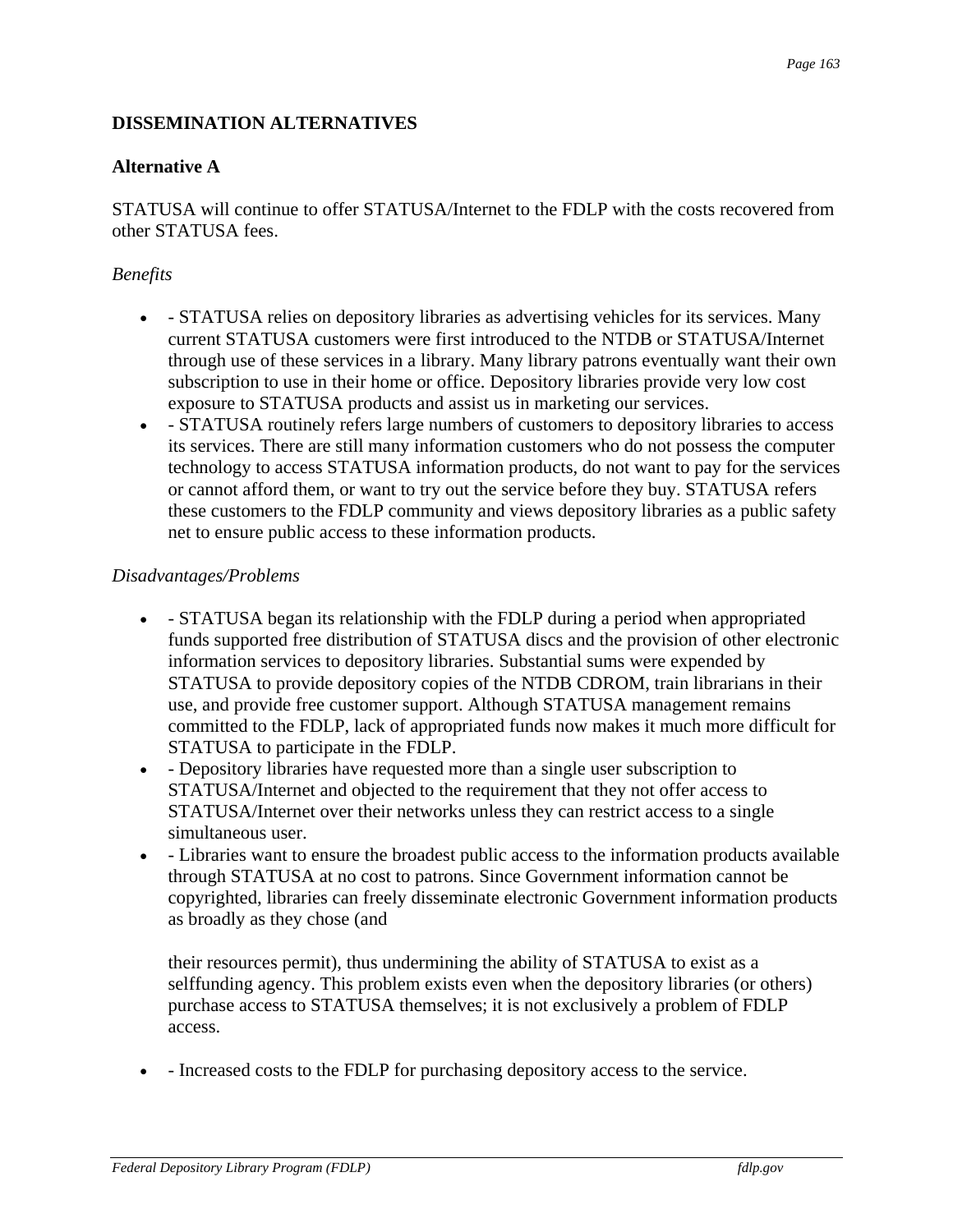### **Alternative B**

GPO would purchase access to STATUSA/Internet for the depository libraries. Based on the published prices for STATUSA/Internet access, the current level of access (single simultaneous user) for the 521 libraries currently selecting STATUSA/Internet would cost \$130,250 per year. For \$208,400 GPO could purchase "Class C" access for 521 libraries; that would permit access to all users within a single Class C IP Address in each library. For \$416,800 GPO could purchase access for 6 to 10 simultaneous users for each of the 521 libraries. (This is comparable to the original number of *GPO Access* subscriptions provided to each depository library.)

### *Benefits*

- STATUSA continues to rely on depository libraries as advertising vehicles for its services.
- STATUSA continues to refer a large number of customers to depository libraries to access its services and retains depository libraries as a public safety net to ensure public access to their information products.
- Depository libraries could increase the number of simultaneous users with access to STATUSA/Internet if GPO elected to purchase Class C service or service for 6 to 10 simultaneous users.

### *Disadvantages/Problems*

- Libraries want to ensure the broadest public access to the information products available through STATUSA at no cost to patrons. Since U.S. Government information cannot be copyrighted, libraries can freely disseminate electronic Government information products as broadly as they so choose (and their resources permit), thus undermining the ability of STATUSA to exist as a selffunding agency. Although the payment by GPO of fees for access by depository libraries would compensate STATUSA for the costs of providing FDLP access, it would not eliminate the problem created by libraries offering remote access or redisseminating the information from STATUSA. This problem is not unique to the FDLP; it exists even when the depository libraries (or others) purchase access to STATUSA services.
- GPO incurs additional costs associated with purchasing access for depository libraries.

## **ISSUES TO BE ADDRESSED**

Funding for Depository Copies

STATUSA drastically reduced its costs for providing discs to the depository libraries by switching CDROM production from the National Technical Information Service (NTIS) to GPO. STATUSA estimates it cost nearly \$75,000 per year to supply FDLP copies of CDROM titles produced through nonGPO replication contracts. These funds are paid by GPO now that the NTDB is produced through a GPO CDROM replication contract.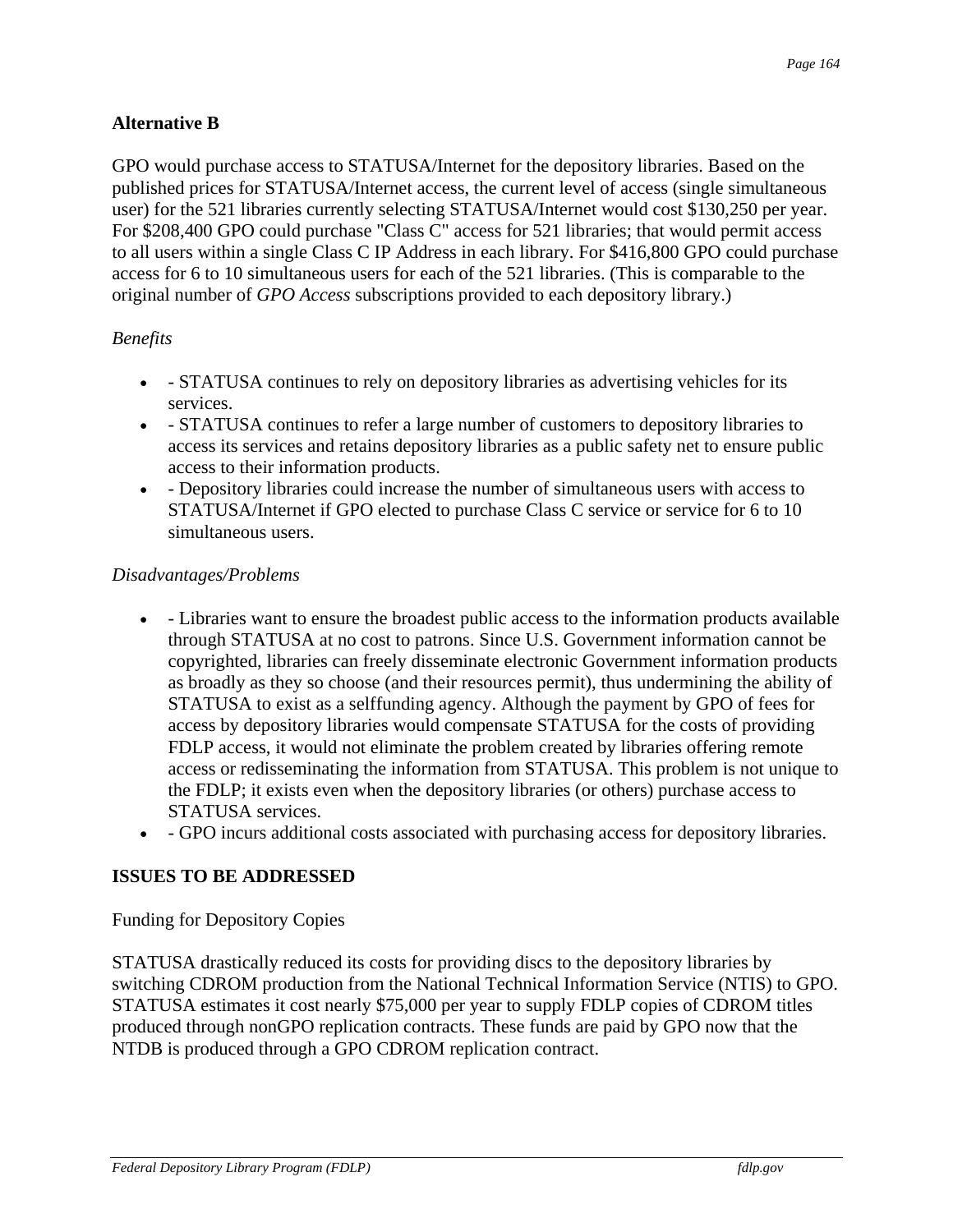Costs for FDLP access to STATUSA/Internet currently are covered by STATUSA. GPO could purchase access for the depository libraries, either using STATUSA's published rates or by negotiating a special rate for depository libraries.

### Training

STATUSA has reduced its training activities for depository librarians from prior years. STATUSA conducted over 30 specialized library training programs throughout the country during the first two years the NTDB was operating. We receive continuing requests for additional training classes today. However, it is much more difficult to offer these training classes; they generally can be considered only for large gatherings such as the annual Depository Library Conference, when STATUSA staff are traveling for commercial conferences, or when traveling costs are defrayed by library organizations. For example, virtually no training has been provided for depository library access to STATUSA/Internet. Moreover, a new generation NTDB CDROM software will be released in 1996. It is unlikely significant training activities can be held for this new format. This increases the burden on depository librarians to create their own documentation, become selftaught, or rely on other avenues to ensure they can use these services. STATUSA could afford to provide additional training if GPO purchased its services on behalf of the FDLP. Alternatively, GPO could negotiate to "purchase" additional training services from STATUSA if STATUSA continues to offer free FDLP access.

#### Fee vs. Free

The final, and most important, issue facing feebased agencies is the conflict between the federal statutes that seek to assure free public access through the FDLP while also requiring feebased agencies to recover not just the costs of dissemination, but also their development costs. Libraries want to ensure the broadest public access to Government information products at no cost to patrons. By contrast, feebased agencies must charge fees to support the creation, organization, and dissemination of their electronic information services, without the protection of copyright or copyrightlike restrictions on their use.

The fee versus free issue was a relatively minor issue when library patrons literally walked through a door and used a paper document such as a book or pamphlet. Today's electronic information technology, however, makes this a much more serious issue. Library patrons no longer need to be in the physical library. Instead, they can use library holdings from across the

street or around the world. Since U.S. Government information cannot be copyrighted, depository libraries can freely disseminate Government information products as broadly as they so choose (and their resources permit).

These librarybased dissemination activities make sense from the library's perspective. It is far easier for educational institutions to create networked collections of information accessible from student dorm rooms or faculty offices than to provide walkin access to a limited number of computer workstations located in the library. Similarly, a public library may wish to serve all its branches, or offer remote access to its patrons from their homes or offices.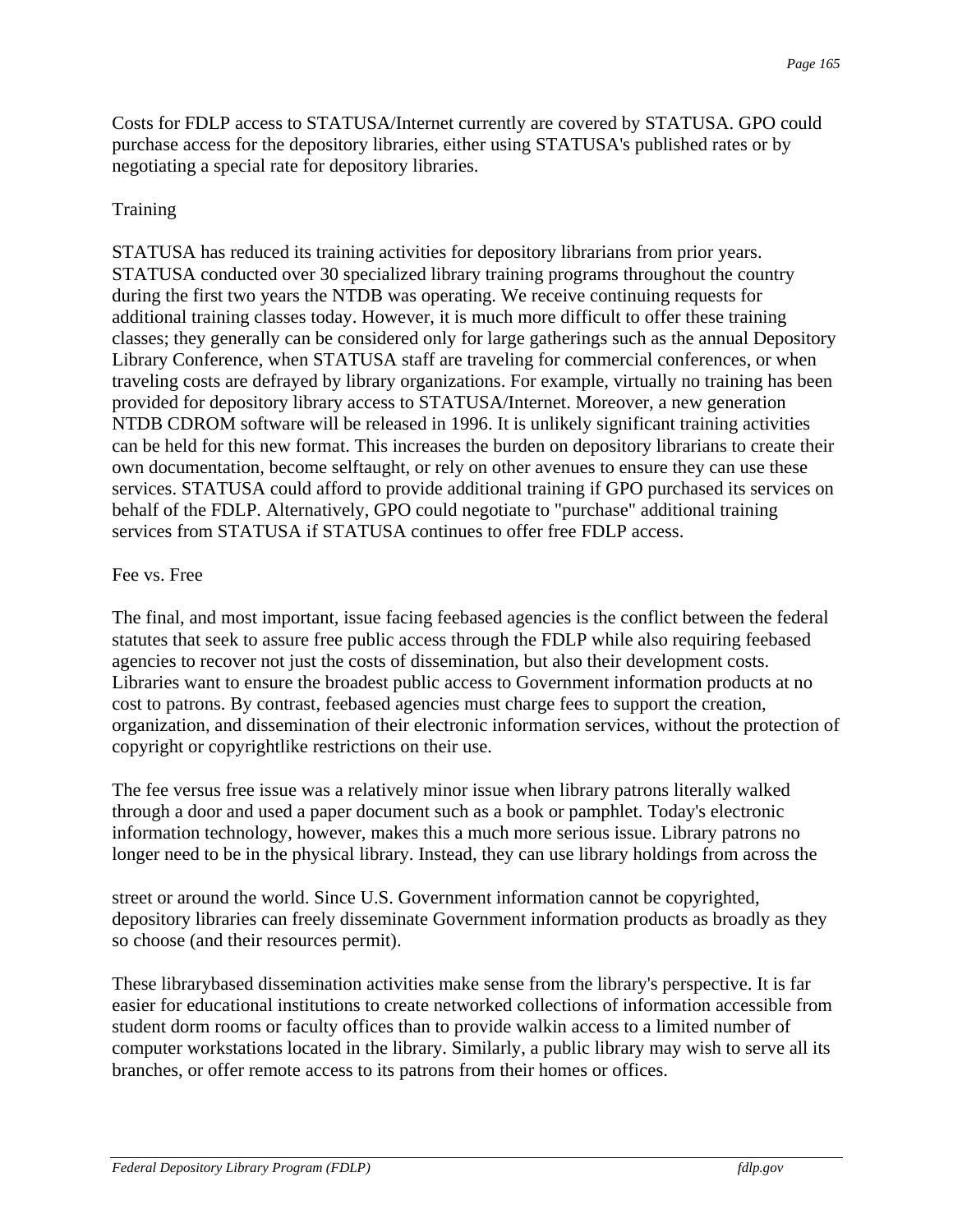Many examples exist where libraries have subscribed to STATUSA electronic information services, or received them free of charge as depository libraries, and then redistributed the information via free electronic information services. Significant portions of the National Trade Data Bank and virtually all the files found on the Economic Bulletin Board are "repackaged" by one or more libraries and distributed for free. For example, the University of Michigan operates a virtual mirror site of the EBB; they download EBB files every day, post them on the University of Michigan gopher service and make them available to two constituent groups students and faculty at the University of Michigan and other depository libraries. Unfortunately, through their efforts EBB files also are distributed to the rest of the world at no charge. There is so much confusion on this issue that large information vendors such as America Online even refer their customers to the "Economic Bulletin Board at the University of Michigan."

However, the same library dissemination activities place feebased electronic information services like STATUSA in financial vises. It is much more difficult for feebased agencies to organize and operate their electronic information collection activities when the public is increasingly reluctant to pay for data freely available from other sources. This creates a loselose situation for the feebased agency and the depository libraries. The agencies cut back operations because they do not have sufficient revenue to operate their services and the libraries (and other users) receive poor quality service and/or smaller amounts of information. Ultimately, the downward spiral in potential revenues creates strong incentives for feebased agencies to withhold information products from the depository library system altogether and to impose severe restrictions of its use, whether by subscribers or those receiving it through the FDLP. The latter action violates the policy articulated in OMB Circular A130 that agencies should not impose copyrightlike restrictions on Government electronic information services.

## **Attachment D-15 Task 10B: Case Study on the National Library of Medicine MEDLINE Service**

## **Attachment D-15**

**TASK 10B:** Evaluation of alternatives for including the National Library of Medicine (NLM) MEDLINE data, available as an electronic feebased service, in the FDLP.

# **BACKGROUND**

MEDLARS is a computerized system of databases and data banks targeted to health professionals and medical libraries. It is operated by the National Library of Medicine (NLM). Users may search MEDLARS computer files to produce a list of publications (bibliographic citations) or to retrieve factual information on a specific question. Users of MEDLARS include universities, medical schools, hospitals, Government agencies, commercial and nonprofit organizations, and private individuals. MEDLARS comprises two computer subsystems, ELHILL and TOXNET, on which reside over 40 online databases containing about 16 million references. ELHILL databases provide access to information on a wide range of subjects relating to biomedicine. TOXNET (TOXicology data NETwork) is a computerized collection of files on toxicology, hazardous chemicals and related areas.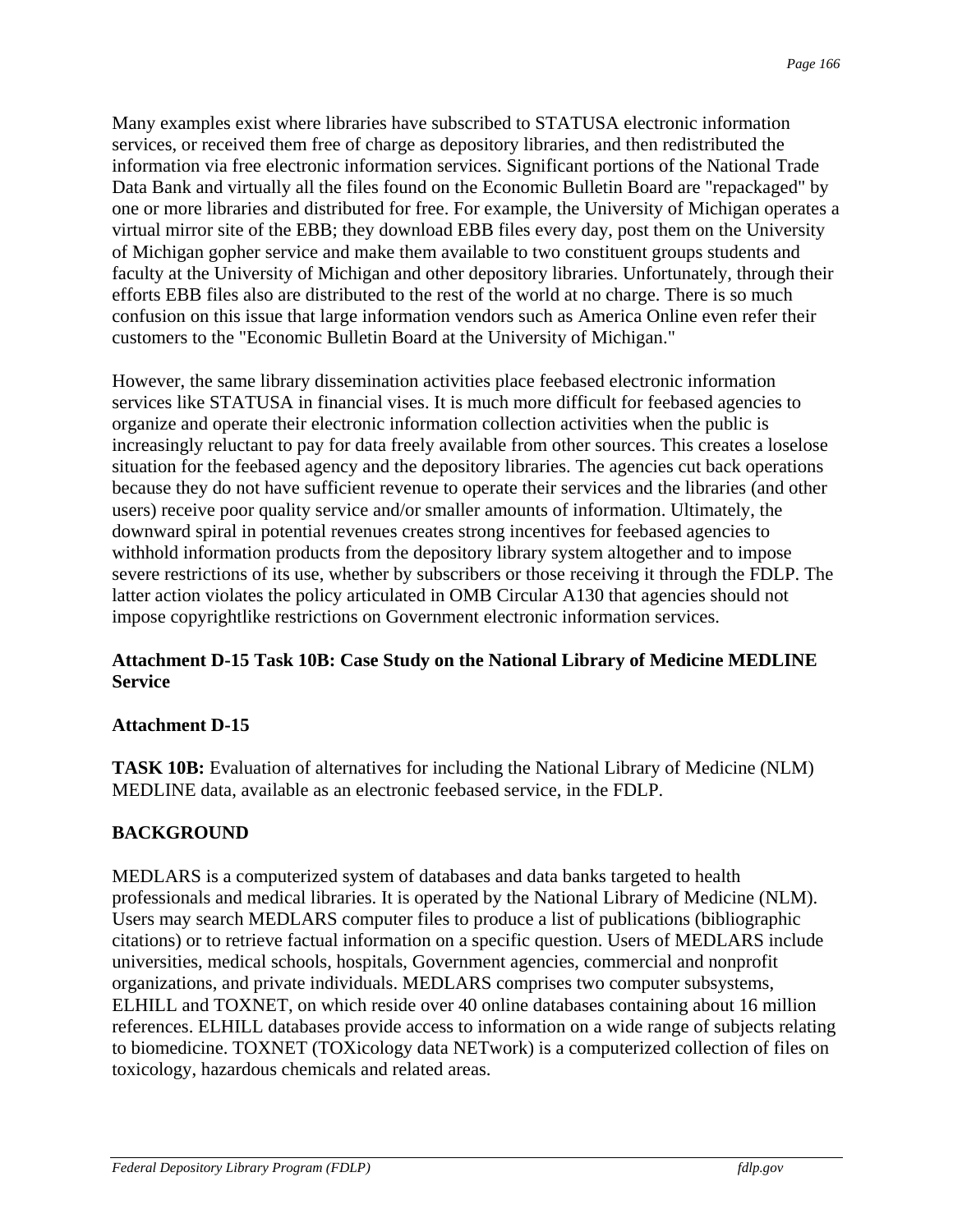MEDLINE (MEDlars onLINE), part of ELHILL, is NLM's premier bibliographic database covering the fields of medicine, nursing, dentistry, veterinary medicine, and preclinical sciences. Journal articles are indexed for MEDLINE, and their citations are searchable, using NLM's controlled vocabulary, MeSH (Medical Subject Headings). MEDLINE contains all citations published in *Index Medicus*, and also corresponds in part to the *International Nursing Index* and the *Index to Dental Literature*. MEDLINE contains about 7.2 million records with about 31,000 new citations added to the database each month. It indexes articles

from more than 3,800 international biomedical journals dating from 1966 to the present.

NLM is authorized by law (P.L. 89941) and by regulation (42 CFR Chap. 1, § 4.7) to charge fees to users of its specialized bibliographic services, including its electronic information service, or its information retrieval system computer tapes. There are several different rate structures for the MEDLARS databases. The one most applicable to the FDLP is a fixedfee rate, available for organizations with many potential searchers. One fixedfee, one registration, and one ID is established between NLM and the parent organization. The negotiated fixedfee is based on NLM formulas about anticipated use patterns, and other costs.

NLM currently is offering free access to four MEDLARS databases: three online AIDS databases, as well as DIRLINE, an online directory of health and biomedical resources of all types, primarily in the United States. NLM still requires a registration process for use of these free databases.

NLM has an expanding World Wide Web site. However, the head of the NLM Office of Public Information indicated that the NLM Web site is "mature" and would not expand to include more free information products. He said NLM has already identified the databases that it wants to offer free on the Web. One of these, an Aids Bibliography, currently is issued to depository libraries in paper. The others have no print or microfiche counterpart in the FDLP.

#### **FEDERAL DEPOSITORY DISTRIBUTION**

There are several publications either currently or formerly delivered to depository libraries in print format which have content included in MEDLARS. For example, MEDLINE includes the citations that are in the print *Index Medicus*, a very costly depository print title. The MEDLINE database also contains information in addition to what appears in the print *Index Medicus*, including corrections to the information in the printed edition.

The following titles have been discontinued in print format, but the content is available at no cost via the Internet. The result is a cost savings to the FDLP, as shown below:

```
NLM Titles No Longer Annual GPO Cost Savings** 
Frequency Media 
Available to the FDLP in
Print Format
National Library of $757.89
Medicine Current Catalog (500 copies = $1.52 
Quarterly
```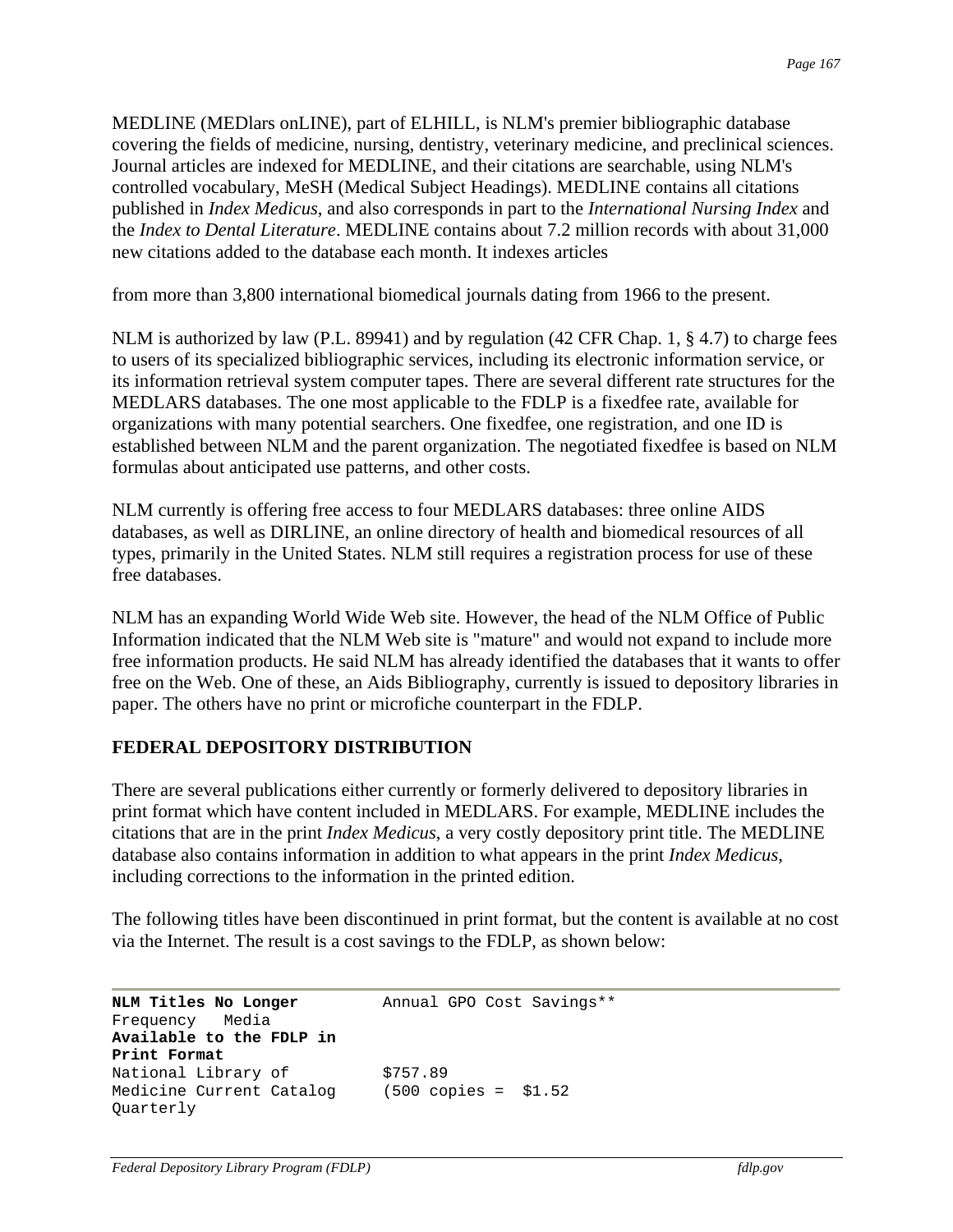```
Microfiche 
(last issued 1993) each)<br>National Library of $7,551.64
National Library of $7,551.64<br>Medicine Audio Visual (461 copies = $16.38)
Medicine Audio Visual
Quarterly Paper 
Catalog each)
(last issued 1993) 
Total Annual GPO Savings $8,309.53
```
\*\* Based on GPO printing and binding costs x number of selecting depository libraries, claims copies, and postage

The Aids Bibliography continues in the FDLP in paper format, but the content also is available at no cost via the Internet. If FDLP distribution of the Aids Bibliography were discontinued there would be a cost savings to the FDLP, as shown below:

```
NLM Titles Still in the Potential Annual GPO 
Frequency Media 
FDLP with Content Available Cost Savings** 
via Internet
AIDS Bibliography $24,781 
                            (782 \text{ copies} = $2.64 \text{ Monthly} Paper 
                             each) 
Total Annual GPO Savings $24,781
```
\*\* Based on GPO printing and binding costs x number of selecting depository libraries, claims copies, and postage

On October 5, 1995, members of the Task 10 team and the Director of Library Programs Service, met with top NLM officials to ascertain if GPO might establish an agreement with NLM to provide free access to NLM feebased electronic information services for depository libraries. A number of issues were discussed, but most importantly for this task, NLM explained it was not in a position to provide free public access to all depository libraries.

However, NLM suggested that the team consider a pilot project involving a limited number of depository libraries. Internet Grateful Med was suggested as a potential test application, following which NLM could examine the issue of pricing. Data collected in the context of such a test could possibly result in the establishment of fixed-fee access for depository libraries.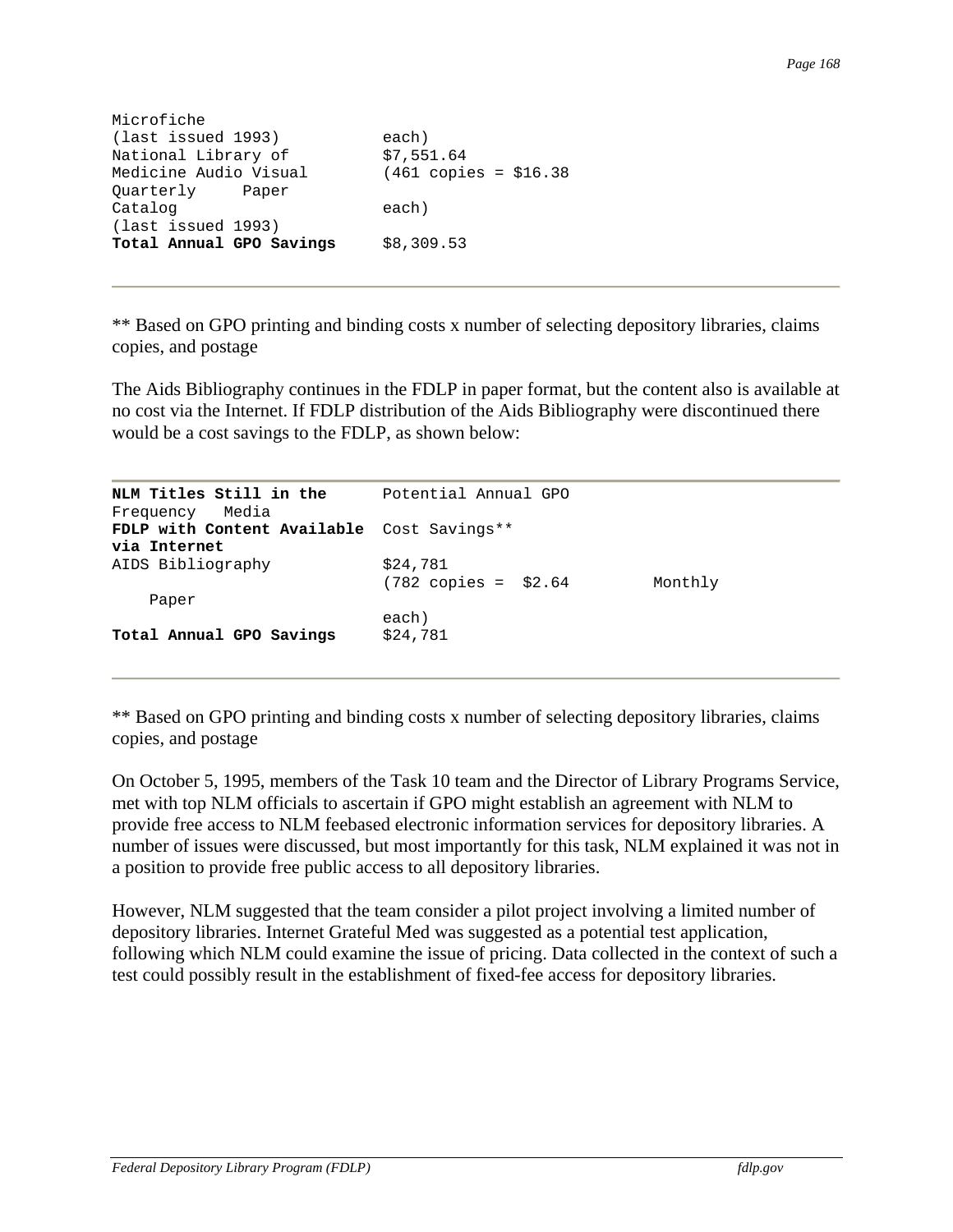### **DISSEMINATION ALTERNATIVES**

### **Alternative A**

Simultaneously drop traditional format NLM publications from the FDLP while substituting access to NLM's feebased MEDLARS system for depository libraries. GPO would purchase access to MEDLARS for

depository libraries at a fixedfee rate which would allow for unlimited searching for all depository libraries, or a fixed amount or ceiling on use could be arranged based on anticipated use patterns and other negotiable factors. Part or all of the cost for the depository library access to MEDLARS could be met by immediately eliminating paper format distribution of some costly titles from the FDLP.

| Major NLM Titles in the FDLP<br>and Also in NLM's Fee-based<br>Online MEDLARS Service |                             |
|---------------------------------------------------------------------------------------|-----------------------------|
| Current Major NLM Titles                                                              | Total Annual Cost**         |
| Abridged Index Medicus                                                                | $$16,477.02$ (607 copies =  |
| \$27.15                                                                               |                             |
| each)                                                                                 |                             |
| (monthly - paper)                                                                     |                             |
| Index Medicus                                                                         | $$133,824.33$ (730 copies = |
| \$183.32                                                                              |                             |
| each)                                                                                 |                             |
| (14 issues per year - paper)                                                          |                             |
| Cumulated Index Medicus                                                               | $$187,938.50$ (730 copies = |
| $$257.45$ each)                                                                       |                             |
| Total Annual Savings                                                                  | \$338,239.85                |

\*\* Based on GPO printing & binding costs x number of selecting depository libraries + claims copies, and postage.

#### *Benefits*

- This approach yields the maximum cost savings to GPO.
- MEDLARS is more timely than its print counterparts.
- NLM ensures that the historical information available through its electronic information service is continually edited and updated. This prevents use of outdated or incorrect information that remains in the paper copies.
- MEDLARS contains additional information that is not distributed through the FDLP.
- Any additional costs to NLM for depository library access are offset by the fee paid by GPO.

*Disadvantages/Problems*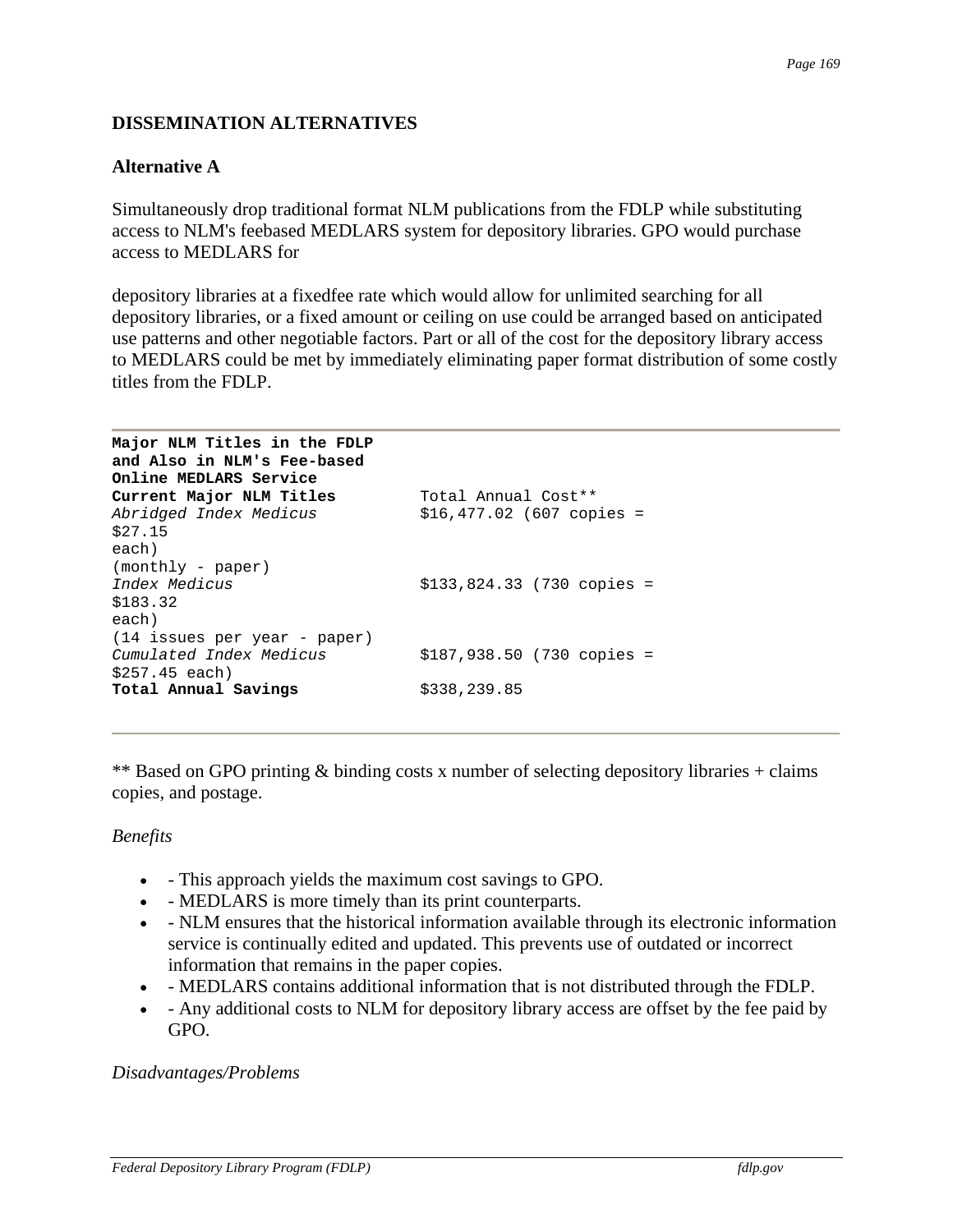- Public access at or through depository libraries could impact NLM's revenue from its electronic information services, even though GPO is paying NLM a fee for that access.
- To use the service effectively, depository libraries and users will need training that is not required to use the print products.

## **Alternative B**

Use a phasedin approach where traditional formats and electronic information service options will be offered as choices in the FDLP, with the elimination of the paper format to occur at a preannounced date. If the *Federal Depository Library Program: Information Dissemination and Access Strategic Plan, FY 1996 - FY 2001* (Strategic Plan) for the FDLP is approved, the phasedin approach would have to be concluded by the end of FY 1998 since the plan eliminates all dual distribution to depository libraries.

## *Benefits*

- This "parallel" approach will make the transition easier on the libraries.
- MEDLARS is more timely than its print counterparts.
- NLM ensures that the historical information available through its electronic information service is continually edited and updated.
- MEDLARS contains additional information that is not distributed through the FDLP.
- Additional costs to NLM for depository access are offset by fees paid by GPO.

## *Disadvantages/Problems*

- It may be difficult to achieve shortterm cost savings sufficient to offset the fees for access with a transitional approach.
- Public access at or through depository libraries could impact NLM's revenue from its electronic information services, even though GPO is paying NLM a fee for that access.
- To use the service effectively, depository libraries and users will need training that is not required to use the print products.

# **ISSUES TO BE ADDRESSED**

Impact of FDLP Inclusion on Agencies' FeeBased Services

The statutory and regulatory basis for NLM's information dissemination may operate at cross purposes to the public information goals of the FDLP. NLM is concerned that nofee access via depository libraries would undercut their market. Feebased information programs, where the agency must charge users in order to recover costs, are a barrier to participation in the FDLP.

Mission of a Publishing Agency to Disseminate Its Information

Dissemination of information products to the general public through the FDLP is not viewed as a part of, or consistent with, the agency's information delivery mission to its primary customers. Although NLM has been willing to have its print publications available through the FDLP, it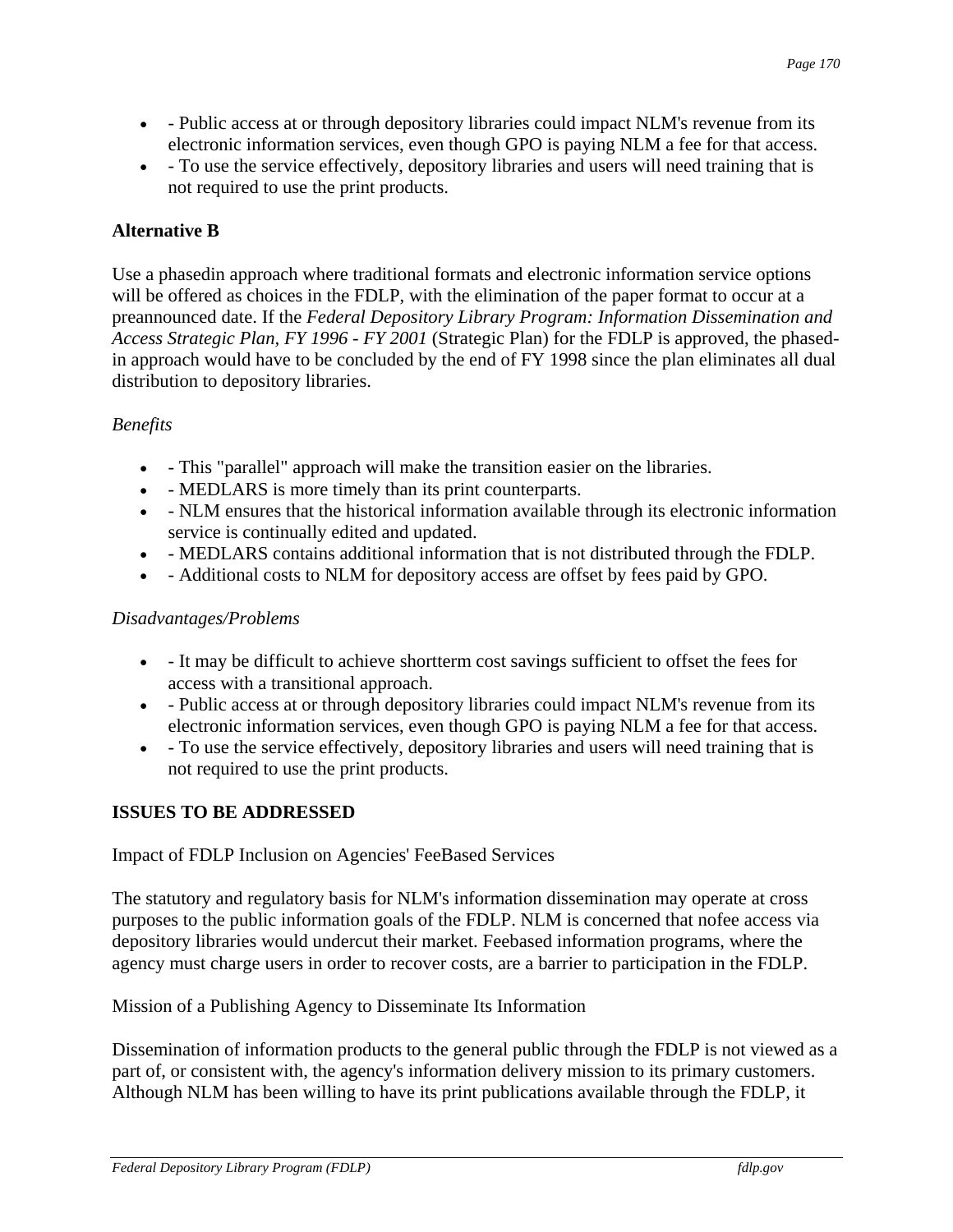does not recognize a comparable obligation for electronic information products. A clarification of law may be necessary to make it clear to agencies that laws directing agency information dissemination do not, unless specifically stated, eliminate the responsibility for participation in the FDLP.

### **Attachment E: National Commission on Libraries and Information Science (NCLIS) Principles of Public Information**

### **Attachment E**

#### **National Commission on Libraries and Information Science**

#### **Principles of Public Information**

From the *Federal Register Online via GPO Access*, Volume 60, Number 111 (June 9, 1995), Page 30609

#### **Principles of Public Information**

#### **Preamble**

From the birth of our nation, open and uninhibited access to public information has ensured good government and a free society. Public information helps to educate our people, stimulate our progress and solve our most complex economic, scientific and social problems. With the coming of the Information Age and its many new technologies, however, public information has expanded so quickly that basic principles regarding its creation, use and dissemination are in danger of being neglected and even forgotten. The National Commission on Libraries and Information Science, therefore, reaffirms that the information policies of the U.S. government are based on the freedoms guaranteed by the constitution, and on the recognition of public information as a national resource to be developed and preserved in the public interest. We define public information as information created, compiled and/or maintained by the Federal Government. We assert that public information is information owned by the people, held in trust by their government, and should be available to the people except where restricted by law. It is in this spirit of public ownership and public trust that we offer the following Principles of Public Information.

#### **Principles**

#### 1. **The Public Has the Right of Access to Public Information**

Government agencies should guarantee open, timely and uninhibited access to public information except where restricted by law. People should be able to access public information, regardless of its format, without any special training or expertise.

#### 2. **The Federal Government Should Guarantee the Integrity and Preservation of Public Information, Regardless of its Format**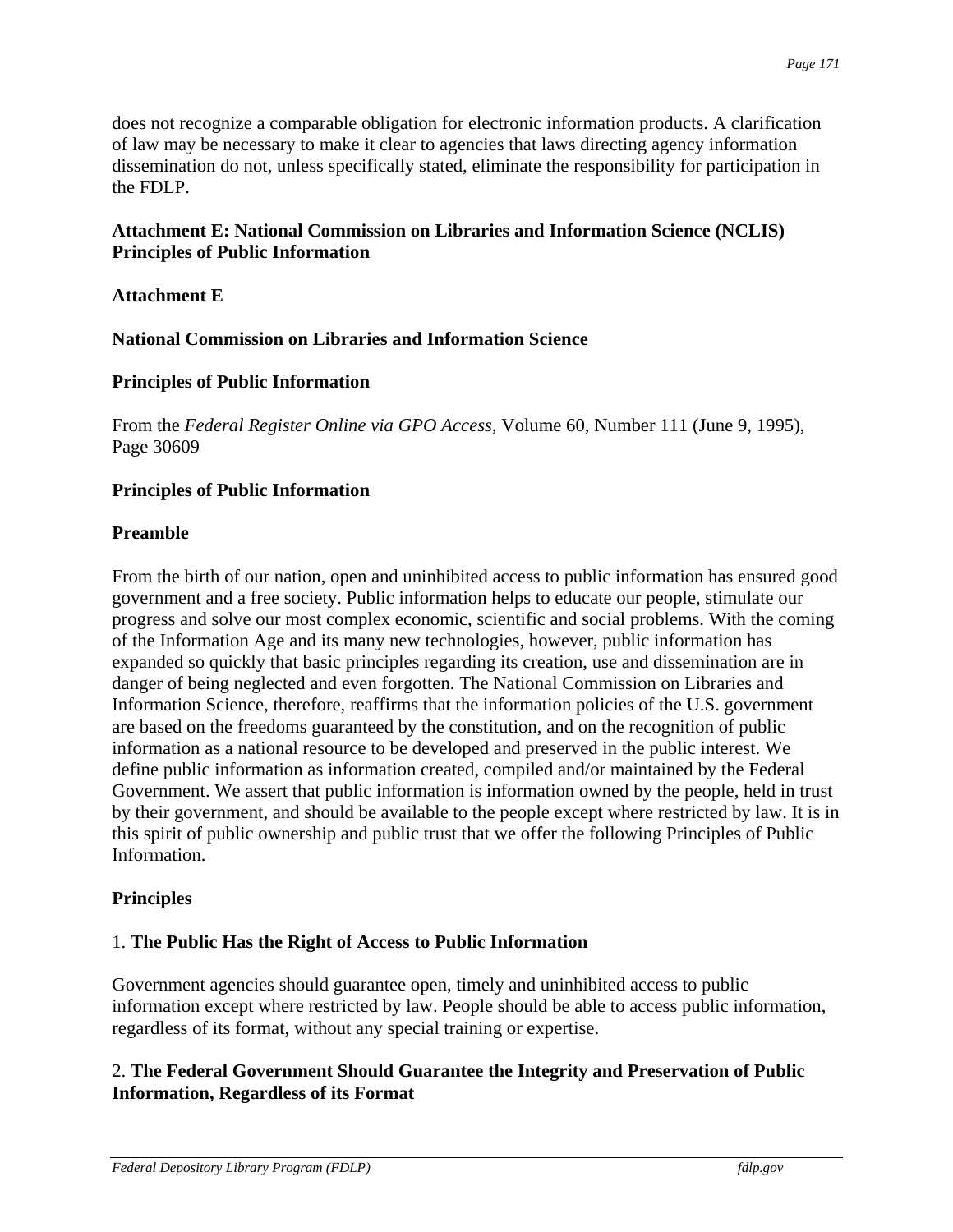By maintaining public information in the face of changing times and technologies, government agencies assure the government's accountability and the accessibility of the government's business to the public.

### 3. **The Federal Government Should Guarantee the Dissemination, Reproduction, and Redistribution of Public Information**

Any restriction of dissemination or any other function dealing with public information must be strictly defined by law.

#### 4. **The Federal Government Should Safeguard the Privacy of Persons Who Use or Request Information, as Well as Persons About Whom Information Exists in Government Records**

### 5. **The Federal Government Should Ensure a Wide Diversity of Sources of Access, Private as Well as Governmental, to Public Information**

Although sources of access may change over time and because of advances in technology, government agencies have an obligation to the public to encourage diversity.

### 6. **The Federal Government Should Not Allow Cost to Obstruct the People's Access to Public Information**

Costs incurred by creating, collecting and processing information for the government's own purposes should not be passed on to people who wish to utilize public information.

### 7. **The Federal Government Should Ensure that Information About Government Information is Easily Available and in a Single Index Accessible in a Variety of Formats**

The government index of public information should be in addition to inventories of information kept within individual government agencies.

### 8. **The Federal Government Should Guarantee the Public's Access to Public Information, Regardless of Where They Live and Work, through National Networks and Programs like the Depository Library Program**

Government agencies should periodically review such programs as well as the emerging technology to ensure that access to public information remains inexpensive and convenient to the public.

## **Conclusion**

The National Commission on Libraries and Information Science offers these Principles of Public Information as a foundation for the decisions made throughout the Federal Government and the nation regarding issues of public information. We urge all branches of the Federal Government, state and local governments and the private sector to utilize these principles in the development of information policies and in the creation, use, dissemination and preservation of public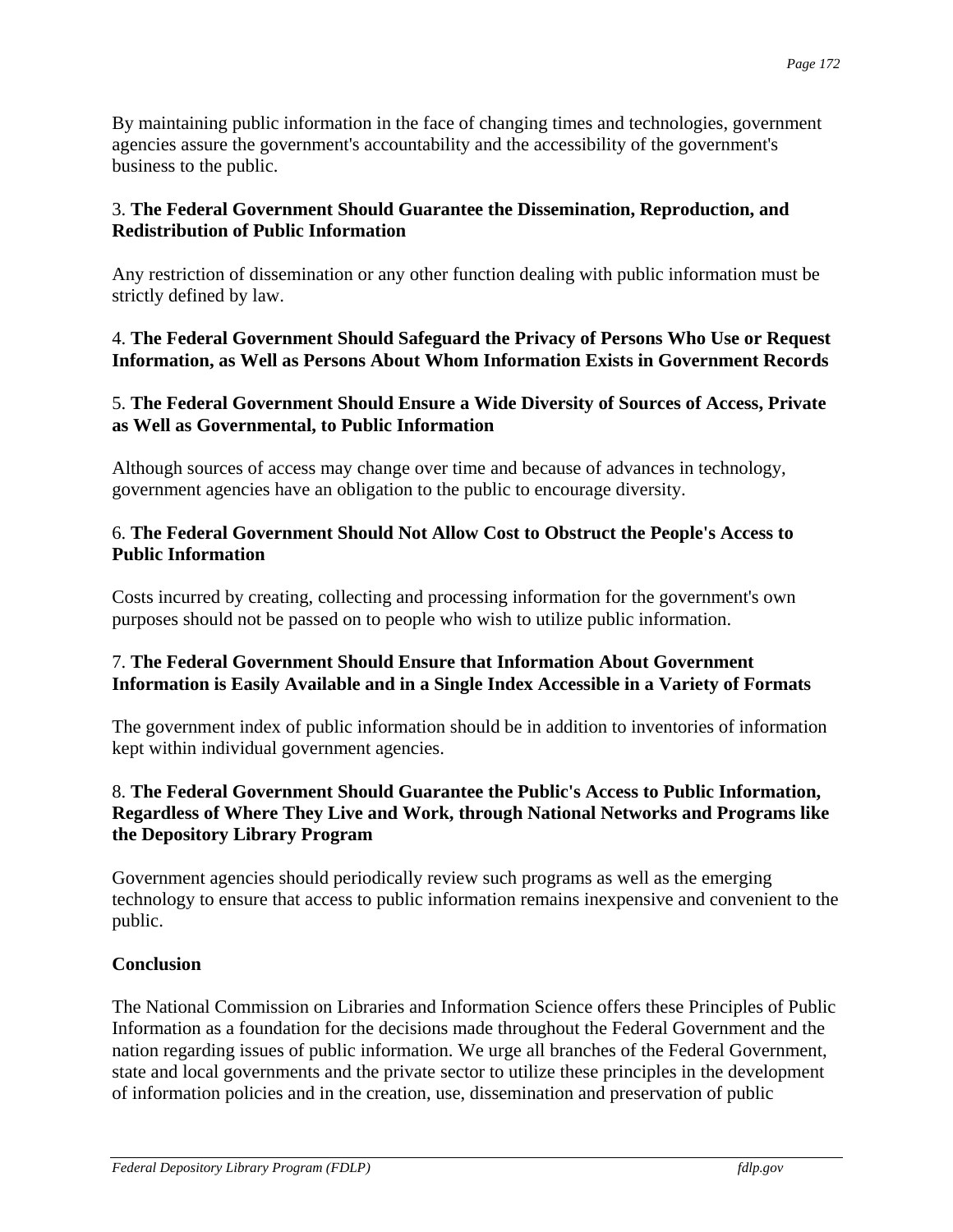information. We believe that in so acting, they will serve the best interests of the nation and the people in the Information Age.

## **Attachment F: Title 44 United States Code Chapter 19-- Depository Library Program**

## **Attachment F**

**Title 44 United States Code Chapter 19--** 

## **Depository Library Program**

From the U.S. Code Online via *GPO Access* [wais.access.gpo.gov]/1/

/1/ Historical and revision notes removed.

[Laws in effect as of January 3, 1995]

[Document not affected by Public Laws enacted between January 3, 1995 and May 1, 1996]

## **TITLE 44-PUBLIC PRINTING AND DOCUMENTS CHAPTER 19-DEPOSITORY LIBRARY PROGRAM**

## **Sec. 1901. Definition of Government publication**

``Government publication'' as used in this chapter, means informational matter which is published as an individual document at Government expense, or as required by law.

### **Sec. 1902. Availability of Government publications through Superintendent of Documents; lists of publications not ordered from Government Printing Office**

Government publications, except those determined by their issuing components to be required for official use only or for strictly administrative or operational purposes which have no public interest or educational value and publications classified for reasons of national security, shall be made available to depository libraries through the facilities of the Superintendent of Documents for public information. Each component of the Government shall furnish the Superintendent of Documents a list of such publications it issued during the previous month, that were obtained from sources other than the Government Printing Office.

### **Sec. 1903. Distribution of publications to depository libraries; notice to Government components; cost of printing and binding**

Upon request of the Superintendent of Documents, components of the Government ordering the printing of publications shall either increase or decrease the number of copies of publications furnished for distribution to designated depository libraries and State libraries so that the number of copies delivered to the Superintendent of Documents is equal to the number of libraries on the list. The number thus delivered may not be restricted by any statutory limitation in force on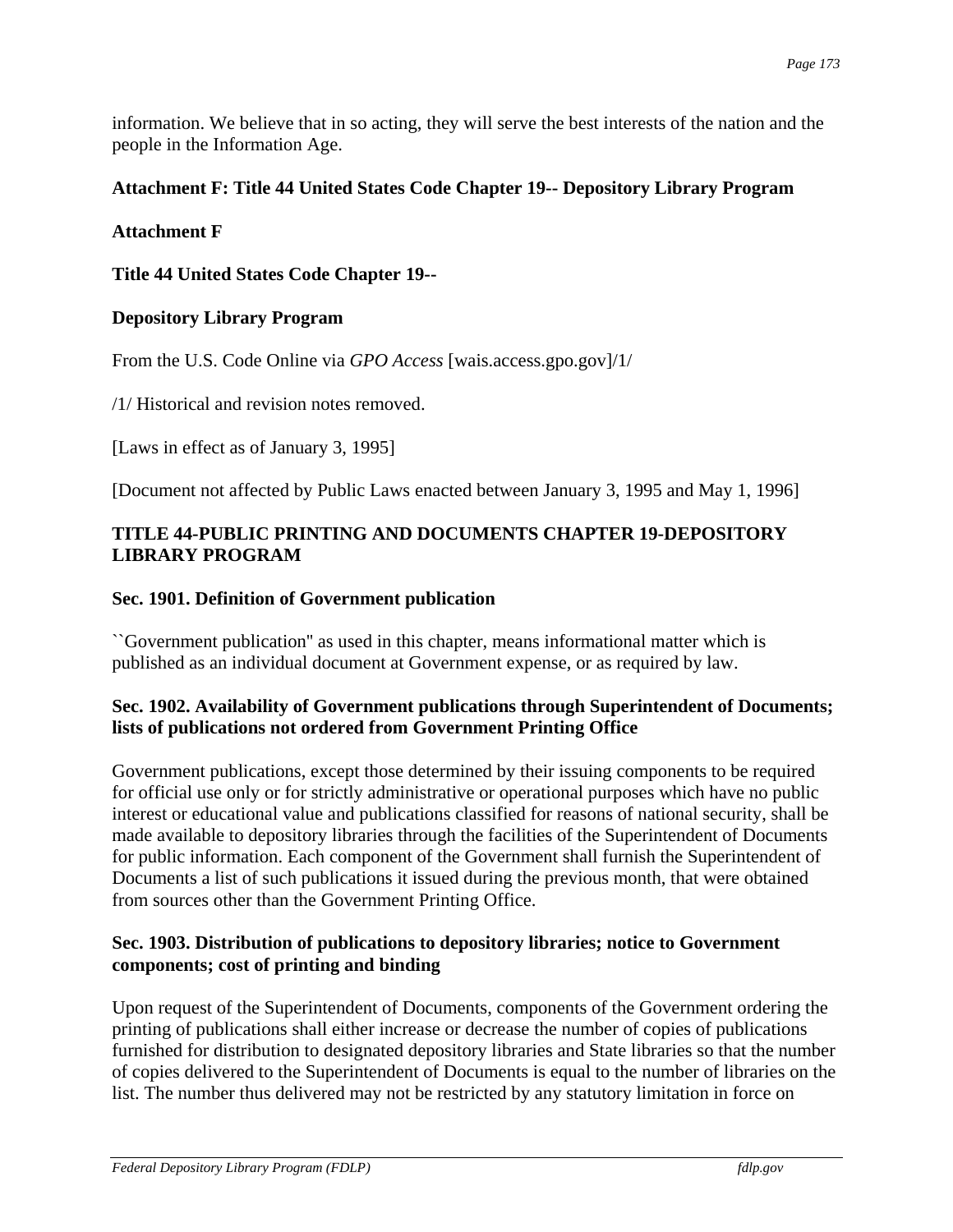August 9, 1962. Copies of publications furnished the Superintendent of Documents for distribution to designated depository libraries shall include

the journals of the Senate and House of Representatives;

all publications, not confidential in character, printed upon the requisition of a congressional committee;

Senate and House public bills and resolutions; and

reports on private bills, concurrent or simple resolutions;

but not socalled cooperative publications which must necessarily be sold in order to be selfsustaining.

The Superintendent of Documents shall currently inform the components of the Government ordering printing of publications as to the number of copies of their publications required for distribution to

depository libraries. The cost of printing and binding those publications distributed to depository libraries obtained elsewhere than from the Government Printing Office, shall be borne by components of the

Government responsible for their issuance; those requisitioned from the Government Printing Office shall be charged to appropriations provided the Superintendent of Documents for that purpose.

#### **Sec. 1904. Classified list of Government publications for selection by depositories**

The Superintendent of Documents shall currently issue a classified list of Government publications in suitable form, containing annotations of contents and listed by item identification numbers to facilitate the selection of only those publications needed by depository libraries. The selected publications shall be distributed to depository libraries in accordance with regulations of the Superintendent of Documents, as long as they fulfill the conditions provided by law.

#### **Sec. 1905. Distribution to depositories; designation of additional libraries; justification; authorization for certain designations**

The Government publications selected from lists prepared by the Superintendent of Documents, and when requested from him, shall be distributed to depository libraries specifically designated by law and to libraries designated by Senators, Representatives, and the Resident Commissioner from Puerto Rico, by the Commissioner of the District of Columbia,/2/ and by the Governors of Guam, American Samoa, and the Virgin Islands, respectively. Additional libraries within areas served by Representatives or the Resident Commissioner from Puerto Rico may be designated by them to receive Government publications to the extent that the total number of libraries designated by them does not exceed two within each area. Not more than two additional libraries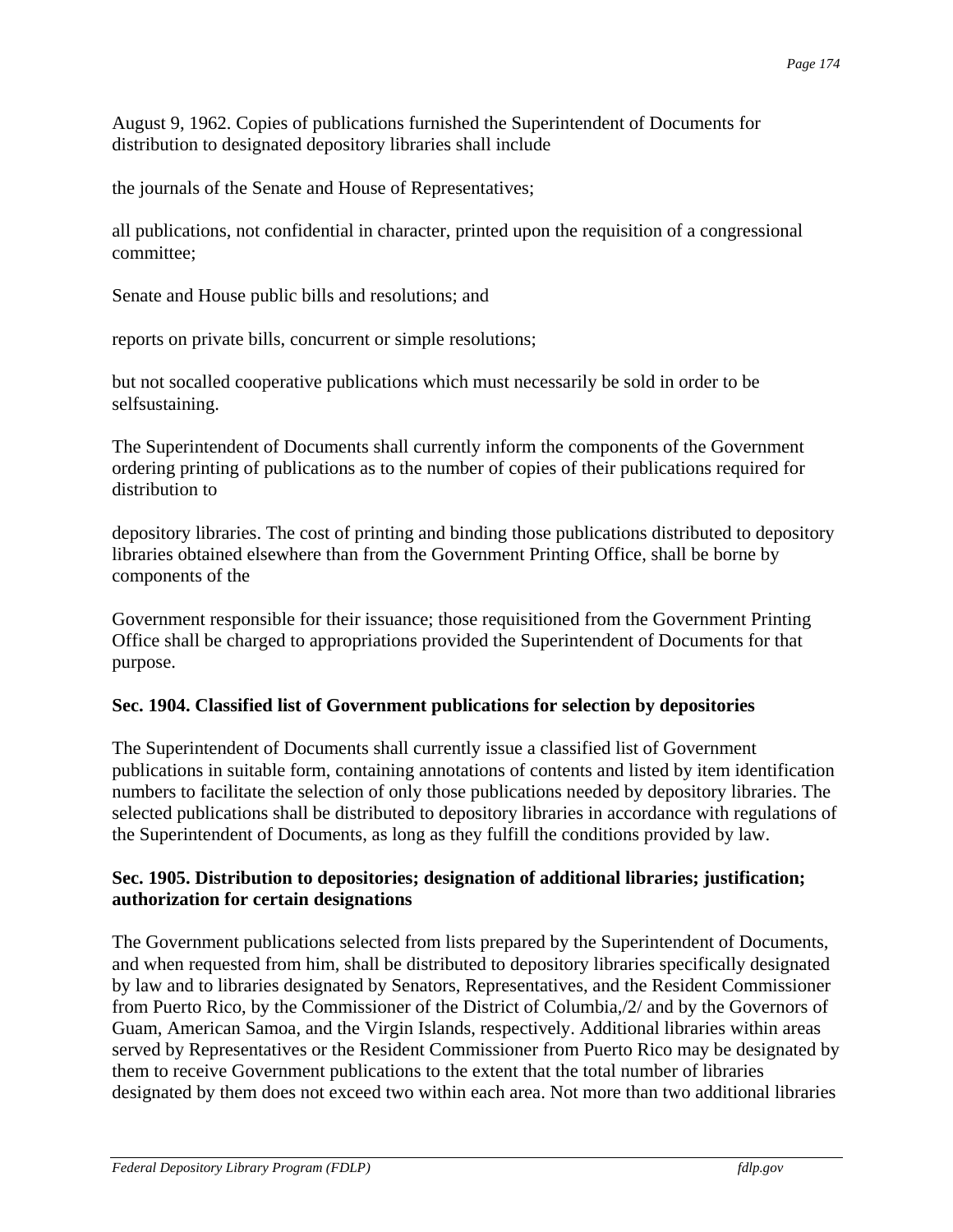within a State may be designated by each Senator from the State. Before an additional library within a State, congressional district or the Commonwealth of Puerto Rico is designated as a depository for Government publications, the head of that library shall furnish his Senator, Representative, or the Resident Commissioner from Puerto Rico, as the case may be, with justification of the necessity for the additional designation. The justification, which shall also include a certification as to the need for the additional depository library designation, shall be signed by the head of every existing depository library within the congressional district or the Commonwealth of Puerto Rico or by the head of the library authority of the State or the Commonwealth of Puerto Rico, within which the additional depository library is to be located. The justification for additional depository library designations shall be transmitted to the Superintendent of Documents by the Senator, Representative, or the Resident Commissioner from Puerto Rico, as the case may be. The Commissioner of the District of Columbia may designate two depository libraries in the District of Columbia, the Governor of Guam and the Governor of American Samoa may each designate one depository library in Guam and American Samoa, respectively, and the Governor of the Virgin Islands may designate one depository library on the island of Saint Thomas and one on the island of Saint Croix.

/2/ See Transfer of Functions note below.

## **Transfer of Functions**

Office of Commissioner of District of Columbia, as established under Reorg. Plan No. 3 of 1967, eff. Nov. 3, 1967 (in part), 32 F.R. 11669, 81 Stat. 948, abolished as of noon Jan. 2, 1975, by Pub. L. 93198, title VII, Sec. 711, Dec. 24, 1973, 87 Stat. 818, and replaced by office of Mayor of District of Columbia by section 421 of Pub. L. 93198, classified to section 1241 of District of Columbia Code.

## **Northern Marianas College as Depository**

Pub. L. 101219, title II, Sec. 202, Dec. 12, 1989, 103 Stat. 1874, provided that: ``The Northern Marianas College is hereby constituted a depository to receive Government publications, and the Superintendent of Documents shall supply to the Northern Marianas College one copy of each such publication in the same form as supplied to other designated depositories.''

## **District of Columbia Public Library as Depository**

Act Sept. 28, 1943, ch. 243, 57 Stat. 568, provided: ``That the Public Library of the District of Columbia is hereby constituted a designated depository of governmental publications, and the Superintendent of Documents shall supply to such library one copy of each such publication, in the same form as supplied to other designated depositories.''

## **Sec. 1906. Landgrant colleges constituted depositories**

Landgrant colleges are constituted depositories to receive Government publications subject to the depository laws.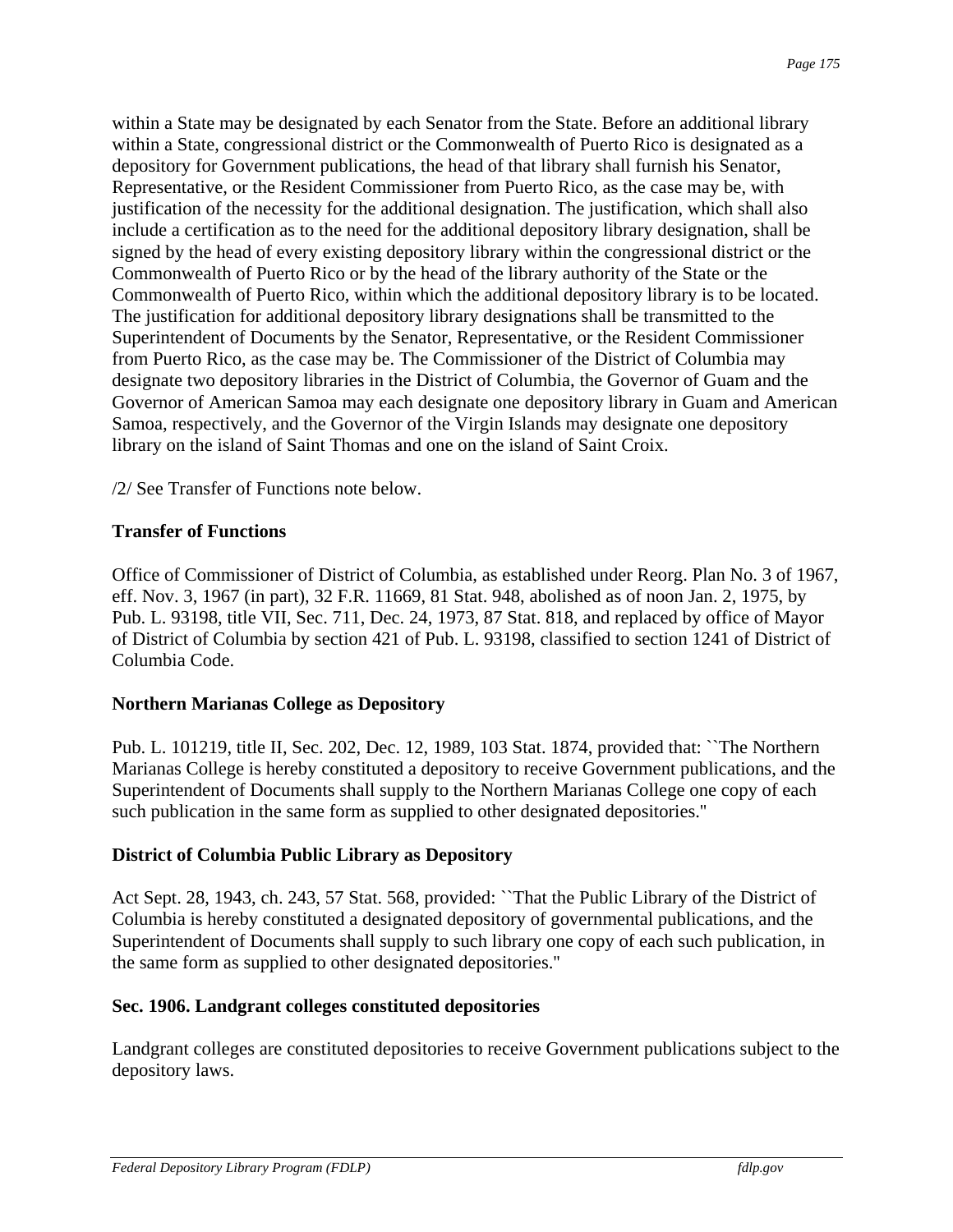#### **Sec. 1907. Libraries of executive departments, service academies, and independent agencies constituted depositories; certifications of need; disposal of unwanted publications**

The libraries of the executive departments, of the United States Military Academy, of the United States Naval Academy, of the United States Air Force Academy, of the United States Coast Guard Academy, and of the United States Merchant Marine Academy are designated depositories of Government publications. A depository library within each independent agency may be designated upon certification of need by the head of the independent agency to the Superintendent of Documents. Additional depository libraries within executive departments and independent agencies may be designated to receive Government publications to the extent that the number so designated does not exceed the number of major bureaus or divisions of the departments and independent agencies. These designations may be made only after certification by the head of each executive department or independent agency to the Superintendent of Documents as to the justifiable need for additional depository libraries. Depository libraries within executive departments and independent agencies may dispose of unwanted Government publications after first offering them to the Library of Congress and the Archivist of the United States.

#### **Sec. 1908. American Antiquarian Society to receive certain publications**

One copy of the public journals of the Senate and of the House of Representatives, and of the documents published under the orders of the Senate and House of Representatives, respectively, shall be transmitted to the Executive of the Commonwealth of Massachusetts for the use and benefit of the American Antiquarian Society of the Commonwealth.

#### **Sec. 1909. Requirements of depository libraries; reports on conditions; investigations; termination; replacement**

Only a library able to provide custody and service for depository materials and located in an area where it can best serve the public need, and within an area not already adequately served by existing depository libraries may be designated by Senators, Representatives, the Resident Commissioner from Puerto Rico, the Commissioner of the District of Columbia,/3/ or the Governors of Guam, American Samoa, or the Virgin Islands as a depository of Government publications. The designated depository libraries shall report to the Superintendent of Documents at least every two years concerning their condition.

#### /3/ See Transfer of Functions note below.

The Superintendent of Documents shall make firsthand investigation of conditions for which need is indicated and include the results of investigations in his annual report. When he ascertains that the number of books in a depository library is below ten thousand, other than Government publications, or it has ceased to be maintained so as to be accessible to the public, or that the Government publications which have been furnished the library have not been properly maintained, he shall delete the library from the list of depository libraries if the library fails to correct the unsatisfactory conditions within six months. The Representative or the Resident Commissioner from Puerto Rico in whose area the library is located or the Senator who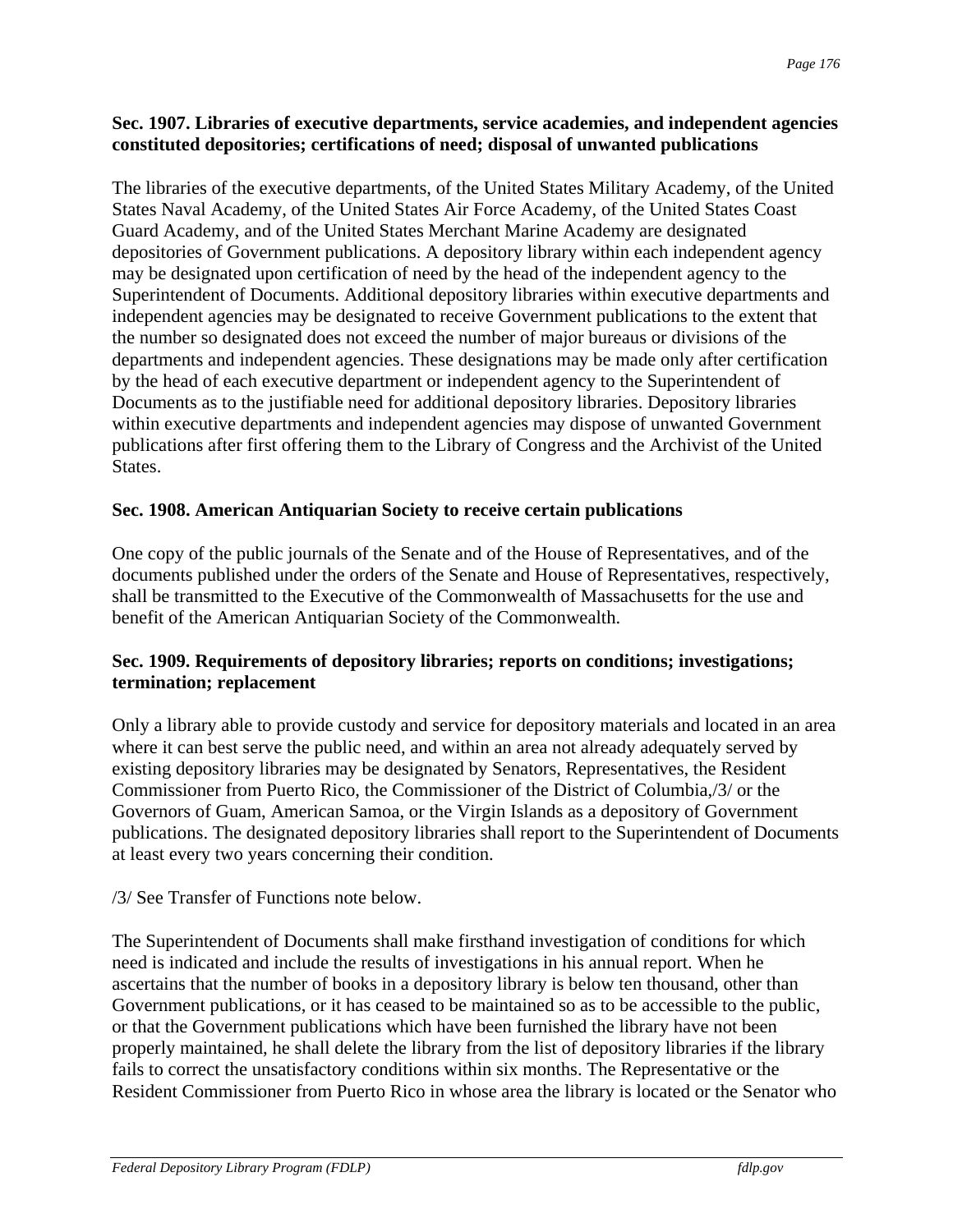made the designation, or a successor of the Senator, and, in the case of a library in the District of Columbia, the Commissioner of the District of Columbia, and, in the case of a library in Guam, American Samoa, or the Virgin Islands, the Governor, shall be notified and shall then be authorized to designate another library within the area served by him, which shall meet the conditions herein required, but which may not be in excess of the number of depository libraries authorized by laws within the State, district, territory, or the Commonwealth of Puerto Rico, as the case may be.

### **Transfer of Functions**

Office of Commissioner of District of Columbia, as established under Reorg. Plan No. 3 of 1967, eff. Nov. 3, 1967 (in part), 32 F.R. 11669, 81 Stat. 948, abolished as of noon Jan. 2, 1975, by Pub. L. 93198, title VII, Sec. 711, Dec. 24, 1973, 87 Stat. 818, and replaced by office of Mayor of District of Columbia by section 421 of Pub. L. 93198, classified to section 1241 of District of Columbia Code.

#### **Sec. 1910. Designations of replacement depositories; limitations on numbers; conditions**

The designation of a library to replace a depository library, other than a depository library specifically designated by law, may be made only within the limitations on total numbers specified by section 1905 of this title, and only when the library to be replaced ceases to exist, or when the library voluntarily relinquishes its depository status, or when the Superintendent of Documents determines that it no longer fulfills the conditions provided by law for depository libraries.

### **Sec. 1911. Free use of Government publications in depositories; disposal of unwanted publications**

Depository libraries shall make Government publications available for the free use of the general public, and may dispose of them after retention for five years under section 1912 of this title, if the depository library is served by a regional depository library. Depository libraries not served by a regional depository library, or that are regional depository libraries themselves, shall retain Government publications permanently in either printed form or in microfacsimile form, except superseded publications or those issued later in bound form which may be discarded as authorized by the Superintendent of Documents.

## **Sec. 1912. Regional depositories; designation; functions; disposal of publications**

Not more than two depository libraries in each State and the Commonwealth of Puerto Rico may be designated as regional depositories, and shall receive from the Superintendent of Documents copies of all new and revised Government publications authorized for distribution to depository libraries. Designation of regional depository libraries may be made by a Senator or the Resident Commissioner from Puerto Rico within the areas served by them, after approval by the head of the library authority of the State or the Commonwealth of Puerto Rico, as the case may be, who shall first ascertain from the head of the library to be so designated that the library will, in addition to fulfilling the requirements for depository libraries, retain at least one copy of all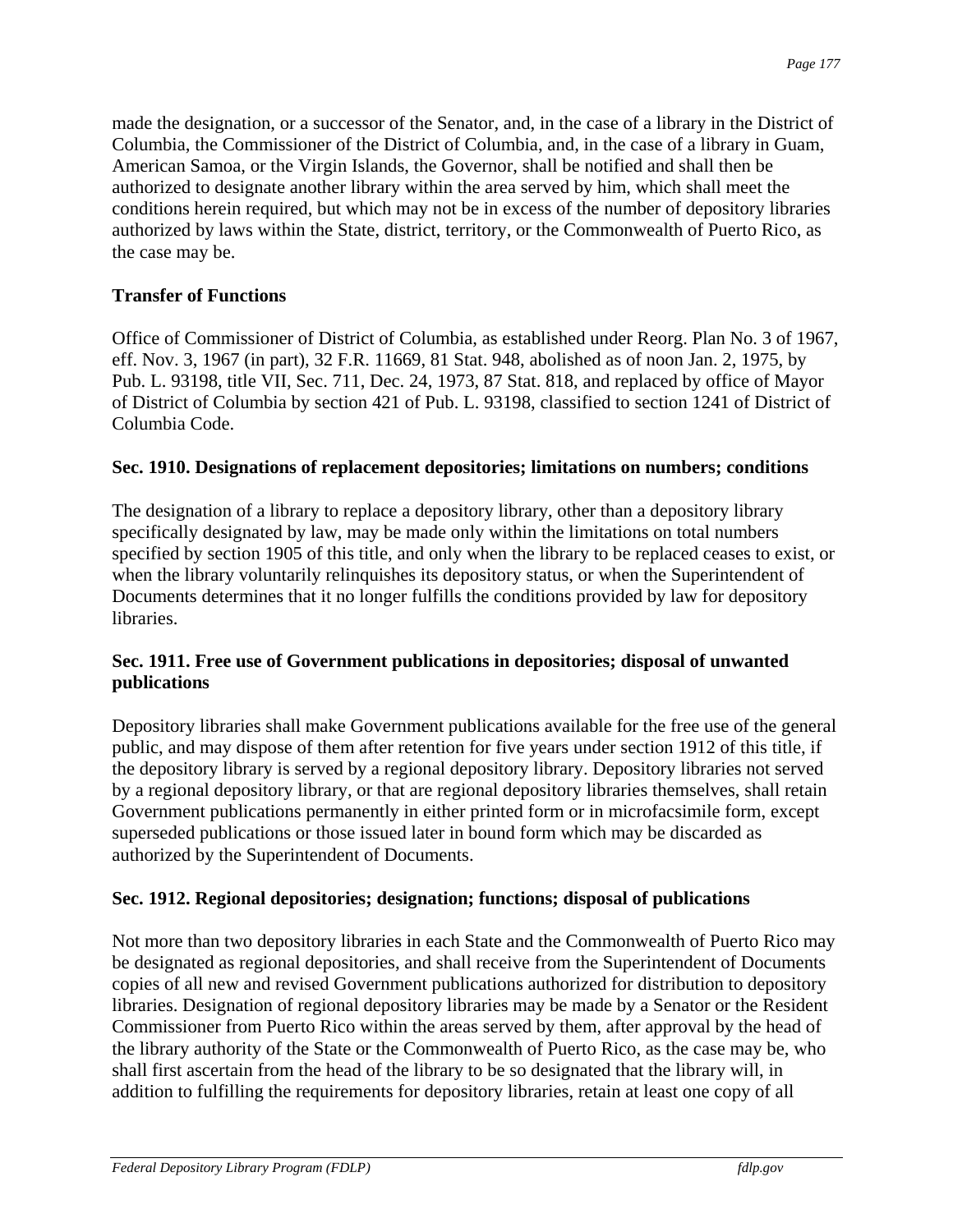Government publications either in printed or microfacsimile form (except those authorized to be discarded by the Superintendent of Documents); and within the region served will provide interlibrary loan, reference service, and assistance for depository libraries in the disposal of unwanted Government publications. The agreement to function as a regional depository library shall be transmitted to the Superintendent of Documents by the Senator or the Resident Commissioner from Puerto Rico when the designation is made.

The libraries designated as regional depositories may permit depository libraries, within the areas served by them, to dispose of Government publications which they have retained for five years after first offering them to other depository libraries within their area, then to other libraries.

#### **Sec. 1913. Appropriations for supplying depository libraries; restriction**

Appropriations available for the Office of Superintendent of Documents may not be used to supply depository libraries documents, books, or other printed matter not requested by them, and their requests shall be subject to approval by the Superintendent of Documents.

### **Sec. 1914. Implementation of depository library program by Public Printer**

The Public Printer, with the approval of the Joint Committee on Printing, as provided by section 103 of this title, may use any measures he considers necessary for the economical and practical implementation of this chapter.

### **Sec. 1915. Highest State appellate court libraries as depository libraries**

Upon the request of the highest appellate court of a State, the Public Printer is authorized to designate the library of that court as a depository library. The provisions of section 1911 of this title shall not apply to any library so designated.

#### **Sec. 1916. Designation of libraries of accredited law schools as depository libraries**

(a) Upon the request of any accredited law school, the Public Printer shall designate the library of such law school as a depository library. The Public Printer may not make such designation unless he determines that the library involved meets the requirements of this chapter, other than those requirements of the first undesignated paragraph of section 1909 of this title which relate to the location of such library.

(b) For purposes of this section, the term ``accredited law school'' means any law school which is accredited by a nationally recognized accrediting agency or association approved by the Commissioner of Education/4/ for such purpose or accredited by the highest appellate court of the State in which the law school is located.

/4/ See Section 1916, Transfer of Functions.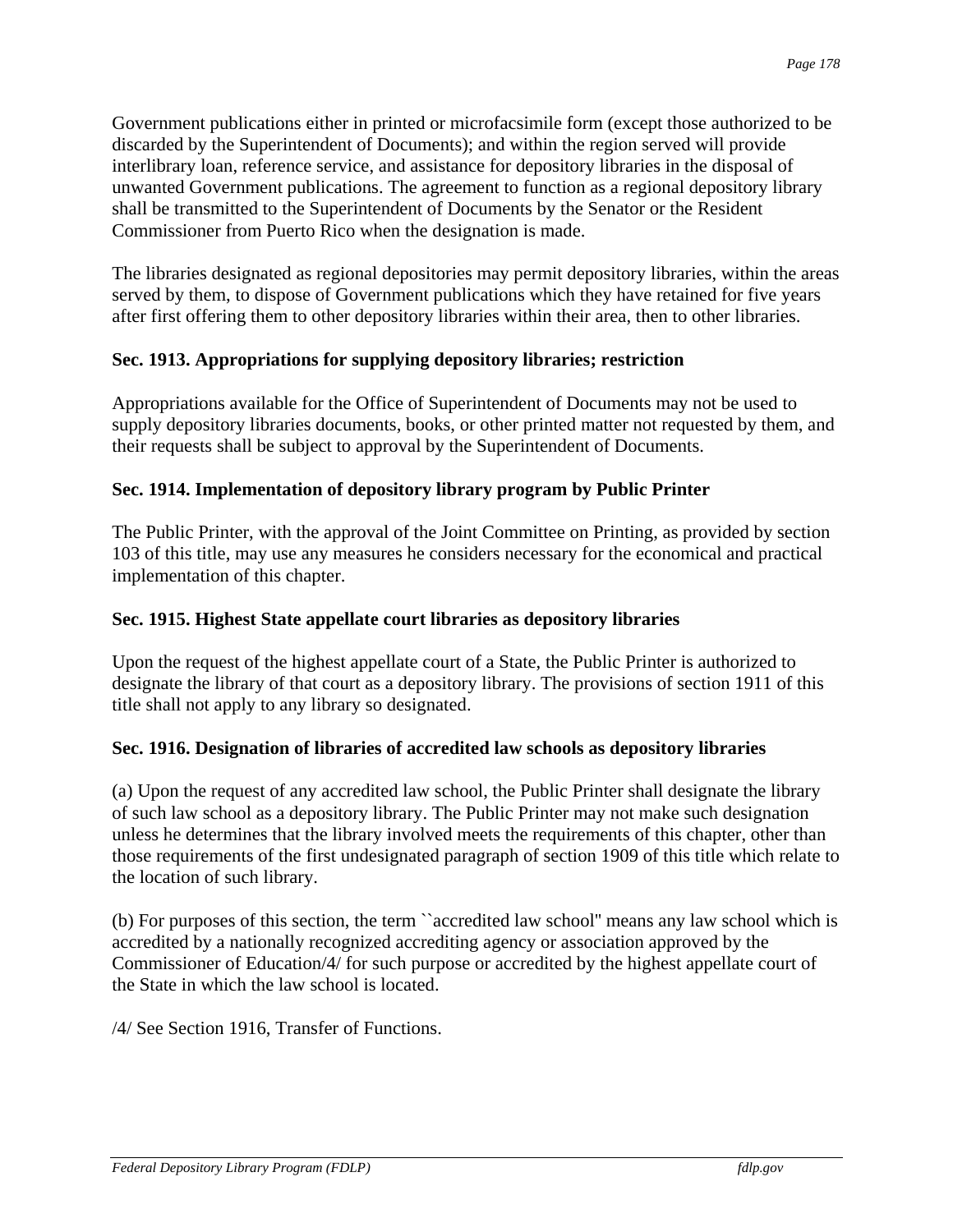#### **Transfer of Functions**

Functions of Commissioner of Education transferred to Secretary of Education pursuant to section 3441(a)(1) of Title 20, Education.

#### **Attachment G: Summary of the Results of the 1995 Biennial Survey of Federal Depository Libraries**

**Attachment G** 

#### **Summary of the Results of the**

#### **1995 Biennial Survey of Federal Depository Libraries**

As of January 16, 1996 1,372 Depository Libraries Responding

#### Online Catalog

Libraries with online catalogs 1,175 (85.6%)

Libraries with online catalogs with dial-in access 956 (69.6%)

Libraries with online catalogs accessible from the Internet 854 (62.2%)

Libraries with online catalogs networked with other libraries 745 (54.3%)

#### Internet Tools Available for Primary Patrons

E-mail 664 (48.3%)

Telnet 799 (58.2%)

FTP 695 (50.6%)

Gopher 841 (61.2%)

WAIS 516 (37.6%)

WWW-nongraphical 559 (40.7%)

WWW-graphical 693 (50.5%)

No current Internet access 265 (19.3%)

Plan for Internet access in 1 year 216 (15.7%)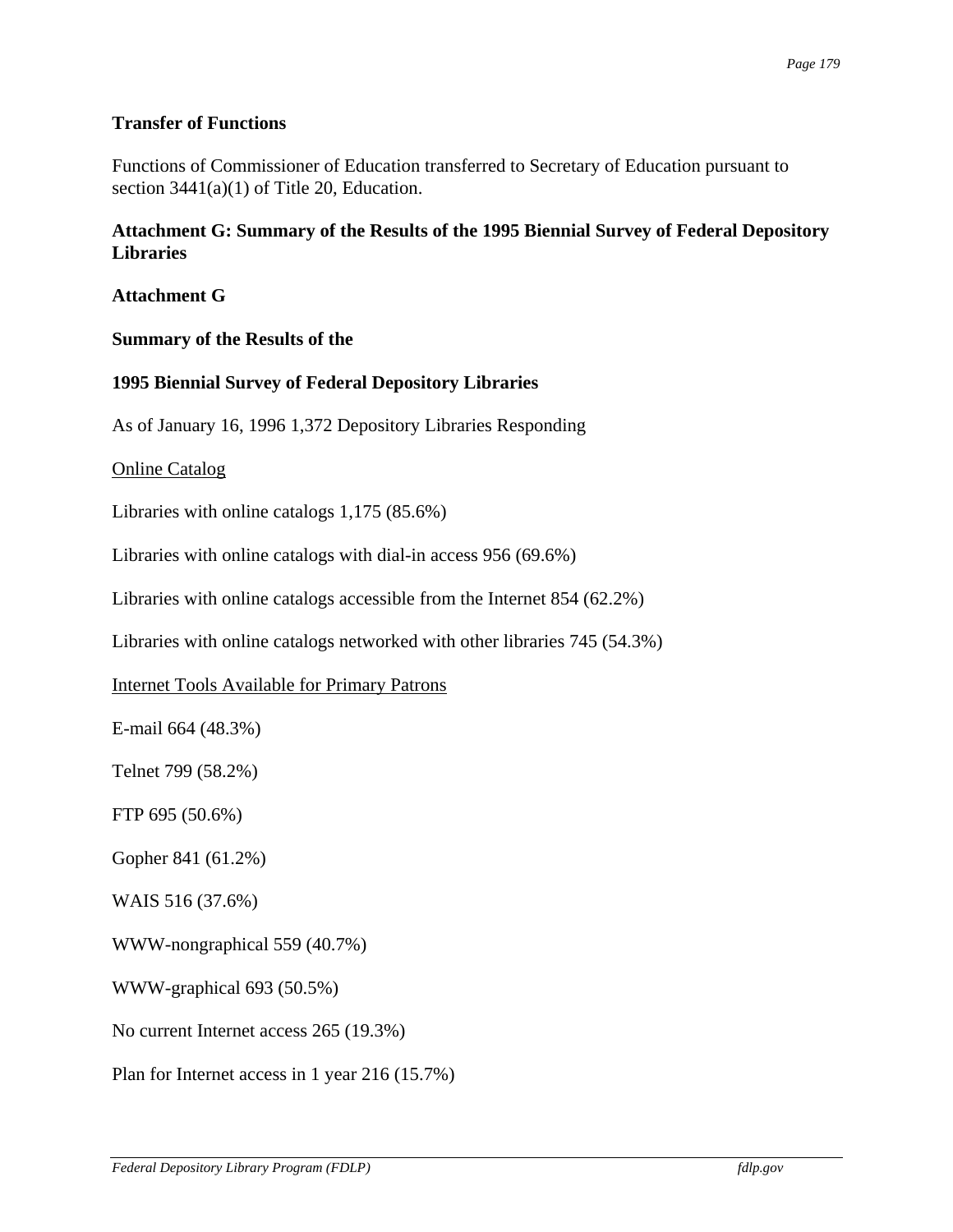Plan for Internet access in 2 years 115 ( 8.3%)

No plans to have Internet access for staff 87 ( 6.3%)

#### Internet Tools Available at Public Access Workstations

E-mail 294 (21.4%)

Telnet 534 (38.9%)

FTP 423 (30.8%)

Gopher 617 (44.9%)

WAIS 370 (26.9%)

WWW-nongraphical 375 (27.3%)

WWW-graphical 516 (37.6%)

No current Internet access 341 (24.8%)

Plan for Internet access in 1 year 253 (18.4%)

Plan for Internet access in 2 years 160 (11.6%)

No plans to have Internet access for staff 169 (12.3%)

Libraries Providing GPO Access

Registered for GPO Access 545 (39.7%)

Provide through another institution's gateway 283 (20.6%)

No, but have plans to within 1 year 272 (19.8%)

No, but have plans to within 2 years 131 ( 9.5%)

No, have no plans to 127 ( 9.2%)

Use of the GPO Federal Bulletin Board

Daily or almost daily use by staff 15 ( 1.0%)

Occasional use by staff 123 ( 8.9%)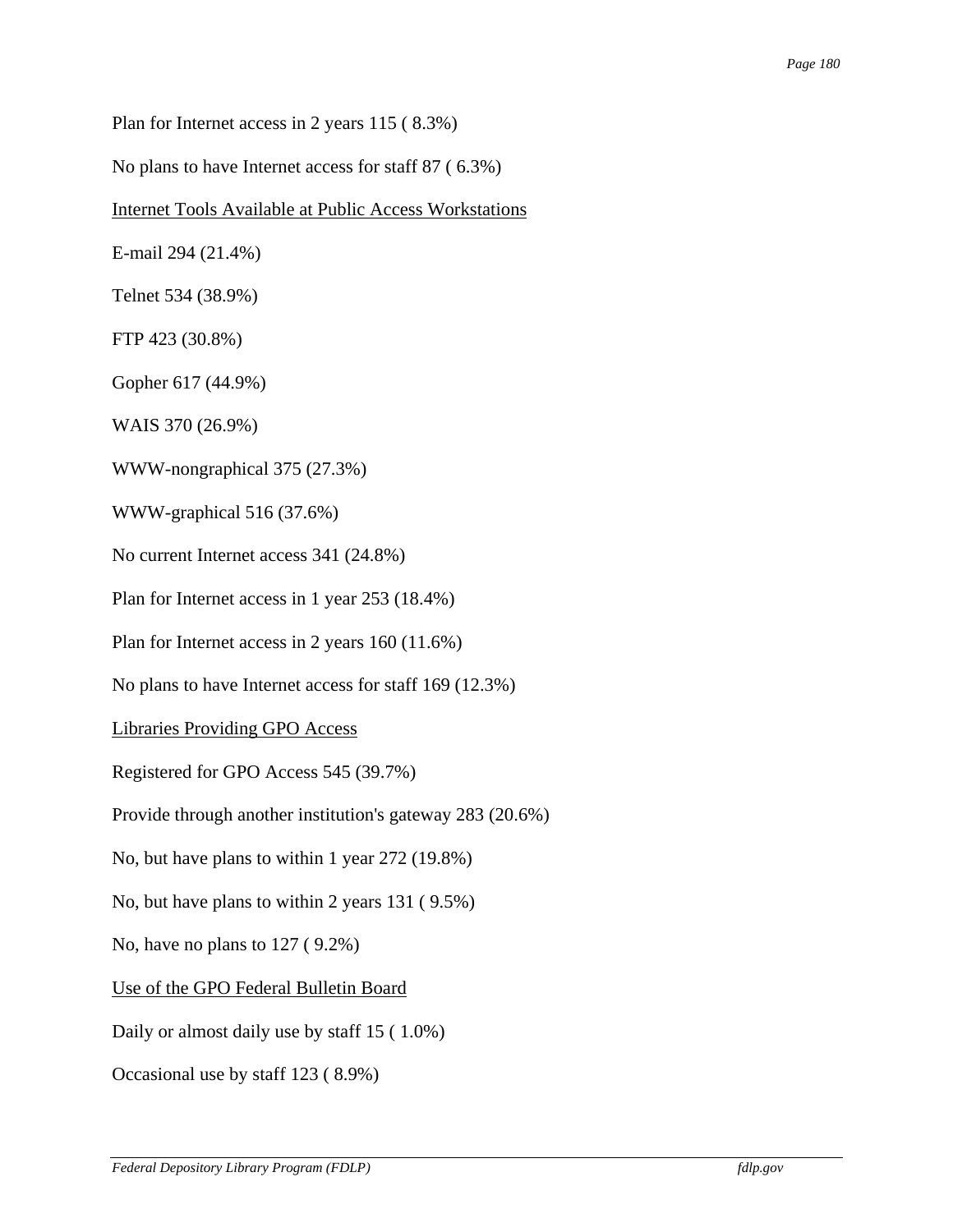Less than once a week use by staff 481 (35.0%)

Have not yet registered for the GPO Federal Bulletin Board 732 (53.3%)

#### Estimated Daily Use of Depository Electronic Products

#### CD-ROMs

Not Used 211 (15.3%)

Less than 30 minutes 483 (35.2%)

30-59 minutes 240 (17.4%)

1-1.5 hours 131 ( 9.5%)

More than 1.5 hours 301 (21.9%)

Diskettes

Not Used 1,026 (74.8%)

Less than 30 minutes 302 (22.0%)

30-59 minutes 15 ( 1.1%)

1-1.5 hours 6 ( 0.4%)

More than 1.5 hours 12 ( 0.9%)

GPO Access

Not Used 579 (42.2%)

- Less than 30 minutes 583 (42.5%)
- 30-59 minutes 117 ( 8.5%)

1-1.5 hours 41 ( 2.9%)

More than 1.5 hours 34 ( 2.5%)

Federal Bulletin Board

Not Used 936 (68.2%)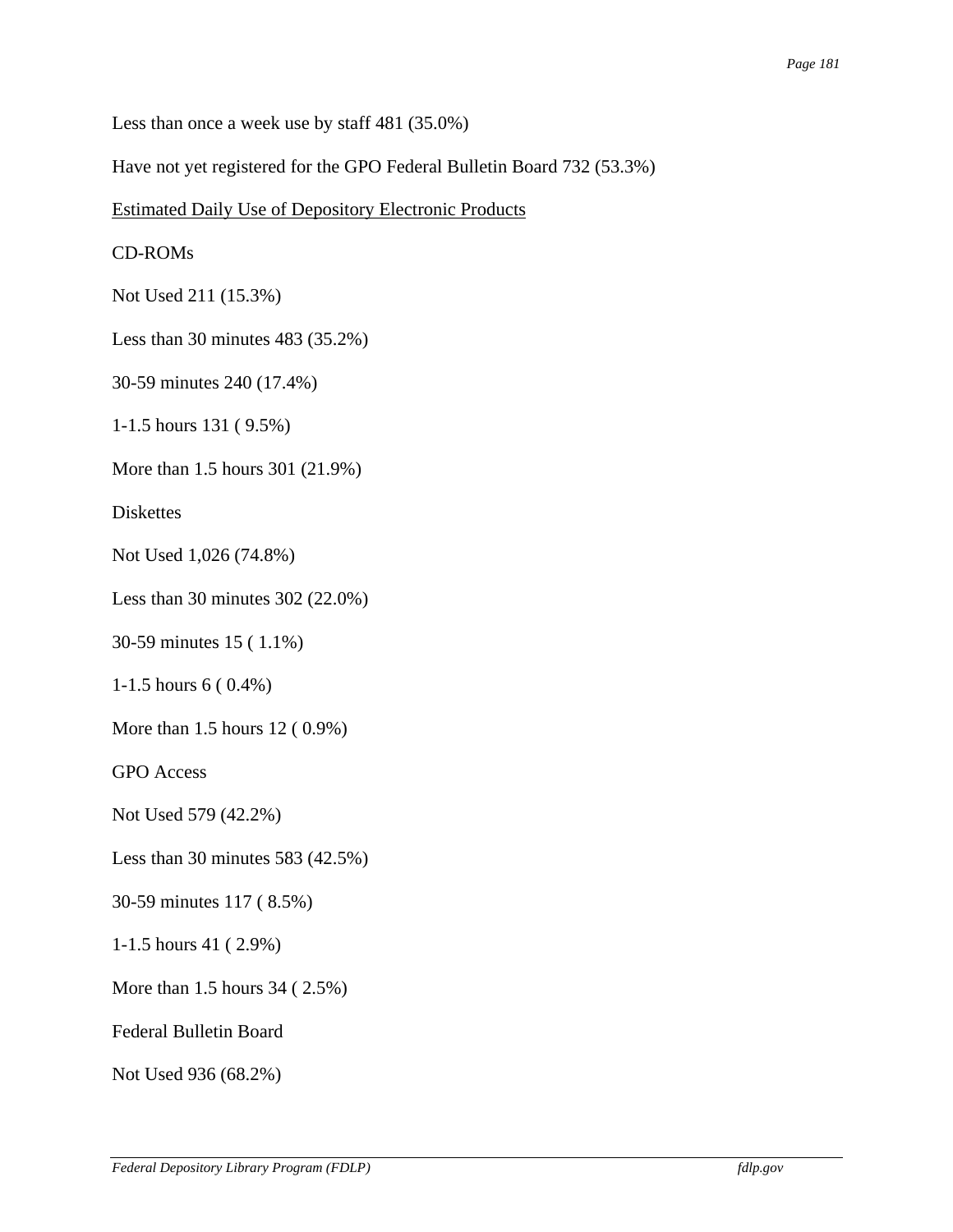Less than 30 minutes 381 (27.8%)

30-59 minutes 31 ( 2.3%)

1-1.5 hours 4 ( 0.3%)

More than 1.5 hours 3 ( 0.2%)

SuDocs World Wide Web Site

Not Used 692 (50.4%)

Less than 30 minutes 547 (40.0%)

30-59 minutes 71 ( 5.2%)

1-1.5 hours 17 ( 1.2%)

More than 1.5 hours 23 ( 1.7%)

#### Accessibility of Depository CD-ROMs

Accessible from stand-alone workstations 1,140 (83.0%)

Accessible from Documents or reference department LAN 157 (11.4%)

Accessible from library-wide LAN 203 (14.7%)

Accessible through a Wide Area Network, beyond the library 109 ( 7.9%)

Have CD-ROM capability -- do not select depository CD-ROMs 73 ( 5.3%)

Select depository CD-ROMs -- do not have CD-ROM capability 56 ( 4.0%)

Do not have CD-ROM capability -- do not select depository CD-ROMs 42 ( 3.0%)

CD-ROM Drives Primarily Supporting the Documents Collection

None 112 ( 8.1%)

1 230 (16.7%)

2-4 408 (29.7%)

5-10 327 (23.8%)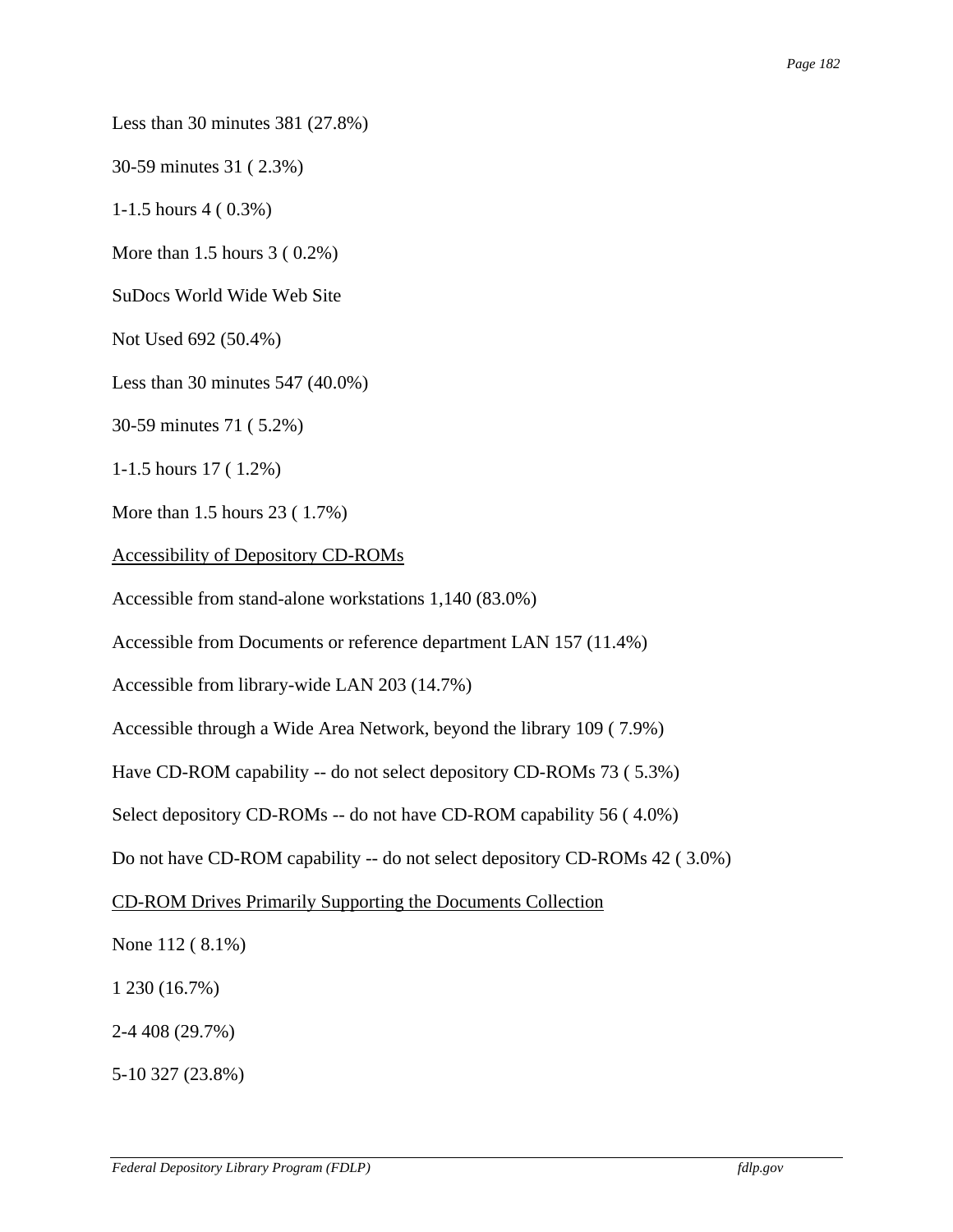## 11-20 164 (11.9%)

## 21-40 82 ( 5.9%)

More than 40 36 ( 2.6%)

# Computer Workstations Available Primarily for Depository Patron Use

| No. of<br>286<br>386<br>486<br>Computers<br>${\tt PCXT}$<br>Pentium<br>Mac<br>$\mathsf{O}\xspace$<br>636<br>505<br>262<br>421<br>603<br>568<br>$\mathbf{1}$<br>95<br>199<br>275<br>392<br>68<br>136<br>76<br>402<br>$2 - 4$<br>85<br>180 |
|------------------------------------------------------------------------------------------------------------------------------------------------------------------------------------------------------------------------------------------|
|                                                                                                                                                                                                                                          |
|                                                                                                                                                                                                                                          |
|                                                                                                                                                                                                                                          |
|                                                                                                                                                                                                                                          |
| 60<br>52                                                                                                                                                                                                                                 |
| $\,8\,$<br>$\mathsf 9$<br>60<br>$18\,$<br>$5 - 10$                                                                                                                                                                                       |
| $11\,$<br>7                                                                                                                                                                                                                              |
| $\overline{a}$<br>$\overline{4}$<br>$11 - 20$<br>$\overline{4}$<br>7<br>$\mathbf 1$<br>1                                                                                                                                                 |
| $\mathbf 0$<br>$\overline{a}$<br>$21 - 40$<br>$\mathbf{1}$<br>$\,4$                                                                                                                                                                      |
| $\mathsf 0$<br>0                                                                                                                                                                                                                         |
| $40+$<br>$\mathbf{1}$<br>$\mathbf{1}$<br>$\mathbf{1}$<br>$\,4$                                                                                                                                                                           |
| $\mathfrak{Z}$<br>3                                                                                                                                                                                                                      |

# Computer Workstations with Internet Access Available for Depository Patron Use

| No. of<br>Computers<br>Pentium<br>Mac | ${\tt PCXT}$ |         | 286          | 386    | 486 |  |
|---------------------------------------|--------------|---------|--------------|--------|-----|--|
| $\mathbf 0$                           |              | 811     | 700          | 667    | 564 |  |
| 662                                   | 675          |         |              |        |     |  |
| $\mathbf{1}$                          |              | 22      | 26           | 65     | 174 |  |
| 50                                    | 39           |         |              |        |     |  |
| $2 - 4$<br>47                         | 28           | 26      | 16           | 57     | 147 |  |
| $5 - 10$                              |              | 20      | $\mathsf 9$  | 25     | 76  |  |
| 17                                    | 26           |         |              |        |     |  |
| $11 - 20$                             |              | $13$    | $\epsilon$   | $18\,$ | 55  |  |
| 18                                    | $12\,$       |         |              |        |     |  |
| $21 - 40$                             |              | $\,8\,$ | $\mathbf 1$  | 7      | 28  |  |
| 9                                     | $\epsilon$   |         |              |        |     |  |
| $40+$                                 |              | 3       | $\mathbf{1}$ | 9      | 36  |  |
| 9                                     | $10$         |         |              |        |     |  |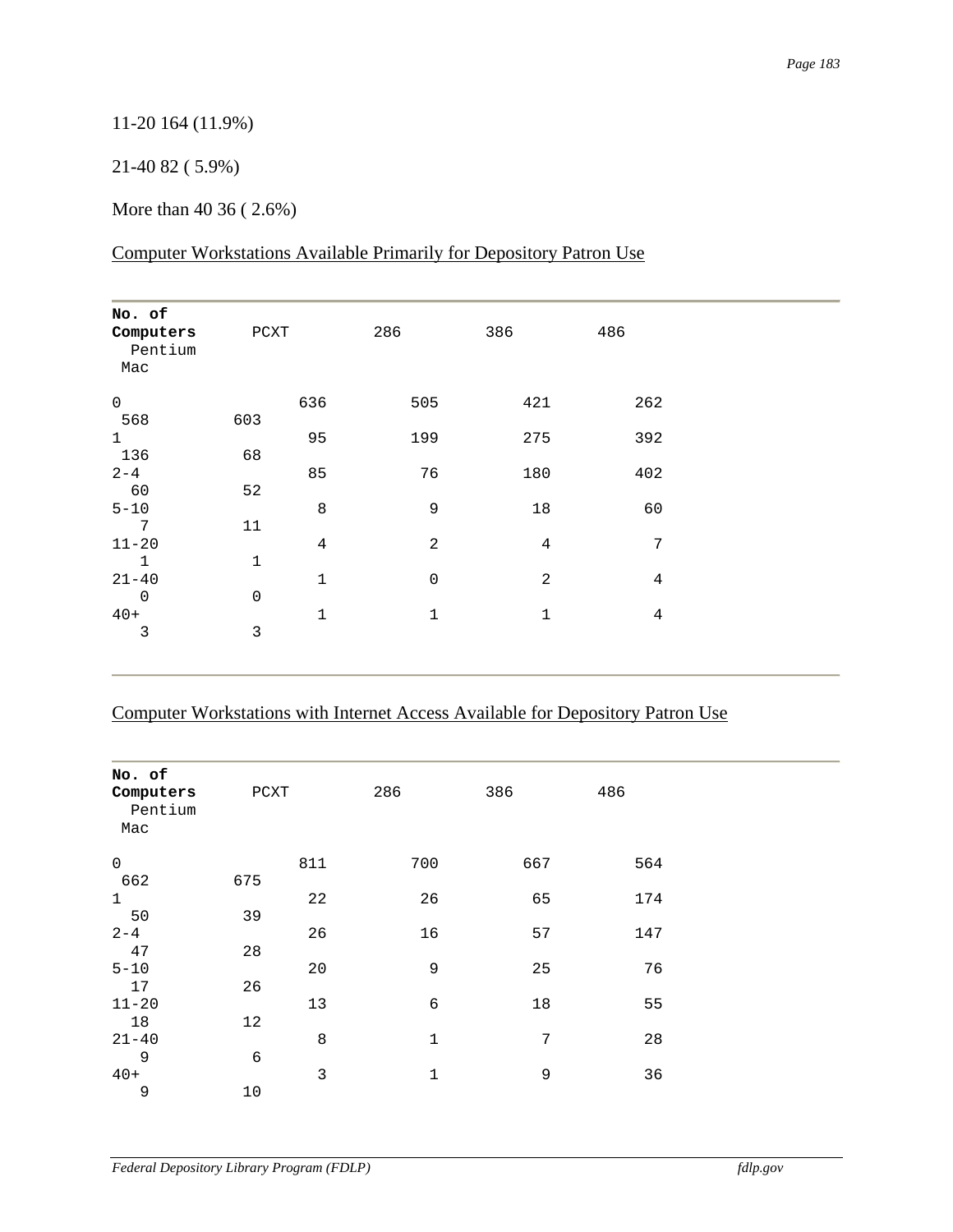#### Methods of Patron Access to the Internet

Modem 99 ( 7.2%)

Direct 625 (45.5%)

Both modem and direct 161 (11.7%)

Not Available 78 ( 5.6%)

If electronic media and online services replace most paper and microfiche distributed through the FDLP in the next two years, would your library retain depository status?

Yes 1,233 (89.8%)

No 95 ( 6.9%)

Left blank 42 ( 3.0%)

Follow-up letters were sent to those depository libraries who responded "no" to the above question or left it blank. Of these, 62 depository libraries responded to the letter with more information concerning their initial response.

Cited Financial Reasons 26.3%

Budget shortfall - not keeping pace with inflation

Mushrooming costs for equipment

Higher salaries for staff expertise

Cited Staffing Implications of the Transition 17.5%

Lack of public service staff

Lack of patron expertise

Training of patrons

Training of staff on new systems

Cited Problems with Identifying/Preserving/Archiving Electronic Information 10.1%

Cited Problems with Electronic Information Products 8.8%

Lack of uniform graphical interfaces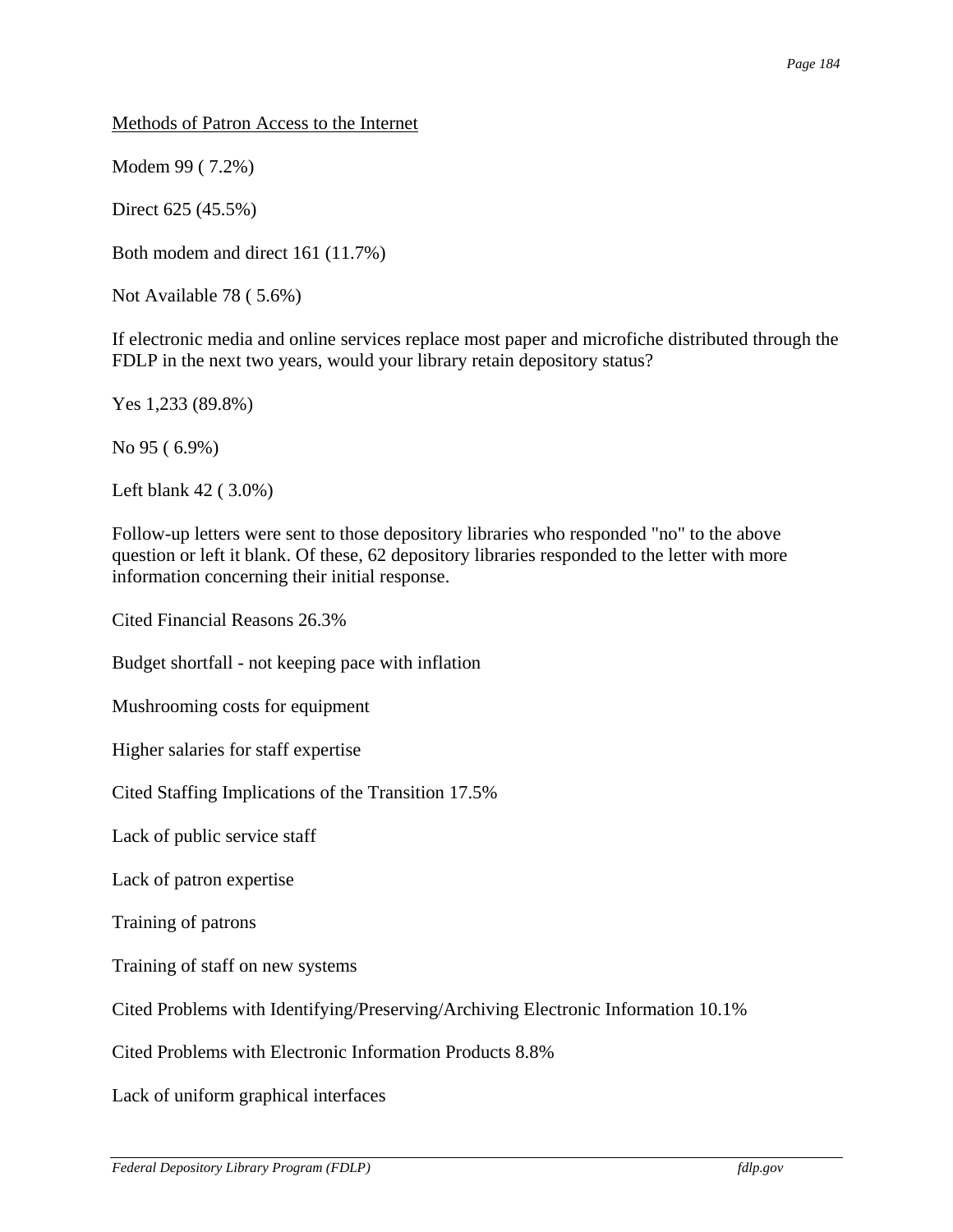Lack of software standardization

Cited Other Library Priorities 8.8%

Automation

Upgrading OPAC

Installing LAN

Other Reasons Cited:

- FDLP no longer an exclusive source for Government information
- Obligations remain but costs, primarily for equipment, increase
- Access will be restricted to the computer literate

## **Attachment H: Recommended Minimum Specifications for Public Access Workstations in Federal Depository Libraries**

## **Attachment H**

**Recommended Minimum Specifications for** 

**Public Access Workstations in Federal Depository Libraries** 

#### **Published in Administrative Notes, May 15, 1996**

These recommended specifications are intended to assist depository librarians who are planning purchases of new personal computers (PCs) for public use in Federal depository libraries. The "Recommended Minimum Technical Guidelines," last published by the Library Programs Service (LPS) in January 1995, are superseded.

#### **Related Issues and Considerations**

The specifications are intended to assist in the purchase of new public access work stations capable of using most text-based FDLP electronic information products. Additional or different capabilities may be desirable for work stations used by library staff. Some libraries may elect to add applications software, such as spreadsheet, word processing, or data base software, to their public access work stations, but this is a local resource management decision.

LPS has been advised that work stations which conform to these minimum specifications *may not be adequate* for electronic cartographic information, or to run geographic information system (GIS) software. LPS is working with the Cartographic Users Advisory Council (CUAC) to develop a supplemental set of specifications which support GIS applications.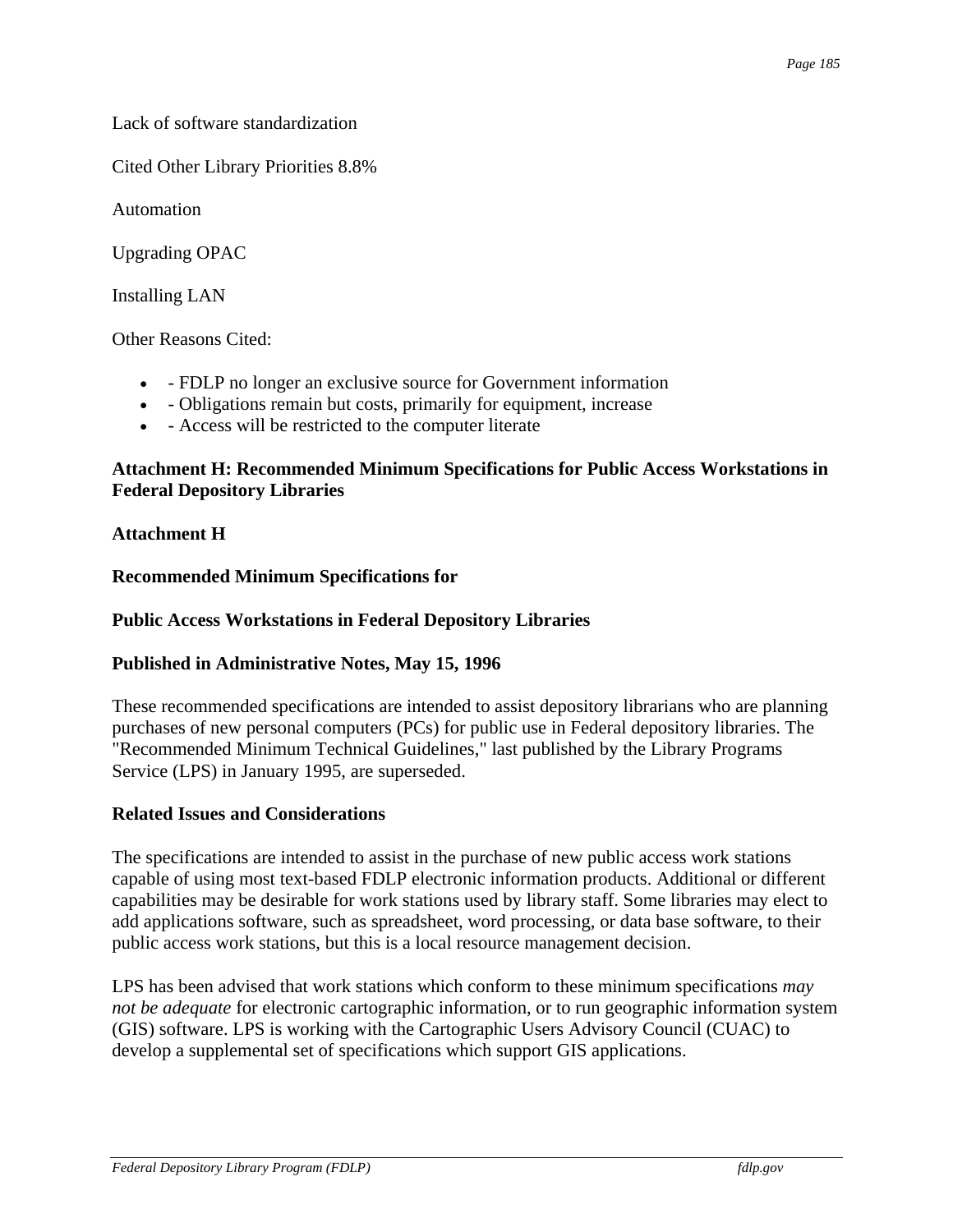Depository libraries are encouraged to adapt this menu of specifications to fit their local situations. Although these specifications describe a robust multi-purpose single work station, many institutions are providing electronic access in networked environments. LPS cannot anticipate or address every possible depository library computer scenario. Rather, these specifications are intended to assist depository staff in making informed purchases which will best achieve the goal of providing public access to Federal Government information in a variety of electronic formats.

Computer equipment in depository libraries must be sufficient to allow timely and equitable public access to the Government information products accessible via Internet, to CD-ROMs, and should allow printing or downloading information selected by the user.

Given the large variation in the size of Federal depository libraries and the numbers of users served, LPS can not recommend a universal standard for the number of public access work stations in any given library. However, when assessing work station needs, librarians should consider such local factors as the amount of information provided over the Internet compared with the amount from CD-ROM, whether and how the work stations are networked, to what extent users are permitted to perform additional information processing at the public access work stations, whether users are experiencing extended waiting times at library peak service hours, etc.

LPS has deliberately not provided specifications for Apple Macintosh (Mac) or UNIX work stations. Based on responses to the 1995 Biennial Survey, Mac's are the computer of choice for a small minority of the depository libraries. However, depository libraries which have a Mac or UNIX environment should assess their functional capabilities in light of these specifications.

Many depository libraries have existing computer equipment which is no longer "state of the art." These specifications are not intended to be applied retrospectively to existing equipment, although they may assist in determining the appropriate time for replacement or upgrading.

These specifications are not intended to describe the best possible work station. Instead, they are the minimum, or baseline, specifications which should be considered when purchasing new stand-alone public access work stations. LPS encourages the purchase of equipment which exceeds these minimum specifications if economically feasible. The speed at which the computer capabilities evolve suggests that a higher initial outlay will result in an extended useful life for the equipment.

# **Minimum Work Station Configuration**

Computer IBM-compatible Pentium chip computer operating at 100 mhz

Memory 16 megabytes (Mb) of RAM

Hard Disk Drive 1.2 gigabytes (Gb) capacity; 12 ms or less access time; IDE or SCSI interface

Floppy Disk 3.5" high density drive. Consider a 5.25" drive if you have a collection of 5.25" diskettes that have not yet been converted to 3.5".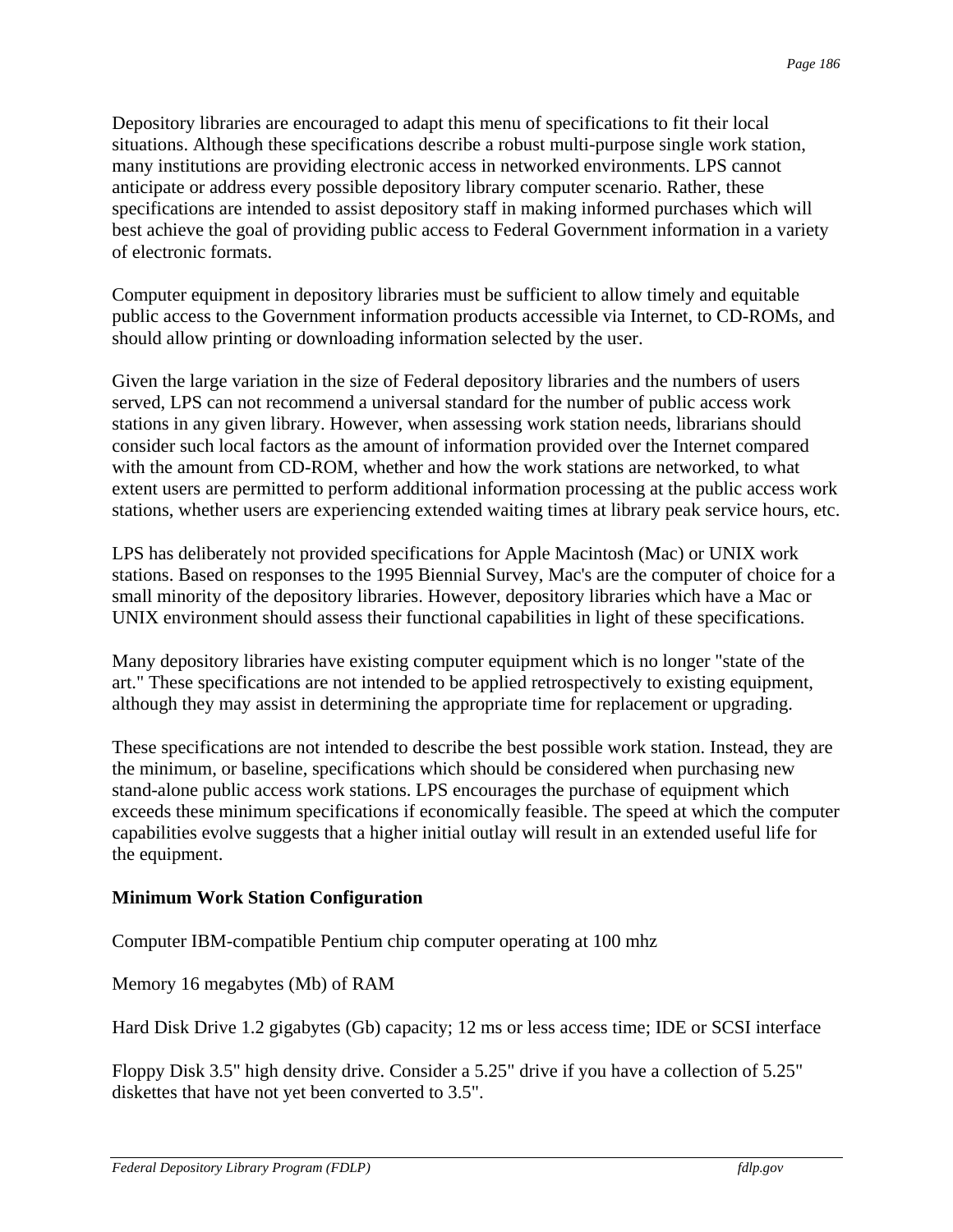Expansion Three free expansion bus board slots; 1 or more additional hard drive bay(s) desirable; 2 serial ports and 1 parallel ports.

Monitor Super VGA (SVGA) compatible, with at least 70Mhz vertical refresh rate at SVGA resolution (800X600) non-interlaced, 0.28 or smaller dot pitch; display card which supports 800X600 resolution at 70Mhz or faster. 15" monitor minimum, but consider 17". Consider 21" to display full page images.

CD-ROM Drive For stand-alone use, single or multiple platter drive (ISO 9660 standard). 300 K/byte per second transfer rate, quadruple (4X) speed support. CD-ROM XA support.

Printer Ink jet or laser printer which supports PostScript. 2 Mb memory. Consider color.

Pointing Device Microsoft-compatible mouse or similar pointing device to support programs and Microsoft Windows.

Network Connection Direct Internet or SLIP/PPP connection.

Or

Modem 28.8 kbps data transfer rate, meeting V.32, V.42, V.42bis or MNP 5 standards and compatible with Hayes "AT" command set.

Operating System Microsoft Windows 3.1 or later (requires MS-DOS 3.3 or higher). Device driver for CD-ROM drive and MS-DOS CD-ROM extensions.

Communications Package which supports multiple file transfer protocols; several terminal emulations such as ANSI-BBS, TTY, VT-100. Data transfer rates up to 28.8 kbps. Supports Hayes "AT" compatible modems; manages telnet sessions. Consider ability to "script" log-on files.

Client Software World Wide Web graphical browser with forms support. ANSI Z39.50 compatible, GILS-aware WAIS client. Consider EINet WinWais customized for *GPO Access*.

Viewers PDF file viewer. GIF and JPEG graphics viewers.

# **Applications Software Options**

Database dBASE file format compatible or dBASE and ASCII comma delimited file importing database management software; useful to have fixed field format (SDF) import ability.

Spreadsheet Lotus .WK1 file format compatible software; support for other formats such as Excel and Quattro Pro.

Word Processing Software capable of importing major text file formats (Microsoft Word, WordPerfect, Multimate, etc.) and ASCII text files.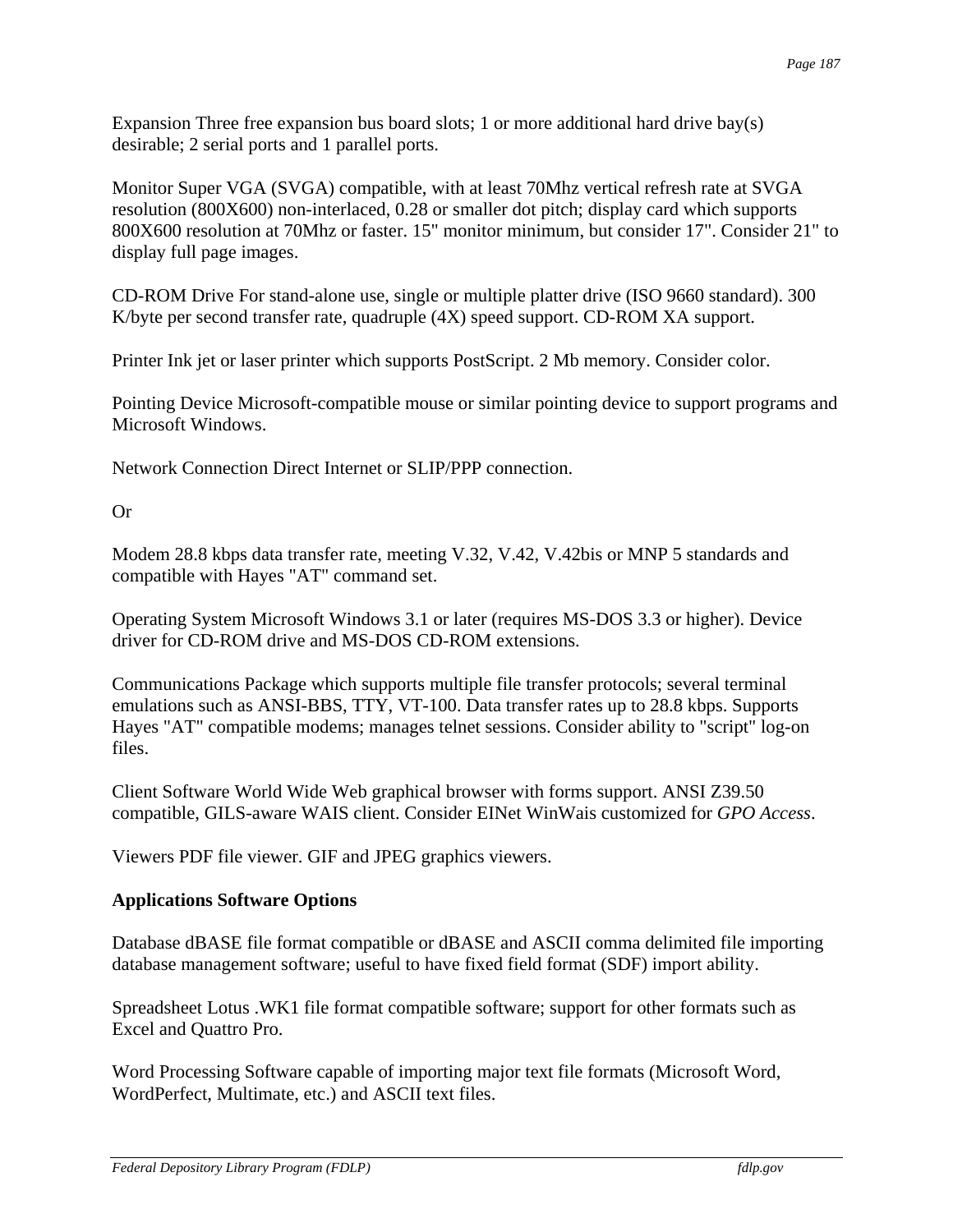(Published in *Administrative Notes*, the newsletter of the

Federal Depository Library Program, May 15, 1996)

#### **Attachment I: Comments from U.S. Senators**

#### **Attachment I**

#### **List of Enclosures**

Chesapeake Public Library System, Chesapeake, Virginia

City of Norfolk, Department of Libraries, Norfolk, Virginia

College of William & Mary, Marshall-Wythe Law Library, Williamsburg, Virginia

College of William & Mary, Office of the Dean of University Libraries, Williamsburg, Virginia

Eastern Kentucky University, John Grant Crabbe Library, Richmond, Kentucky

George Mason University Library, Fairfax, Virginia (2)

The Library, Louisville, Kentucky

The Library of Virginia, Richmond, Virginia

Library of the United States Court of Appeals for the Fourth Circuit, Richmond, Virginia

Mary Washington College, Simpson Library, Fredericksburg, Virginia

Murray State University, Office of the Dean, University Libraries, Murray, Kentucky

National Defense University, Armed Forces Staff College, Library, Norfolk, Virginia

Old Dominion University, Office of the University Librarian, Norfolk, Virginia

Supreme Court of Virginia, Office of the Chief Justice, Richmond, Virginia

Enclosure: Virginia State Law Library, Richmond, Virginia

University of Virginia, Alderman Library, Charlottesville, Virginia

University of Virginia, Arthur J. Morris Law Library, Charlottesvlle, VA

Virginia Military Institute, Preston Library, Lexington, Virginia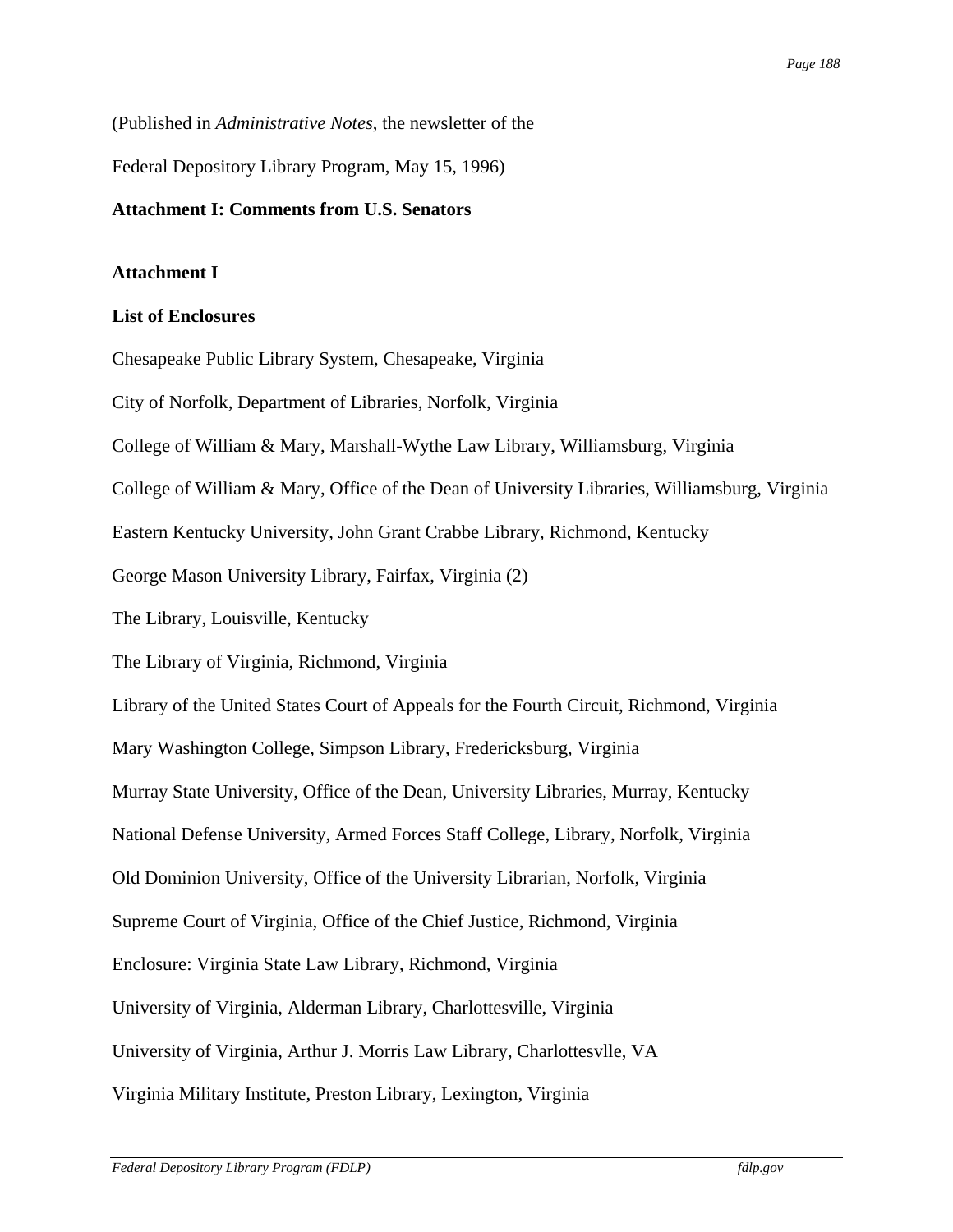Virginia Polytechnic Institute and State University, University Libraries, Blacksburg, Virginia

Virginia State University, Library & Technology Services, Petersburg, Virginia

Washington and Lee University, Law Library, Lexington, Virginia

#### **Attachment J: Minutes from the Meeting of FDLP Study Working Group and Advisors, April 18, 1996**

## **Attachment J**

## **Minutes from the Meeting of FDLP Study Working Group and Advisors,**

## **April 18, 1996**

On April 18, 1996, there was a meeting of the FDLP Study working group and advisors in order to provide the advisors with an opportunity to present their preliminary reactions on the draft Report to Congress. The minutes of the meeting are provided below. Supplemental statements submitted by the Depository Library Council to the Public Printer, the library association advisors, and the National Commission on Libraries and Information Science (NCLIS) are provided in Attachments K, M, and N respectively.

## **MINUTES**

#### **Meeting of the Working Group and Advisors, April 18, 1996 Dirksen Senate Office Building, Room 628**

Wayne Kelley, Superintendent of Documents and chair of the FDLP Study, opened the meeting at 2:08 p.m. by thanking those present for attending. Mr. Kelley then turned the floor over to Ms. Judy Russell, Director, Office of Electronic Information Dissemination Services and Chair of the FDLP Study working group.

Ms. Russell explained that the joint meeting had been arranged in response to requests from several advisors for an opportunity to meet with working group in order to share their views on the FDLP Strategic Plan and draft FDLP Study Report. She emphasized that the advisors would be presenting their preliminary comments on the draft report. The comment period for the FDLP Study would run through the end of May, by which time final comments would be expected for incorporation into the report to Congress. Ms. Russell announced that four advisors would be speaking at the meeting. These included representatives from the National Commission on Libraries and Information Science (NCLIS), the Depository Library Council to the Public Printer (DLC), the Information Industry Association (IIA) and the American Library Association (ALA). ALA would be speaking on behalf of itself and several other library associations.

As several of the advisors and working group members had not met previously, Mr. Kelley asked those in attendance to introduce themselves.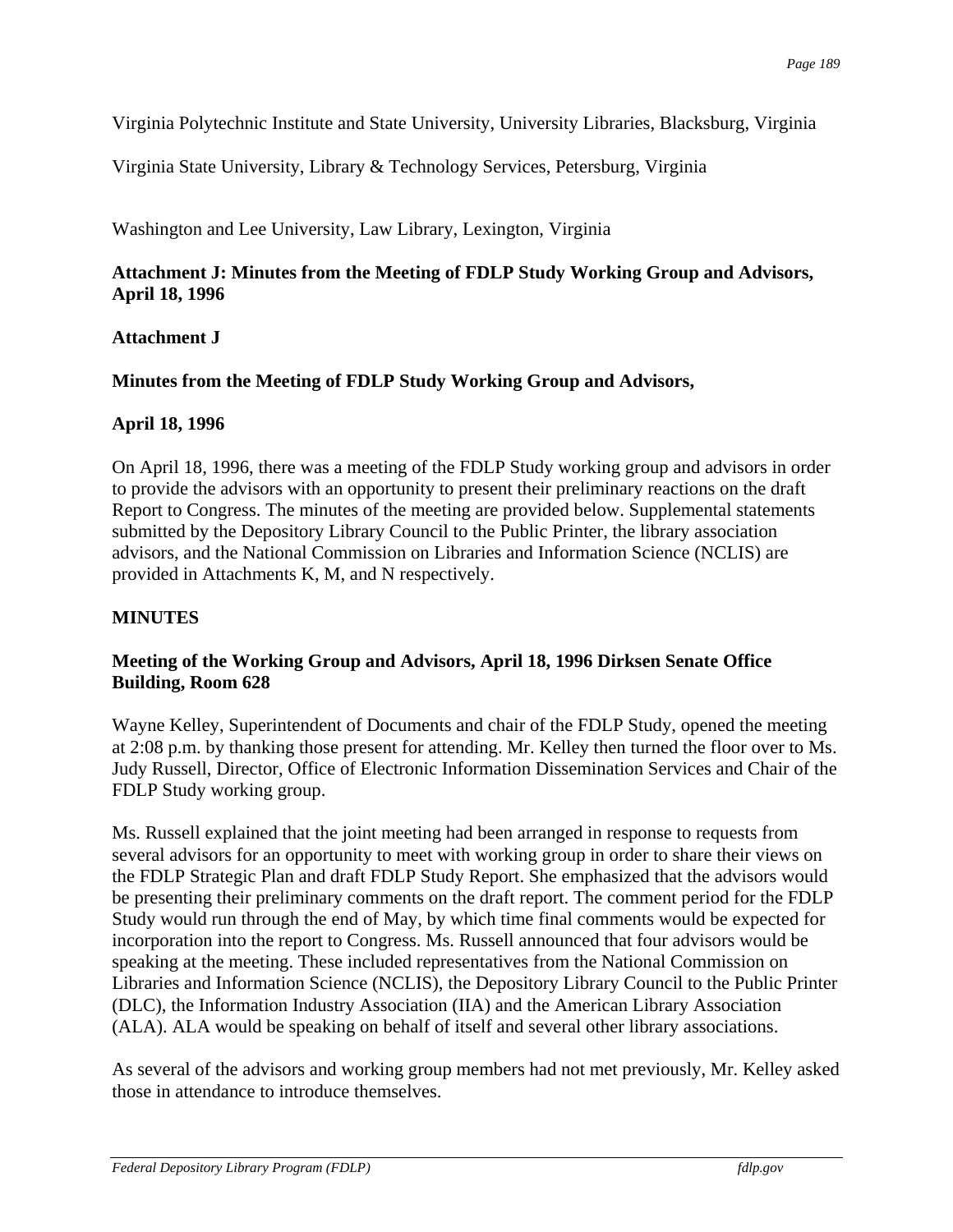## **1. National Commission on Libraries and Information Science (NCLIS)**

After introductions were completed, Ms. Russell announced the first speaker, Ms. Joan Challinor from the National Commission on Libraries and Information Science (NCLIS).

Ms. Challinor explained that she was speaking on behalf of Ms. Jeanne Hurley Simon, Chair of NCLIS, as Ms. Simon was unable to attend. She thanked the Government Printing Office for the opportunity to share some preliminary thoughts on the draft report. Ms. Challinor explained that NCLIS members had not yet had the opportunity to review the report thoroughly. Therefore, the comments she was providing were preliminary and would be followed with more detailed comments at a later date. Her

comments would address four areas: NCLIS's Principles of Public Information, the results of NCLIS's surveys of public libraries Internet involvement, the Commission's interest in assisting with the proposed FDLP technical implementation assistance, and NCLIS's general concerns about citizen access to Federal information.

Ms. Challinor provided a brief history of NCLIS, explaining that it was established as an independent agency in 1970. NCLIS advises both the President and the Congress on national and international policy relating to library and information science. It is a citizen's advisory body, and as such, it represents the interests of the people.

On July 28, 1990, NCLIS adopted its Principles of Public Information. These were included in the draft FDLP Study Report as Attachment E. The eight statements were adopted as an interrelated whole (no one of the principles more important than another) and were meant to serve as the underlying basis for the formulation of all future national information policies. NCLIS was glad to see these principles incorporated into the draft report because any actions taken as a result would need to balance Congressional concerns for cost efficiencies with these basic principles regarding the creation, access, use, and dissemination of Government information.

Ms. Challinor presented findings from two NCLIS studies on public library Internet connectivity. The first study, conducted in 1994, found that 20.9% of the nation's public libraries had Internet connections. This number had increased to 44.6% by the time of the second study in 1996. Ms. Challinor explained that any plan for the Federal Depository Library Program (FDLP) would have to take into account this rapid rate of change. In addition to the two studies on Internet connectivity, NCLIS also developed cost models for public library connections to the Internet in 1995. She added that a cost model for 1996 would be included in NCLIS's future comments as results from the 1996 NCLIS survey are analyzed and made available.

Ms. Challinor stressed that any plan for the FDLP should address the access needs of the general public and should be based on current, reliable, and consistent information about the capabilities of both Federal agencies and depository libraries, as well as information on the public's need for convenient and inexpensive access to electronic Government information. NCLIS believes that the need to gather such background information makes a twoyear transition period insufficient. NCLIS believes a fiveyear transition period from 1996 to 2001 would be more reasonable.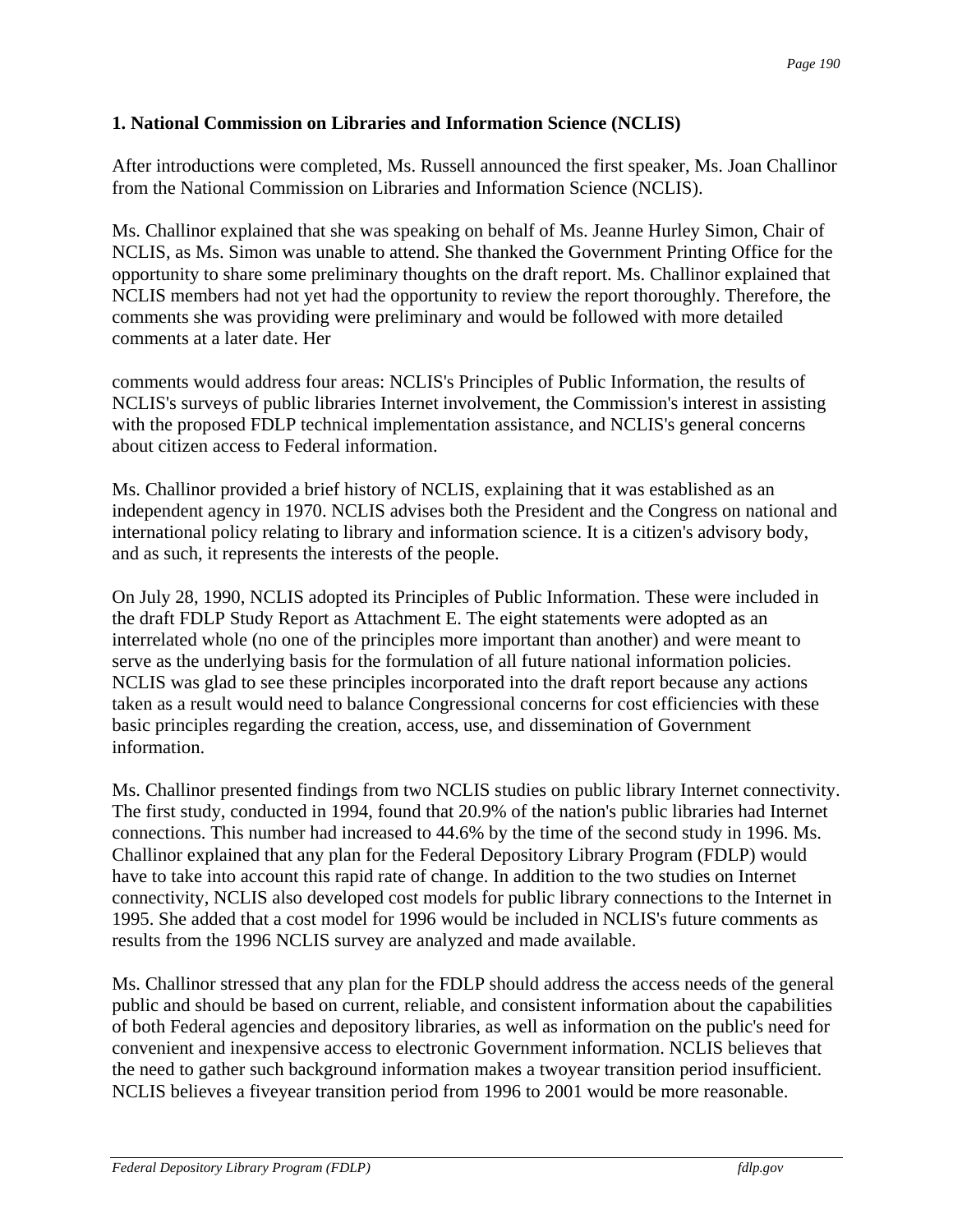NCLIS also believes that plans for the FDLP need to be made in a Governmentwide context. This includes an evaluation of how well the publics' need for access to public information is being addressed through the FDLP in relation to electronic services like *GPO Access,* the Library of Congress' THOMAS system, the Government Information Locator Service (GILS) and agencies' Internet gopher sites and World Wide Web (WWW) home pages. To this end, Ms. Challinor explained that NCLIS would be interested and willing to participate in collaborative efforts to study and analyze this issue.

The floor was then opened to questions for Ms. Challinor. Mr. Kelley inquired as to the type of study NCLIS believed was necessary. Ms. Challinor referred this question to the NCLIS Executive Director,

## Mr. Peter Young.

Mr. Young replied that the type of study that NCLIS had in mind was similar to the FFRDC study called for in the initial stages of the FDLP Study. Although some information from GPO's Biennial Survey has been included in the draft report, he stated that NCLIS has seen how rapidly this type of information becomes outdated. The study would need to address such issues as the role depository libraries will play for the members of the public who cannot access Government information from their homes; what types of things depository libraries will need to meet the needs of users; and what the best use of funds would be (in reference to the \$500,000 in technology grants proposed in the draft report). Mr. Young also explained that the study should not be a onetime effort information must be gathered continually due to the rapid rate of change. He also stated the NCLIS sees a need for the identification of Government WWW sites in order to authenticate and preserve information made available through them. This will be critical to the goal of preserving history. Mr. Young finished by reiterating the need for a study to gather reliable data which could be used to set a reasonable, sensible direction for the program.

No further comments or questions for NCLIS were offered from the floor. Ms. Russell introduced the next speaker, Mr. Dan O'Mahony, outgoing chair of the Depository Library Council (DLC).

# **2. Depository Library Council to the Pubic Printer (DLC)**

Mr. O'Mahony expressed the DLC's thanks for the opportunity to comment on the draft report and for the scheduling of the meeting around the Depository Library Conference which had just ended that morning. He explained that the Council was pleased that the comment period for the report had been continued and stated that final comments from the DLC on the report would be provided by the end of May. He stated that it was obvious that previous comments from the council had been incorporated and/or taken into account in the draft report. Mr. O'Mahony said that overall the DLC's reaction to the report was positive. He stated that the DLC was pleased to see that the report was written in the tone of the Senate report language with its emphasis on improving access to Government information. He informed those present that many of the issues in the report were discussed by depository librarians at the recent conference.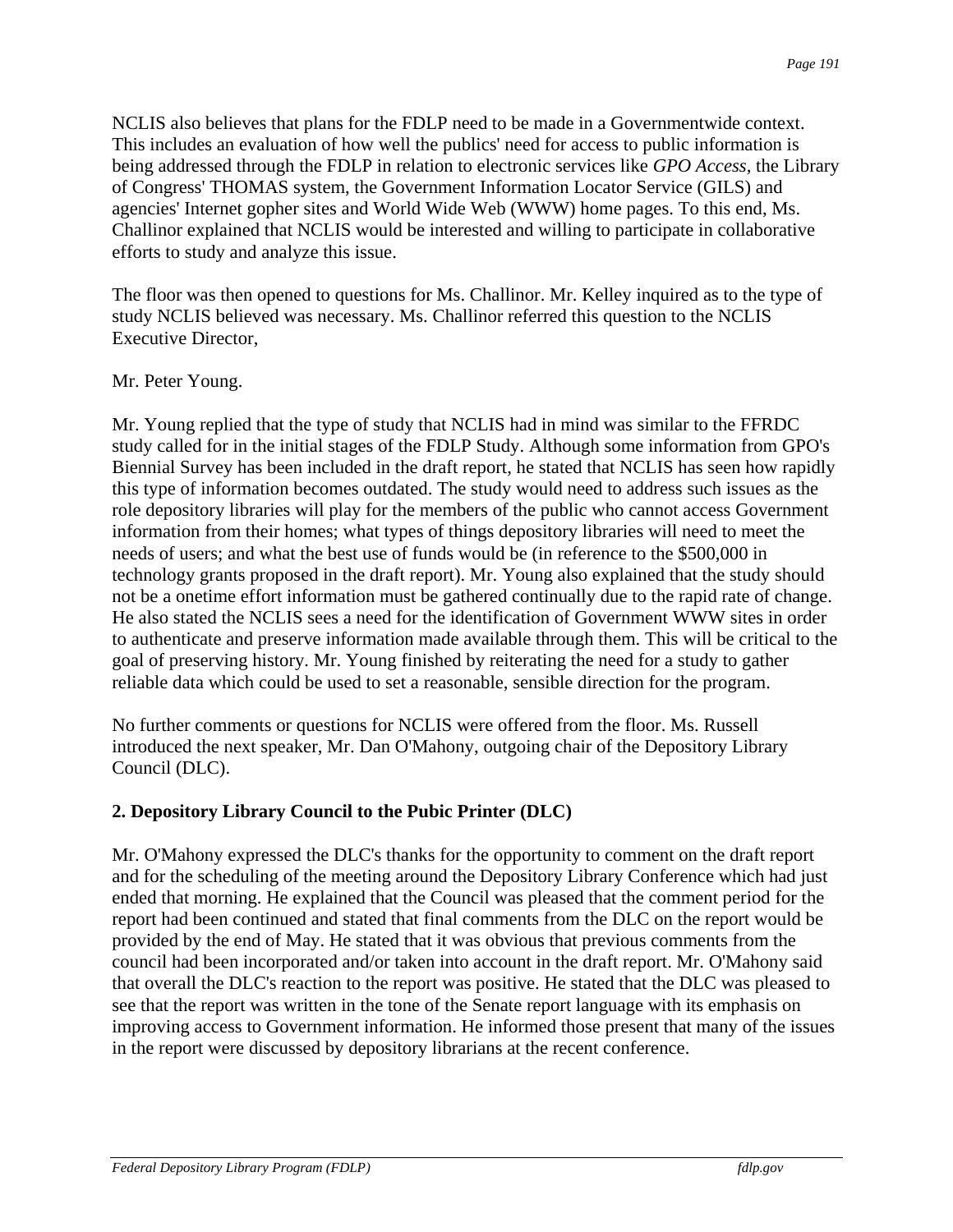Mr. O'Mahony identified several things in the report that the DLC was particularly pleased with. These included the adoption of a more realistic 5year time frame that would give patrons, depository libraries and GPO the chance for a successful transition. Mr. O'Mahony also told the group that the DLC has accepted the principles for Federal information, and the mission and goals for the FDLP, as stated in the draft report. The DLC was pleased that the report acknowledged that electronic dissemination provides an opportunity to expand the array of information available through the FDLP. The DLC believes that Governmentwide cooperation is needed for a successful transition and recognizes that this will entail changes to Title 44 of the U.S. Code. The Council also was pleased to see that the draft report recognized in concept the continued development of the traditional functions of the program, particularly the cataloging and public service functions of depository libraries.

Mr. O'Mahony shared with the group some of the concerns that remain for both the DLC and depository librarians. One of the primary concerns is that the transition should support and enhance public access, without creating new barriers to it. This will necessitate the adoption of a standardized, coordinated bibliographic system to assist in the location of Government information in depository libraries regardless of format. There also is deep concern in the depository community regarding whether the

public will be able to access information in the future. A standardized method for providing permanent access to Government information is needed and the DLC believes that the FDLP needs to be systematically notified when the location of files or information is changed.

The DLC also is concerned with the appropriateness of formats and their effect on public use of information. Mr. O'Mahony explained that a number of stories were shared at the depository conference concerning format problems encountered with downloaded Government information files. Depository

librarians also are concerned with the increasing number of restrictions placed on Government information (i.e. user or access fees) and the potential transitional costs to the libraries for equipment, staff and training.

In conclusion, Mr. O'Mahony stated that the DLC strongly supported the technological implementation assistance proposed in the draft report. He explained that depository librarians are excited about the possibilities for the transition for a more electronic FDLP, but also are cautious due to concerns about the potential impact of the transition on end users.

There were no questions for Mr. O'Mahony from the floor. Ms. Russell then introduced Mr. Dan Duncan, the Vice President of Government Relations for the Information Industry Association  $(IIA).$ 

# **3. Information Industry Association (IIA)**

Mr. Duncan commended Congress for mandating, and GPO for undertaking, the FDLP Study and stated that the IIA felt that many important issues were presented in the draft report. Mr. Duncan stated that the IIA has long supported the FDLP and GPO as the repository for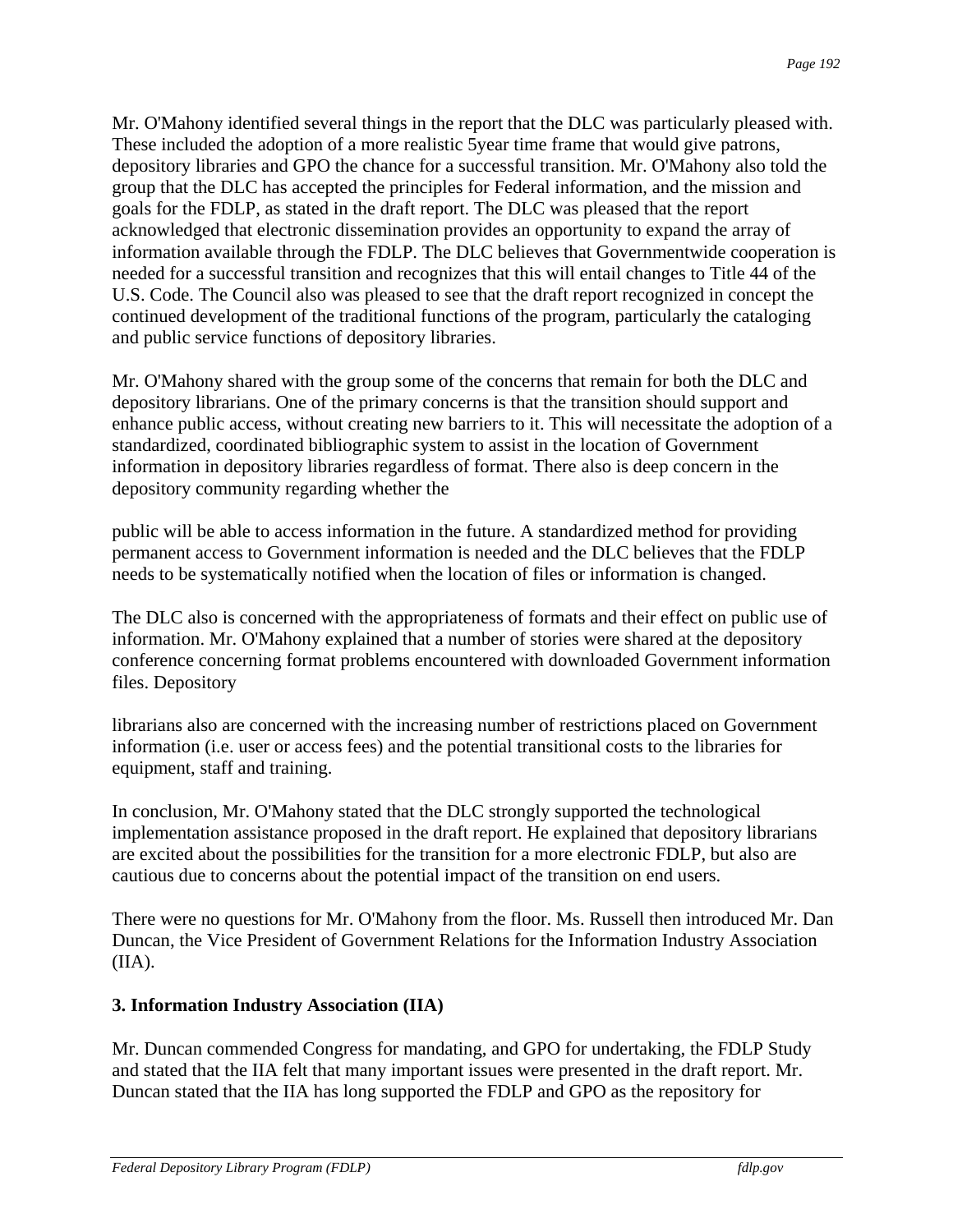Government information. However, he cautioned that GPO should not attempt to be all things to all people.

He explained that IIA is an association representing more than 550 companies involved in the wide variety of services related to information dissemination. For Government information, the private sector plays an integral role in the dissemination process by disseminating information to the public after adding value to it. IIA members are also part of the public who are served by, and benefit from, the availability of Government information as are their customers.

The IIA is pleased that the draft report has given consideration to the principles expressed in the Paperwork Reduction Act (PRA), especially the inclusion of principles recognizing the importance of no copyrightlike restrictions, no exclusive distribution arrangements and the guarantee of timely and equitable access to underlying data. However, the IIA is concerned that GPO is trying to doing too much. The IIA believes that in the report GPO is proposing a shift from its traditional role as a facilitator to the new role of primary publisher. This shift would represent a break from GPO's mission and historical model and would lead, IIA believes, to unnecessary expenditures. Mr. Duncan stated that the IIA also views such a change as an attempt to further centralize information dissemination at a time when Congress is calling for increased decentralization.

Mr. Duncan raised the issue of standardization as an example of how IIA believes GPO is trying to do too much. He explained that according to the draft report, GPO would reformat information to meet needs beyond those which the publishing agency sees necessary for its constituencies. The IIA feels that format decisions should be made by the agencies and not by GPO. Mr. Duncan also explained that IIA felt that GPO's belief that standardization of Government information would help the private sector is unfounded the private sector would find it more useful to have access to underlying data. Instead of the Government developing standards, which are slow to be accepted and to change, the IIA would advocate that this process should take place in the private sector, driven by the marketplace. GPO should adopt a lowest common denominator policy whereby information would be distributed in the format which maximizes its accessibility, not necessarily its usefulness. IIA does not feel GPO is in a position to assume the level of control it would need to reformat or standardize data to meet public needs. In addition, IIA feels that it implementation of Governmentwide application of standards would be impossible and that instead, the Government should continue to use commercial offtheshelf software for its publishing.

Mr. Duncan explained that the IIA also would be concerned about any attempts that might be made to authenticate Government information. This, he stated, would drive users to the original Government document and would harm private sector publishers. Authentication efforts also would conflict with standardization, as the authenticity of information could not be guaranteed if GPO reformatted agency data. IIA feels that issues concerning authenticity could be addressed better through the establishment of Chief Information Officers at each Federal agency as outlined in the PRA.

The IIA does not object to the technology grants proposed in the draft report. If Congress decides to fund this activity, the IIA recommends that depository libraries be allowed to decide how best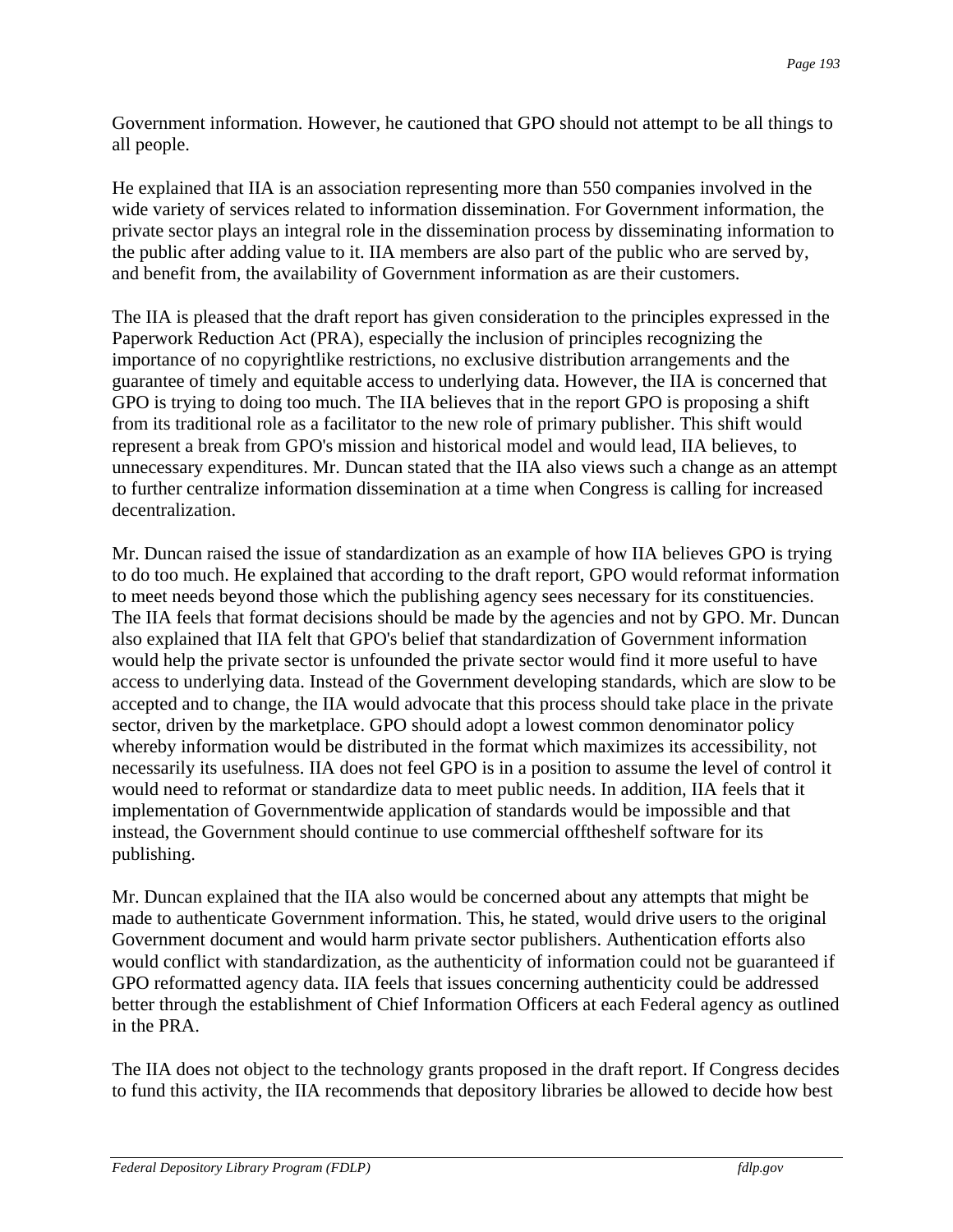to use these funds. IIA does not believe GPO should dictate to the libraries how to spend the money. In conclusion, Mr. Duncan reiterated the IIA viewpoint that GPO should not attempt to expand its role beyond its traditional mission.

There were no questions from the floor for Mr. Duncan. Ms. Russell introduced the final speaker, Ms. Carol Henderson, Director of the Washington Office of the American Library Association (ALA).

#### **4. American Library Association (ALA) on Behalf of a Group of Library Associations**

Ms. Henderson explained that several library associations had worked together on the comments she would be providing, including the Association for Research Libraries (ARL), the American Association of Law Libraries (AALL), the Medical Library Association (MLA), the Special Libraries Association (SLA) and the Government Document Roundtable of ALA (GODORT). She indicated that her oral statements would be followed later by written comments on the draft FDLP Study Report and final task reports, also prepared jointly with the other library associations.

Ms. Henderson noted that like the DLC, the library associations felt that GPO had been responsive to their earlier comments in the drafting of the report. They felt that the FDLP Study process was very participatory and that all those involved with the FDLP had been included. She explained that the library associations were pleased with the more realistic time frame proposed in the draft report for the transition to electronic dissemination. Ms. Henderson also stated that the associations were glad to see that the FDLP Study Report recognized the continued viability of a variety of formats for the FDLP. The library associations feel that the report recognizes that redundancy is sometimes necessary and that it can, in certain circumstances, foster innovation and guarantee a variety of sources for information. Ms. Henderson stated that the associations support a centralized or coordinated bibliographic system for Government information.

The library associations have several continuing concerns. As Ms. Henderson stated, the associations do not feel that the findings of the FDLP Study were based on substantive data. In this regard, they support approval of the capabilities study to provide technical implementation assistance as proposed in the draft report. Ms. Henderson also expressed their concern regarding long term, permanent access to Government information. In the draft report, GPO has proposed taking on major responsibilities in this area, but she noted that hard data on how this would be done was missing. The associations also are concerned about continued no fee access to Government information. This is a government responsibility and a key principle of the FDLP. Although the draft report indicates that GPO is willing to purchase depository access to other agencies' feebased electronic services, there is no assurance that such information will be available. Availability of the information is entirely dependent on sufficient

appropriations for the program, not on policy or principles. Similarly, copyrightlike restrictions placed on Government information are viewed by the associations as a problem for libraries and users and affects both short and long term public access.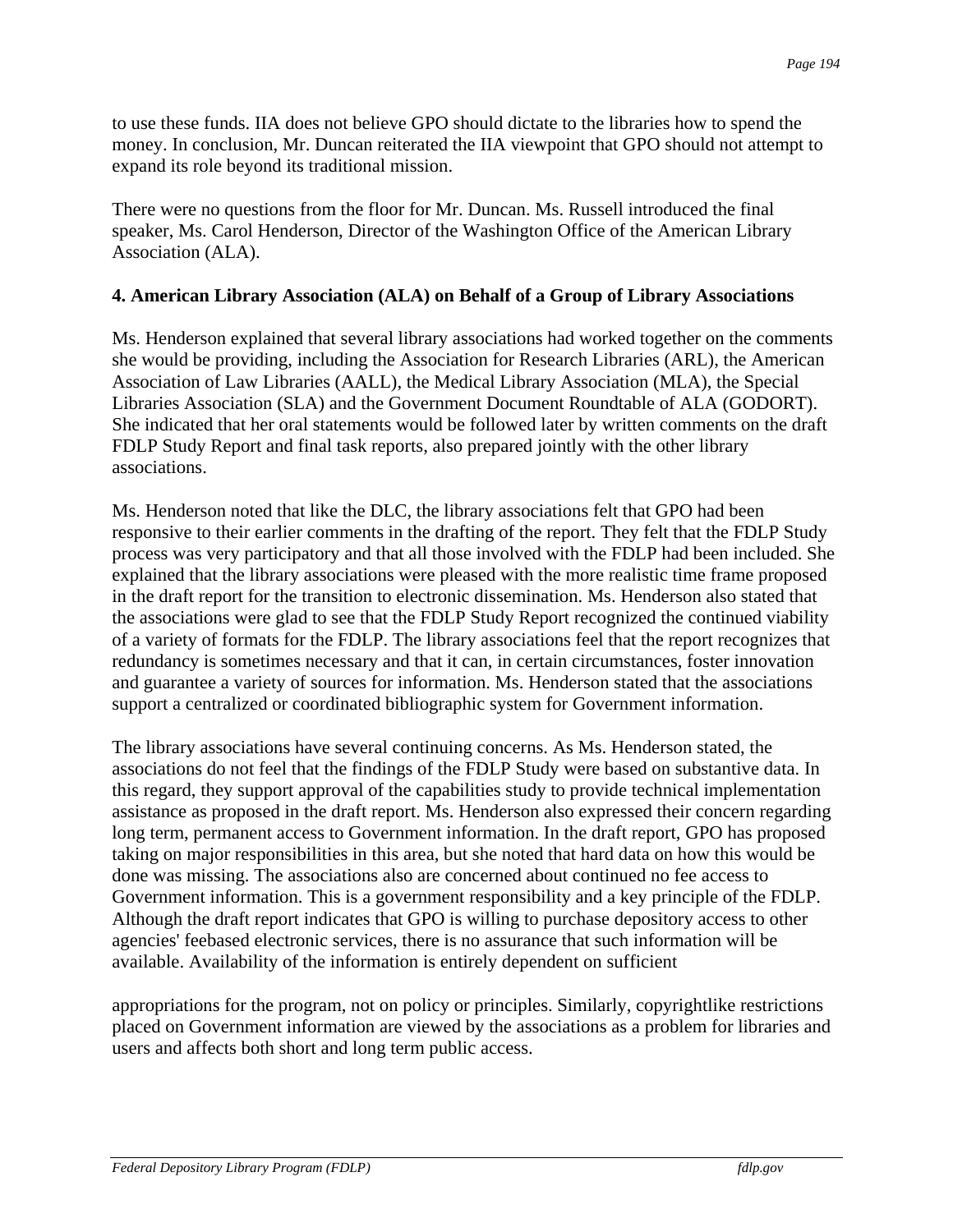One area that the associations did not feel was adequately addressed in the draft report was the changing role of regional vs. selective depository libraries. The role of regional depository libraries as seen in the draft report is diminished, while the role of selective libraries is expanded. Selective depository libraries will have to be responsible for access to all Government information. The associations feel that some selective libraries might not have the ability to provide adequate service for all Government information products. In regards to standardization, the associations feel that this issue should be resolved through ongoing efforts by agencies, GPO and the information industry to develop basic criteria to evaluate formats for dissemination.

Ms. Henderson also expressed the associations' concerns that additional responsibilities placed on depository libraries for access to electronic information has the potential to increase the burden on libraries without providing any cost benefit to the Government. She pointed out that the report referred to the cost balance for the current program (in which depository libraries already carry a disproportionate share) and cautioned that changes to the program would have to take this balance into consideration to prevent further cost shifting to libraries. In closing, Ms. Henderson noted that in order for the FDLP to work well in an electronic environment it would need "teeth" and "incentives" for agency participation and an infrastructure that supported participation by all three branches of Government.

There were no questions for Ms. Henderson from those present. Ms. Russell then asked if there were any further comments or questions.

# **Other Comments**

Ms. Jan Fryer, the new chair of the Depository Library Council, was asked to comment on some of the concerns and issues discussed at the depository conference. She mentioned the concern about the ability to view and download certain types of Government information to an advanced system or printer that some libraries may not have the funds to acquire. In addition, some libraries may only be able to provide a few workstations. This may mean that public patrons will have to wait to access information if terminals are tied up by other patrons. Although the problem has always existed a patron may be using a book off the shelf that another patron needs the situation might be exacerbated in an electronic environment. Finally, she explained that some libraries that provide assistance for specific types of information, i.e. an agricultural technical library, may not be able, and should not be expected, to provide "expert" reference service for the full range of Government information products, but they can provide access to that information. Right now some libraries select CDROM titles that they cannot fully support, but the information is available for a knowledgeable user to access in the library or by borrowing the CDROM. The fall DLC meeting will focus on service expectations for selective depository libraries.

As there were no further comments or questions from the floor, Mr. Kelley closed the meeting by thanking the speakers and noting that, although open discussion may never lead to total agreement, at least it provides an opportunity to see the different perspectives on various issues. With that, the meeting was adjourned at 3:12 p.m. and those in attendance were invited to remain for informal discussion.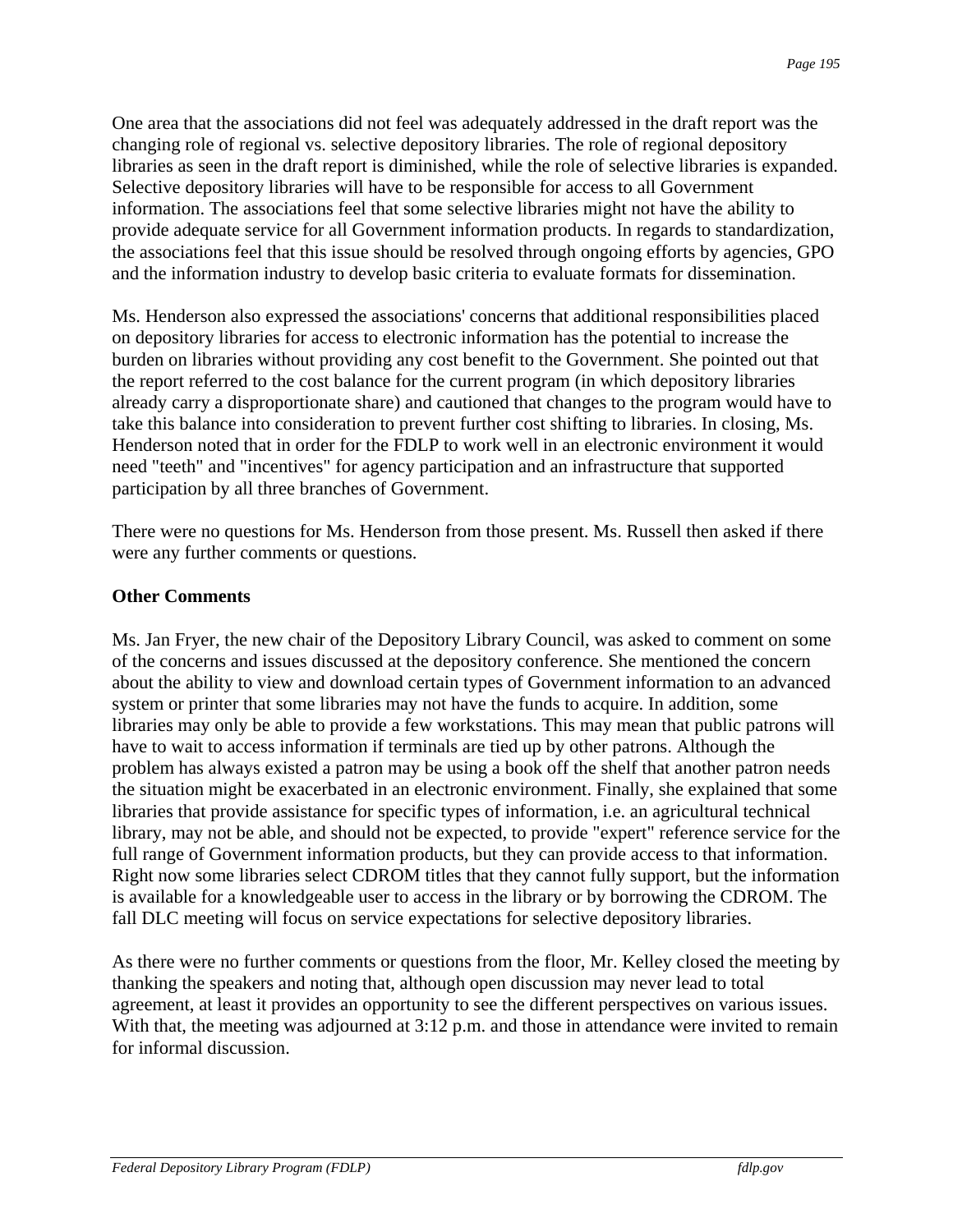#### **Attendees**

#### **Working Group Members and Staff:**

#### **Government Printing Office**

- Mr. Wayne Kelley, Superintendent of Documents (Chair of Study)
- Mr. Bill Guy, Office of Budget
- Mr. Jerry Hammond, Congressional Printing Management Division
- Ms. Judy Russell, Electronic Information Dissemination Services
- Mr. Jay Young, Library Programs Service
- Mr. Ric Davis, Electronic Transition Staff
- Ms. Maggie Farrell, Electronic Transition Staff
- Ms. Wendy Frederick, Documents Technical Support Group

#### **Congress**

- Mr. George Cartagena, Joint Committee on Printing
- Mr. John Chambers, Joint Committee on Printing
- Ms. Kennie Gill, Senate Committee on Rules and Administration
- Ms. Linda Kemp, Joint Committee on Printing
- Mr. David McMillen, House Committee on Government Reform and Oversight
- Mr. David Plocher, Senate Committee on Governmental Affairs
- Ms. Joy Wilson, Senate Committee on Rules and Administration

#### **Administrative Office of the U.S. Courts**

Mr. Gary Bowden

#### **Depository Library Community**

Ms. Julia Wallace, University of Minnesota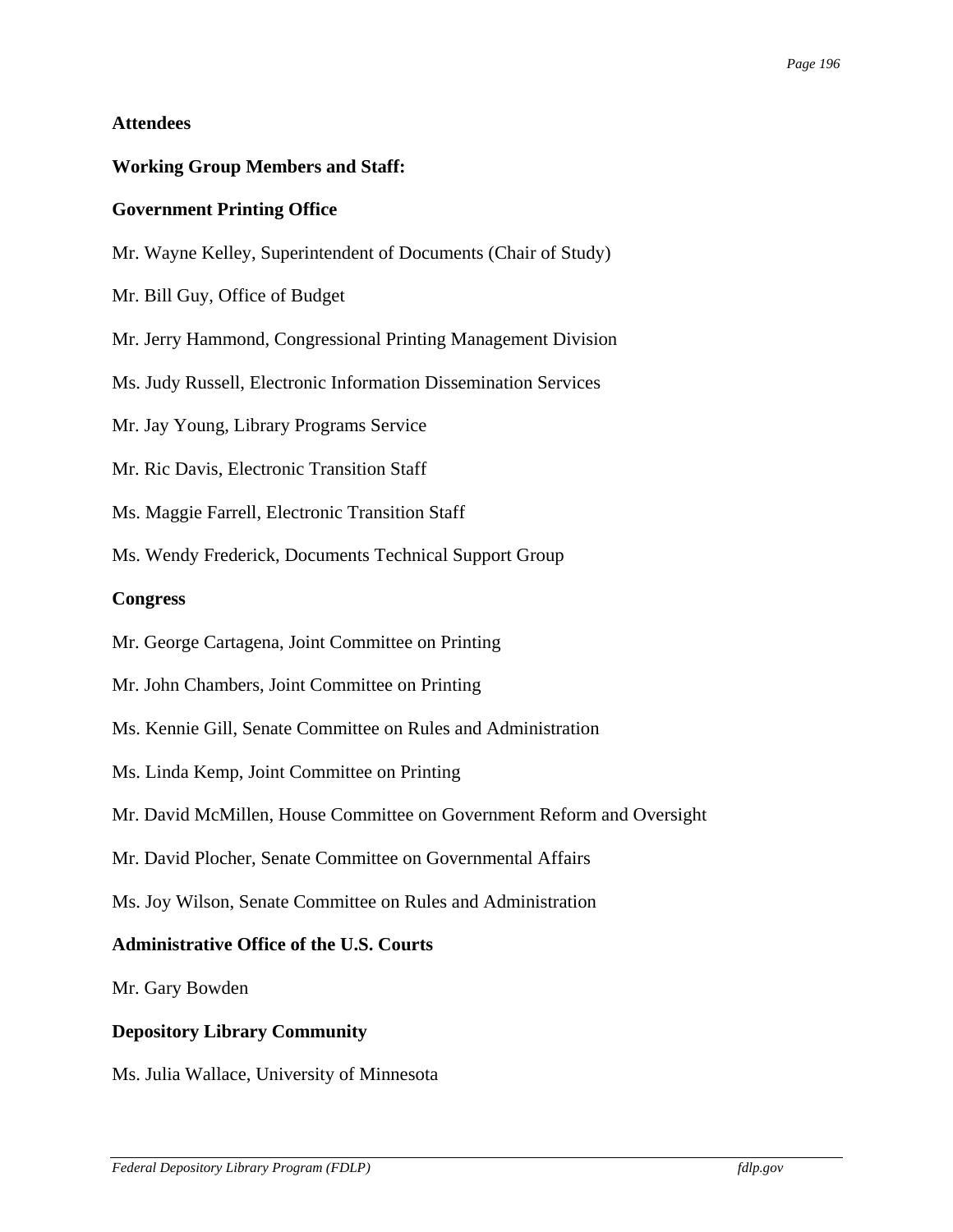#### **Library of Congress, Congressional Research Service**

Ms. Jane Bortnick Griffith, Science Policy Research Division

#### **National Archives and Records Administration**

Mr. Tom Brown, Center for Electronic Records

Ms. Fynnette Eaton, Center for Electronic Records

Ms. Anita Pintado, Center for Electronic Records

## **Office of Management and Budget**

Mr. Bruce McConnell, Office of Information and Regulatory Affairs

Mr. Glenn Schlarman, Office of Information and Regulatory Affairs

#### **Advisors and Their Associates:**

#### **CENDI**

Ms. Elizabeth Buffum, Department of Energy, Office of Scientific and Technical Information

#### **Depository Library Council/Depository Community**

Mr. Dan O'Mahony, Brown University

Ms. Jan Fryer, Iowa State University

Mr. Duncan Aldrich, University of Nevada, Reno

#### **Information Industry Association**

Mr. Dan Duncan

Mr. Peyton Neal, PRN Associates

Mr. Eric Massant, Congressional Information Service and LEXIS/NEXIS

Ms. Alden Schacher

#### **Library Associations**

Ms. Prudence Adler, Association of Research Libraries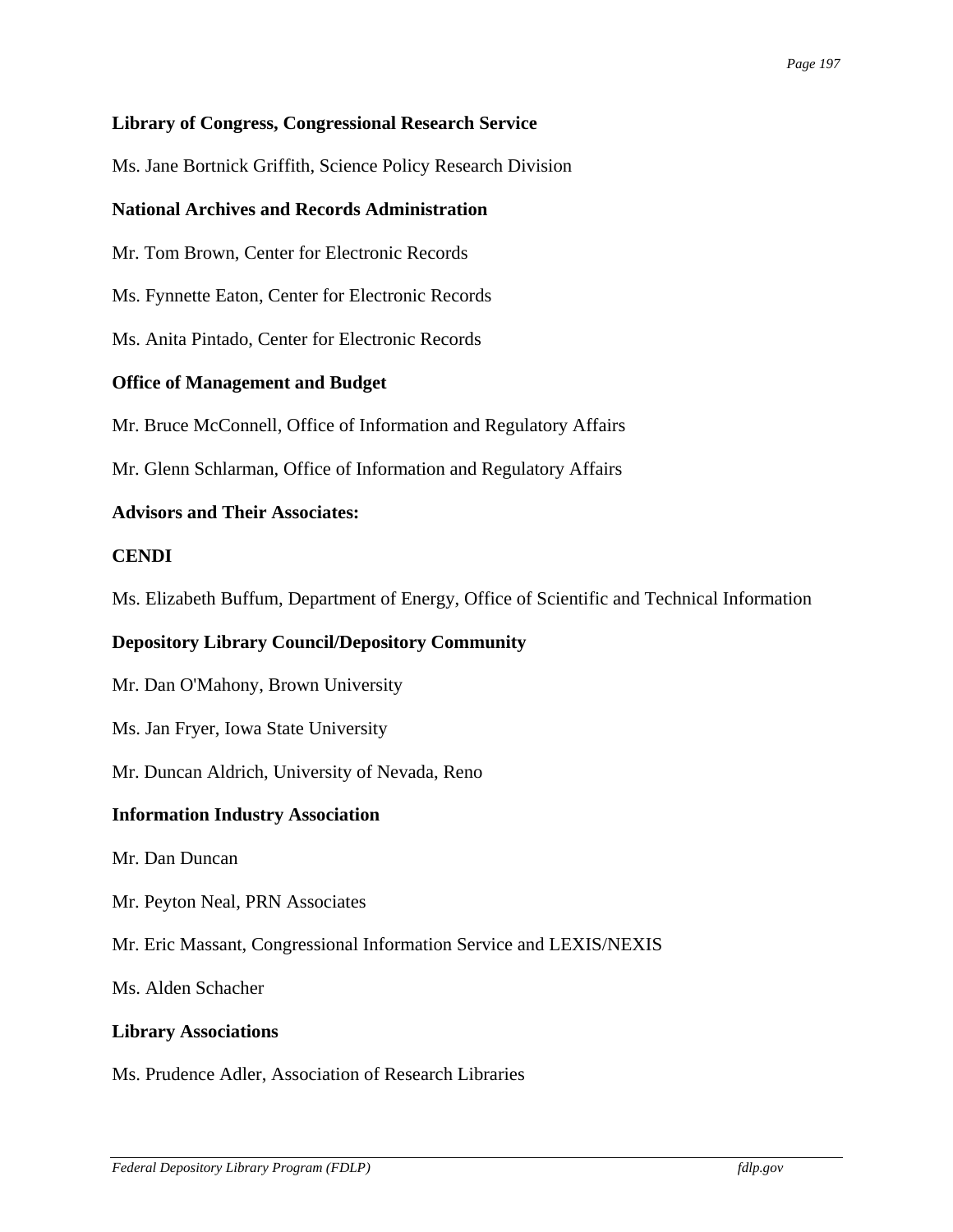Ms. Mary Alice Baish, American Association of Law Libraries

Ms. Roxanne Fulcher, Special Libraries Association

Ms. Diane Garner, American Library Association/GODORT

Ms. Anne Heanue, American Library Association

Ms. Carol Henderson, American Library Association

Ms. Lynne Siemers, Medical Library Association

#### **National Commission on Libraries and Information Science (NCLIS)**

Ms. Joan Challinor

Mr. Peter Young

#### **Attachment K: Comments from the Depository Library Council to the Public Printer**

#### **Attachment K**

#### **Comments from the Depository Library Council to the Public Printer**

#### **Statement of April 18, 1996**

On April 18, 1996, there was a meeting of the FDLP Study working group and advisors in order to provide the advisors with an opportunity to present their preliminary reactions to the draft Report to Congress. The minutes of the meeting are provided as Attachment J. This is the supplemental statement submitted by the Depository Library Council to the Public Printer (DLC).

#### **Statement of Daniel P. O'Mahony, Chair Depository Library Council**

On behalf of the Depository Library Council, I would like to thank the members of the Working Group for this opportunity to provide you with direct input and our initial reactions to the Draft Report to Congress. We're especially grateful for your scheduling this meeting at this time during the week of the Spring Council Meeting and Federal Depository Conference when many of us are here in Washington and could meet with you.

I also want to acknowledge that the report was issued in "draft" form, and express our appreciation for the opportunity to comment on the report at this stage. In addition to our remarks today, the Depository Library Council will be submitting a more complete written response to the Draft Report within the 60day comment period.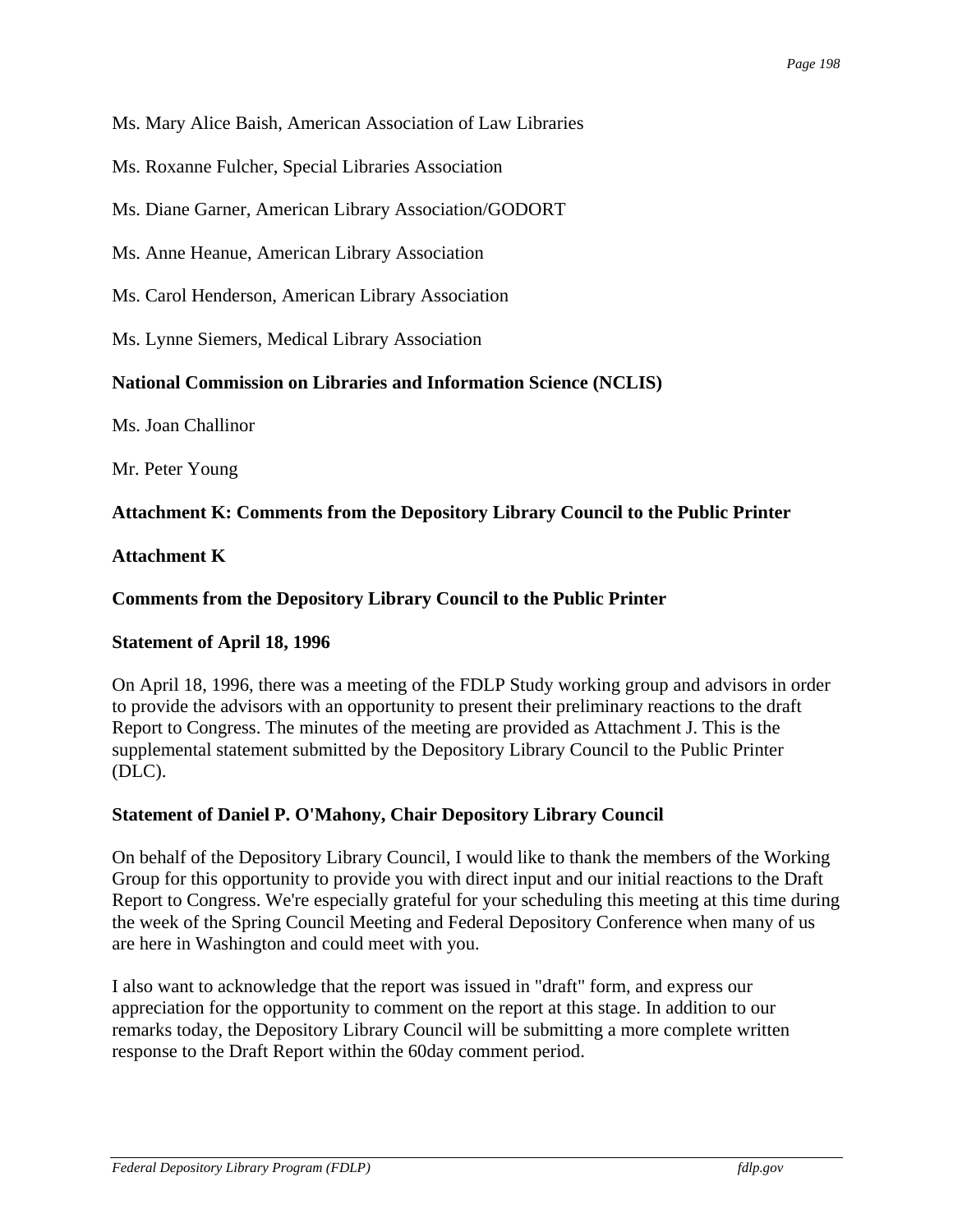Further, I'd like to commend the Working Group, not only for the opportunities we've had throughout the study process to provide input, but also for your listening to what we've said it's obvious that at each successive step in the process that the comments from the depository library community have been seriously considered by the Group, and the Draft Report reflects that.

I think much of the initial reaction of members of the Depository Library Council to the Draft Report was quite positive. The report, I think, reflects the original tone of the Senate report that originally directed that the study be conducted namely, it tries to take advantage of new information technologies to enhance and improve public access to government information.

As a few people have mentioned already, many of us at this meeting this afternoon are, literally, coming directly from the GPO Federal Depository Library Conference and Spring Meeting of the Depository Library Council. Approximately 600 depository librarians from all over the country gathered here in Washington this week for these meetings, and for the better part of the past threeandonehalf days, we have been discussing the impact of this transition on the citizens in our local communities and on our services for government information.

There is a lot in the Draft Report to Congress that depository librarians are pleased with the following is not a comprehensive list, but briefly:

Depository librarians support a time frame that gives our libraries, our patrons, GPO, and government agencies, a realistic chance for preparing for and adapting to the transition without major detriment to our services for government information;

The Depository Library Council recommended the adoption of the Principles of Federal Government Information and the Mission and Goals for the FDLP, as stated in the Draft Report;

Depository librarians are excited about the potential for expanding and enhancing the array of government information available to the public, as described in the Draft Report;

Depository librarians were pleased to see a recognition of the need for governmentwide coordination for making federal information publicly accessible; and

Depository librarians agree that changes to Title 44 are necessary to facilitate the transition and ensure the statutory authority of the program.

Depository librarians at the conference were also pleased to see that the report stresses the traditional and ongoing services and value of the Federal Depository Library Program (FDLP), and extends these services into the electronic environment specifically, identifying and cataloging government information so people can find it, retaining and preserving government information so people can continue to have access to it in the future, and providing public services for government information that help people effectively utilize this information to meet their needs.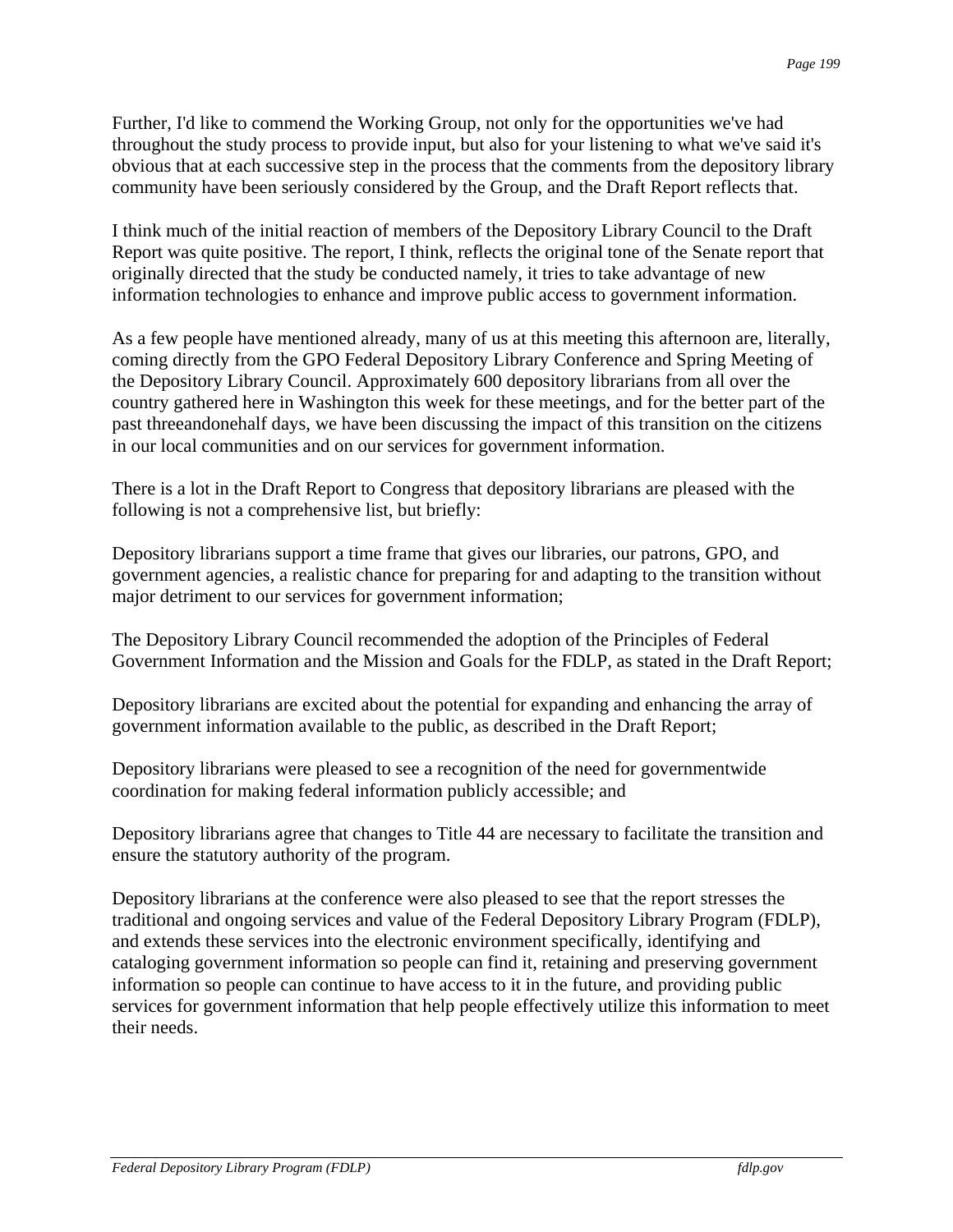Librarians this past week, however, also expressed their concerns that this transition should support and enhance public access to government information, and it should not introduce new technological, financial, or other barriers to the public.

Much of the discussion this week focused on the need for coordinated and standardized bibliographic access providing the public with information that enables them to identify and locate electronic publications. In a decentralized and highly volatile electronic environment, this cataloging or locator information is absolutely critical, but it is also much more complicated to achieve and to maintain. It is imperative that GPO work closely with agencies from all branches of government to develop coordinated, coherent, and consistent means for identifying, locating, and describing government information for access by the public.

Closely related to this is the concern of ensuring that the public will be able to get to these electronic publications in the future. And sometimes that "future" is just a few days or weeks away. Virtually every librarian at the conference could relate firsthand to stories about user frustrations with the Internet users from all types of libraries who were exasperated because they couldn't find files that had changed locations or disappeared altogether. As agencies' World Wide Web and other computer sites evolve and the locations of electronic files are changed, there needs to be a systematic and coordinated mechanism within the FDLP to identify and track these changes. Just as important, there must be an organized way to ensure that these electronic publications will be retained and preserved so that users can have continued and reliable access to this information in the future.

Librarians at the conference this week also described the present limitations of the technical infrastructure and the difficulties users encounter when trying to use electronic files. A number of librarians told various "horror stories" about their experiences in trying to download large files for patrons. In many cases, people have to spend unreasonable amounts of time or perform a complex sequence of steps to access, obtain, and format the file(s) for viewing. One librarian on the west coast, anxious to get a copy of the Draft Report to Congress on the GPO Study, had to spend more than three hours downloading, formatting, and printing the appropriate files in order to obtain this approximately 150page report. [This librarian was not, by the way, from a small, poorly connected and electronically challenged library, but from a large academic research university with access to highend equipment and direct Internet connections.] Given this experience, librarians are not looking forward to the prospect of potentially having to download, for example, a congressional hearing of several hundred pages or a 1,600 page bill on health care reform. Day in and day out, some of users' most frustrating experiences occur when the format that the publication is available in is not the most appropriate for the content of the information or the use the patron or the publishing agency intended for it.

Many of the depository librarians here this week also were very concerned about restrictions being placed on electronic government information, such as user or access fees and exclusive or copyrightlike restrictions. Increasingly we see examples such as the U.S. Industrial Outlook, Tide Tables, Foreign Broadcast Information Service reports of information that as it migrates to electronic format becomes less accessible to the public due to feebased or other restrictive agreements.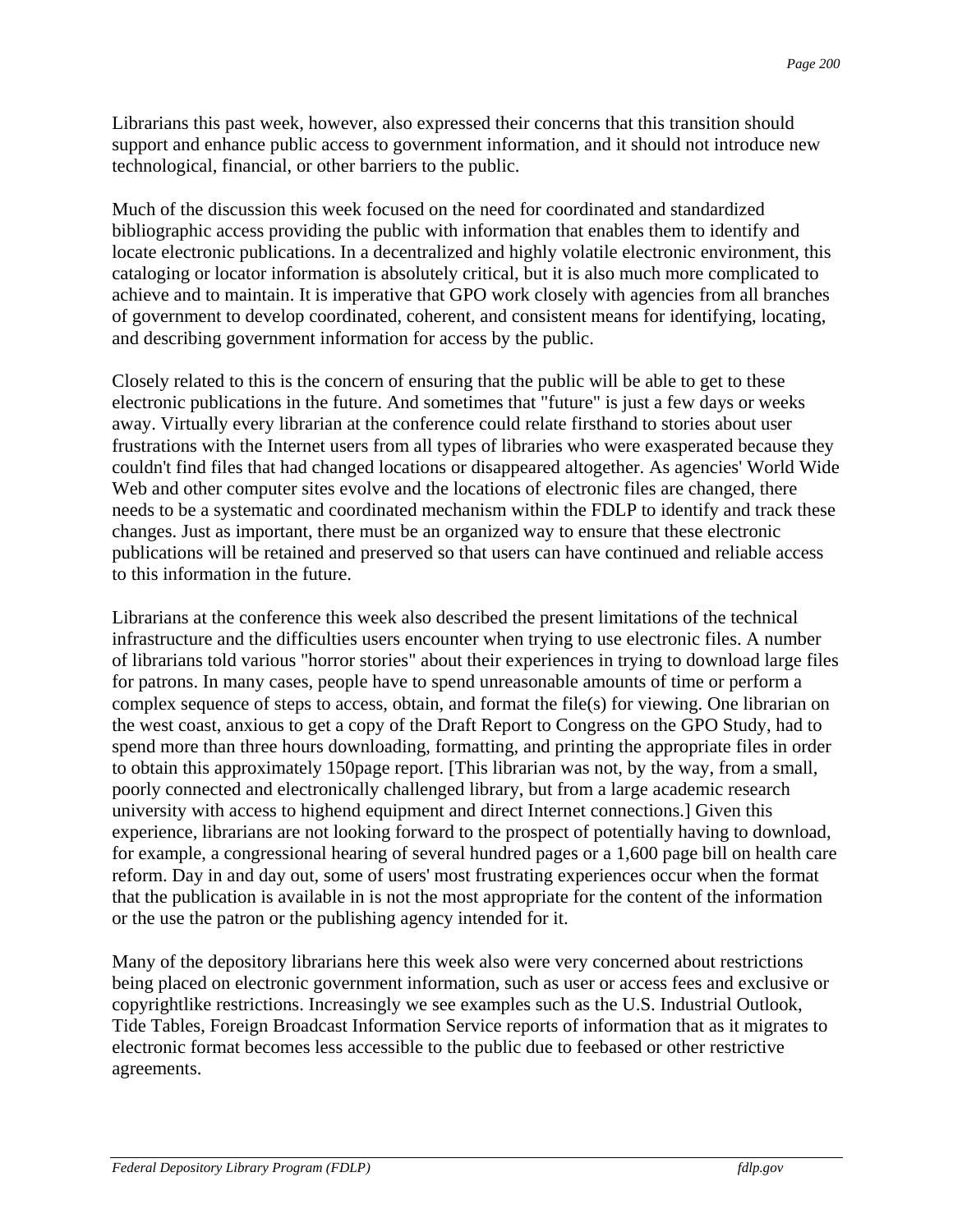An underlying issue to many of these concerns, obviously, is cost costs in terms of access, equipment, staff, support, training, and other resources not only to libraries but to users as well. The Depository Library Council and depository librarians have serious concerns about the costs of a more electronic FDLP, as well as the technical capabilities of libraries, agencies, and other partners in the program to take advantage of new technologies. We strongly support the Technical Implementation Analysis requested in the Draft Report's Strategic Plan in order to gather the critical data that is needed to assist and evaluate the implementation of the transition.

So we have a number of concerns about the transition, but depository librarians are indeed excited about the potential for a more electronic FDLP for enhancing public access to government information, because, probably more than most, we understand and appreciate the tremendous advantages of some kinds of electronic information. Our cautiousness is borne out of our concern of the impact this transition is likely to have on the users of government information whom we serve everyday.

On behalf of the Depository Library Council, I would like to again thank the members of the Working Group for this opportunity to share with you our initial impressions of the Draft Report to Congress, and we look forward to continuing the cooperative relationship developed throughout this study process, and the opportunities for continued input and communication as the transition is implemented. Again, the Depository Library Council will be submitting our more detailed written response to the Draft Report to the Working Group by the end of May.

## **Comments of the Depository Library Council Regarding the Draft Report to Congress May 30, 1996**

# **EXECUTIVE SUMMARY**

The Depository Library Council appreciates the opportunity to comment on the Draft Report to Congress as well as our ongoing participation throughout the study process as a member of the Advisory Group to the Study Executive Working Group. The comments below were derived from the discussions at the Spring 1996 Council meeting in Arlington, VA, and the Fall 1995 Council meeting in Memphis, TN. Attached to these comments are the Spring 1996 Council recommendations to the Public Printer.

In summary, the Depository Library Council:

- -- supports the increased expansion and utilization of electronic technologies to enhance public access to government information;
- -- recommends the adoption of the "Principles of Federal Government Information" and the "Mission and Goals for the Federal Depository Library Program," as articulated in the Draft Report;
- -- stresses the need for a reasonable time frame (57 years) to successfully implement the transition to a more electronic FDLP; supports the Technical Implementation Analysis recommended in the Draft Report;
- -- affirms the need for governmentwide coordination of library related services through the Superintendent of Documents to facilitate public access to government information,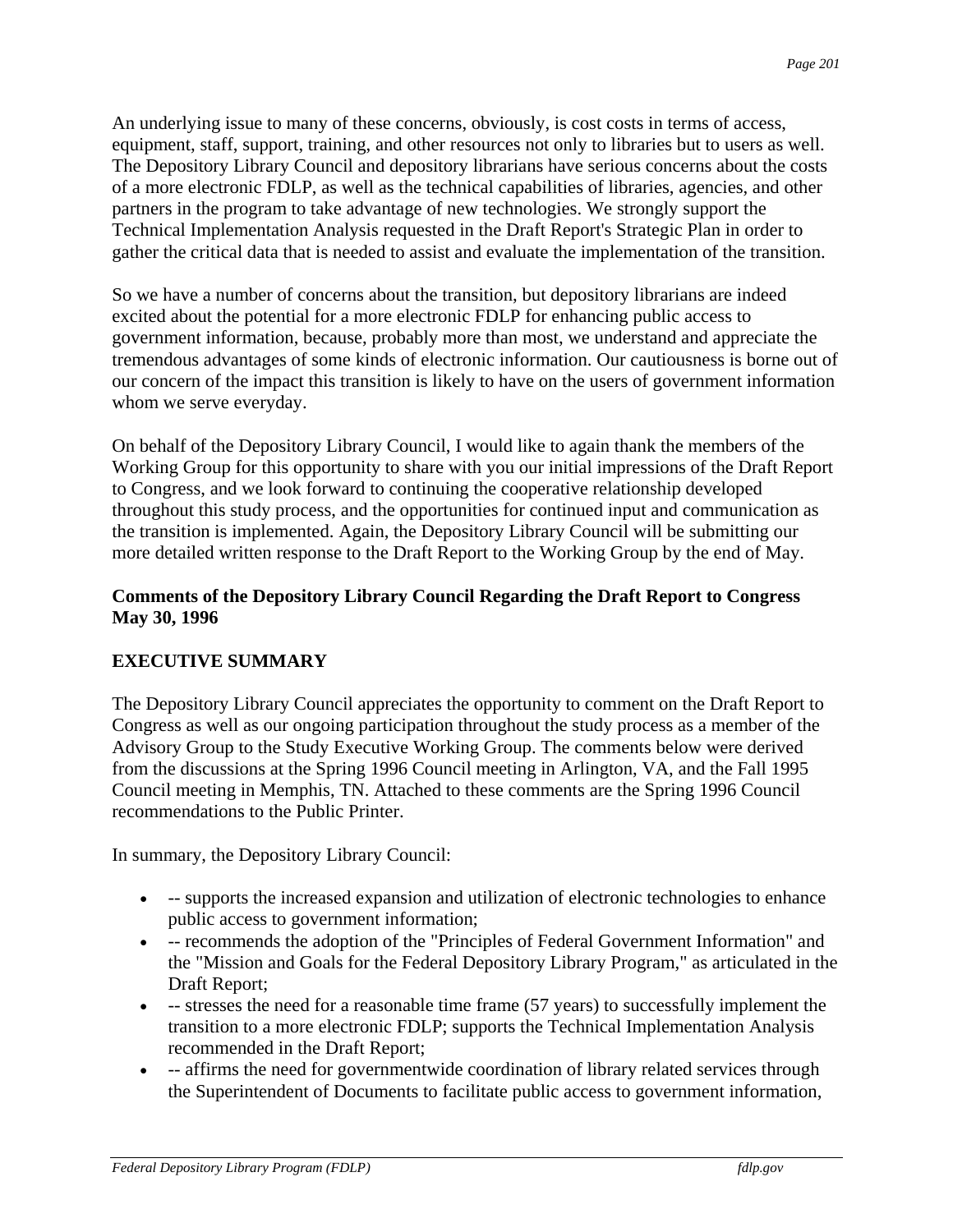including cataloging, preserving, and providing effective public services for government information in all formats;

- -- recommends the development of a strong and comprehensive support component (including training, standardized software, documentation, etc.) in the FDLP to assist libraries and users in accessing electronic government information;
- -- reaffirms the need for a variety of publication media and the viability of print as a costeffective format for disseminating government information;
- -- agrees that changes to U.S.C. Title 44 are necessary to facilitate the transition, and that new incentives and compliance measures are needed to ensure governmentwide participation and full access to government information for the public;
- -- supports GPO's request for stable funding in order to effect a smooth and successful transition to a more electronic FDLP; and
- -- urges that the migration to a more electronic FDLP should not erect new barriers for the public to access government information.

# **Introduction**

On March 29, 1996, the Government Printing Office (GPO) released the Draft Report to Congress on the Study to Identify Measures Necessary for a Successful Transition to a More Electronic Federal Depository Library Program. This study was required by Public Law 10453, Legislative Branch Appropriations Act, 1996. This Draft Report was released by GPO in order to gather additional feedback and input before issuing the final report.

The Depository Library Council has participated in the study as a member organization of the Advisory Group to the Study Executive Working Group. Throughout the study process, the Working Group has solicited input and encouraged comments from the library community and others. A number of the comments offered by the Depository Library Council and other organizations already have been incorporated into various parts of the report as well as earlier and related documents issued throughout the study process. The Council wishes to express its appreciation for the opportunity to participate in the study process. Further, we commend the Study Working Group for including representatives from the depository library community on the Working Group and the Advisory Group, and for carefully considering the input from the depository library community throughout the study process.

The comments below of the Depository Library Council were developed with input gathered at its Fall 1995 meeting in Memphis, TN (approximately 150 depository librarians in attendance) and its Spring 1996 meeting in Arlington, VA (approximately 550 depository librarians in attendance). Attached to these comments are the Spring 1996 recommendations of Council to the Public Printer./5/

/5/ The recommendations of the Depository Library Council begin on page 202.

# **Response to the GPO Draft Report to Congress**

The Draft Report to Congress is a forwardlooking and ambitious outline for the future of the Federal Depository Library Program (FDLP). The Draft Report recognizes the ever increasing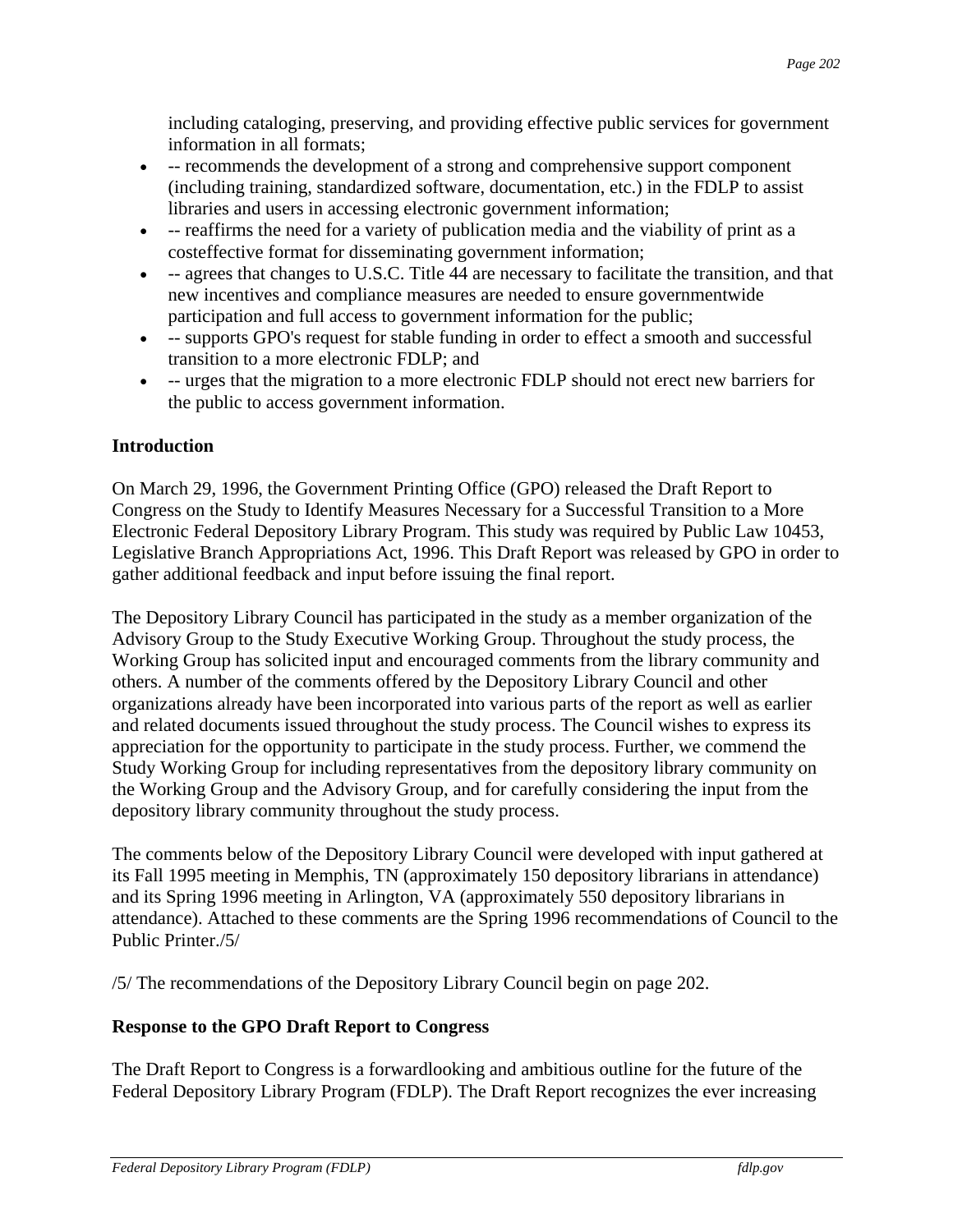use of computerbased technology to produce, distribute, access, and utilize government information. The depository library community is excited about the potential for expanding and enhancing the array of government information available to the public.

In the Draft Report, GPO proposes a logical evolution for the agency's focus of operations, shifting away from primarily production and distribution of physical items and moving more toward support services for accessing and using electronic information sources. Council supports the overall direction of the Draft Report and the important goal of utilizing electronic technologies to enhance and improve public access to government information. Council recommends the adoption of the "Principles of Federal Government Information" and the "Mission and Goals for the FDLP," as stated in the Draft Report.

The Depository Library Council believes that the timeline for the transition to a more electronic FDLP must allow users, libraries, and federal agencies a realistic chance to prepare for and adapt to these new technologies without major detriment to public access to government information. Council supports the 5 7 year initial transition period outlined in the Draft Report. Further, Council suggests that the ongoing transition to a more electronic system of access should be viewed as an ongoing process rather than a specific objective that can be accomplished in a predefined period of time. Rapid changes and developments in information technologies and dynamic user needs and demands will require a continuous assessment and evolution of the FDLP in order for the public and the program to best take advantage of electronic information. We recommend that GPO continue to work with other stakeholders to assess the capabilities of program partners and their progress toward implementing and expanding access to electronic government information. Furthermore, Council urges Congress to provide adequate and stable funding throughout the transition period in order to effect a smooth and successful migration to a more electronic FDLP.

Council also believes that the transition to a more electronic system must be based on objective data in order to accurately determine costeffective and feasible alternatives for providing public access to government information through the FDLP. Council supports the Technical Implementation Analysis outlined in the Draft Report and urges GPO to continue to pursue the means for conducting this analysis.

In the highly decentralized electronic environment, Council believes that there is an increasing need for a centrally coordinated, governmentwide program to facilitate public access to federal government information, and reaffirms the role of the Superintendent of Documents in fulfilling this responsibility. One of the strengths of the Draft Report is its recognition that there is a need for governmentwide coordination of the library related activities involved in making information available to the public. Council was pleased to see that the Draft Report stresses the traditional and ongoing services and value of the FDLP, and extends these services into the electronic environment. Specifically, these areas include identifying and cataloging government information so people can find it, retaining and preserving government information so people can continue to have access to it in the future, and providing public services for government information that enable people to effectively utilize this information to meet their needs.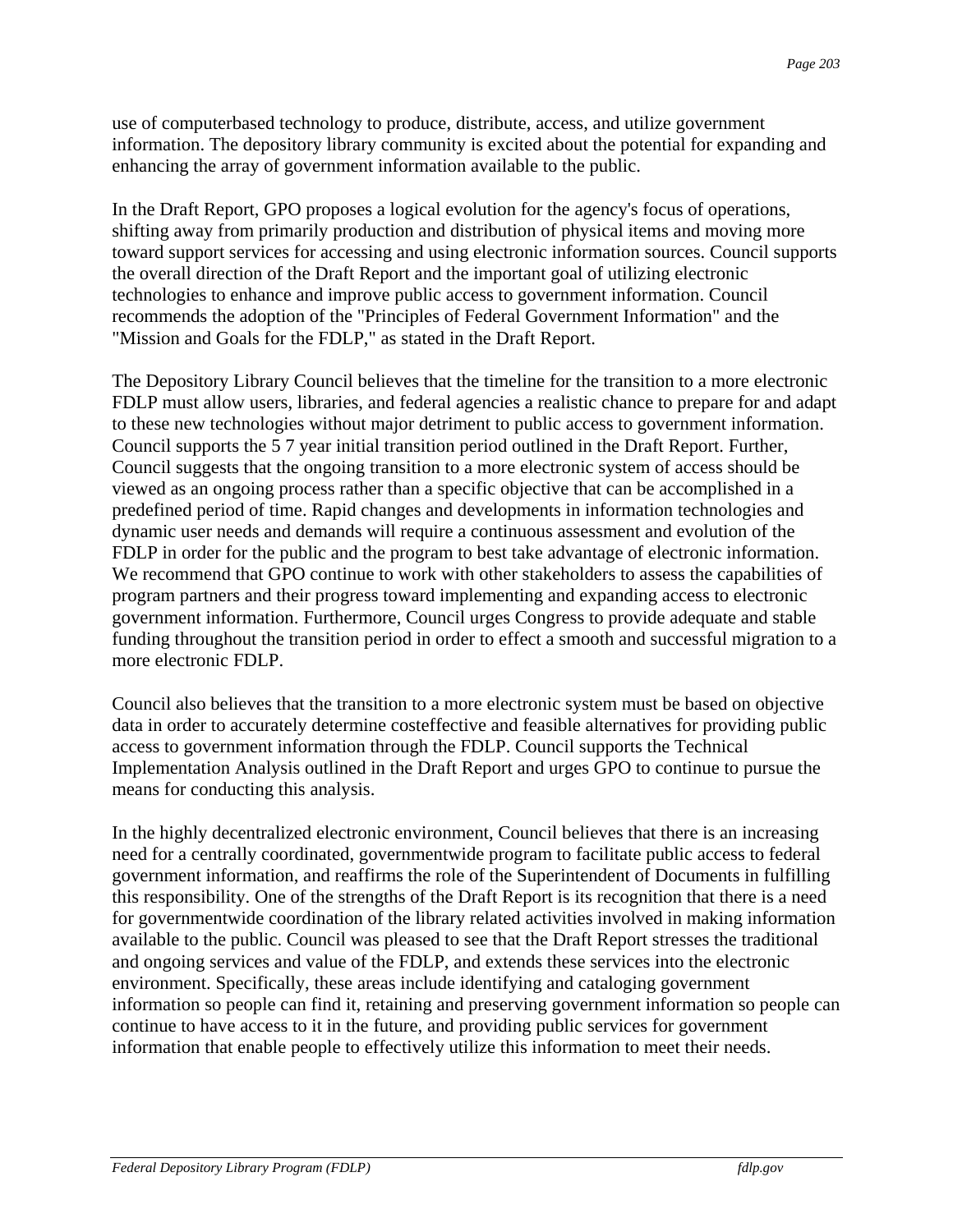## **Bibliographic Access**

Council supports GPO's continued commitment to providing coordinated bibliographic access to federal information and encourages GPO to take a leadership role in developing effective strategies for cataloging electronic sources of government information. Libraries and users rely upon GPO's cataloging records to identify and locate government publications, and this need will only increase in a dynamic electronic environment. Standardized records that describe the information content and that direct users to corresponding print and electronic versions of the information are most desirable.

Council is particularly concerned about retaining bibliographic access to the historical record as electronic information sources are moved to new locations or transferred to different agencies (e.g., NARA). Without ongoing and coordinated procedures for ensuring bibliographic control, the location and very existence of specific sources may be lost, and thus the information underutilized, resulting in a waste of taxpayers' money and an increase in public frustration in locating government information. Council also sees the necessity for maintaining a system of uniquely identifying each electronic resource (i.e., the Superintendent of Documents Classification System). Since online locations (i.e., Universal Resource Locators or URLs) can change frequently, it is desirable to have a unique identifier, similar to an ISBN (International Standard Book Number) or ISSN (International Standard Serial Number) in order to verify and track an information resource.

Council encourages GPO to take a leadership role in working with the library and federal publishing communities to develop standardized cataloging policies and practices that address these issues. It is imperative that GPO work closely with agencies from all branches of government to develop coordinated, coherent, and consistent means for identifying, locating, and describing government information for access by the public. Council is concerned because, although the Draft Report recognizes the value of the FDLP as a central coordinating agency, a legislative proposal advanced by the Office of Management and Budget (OMB) does not address the issue of how the cataloging function would be achieved without GPO's presence in the publication/dissemination loop. We recommend that GPO seek common ground with OMB in order to ensure that federal information policies and practices provide for this important service.

#### **Retention, Preservation, and Longterm Access**

The public's needs for government information are diverse and oftentimes require the identification and use of historical information. This need traditionally has been met by the historical collections maintained in geographically-dispersed depository libraries. Council strongly believes that the public's longterm ability to access government information must be maintained throughout the migration to electronic formats, and that the necessary legislative and administrative safeguards must be established to ensure the preservation and longterm access to electronic government information.

Governmentwide policies and procedures must be developed that systematically identify and retain electronic government publications for continued access and use by the public. Current publishing practices via the Internet are inconsistent and unstable as information appears and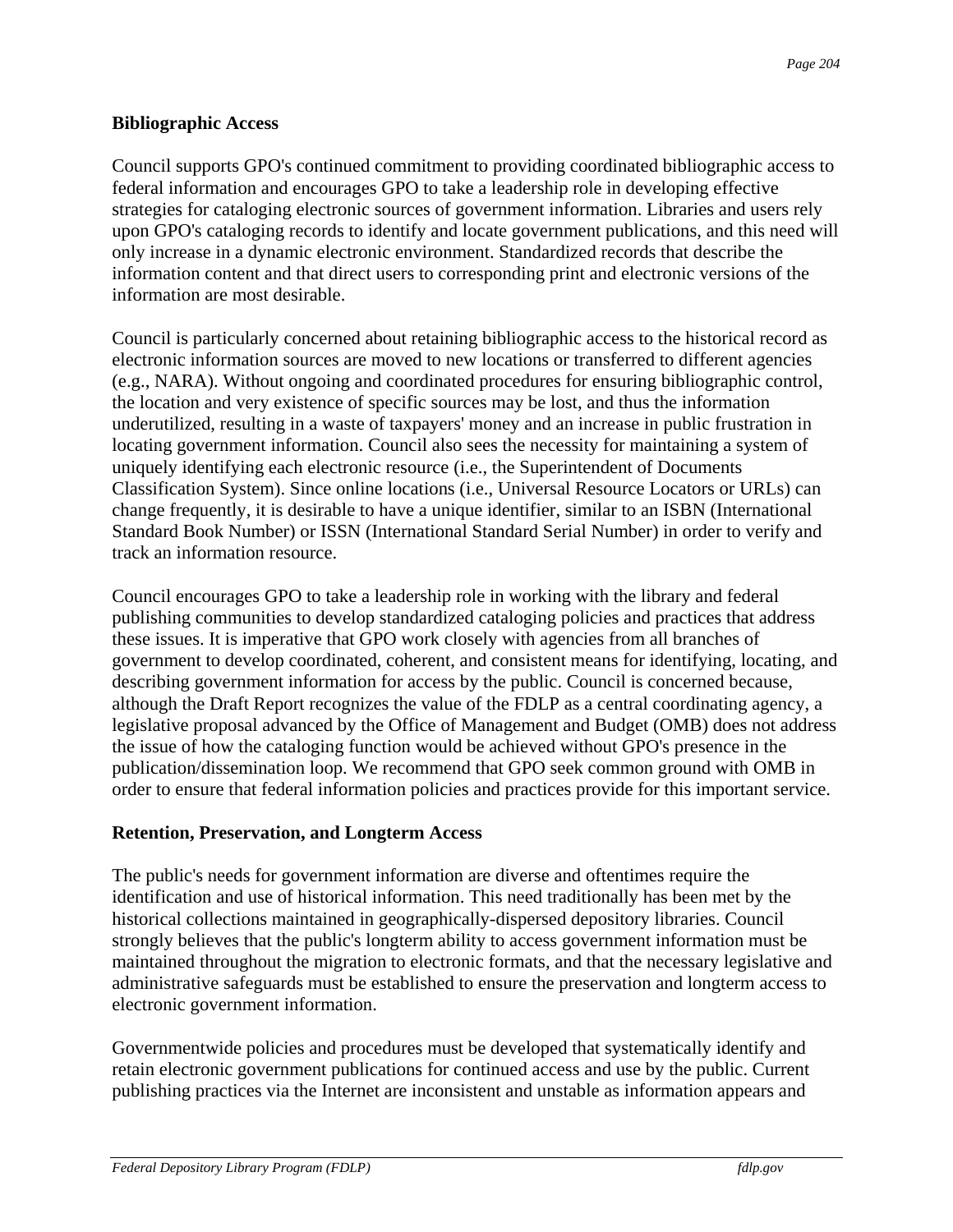disappears seemingly at whim. Users' frustrations in accessing electronic information are exacerbated by frequently changing Internet addresses. Moreover, information is lost as agencies update or replace files with subsequent or the most current data. Coordinated, government wide mechanisms are necessary to ensure that electronic government information is retained and preserved for ongoing public access and use. Further, the federal government must investigate ways to secure the integrity of the information published electronically so that users can be assured of the accuracy and reliability of the data.

It is vital that procedures be established to guarantee the permanent availability of important public information in usable electronic formats. Currently, many of these files are referred to the National Archives and Records Administration (NARA) for permanent retention. However, NARA does not retain electronic information for which there is no source documentation. Furthermore, NARA converts information data files to the lowest common source format, such and ASCII, and NARA does not retain distinct software interfaces for electronic databases. This oftentimes renders these files unusable and virtually worthless to researchers in the future. Polices and procedures need to be developed through a concerted effort with NARA to guarantee that electronic government information remains readily accessible and usable to the public.

Council applauds GPO's recognition of the responsibility of the federal government to preserve and provide longterm access to electronic government information. Council is concerned, however, that the loss of redundant sites for housing and servicing government information sources will impair both long term and current public access to these sources. One of the proven strengths of the FDLP has been its success in ensuring longterm access to government publications for the public at large through its Regional system of geographically-dispersed libraries. This cooperative system guarantees that adequate copies of government publications will be available for future users. Since these collections reside in and are serviced by various libraries of all types, they are less susceptible to the possible vicissitudes in political or budgetary support of any single authority, as well as the numerous natural and physical disasters that can strike anywhere. In the electronic environment, a similar system of "mirror" or remote sites will be required to ensure continued, flexible, and reliable access to electronic government information. The federal government furloughs of Fall 1995 are an excellent example of how single or exclusive sources of electronic information can unexpectedly shut down and leave users cut off from important government information. Council encourages GPO to explore partnerships or cooperative agreements with libraries, federal and state agencies, regional networks and consortia, research institutions, and other public service providers, to preserve and ensure long term, nofee public access to electronic government information. In addition, Council believes that the wide distribution of physical electronic products (e.g., CDROMs) enhances current and future public access by providing libraries and users with local access to electronic government information sources.

# **Service to the Public**

Federal depository libraries have worked in partnership with GPO and federal agencies for over a century to provide the public with nofee access to government information in all formats. No other sector of the information landscape is set up to deal with the nation's government information needs at the local community level. While each federal agency has its own specific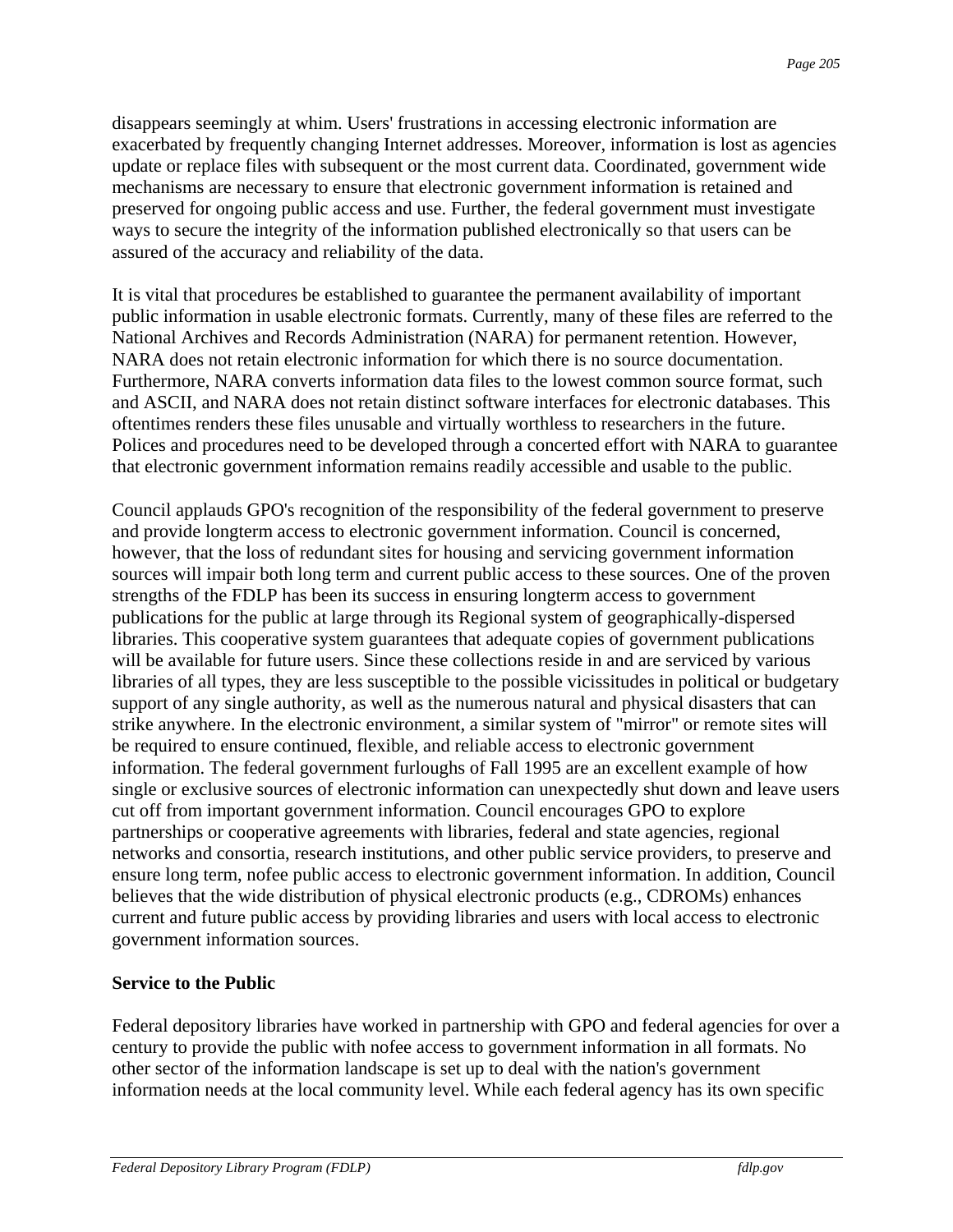constituency that it serves, generally these groups are very narrowly focused, and most times the agency is able to supply only the most current data or information. The FDLP is the primary means for the general public to gain nofee access to all types of government information.

The transition to a more electronic FDLP will require libraries to assume new roles in this partnership and reallocate local resources in order to deliver effective services to the public. The time frame for this transition must allow libraries sufficient preparation time for planning, acquiring and installing equipment, training staff, and developing services for a predominantly electronic environment.

Depository libraries and federal publishing agencies have made tremendous strides in recent years to make electronic government information accessible to the public at large. Nonetheless, the necessary technical infrastructure is not yet in place to reliably and consistently support a predominantly electronic FDLP. Users continue to face technical limitations in using the Internet and experience a variety of difficulties when trying to access and use electronic files. In many cases, people have had to spend unreasonable amounts of time to perform complex sequences of tasks in order to access, download, and format a file simply to be able to view the information.

As GPO plans for a more electronic FDLP, it is imperative that it develop a comprehensive and reliable support infrastructure to assist users and libraries in accessing and utilizing electronic government information. This should include providing training for librarians and users; supplying well conceived online and offline tutorials; facilitating the development of standardized software applications and user interfaces; developing logical and wellorganized documentation and user guides; and coordinating other services that facilitate the use of electronic government information products.

This transition will have a significant financial impact on depository libraries. Council shares the concern of depository librarians that additional costs to libraries and users associated with managing, accessing, retrieving, downloading, and printing electronic information will hinder public access. Again, Council recommends that a systemwide cost analysis of the effects of electronic dissemination, and a survey of the technological capabilities of all program partners (agencies, libraries, and the public), are essential in order to gather the fundamental data necessary for planning and implementing a successful transition to a more electronic FDLP.

It is imperative that, throughout the transition and implementation of any new system, the public retain nofee access to government information in all formats through the network of depository libraries. Council supports the legislative proposals in the Draft Report, as well as any resulting interagency agreements, that uphold and facilitate nofee public access by providing electronic government information at no charge to depository libraries. The primary objective should continue to be to improve public access to government information in ways that are meaningful and equitable for users and economical and costefficient for taxpayers and the system.

# **Appropriate Formats and the Viability of Print**

Council is pleased that the Draft Report recognizes the ongoing need for a variety of publication formats, including paper, in order to meet the government information needs of the public.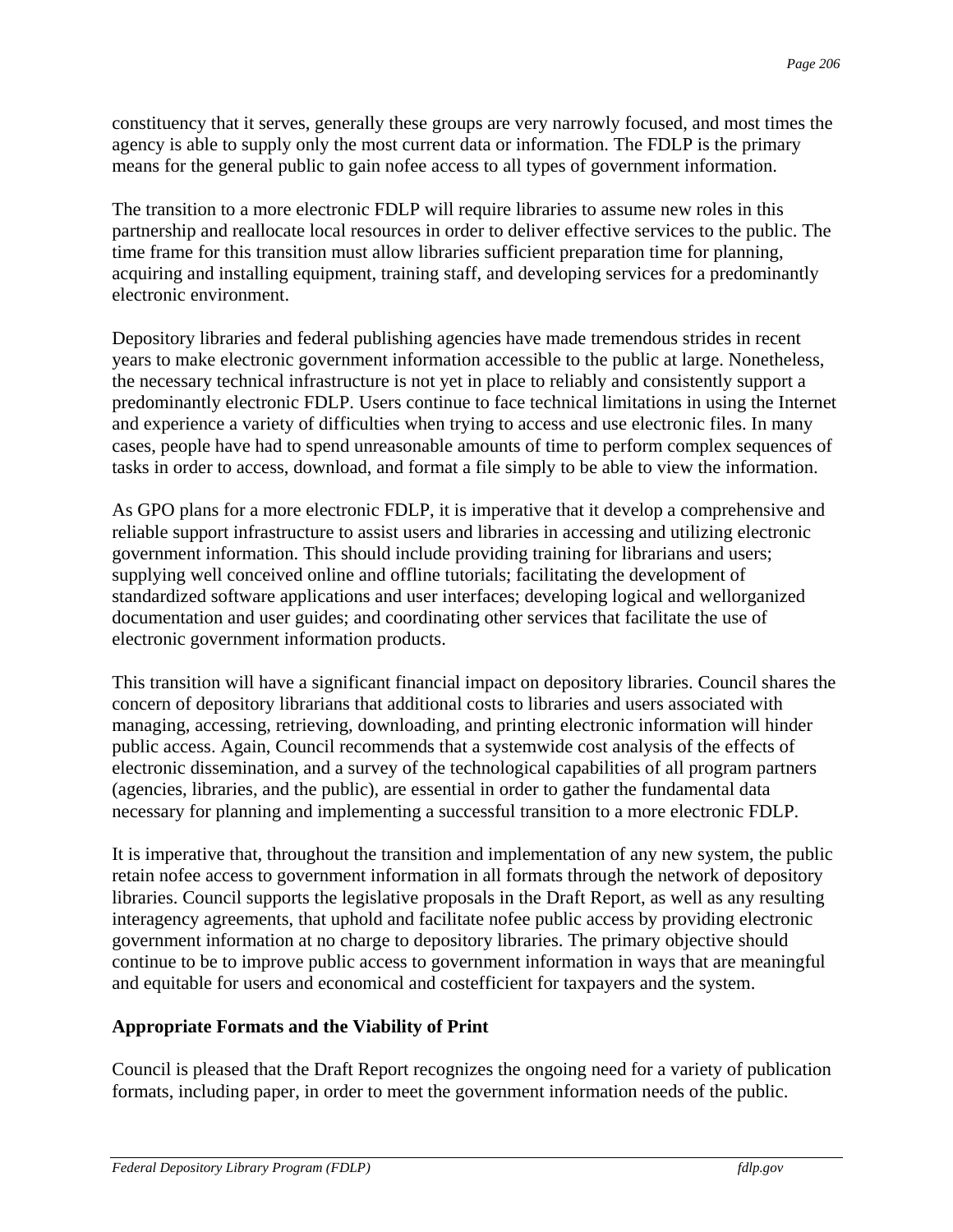Simply stated, not all information is appropriate for electronic format only. Council firmly believes that the distribution format for information products must be appropriate to the information's content, use, and intended audience.

Council is concerned about the effective costshift to users created by a predominantly electronic system. The format preferred by users for communicating textual information continues to be print on paper. Information having important historical value, publications meant to be read in their entirety or in context (like most books or journals or congressional hearings), and publications with a significant amount of graphic or photo images, are all excellent candidates for print. For these materials, centralized printing and distribution remains the most efficient and costeffective model for the system, for libraries, for the environment, and for users. A dramatic shift to electroniconly dissemination would likely limit public access to only those with the ability to pay for printing, copying, or buying government publications.

## **Program Compliance**

Council is concerned about the increasing instances of restrictions placed on government information that inhibit public access. A number of factors including conflicting legislative directives and costrecovery mandates, publishing contracts that circumvent the FDLP, exclusive agreements that provide copyright like restrictions, inadequate appropriations for public information dissemination, and growing pressures to generate revenues from information products work to effectively deny the public access to government information.

When government information falls outside the FDLP, it becomes much more difficult for the public to find it, to access it, and to use it. There is no guarantee that the information will be cataloged or preserved, and fees and other barriers may further restrict public access and limit its usefulness. Council supports in concept the definitions and statutory changes to U.S.C. Title 44 proposed in Task 6 of the Draft Report (Attachment D5: Evaluation of Current Laws Governing the FDLP and Recommendation of Legislative Changes). Moreover, Council urges GPO to work with Congress, OMB, and federal publishing agencies to develop positive incentives and effective enforcement measures to ensure public access to government information through the FDLP.

#### **Conclusion**

The Depository Library Council and the depository library community have long advocated increased access to and utilization of government information in electronic format. Depository librarians are excited about the potential for a more electronic FDLP for enhancing public access to government information because, probably more than most, they understand and appreciate the tremendous advantages of electronic technologies. As Congress, GPO, federal agencies, libraries, and users plan for a more electronic system for accessing government information, we should build upon the many strengths and successes of the FDLP, and we must be careful not to introduce new technological, financial, or other barriers that restrict public access to government information.

#### Daniel P. O'Mahony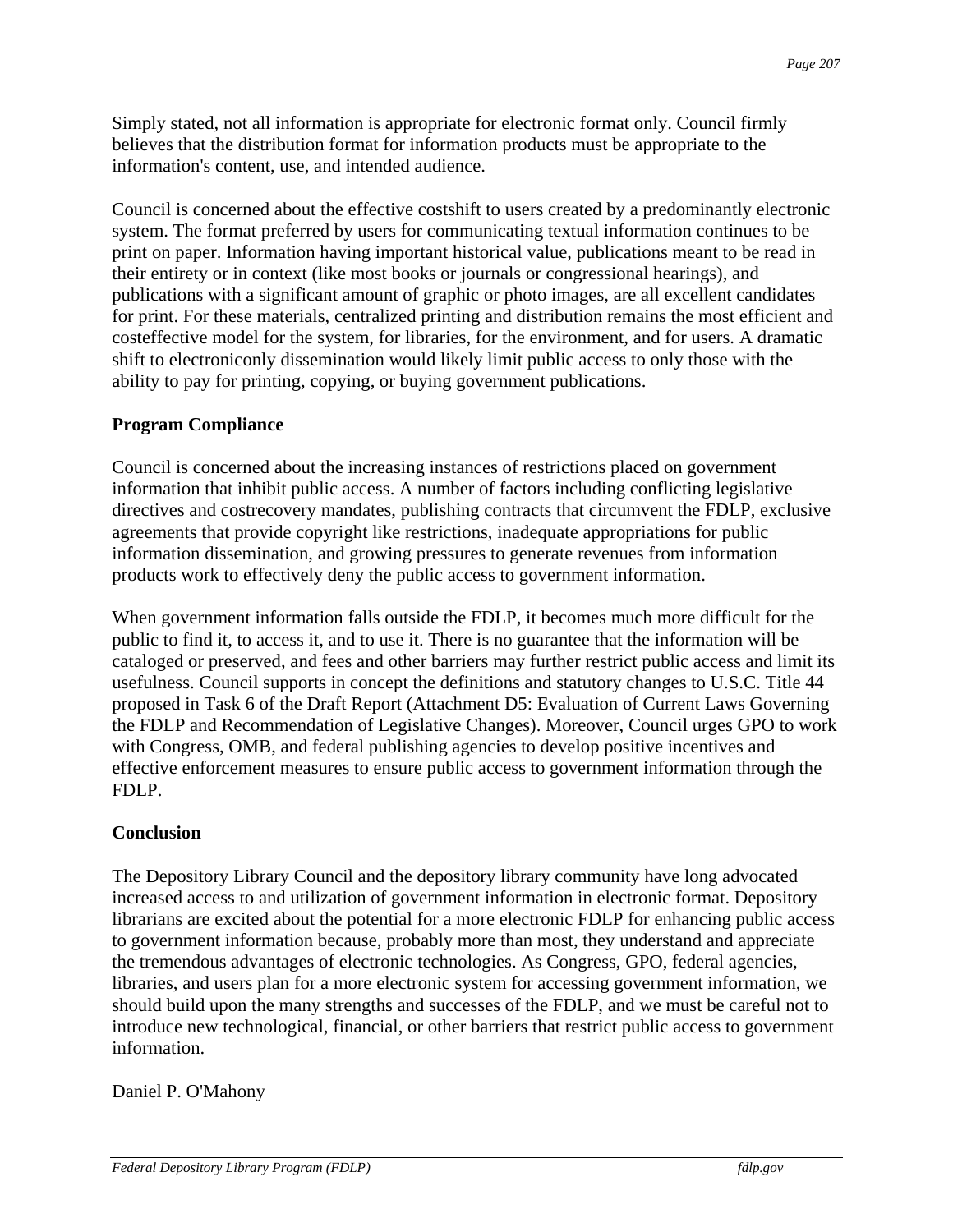## Government Documents Coordinator

Brown University Library Box A

Providence, RI 02912

[Recommendations from the Spring 1996 meeting of the Depository Library Council are included below.]

#### **RECOMMENDATIONS FROM THE DEPOSITORY LIBRARY COUNCIL TO THE PUBLIC PRINTER Spring 1996 Submitted May 24, 1996**

# **GPO STUDY ISSUES**

1. Council commends the Government Printing Office for completing the Congressionally directed Study to Identify Measures for a Successful Transition to a More Electronic Federal Depository Library Program, for including representatives from the library community on the Study Executive Working Group and Advisory Group, and for carefully considering the input of depository libraries throughout the study process.

2. Council supports the "Principles for Federal Government Information" and the "Missions and Goals for the FDLP," as stated in the draft Report to Congress, and Council recommends the adoption of these statements for the FDLP.

3. Council commends GPO for adopting a fiveyear time frame for the initial transition to a more electronic FDLP, and recommends that GPO continue to work with the library community, federal agencies, and other appropriate parties, to assess the capabilities of program partners, and their progress towards implementing and expanding access to electronic government information.

4. Council recommends that the Public Printer seek common ground with the Office of Management and Budget (OMB) on federal policy that would achieve an appropriate degree of governmentwide coherence in public information as has traditionally been accomplished through centralized cataloging.

RATIONALE: Given the huge volume and diversity of information produced and/or disseminated by the federal government, descriptive cataloging which continues to allow libraries and other information providers to incorporate electronic resources into existing location mechanisms is of fundamental importance for public access. This is an even greater imperative as more information moves toward intangible electronic products. Yet, it does not seem that the OMB legislative proposal specifically addresses how the cataloging function would be achieved without GPO in the publishing loop. Council is hopeful that a constructive discussion with OMB on this specific topic of cataloging would provide important insights on all sides of the issue.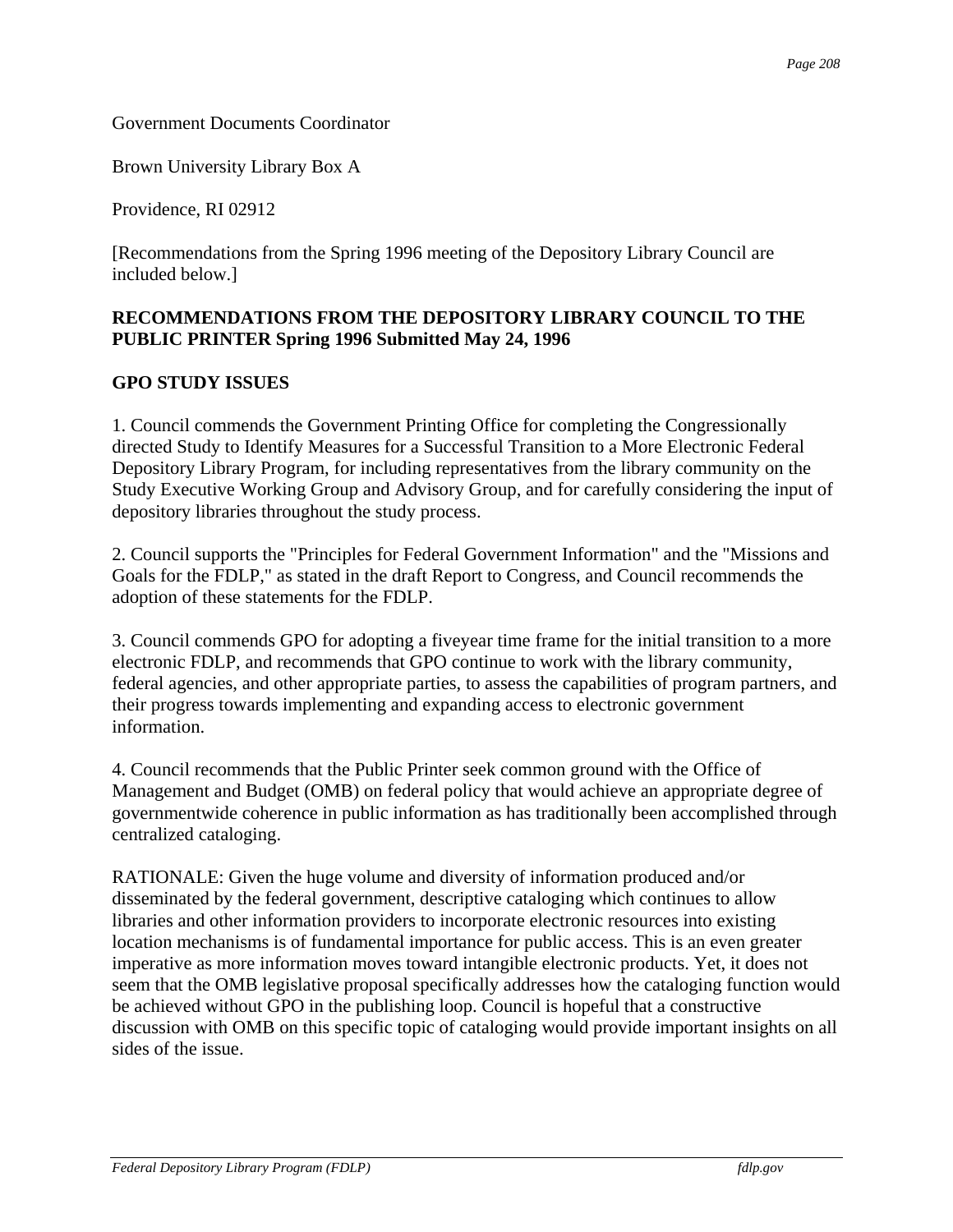5. Council commends GPO for its aggressive and creative proposals for expanding access to government information and providing access to previously fugitive government information.

6. Council supports the Technical Implementation Analysis outlined in the draft Report to Congress and urges GPO to continue to pursue the means for conducting this analysis.

RATIONALE: Council remains concerned that the transition to a more electronic Federal Depository Library Program continues to proceed without fundamental data necessary to determine the most costeffective and feasible alternatives for providing access to electronic government information to the public through the FDLP. Data is needed for analysis: from publishers in all three branches of government to determine their expected current and longterm electronic publishing plans; and from depository libraries to determine their present and nearterm technological capabilities, including equipment, skills of staff, and electronic technologies best suited to meet user needs. Data is also needed to address issues raised in the Technical Implementation Assistance (Appendix A) section of the draft Report to Congress.

# **REVISION OF U.S.C. TITLE 44**

1. Council supports in concept the definitions of government information, government information product, and government electronic information services as articulated in the draft Report to Congress. Council recommends that GPO continue to work with Congress and the library community to identify and recommend legislative changes necessary for a successful transition to a more electronic FDLP.

RATIONALE: The definitions make useful distinctions which should be incorporated in revisions to Title 44 of the United States Code. They are not technologyspecific and will permit the statutory definitions to continue to provide direction even as technological changes occur in information formats. GPO has the experience, broad perspective, and involvement with the user community that are essential for productive revision of Title 44 to ensure effective access to government information.

2. Council affirms the role of the Superintendent of Documents in the governmentwide coordination of public access to government information, including the preservation, retention, and longterm access of government information, as articulated in the draft Report to the Congress.

RATIONALE: Historically, GPO has provided the central coordinating authority for distribution of print products and has recently moved into a new role as a provider of online information services. The Superintendent of Documents (SOD) has a proven history of strong and effective involvement with its user community. The SOD has provided bibliographic access and a mechanism for longterm access to federal government information for more than onehundred years. No other federal agency has the experience and commitment to broad public access that the SOD can provide. Throughout this period of rapid transition and changing technologies, the guidance and assistance of the Superintendent of Documents is critical in order to meet the challenge of maintaining public access to government information.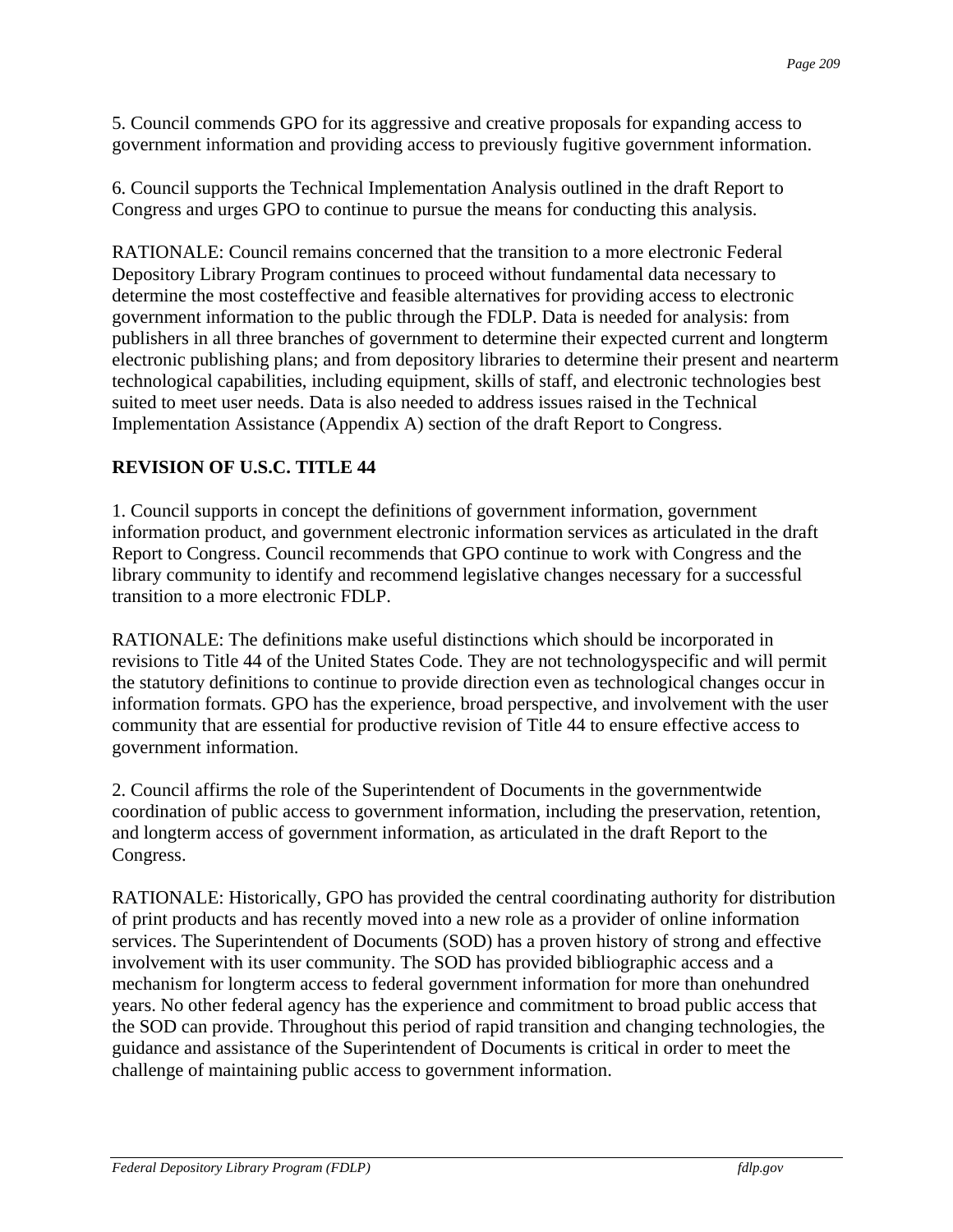# **APPROPRIATE FORMATS**

1. Council commends GPO for a timely test of the accuracy, feasibility, and cost implications of scanning paper publications for electronic dissemination to depositories. The depository library community is concerned about GPO's conclusion that graphicintensive publications of less that thirty pages in length are candidates for electronic conversion. Council notes that these publications are often intended for public dissemination for informational purposes by the agency. These titles may not be suitable for their intended audience in electronic format and may present printing problems for depository libraries and users.

2. Council reaffirms the principle that paper is a viable format for disseminating government information. When choosing publications for scanning, Council reminds GPO that a basic assumption stated in the Strategic Plan is that paper and microfiche will continue to be distributed when appropriate for user needs.

RATIONALE: Council remains concerned that, while GPO and the other participants of the study process have formally recognized the importance of paper as an appropriate format, the short term economic benefit of electronic conversion will overshadow this principle. Council, as an advisory body to the Public Printer, wishes to keep the issue of appropriate information media squarely before GPO, and recommends that this principle be reinforced during any deliberations and plans regarding dissemination formats.

# **BIBLIOGRAPHIC ACCESS ISSUES**

1. Council applauds the efforts of the Electronic Transition Team and the Cataloging Branch to develop diverse and creative approaches toward providing bibliographic access to government information in electronic formats. However, Council recommends that GPO provide a mechanism that will search these multiple directories simultaneously. Alternatively, Council suggests merging the files of the Pathway List of Titles and the Bibliographic Records Project so that those items residing at GPO sites will be searched along with those items residing at other federal government agency sites.

RATIONALE: Council sees significant advantages in providing for such simultaneous searching capabilities. As the amount of government information on the Internet increases, it will be increasingly difficult to track or separate, for searching purposes, information residing at GPO sites and government information residing elsewhere. There are potential advantages for GPO in this approach as well. Since the Pathway List of Titles and the Bibliographic Records Project both provide title level access to electronic government information products, the efforts directed toward the two projects could be consolidated to create one unified title index.

2. Council recommends that GPO develop and incorporate, within its suite of Pathway Government Electronic Products, records that communicate "continues" and "continued by" notes, as well as previous format statements. Council further recommends that depository libraries be notified when print/microfiche titles are replaced by electronic, Internetaccessible titles.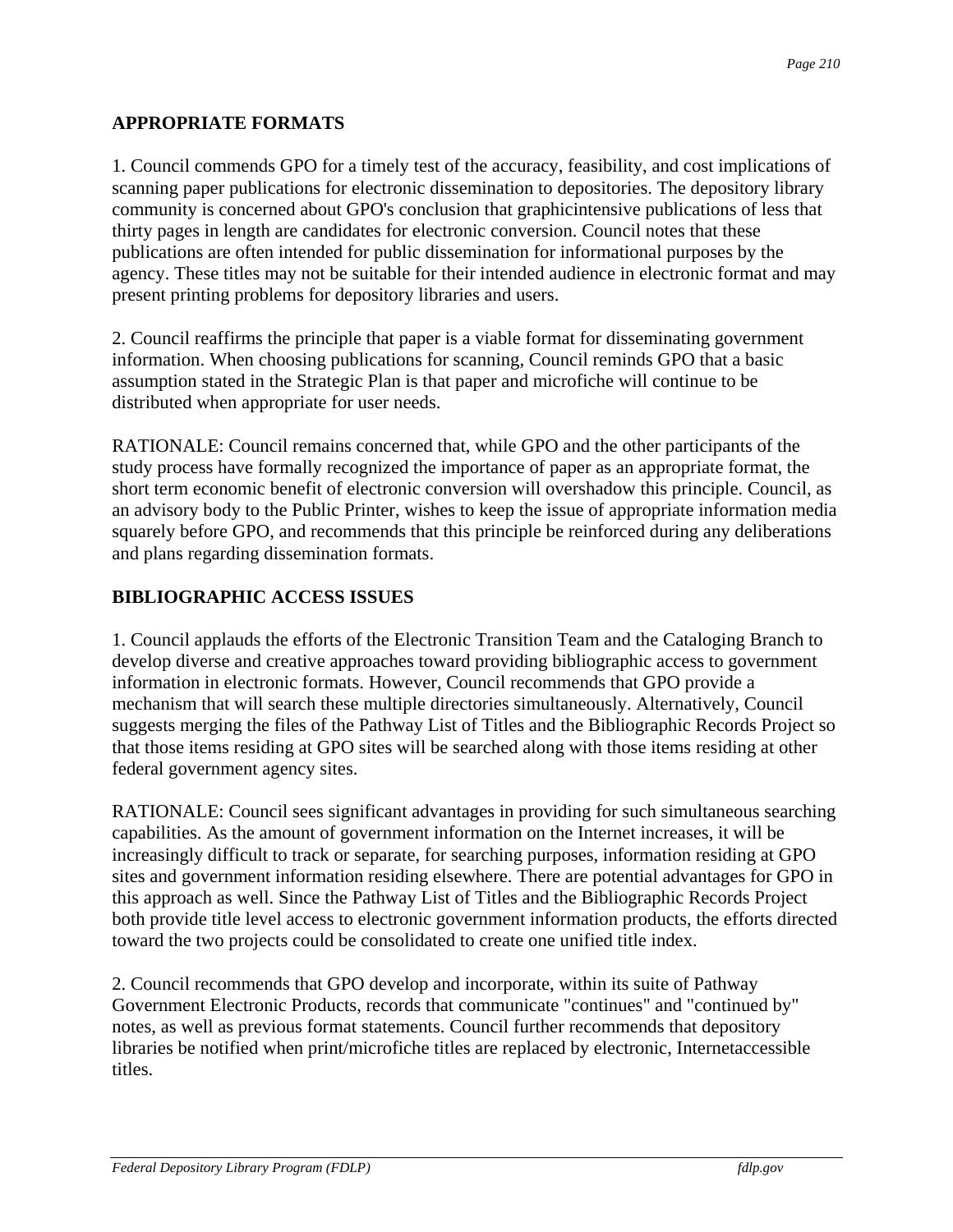RATIONALE: In this very dynamic environment of electronic government information, it is essential that records contain sufficient information for depository librarians to provide accurate and efficient service. This includes, but is not limited to, being able to tell a patron that prior to this date this title was distributed to depository libraries in paper/fiche or after this date this title was made available via the Internet at this URL (universal resource locator). Communication of this information is also necessary so that similar notations may be made in local shelflists and/or OPAC (online public access catalog) entries.

3. Council supports the Library Program Service (LPS) proposal that a Superintendent of Documents (SuDocs) classification stem and an accession number be assigned to each government information product accessible via GPO Access to partially serve as a unique locator.

RATIONALE: Provision of a classification number with a SuDocs stem represents a transitional middle ground which will assist depository librarians to relate Internet sources to previously printed information and help to identify the provenance of electronic publications. It is anticipated that in the future this program may be superseded by other programs, such as the Persistent Uniform Resource Locator (PURL) that is under development internationally.

# **RETENTION, PRESERVATION, AND LONGTERM ACCESS ISSUES**

1. Council affirms that the federal government has the responsibility to ensure that government information is preserved. All government information made available to the public through GPO Access, as well as information at federal agency sites to which the public is directed by GPO Pathways, should be considered federal depository information and should be preserved in perpetuity unless determined otherwise by the Superintendent of Documents.

RATIONALE: In the increasingly decentralized electronic environment within the federal government, it has become increasingly difficult to ensure that all government information is identified and becomes a candidate for retention, access, and preservation. Consequently, a centralized coordinating authority such as the Superintendent of Documents is more necessary than ever. In the absence of a central authority that identifies government information worthy of retention, much valuable information may be lost forever.

2. Council recommends that the Public Printer coordinate with the National Archives and Records Administration (NARA) to develop plans for preserving material and to determine the categories of material that NARA will maintain.

RATIONALE: NARA's current practices and policies probably would not ensure that all important public information in electronic formats would be preserved for posterity. For instance, NARA does not currently retain electronic information for which there is no source documentation. Further, NARA converts information to the lowest common source format, such as ASCII, and does not retain distinct software interfaces for databases. Council recommends that GPO, in discussion with NARA, adopt the principle that information retired to NARA will, insofar as possible, be as accessible as before it was retired; in other word, the information should be complete, searchable, and available when it is needed by the user. For electronic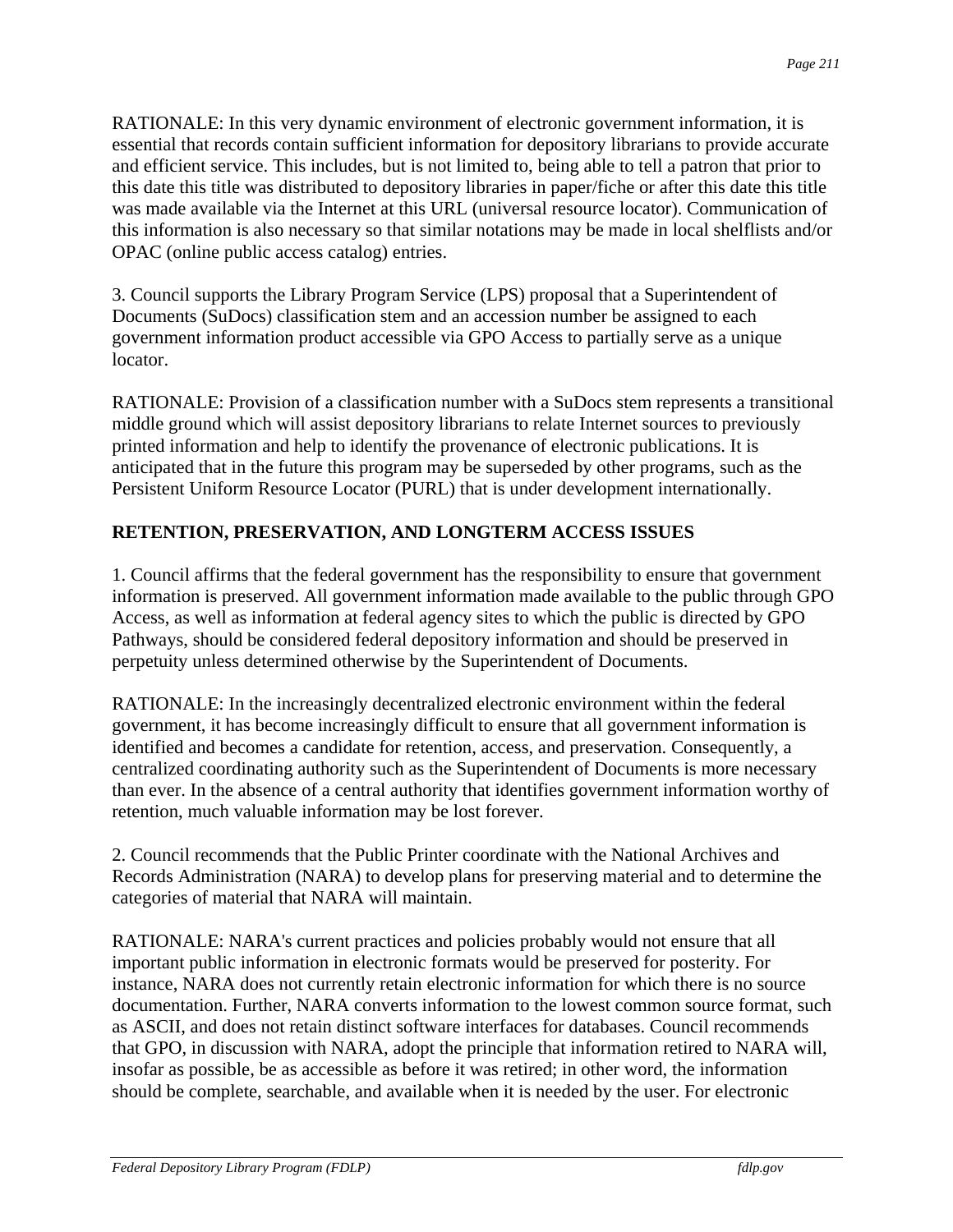information that NARA will not be maintaining, or for information to which NARA cannot ensure adequate access, GPO and the depository library community should look for other partners willing to maintain access to the information.

3. In providing guidance on partnerships between libraries and other nongovernmental entities (as recommended by Council in Fall 1995), GPO should stress the importance of providing for longterm access and identifying responsibilities for archiving data.

RATIONALE: Council recognizes the number of partnerships being formed between depository libraries and federal agencies for accessing electronic information. Council views these arrangements as a positive trend in the transition to an electronic depository library system. Increasing the number of sites housing electronic government information can help ensure longterm access. However, Council believes LPS should develop model agreements which libraries can use in negotiating with federal agencies. The model agreements will help ensure that libraries and agencies consider minimum standards for technical and service issues including archiving data for longterm access. In addition, model agreements will allow LPS to serve as a central source for information on electronic partnerships for federal government information.

# **TRAINING AND COMMUNICATIONS ISSUES**

1. Council recommends that GPO offer a training component at the Fall Depository Library Council Meeting in Salt Lake City. Council offers its assistance with planning and, as appropriate, providing some of the training.

RATIONALE: Training continues to be eagerly sought by government information specialists. The success of the recent Spring Conference is ample testimony to this fact. In its Strategic Plan, FY 1996 FY 2001, GPO identified training as one of several support services it should provide to libraries and librarians (p. 11). Council recognizes that the training sessions at the Fall meeting probably cannot be as elaborate as those provided at the Spring Conference, however, with the addition of an extra half day to the schedule to accommodate Council's need for daytime work sessions, extra time could also be devoted to training. Council believes that with creative planning the costs of providing training sessions could be minimized. Providing such opportunities for professional growth would also enhance GPO's image within the depository library community.

2. Council encourages the GPO staff involved in writing documentation for electronic products to work with gateway libraries and other interested librarians (i.e. technical support personnel) to create userfriendly documentation. Council is pleased to offer its assistance in the organization of such a group which would develop a mechanism for facilitating coordination and communication between those individuals involved with writing userfriendly documentation and others who would advise them.

RATIONALE: Council is mindful of the dedication and effort that the GPO staff exert in the writing of documentation for electronic information products. We believe that with greater involvement from the user community, the task would be less burdensome for GPO and provide an increased amount of user friendly documentation.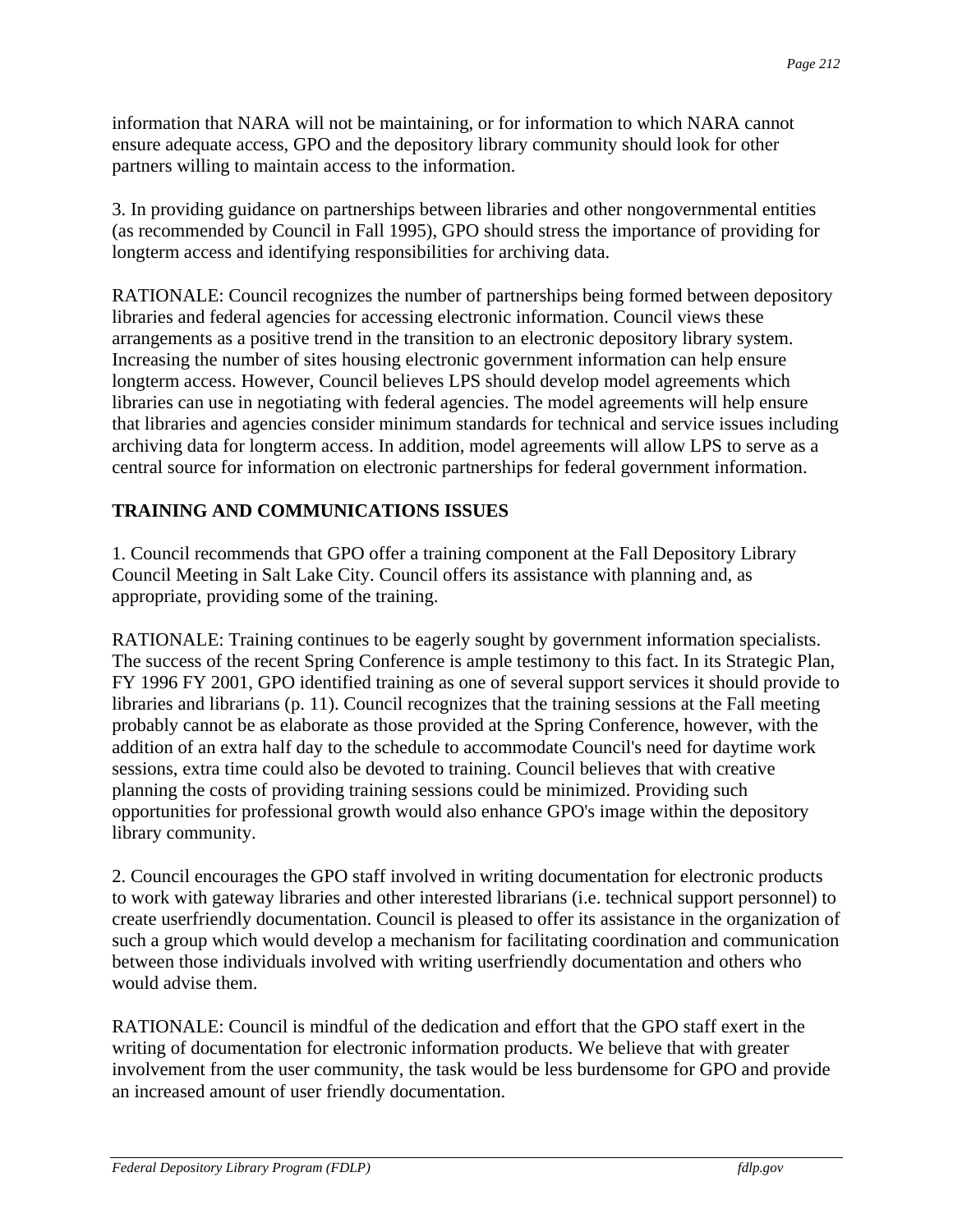3. Council recommends that GPO establish an official mechanism that enables them to communicate electronically with depository libraries.

RATIONALE: This "official" communications channel should have the capability to enable GPO to disseminate official, systemwide communications as well as receive information from the depository libraries. Types of communication activity should include (but not be limited to) conducting surveys in a timely manner, posting Administrative Notes and other information tools, initiating claims, disseminating news releases and announcements, etc. This mechanism is not intended to be used as a discussion forum.

## **GPO OPERATIONAL AND TECHNICAL ISSUES**

1. Council recommends that GPO set as a high priority supplying GPO cataloging personnel with adequate computer equipment, Internet accessibility, and appropriate software so that they can carry out their responsibilities.

RATIONALE: As the central coordinating authority for bibliographic access to electronic federal government information, it is imperative that GPO staff have the necessary technical infrastructure, equipment, and support in place in order to identify, catalog, and monitor government Internet sources and provide necessary bibliographic access to these sources for libraries and users.

2. Council recommends that GPO take full advantage of its world wide web site to provide the broadest access to information about the Federal Depository Library Program and databases and resources such as the Publications Reference File (PRF).

3. Council recommends that GPO invest in Universal Resource Locator (URL) verification software.

RATIONALE: The present world wide web URL technology is not designed to have any reliable amount of persistence. Consequently, a significant portion of the information referenced with URLs becomes lost on a weekly basis. The URL verification software cannot fix broken URLs, but it can at least demonstrate which URLs seem to have become obsolete at the time the URL verification was attempted. These URLs might then be considered for elimination or relocation to the new URL.

Daniel P. O'Mahony

Government Documents Coordinator

Brown University Library Box A

Providence, RI 02912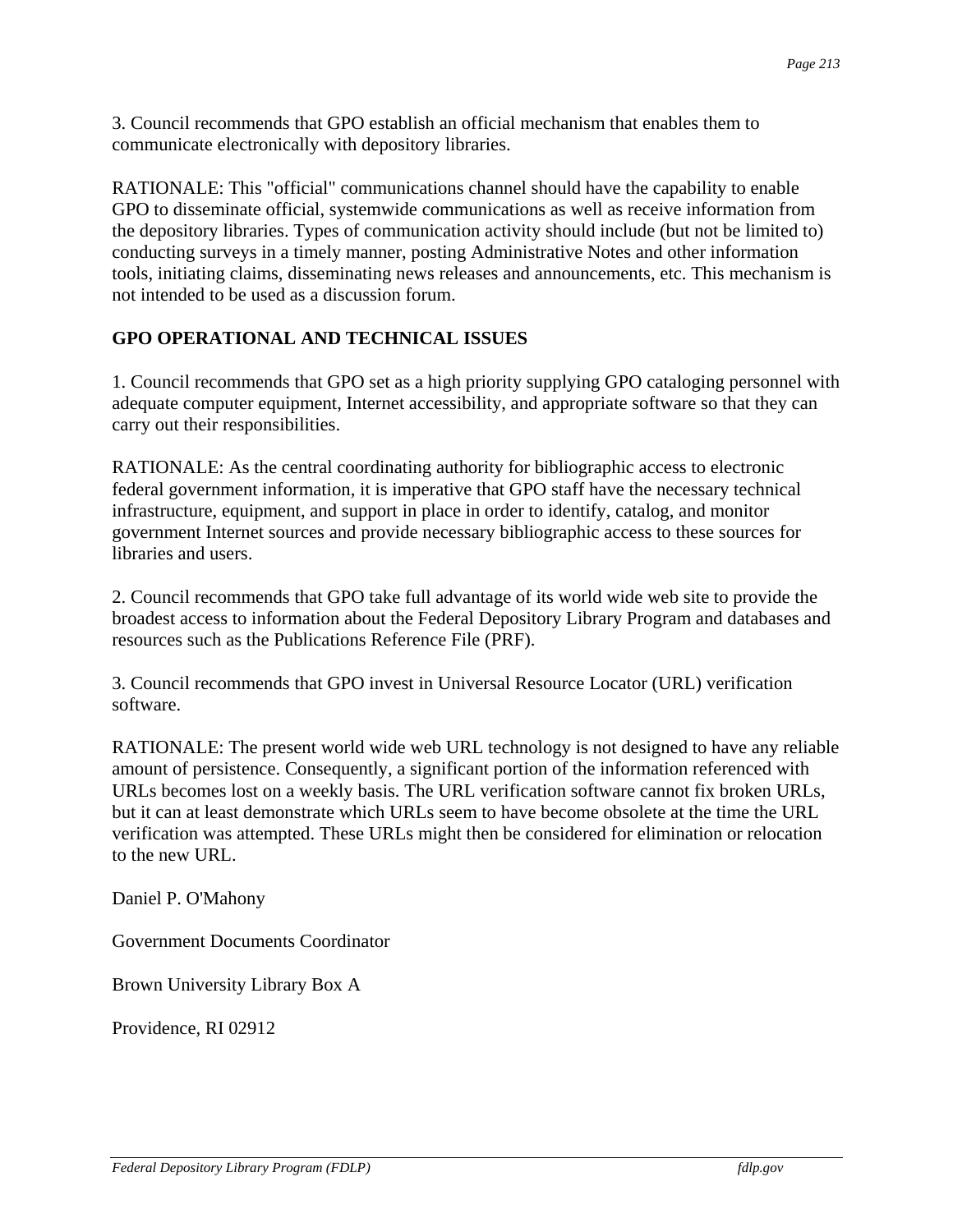# **Attachment L: Comments from the Information Industry Association**

## **Attachment L**

#### **Information Industry Association Comments in Response to: The Government Printing Office's Study to Identify Measures Necessary for a Successful Transition to a More Electronic Federal Depository Library Program Submitted May 24, 1996**

The Information Industry Association ("IIA") submits the following comments in response to the Government Printing Office's (GPO) Study to Identify Measures Necessary for a Successful Transition to a More Electronic Federal Depository Library Program.

IIA is aware that other similar studies and some legislative proposals contemplate electronic dissemination of federal government information by legislative or executive agencies other than GPO. Our comments in no way should imply that we either support or reject GPO's approach or that we will not consider other options as they are forwarded. Further, our general comments below especially those relating to information dissemination principles would apply to any agency, or any entity "standing in the shoes" of an agency, which is distributing federal government information to the public.

#### **Information Industry Association**

IIA is the trade association of leading companies involved in the creation, distribution and use of information products, services and technologies. Our 550 corporate members range from large multinationals to entrepreneurial startups, and include traditional and electronic publishers, database producers and providers, interactive electronic services (audio and video), computer manufacturers, software developers, financial information services, and telecommunications providers.

Since IIA's founding in 1968, sound government information dissemination policy has been one of our paramount public policy goals. IIA has been active in helping formulate policies that both support the government's affirmative obligation to provide information that it maintains and sustain the ability of citizens to obtain information by and about their government from nongovernmental providers, including private sector re-disseminators. Over the years, IIA has been an active participant in discussions with the Government Printing Office (GPO) regarding its information dissemination programs and policies, and we are currently serving as one of the designated advisors to this Study.

IIA member companies develop and distribute innovative information products and services to meet the information needs of American academics, businesses, professionals, researchers, and the general public. Many of these products and services are based on, or include, information originating in the federal government including Congress.

Our member companies add value to this information in a variety of ways: by assembling and editing government information; by arranging and organizing it in useful ways; by combining it with information from other sources; by adding indexing, crossreferencing and annotating; and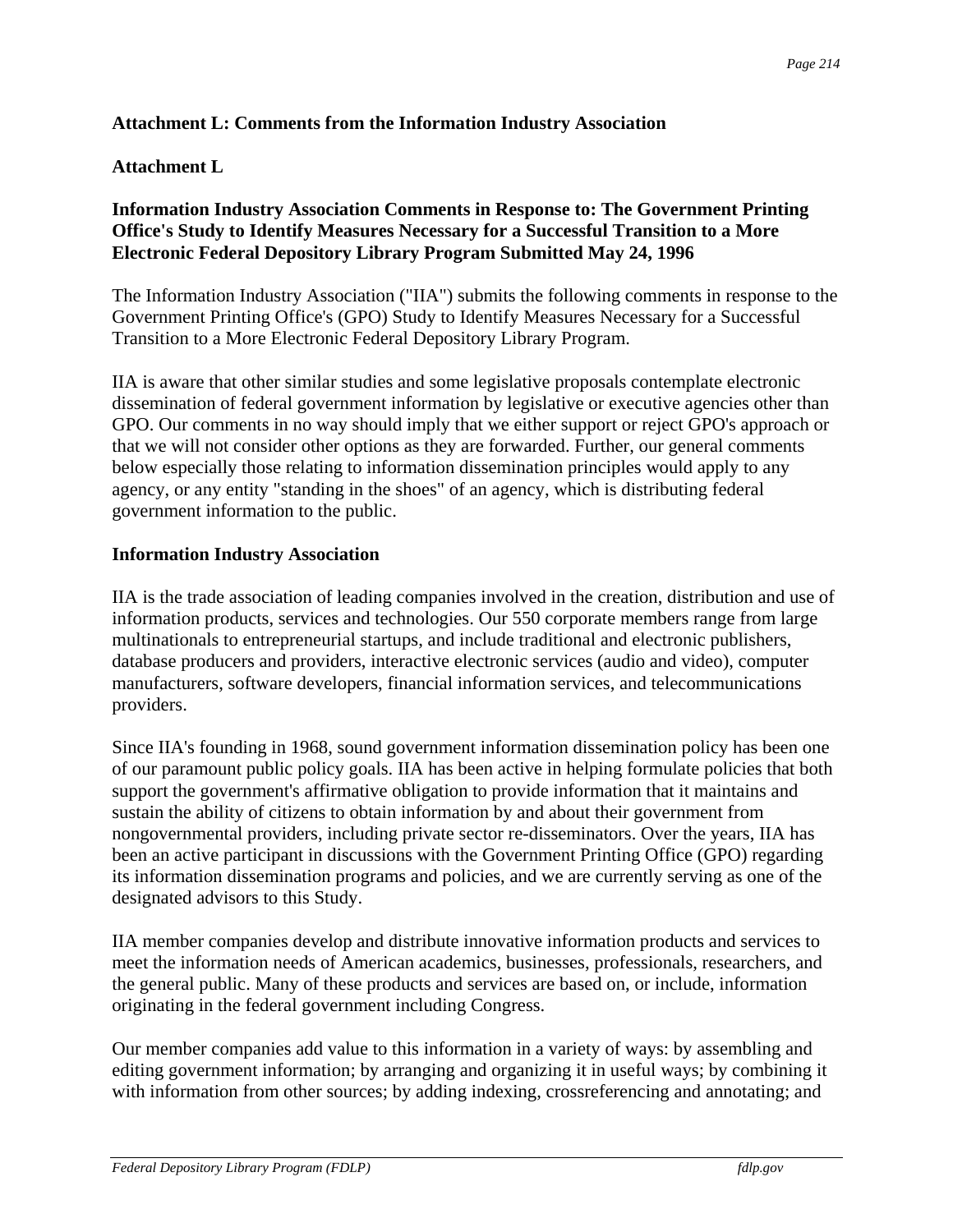by updating and expanding databases to make sure that they are comprehensive, timely and accurate. Information companies then distribute these valueadded products to the public in convenient, useful and userfriendly formats including hard copy, microform, and a range of electronic dissemination media and provide ongoing customer service (often comprehensive, roundtheclock customer support) to make sure that the customer's information needs are being satisfied to the greatest extent possible. In fact, many members of Congress, the executive branch, the courts and their staffs rely on information developed and maintained by the private sector. In short, a mature, valueadded information industry has developed around the rich and diverse resource of federal government information and continues to serve the needs of a large portion of the American public.

## **General Interest of the Information Industry Association**

IIA commends Congress for requiring and GPO for carrying out this Study which documents many of the practical and policy considerations necessary for the transition to an electronic Federal Depository Library Program (FDLP). As experts in the dissemination of information to the public, we recognize that there are many complex issues with which to grapple, and that it is a very difficult process to reformulate delivery of government information services for the digital age. Thus, as the transition occurs, we believe it is critical that Congress and GPO continue to reach out to the public and private sector users of GPO information for advise and comment. In general, IIA believes GPO has done a good job of pinpointing the needs of the library community and balancing those needs with limited budgetary resources.

In addition, IIA supports the underlying goals of the Congress and of GPO in its Study efforts, namely to improve the dissemination of federal government information, and to improve and streamline the operations of the legislative branch. Further, we remain supportive of a Federal Depository Library Program designed to provide access to government information to those citizens who have neither the desire nor the means to inform themselves about government in other ways. We do not support, however, and are concerned by the premise of the Study that GPO should try to be all things to all people. Rather, in our view, the goals outlined in the Study can best be met by a partnership among a range of public and private sector institutions, including the information industry, the education and library communities, and all parts of the federal government.

While the GPO Study focuses very specifically on dissemination of federal agency and congressional information to the FDLP, policies established by the Study and the forthcoming recommendations for legislative changes to Title 44 could ultimately set important precedents for general dissemination by the federal government beyond the FDLP. These policies in turn, could affect how information companies access and disseminate information to their customers, who are also members of the public. In addition, private sector information companies and their users rely on GPO for access to both federal agency and congressional information through GPO sales program and GPO Access system, and policies recommended in this Study could also affect that access.

Over the years, GPO has been a consistent and reliable source of the information it provides. This consistency can be attributed to the fact that, by and large, GPO has disseminated the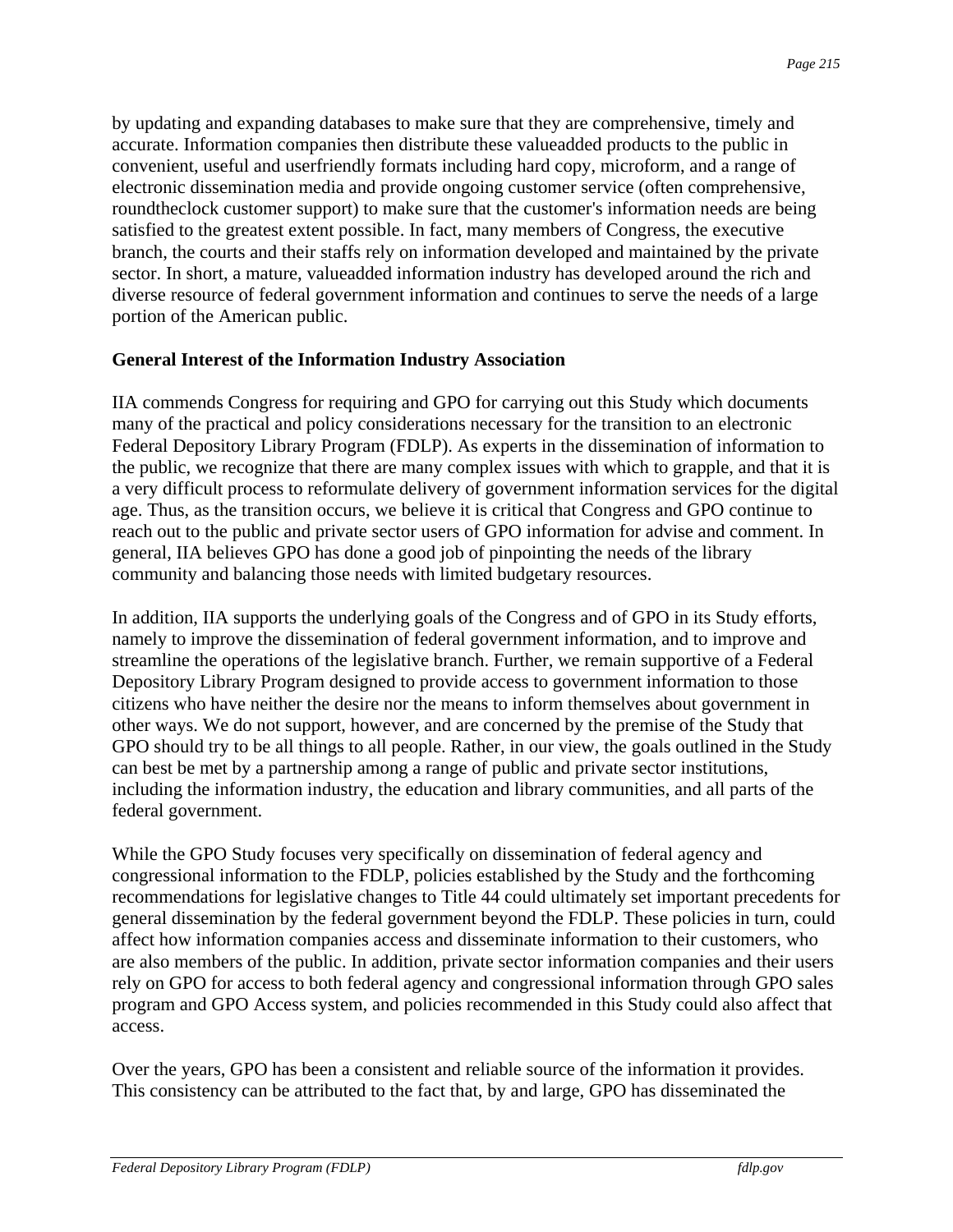information it maintains under responsible policy guidelines similar to those mandated for federal agencies by the Paperwork Reduction Act of 1995, (hereinafter P.L. 10413). We are pleased to note that in the Study, GPO mentions P.L. 10413, and reiterates some of the important information dissemination principles mandated by the law. GPO's current dissemination practices and its restatement of support for the mandates of the law reinforces the idea that the private sector plays a critical role in ensuring that more government information gets into the hands of more citizens in ways that are most useful to them. However, we believe it is important to do more than simply state support for the principles contained in P.L. 10413, we advocate that GPO or any other legislative branch information disseminator be required to adhere to the information policies outlined in P.L. 10413 by adopting a statutory requirement. The primary issue of interest for the information industry is insuring that open and unfettered access to the information remain intact so that we can continue to deliver the world's most comprehensive, timely and informative knowledge products to the American public.

With regard to transition by GPO to an electronic FDLP and the dissemination of executive branch information, P.L. 10413 assures that executive agencies in a decentralized system abide by a set of principles for dissemination. However, no such principles currently apply to the legislative or judicial branches. To ensure a wide variety of information disseminators and to foster private sector investment and innovation in information products, we suggest that as Title 44 legislative changes are considered, a requirement be added that legislative branch agencies also abide by the principles contained in P.L. 10413. Specifically, those principles include:

Seeking timely public input and responding to concerns prior to initiating, discontinuing, or modifying any information products or services;

Promoting a diversity of sources and ensuring that no one gains an exclusive right to the information. (Legislative Branch Agencies should be required to give all members of the public, including private sector re-disseminators, equal and timely access to all taxpayerfunded materials specifically the underlying agency data at no more than the cost of dissemination); and

Refraining from placing copyrightlike controls on the materials such as: granting exclusive contracts; charging royalties; or placing downstream use restrictions on the information.

Adoption of legislative mandates similar to those in P.L. 10413 is one thing. Equally important is compliance with the law, and IIA would urge the drafters of Title 44 reforms also formulate strong measures to assure that legislative branch agencies adhere to statutory mandates once they are enacted. This has not always been the case with executive branch agency compliance with P.L. 10413.

Since October of last year, several executive branch agencies have instituted policies, products and services which ignore the information dissemination mandates of the law. As mentioned above, requiring adherence to these types of dissemination policies is crucial if the federal government is to ensure that information will continue to be made available as the FDLP and the agencies transition to a decentralized electronic environment.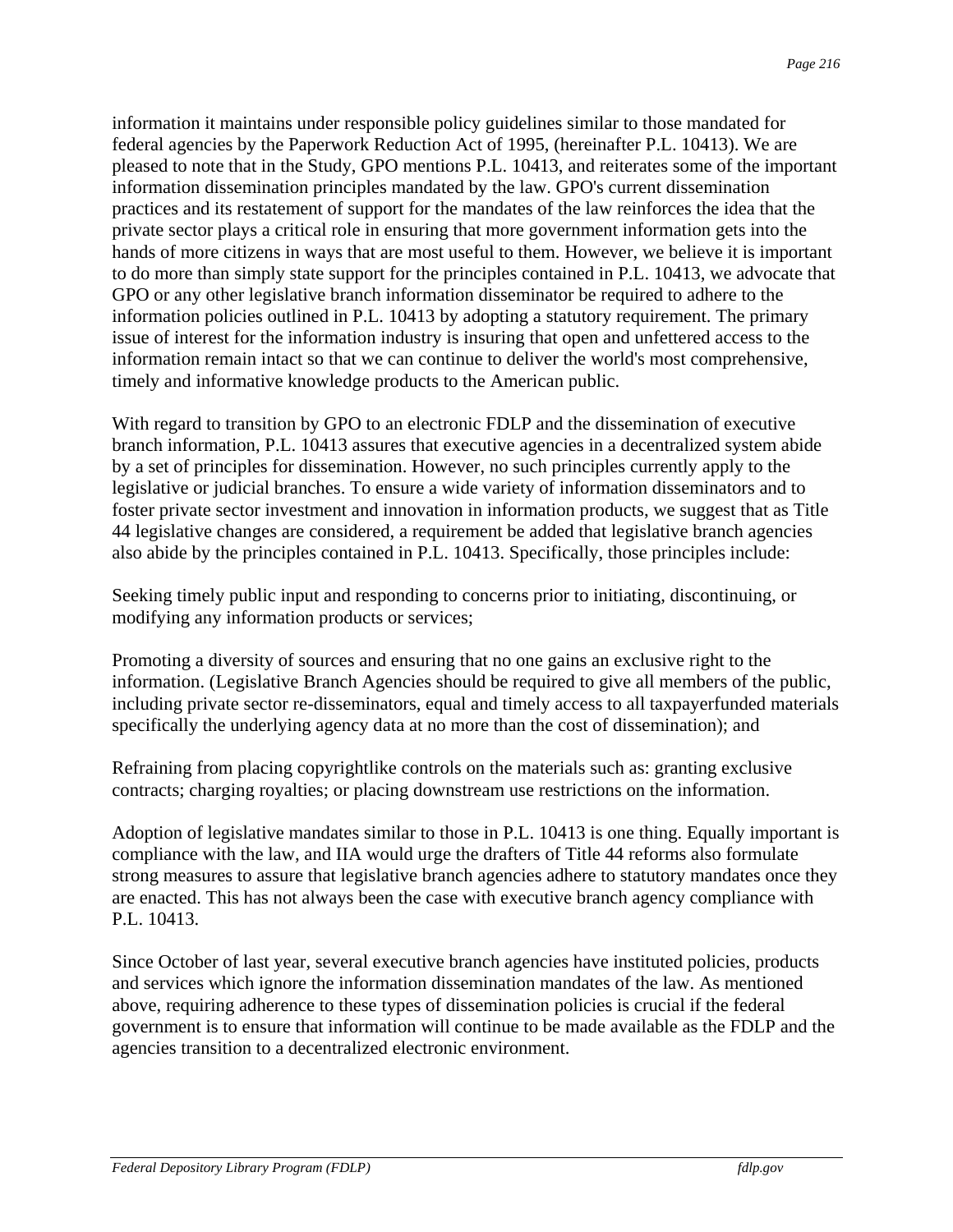# **Issues of Concern/Interest Contained in the Study**

With regard to the Study, we have both general concerns and specific concerns. Generally, the Study suggests that GPO's role of duplicator and disseminator of federal government information be dramatically redefined to that of publisher. Throughout the Study, this type of approach suggests that GPO is trying to be all things to all the users actual and potential of government information that comes through GPO.

The difference between the two types of roles disseminator versus publisher is critically important. GPO has been and continues to be the sole source for some federal government information.

Because GPO is the only source, it is crucial that the integrity of the information be preserved. This preservation could be jeopardized should GPO begin making editorial decisions about the federal government information it disseminates.

Specifically, the Study is replete with references to the notion that government information should be standardized and the FDLP should be the catalyst for this standardization. If agencies don't choose the standard formats GPO determines are useful, GPO could then convert agency publications to one that GPO finds acceptable. We believe decisions about information creation, including formatting, is solely the responsibility of the originating agencies and should be based on the statutory authority and legitimate needs of agencies. All editorial control belongs with the originating agencies. GPO, on the other hand, is a printer, manufacturer, sales agent and distributor for government publications, but not a publisher. It does not now, never has in the past, and never should in the future exercise editorial control over government publications. In addition, GPO's belief that standardization of government information will aid the private sector is illfounded. While some benefit may accrue, it is more likely that additional formatting by GPO will increase costs for information companies and their customers. Therefore, it is much more important for industry to have access to the underlying data.

Providing "information in formats appropriate to the needs of users and intended usage," as is suggested goal number three of the Study, is a significant part of what private sector information companies already do. While GPO is an important source of information to the FDLP, many of the depository libraries also purchase private sector products which help them tailor their information acquisition needs to their specific users or markets. Goal three implies that GPO would transform agency information products into new products or services designed to meet the many varying needs of the numerous users of GPO information. This would place GPO in a publishing role attempting to compete directly with the private sector information providers and would divert GPO and its limited resources from the focus on dissemination of basic electronic government information.

To avoid such a situation and ensure the widest possible diversity of sources of government information, we stress again the importance of requiring that GPO and other legislative branch agencies be held to the same information dissemination standards as are set out in P.L. 10413. Especially important in this context is the notion that the authentic underlying agency data be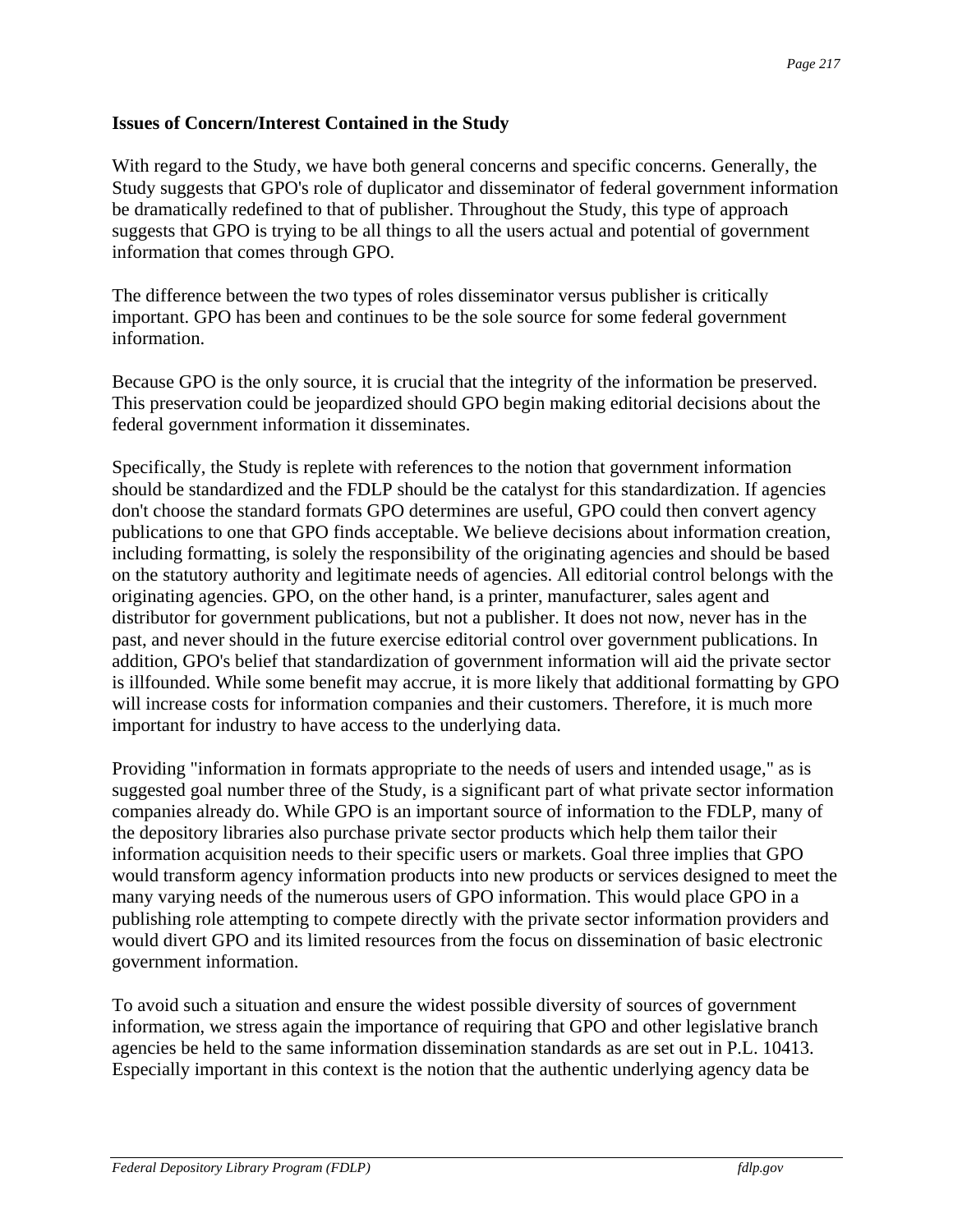provided to any and all users on an equal and timely basis and that it be provided at no more than the cost of dissemination.

These provisions are also important to ensure that agencies do not obtain a competitive advantage over private sector information companies. The statutory tenets in P.L. 10413 recognize that identifying other products and services in the marketplace helps agencies avoid undermining the existing diversity of information sources minimizes unnecessary competition with the private sector. The legislative history of P.L. 10413 is replete with supporting references to this idea. The House Committee Report, for example, states that agencies should "encourage a diversity of providers in the private and public sectors, while avoiding unnecessary duplication of effort" and should "also take advantage of (and not unnecessarily duplicate) private sector initiatives that may more efficiently or effectively serve the same ends."

The Study also includes a list of goals for the FDLP some of which raise concern. Part of goal II is; "to expand the array of Federal information products and services made available through the FDLP." Again, in an environment of shrinking budgets we question the wisdom of expanding products or services

which may duplicate other current or future products in the market. Here we emphasize that there is a significant difference between improving access to information and trying to anticipate the needs of all users.

In addition, it is important to note that libraries are currently overwhelmed with the storage and maintenance requirements associated with the information they receive through the FDLP. Rather than looking at ways to expand products and services made available by GPO, the FDLP might be better served by being given the flexibility to use moneys appropriated by Congress to purchase government information products and services from whomever they choose.

The GPO Study also raises some important policy issues which will have far broader implications for dissemination of, and access to, federal government information than those associated with dissemination to the FDLP. For instance; Issue 1. (A) addresses the definition and scope of what constitutes a government publication, and (B) the necessity of finding means to "assure the authenticity of Government information in the FDLP." We agree citizens need to know which electronic publications federal agencies release are "official" documents and federal agencies need to provide the means to address this issue in the electronic environment. We also recognize that Title 44 needs to provide flexibility to allow electronic publications to be considered official publications.

However, when addressing issues such as authentication of government information, and the scope of information to be included in the FDLP, the government should assure that it does not raise unnecessary barriers to further use of the information, which will have a chilling affect on private industry and ultimately reduce access by those in the public who are our customers.

Finally, the Study raises and even acknowledges that converting to a fully electronic dissemination system does not necessarily save money for GPO or for the users of the FDLP the depository libraries. We recognize that the Study contains a recommendation that mirrors a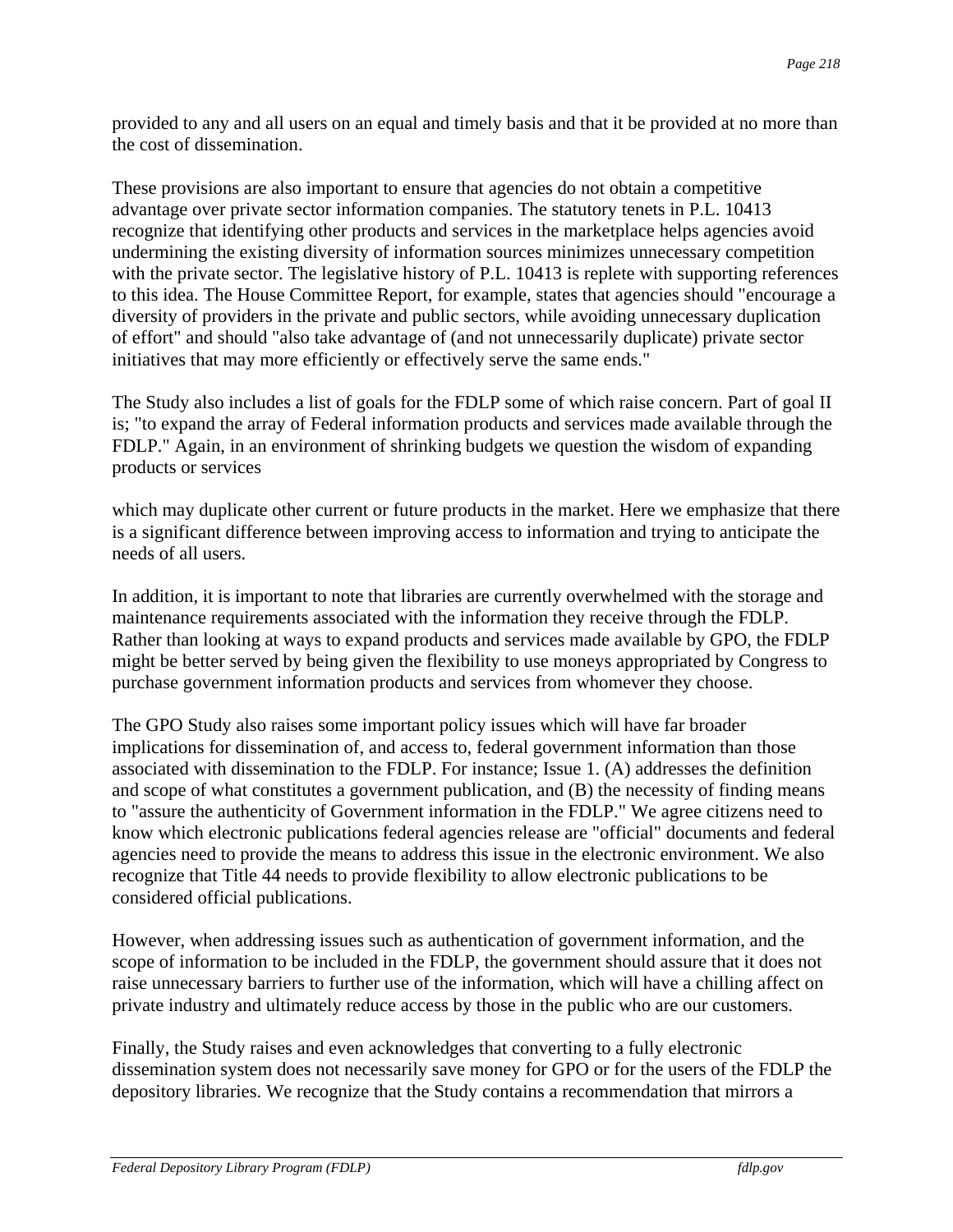proposal before Congress to provide federal taxpayer dollars to aid the depository libraries in improving technology and training for accessing electronic information. IIA does not object to this request. We believe that the decision should be left to Congress.

However, if the goal is to serve the depository library users in better, more efficient and economic ways, and Congress determines that funding should be allocated for this purpose, IIA would recommend that consideration be given to allowing libraries to determine how best to spend these funds. By providing flexibility in funding, libraries will be given the opportunity to determine if the funds would best be spent on technology improvements, or on training, or possibly to purchase private sector products that meet each individual library's and its specific user needs.

Furthermore, should Congress support this funding, IIA does have an important concern. Because this technology would ultimately be used for accessing nongovernmental, proprietary information, we would suggest that any money granted for training purposes require that this training by whomever administers it adequately inform all library patrons about the importance of respecting intellectual property in electronic formats.

# **Conclusion**

As the legislative, executive and judicial branches move toward electronic dissemination of the public information they create, there are and will continue to be many thoughtprovoking and challenging issues with which to grapple. We support both Congress and GPO in efforts thus far to move the FDLP into the world of digital, electronic dissemination and believe that many important issues have been raised and good recommendations made. Now is the proper time for the evaluation of GPO and the FDLP roles in this transition.

While trying to craft solutions to these complex issues, it is crucial that these decisions be made with the clear understanding that they can and will have implications for a broad segment of society including individual citizens, libraries, nonprofits as well as the information industry and its customers. In order to assure that the United States continues to foster the most open, democratic society and the most successful, productive information industry in the world, it is imperative that governmental and judicial entities adhere to the information policies such as those contained in P.L. 10413.

### **Attachment M: Comments from the Library Associations**

### **Attachment M**

### **Comments from the Library Associations**

On April 18, 1996, there was a meeting of the FDLP Study working group and advisors in order to provide the advisors with an opportunity to present their preliminary reactions to the draft report to Congress. The minutes of the meeting are provided as Attachment J. This attachment includes the supplemental statement submitted by the library association advisors as a letter to the Public Printer, dated April 24, 1996.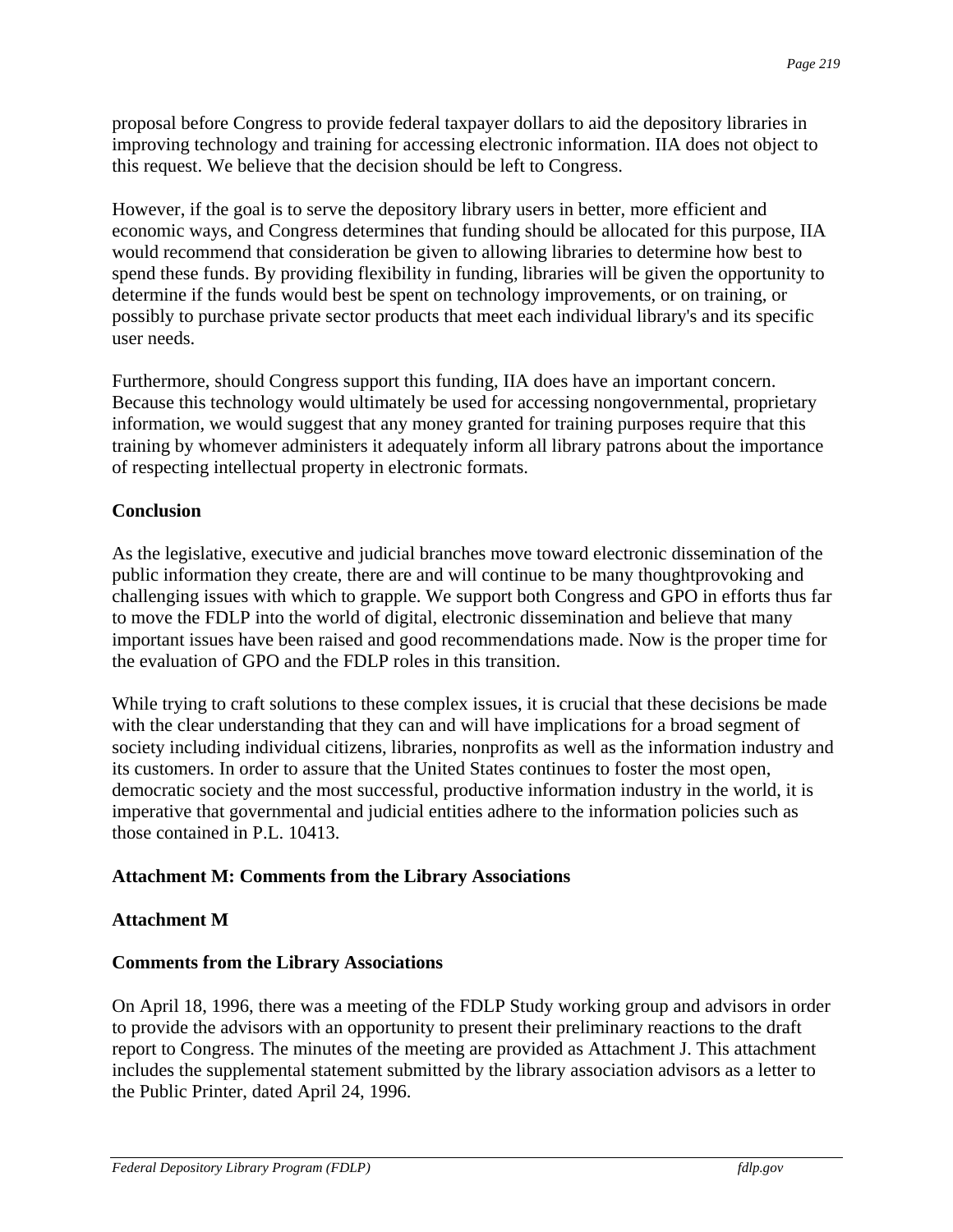A second letter was submitted on May 24, 1996, providing additional comments on the FDLP Study, including a number of enclosures with respect to specific task force reports. Both letters were submitted on behalf of the following associations:

American Association of Law Libraries (AALL)

American Library Association (ALA), including the ALA Government Documents Roundtable (GODORT)

Association of Research Libraries (ARL)

Special Libraries Association (SLA)

The Medical Library Association (MLA) also participated as an advisor to the FDLP Study, but did not join in these comments.

April 26, 1996

Michael F. DiMario

Public Printer

U.S. Government Printing Office

732 N. Capitol Street, N.W.

Washington, DC 20401

Dear Mr. DiMario:

Thank you for this opportunity to respond to the recently released *Report to the Congress: Study to Identify Measures Necessary for a Successful Transition to a More Electronic Federal Depository Library Program.* We are responding to your request to submit written comments based on the oral remarks delivered at last week's joint meeting between members of the Working Group and the Advisors. Our comments today reflect the views of the members of the American Association of Law Libraries, the American Library Association, the Association of Research Libraries and the Special Libraries Association.

We are pleased that our associations, which represent more than 75,000 professionals in pubic, academic and special libraries throughout the country, were included in an advisory capacity during the lengthy study process. We commend the Government Printing Office for carrying out this legislatively-mandated study in a manner that considered the views of all three branches of the government, the library community and the private sector. It is especially noteworthy that members of the Working Group consisted of representatives from key agencies, including the National Archives and Records Administration (NARA), as well as many Congressional staff. It is hoped that one outcome of this collaborative approach will be improved understanding by all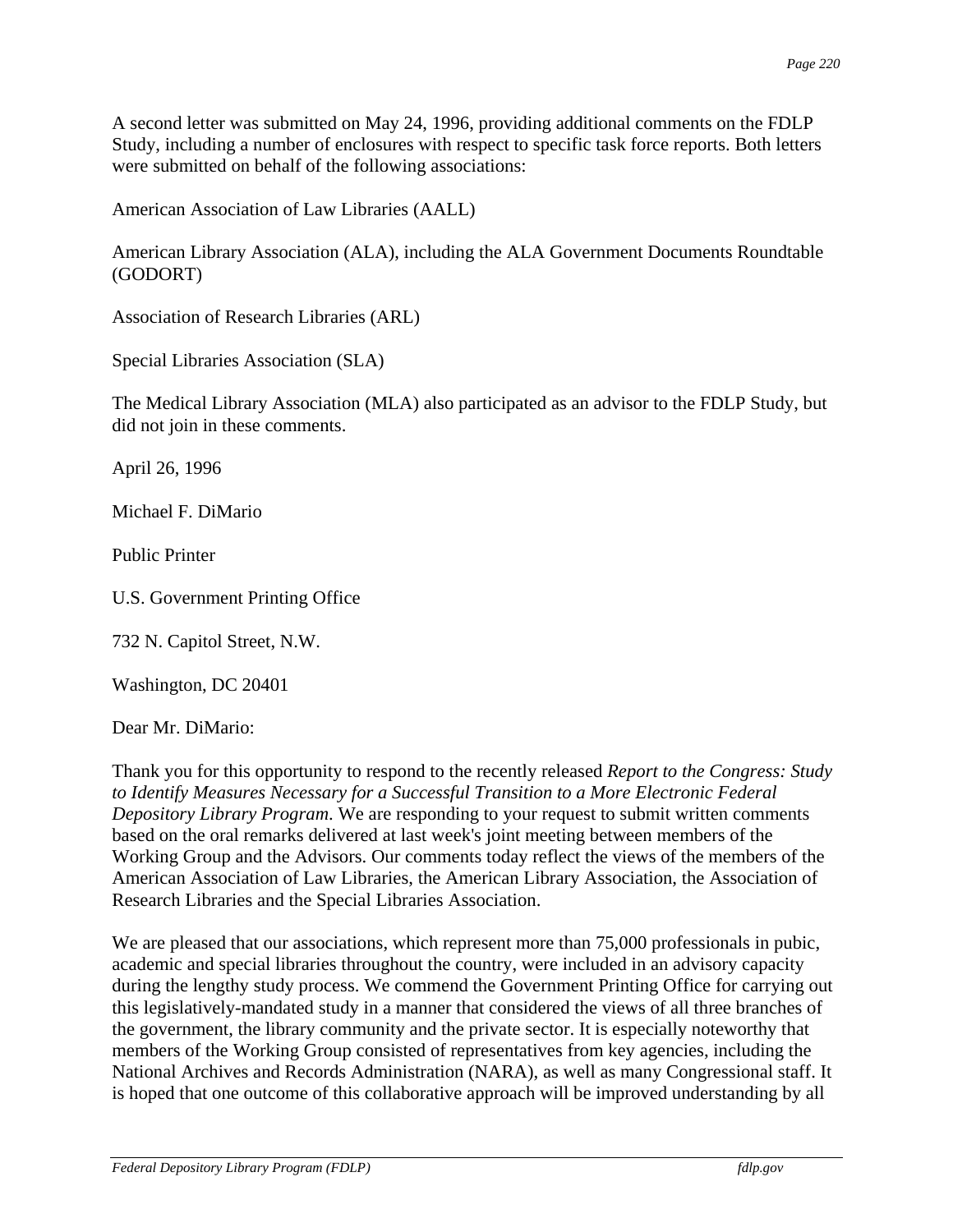stakeholders of the serious issues of concern to libraries and other users of government information as the transistion to a more electronic Federal Depository Library Program (FDLP) proceeds.

The FDLP has existed for one hundred and thirty-nine years as a very successful partnership program between the federal government, libraries and the public. This partnership must become even stronger in the future in order that the move to a more electronic program succeeds in reaching its goal: that is, the use of new technologies to expand the public's access to government information. We are pleased with the draft report's principles for federal government information, including the public's right to know and the government's responsibility to disseminate and provide broad and permanenet access to its information. The well-articulated goals for an electronic FDLP, as noted in the draft report, must be realized to ensure that these important principles are achieved.

It is especially gratifying that many of the comments and concerns addressed in our previous joint letter to you regarding the Transition Plan were incorporated into the draft report. We do with to offer some additional general comments on the draft study as there continue to be many areas of serious concern and importance to our members.

**TIME FRAME:** We are pleased that the draft report offers a more realistic and technologically feasible five to seven year time frame for the transition. The Transition Chronology proposed in the strategic plan better reflects the nation's technological infrastructure; the ability of agencies to create and provide access to information electronically; and the capabilities of libraries and users to effectively utilize such information. We will urge members of the Congresssional authorizing and appropriating committees to support this more realistic time frame so that no barriers develop during the transitional years that would reduce the public's access to government information.

**VIABILITY OF PRINT:** We are pleased that the draft study recognizes the continued viability of a variety of formats, including print, to meet user needs. Format decisions should be based on usage, on the needs of the user community, and also on an agency's own dissemination requirements. While electronic information offers many advantages to paper, including timeliness, the ability to perform full-text searches and to manipulate data, certain types of materials will continue to be more efficiently created, disseminated and used in paper format.

Another problematic area regarding format decisions concerns fee-based products and services; namely, when an agency stops production of a title in print and moves it into a fee-based online service. One example of this is that depository libraries have in the past been able to select the FBIS and JPRS reports in print formats but these are now available online through paid subscriptions to the new World News Connection service of the National Technical Information Service (NTIS). It is planned that by the end of this year these important materials will be available only online while the printed and microfiche reports will be phased out. Valuable materials that have traditionally been available to depositories will no longer be included in the program since NTIS does not offer no-fee access to the World News Connection for depository libraries.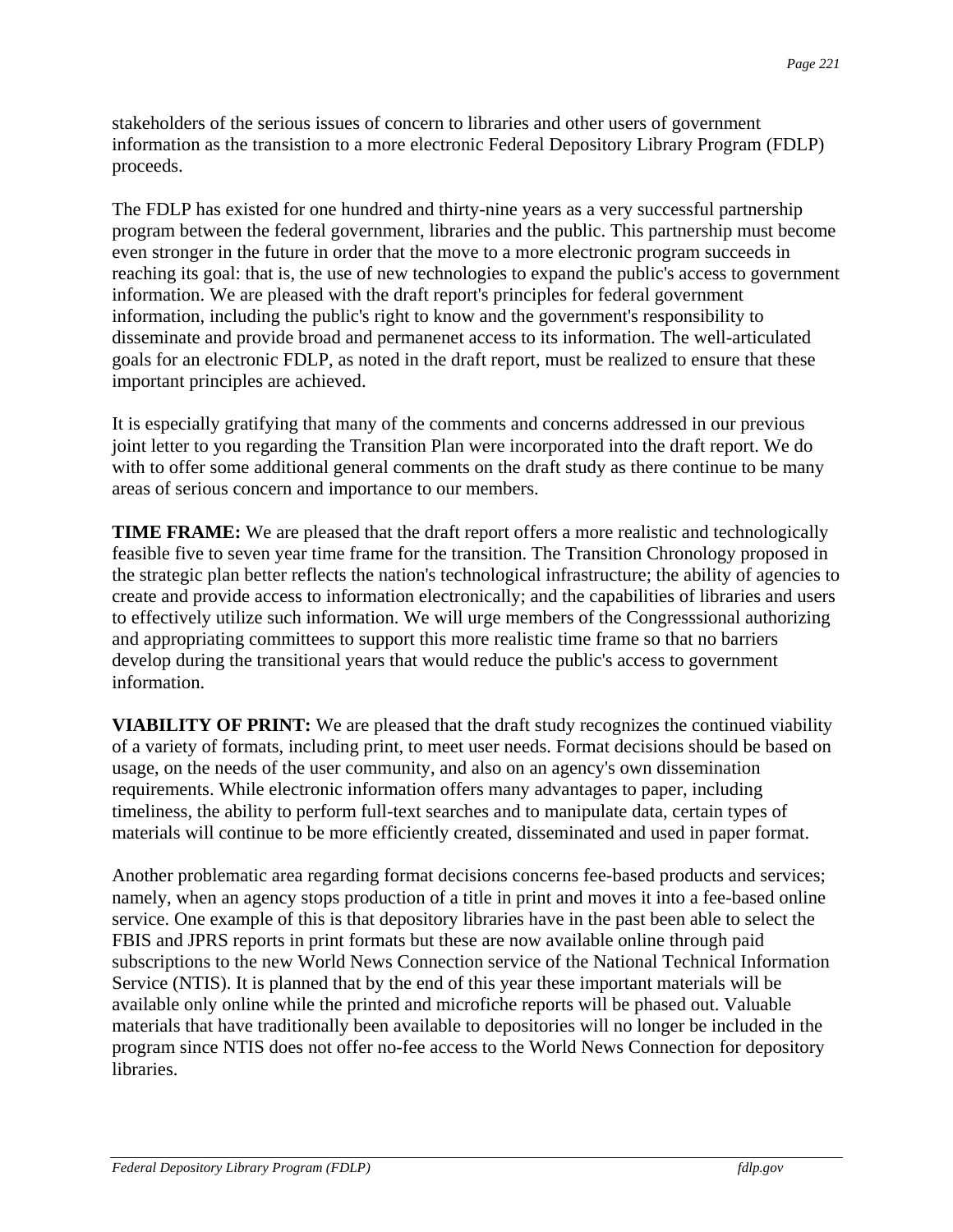**REDUNDANCY AND DIVERSITY:** We are pleased that the draft study recognizes the principles of redundancy and diversity as articulated in NCLIS Principle #5: The Federal Government Should Ensure A Wide Diversity of Sources of Access, Private as well as Governmental, to Public Information. Redundancy--in access, in formats, and in preservation--is both a necessity and an advantage. It provides a safeguard in case of overloaded systems, natural or man-made disasters, and even government shutdowns.

It is the government's affirmative obligation to ensure permanent access to the information that it produces. In the electronic environment, diverse and multiple partners are needed to promote and ensure access and preservation to government information long after its initial creation and dissemination. At the same time, a diversity of other public, private and not-for-profit sources is critical to ensuring that information remains available in useful and convenient ways.

**CENTRALIZATION:** We are pleased that the draft study recognizes the need for coordination and centralization to meet the goals of the FDLP. The program in a distributed electronic environment requires coordination to bring all participants together on issues of: 1) standardization and guidelines to ensure ease of locating information and guarantees of longterm access; 2) no-fee access to all government information, including fee-based products and services; and 3) usability. The complexities of these issues, particularly when many agencies are creating their own web sites, seems to be underestimated in the draft report. We commend GPO ACCESS as the legislatively-mandated centralized point of entry to electronic government information and the GPO locator services that assists the public in finding information across diverse government entities. Users must have timely and comprehensive finding aids to the growing vast universe of electronic government information, and centralized coordination is the most efficient means.

In addition to the above general comments on the draft study, we firmly believe that the study's goal of ensuring broader public access through electronic means will not be achieved unless the following concerns are addressed. While details of the draft study and the strategic plan remain to be worked out, these issues are critical to the transition's success. We hope also that the collaborative approach which GPO brought to the study itself will be maintained so that all interested and involved partners, including our associations, may continue to participate in the process.

**MORE DATA NEEDED:** We remain very concerned that although some useful information was gathered during the study process, neither the draft report, the models developed as part of the task force reports, nor the strategic plan are based on substantive data regarding costs to and capabilities of the government, libraries or the public to produce, access and use predominately electronic information. We believe that a technical scan is necessary and we will urge Congress to approve funding for the Technical Implementation Assistance which the report proposes.

**NO-FEE ACCESS:** We strongly support the study's first goal statement which ensures that the public has equitable, no-fee local access to government information through depository libraries. The draft study addresses this issue by suggesting that reimbursement to agencies for fee-based services could come from the Superintendent of Documents. There are no assurances, however, that there will be continued adequate funding to support the transition plan. Consequently, we are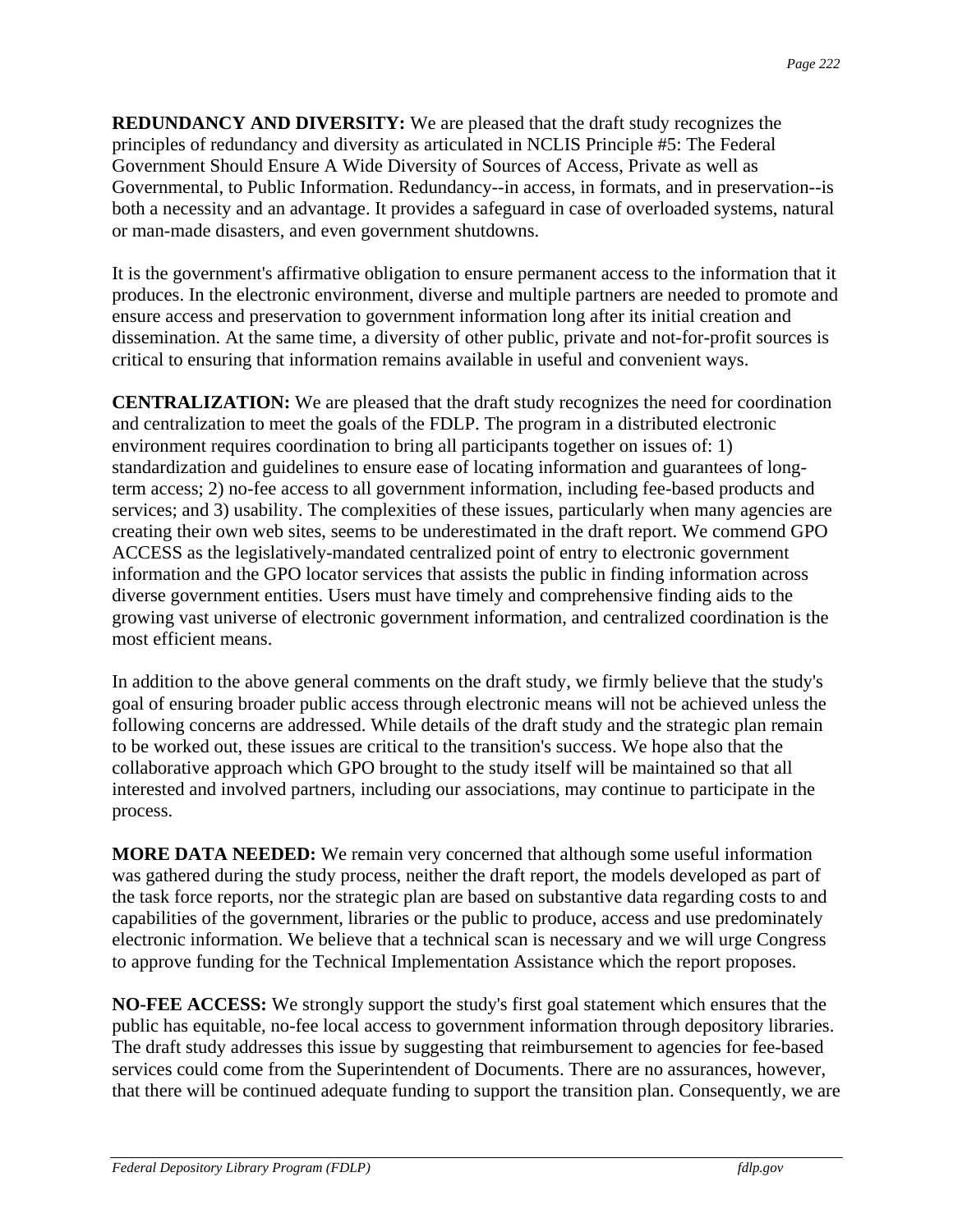concerned that government information for which agencies must recover cost, particularly feebased products and services, will become a new generation for fugitive information.

**LONG TERM PERMANENT ACCESS AND PRESERVATION:** The draft report acknowledges that issues relating to long-term access and preservation of electronic government information require new relationships, indeed new strategies, between all stakeholders: GPO, agencies, NARA and participating libraries. Yet the draft fails to identify what these strategies may entail and the responsiblities for each partner. Long term preservation and access issues are critical to the success of the FDLP; thus it is crucial that additional information regarding these activities be provided.

In addition, the draft report includes the recommendation that GPO will assume new responsibilities in the archival arena. Through many years of maintaining preservation and archival programs and collections, libraries have learned that these efforts require significant investments in technological solutions (e.g. deacidification and digitization pilots), personnel, and facilities. To be successful in undertaking new preservation and archiving responsibilities, GPO will need to provide additional detail regarding how such tasks will be accomplished. We suggest that a comprehensive study be undertaken among all partners to guarantee permanent long term access and preservation. For example, it is not clear how and when GPO would support the "periodic review and refreshing of data to different mediums."

The issues of long term permanent access and preservation are central to the transition to a more electronic program and thus we are especially concerned that the draft study offers no specifics, no data, no costs and no assurances. We reaffirm that these critical issues are the responsibility of the government and that they must be comprehensively addressed before the transition plan is implemented. The questions are very basic ones: first, how do we assure that electronic information will be available and usable next month, next year, or in twenty-five, fifty, or even a hundred years from now; and second, who will be responsible for ensuring long-term permanent access. In shifting long-term access from depository libraries to the government, as the draft study suggests, we must be assured that funding will remain adequate so that the government can refresh and migrate information. Otherwise, our national historical records will disappear into a black hole and the advantages of electronic information will be nullified.

**COPYRIGHT-LIKE RESTRICTIONS:** Principle 5 states that Government information created or complied at Government expense or by Government employees as part of their official duties, regardless of the format in which it is published, is in the public domain. We strongly affirm this principle and note that some agencies are imposing copyright-like restrictions on electronic information. Worrisome patterns are already being proposed; for example, in the case of an agency restricting the downloading of information or its electronic re-transmission. This is an egregious barrier not only to the public's current and long term access to information but also to innovative and creative forces in the private sector to develop enhanced products and services. Further, regarding the proposal of the National Technical Information Service, libraries can neither restrict nor control users from placing electronic information on the Internet.

**FEE-BASED PRODUCTS AND SERVICES:** In roder to fulfill the goals of an enhanced FDLP program, it is vital that materials not currently in the program, such as those created by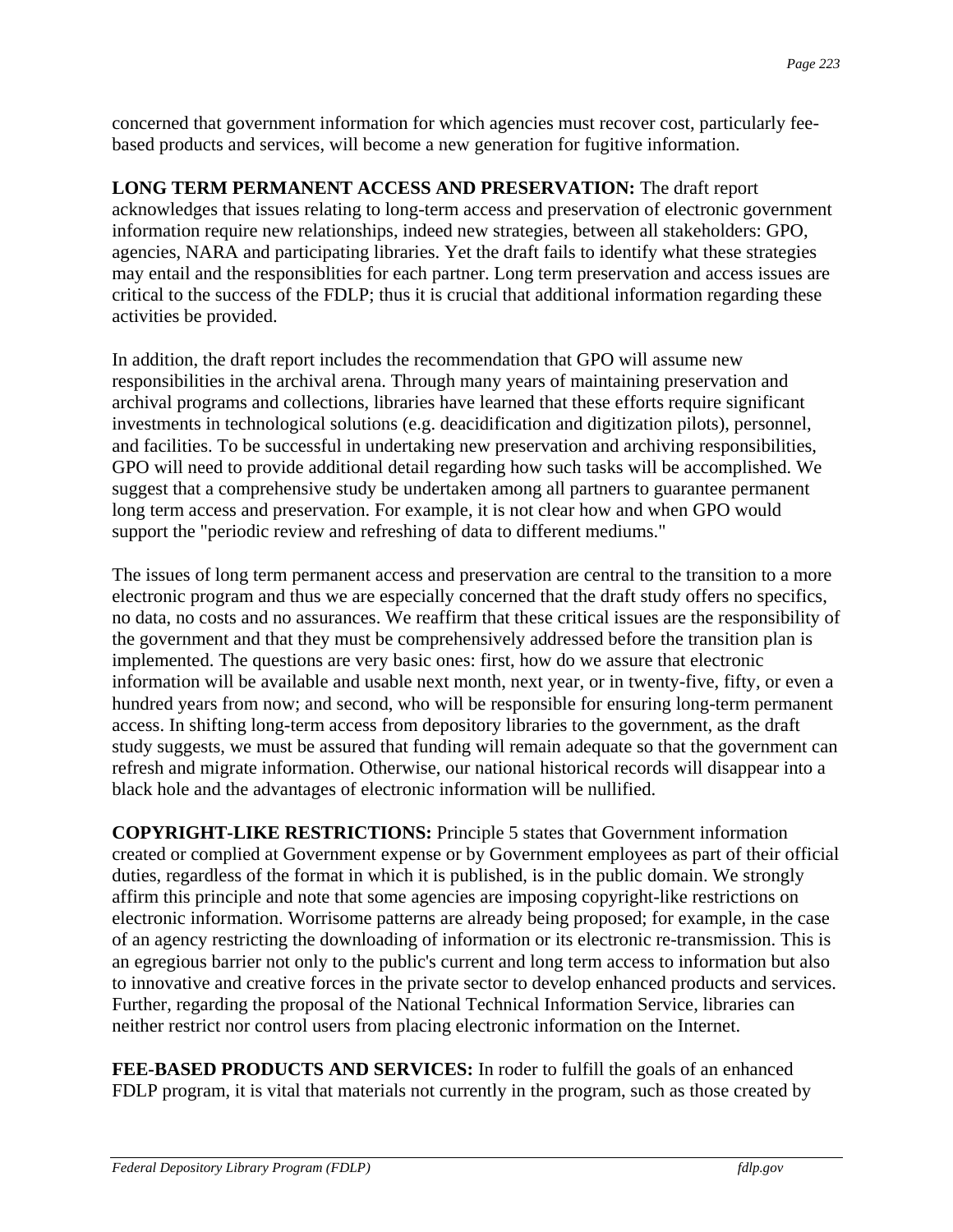self-supporting agencies who are by law required to recover their costs, be included. While the draft report proposes models though which these materials whould enter the program, the key question is, of course, who is going to pay. GPO suggests that the Superintendent of Documents would reimburse agencies for the cost of including these products and services in the program. However, there are no guarantees that Congress would assure the necessary funding.

This issue addresses the troubling question of cost recovery and quasi-business corporations. Regarding the NTIS proposal for example, it is very troubling that libraries would be asked to become watchdogs to ensure that these electronic materials do not leak out into the public domain. We are also concerned that these or similar restrictions could potentially be used by agencies for access to services for which users have paid subscriptions. A strong affirmation on redistribution without copyright-like restrictions for agency cost-recovery programs is imperative.

**ROLES AND RESPONSIBILITIES OF PROGRAM LIBRARIES:** We are concerned that since all depository libraries will soon be required to have Internet access and since, according to the plan, most government information will be available in electronic format, even the smallest program library will by default become a "regional" for electronic government information. Requiring all libraries to fulfill the regional depository libraries' statutory responsibilities of access and service will place undue burdens on selectives. In order to prevent this occurrence, more flexibility must be built into the program that allows libraries to provide access to electronic information in a manner they can accommodate. We must all acknowledge the tremendous value of program libraries and it is important to provide incentives for their continued participation in the program.

# **CONCLUSION:**

These comments on the draft study and the strategic plan supplement our oral comments delivered at last week's joint Working Group and Advisors meeting. We will submit additional comments on the draft study and particularly on some of the specific Task Force Reports within the next few weeks. In particular, we are troubled that some proposed alternative models in several of the Task Force Reports may not be wholly in accord with the study's affirmed principles and goals and thus are very problematic to our members.

We are especially pleased to see the new draft language of the definitions in Chapter 19, Title 44 that acknowledge that electronic information is explicitly defined in the law as being a key component of the FDLP. It is crucial that Chapter 19 be amended to reflect these changes in definitions and the broader scope of the FDLP to assure that the goals for a more electronic program are achieved.

We believe that funding for the technology grants will provide seed money for small selective libraries which otherwise would be unable to provide access to electronic products and services to members of their local communities. One-time technology grants are a step in the right direction although they may not be sufficient since technology itself changes so rapidly as do user needs. To strengthen the justification for these technology grants, we suggest that GPO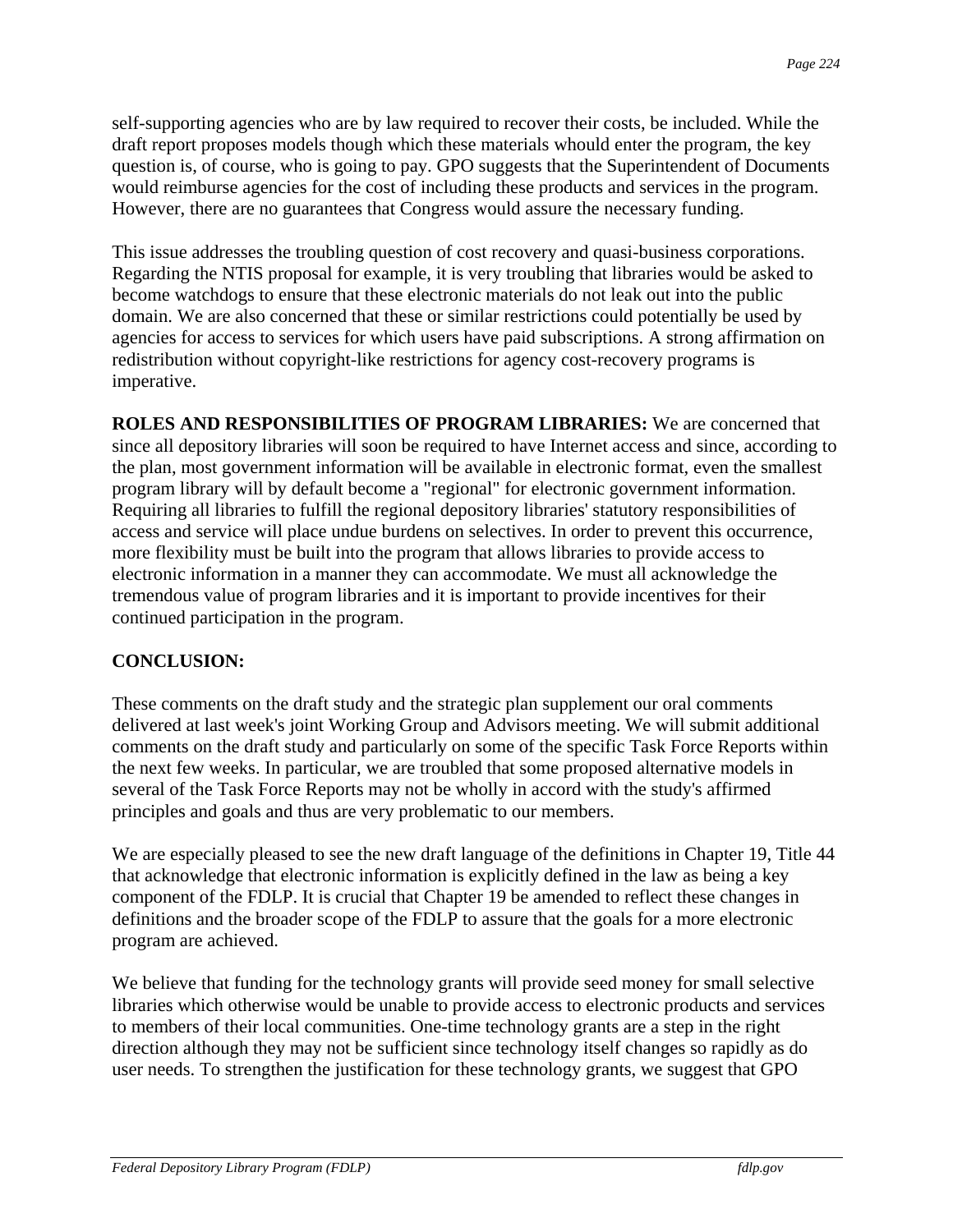determine the number of libraries that would be unable to provide access to the expanding array of electronic FDLP materials without these start-up grants.

We would like to make the following recommendations: 1) that the substantial progress and inter-agency dialog achieved throughout the past year continue; 2) that GPO and agencies work together to determine consistency regarding format and standards; and 3) that the Working Group model continue with Information Resource Management representatives from GPO, the Library of Congress, the Office of Management and Budget, and the Administrative Office of the United States Courts, as well as the library community and users.

We remain concerned that the draft study lacks clear incentives for agencies to participate in the program, particularly when their budgets are being cut. We also firmly believe that means of oversight and compliance must be provided in a meaningful and effective way. Our associations, representing the broader library community, are willing to work with you to suplement and strengthen the study by offering additional information in the following areas: the capabilities of and impact on libraries and users; the role and responsibilities of regional and selective depository libraries; and the troublesome questions of oversight and compliance. Thank you very much for this opportunity to comment on the draft report.

Sincerely,

Robert L. Oakley Washington Affairs Representative American Association of Law Libraries Carol C. Henderson Executive Director-Washington Office American Library Association Prudence S. Adler Assistant Executive Directory Association of Research Libraries David R. Bender Executive Director Special Libraries Association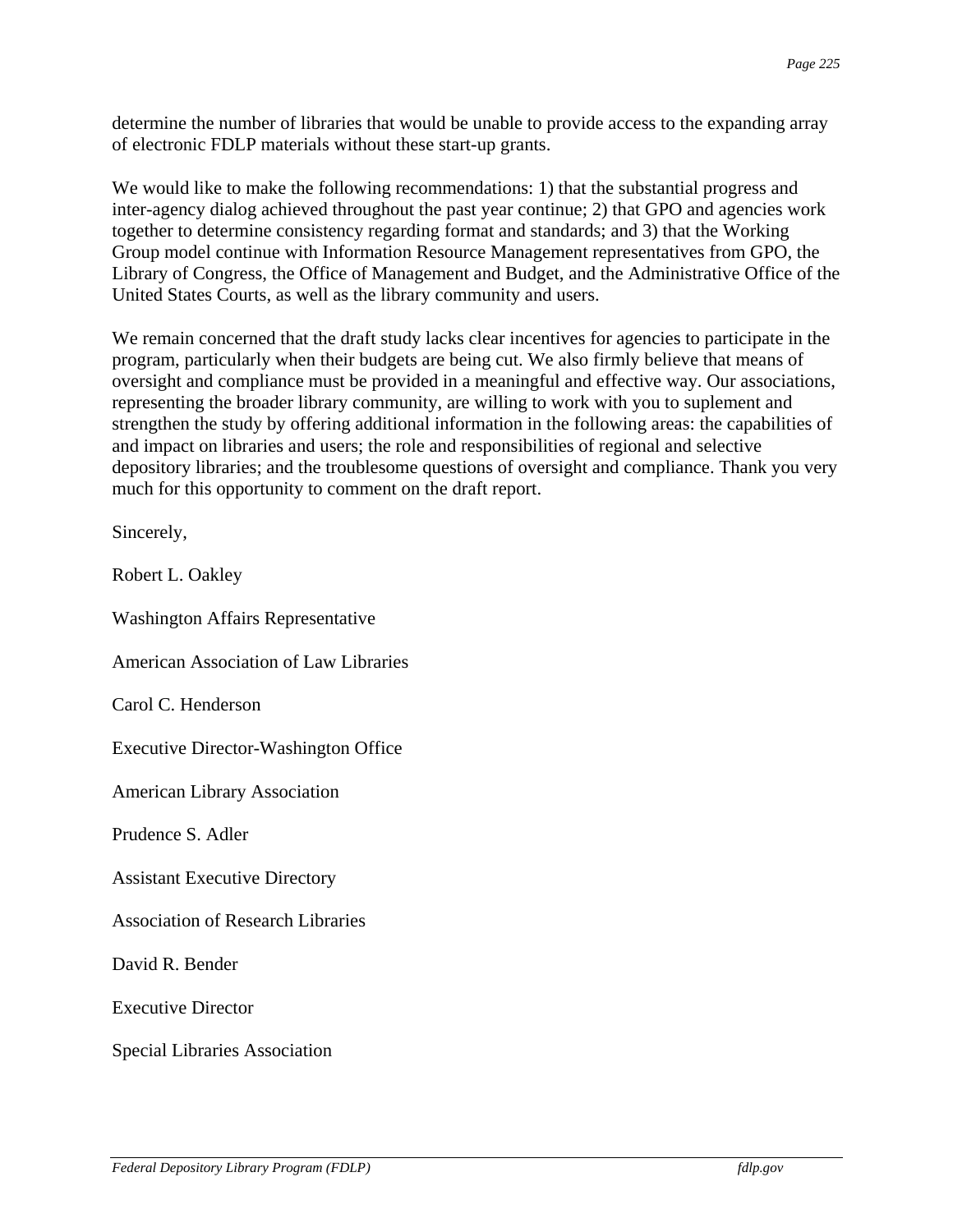cc: Members, House and Senate Legislative Appropriations Subcommittees Chair and Ranking Minority Member, House and Senate Authorizing Committees Ms. Linda Kemp, Staff Director, Joint Committee on Printing

May 24, 1996

Michael F. DiMario

Public Printer

U.S. Government Printing Office

732 N. Capitol Street, N.W.

Washington, DC 20401

Dear Mr. DiMario:

We appreciate this opportunity to offer some final comments on the *Report to the Congress: Study to Identify Measures for a Successful Transition to a More Electronic Federal Depository Library Program*. On behalf of the American Association of Law Libraries, the American Library Association, the Association of Research Libraries and the Special Libraries Association, we again thank you for including us as advisors to this very important study.

Our earlier letters to you on the March draft report to Congress and on *The Electronic Federal Depository Library Program: Transition Plan, FY 1996-FY 1998* issued in December, have already articulated many of our concerns. These are very important issues, and include bibliographic control, long term access, preservation and authenticity, to name but a few. We firmly believe that these issues must be decisively addressed before the transition to a predominately electronic program proceeds any further.

In addition, we believe that Task 1A, the "Technical analysis by a Federally-funded research and development center (FFRDC)" was crucial to determining the most cost efffective way to implement the more electronic program. We reiterate our belief that the Technical Implementation Assistance Study (Executive Summary, Appendix A) must be carried out to provide necessary analytical data on technological issues including hardware, software, and communications options. The surveys of depository libraries and agencies will assist GPO in making informed decisions on how the transition can reasonably be achieved.

We have some additional comments regarding the technological infrastructure. Planning for technological change is never easy, but the enormous technological change in the underlying information infrastructure makes the job even more difficult. There are few certainties about what the infrastructure will look like next year, much less five to ten years from now. For instance, five years ago no one predicted the growth and range of use of the Internet that has occurred since that time. (We refer you to the recent report of the Computer Science and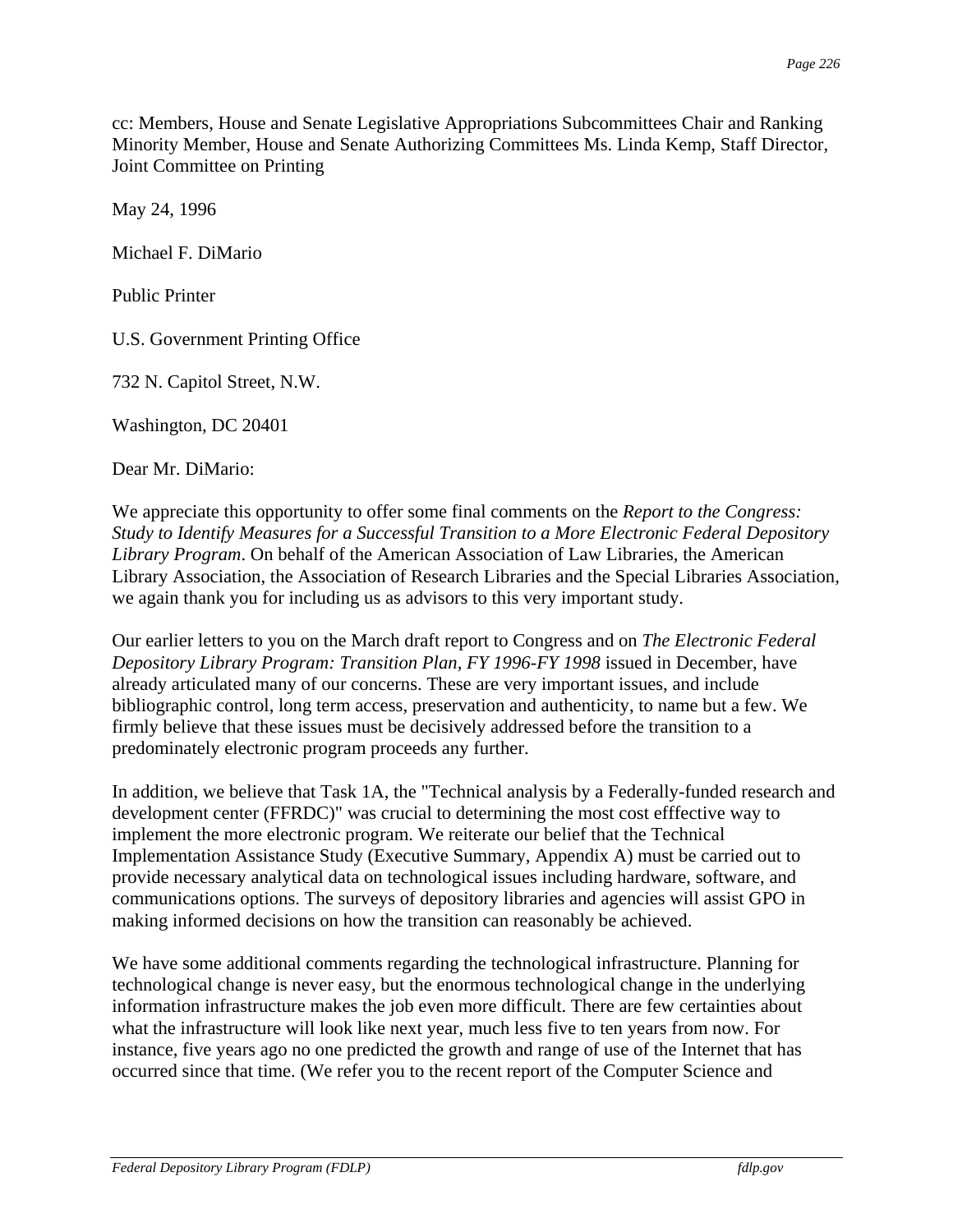### Telecommunications Board of the National Research Council, titled *The Unpredictable Certainty.)*

We do know that, rapid as the growth has been, the evolution of a robust widespread and highspeed national infrastructure will be slower than what seems to be anticipated in the strategic plan. Capital investments must be made in the underlying technology, marketable applications need to be developed to stimulate private investments, and users must invest in technology and training at their end, in order to take advantage of new services. This takes time.

We also know that the basic architecture of the future infrastructure is still undetermined, and may take some time to settle down. Will highly centralized services and resources be most economic and effective, or will technology favor distributed resources? Will application software reside in the net or will it be in the users' computers? How will the economics of the high quality printing evolve? The answers to all of the questions may well change over time as new innovations reach the market, as new discoveries are made in the laboratories, and as users such as libraries, publishers, and government agencies find new ways to use information technology.

Thus, the following two points are critical.

First, the transition plan should be flexible and evolving and not be overly dependent on particular technological characteristics and projections. In brief, it should not put all of its eggs in one technological basket and not be wedded to rigid timetables.

Second, the transition should incorporate a formal and continuing process of technlogy scanning and evaluation that moves forward as the project moves forward. We have recommended all along that the GPO should be allowed to conduct such technology evaluations. Not only is it a critical need, it is an on-going one.

In addition to these comments, we are attaching responses to several of the task reports included in the study. As advisors, we rely on our membership for input on issues of such critical cocern to the future of the Federal Depository Library Program. These comments have been drafted and discussed by highly-skilled members of our four associations who, as depository librarians, have first-hand knowledge of the impact of these important issues on their institutions and their users. The task force reports contain valuable comments and suggestions that we hope will be taken into consideration as we move together towards a more electronic program.

Lastly, we join you in affirming the Principles For Federal Government Information and the Mission and Goals For the Federal Depository Library Program as articulated in the draft report to Congress (Sections III and IV). The Federal Depository Library Program has proven to be a highly successful partnership for 139 years between the government and libraries located throughout our nation in almost every Congressional district. The benefits of the pprogram contribute directly to the knowledge of citizens everywhere about the activities of their government, and to the economic well-being of our nation.

We are pleased to have participated as advisors throughout the lengthy study process. We hope that the dialogue among the various partner agencies and the depository community will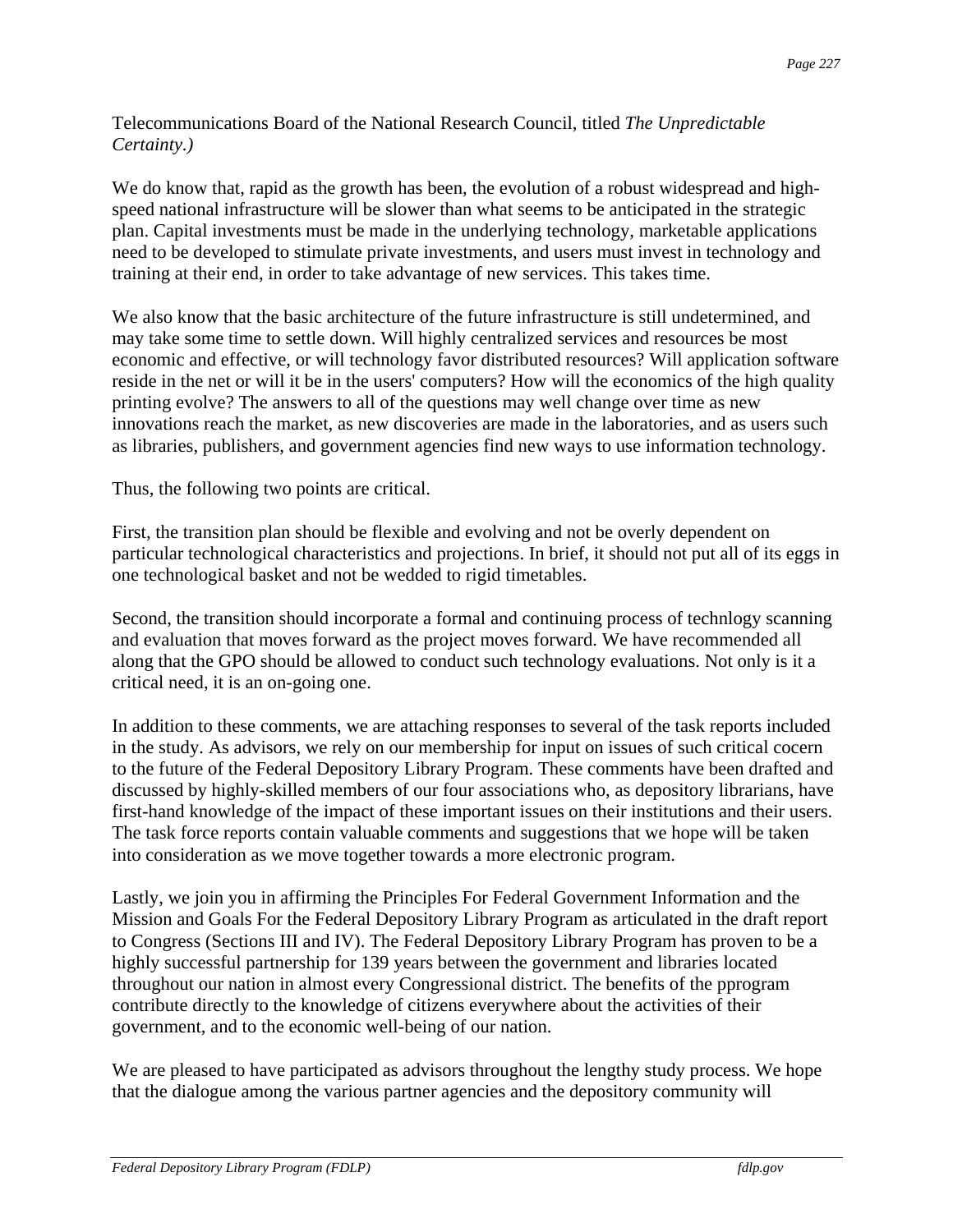continue as plans are implemented for the shift to a more electronic FDLP. Thank you very much for considering our concerns during the study process. Please do not hesitate to contact any one of us if we can be of further assistance.

Sincerely,

Robert L. Oakley

Washington Affairs Representative

American Association of Law Libraries

Carol C. Henderson

Executive Director-Washington Office

American Library Association

Prudence S. Adler

Assistant Executive Director

Association of Research Libraries

David R. Bender

Executive Director

Special Libraries Association

cc: Members, House and Senate Legislative Appropriations Subcommittee Chair and Ranking Minority Member, House and Senate Authorizing Committees Ms. Linda Kemp, Staff Director, Joint Committee on Printing

#### **Enclosures**

#### **TASK 5: Evaluation of Incentives for Publishing Agencies to Migrate From Print Products to Electronic Format. (Attachment D-4)**

**ABSTRACT:** The full participation by publishing agencies is essential to the success of any government information dissemination program, yet it is important to recognize that agencies have many responsibilities and many pressures on limited budgets. The only positive incentive for agencies to convert depository materials to electronic formats will be a system which is as automatic and cost effective for them as the traditional program. Since provision of information to depository libraries is not a major part of agency missions, the incentives to adopt electronic publishing must come from a broader vision of the value of an informed citizenry; data which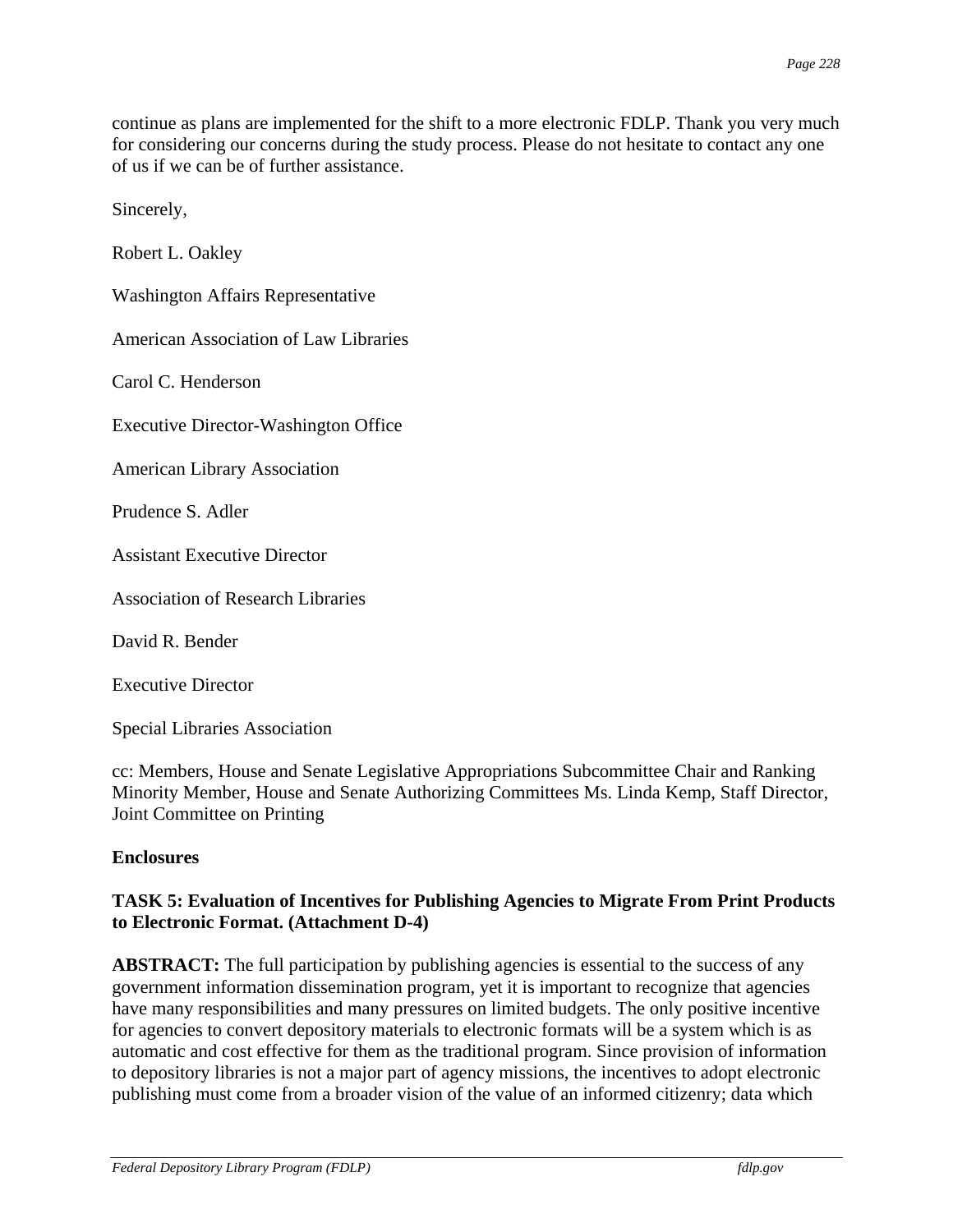identifies current progress and barriers; and directives to agencies which make the government commitment to information access very clear. In the electronic environment there is a need for central coordination of public access to government information. The existence of a program which would provide leadership in standards, cataloging, and longterm access could in itself be an incentive for agencies to use electronic publishing as a costeffective way of carrying out missions while assuring public access to information.

The issues raised in Task 5 are very important ones, since without full participation by publishing agencies no government information dissemination program can be completely successful. Depository libraries have tried to find ways to develop communication channels with as many agencies as possible. Since the depositories serve users of agency information who may not be recognized by the agencies as their primary users, depository librarians are in a position to communicate user needs, suggest improvements in agency products and software, and to recommend agency publications and electronic resources to potential users and buyers.

The legislative requirements for the GPO study ask for a study which "surveys current and future dissemination plans of executive branch agencies." Without the data which would have been gathered by the technical analysis of an FFRDC (Task 1), it is not possible to identify with much accuracy the progress which is being made by agencies or the barriers which might lead to the identification of incentives. The mention in the Strategic Plan that a survey will be part of the Technical Implementation Assistance is very positive and this survey will be useful in expanding on the incentives identified in Task 5.

The task assumes that agencies should be migrating from print to electronic formats. Many agencies are making major strides in that direction. On the other hand, there are some publications which agencies will decide are most useful to their primary clientele in paper format. In such cases, it will be important to weigh both the costs of reproduction and distribution in paper format or the cost of electronic conversion, and the usefulness of the final product. If the agency has no need of its own to provide an electronic version of a particular publication to meet its mission, another entity such as GPO will need to absorb the costs of electronic conversion if that format is to be provided to depositories.

The Task 5 report makes a powerful point in explaining why the Federal Depository Library Program (FDLP) works so smoothly for agencies in the traditional formats. The GPO reproduces the necessary extra copies without any effort on the part of the agencies, and Congressional appropriations pay the costs of reproduction and distribution. The publications are made available across the country in a way that is simple and costeffective. The only positive incentive for agencies to convert to electronic formats will be a system which is equally as automatic and costeffective for them. An additional incentive would be added if services were offered to agencies which would assist them in meeting their primary missions in more effective ways.

### **Incentive A**

Incentive A in the Task 5 report is based on the assumption that agencies would still be submitting publications for printing, and that GPO would then be making decisions about formats for the FDLP. This provides the opportunity for electronic conversion of publications,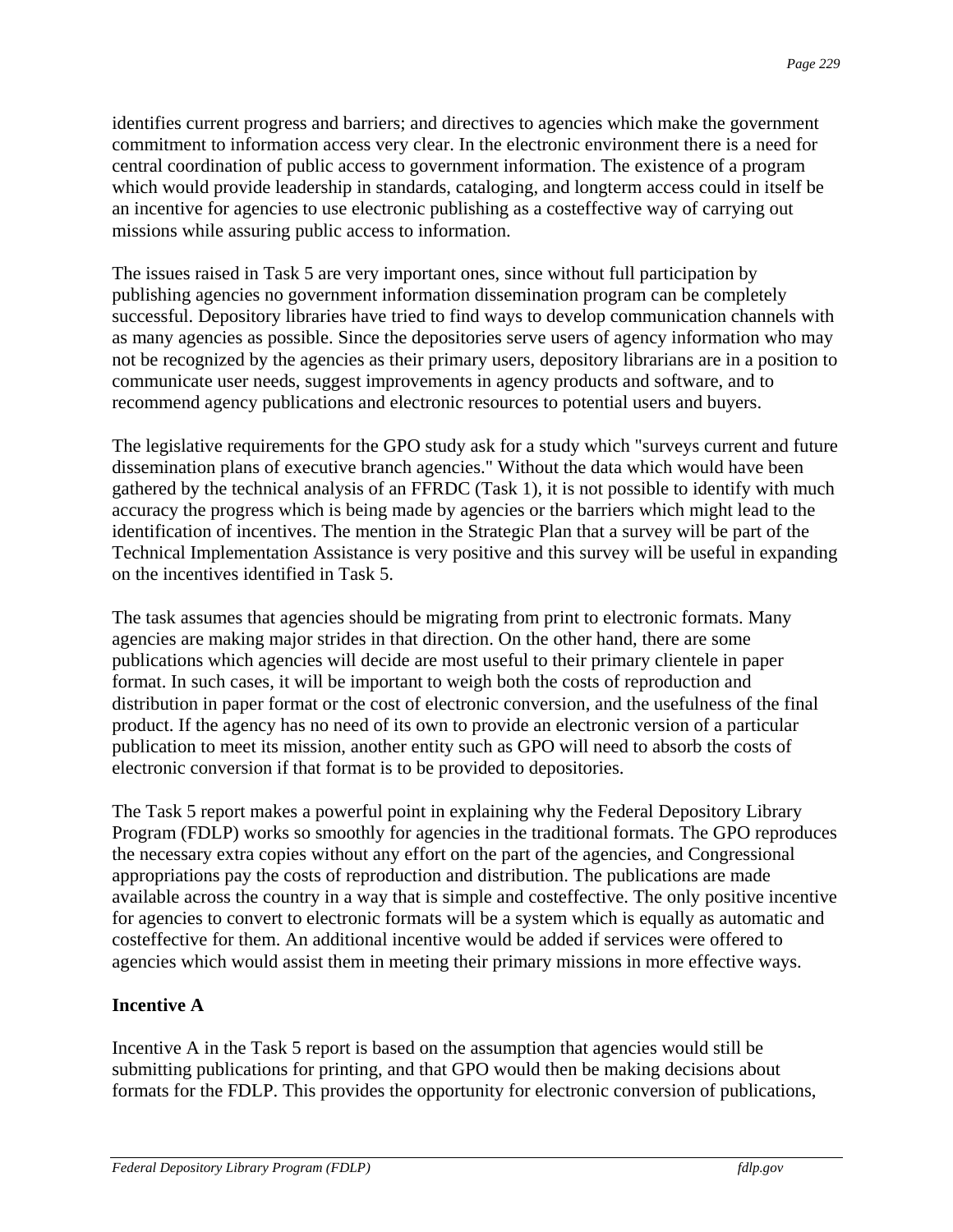which could serve information needs of FDLP users and of the agencies themselves. But it may not provide a major incentive for agencies to move away from print altogether, unless the services offered by GPO can provide efficiencies beyond what the agencies can do in other ways.

# **Incentive B**

Incentive B applies to information products which agencies do provide electronically and maintain themselves, and suggests ways to assure that the information is included in the FDLP. It addresses to some extent the need for a FDLP even when information is available somewhere on the Web. FDLP partners assist users in identifying appropriate and authoritative information, and provide sites for access by users who have no direct Web connections. With these benefits, and the added proposal that the GPO would assist in transferring electronic information as required by NARA, it could provide incentives for agency cooperation with the FDLP, for information already in electronic format. It is less clear whether these advantages would be enough to act as incentives to migrate additional information from print.

### **Issues**

The issues identified in the Task 5 report are important ones which deserve additional prominence as the study progresses. The need for standardization, at least for a consensus on a group of acceptable formats and software, is expressed by both agencies and users. This process should provide a mechanism to move toward acceptance of standards, not to be imposed by GPO but to be agreed upon by all branches of government. GPO's service could be to evaluate alternatives and assist with implementation.

Task 5 concludes that even in the electronic environment there is a need for a central focus for coordinating public access to government information. If the government is to carry out its commitment to public access to its information, a central coordinating authority will be the most costeffective way to assure that.

The problem with trying to use the FDLP as an incentive to move agencies to electronic publishing is that agencies have many responsibilities and many pressures on limited budgets. The provision of information to libraries is not the primary mission for most agencies, and their incentives to adopt electronic publishing must come from a broader vision of what will serve agency missions and also prove costeffective. If elements of the FDLP and services offered by the GPO can be proven to assist agencies in these ways, participation in the program can provide a viable incentive for migration to electronic information dissemination.

### **TASK 6: Evaluation of current laws governing the FDLP and recommendation of any legislative changes necessary for a successful transition to a more electronic program. (Attachment D-5)**

**ABSTRACT:** The draft changes to Chapter 19, Title 44, aim to facilitate the transition to a more electronic program. Chapter 19 should be amended to recognize the electronic focus of the program and to ensure that the growing array of electronic products and services published by all three branches of government are included in the program. The entire lifecycle of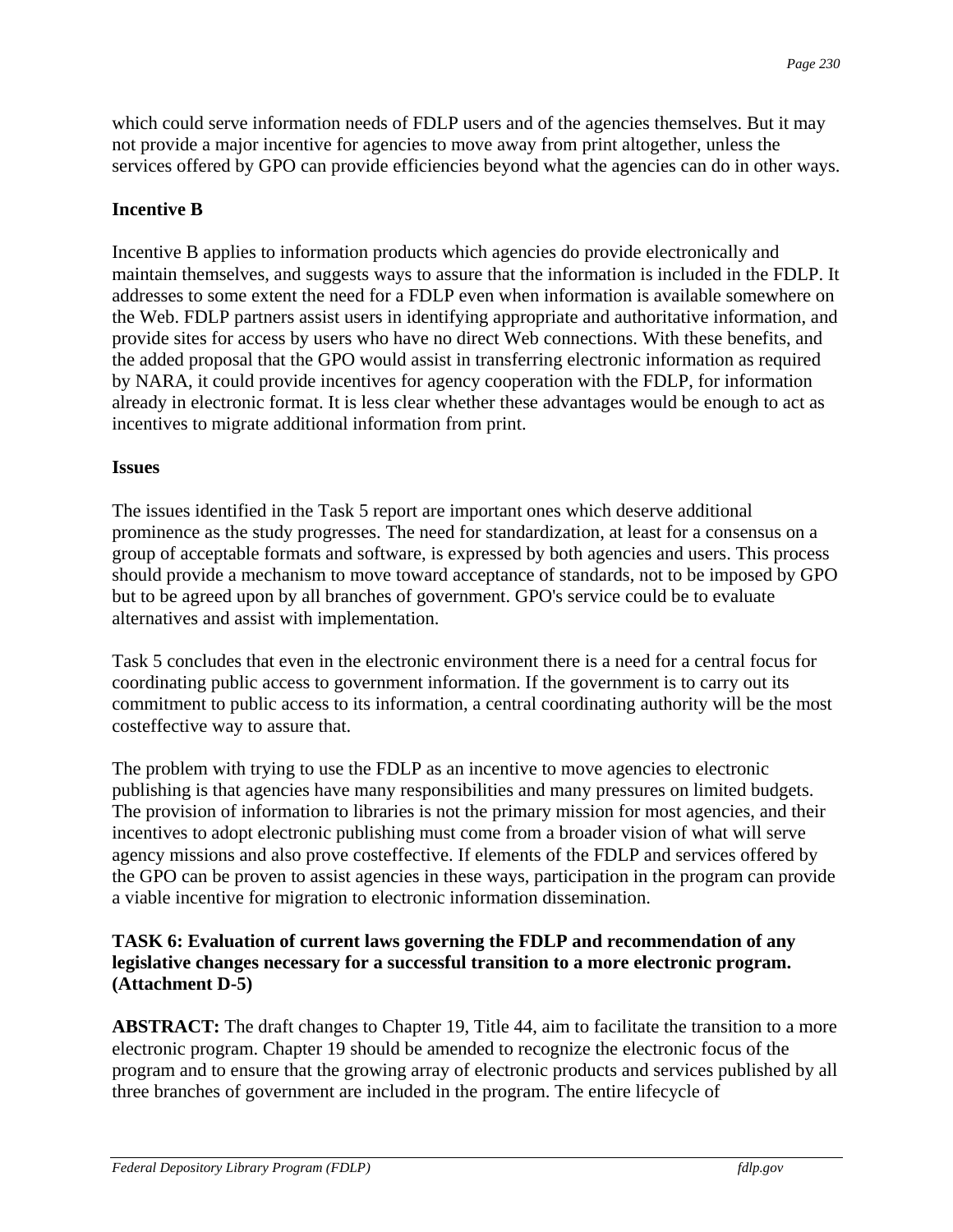informationfrom its creation to its permanent access and preservationand agency compliance are additional issues that need to be taken into consideration as legislative changes are considered by Congress.

# **Section 1. Scope of Information in the FDLP**

The draft language definitions of "Government information," "Government information product," and "Government electronic information service" (1a) indicate that information produced in a variety of electronic formats, including both tangible products and online services, are as much within the scope of the program as materials produced in print formats. The Task 6 draft also suggests language that would bring into the program materials that have in the past been excluded. These include cooperative publications that must be sold by agencies in order to be selfsustaining (1b); feebased electronic services (1c); and products not produced or procured by GPO (1e).

In the current budget environment, there is concern that agencies may impose copyright like restrictions on government information products, both in print and electronic formats. Congress needs to address this issue as it conflicts with Principle 5, "Government Information Created or Compiled by Government Employees or at Government Expense Should Remain in the Public Domain." A stated goal of the GPO study was to find ways of using technology to improve and enhance the public's access to information. To be successful, the FDLP is dependent on Congress to provide sufficient funding, either directly to agencies or through the Superintendent of Documents, to make these materials available to the public at no cost.

As the number of agency electronic information products grow, the role of the GPO in providing users with bibliographic and longterm access becomes even more critical. A mechanism whereby the Superintendent of Documents is able to access electronic source data files from agencies is vital to ensuring that such data becomes a part of the program, is easily identifiable to the public, and is available for the longterm.

# **Section 2. Permanent Public Access to Government Information.**

The proposed programmatic changes shift responsibility for permanent public access from participating depository libraries to the government. In view of the fact that agencies are today developing web sites with neither standards nor requirements for longterm access, a significant loss of valuable information is already occurring. The proliferation of agency web sites will exacerbate this loss unless legislative changes clearly define roles and responsibilities of all participants. Agencies should comply not only with making information available to the public, for example through an agency web site, but also with assuring that the files are transferred for permanent access to either the GPO or another archival facility. Legislative changes should consider the entire lifecycle of electronic information.

The draft language suggests that coordination by the Superintendent of Documents may accomplish the goal of permanent public access. Other than proposing use of GPO's electronic storage facility, however, the draft language lacks specifics as to which entities are to be ultimately responsible for permanent public access. More precise language would be useful. In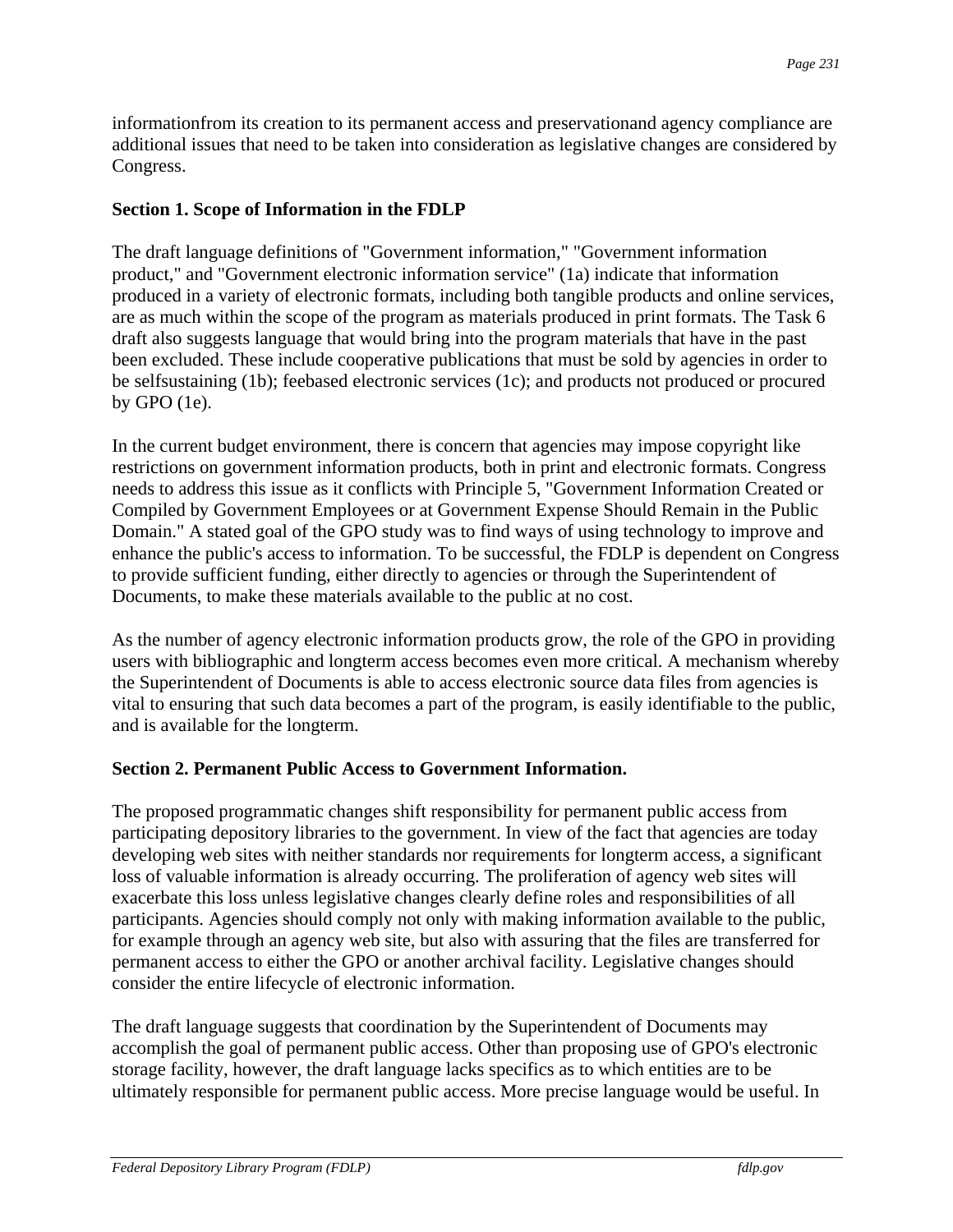addition, sufficient incentives, including funding, are necessary to entice program libraries to participate in a distributed system for permanent longterm access.

Finally, more precise recommendations are needed to address the preservation of data, migration of formats as necessary, distributed storage of data and equipment, and longterm public access concerns. Until these issues are addressed and resolved, any transition to an electronic depository program is incomplete and will result in a significant loss of access to government information by the public.

# **Section 3. Requirements for Depository Libraries.**

Depository libraries in the past have fulfilled the requirement for providing public access and service with outstanding commitment. The transition to a predominately electronic program, however, imposes new and significant responsibilities and costs. It is questionable that the premise that each depository library, even small selectives, would be able to provide public access and service to all materials to which the locator service links. Assuredly, a program library must meet and probably exceed the proposed minimum technical guidelines in order to provide adequate public access. However, a program library should have the flexibility to provide expertise and service depending on their own user community needs and collection strengths. The draft language suggested to expand 44 U.S.C. 1909 is vague and not sufficiently specific to provide guidance for designation of program libraries.

### **Section 4. Notification.**

It is important that the draft language notification requires that an agency inform the Superintendent of Documents when an information product or service is initiated, substantially modified, or terminated. This provision parallels the notification requirement of the Paperwork Reduction Act of 1995 and is necessary in order for GPO to provide bibliographic access and to coordinate permanent access to agency electronic information services. The notification requirement will enable GPO to provide full and timely bibliographic access to these products and services so that the public can derive the maximum benefits from the value of the information.

### **Section 5. Compliance Issues.**

In order to meet the stated principles and goals of enhancing the public's access to information through the use of electronic products and services, legislative language is needed to ensure agency compliance in all three branches of government. Agencies must have adequate and positive incentives for participation in the program but there must also be penalties for noncompliance.

### **Section 6. Cataloging and Locator Services.**

GPO's coordinating role of providing users with a catalog of Government information products and services, and with the locator service should continue. The success of these endeavors is directly related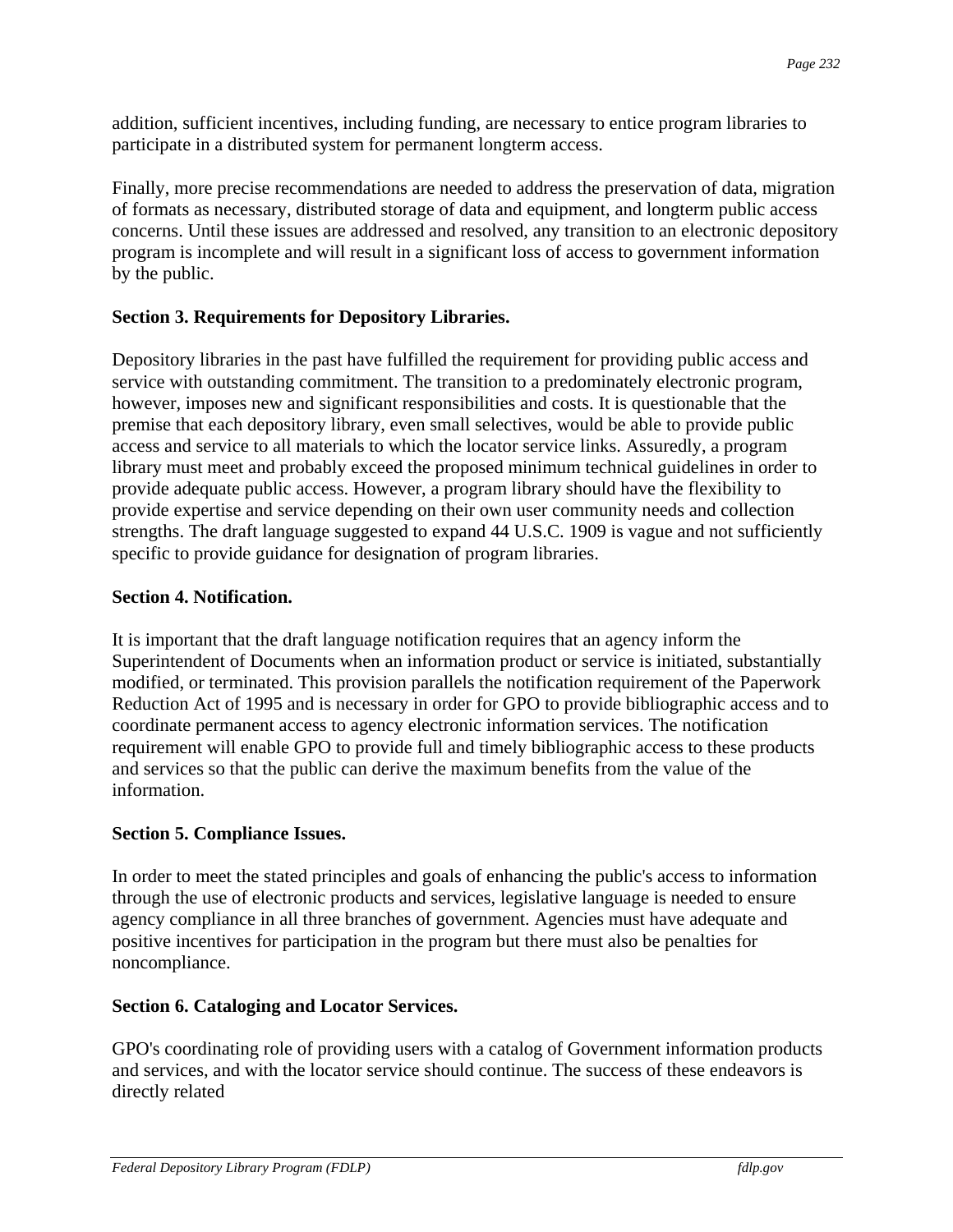to whether or not agencies comply with the notification requirement. The public must be assured that the GPO cataloging and locator services are comprehensive and timely since these services will be a primary point of access to all electronic government information.

# **Section 7. Redescribing the Program to Reflect a Changing Environment.**

The library community has long recommended that the FDLP program be renamed to become more meaningful to the general public. The suggested new language, "The Federal Information Dissemination and Access Program," was in fact introduced during the Chicago Conference on government information and more recently supported by the library associations in the *Enhanced Library Access and Dissemination of Federal Government Information: A Framework for Future Discussion*.

### **TASK 7: Survey Federal Agencies to Identify CDROM Titles Not Currently Included in the Federal Depository Library Program. (Attachment D-6)**

**ABSTRACT:** Task Group 7 surveyed government agencies regarding their inclusion of CDROM products into the FDLP. Possible solutions to the problem of agencies' bypassing the FDLP with important CDROM titles are: improved communication with agencies; more precise language in Title 44 to recognize that electronic information falls within the scope of the program; and better cooperation between the agencies and the FDLP to ensure that software licenses are negotiated for FDLP libraries. It is very alarming to learn from the survey that over half of agency CDROM titles fall outside of the FDLP.

Task 7 addresses the need for empirical data regarding agency participation in the FDLP. It surveyed federal agencies to determine reasons for not including CDROM titles in the program. Responses to the survey indicate that the three most important reasons for nonparticipation in the FDLP were agencies' lack of understanding of the requirements of Title 44 as they apply to CDROMS; restrictions imposed on software licenses negotiated by agencies for their CDROM products; and lack of communication between GPO and the agencies concerning inclusion of their products in the program.

Unfortunately, none of the agencies who responded to the survey gave any specific reasons for participating or not participating in the FDLP. The survey concluded that 55.6% of agency CDROM titles were identified by agencies as not included in the program. This means that almost half of the CDROM titles are not readily available to the public at no fee at their depository library. Responses to the survey were also incomplete, making it difficult to make predictive and prescriptive statements based solely on this data. Because of this situation, the Task Group also used data obtained from ACSIS and compared it to the survey results to see if GPO has distributed any titles which agencies indicated were not included in the program.

Given the responses to the survey, better communication with the agencies regarding their responsibilities for making their CDROM products available to the FDLP is of paramount importance. Although the study recognizes that the language in Title 44 includes CDROM products, the definitions in sections 1901 and 1902 should be strengthened in order that agencies share this recognition. Software licensing is another area which should be addressed by both the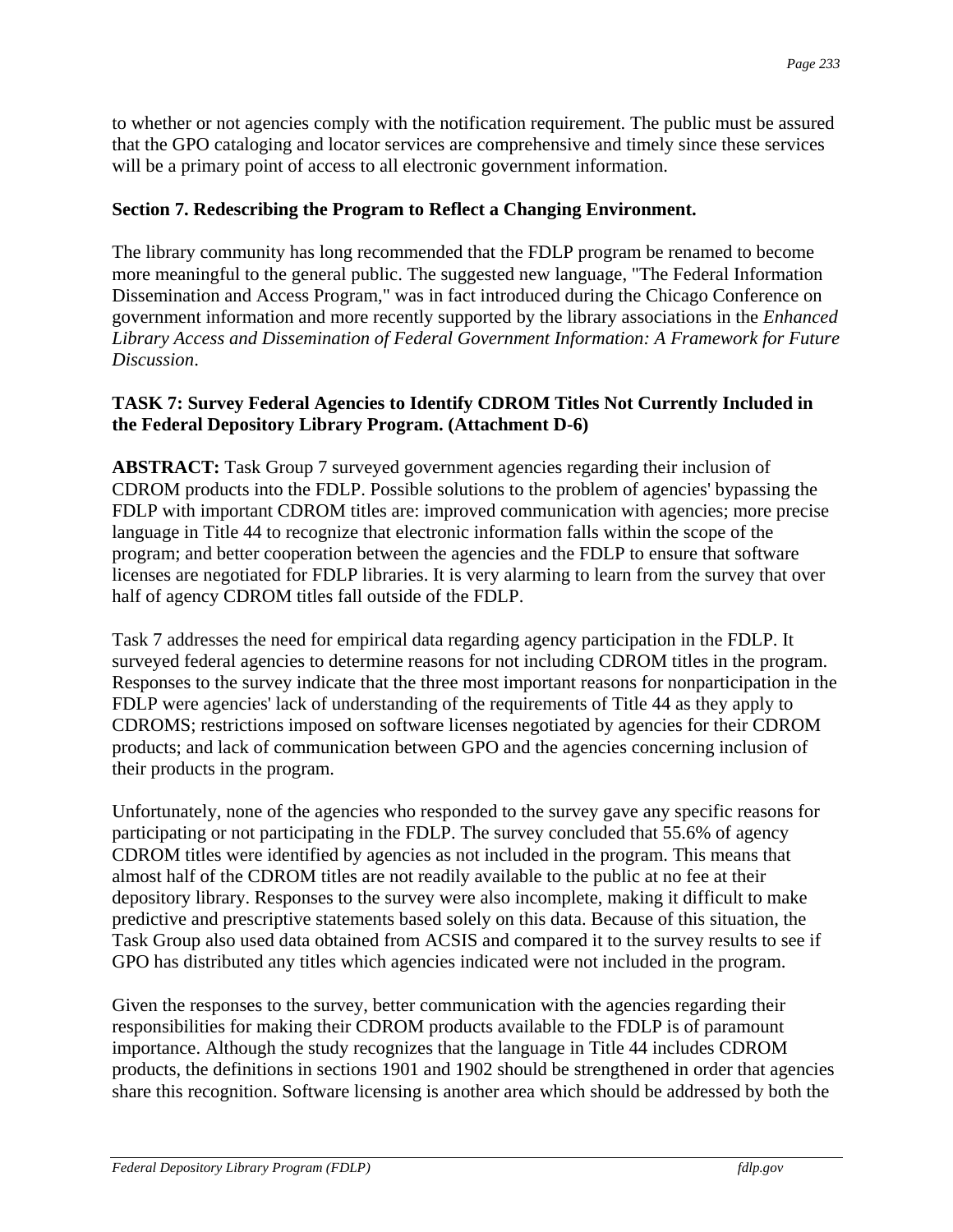agencies and by GPO. As Task Group 7 points out in its report, "GPO can (and has) contracted for software licenses for sales and depository copies when agency licenses do not cover GPO dissemination."

Fostering better communication between GPO and the agencies hinges on several assumptions, including the acceptance and recognition of the need for a central coordinating authority such as the FDLP to ensure dissemination of federal information products and services to the public through libraries. Furthermore, legislative changes to Title 44 would better enable agencies to include their CDROM products in the FDLP. Whereas the numerical data gained from the survey is instructive, even more interesting is the casual attitude taken by the respondents, both in some agencies' failure to respond to the survey and in the inaccuracy of some of the data provided. As the Task Group concludes, "a program of improved communication or outreach to agencies may be necessary to ameliorate this situation." As with other aspects of the study, implementing this conclusion is predicated on the assumption that adequate funding is provided to the program.

The issues raised by this task group become even more important as individuals and organizations are increasingly turning to CDROMs as a permanent solution to the problem of access to government information after its usefulness in the online environment or on the web has decreased.

### **TASK 8A: Evaluate the costs and benefits involved in converting Congressional bills and resolutions to electronic formats for distribution through the Federal Depository Library Program. (Attachment D-7)**

**ABSTRACT:** Alternative B eliminates microfiche distribution of Congressional bills and resolutions in favor of a monthly cumulative CDROM containing the PDF files. The option of selecting these important materials on CDROM would allow the public to access them in a costeffective and userfriendly manner. The final annual cumulative version would provide libraries with assured access to older materials that might be withdrawn from the GPO server. Depository libraries would also have timely access to these important materials in PDF files through GPO ACCESS. It is important that Congressional bills and resolutions be accessible through mirror sites in order to provide the depository library community with a sense of security that online access to recent Congressional bills and resolutions would be available at all times.

The distribution of Congressional bills through the Federal Depository Library Program (FDLP) began with paper distribution. At the beginning of the 97th Congress in 1981, the distribution format for Congressional bills changed from paper to microfiche. Although there were concerns expressed about the suitability of microfiche for this important category of depository library materials, the switch to microfiche distribution enabled many libraries to more easily maintain collections of Congressional bills. A paper finding aid, arranged by category and then by bill number, provided a finding tool for locating the text of Congressional bills within the microfiche collection.

Today, the availability of online services and CDROM technology provides the opportunity to explore other avenues for dissemination of Congressional materials, including Congressional bills. These options have been explored in the report on Task 8A which had as its mission to,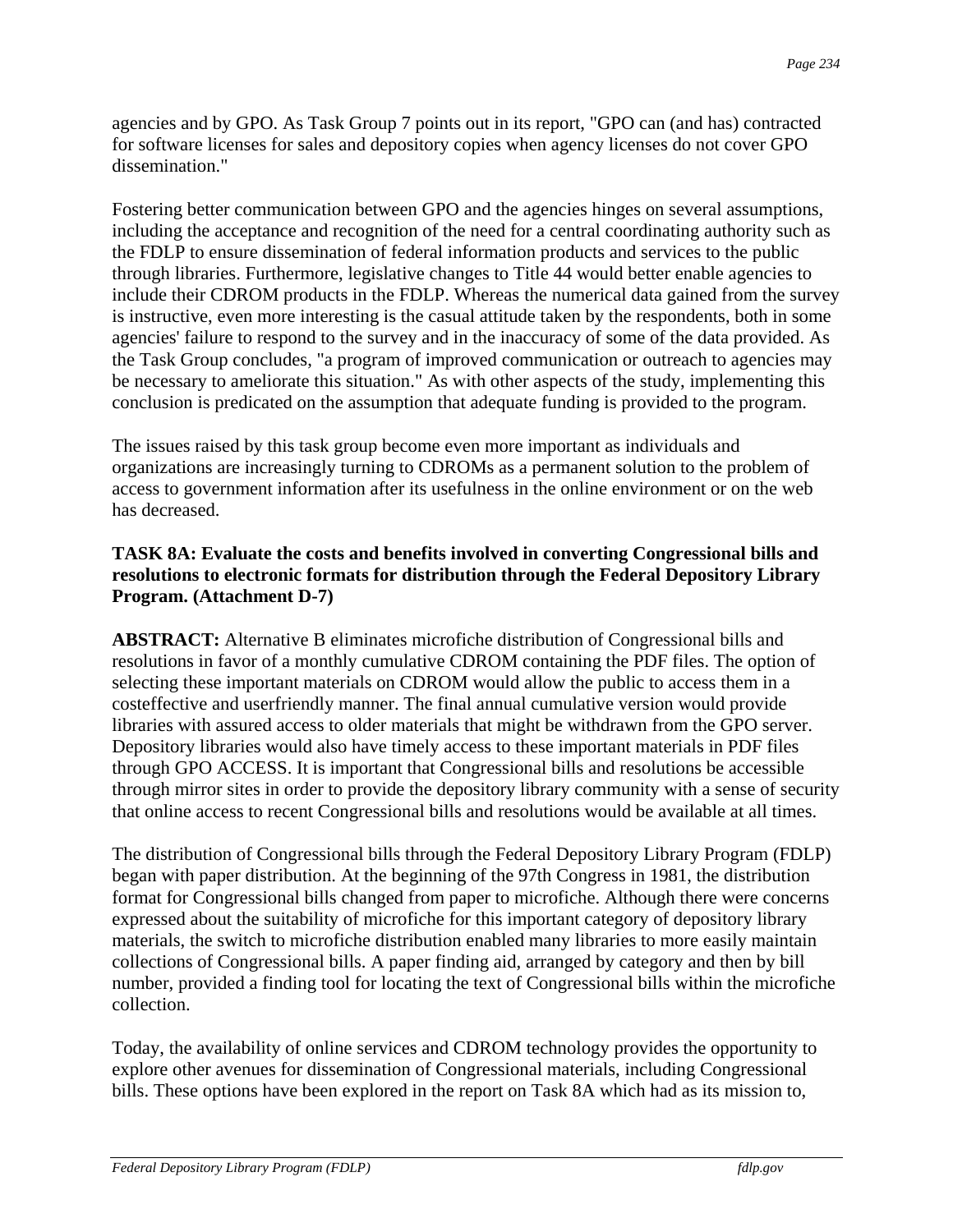"Evaluate the costs and benefits involved in converting Congressional bills and resolutions to electronic formats for distribution through the Federal Depository Library Program."

The task force report states that Congressional bills on microfiche are selected by 859 depository libraries at a cost of approximately \$94,940.00 per Congressional session. 544 depository libraries select the electronic version of bills available through GPO Access. Although 544 libraries officially select Congressional bills in electronic format, it is safe to assume that some depository libraries are making use of Gateway Libraries, or directly accessing the GPO World Wide Web site. It should be noted that it is currently possible to select both microfiche and electronic Congressional bills.

Alternative A: Eliminate all microfiche distribution to depository libraries and make Congressional bills and resolutions available online through the WAIS server. The PDF files for the bills could also be mounted for FTP download.

Providing online access to Congressional bills would enable those libraries that are technologically capable to benefit from access to current Congressional bills. Many depository libraries are fully equipped to access the GPO WAIS server via the World Wide Web and/or telnet; however, a large percentage of depository libraries are not technically capable of doing so. All depository libraries should be able to access this important source of public information. While the microfiche may be difficult to read and is not arranged strictly in numerical order, it is useable and patrons can access the materials they may need. While technologicallycapable libraries may provide electronic access to current Congressional bills through GPO Access, how difficult will it be for a library to provide access to the older materials that will need to be withdrawn from the server because of space considerations? Will this interface be transparent for the user?

As noted in the disadvantages to this alternative, the Task Force stated that, "If depository access to historical files is to be ensured, a less costly and longer term distribution method will be needed to supplement online access to the bills. This may mean production of a CDROM or mounting of the PDF and ASCII files for FTP downloading after a predetermined period of time." Providing access to Congressional bills solely in an online environment will negatively affect the ability of many depository users to access both the current files of Congressional bills as well as retrospective files that may be housed at separate locations.

Alternative B: Eliminate microfiche distribution of the Congressional bills and resolutions in favor of a monthly cumulative CDROM containing the PDF files. Depository libraries would still be able to access the online service.

This alternative provides an economic and userfriendly approach to distributing Congressional bills and resolutions. It is estimated in the draft report that GPO would save approximately \$34,032.00 if this approach to dissemination of Congressional bills were adopted. While saving costs, this approach would also provide a useful product with the ability to search and download the text of Congressional bills. At this time, libraries need to use other finding aids, often commercially produced, to determine the location of bills they need. The 1995 Biennial Survey indicates that 83.1% of all depository libraries have CDROM capability. This percentage makes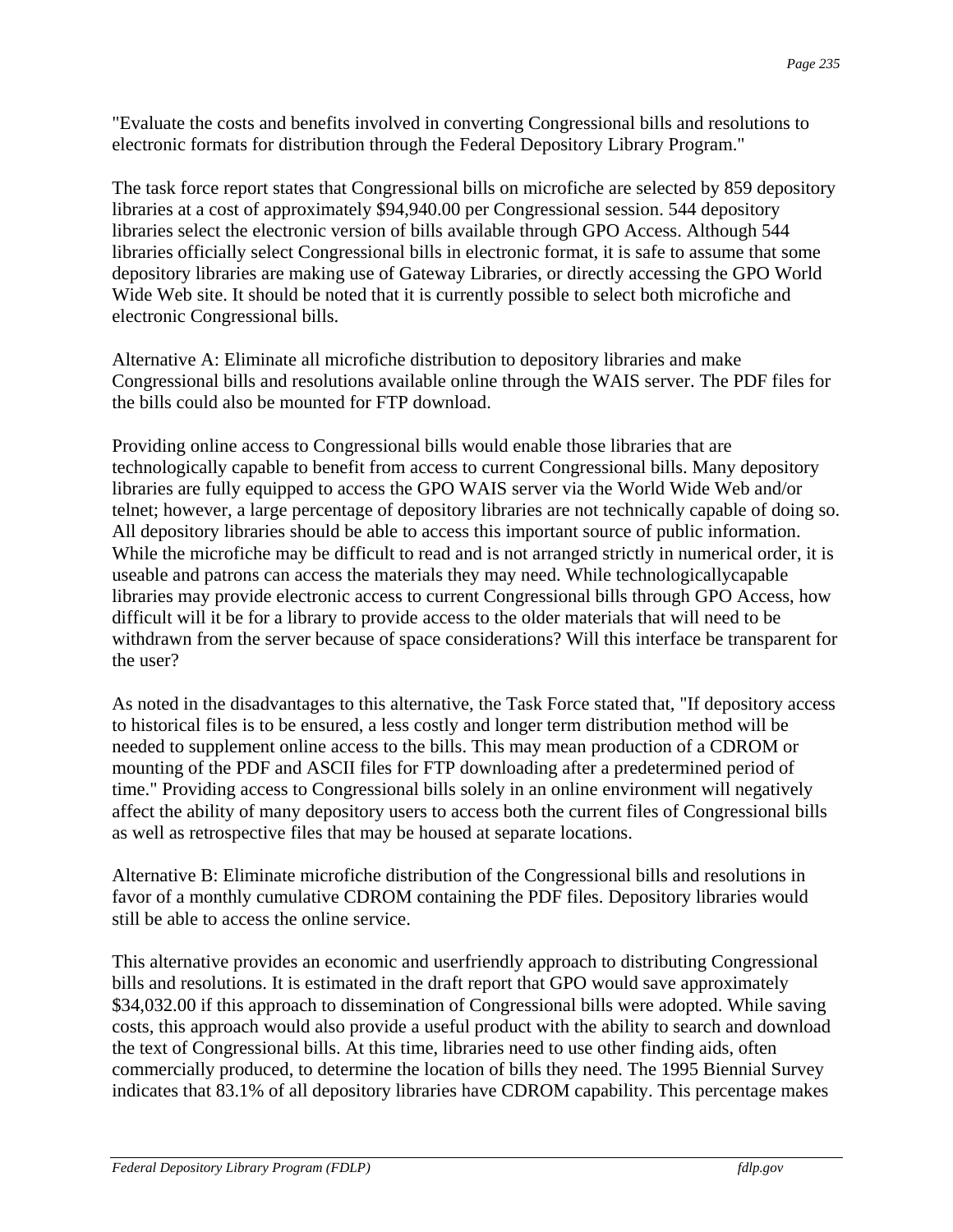it reasonable to expect that depository libraries would select a CDROM product if it were available. A monthly cumulative CDROM will eliminate the filing and storage problems associated with the microfiche bills. In addition, if kept on a regular schedule, a monthly CDROM product would be more uptodate than the current microfiche distribution, which has been subject to contractor delays. As Internet technology becomes more stable, and as depository libraries meet minimum technology requirements for participation in the FDLP, it may become unnecessary to produce a monthly update and an annual CDROM may suffice.

### **TASK 8B: Evaluate the costs and benefits involved in converting Congressional Documents and Reports to electronic format for distribution through the Federal Depository Library Program, even though currently a substantial amount of the source data is not available to GPO in machine readable form. (Attachment D8)**

**ABSTRACT:** The Congressional documents and reports have provided a significant, ongoing, historical record of the work of Congress. Both the bound paper version and the individual slip versions of this material has been distributed through the Federal Depository Library Program (FDLP). A combination of Alternatives A and C would provide comprehensive access to this valuable information. Depository libraries would have timely access to most of the recent documents and reports through GPO ACCESS; older materials would be accessible either through CDROM or the bound paper Serial Set. For the electronic product to be useful though, Congress needs to determine what it considers the authoritative version to be.

Task 8B is to evaluate the costs and benefits associated in converting Congressional Documents and Reports to electronic format for distribution through the Federal Depository Library Program. This effort must be examined in conjunction with the production of the U.S. Congressional Serial Set. It is important to keep in mind that these are two distinct series. The individual slip documents and reports are produced first; the bound Serial Set volumes are produced much later.

The U.S. Congressional Serial Set comprises a significant portion of the historical record of the work of Congress. The legal basis for compilation, binding, numbering and distribution of the paper bound Serial Set is contained in 44 USC sections 701, 719 and 738. The Serial Set currently includes Senate and House documents, congressional committee reports, presidential and other executive publications, treaty materials, and selected reports of nongovernmental organizations.

At present, every depository library is eligible to receive both the slip publications and the bound Serial Set in either paper and/or microfiche format. For the 101st Congress, 1st session, the cost to GPO for producing and distributing the Serial Set was \$1,567,000. This figure covers 463 libraries receiving the Serial Set in paper and 755 libraries receiving microfiche.

The conversion of documents and reports to electronic format is problematic at present. While a high percentage of the reports are available in machine readable format, only 20% of the documents are received from Congress in this format. In order to be put online, GPO has to scan the materials to convert to a machine readable form. Unfortunately, this does not always work resulting in a nonsearchable image file only. In order for this process to be effective, GPO will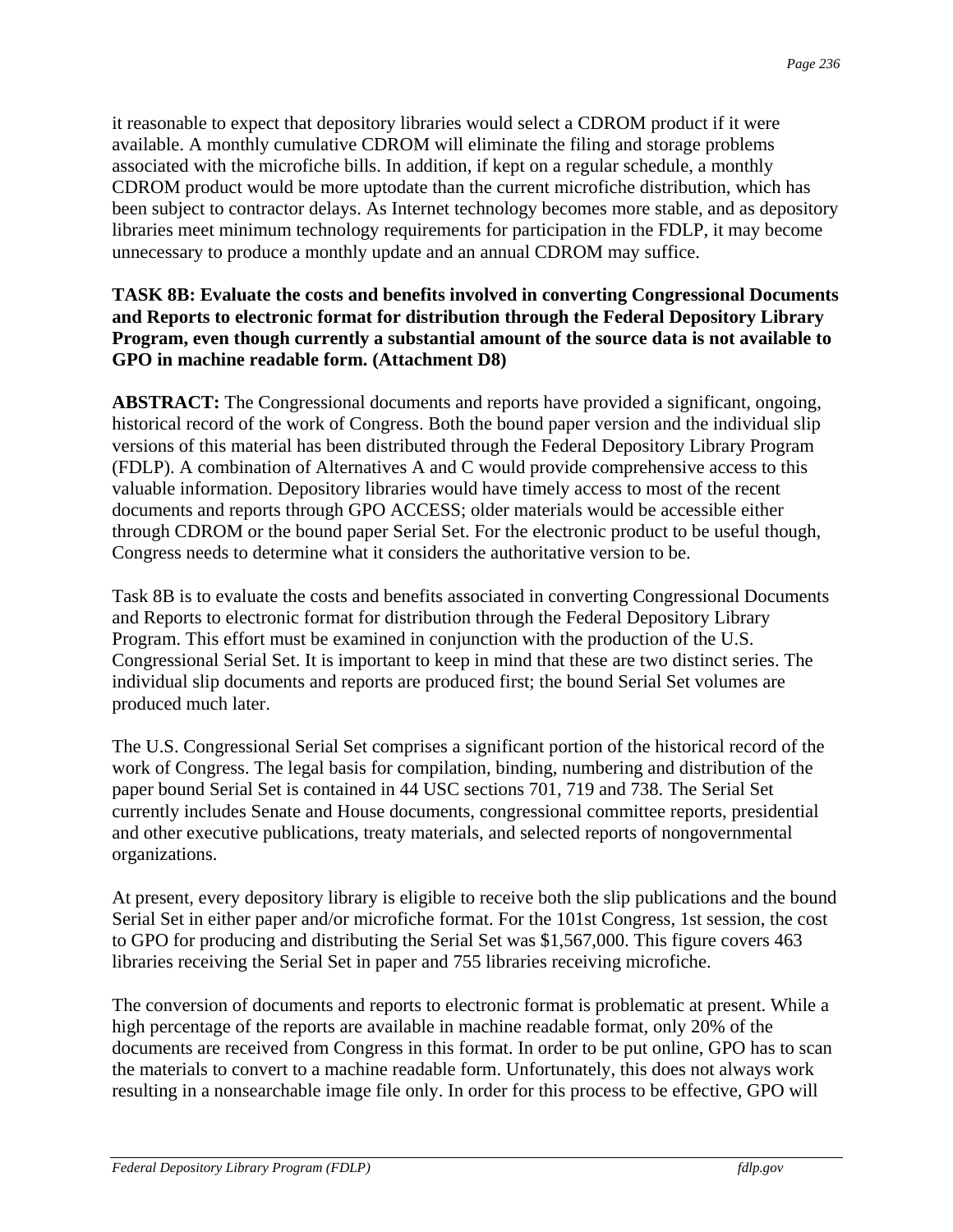need to receive all reports and documents in machine readable format at the start. In addition, some documents are too graphicintensive to ever be converted to electronic format.

With this in mind, the Working Group has proposed three dissemination alternatives in Task 8B. All three alternatives continue the production of a bound paper Serial Set, although alternatives B and C only allow regional depository libraries to receive copies. The Serial Set is a very important compilation and a key historical record to providing an ongoing collection of the publications of the U.S. Congress.

Alternative A: This option provides regional depository libraries with the bound Serial Set and the slip Documents and Reports through online access as well as in a CDROM version. Selective depositories could choose online access to the slips in lieu of either paper or microfiche. Selective depositories would also be able to select either the bound Serial Set or the Documents and Reports CDROM.

Alternative B: Alternative B provides the bound paper Serial Set only to regional depository libraries. Selective depository libraries would have the ability to select the Documents and Reports CDROM, which would be issued quarterly, cumulating for the session. All libraries would have the option of accessing the reports and documents online from GPO Access.

Alternative C: This option would supplement Alternative B by providing the option of distributing paper copies to depository libraries of any Documents and Reports too graphically intensive to practically convert to electronic format.

The value of this collection of Congressional materials is considerable. The Working Group may wish to consider a combination of A and C to provide optimum public access. All depository libraries that perceive a need for the paper bound Serial Set should be able to continue to receive it. The individual slip documents and reports, except for those too graphicintensive, would be available online until the quarterly Documents and Reports CDROM is distributed to all libraries. Whichever alternative is chosen to provide the slip documents and reports through the FDLP, there is one issue that Congress still needs to addresswhat is considered the authoritative version of the reports and documents? Will an online version be considered the authoritative version? Will the CDROM version? In conjunction with this issue is the need to guarantee the authenticity of the electronic version.

### **TASK 8C: Determine the costs and the impact on public access to the Department of Energy (DOE) technical reports through the FDLP as the Office of Scientific and Technical Information (OSTI) moves forward with its efforts to convert these reports from microfiche to electronic format. (Attachment D9)**

**ABSTRACT:** The Department of Energy's Office of Scientific and Technical Information (DOE/OSTI) is switching from microfiche production to a wholly electronic method of dissemination. The production of a fiche format is expected to end after FY 1996. At that time DOE/OSTI will be entirely electronic. The Department of Energy is committed to providing access to these valuable materials through the FDLP. Alternatives A and B propose making DOE/OSTI reports available through their Web site which would provide very timely access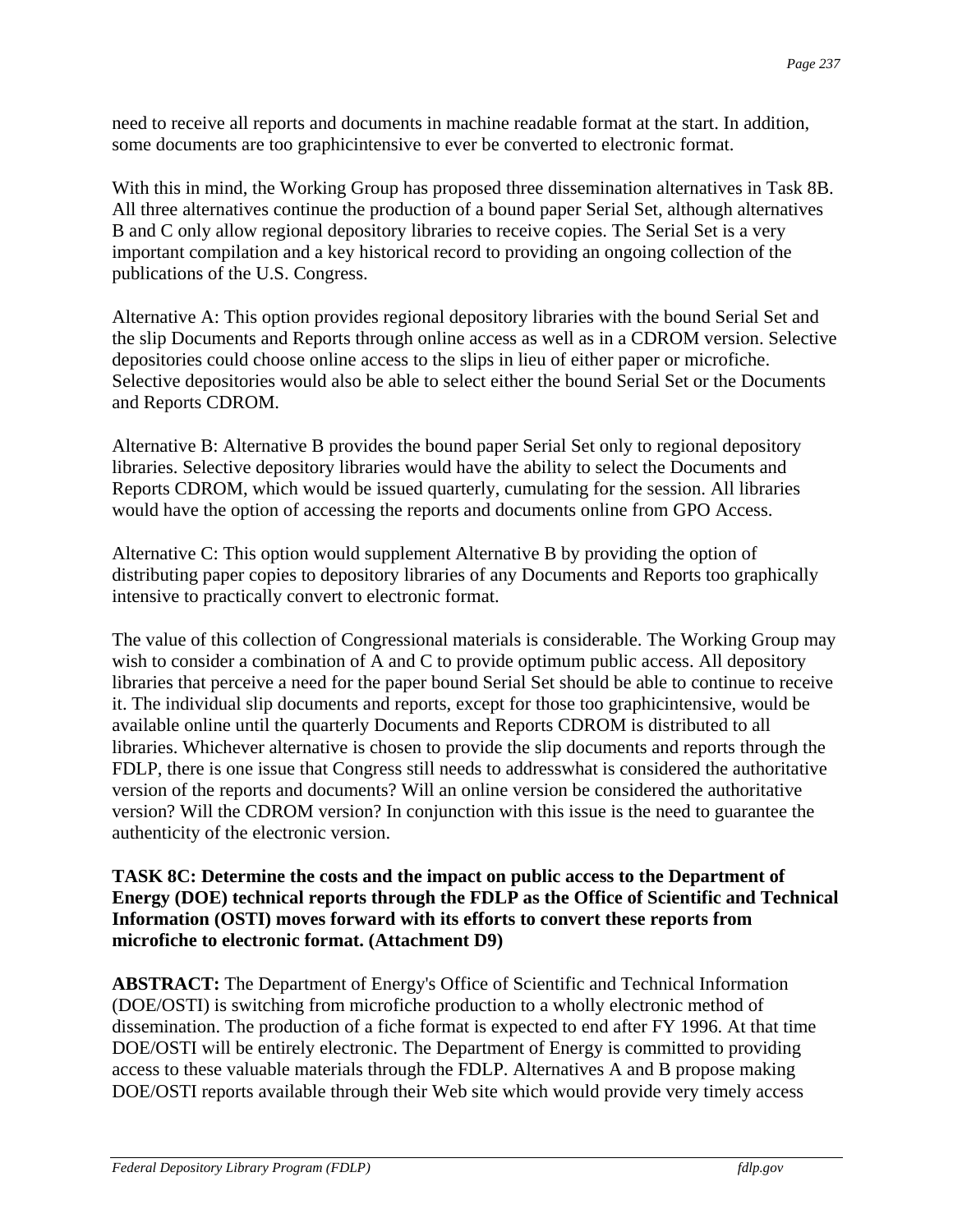although because of the large number of image files, downloading would be very slow. Alternative C proposes access through CDROMs which would not be as timely and would require comprehensive cumulative keyword indexing. Depository libraries, particularly Regionals, should have access to both formats with reliance on the Internet for the most recent reports, and on the CDROM for older materials.

DOE/OSTI materials have caused many libraries, especially regionals, space problems due to the large number of microfiche sent each year. During FY 1995 17,117 unique reports were shipped out to those depository libraries that selected them. In discussions over the past few years depository libraries have tried to find ways to ease the burden of storing all of these fiche. Some suggestions have included having only a few libraries receive these materials and furnish copies to the rest of the system and another area that has been discussed, especially in Regional meetings, is to have fiche on demand, i.e., only provide fiche titles upon request from individual libraries. It was assumed that this would be less costly than providing large number of libraries with all of the titles. Having this material on demand electronically would solve all of the space problems and potentially make the reports more timely.

At the moment GPO and DOE/OSTI have a shared agreement that GPO pays only for the distribution costs for DOE reports. DOE pays for producing the fiche and for the depository copies. They also agree to fulfill missing publications claims and provide abstracts and indexing services for the reports (GPO does not catalog these publications or list them in the Monthly Catalog). The DOE/OSTI has been very cooperative in meeting depository library needs and has been a responsible agency in terms of participation in the program to provide DOE information to the widest number of users possible. The task force report states on page 2 of Attachment D9 that DOE/OSTI is committed to providing access to DOE reports free of charge to depository libraries regardless of any policy decision they make concerning general public access. This is a most commendable public service position for the DOE to take and the Depository community appreciates their efforts on our behalf to ensure that we are included as a part of their information process.

This case study gives three dissemination alternatives. The first two, alternatives A and B, are virtually the same except for who pays for the costs. In these two scenarios DOE/OSTI allows depository access to the reports Web site. No fiche, paper copy, or CDROM would be available through the Federal Depository Library Program (FDLP). Cost savings would accrue to both agencies. Additional libraries would be able to serve the public with electronic access to this DOE Web site. The scenario further states that justintime access is provided instead of justincase access. In alternative A DOE/OSTI pays for the computer resources, user support, and depository library usage. In Alternative B incremental costs for FDLP usage would be paid for by GPO from their Salaries and Expenses appropriation. In both cases the study states that one disadvantage that users who access the Web site through a modem would have is trouble downloading because of the large size of the image filesa problem that Internet users would not have to the same degree although it too can be very slow. Also in both cases each agency might find increased costs due to unlimited usage.

The advantage to the FDLP is ready access to reports on a potentially more timely basis. Libraries would not have to provide long term storage for this material and the library would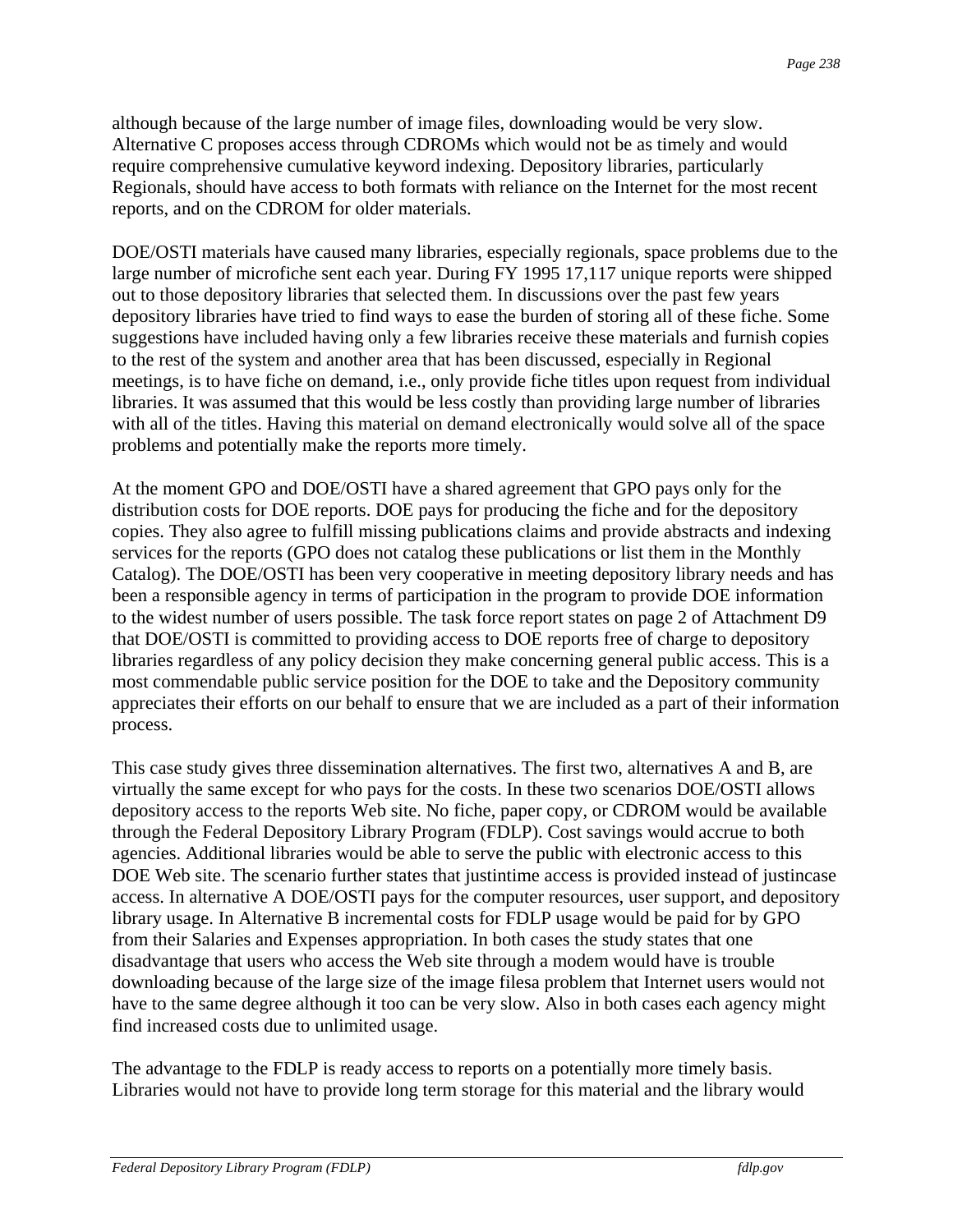only obtain the titles that their patrons actually needed. The disadvantages would be the same as raised in other areas concerning online electronic material, i.e., increased costs to library for hardware, problems of downloading big files, abilities of library and patrons to use electronic information, and concerns over long term archiving and public access issues (which are not addressed in this case study). Also Internet access may require local software, i.e., Adobe Acrobat or something similar, to view documents and the depository libraries may also have to distribute copies of such software to users to take with them to read the material.

In Alternative C DOE/OSTI reports would be made available to the FDLP only on CDROMs and not online through the DOE Web site. These CDs would be packed with DOE reports in random order (DOE/OSTI estimates approximately 125 title per CD). GPO would premaster the CDROMs from DOE image files. A key benefit of this alterative is that depository libraries are better able to handle CDROMs than Internet sources (the 1995 Biennial Survey shows 83% of FDLP have stand-alone workstation with CDROM). Also CDROM access means that there is no reliance or strain on the DOE Web site (DOE experiences no additional loads on their computer resources) and extended access is provided all across the country at FDLPs. Downloading large image files would be easier on libraries using CDROMs than through a modem. The stated disadvantages are that CDROM access would not be timely, additional expenses would be incurred by GPO in creating and maintaining indexes to each CD, and those FDLPs that do not select the DOE CD would still have to rely on those that did. Also GPO would probably have to consider comprehensive cumulative keyword type indexing to compete with the quality of Internet access.

Another consideration not addressed is that creation of DOE reports on CDROM would call for some software package to access and use the files on CD. Such a software system should be user friendly and place no additional burdens on depository staff and hardware, nor impose any copyrightlike restrictions. Also the library may have to provide copies of the software to their users in order to make viewing possible at home.

Another possible scenario not proposed in the draft report is that DOE/OSTI and GPO cooperate to extend access to depositories in both formats, especially to Regionals. This would give timely and current access to DOE reports through the Internet and would allow Regionals or some other selected group to select and house a less timely CDROM version for storage. This, of course, would be more expensive to the agency and/or GPO but would offer some choices to depositories, and make downloading of big files easier and faster. Perhaps some costs could be saved by offering Internet for current materials and CDROM access for older material.

Finally the case study leaves three issues not addressed. The first and foremost concern is the one that seems to bother depository librarians the most: that is there is no mechanism or policy to ensure extended, long term public access to a agency Web site or that the data will be maintained on any WWW site. If this problem were resolved and the FDLP was assured that this type of access would be guaranteed then the major arguments against Internet access could be laid to rest and libraries could get on with solving the hardware and access burdens that such electronic access causes them. Another concern is that Web sites are intended to serve the agency's major constituency, and providing public access through the FDLP places additional burdens on the agency's equipment, staff, and resources. If this burden is too great or has not been given a great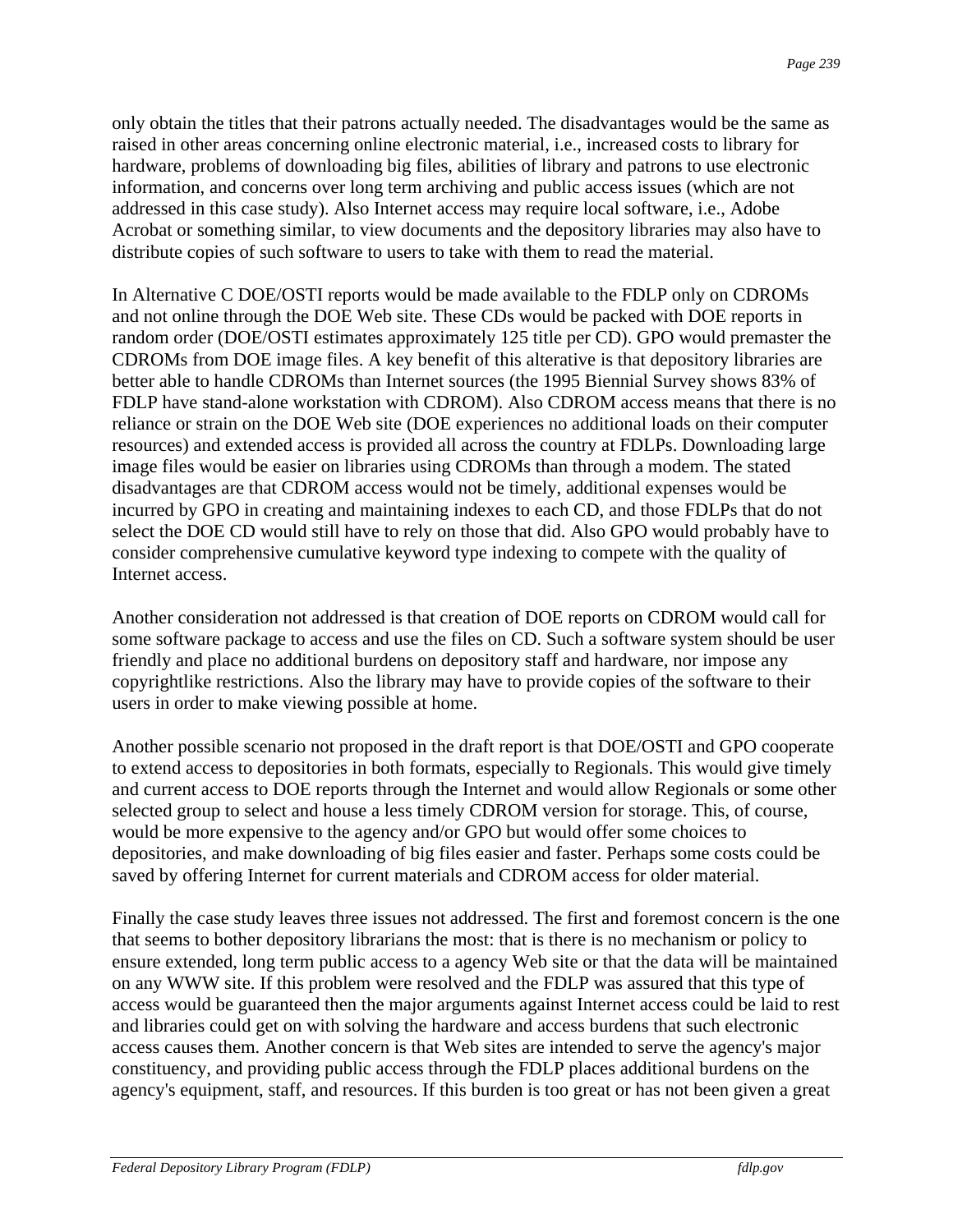deal of study by the agency, it could lead to a change of heart by the agency and result in restricted access or the imposition of user fees, etc. Last but not least, the study points out that agencies must understand that access through the FDLP means that their services should be designed for multiple simultaneous users from the same library without limitations such as singleuser passwords.

### **TASK 8D: Identify issues that must be addressed when an agency no longer makes electronic information dissemination products and services available at its Web site, and the site contains information that needs to remain available to the public through the Federal Depository Library Program (FDLP) and/or transferred to the National Archives and Records Administration (NARA). (Attachment D10)**

**ABSTRACT:** Task Group 8D recognizes that the Office of Technology Assessment (OTA) exemplifies the case study of an agency no longer maintaining its Web site (in this case due to the agency's demise); furthermore, in this particular situation, the Web site includes reports that have not been formally published. The task report affirms that agency Web sites, which may contain information not available in any other format, "...are in essence forms of publication and therefore may be Federal records as defined by 44 U.S.C. 3301."

The Task 8D report states that GPO is primarily interested in providing continued shortterm access (5 years minimum) for much of the information on agency Web sites, while NARA focuses narrowly on that portion of the information which has historic value, with the goal of assuring preservation of that information. This is an oversimplification of the goals of the FDLP, since the Regional depository plan was developed primarily to guarantee permanent retention and access to the information distributed through the FDLP. Since the Task Force Report emphasizes shifting the responsibility for permanently maintaining and providing access to government information from depository libraries to the federal government, there is concern that: 1) some federal government information may "fall through the cracks" and eventually disappear, perhaps, for example, because it has not been saved in the GPO electronic storage facility, it has been lost in the transfer of data from one site to another, or it does not meet NARA's criteria for historic value; and 2) that there will continue to be adequate bibliographic control of this information for both retrieval and inventory purposes. Task 8D repeatedly addresses these important issues.

The report suggests two dissemination alternatives for GPO regarding OTA electronic files, with the understanding that: 1) OTA has already made arrangements to mount information from OTA Online on GPO's Web site; and 2) OTA also has a contract to scan all the texts of their reports dating from 1972 and convert to Acrobat PDF format; these files will be packaged along with much of the information available via OTA Online and some additional historical material on a set of five discs. Alternative B, which would have the OTA CDROM set distributed to depository libraries, and after a predetermined period of time, OTA information would be removed from the GPO Web site, is more costeffective and has fewer disadvantages/problems than Alternative A, which has GPO maintaining the OTA information on its Web site as well as distributing the CDROM collection upon completion, with no plan for permanent retention of the OTA files. The Task Group may wish to consider a third alternative which effectively combines Alternatives A and B, but has GPO transferring the OTA files to NARA for permanent retention,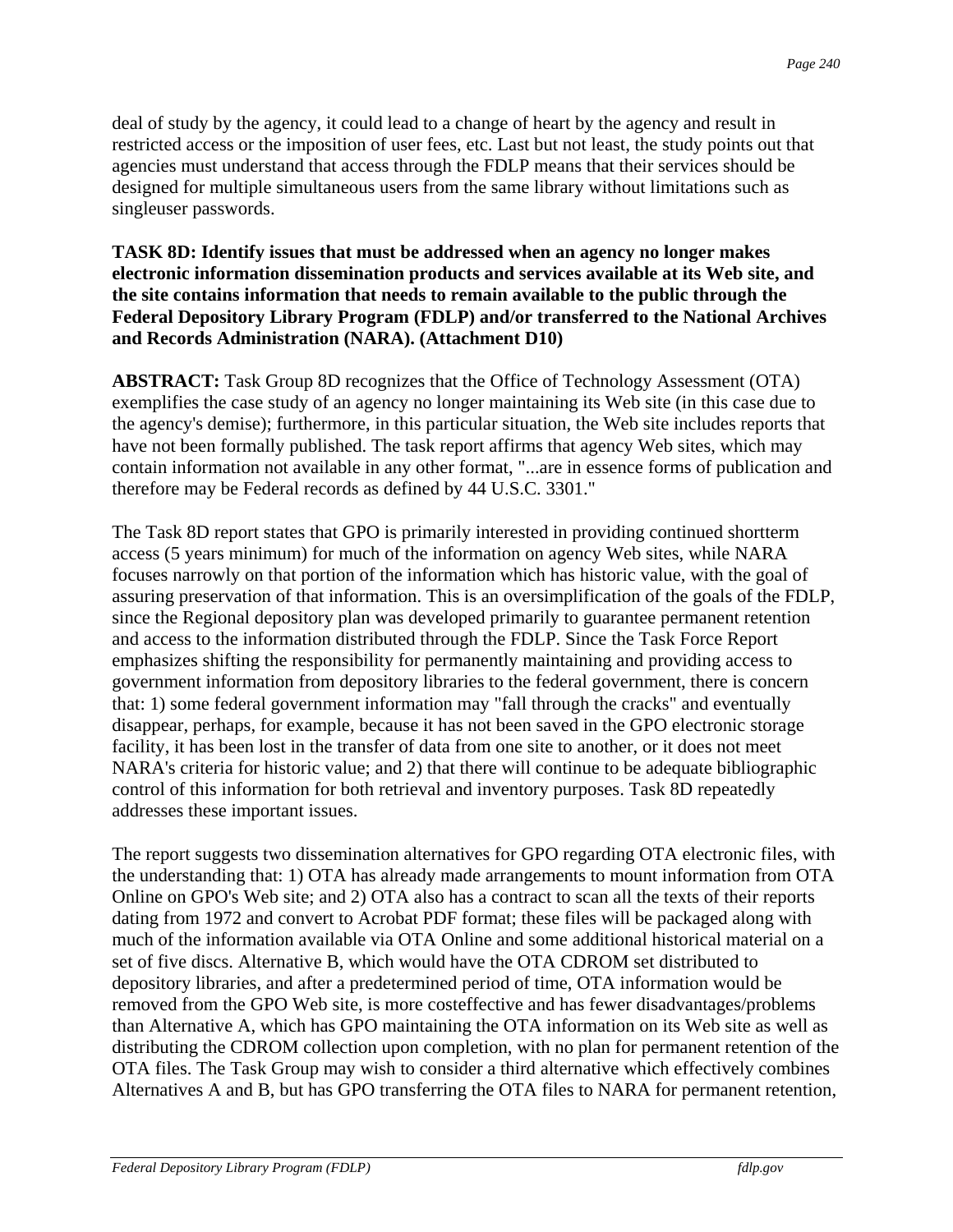after the CDROM set of OTA reports has been completed and distributed to depository libraries. This would eliminate the problem of NARA not accepting the CDROM set because it uses the PDF softwaredependent format, and also would allow NARA to accession only those files which were unique or of historic value, knowing that a complete set of files was available through the FDLP.

Regarding the appraisal alternatives, Alternative A, which would have NARA accession the records of the persons/committees responsible for maintaining agency Web sites, with the idea that these records would reflect the content and structure of the site, is less satisfactory than the other alternatives offered. The 8D report admits that "This option...ignores the possibility that in the future, the information posted on the Web site might not appear in any other format...[so] it is necessary not only to appraise the records of those maintaining the files, but the files on the Web site itself." This is a real situation; the FDLP already has begun to distribute federal information solely in an online format.

While Alternative B, which has NARA accessioning all files within a Web site, is more comprehensive than Alternative C, in which NARA would accession selected files, there are potential problems involved in documenting the huge amount of files and links within some agency Web sites. However, there are also problems with Alternative C in which NARA would determine which files may not exist in any other format as well as which files have historic value, in order to decide which files to eventually accession.

One of the major issues identified in the 8D report is permanent FDLP access to electronic information dissemination products and services. The report asks "If information already has been distributed in paper, microfiche or CDROM does it make sense to provide continued online access to the information?" Yet in Alternative B in the OTA scenario, where the CDROM set of OTA reports would be distributed to depositories and the OTA information would be removed from the GPO Web site, it is considered a disadvantage for public access to the reports to be available only at or through depository libraries. GPO and NARA should work closely together to determine the best method of ensuring permanent FDLP access to government information. The concept of transferring responsibility for permanent retention/access from depository libraries to federal agencies may need to be revisited with the intent to consider compromises that fall between the two extremes. For example, one possibility might be for the FDLP to establish Regional electronic depositories which would be responsible for storing and providing access to information contained on federal agency Web sites; NARA would be able to select only those files considered to be unique or of historic value for retention in the National Archives.

The Task Group has brought an important issue to the forefront, especially since the report also states "If an agency decides to discontinue access to information through their Web site, does GPO have a responsibility to obtain the information and provide funds and resources for its continued access through the FDLP?" Since NARA is not mentioned in the discussion of this issue, there certainly is an implication that either depository libraries and their patrons (the public) should not necessarily expect to obtain access to this information through the National Archives, or, depositories and their patrons will not necessarily find the information as easily located and retrieved from NARA as it is through the FDLP. GPO and NARA should consider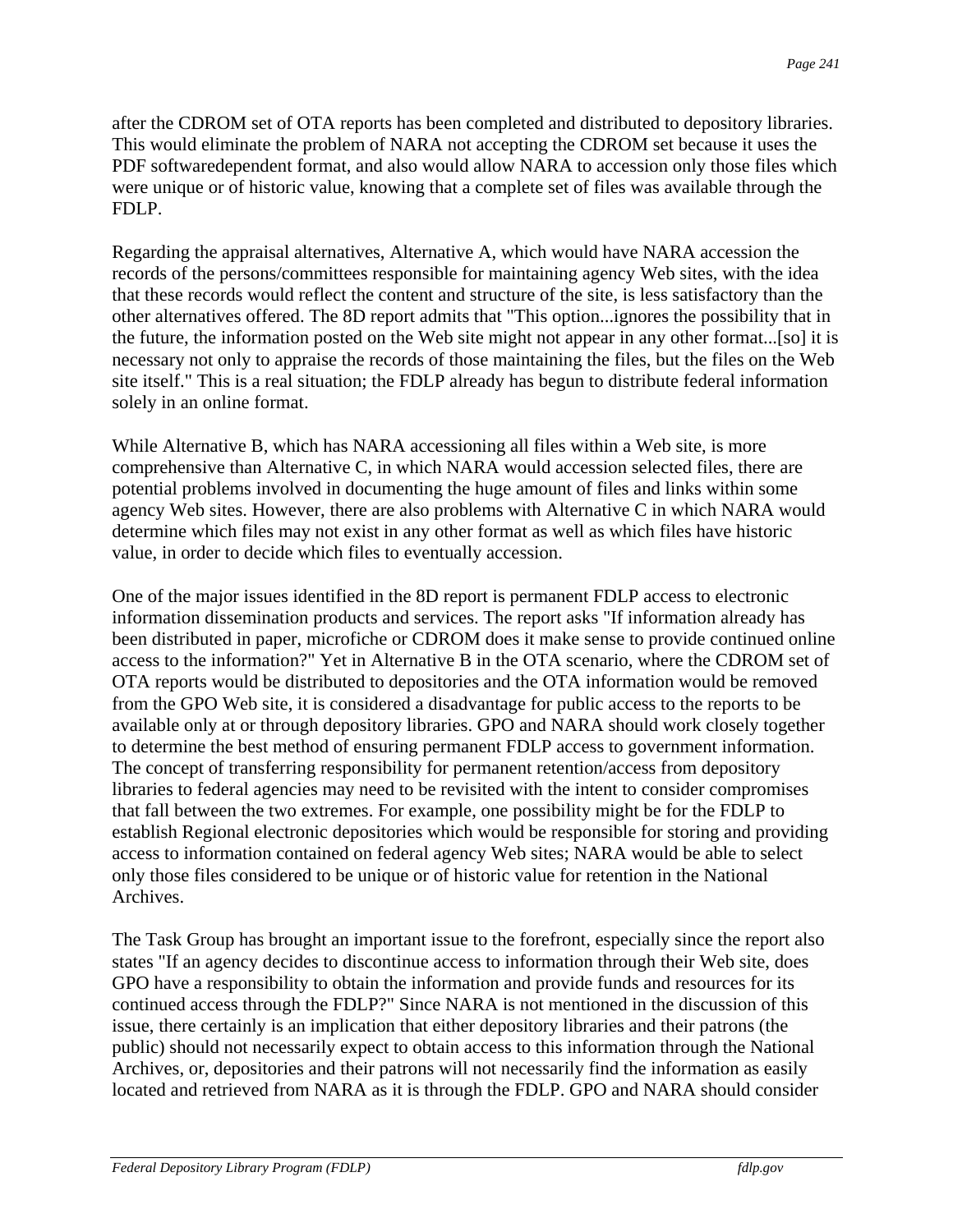all of the federal information needs of the American public in order to determine the best arrangement the two agencies can work out between themselves and among all federal agencies to ensure permanent public access to electronic federal government information.

#### **TASK 9: Evaluation of issues surrounding inclusion in electronic formats of materials not traditionally included in the FDLP in either paper or microfiche. Examples include: Federal district and circuit court opinions (Task 9B), SEC filings (Task 9A), patents, military specifications and a variety of other scientific and technical information (primarily contractor reports). (Attachment D11).**

**ABSTRACT:** The Working Group is to commended for evaluating alternatives for improving access to these valuable materials through the Federal Depository Library Program. The materials considered in the Task 9 report have generally not been distributed through the program and yet the information clearly meets requirements for depository distribution. Cost considerations and other factors have restricted its dissemination through the FDLP although other similar material is distributed. It would enhance public access and be extremely useful to make STI (scientific and technical) data available electronically through the program. However, the imposition of copyrightlike restrictions on the electronic dissemination of this data is very problematic.

The types of information considered in Task 9patents, military specifications and standards, Congressional Research Service Studies, and scientific and technical information such as EPA technical reports and guidelines, DOD technical reports and NTIS reportsinclude resources of enormous importance to scholarly and industrial research and development. It is very helpful that the Working Group evaluated several alternatives for improving access to these materials through the FDLP. The materials considered in the Task 9 report have generally not been distributed through the program. Many are similar in nature to report literature, such as Department of Energy and NASA reports, which have been part of the FDLP. Patent literature has been available through a separate and more limited patent library depository program. It would be highly desirable to improve access to patents, specifications and standards, CRS Studies, EPA and DOD technical report literature through the FDLP. The information available clearly meets requirements for depository distribution; cost considerations and other factors have restricted its dissemination through the FDLP although other similar material is distributed.

Voluminous materials such as specifications and standards, patents, and STI (scientific and technical information) seem ideally suited to ondemand electronic delivery because of the costs and space required to disseminate, house and maintain either a paper or a microfiche collection. Any given report, specification or patent may be used infrequently, although the cumulative use of the collection may be high.

Not addressed in the Task 9 report is the issue of bibliographic access to these voluminous collections of STI materials. Increasingly, print indexes are being discontinued and are not necessarily being replaced by improved electronic versions. In the case of NTIS, its primary catalog and index is now privately produced and is not available in an electronic version at no cost. By contrast, the Patent and Trademark Office is greatly improving access to its materials through online electronic indexing and abstracting. In order to avoid losing our national research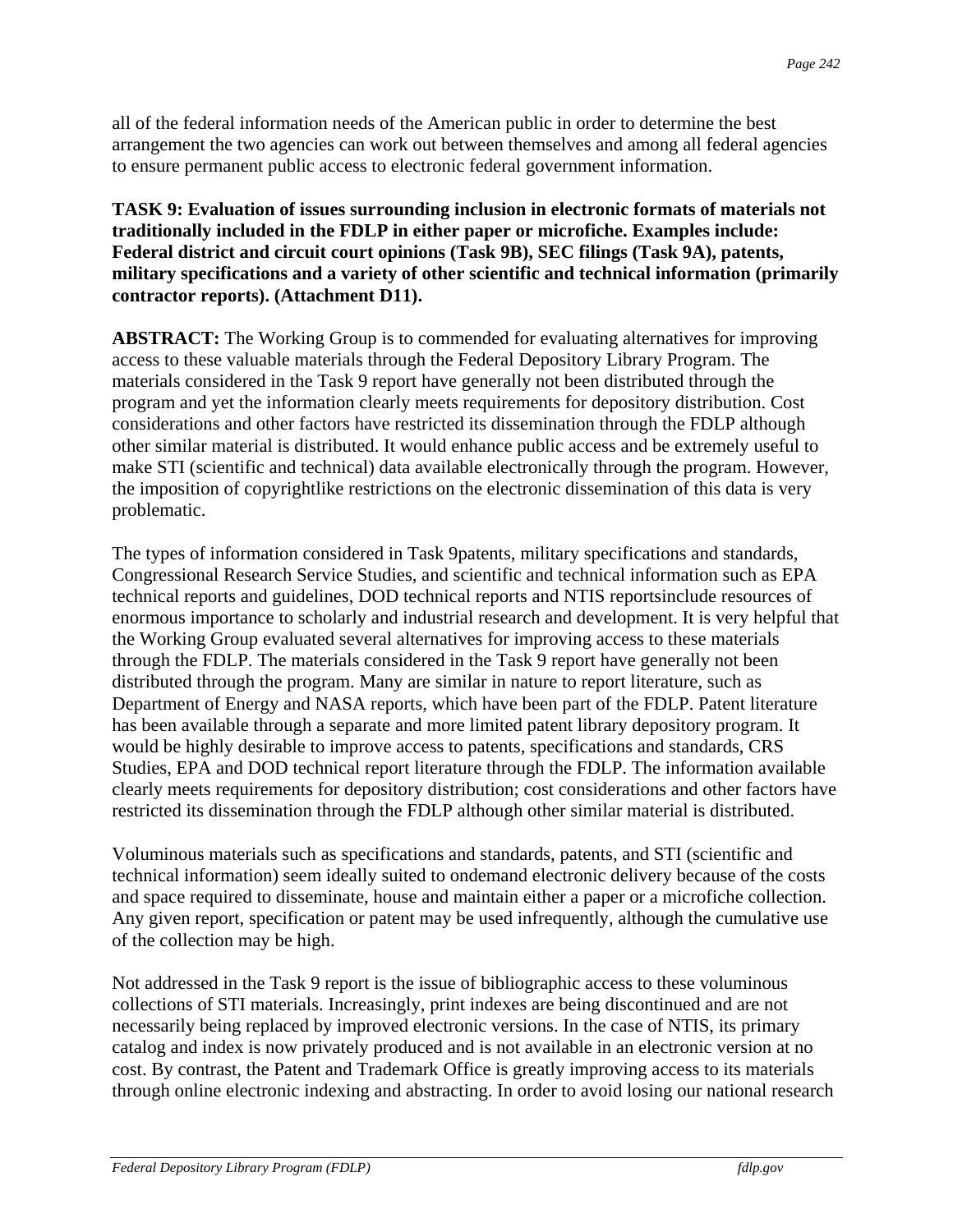heritage, the cumulative results of millions of dollars of investment of public and private funds, maintaining both bibliographic access and access to the print or electronic versions of the documentation itself is important.

A major obstacle to FDLP dissemination of these valuable resources is the costrecovery basis under which some agencies operate. Ideally, agencies should be funded to a level to permit nofee distribution, at least to depository libraries, and to make charges to others based on the incremental cost of dissemination. In an electronic environment, such considerations have led agencies such as NTIS to propose the imposition of copyrightlike restrictions on electronic dissemination of data. Relatively few NTIS publications are popular enough to sell enough copies to turn a profit and it would be possible for competitors to skim off and sell their own copies of popular titles. NTIS and other agencies are also concerned that if a depository library made an electronic publication freely available, the agency's own market would be negatively affected. Similar fears of negatively impacting the market for print or microform materials have not materialized. The proposal outlined by NTIS would impose copyrightlike restrictions on the use and manipulation of government information.

Dissemination alternatives: In evaluating alternatives for dissemination, it should be assumed that no one alternative is appropriate for all the types of information discussed under Task 9. Also, it is critical that longterm access to and preservation of printed and electronic information be ensured. Alternatives C and D, which involve the Government Printing Office in the distribution process, would provide longterm access. Similar guarantees should be assured for any alternative selected.

Alternative A and B: Alternative A provides that agencies would make their own information available for dissemination through the Internet, at no cost to the user. The GPO Locator would direct users, including depository library users, to the agency site. Alternative B is similar, except that agencies would charge a fee for their information and GPO would negotiate an agreement to pay the costs of online access for depository libraries. The agreement could include limitations on number of users or on remote access via library networks, but would not include copyrightlike restrictions on use or reuse of information.

Alternative A and B may be appropriate for voluminous data such as patents and information under the custody of NTIS or DTIC. Both alternatives would greatly improve access to materials which have never been available through the FDLP, and in both instances, the FDLP would provide assistance to users in locating and using the data. It is also true that displaying and printing extensive documents with tables and graphics will not be easy, and both libraries and endusers will need to acquire appropriate equipment, software, AND experience in making this information accessible. Even when information is disseminated at no fee, the costs to users will be significant.

Among the disadvantages of both alternatives would be that public access will put additional loads on agency computing and telecommunications resources as well as on support services. Nearly 1400 libraries could be potential users and would need access training and support.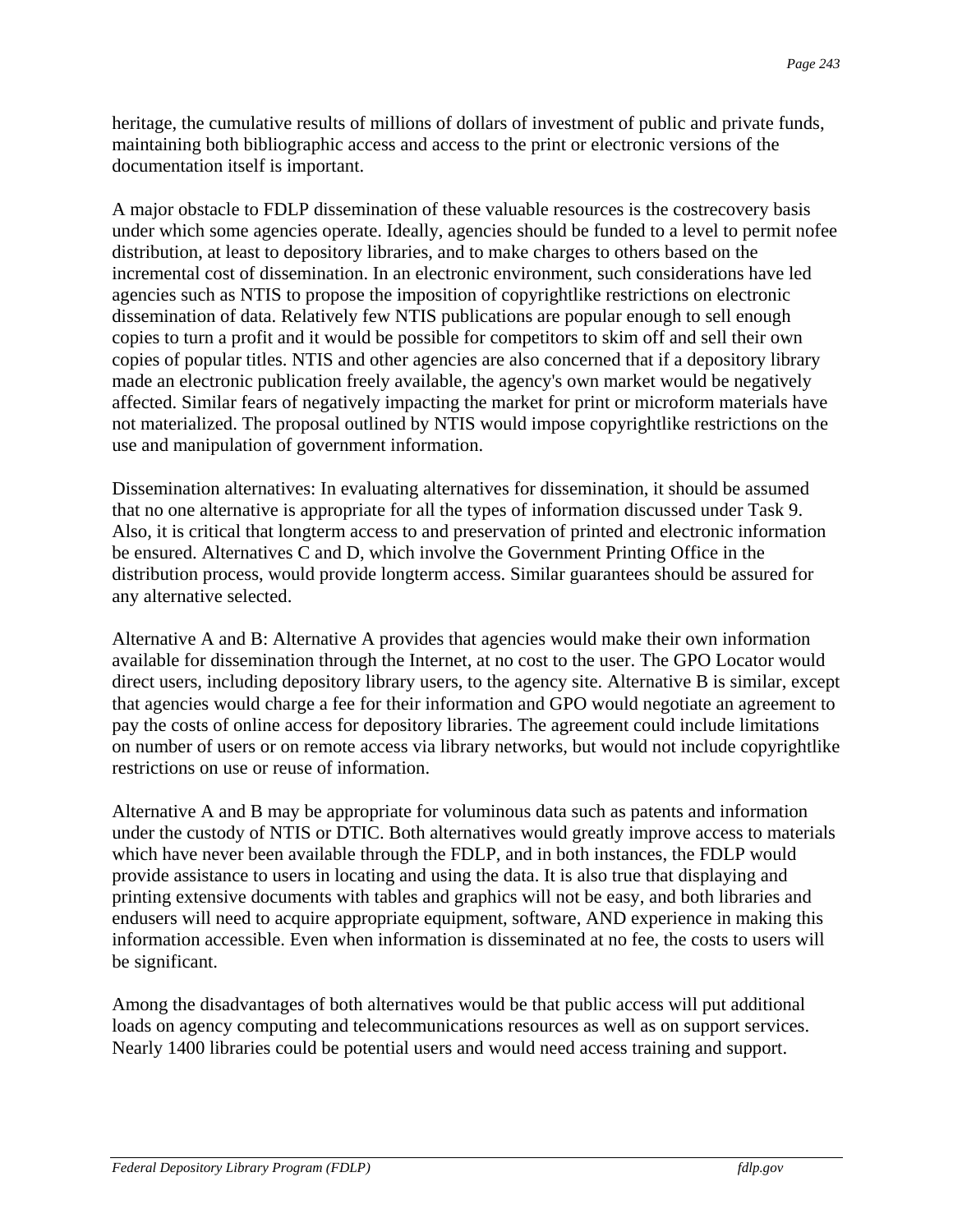In the current budgetary environment, it is unrealistic to expect that Congress will elect to completely subsidize the Internet dissemination of patents and STI. Thus nofee access through the FDLP would be a substantial improvement in public access. Other data, such as specifications, are currently available at no cost and should continue to be, since electronic distribution may be a more costeffective alternative for the agency.

Alternative C: This option provides that GPO would establish a database of information from agency sites which is tailored to the FDLP. This alternative would relieve agencies of concerns about unauthorized access to other information in its files, as well as the user load on its systems. It would also provide a desirable redundancy of access, maintaining availability of data in the case of damage at another site. Because of the voluminous nature of some of this information, it may not be economically feasible for GPO to create and maintain a separate database. However, for less extensive materials from agencies with security concerns, this alternative could be ideal. Under Alternative C, the standard interfaces GPO could offer, and the additional bibliographic access it might provide, would be important contributions to effective use of the information.

Alternatives D and E: In Alternatives D and E, GPO would distribute information downloaded from online sources to the FDLP in CDROM format, either produced by agencies (D) or GPO (E). CDROM distribution is the least desirable alternative, for a variety of reasons: the time delay in distributing the CDROMS; the sheer number of CDROMS that would need to be distributed; the difficulty in locating the required data on the CD; and the inability to update material distributed in CDROM format. Longterm access to these materials must be ensured. At present, CDROMS may offer an edge in terms of longterm access, but they do not provide the kind of ondemand access that may be more appropriate for large collections of data in which any given title receives little use.

Alternative F: This option was proposed by the National Technical Information Service after the completion of the Task 9 report. It is a variation on Alternative B, in which the information is available from an agency site, for a fee, but without the involvement of the Government Printing Office. It is a unique model in that valuable materials would be made available to the public for the first time through depository libraries, and yet the materials would not be an official part of the FDLP. The NTIS proposal requires an agreement from participating libraries not to release the electronic file outside the library or use it for commercial purposes. Such a restriction is necessary, according to NTIS, to assure that depository access and use do not infringe on the agency's own market. At the same time, this in effect amounts to a copyrightlike restriction on the downstream use of these materials and would put librarians in the position of having to limit or even police the use of these materials.

On one hand, this overture from NTIS should be viewed as an opportunity to make important STI materials more readily available to the public through depository libraries. On the other hand, the proposal places restrictions on the use of government information that are expressly prohibited in Principle 5 of the draft report and indeed in the Paperwork Reduction Act. Of concern with the NTIS proposal is that it might become an accepted model for other electronic government information services. Therein lies a grave danger to the public's nofee access through the FDLP. It is a serious issue which requires Congressional study and review.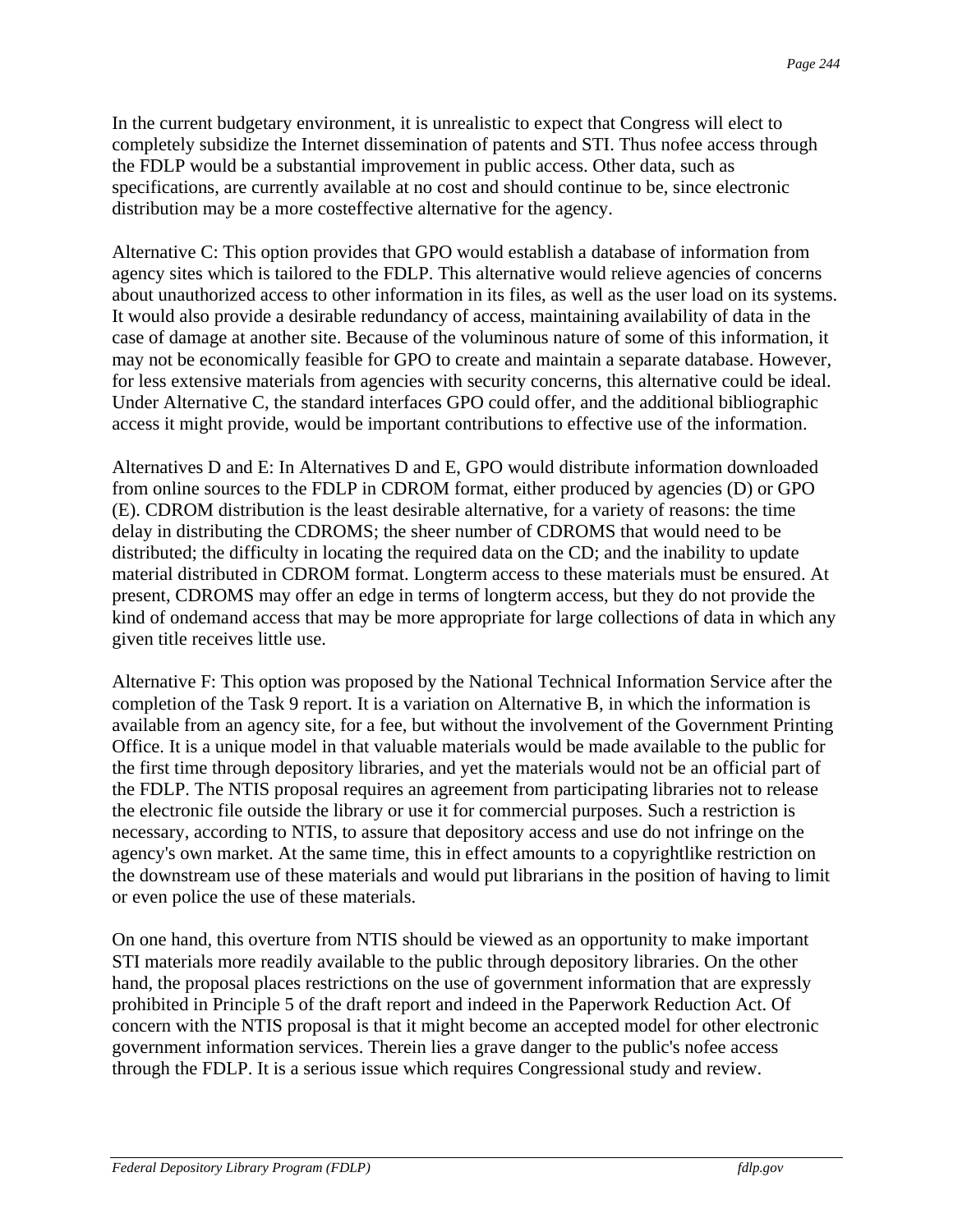Regarding the NTIS proposal, it would be useful for the pilot project to be carefully developed with input from the depository library community and the NTIS Advisory group. This is a very important undertaking that will add valuable materials to the program. Libraries will have a great deal of work to do doing the pilot project to establish mechanisms for printing documents. The pilot project should be useful for testing mechanisms of delivering material electronically to individual users that would not damage NTIS's market.

### **TASK 9A: Evaluate issues surrounding inclusion of the Securities Exchange Commission (SEC) EDGAR System in the Federal Depository Library Program when the information is not already included in paper or microfiche format. (Attachment D-12)**

**ABSTRACT:** It is commendable that the SEC has taken full advantage of WWW technologies to provide nofee access to the EDGAR database, a valuable public resource to company records. Task 9A proposes two alternatives for public access to EDGAR through the FDLP: the first suggests using the GPO Locator service to enhance the public's ability to access EDGAR through the Internet but does not address the need for multiple mirror sites nor the long term need for ready access to historical EDGAR information; the second, the distribution of CDROMs, may resolve the multiple site access and long term storage issues but would add expense and rely on a technology that may soon become outdated. Both alternatives have merit but a combination of both may be most desirable. A third alternative could be considered, not to replace the others, in which libraries, community civic networks, library consortia, and other notforprofit organizations form partnerships with federal government information producing agencies. These partnerships will assure ready and timely access to EDGAR resources through redundancy of access to the information, as well as long term preservation of this important information.

The 9A Task Group has selected the SEC EDGAR System as an model of using the Internet to increase public access to electronic information. The commitment of SEC Chairman Arthur Levitt to resist pressure to privatize the EDGAR System and post it directly to the WWW serves as a model for other federal information providers. Appropriately, with the advent of Internet access, Chairman Levitt has concluded that the SEC has the responsibility to make these materials equally available to the publicindividual users, libraries, and the private sector.

In the draft study, Task 9A describes two alternatives for providing access to SEC EDGAR information. In the first, access to the EDGAR system would be strictly online; GPO and depository libraries would incur little expense. It is assumed that GPO would add value through sophisticated indexing in its Locator service which would be used by the public, libraries, and private sector information businesses alike. The FDLP ensures that the knowledge and skills of government information specialists are available in all Congressional districts to assist and train members of the public unfamiliar with accessing federal information. In this alternative the SEC and the public derive significant value from GPO indexing and depository library assistance at very little expense.

A key concern with Alternative 1 is long term access to EDGAR records. The FDLP has traditionally guaranteed long term access to federal publications through regional depository libraries. Alternative 1 suggests no mechanism that will assure the ready availability of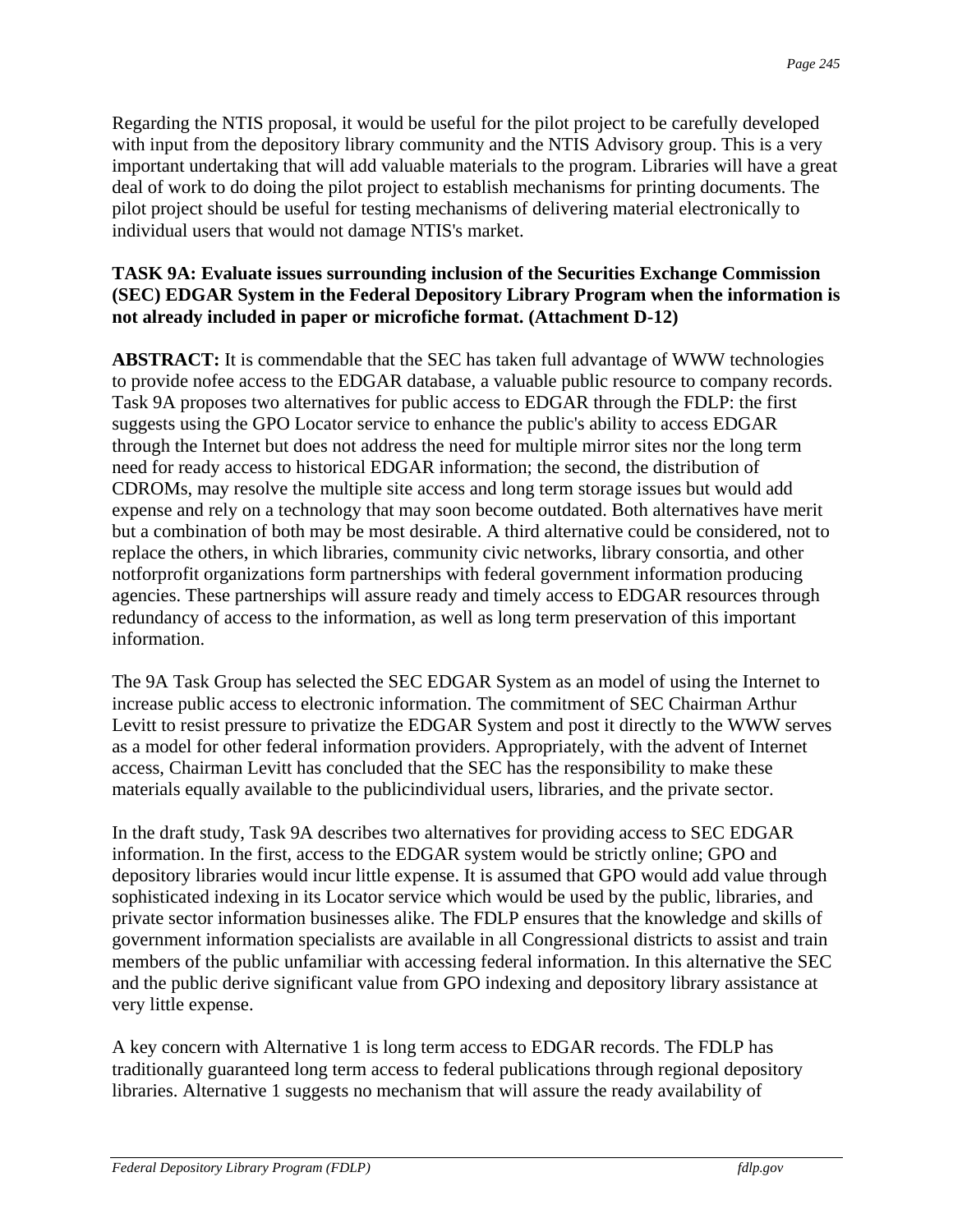government publications that have been provided through regionals. Though the SEC is engaged in negotiations with NARA to schedule retention of EDGAR materials, we are concerned that access to archived federal information is less immediate through NARA than it is through regionals.

A second key concern raised in Alternative 1 is redundancy of accessthat is, the availability of access through more than one source in the event that the primary channel (in this case the SEC) is interrupted. Given current Internet capacity and technology, disruptions of service are not uncommon. The stability of individual systems is also at best uncertain, as typified by system crashes and power failures. This option provides no alternative for accessing EDGAR data in the event that the SEC data platform is incapacitated or regions of the country are unable to connect via the Internet to SEC databases.

Alternative 2 proposes the tangible distribution of SEC data to depository libraries on CDROMs and provides a possible solution to both problems of long term access and lack of redundancy. By depositing EDGAR data on CDROMs in regional depositoriesor some other subset of depository librariescomplete sets of EDGAR information will be available at nofee from multiple sites. These libraries would accept their traditional responsibilities for maintaining the information and providing it to the public either directly or through other depository libraries. As major players in the increasingly electronic information universe, they would bear the responsibility for migrating the data to new media as information storage technologies evolve. In this way, multiple sites would provide long term access to EDGAR information resources. We recognize that this alternative incurs potentially significant expenses. However, the value added by these costs in terms of the free flow of federal information to the public warrants the investment.

A possible third alternative would be the establishment of partnerships between the SEC and individual libraries, library consortia, library associations, community networks, or other notforprofit organizations. In such partnerships the partner libraries would operate under agreements with the SEC to serve as nofee mirror sites for the EDGAR database; provisions for long term access would be included. The federal agencies responsible for guaranteeing public access to federal information, such as the GPO, NARA, and OMB, would provide guidance and coordination in drawing up such partnerships. In this alternative the value of EDGAR is still guaranteed to the public but at little expense to the federal government. Partner libraries would accept this responsibility as a part of their mission and service to their constituencies, and with the understanding that many other libraries are embarking on similar arrangements to provide nofee access to other federal, state, and local government information resources.

Overall, Alternative 2 provides needed dependability and resolves the important questions of longterm and redundant access associated with the strictly online scenario proposed in Alternative 1. However, the increased expenses associated with Alternative 2 may suggest that additional models, such as that of partnerships with nofee mirror sites, be explored.

**TASK 9B: Evaluate how United States Court of Appeals published slip opinions might be included in the Federal Depository Library Program (FDLP) electronically, although they have not been a part of the FDLP in either paper or microfiche format. (Attachment D13)**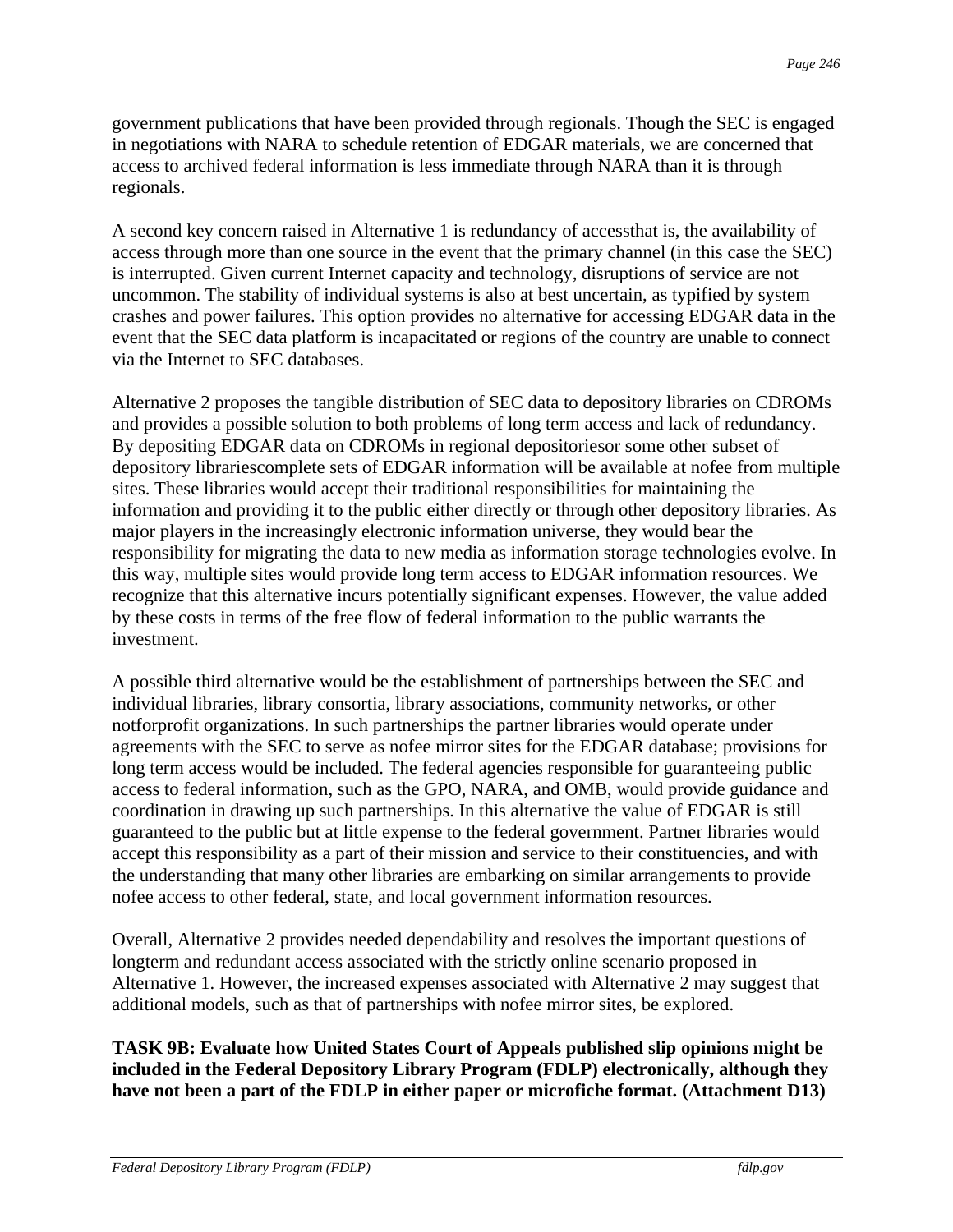**ABSTRACT:** United States Courts of Appeals slip opinions have not previously been included in the Federal Depository Library Program (FDLP). We believe that incorporating the electronic version of these slip opinions into the FDLP is consistent with the view of the Senate, expressed in Senate Report 104114, that advances in technology provide new opportunities for enhancing and improving public access to Government information. The development of depository access should be based on new and emerging Internet technologies, and not on the outdated bulletin board systems which are rapidly becoming obsolete. In order to provide an electronic product that would be useful to the public, any option selected must be able to guarantee the authenticity of the opinions and ensure the provision of long term access to this essential public information.

In a letter dated February 16, 1996, the American Association of Law Libraries (AALL) provided comments on the Task 9B report which investigated the possibility of including U.S. Courts of Appeals slip opinions electronically in the Federal Depository Library Program (FDLP). We appreciate the fact that you took these comments under consideration and were very pleased to see that many of them were incorporated into the latest draft Task 9B report. The Courts of Appeals slip opinions have not, to this date, been included in the FDLP. Incorporating electronic slip opinions into the FDLP is a perfect example of the use of advances in technology to provide new opportunities for enhancing and improving public access to Government information. (S. Rep. No. 114, 104th Cong., 1st Sess. 48 (1995)). Our associations endorse the inclusion of the slip opinions in the FDLP as a very positive step towards realizing the Senate\*s goal of improved public access. Although Task 9B is limited to U.S. Courts of Appeals slip opinions, we believe that it should serve as a model to provide the public with electronic nofee access to the opinions of the Federal District Courts as well.

Whichever alternative is ultimately selected to provide electronic slip opinions through the FDLP, there are two important issues that need to be addressed. The first is authenticity. A means of guaranteeing the authenticity of the electronic version is essential. Law is a discipline which relies on precedent. Legal researchers, including legislators, attorneys, law students and faculty, and the general public, should all be assured that the information is both reliable and the most current authoritative version. The second issue is preservation and long term access. In Section 4, the draft report raises certain questions that need to be addressed yet it fails to suggest any answers. We believe that, as technology advances, the public has the right to a seamless transition from the slip opinion to the final authoritative electronic version. In addition, the government has the responsibility to ensure the permanent availability of the final authoritative version, at no cost to the public, and in a format that will be usable with future technologies, as current software and hardware become obsolete. We affirm the position expressed in the February 16 letter that options B and C are not viable. Both of these options rely on bulletin board systems (BBS), a model that has several disadvantages. First, BBSs use a technology that is rapidly becoming obsolete. In contrast, the Internet alternatives offer the advantages of speed of transmission and full text searching. Second, the BBS model is decentralized and lacks a single standard setting authority. With no central authority, the slip opinions are likely to suffer from a lack of standardization as it applies to file formats as well as search and retrieval software. In addition, this lack of standardization inhibits verification of authenticity and complicates preservation efforts.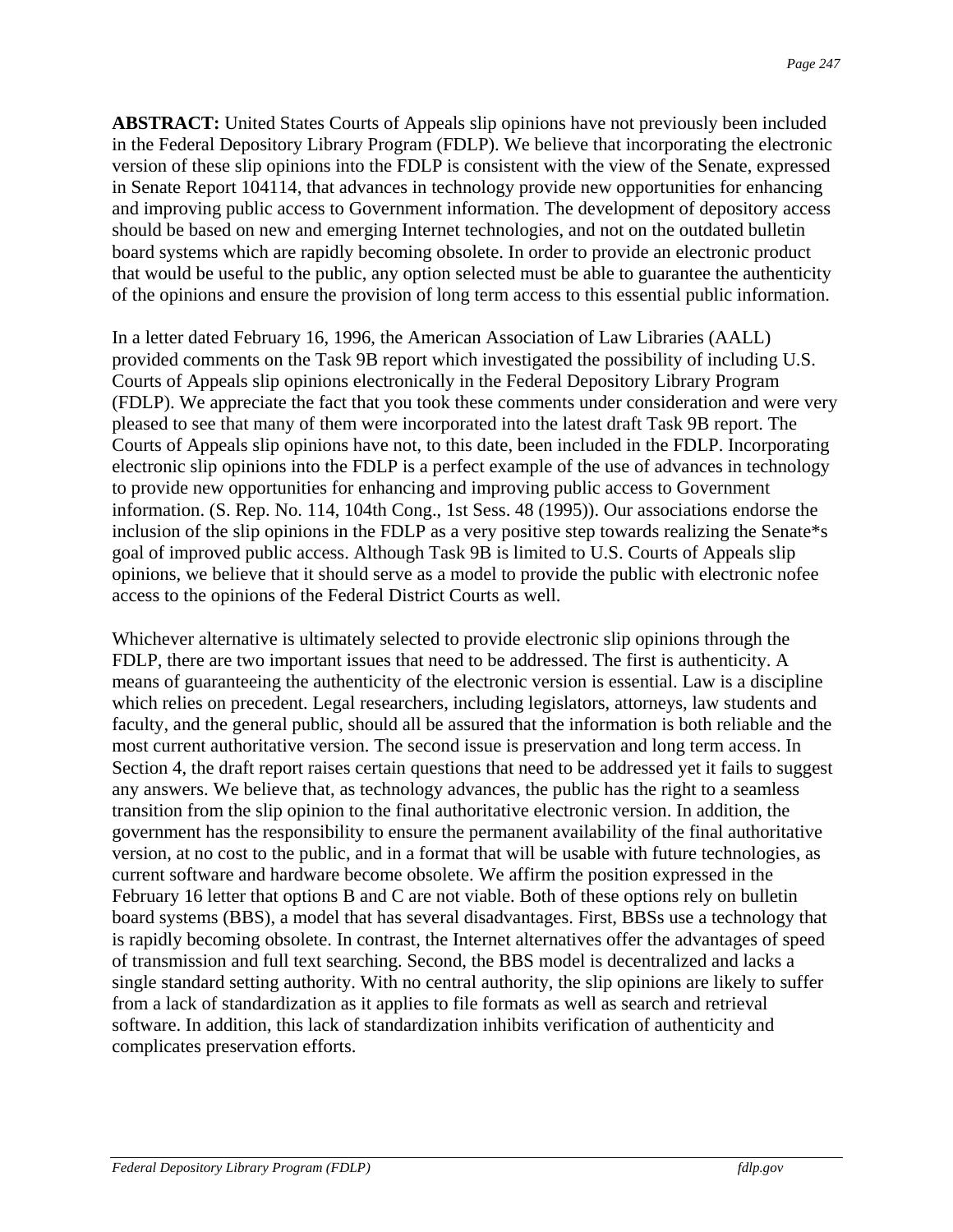The following comments on Alternatives A, D, and E are in addition to those expressed in the letter of February 16, 1996.

### Alternative A: GPO ACCESS

The success of this option, to provide slip opinions through GPO ACCESS, is dependent upon changes to Title 44 which would require the courts to supply GPO with the electronic slip opinions. Although the Courts of Appeals have historically been granted a waiver from the requirement to use the printing services of the Government Printing Office (GPO), such a waiver is not necessarily appropriate in an electronic environment, and would inhibit any efforts to provide comprehensive access to all of the slip opinions through the FDLP. In addition, to be effective, any such change to Title 44 must include adequate enforcement provisions. The use of GPO ACCESS would meet the Congressional goal of improving and enhancing public access to government information as long as GPO ACCESS remains available free of charge to the public. In addition, the GPO ACCESS option would provide one centralized standard setting authority in GPO. Preservation and long term access will however, depend on continued long term funding of the GPO ACCESS system by the Congress.

### Alternative D: Judiciary Web Site

This option, to provide slip opinions on the Judiciary web site, would be an improvement over the current bulletin board systems since one central standard setting authority, presumably the Administrative Office of the U.S. Courts (AO), would be established. While this option would certainly be a technical improvement over the current decentralized system of BBSs, which we consider to be obsolete, nofee public access must be ensured. Again, preservation and long term access will depend on funding and a commitment on the part of the AO to guarantee maintenance and archiving of the opinions. Alternative E: Consortium of Law Schools

The efforts of the law schools which provide Internet access to the slip opinions are notable because the consortium is committed to making them available to the public free of charge. Although this model is decentralized, there is evidence of law school cooperation (e.g., in the development of keyword searching across sites) that could be expanded to include standards for authenticity, preservation and long term access. Ultimately however, preservation and long term access will depend on the continued efforts of each individual law school.

# **TASK 10A: Review the effects of offering free public access to STATUSA information products and services through the Federal Depository Library Program (FDLP). (Attachment D-14)**

**ABSTRACT:** STATUSA, a costrecovery service within the U.S. Department of Commerce, produces business and economic information products, including the Economic Bulletin Board (EBB), the National Trade Data Bank (NTDB) on CDROM, and STATUSA/Internet. These products are available through the Federal Depository Library Program (FDLP), and are among the most heavily used electronic government information sources at depository libraries.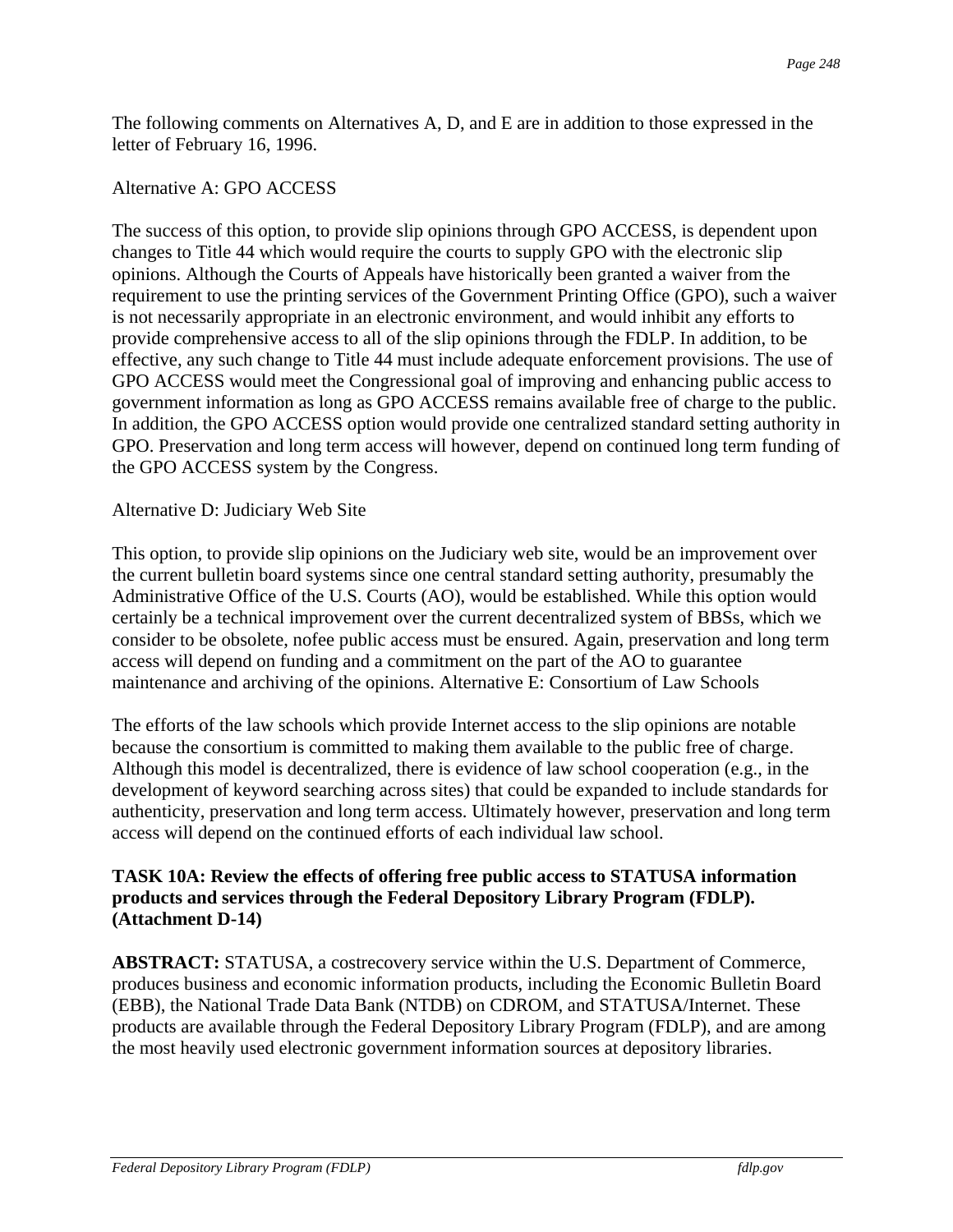This task report articulates the dilemma, from an agency's perspective, of trying to balance the competing mandates of costrecovery and wide public dissemination. STATUSA is the product of an agency that recognizes the value of including its information in the FDLP. But while the agency has cooperated with GPO to provide its products to the public through depository libraries, public access is restricted by current practices and pending changes to pricing and access policies. The federal government should adequately fund public access to government information resources produced for public use, and must address the role of costrecovery programs in the menu of public information dissemination services. Competing laws mandate, in some cases, that agencies both provide nofee access to the public through depository libraries and at the same time recover costs for those same services. In addressing this apparent dilemma for selffunded agencies, Congress should, at minimum, reaffirm the public's right to nofee access to government information through the FDLP. A broader public deliberation of the issues of "fee vs. nofee" must take place in order to clarify these difficult policy and technical issues.

The list of tasks for the GPO study task groups included the key issue of feebased services in the tenth task: "A review of Federal programs permitting or requiring the sale of information to recover costs, and the effects on efforts to assure free public access through the FDLP." This task addresses a central policy question, where emerging technologies are providing both opportunities for broader access and problems in identifying and recovering costs. While there are many examples of programs which fall into this category, the study includes only two case studies, STATUSA (Task 10A) and MEDLINE (Task 10B). Since this is such an important and complex issue, it is one which requires additional data and consideration by Congress to reconcile conflicting policies and assure appropriate support for programs which carry out the government's information principles.

As a case study, the STATUSA program is an excellent illustration of the problems faced by an agency which operates in a feebased environment and yet wishes to provide a level of access to its materials through the FDLP. In trying to adapt the FDLP model for tangible products to the electronic environment, STATUSA is facing the difficulties inherent in controlling the use of electronic information, which is easily networked and shared and hard to contain. Because the products from STATUSA are enormously useful to FDLP users, the libraries want to provide the broadest possible access.

Carrying the traditional FDLP model into the electronic age is more complicated than it may seem at first. For example, the NTDB CDROM includes on it about 250,000 publications. Many of these represent materials which were formerly in the FDLP in paper. For each of these publications, a depository library received one copy without charge; if it wanted more copies, it could purchase them. At any one time, multiple users might be reading many of these multiple publications in a depository library. If the users wished to have their own copies of materials, they could buy them from government sources or pay for photocopies in the library. As printing ceases and publications are bundled onto the NTDB, the depository library still receives one copy without charge, but now it has thousands of publications on one CD. Unless the CD is placed on a network, the number of possible simultaneous users of these many publications is cut down to one. From the library point of view, networking of the NTDB provides a level of access similar to that provided in the paper environment, but from the agency point of view it could cut into the sales which are necessary to sustain the product.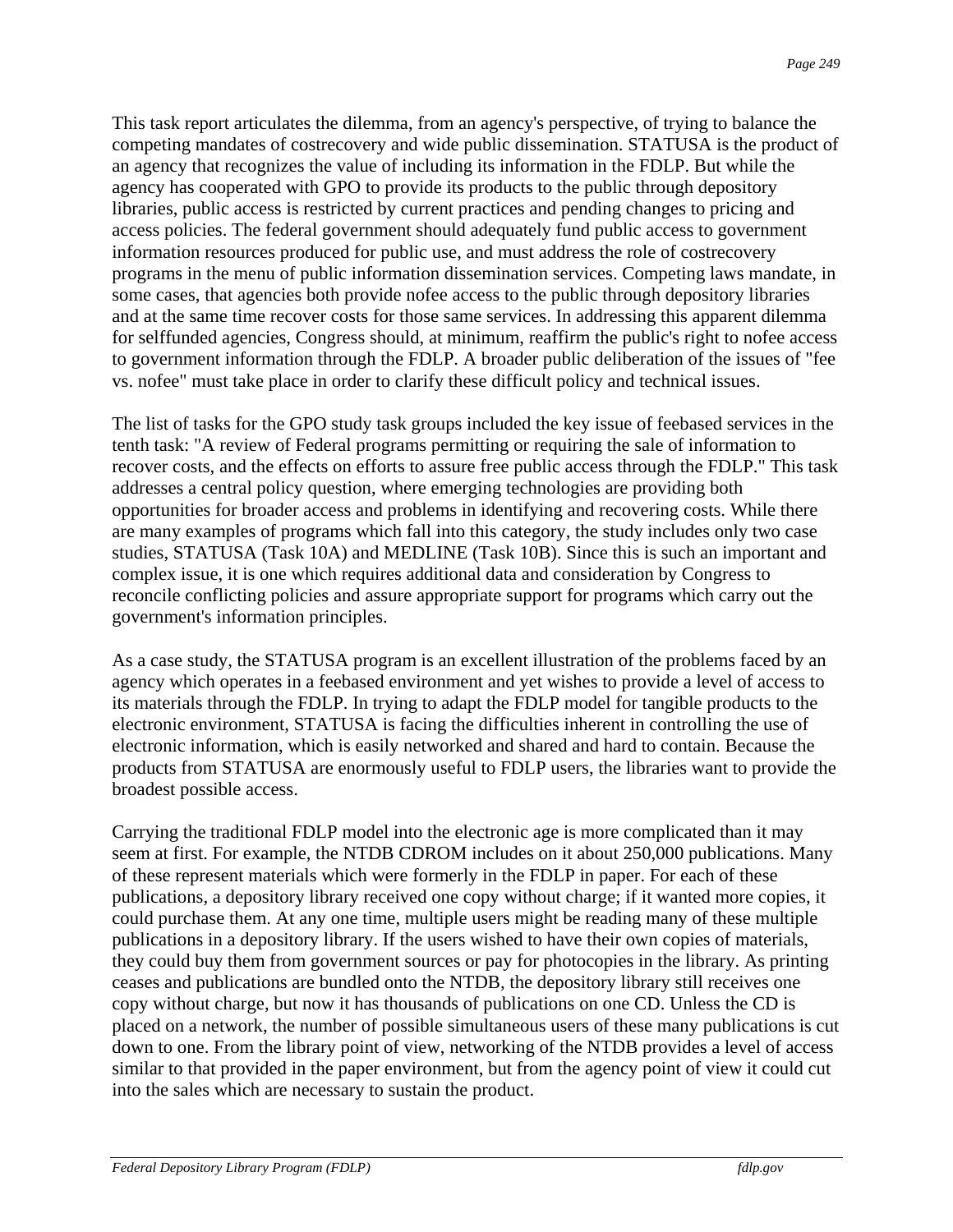The development of STATUSA/Internet introduces additional issues. The Internet product is not identical to the CDROM. There are many time series and matrix tables on the CD which are not online, and these are of major interest to the research community, and thus should remain in the FDLP. But the Internet STATUSA provides timely access and consistent searching, significant advantages for many FDLP users. The establishment of the Internet version has presented the agency with the challenge of registering users and controlling their use of the information they receive. The administrative problem of registering depository libraries was solved by the cooperation of GPO's Library Programs Service, which took over that responsibility, and that cooperative model deserves replication for other agency Internet services which might be added to the program.

Controlling the use of information is more problematic, and introduces the issue of asking libraries to enforce copyrightlike restrictions on the use of government information which go beyond any controls libraries needed to impose on the use of tangible formats. Users have always been free to photocopy paper and fiche publications, and use the copies without restriction. Electronic dissemination provides the opportunity for much easier and broader redissemination, and this could undermine the relationship between publishing agencies and the FDLP. With paper and microfiche formats, nofee use in depository libraries was not a serious threat to the sale of materials for individuals, organizations and businesses which wished to have the convenience of their own copies. STATUSA is trying to replicate that model with the provision of one free password for use in each depository library, but the libraries are anxious to provide access to more than one user at a time through networking. Only one person is some congressional districts with only one depository library would be able to access this materials at any one time under this proposal. Since the Internet offers the opportunity to provide public access to government information when and where it is needed, the government needs to come to grips with the issue of support for that broad and beneficial access.

This same issue was faced by the GPO itself, which like STATUSA had statutory language which permitted charging reasonable fees (for users other than depository libraries) for its online GPO Access system. After more than a year of experience with maintaining complex registration procedures and charging nondepository users for access, the GPO decided to make the entire system free to all users. The resulting changes in use and in costs and revenues for the GPO would provide useful additional data and should be incorporated into this study.

The two alternatives presented in the Task 10A report seem to imply that the NTDB CDROM would remain in the depository program since the contents are not all covered in the Internet version and the CDROM provides longterm access for information not included in the Internet version. The only real difference between the two alternatives is where the funding for the costs of Internet access would come from. Alternative A would fund depository access from other STATUSA fees, since the agency no longer has sufficient appropriated funds to support FDLP participation. This might seem similar to universal service in the telecommunications field, where all users pay to support basic service for those who would not otherwise have it. It would succeed only if libraries could limit redissemination so that the income which supported the program was not destroyed, a delicate balance indeed.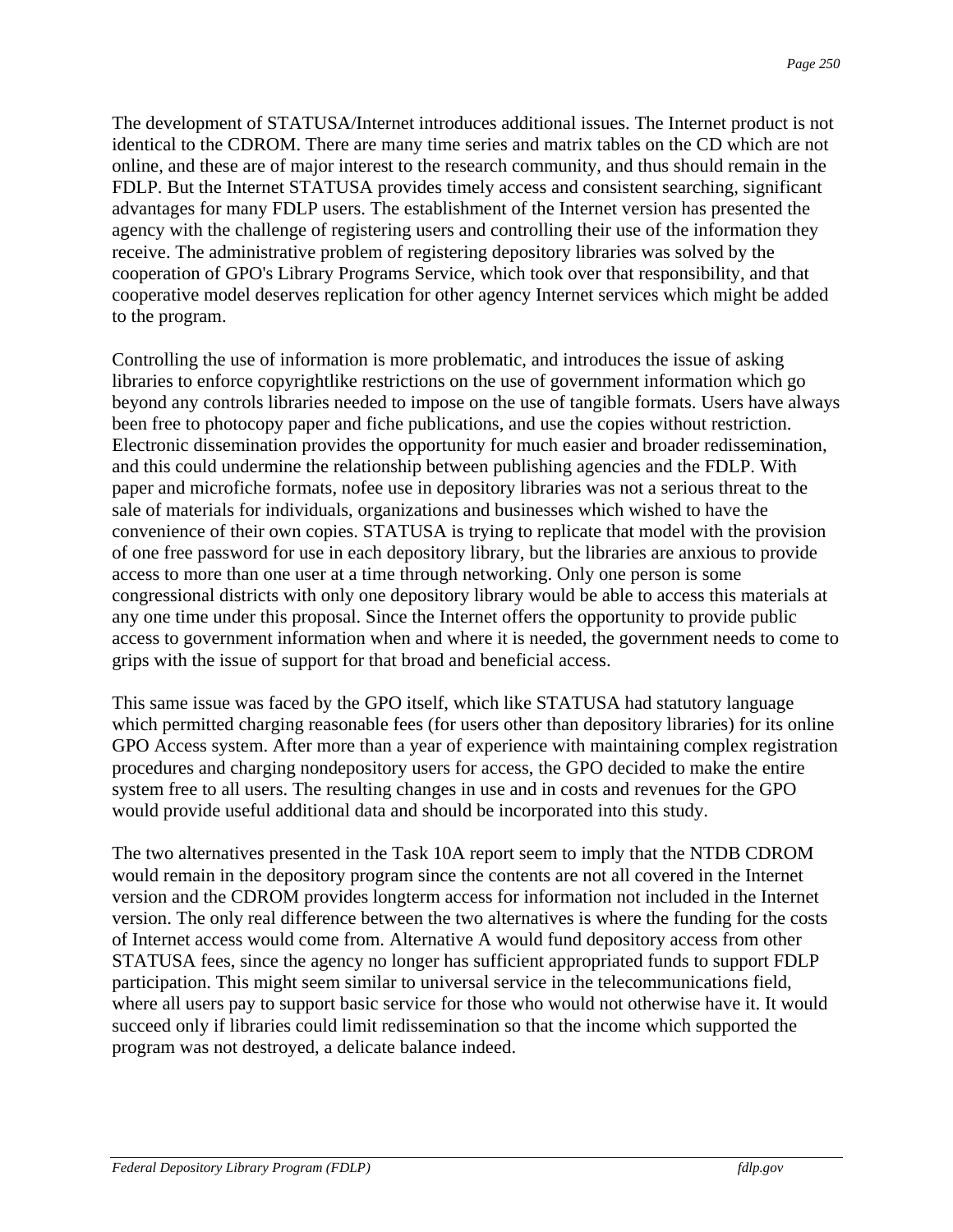Alternative B acknowledges that there is a cost to providing FDLP access to STATUSA, and proposes that GPO would pay for depository access through its appropriated funds. This option includes some cost figures which may have been superseded by more recentlyreleased fee schedules from STATUSA, which propose higher fees for networking both the CDs and STATUSA/Internet. The proposal to have GPO pay for FDLP access to feebased government information services appears in several of the task reports and also in the GPO's Strategic Plan, but there seems to be little data on the actual costs which this might incur. From the user's point of view, the essential issue again is that the government should fund adequate public access to the information resources for which the American public has already invested.

The "Issues to be Addressed" section of this task group articulates the difficult problems of funding public access and the "fee vs. nofee" controversy. Depository librarians see the great variety of uses made of data provided through STATUSA, and are convinced that the public benefits from the broadest possible transfer of economic information, to new and established businesses as well as to students and researchers. To make such information totally feebased would be contrary to the principles set forth in the GPO study.

The challenge faced by agencies, the Congress, and depository libraries is to develop a new model for access to electronic government information, which will continue to provide the public with access to government information which is mandated in Title 44 and reinforced by many other statutes and directives. The tension and even conflict between statutes which require access and those which require cost recovery is exacerbated by new technologies, even as those technologies provide opportunities for more efficiency and better access. More deliberation of these vital public policy issues is necessary.

## **TASK 10B: Evaluate alternative for including the National Library of Medicine (NLM) MEDLINE data, available as an electronic feebased service, in the FDLP. (Attachment D-15)**

**ABSTRACT:** This Task Group has bought together GPO and NLM for a serious discussion of the issue of providing depository libraries with access to MEDLINE. Further discussions should take place regarding NLM's proposal for a pilot project with a limited number of depository libraries. Since Grateful Med is now available through the Internet, that option should be explored further. Costs of providing this access can be more accurately assessed after a pilot activity.

There currently exist many access points for health sciences librarians, health professionals, health sciences students, and historians to use the library's resources. All hospitals and medical schools offer access to MEDLINE and other database resources and Grateful Med is designed specifically for the enduser searcher. In addition, many public libraries offer CDROM or other access to these files. The transition to an electronic environment in this case might well involve an examination of existing offerings of this information and may well present depository libraries and the FDLP the opportunity to explore cooperative arrangements with NLM for services and training.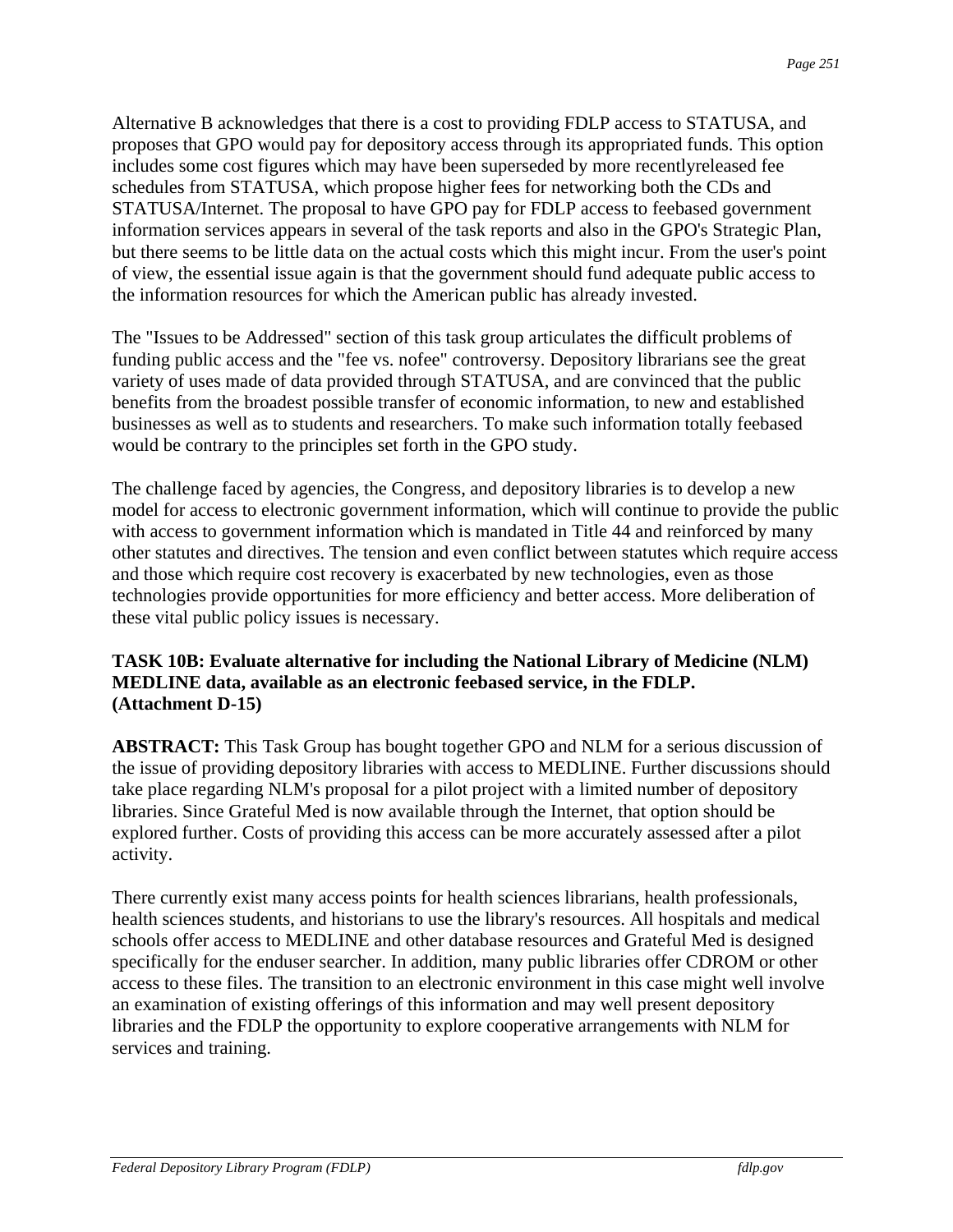### **Attachment N: Comments from the National Commission on Libraries and Information Science**

# **Attachment N**

### **Comments from the National Commission on Libraries and Information Science**

### **Statement of April 18, 1996**

On April 18, 1996, there was a meeting of the FDLP Study working group and advisors in order to provide the advisors with an opportunity to present their preliminary reactions on the draft Report to Congress. The minutes of the meeting are provided as Attachment J. This is the supplemental statement submitted by the National Commission on Libraries and Information Science (NCLIS).

### **Preliminary Comments**

Joan R. Challinor, Member

U.S. National Commission on Libraries and Information Science

628 Dirksen Senate Office Building, Washington, D.C.

April 18, 1996

2:00 p.m.

### **A. Introduction**

The U.S. National Commission on Libraries and Information Science (NCLIS) is pleased to provide these preliminary comments on the draft Study Report./1/ Jeanne Hurley Simon, Chairperson of the National Commission regrets that she is not able to be here this afternoon to offer these comments. Jeanne is in Illinois today participating in a program at Southern Illinois University.

/1/ U.S. Government Printing Office. Report to Congress: Study to Identify Measures Necessary for a Successful Transition to a More Electronic Federal Depository Library Program. (Draft) Washington, D.C.: GPO, 1996.

Our comments result from an initial review of the draft Study Report by the members of the Commission's Information Policies Committee, chaired by Commissioner Carol K. DiPrete of Providence, Rhode Island. Because the members of the National Commission have not yet had the opportunity to fully review and discuss the draft Study Report, these preliminary comments do not reflect NCLIS' official endorsement. NCLIS will submit additional comments in the next several weeks, once the full Commission has had a chance to review and discuss the issues included in the Report./2/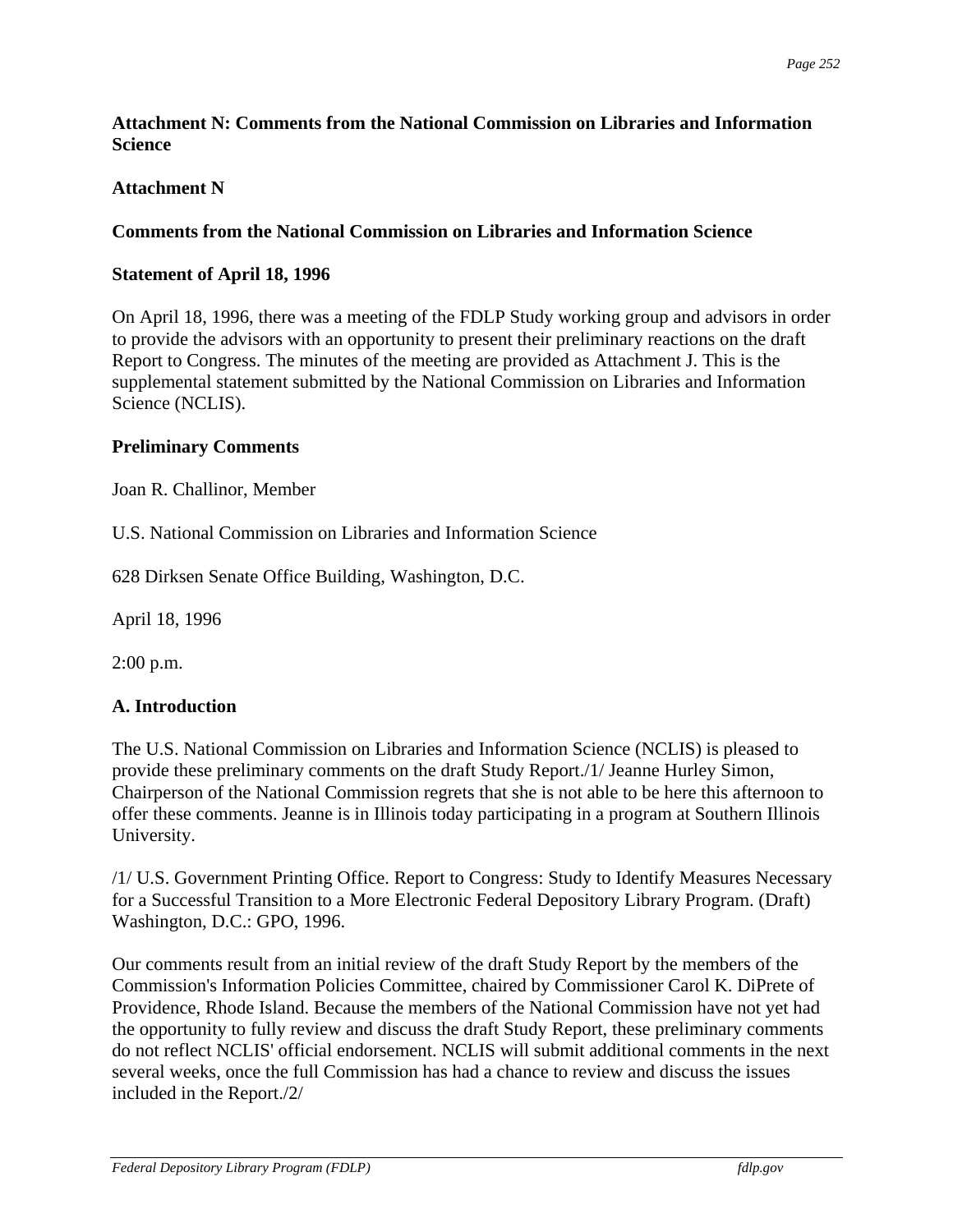/2/ The Commission later determined that no further comments were necessary.

The National Commission appreciates the opportunity to comment on this draft Study Report. Congress displayed strong leadership in directing the Public Printer to study the potential of new electronic technologies for improving public access and use of government information. Actions based on the study's results and conclusions, however, should balance Congressional concerns for cost efficiencies with basic principles regarding the creation, access, use, and dissemination of government information.

The draft Study Report represents a significant contribution to the future of the Federal Depository Library Program (FDLP). The Government Printing Office (GPO) and the Working Group are to be commended for their efforts to address complex issues related to effective public access to government information. The draft Study Report reflects a thoughtful review of the opportunities for enhancing public access to government information. Although the Study was conducted within strictly mandated time constraints, implementation planning requires careful planning and analysis to ensure effective public

access to government information. Collaborative transition planning involving Congress, GPO, and the National Commission could serve as a model for improving and enhancing public access to Federal government information.

The Commission's comments address the following areas:

- 1. The National Commission's Principles of Public Information;
- 2. Results of recent NCLIS surveys of public library Internet involvement;
- 3. The Commission's interest to assist with a FDLP implementation study;
- 4. NCLIS' general concerns about citizen access to federal information.

As background, first let me give you an quick overview of NCLIS' statutory purpose and some information about the Commission's role in developing the Principles of Public Information.

# **B. Background on the Commission**

The National Commission was established in 1970 (P.L. 91345) as an independent Federal agency to advise the President and the Congress on national and international policies and plans related to libraries and information services. The Commission consists of 14 members who are appointed by the President and confirmed by the Senate for fiveyear terms. Only five NCLIS members are professional librarians or information professionals, the remainder are those persons having special competence or interest in the needs of our society for library and information services. The Librarian of Congress serves as the 15th Commission member. NCLIS is a small microagency, with an annual federal appropriation of less than \$1 million a year. The Commission receives additional support for cooperative programs with the Department of Education and the State Department.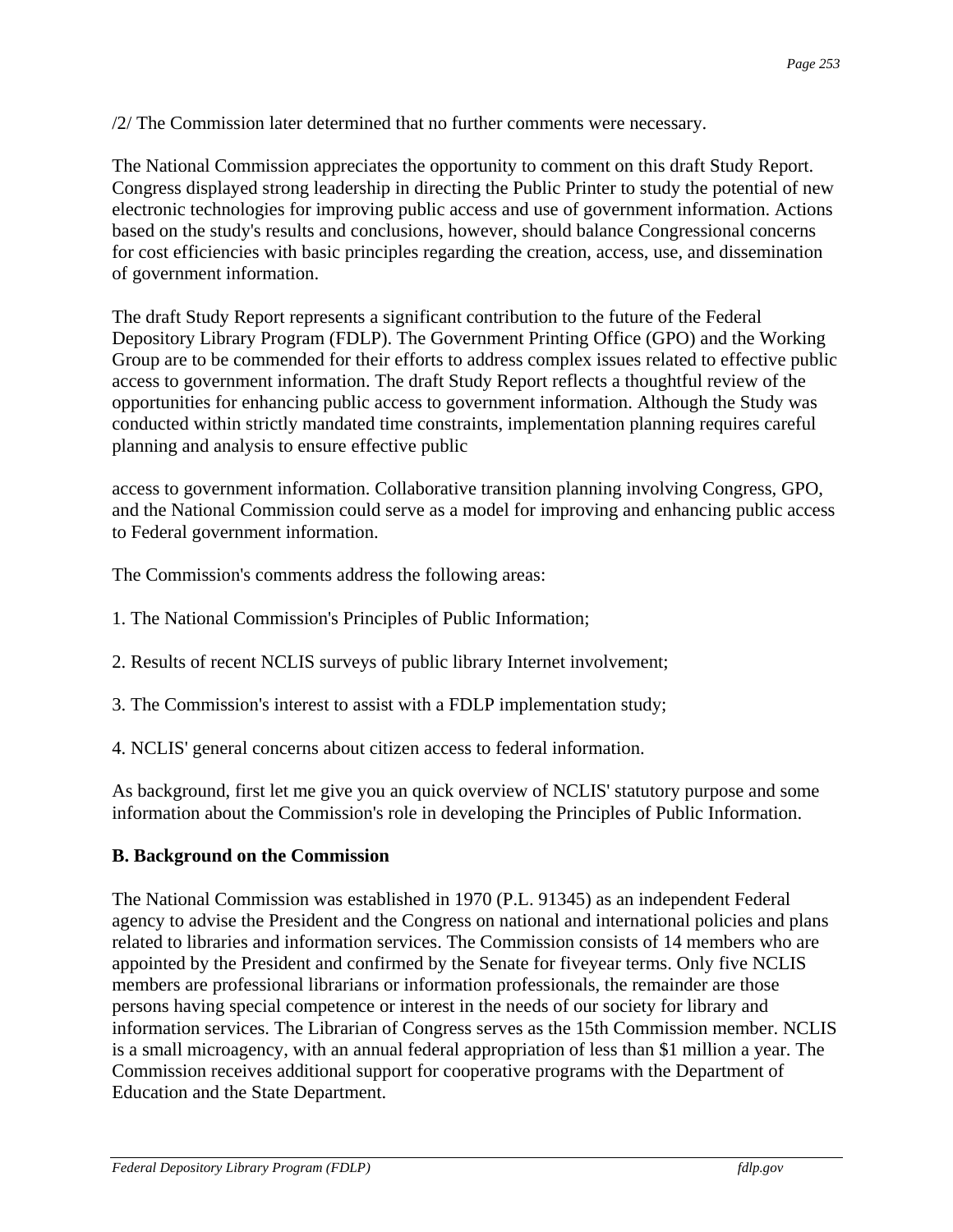The Commission's mission as stated in the enabling legislation has been broadly interpreted in our 25year history. By law, NCLIS develops plans and recommendations for the implementation of national policies related to library and information services adequate to meet the needs of the people of the US. Commission activities are designed to assure optimum and effective utilization of the Nation's educational and information resources. The National Commission does not represent the interests and concerns of the library and information community. As a citizens' advisory body, NCLIS represents the public's interest.

# **C. Principles of Public Information**

Throughout the Commission's history, national information policy issues have occupied NCLIS. In the 1970's, NCLIS published the Rockefeller report on National Information Policy./3/ This 1976 report called for the development of a coordinated national information policy. The rationale for this report was stated as follows:

/3/ Domestic Council Committee on the Right of Privacy, Honorable Nelson A. Rockefeller, Chairman. National Information Policy: Report to the President. Washington, D.C.: NCLIS, 1976.

"A great number of public policy questions are being generated by advances in computer and communications technology, by shifts in the United States economy from a manufacturing to an information base, and by citizen demands for clarification of their rights to have and control information."

These same concerns are reflected in GPO's March 1996 draft Study Report. Over the last two decades NCLIS has studied many of the public policy questions presented in the Rockefeller report. As a result, the Commission developed the Principles of Public Information in response to a 1988 Office of Technology Assessment (OTA) report titled Informing the Nation: Federal Information Dissemination in an Electronic Age./4/ This report addressed opportunities to improve the dissemination of federal information by highlighting problems of maintaining equity of public access to federal information in electronic formats and by defining the respective roles of federal agencies and the private sector in the electronic dissemination process.

/4/ Office of Technology Assessment. Informing the Nation: Federal Information Dissemination in an Electronic Age. Washington, D.C.: OTA, 1988.

After an NCLISsponsored public forum held in 1989 to review policy issues raised in the OTA report, the Commission worked to develop a consensus among interested parties as to the basic, underlying principles that should shape all decisions in and out of government regarding information policies, procedures and practices. These principles were developed to provide guidance for the formulation of national information policies.

The Commission's work resulted in a statement of Principles of Public Information, adopted by NCLIS July 29, 1990. I will not review these eight statements because they are included as Attachment E to the March 1996 draft Study Report. The eight principles were constructed as an interrelated whole. They are intended to form a foundation for decisions and policies throughout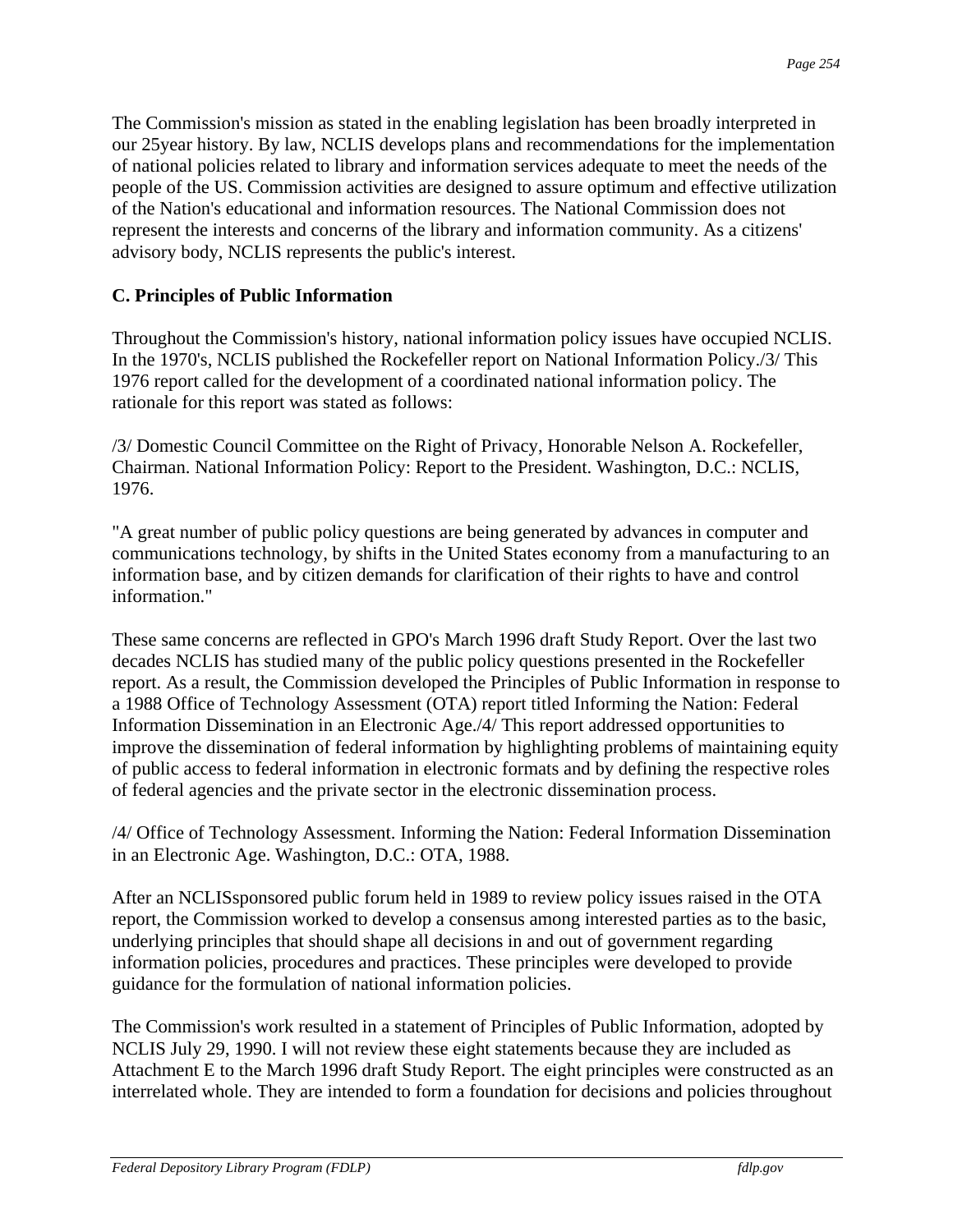the federal government. Each principle should be considered in relationship to all the others; one is not more important than another.

As a means of providing comparative information about government information principles the Commission has prepared a handout for distribution. It's a chart showing the Commission's Principles of Public Information, the Principles of Government Information and Services from A NATION OF OPPORTUNITY, the final report of the NII Advisory Council,/5/ and the Principles for Federal Government Information from the present draft Study Report on the FDLP./6/ The chart illustrates the similarity between these three different sets of principles. Each articulation underscores important concerns about the accessibility, usability and reliability of government or federal information resources.

/5/ U.S. Advisory Council on the National Information Infrastructure. A Nation of Opportunity: Realizing the Promise of the Information Superhighway. West Publishing, 1996.

/6/ U.S. Government Printing Office. Report to Congress: Study to Identify Measures Necessary for a Successful Transition to a More Electronic Federal Depository Library Program. (Draft) Washington, D.C.: GPO, 1996.

Also, these three sets of principles reflect the same values that form the basis for our democratic society. What is critical about each of these statements of principles related to public or government information is the focus of attention on the needs of the user or the public. The principles underlying the dissemination of federal information are formed from the perspective of the user or the citizen who requires and is entitled to have "open, timely, and uninhibited" access to public information. This user perspective and orientation are essential to guide plans for a successful transition to a more electronic future program.

#### **D. Findings from NCLIS studies of public libraries and the Internet**

An overview of the results of several recent studies/7/ that the Commission has sponsored on public libraries and the Internet provides background. Our first study, in 1994, found that 20.9% of the nation's libraries had Internet connections. Our 1996 study shows that percentage has increased to 44.6%.

/7/ McClure, Charles R., John Carlo Bertot and Douglas L. Zweizig. Public Libraries and the Internet: Study Results, Policy Issues, and Recommendations. Washington, D.C.: NCLIS, 1994. Electronic version: http://www.nclis.gov; and McClure, Charles R., John Carlo Bertot and John C. Beachboard. Internet Costs and Cost Models for Public Libraries: Final Report. Washington, D.C.: NCLIS, 1995. Electronic version: http://dataserver.syr.edu/~macbeth/Project/Faculty/ McClure.NCLIS.Report.html

#### **Public Library Internet Connectivity by Population Served 1994-1996**

#### **Population of % Public Libraries Connected**

**Legal Service Area/8/ 1994 1996**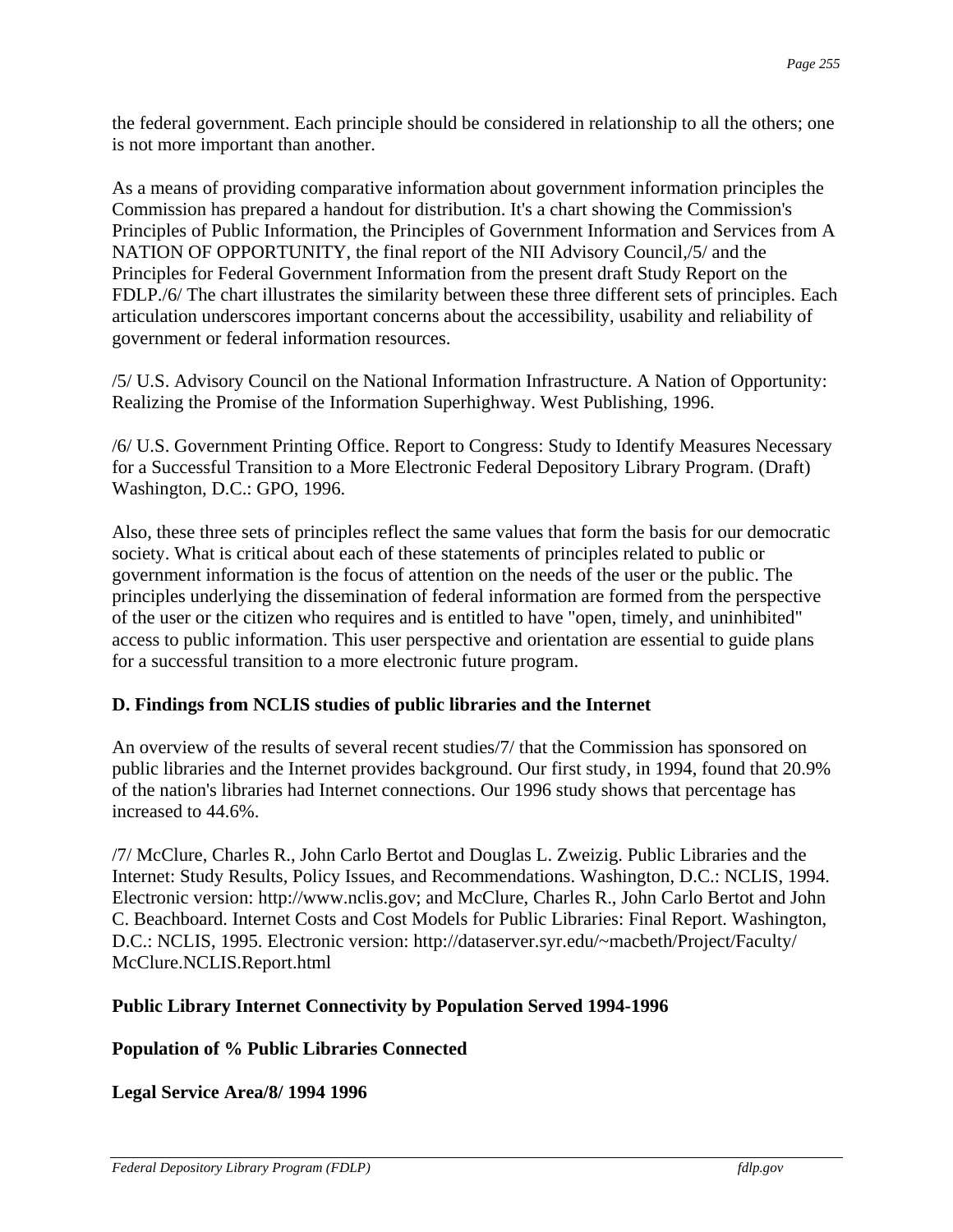/8/ Population of legal service area is the number of people in the geographic area for which a public library has been established to offer services and from which (or on behalf of which) the library derives income, plus an areas served under contract for which the library is the primary service provider.

1 million + 77% 82%

500,000999,999 64% 93.1%

250,000499,999 76% 96.1%

100,000249,999 54.4% 88.2%

50,00099,999 43.7% 75%

25,00049,999 27.6% 73.1%

10,00024,999 23.2% 53.1%

5,0009,999 12.9% 40.6%

Less than 5,000 13.3% 31.3%

#### **Total Public Libraries Connected 20.9% 44.6%**

The 23.7% increase in public library Internet connectivity between 1994 and 1996 provides strong evidence of the rapid pace of change that is characteristic of electronic networked information and communication technologies. Plans for a transition to a more electronic FDLP must address this extremely rapid pace of change. The rapid pace of change is further reinforced by public libraries responding to the 1996 NCLIS survey question regarding their plans for connecting to the Internet over the next 12 months:

#### **Public Library Internet Connectivity Plans by Population Served 1996**

#### **Population of % Planning Connections**

#### **Legal Service Area Yes/Staff Yes/Public No Plans**

1 million + 0%/9/ 0% 0%

500,000999,999 2.4% 6.9% 0%

250,000499,999 2% 4.2% 0%

100,000249,999 4.7% 12.9% 0.9%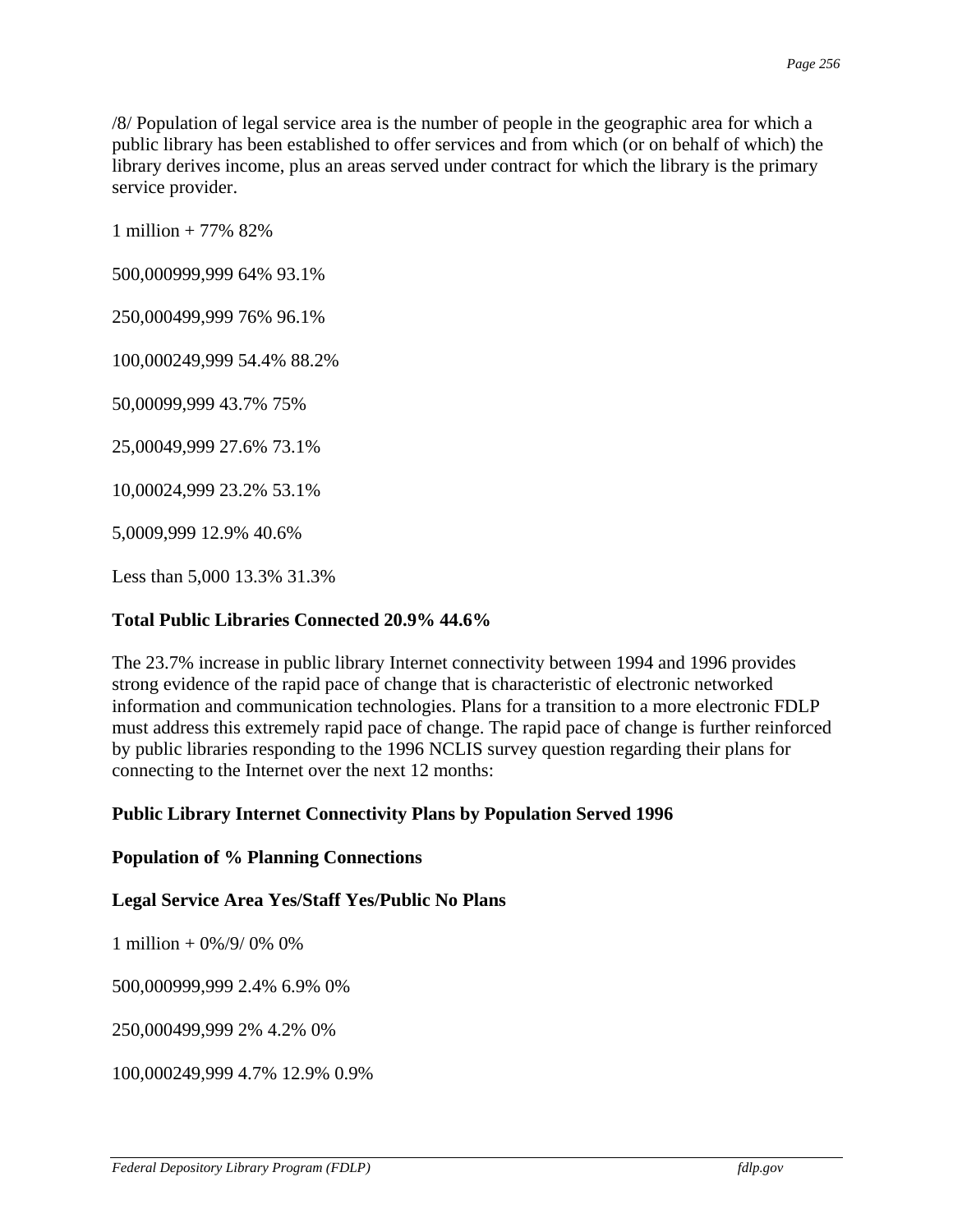50,00099,999 7.5% 13.4% 4.3%

25,00049,999 9% 12.5% 8.1%

10,00024,999 10.4% 20.6% 16.9%

5,0009,999 11% 26.8% 22.2%

Less than 5,000 8.3% 26.6% 31.3%

#### **Public Library Connectivity Plans 16.3% 40.4% 39.6%**

/9/ Those public libraries that are not now connected to the Internet and did not respond or responded that hey are not planning to connect to the Internet are represented by 0%.

Of those public libraries that reported no Internet connection in 1996, 16.3% indicate that they plan to establish connections in the next 12 months for library staff use only. In addition, 40.4% of public libraries with no Internet connection in 1996 report that they are planning to provide public access Internet services in the next year. From these survey results it appears that public library Internet connectivity could well reach between 60% and 75% by 1997.

For those public libraries that provide public access to Internet services in 1996, institutions serving larger populations were more likely to provide public access to WWW graphical services than libraries serving smaller communities. NCLIS 1996 survey information about the types of Internet services provided by public libraries to the public is summarized in the following table:

#### **Public Access Internet Services Provided by Public Libraries 1996**

#### **Population Email NewsGroup WWWtext WWWgraphic Gopher Svcs**

1 million + 13.9% 13.0% 33.8% 54.6% 32.9%

500,000999,999 11.3% 11.3% 46.3% 44.7% 45.7%

250,000499,999 10.0% 8.8% 39.8% 33.9% 35.0%

100,000249,999 10.3% 20.3% 37.9% 42.7% 34.8%

50,00099,999 4.8% 15.5% 28.5% 29.2% 29.4%

25,00049,999 9.2% 13.2% 25.1% 28.1% 24.3%

10,00024,999 9.8% 13.6% 23.0% 27.6% 24.8%

5,0009,999 10.0% 5.7% 15.9% 17.5% 14.4%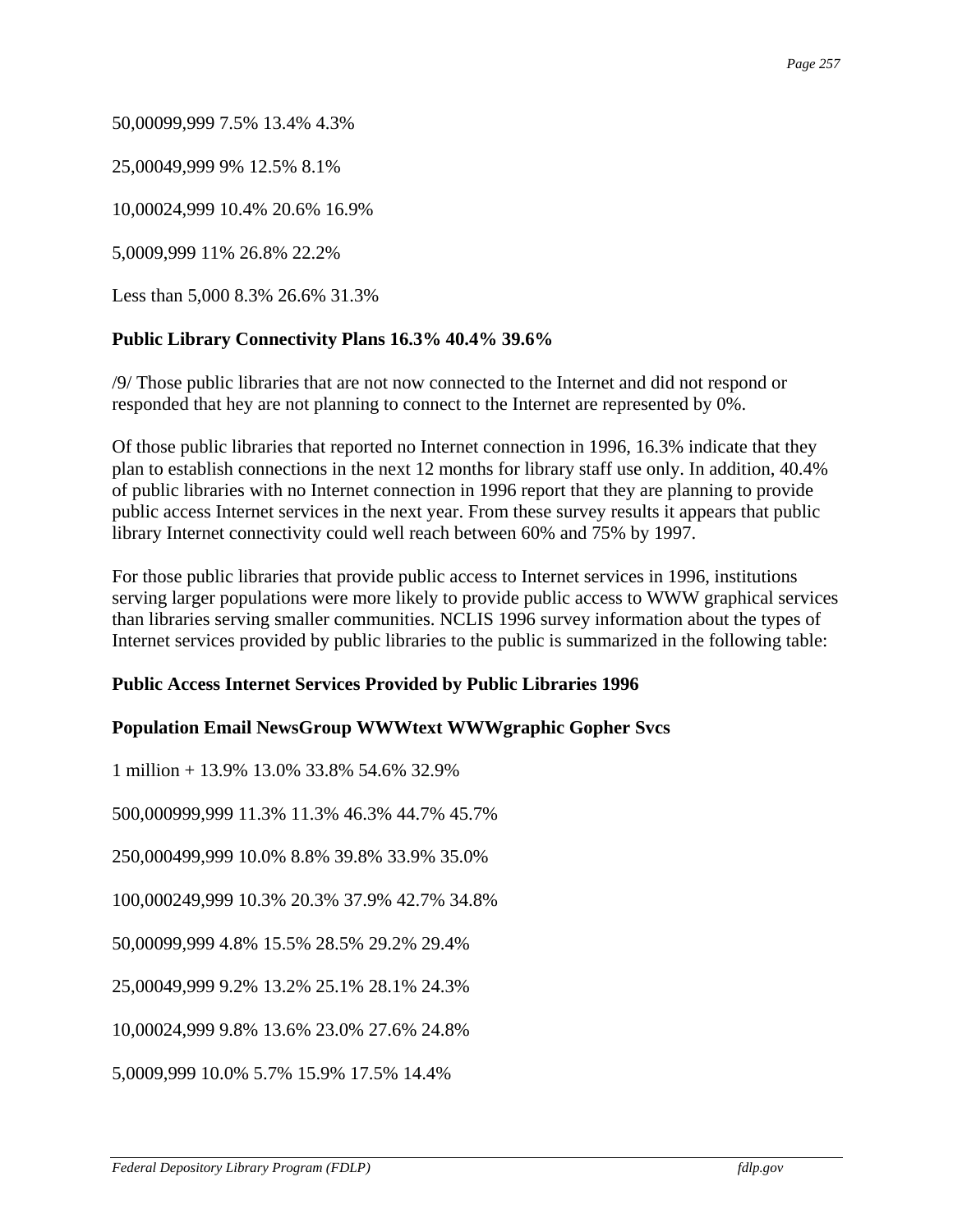### Less than 5,000 12.1% 9.6% 15.7% 13.9% 17.8%

# **Overall 9.9% 11.6% 22.2% 23.6% 22.6%**

Those public libraries that provide public access to Internet and that serve smaller legal service area populations are less likely to offer advanced WWW graphical services. This finding has important consequences for planning a more electronic FDLP. It would appear that states with more rural populations served by smaller public libraries will have greater dependence on depository libraries to offer electronic access to government information.

In addition to the 1994 and 1996 surveys of penetration of Internet access, in 1995 the Commission studied the costs of public library connections to the Internet. The NCLIS Internet cost study showed that public libraries are establishing Internet connections for onetime costs that vary between \$1,475 and \$266,375, with recurring costs between \$12,635 and \$154,220. With investments and annual costs of this magnitude, it is important to consider the investments required for depository libraries to implement a transition to a more electronic FDLP. Focusing attention on the costs of the transition is critical since depository libraries will have to address public needs for accessing federal information in print, microformat, as well as electronic media.

The National Commission plans to provide additional information regarding the costs of public library Internet connectivity in subsequent comments on the draft Study Report in the next few weeks as the results of the NCLIS 1996 public libraries and the Internet survey are analyzed and made available./10/

/10/ Information on the survey was provided to GPO, but not as formal comments on the FDLP Study, so it is not included in this report. The survey results are available on the NCLIS World Wide Web site at http://www.nclis.gov.

These three NCLIS studies provide information useful in developing plans related to the transition to a more electronic federal depository library system. As dissemination of government information increasingly involves electronic technologies, libraries will be required to receive, interpret, and research that information for their constituents. Depository library costs associated with this transition may not be comparable to current contributions and investments, and may require additional commitments from a restructured FDLP. The Commission will provide additional pertinent details from the 1996 survey of public libraries and the Internet when further comments are submitted on the draft Study Report in the next few weeks.10

#### **E. Implementation study of transition to a more electronic FDLP**

The access needs of the general public for federal information should guide the development of transition plans and strategies. Successful plans and strategies require current, reliable, and consistent information about federal agency and depository library capabilities, as well as information about how the public's need for convenient and inexpensive access to government information can be effectively addressed with electronic technologies.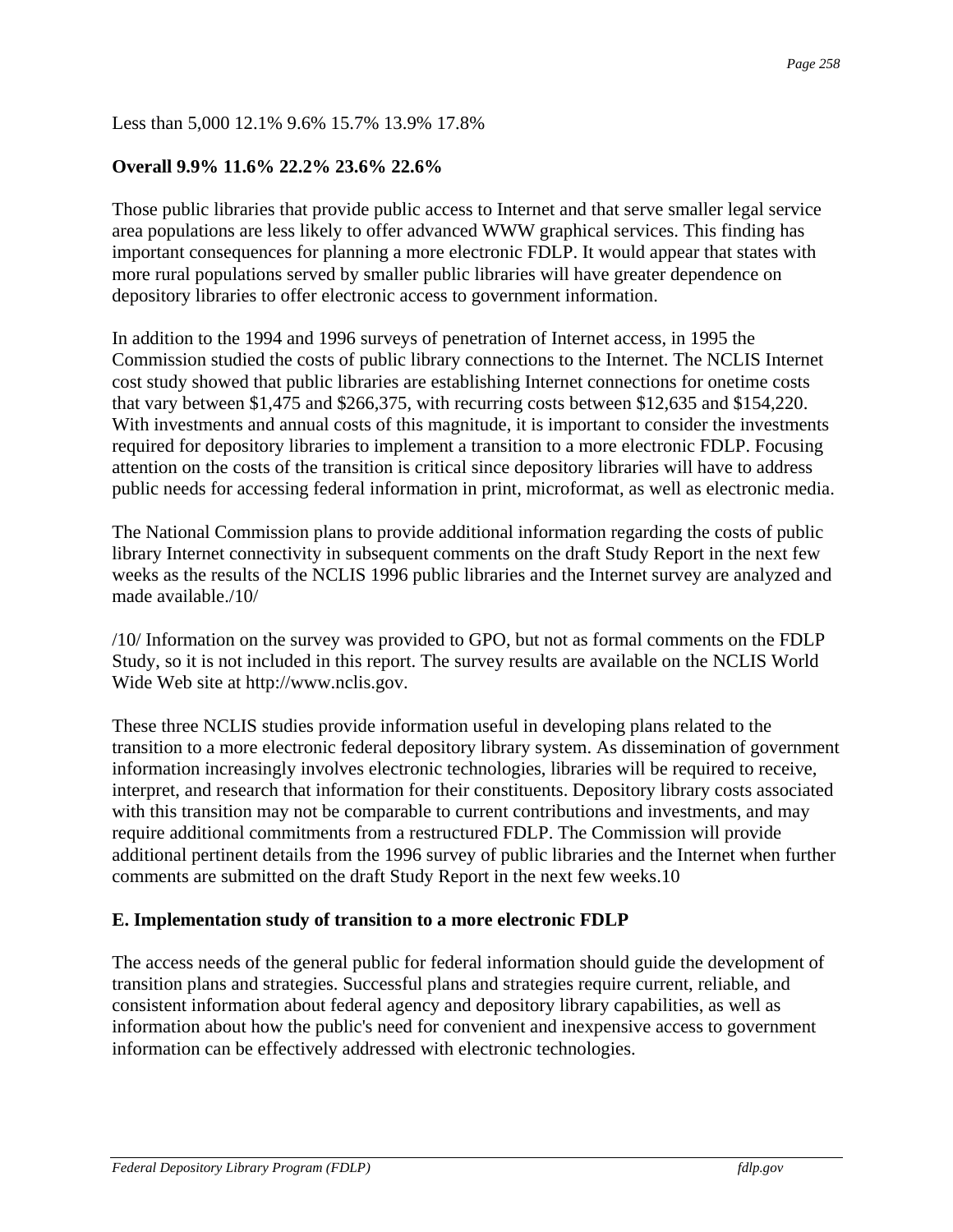The fast pace of technological change presents challenges for successful transition planning. This need for planning information can be addressed by collaborative efforts involving the National Commission, Congress, and GPO. Survey information about current agency and depository library capabilities are needed to provide assistance and coordination in identifying appropriate technical implementation assistance for transition to a restructured FDLP. Planners need assistance in gathering survey data and performing related analysis as background information for successful plans.

In this regard, the Commission finds that a twoyear transition period is insufficient to ensure successful transition. Such an abbreviated implementation period would risk serious impediments for public access to government information. The rapid pace of change, both in network communications technologies and in library adoption of advanced electronic information services, requires a longer transition period. A more reasonable implementation planning period for such a transition would be five years, from 1996 to 2001, as has been proposed in *Federal Depository Library Program: Information Dissemination and Access Strategic Plan, FY 1996 FY 2001*.

### **F. Evaluation of how well the public's need for access to public information is being met**

The draft Study Report provides a valuable planning document to provide the American public with greater access to government information in electronic form through a restructured FDLP. It is important to consider these plans within a broad governmentwide context. As individual agencies, offices, and programs make expanded use of the Internet and World Wide Web publishing capabilities, mounting home pages and opening sites, challenges related to preservation, authenticity, access, cost, and locator service increase.

This decentralized proliferation of government information dissemination and publishing has a direct impact on public access. There must be evaluation of how well the publics' need for access to public information is being addressed through the federal depository library program, in relation to the publics' use of the GPO Access Service, the Library of Congress' THOMAS system, through agencies Government Information Locator Service (GILS), through agencies Internet gopher sites, World Wide Web (WWW) home pages, and by other electronic means. Cooperative projects involving the National Commission could study and analyze these contextual issues relating to public access to government information and services in order to recommend plans that address the user's needs for access. In this area, NCLIS has explored plans for evaluating the effectiveness of GILS over the past year in meeting the public's need for locating and accessing government information from a variety of different sources.

While concerns regarding dissemination format are justified, the future structure, design, and effectiveness of a more electronic FDLP need to be seen from the user's perspective. The transition from a legacy of paper and microfiche to digital transmission will have important consequences on patterns of access to government information. The transition to a more electronic FDLP involves more than a single dimension of change from inkonpaper document distribution to document transmission via electronic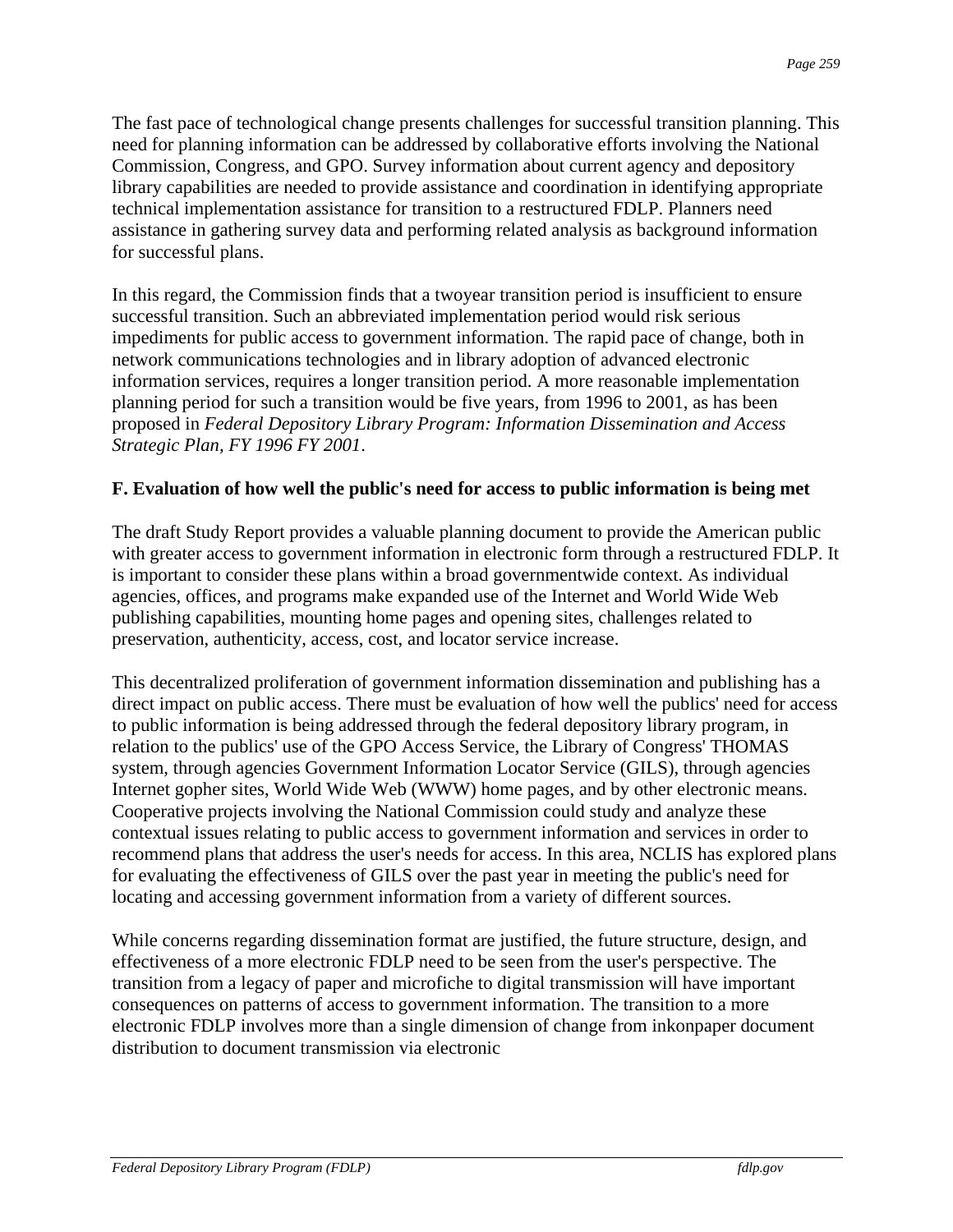networks. Understanding the implications of this transition on public use of government information is critical for the future. We must work to assure the right and responsibility of every American to be informed as Thomas Jefferson identified in 1816.

[The table on the following page was submitted as part of the NCLIS statement.]

Submitted by:

Peter R. Young

Executive Director

U.S. National Commission on Libraries and Information Science

1110 Vermont Avenue, N.W., Suite 820

Washington, D.C. 20005

#### **Principles of Public Information**

#### **US National Commission on Libraries and Information Science**

29 June 1990

1. The public has the right of access to public information.

2. The Federal Government should guarantee the integrity and preservation of public information, regardless of its format.

3. The Federal Government should guarantee the dissemination, reproduction, and redistribution of public information.

4. The Federal Government should safeguard the privacy of persons who use or request information, as well as persons about whom information exists in government records.

5. The Federal Government should ensure a wide diversity of sources of access, private as well as governmental, to public information.

6. The Federal Government should not allow cost to obstruct the people's access to public information.

7. The Federal Government should ensure that information about government information is easily available and in a single index accessible in a variety of formats.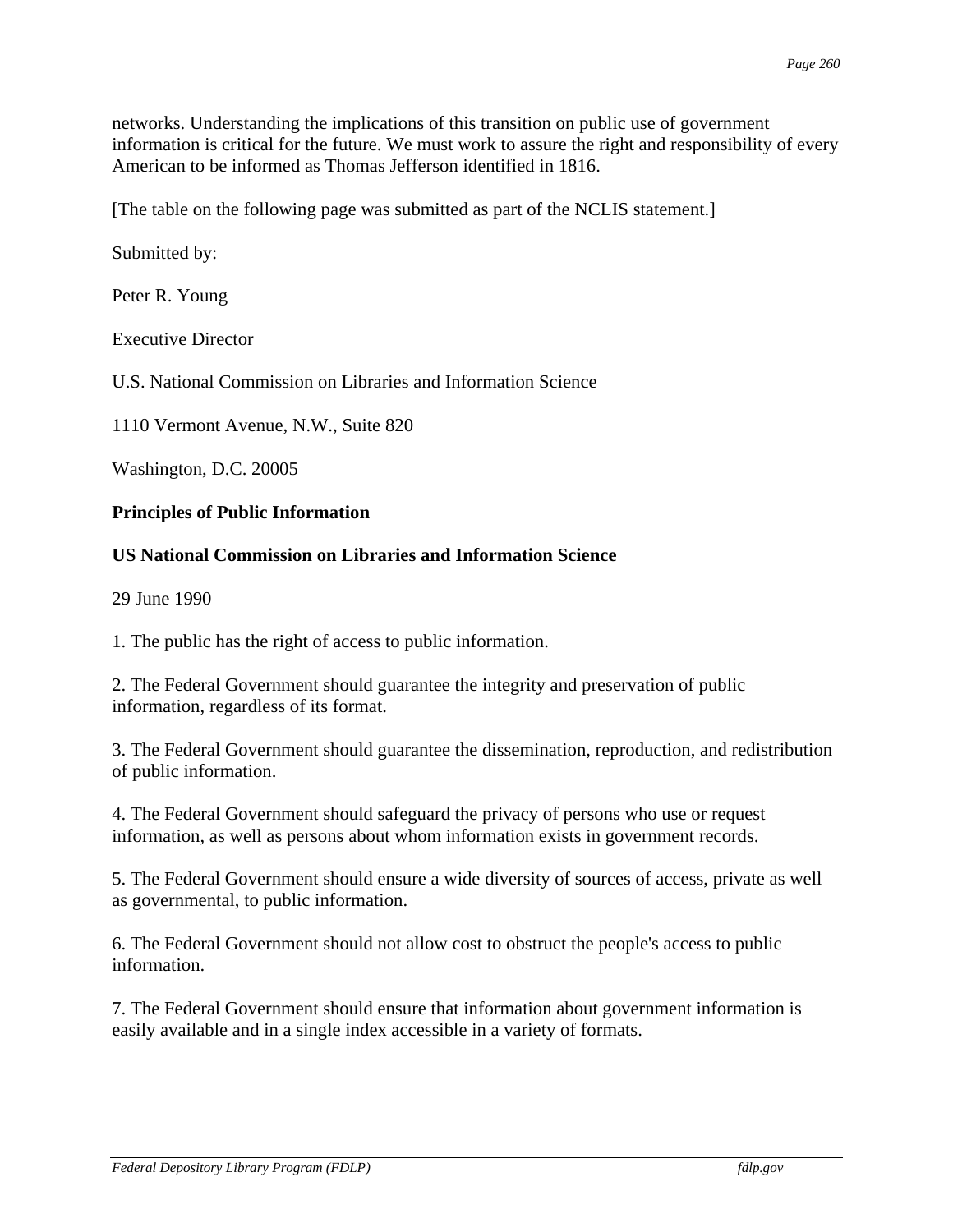8. The Federal Government should guarantee the public's access to public information, regardless of where they live and work, through national networks and programs like the Depository Library Program.

# **Nation of Opportunity Principles of Government Information and Services**

### **US Adivisory Council on the National Information Infrastructure**

January 1996

Government information, including records of the actions of government, should be conveniently accessible to all persons, utilizing information infrastructure capabilities whenever feasible and appropriate. (1)

The public should be given an opportunity to contribute meaningfully to decisions affecting government information and services over information infrastructures. (9)

Government entities must ensure and protect the quality, integrity, and security of government information and services over information infrastructures and provide appropriate preservation and archiving of government information to ensure continued useability and availability. (6)

Government should safeguard the privacy of persons about whom information exists in government records, as well as persons who use or request government information. (7)

Government should encourage the widest possible cost effective dissemination of government information in wide diversity of formats and sources. (4)

Government should encourage the private sector to take the lead in providing value-added information and services over information infrastructures. (5)

The Federal Government should not charge for making its information available on the Information Superhighway nor charge for access the that information. Hard copy material, when available, should continue to be distributed under existing practices. (3)

Government services should be accessible to all persons eligible for such services, utilizing information infratstructure capabilities wherever feasible and appropriate. (2)

Government employees, and ideally all individuals, should be educated and trained regarding their rights and responsibilities under existing information laws. (8)

#### **Principles for Federal Government Information**

#### **GPO Study to Identify Measures Necessary for a Successful Transition to a**

#### **More Electronic Federal Depository Library Program**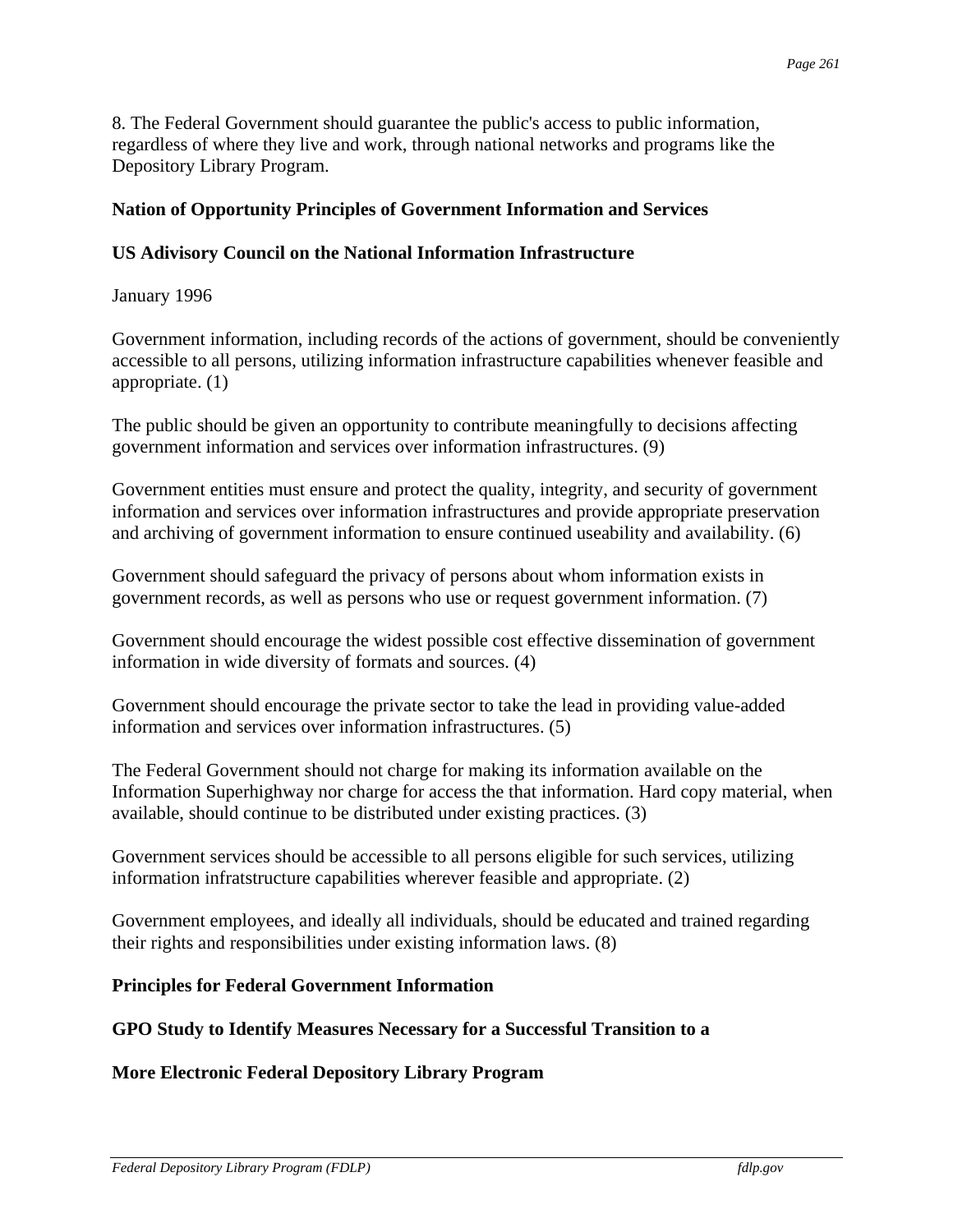29 March 1996

Principle 1: The public has the right of access to government information.

Principle 2: Government has an obligation to disseminate and provide broad public access to its information.

Principle 3: Government has an obligation to guarantee the authenticity and integrity of its information.

Principle 4: Government has an obligation to preserve its information.

Principle 5: Government information created or complied by government employees or at government expense should remain in the public domain.

#### **Exhibit 1: Federal Depository Library Program: Information Dissemination and Access Strategic Plan, FY 1996 - FY 2001**

**Exhibit 1** 

**FEDERAL DEPOSITORY LIBRARY PROGRAM: Information Dissemination and Access** 

**Strategic Plan, FY 1996 - FY 2001** 

**Prepared For** 

#### **STUDY TO IDENTIFY MEASURES NECESSARY**

#### **FOR A SUCCESSFUL TRANSITION TO A MORE ELECTRONIC FEDERAL DEPOSITORY LIBRARY PROGRAM**

**As Required By** 

**Legislative Branch Appropriations Act, 1996** 

**Public Law 10453** 

**June 1996** 

#### **TABLE OF CONTENTS**

Executive Summary E-i

Principles for Federal Government Information E-iii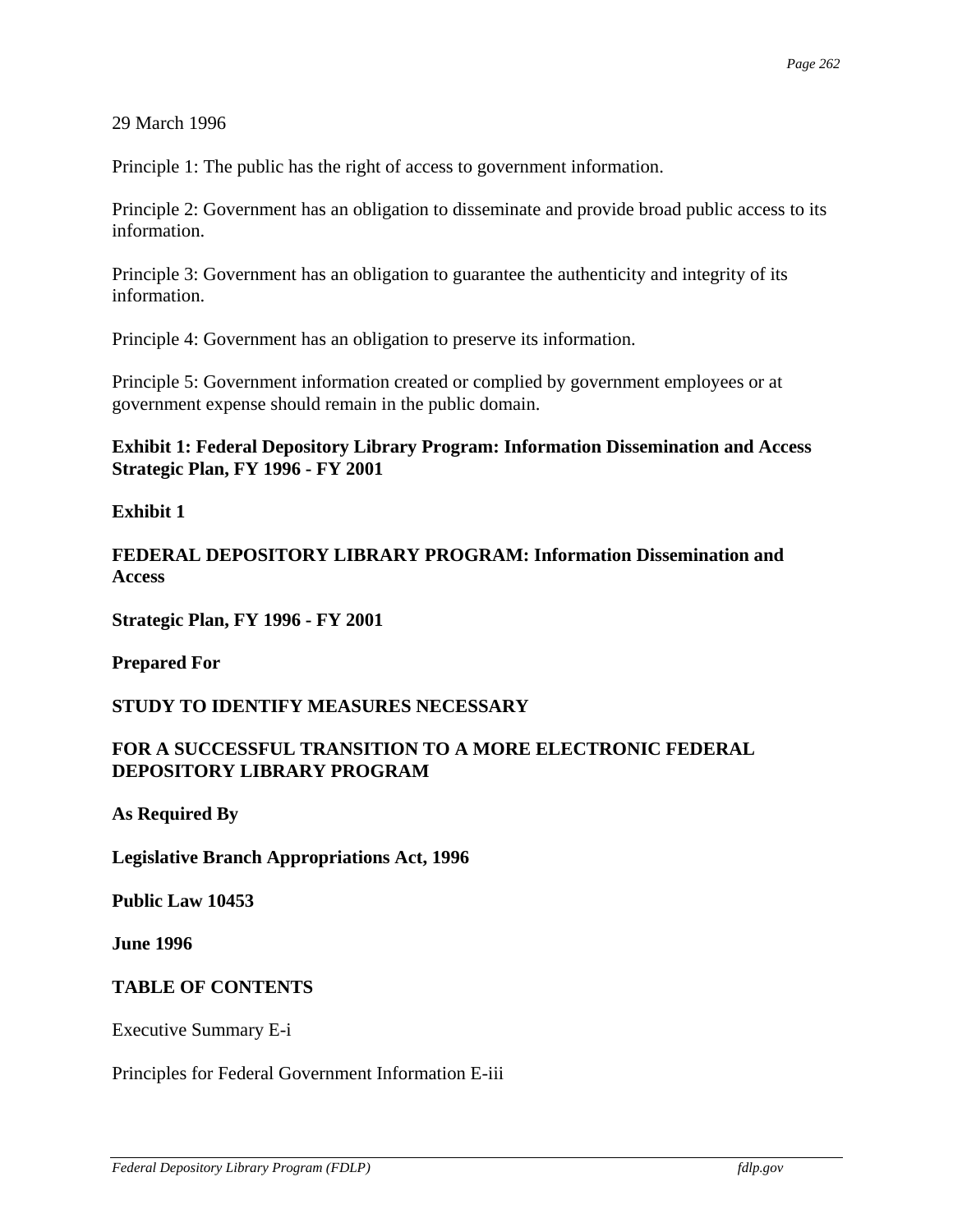Mission and Goals for the Federal Depository Library Program E-iv Basic Assumptions for the Information Dissemination and Access Strategic Plan E-v Definitions E-vi I. Background E-1 II. Approach to Electronic Dissemination and Access E-2 Major Transition Activities E-2 Assessment of Standards for Creation and Dissemination of Electronic Government Information Products E-3 Government Information Products in the FDLP E-4 Incorporating Government Information Products in the FDLP E-4 Role of the *GPO Access* Service E-5 Making New Information Available through the FDLP E-5 Reducing Duplication of Product Content E-6 Cataloging and Locator Services E-6 Permanent Access Services E-7 Legal Changes Which Support the Transition E-8 III. Depository Library Roles and Service Expectations E-8 Strengthening the Federal Depository Library Program E-8 Role of Regional and Selective Depository Libraries E-8 Depository Library Service Expectations E-9 Technology Grants E-10 Training Efforts and Regional Librarians' Conference E-10 New Focus for the Inspection Program E-10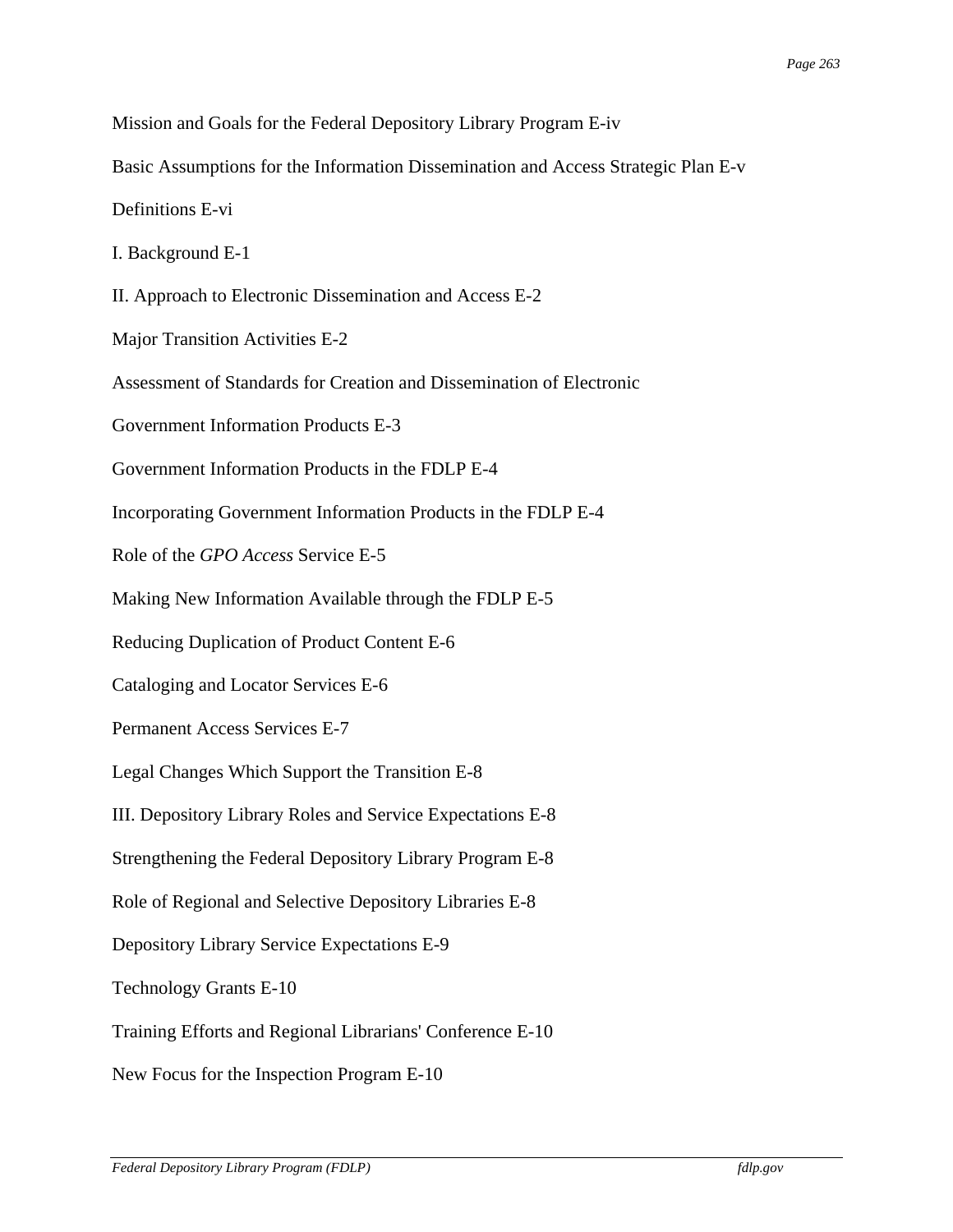Access to Electronic Government Information Products through Public Libraries E-11

IV. Administrative and Support Activities E-11

Superintendent of Documents Classification System E-11

Notification of Electronic Government Information Products in the FDLP E-12

Use of Item Numbers for Electronic Government Information Products E-12

Future Distribution of Tangible Government Information Products E-12

V. Impact of this Plan on other SOD Programs E-12

By-Law Distribution Program E-13

International Exchange System Program E-13

Sales of Publications Program E-14

List of Appendices E-15

Appendix A: Paper Titles in the FDLP - Core List E-17

Appendix B: FDLP System Requirements for Electronic Access E-19

Appendix C: Transition Chronology E-21

Appendix D: Incorporating Agency Information Products in the FDLP E-25

# **FEDERAL DEPOSITORY LIBRARY PROGRAM:**

**Information Dissemination and Access** 

# **Strategic Plan, FY 1996 - FY 2001**

# **EXECUTIVE SUMMARY**

This Strategic Plan focuses on the role of the Government Printing Office (GPO), as the administrator of the Federal Depository Library Program (FDLP), and the changes in the FDLP that will occur during the period from the remainder of FY 1996 through the end of FY 2001. Because it is such an integral part of the FDLP, the plan also addresses the Cataloging and Indexing Program./1/ This plan is one component of the report to Congress entitled *Study to Identify Measures Necessary for a Successful Transition to a More Electronic Federal Depository Library Program* (FDLP Study Report),/2/ and it is included as an Exhibit in that report.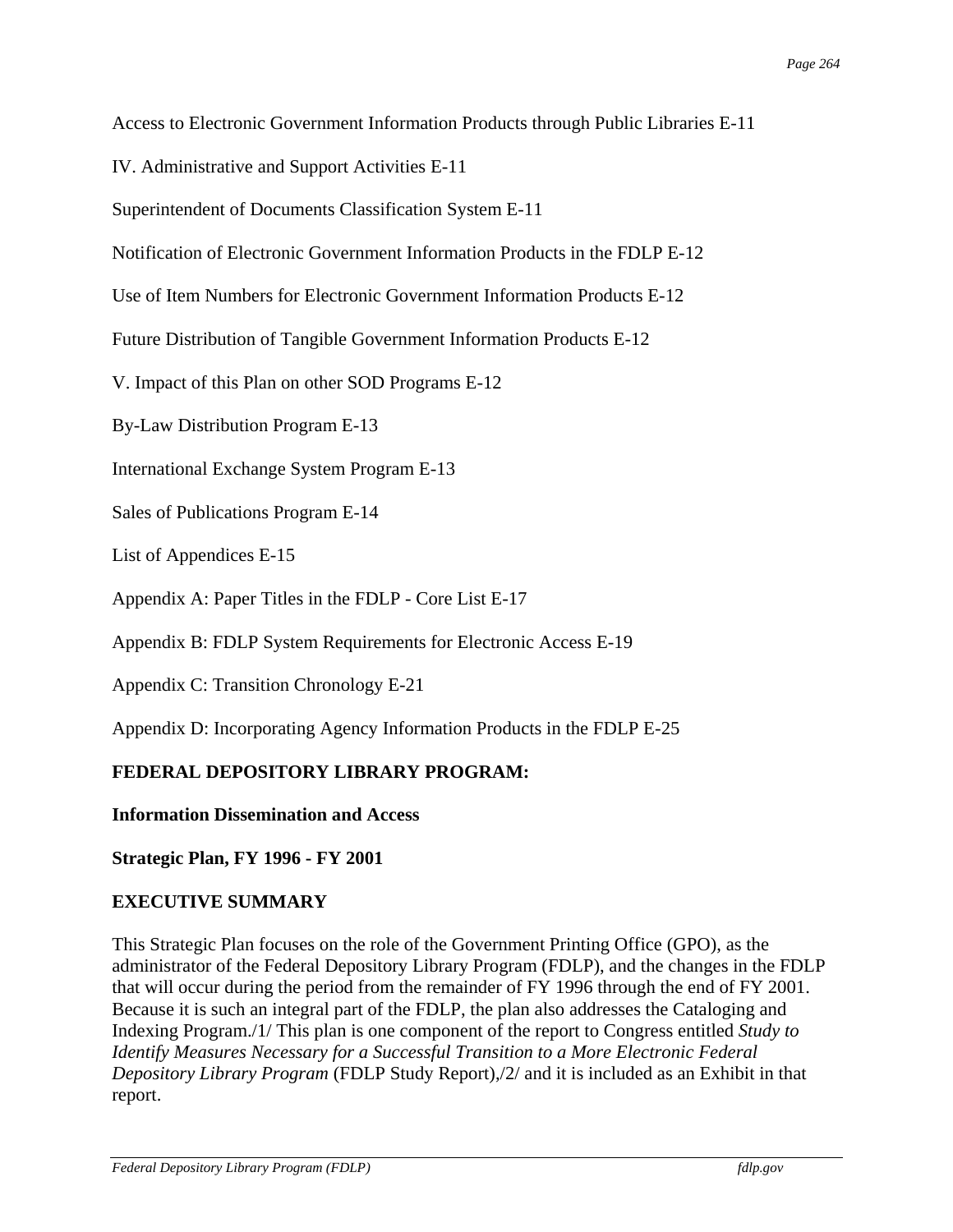/1/ Other SOD programs have been considered briefly within the context of this plan with the conclusion that changes in the transition to a more electronic FDLP will have less dramatic effects on the By-Law Distribution Program, the International Exchange System (IES) Program and the Sales of Publications Program. Additional evaluation and planning will be needed to determine the impact of changes in agency publishing practices on these programs, but that is not within the scope of this plan.

/2/ In August 1995, the U.S. Government Printing Office (GPO), as required by the Legislative Branch Appropriations Act, 1996 (Public Law 104-53), initiated a cooperative study to identify measures necessary for a successful transition to a more electronic Federal Depository Library Program. Congress directed that the study include a strategic plan that could assist the Congress in redefining a new and strengthened Federal information dissemination policy and program. The study concluded in March 1996, and a draft report was issued in order to provide an extended opportunity for public comment. The final report, including this Strategic Plan, was issued in June 1996.

By emphasizing the incorporation of electronic information products into the FDLP, this plan affirmatively moves the FDLP toward a more electronic information dissemination and access program. While this plan builds upon the December 1995 *Electronic Federal Depository Library Program: Transition Plan FY 1996 - FY 1998,* submitted with the GPO FY 1997 appropriations request, it incorporates numerous changes which reflect the views and advice of the library community, Federal publishing agencies, and users of Government information.

The FDLP provides official Government information products in a variety of formats to the nation's over 1,380 depository libraries. The FDLP endeavors to ensure that all Government information products within the scope of the program are available for no fee public access. Incorporating more electronic Government information into the FDLP will augment the traditional distribution of tangible products with connections to remotely accessible Government electronic information services. Electronic information will be accessible to the public at or through depository libraries from a distributed system, administered by GPO, of Government electronic information services from other Government agencies, or from institutions acting as agents for the Government. The preferred method for incorporating additional electronic information into the FDLP will be to point and link to the electronic information services of other agencies. When this is not possible, GPO will obtain electronic source files from agencies for mounting on *GPO Access*. Tangible Government information products will continue to be distributed to libraries, including CD-ROM discs, diskettes, paper or microfiche, as appropriate to the needs of users and the intended usage.

Permanent access to Government information products is a critical issue in the electronic environment. GPO, as the administrator of the FDLP, will coordinate a distributed system that provides continuous, permanent public access to Government information products within the scope of the program, in the same spirit in which regional depository libraries provide permanent access to tangible information products. This will require coordination with all of the institutional program stakeholders: information producing agencies, GPO, depository libraries and the National Archives and Records Administration (NARA).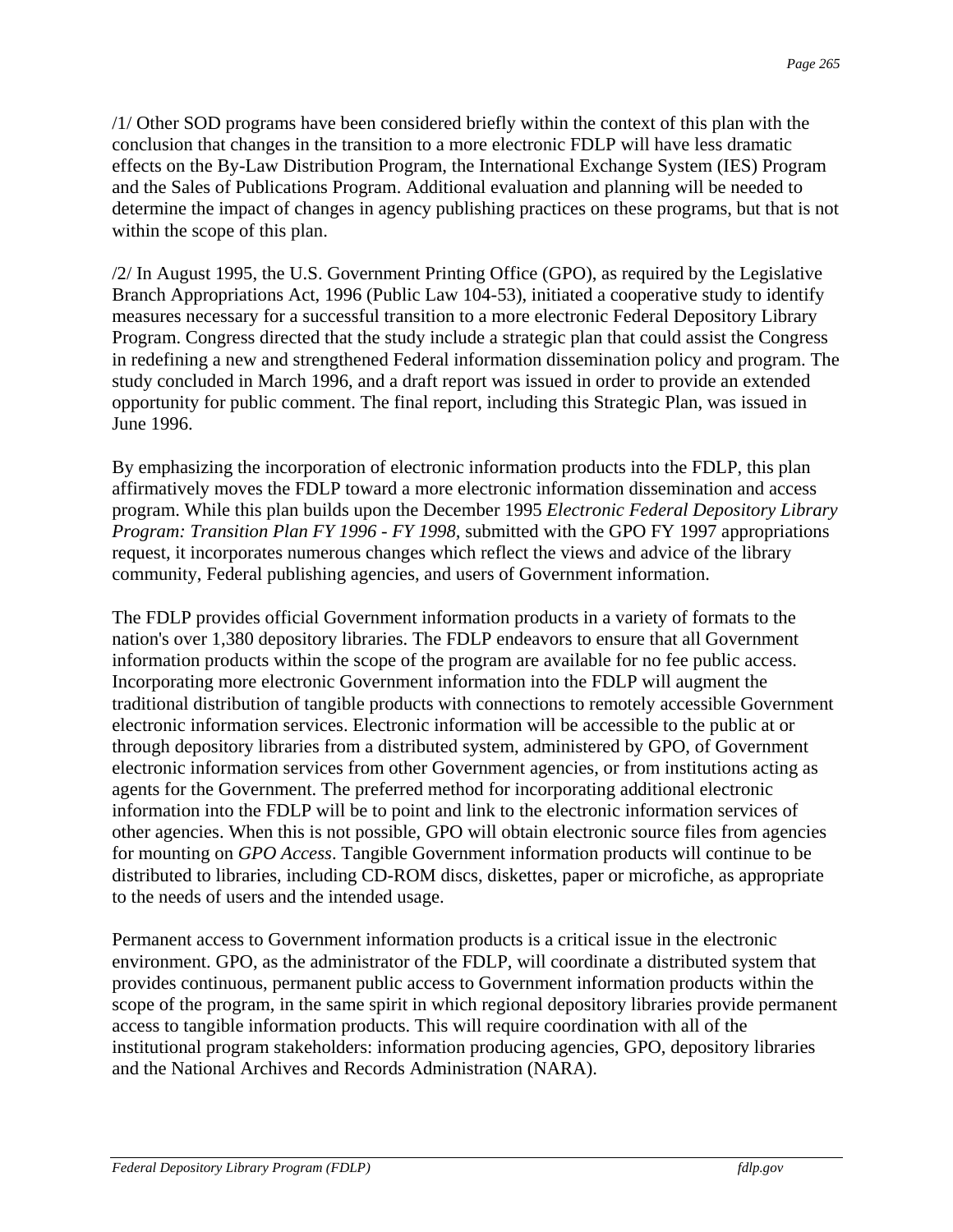Effective public use of Government information, especially in the less-structured environment of the Internet, depends on the users' ability to identify and locate desired information. Through the continuation of its cataloging services, and the development of the suite of Pathway locator services, GPO can meet this need.

Use of electronic Government information products also can be enhanced by the greater utilization of standards in the creation and dissemination of information. Therefore, GPO is proposing an Assessment of Standards for Creation and Dissemination of Electronic Government Information through a joint effort with the National Commission on Libraries and Information Science (NCLIS).

Following successful completion of the assessment, GPO will survey depository libraries to assess the technological capabilities of both libraries and the public to access and utilize Government information products in the electronic formats identified by the assessment. The survey also will determine the technological skills of depository staff, equipment already available in depository libraries, and the cost implications for depository libraries and users in accessing and utilizing Government information products provided through the FDLP.

Significant progress toward a more electronic FDLP can be made by the end of FY 1998 with essentially flat funding. For the out years, FY 1999 and beyond, there are too many variables involved to accurately project program funding requirements at this time. GPO's FY 1997 funding request of \$30.8 million for the Superintendent of Documents (SOD) Salaries and Expense Appropriation assumed that some FDLP expenses, especially those associated with acquiring and shipping tangible products, would decline as the use of electronic information dissemination technologies increases. However, there will be offsetting cost increases in other areas, such as expanding the capacity of the *GPO Access* service, acquiring and converting electronic source files, CD-ROM software licensing fees, etc.

An effective transition to a more electronic FDLP would be facilitated by certain changes to existing law. Recommendations for legislative changes to 44 U.S.C. Chapter 19 are included in the FDLP Study Report in the report for Task 6 (Attachment D-5).

Also included in this plan is a brief discussion of the changing roles of regional and selective depository libraries with respect to electronic Government information products, and the type and level of public service and access that depository libraries will be required to provide in the future.

# **PRINCIPLES FOR FEDERAL GOVERNMENT INFORMATION**

GPO's tactical and strategic planning for the future of the FDLP, as well as the work on the FDLP Study, have been guided by a set of fundamental principles regarding Federal Government information.

# 1. **The Public Has the Right of Access to Government Information**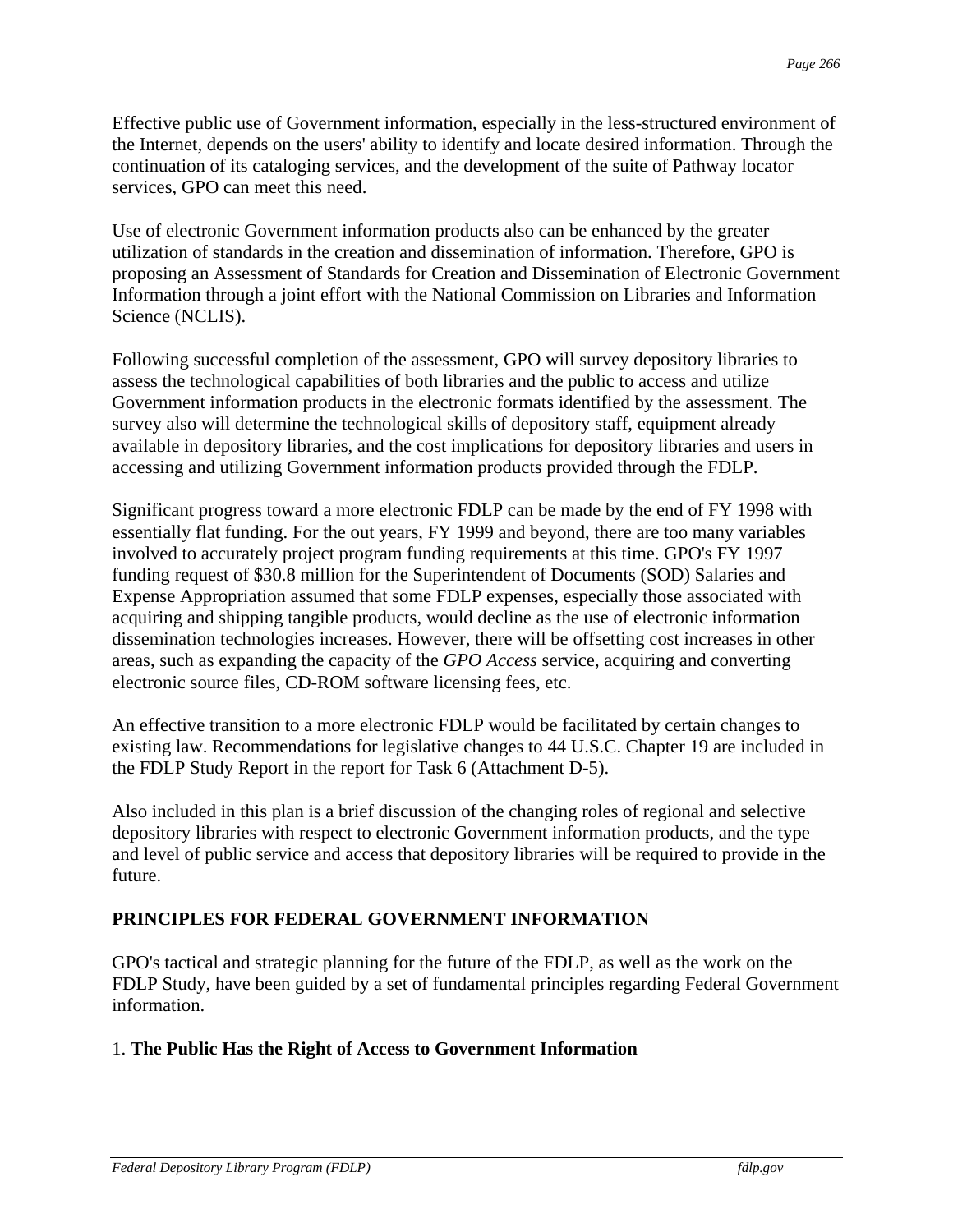Access to Government information, except where restricted by law, is a basic right of every American citizen. Open and unrestricted access to Government information ensures that the public has the opportunity to monitor and participate in the full range of Government activities.

# 2. **The Government Has an Obligation to Disseminate and Provide Broad Public Access to its Information**

The Government should encourage public participation in the democratic process and use of Government information through proactive dissemination efforts that ensure timely and equitable public access.

# 3. **The Government Has an Obligation to Guarantee the Authenticity and Integrity of Its Information**

These obligations, which are met in well-established ways in the print world, pose difficult issues in the electronic information environment.

# 4. **The Government Has an Obligation to Preserve its Information**

Preservation and permanent public access are vital components of the national historical record. Preservation should be considered from the earliest stages of the information life cycle.

### 5. **Government Information Created or Compiled by Government Employees or at Government Expense Should Remain in the Public Domain**

Use or reuse of Government information should not be diminished by copyrightlike restrictions, which serve to reduce the economic benefits or "multiplier effects" associated with unrestricted usage.

# **MISSION AND GOALS FOR THE FEDERAL DEPOSITORY LIBRARY PROGRAM**

Within these broad principles, the FDLP Study has identified the mission and goals for the FDLP. This Strategic Plan incorporates several different efforts and approaches to achieving these goals.

# **FDLP Mission**

The mission of the Federal Depository Library Program is to provide equitable, efficient, timely, and dependable nofee public access to Federal Government information within the scope of the program.

# **FDLP Goals**

1. Ensure that the public has equitable, no fee, local public access to Government information products through a centrally managed, statutorily authorized network of geographically dispersed depository libraries.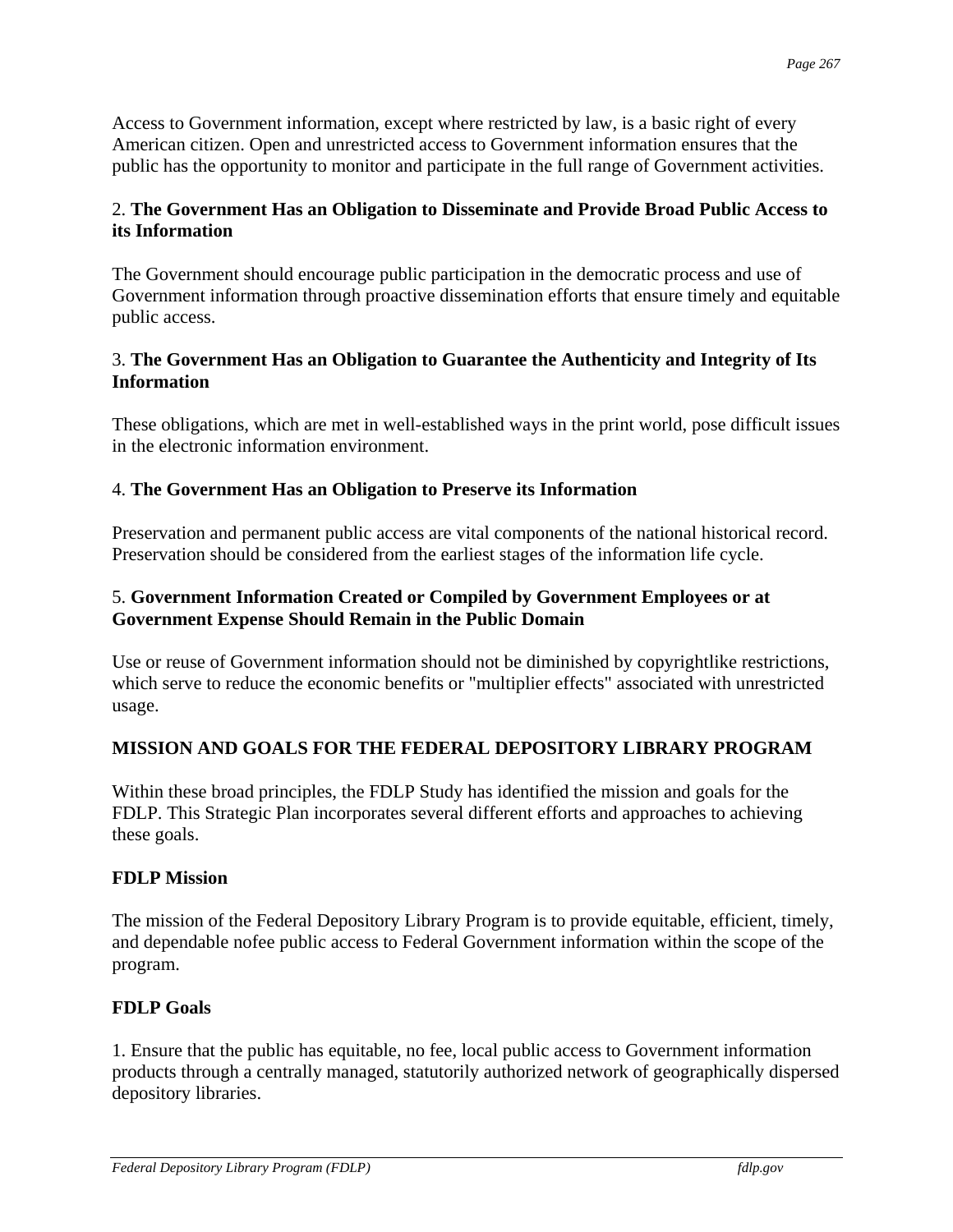2. Use new information technologies to improve public access to Government information and expand the array of Government information products and Government electronic information services made available through the FDLP.

3. Provide Government information products in formats appropriate to the needs of users and the intended usage.

4. Enable the public to locate Government information regardless of format.

5. Ensure both timely, current public access and permanent, future public access to Government information products at or through depository libraries, without copyright-like restrictions on the use or reuse of that information.

6. Facilitate preservation of Government information through the National Archives and Records Administration (NARA).

7. Ensure that the program is costeffective for all parties involved, including Government publishing agencies, GPO, depository libraries, and the public.

# **BASIC ASSUMPTIONS FOR THE INFORMATION DISSEMINATION AND ACCESS**

# **STRATEGIC PLAN**

1. An increasing proportion of the Government information products provided to the public through the FDLP will utilize electronic information dissemination and access technologies.

2. Electronic information will become the preferred medium for dissemination of, and access to, Government information products through the FDLP, although distribution of paper or microfiche will continue when appropriate for users or intended usage.

3. Including electronic Government information products in the FDLP offers opportunities to make more information locally available to the public, with enhanced functionality.

4. An enhanced system is needed to ensure permanent public access to electronic Government information products through the FDLP. Such a system must include all of the institutional program stakeholders: information producing agencies, GPO, depository libraries and NARA.

5. The *GPO Access* services authorized by Public Law 103-40 are the foundation for providing electronic access to Government information through the FDLP.

6. An enhanced system is needed to ensure the persistent identification and description of Government information products available via Government electronic information services.

7. Direct, no fee access to Government information products will be provided to the public through the *GPO Access* services as a function of the FDLP, and will be funded by the program.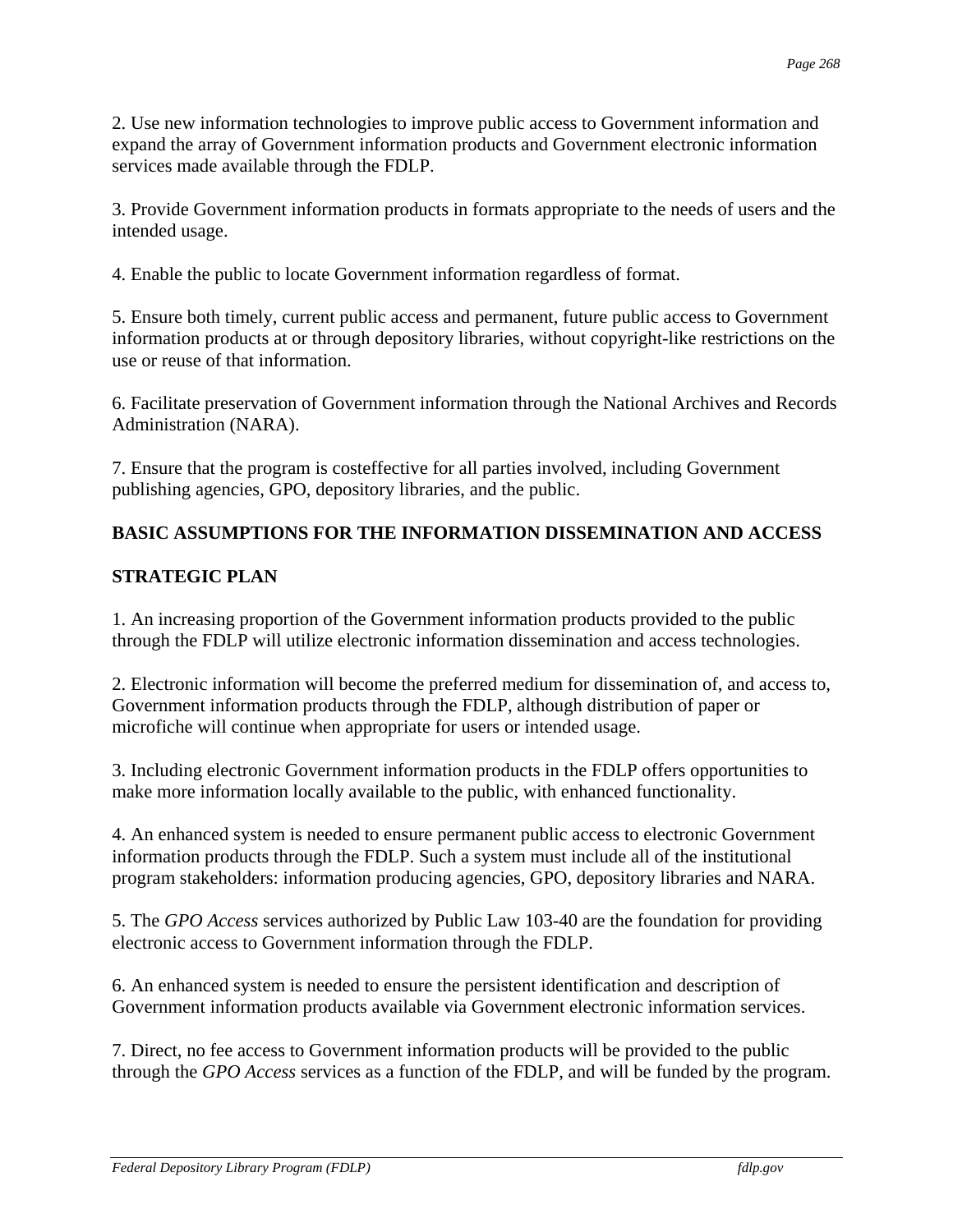8. When an agency is required by law to charge for access to its electronic Government information service in order to recover costs, GPO will seek to reimburse the agency for access to its electronic information products at no cost to depository libraries.

9. Some depository libraries need financial assistance in order to serve the public in an electronic FDLP environment. GPO has requested \$500,000 for "technology grants" in FY 1997 to provide such assistance.

10. Certain legislative changes to 44 U.S.C. Chapter 19 would facilitate this transition. These are identified in the FDLP Study Report in the report for Task 6 (Attachment D-5).

11. This transition requires funding the Superintendent of Documents Salaries and Expenses (S&E) appropriation at approximately the FY 1996 level through FY 1998. Any cost increases associated with expanding the role of electronic Government information in the FDLP will be funded by reducing distribution of paper and microfiche.

# **DEFINITIONS**

The following definitions are provided to clarify the meaning of several important words and phrases *as used in this report*. Unless otherwise noted, in this plan **"Government"** always refers to the Government of the United States.

**"Agency"** means any Federal Government department, including any military department, independent regulatory agency, Government corporation, Government controlled corporation, or other establishment in the executive, legislative, or judicial branch.

**"Depository library"** means a library, designated under the provisions of 44 U.S.C. Chapter 19, which maintains tangible Government information products for use by the general public, offers professional assistance in locating and using Government information, and provides local capability for the general public to access Government electronic information services.

The **"Federal Depository Library Program"** is a nationwide geographically-dispersed system, established under the provisions of 44 U.S.C. Chapter 19 and administered by the Superintendent of Documents, consisting of libraries acting in partnership with the United States Government for the purpose of enabling the general public to have local access to Federal Government information at no cost.

**"Government electronic information service"** means the system or method by which an agency or its authorized agent provides public access to Government information products via a telecommunications network.

**"Government information"** means Government publications, or other Government information products, regardless of form or format, created or compiled by employees of a Government agency, or at Government expense, or as required by law./3/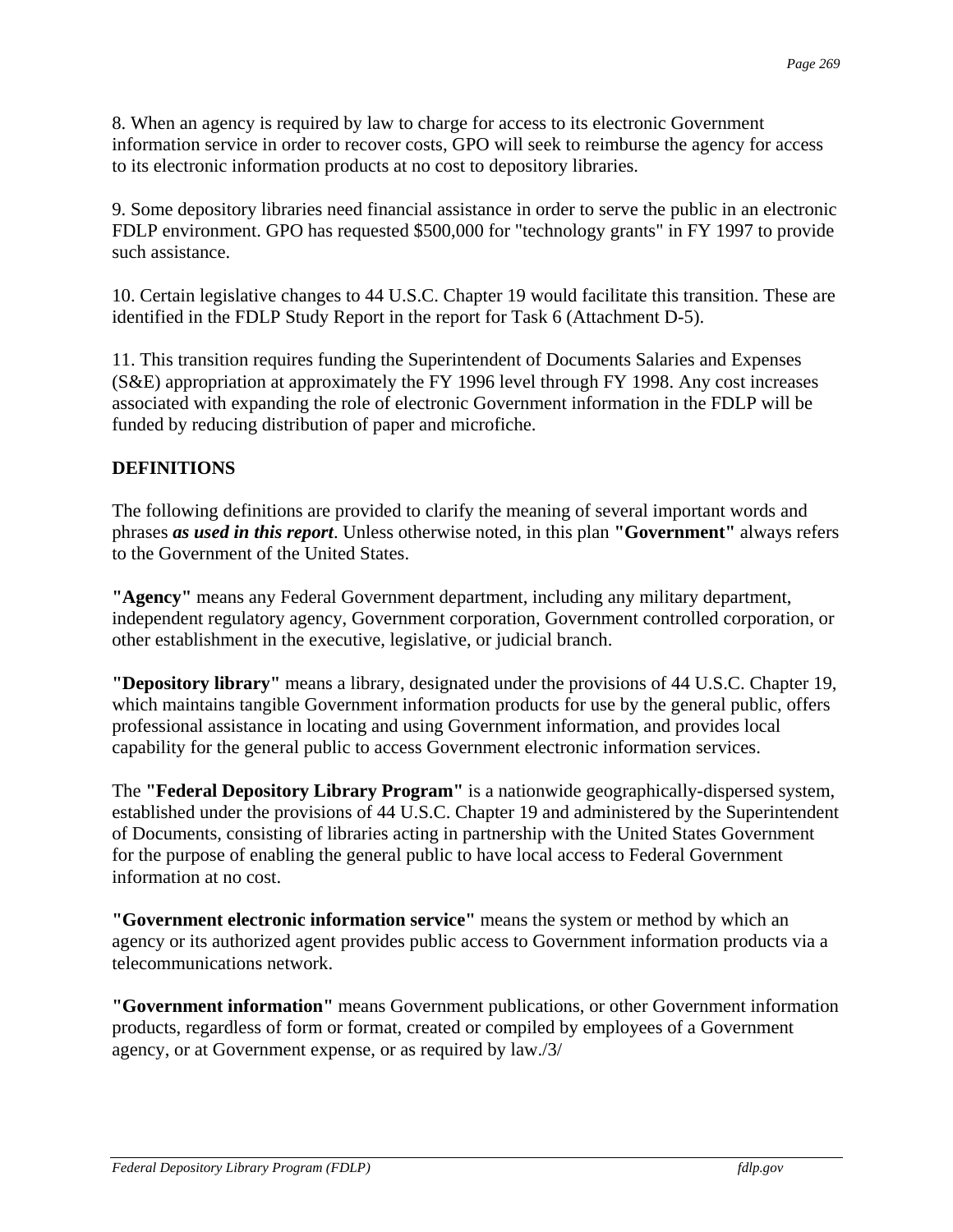/3/ "Government information" has a significantly broader meaning in the context of Federal records.

**"Government information product"** means a discrete set of Government information, either conveyed in a tangible physical format including electronic media, or made publicly accessible via a Government electronic information service.

**"Migration"** means both: (1) the periodic refreshing or transfer of Government information products from one medium to another in order to minimize loss of information due to physical deterioration of storage media and (2) the reformatting of information to avoid technological obsolescence due to software or platform dependence.

**"Permanent access"** means that Government information products within the scope of the FDLP remain available for continuous, no fee public access through the program./4/ For emphasis, the phrase **"permanent public access"** is sometimes used with the same definition.

/4/ Permanent access is required by 44 U.S.C. §1911: "Depository libraries not served by a regional depository library, or that are regional depository libraries themselves, shall retain Government publications permanently in either printed form or in microfacsimile form, except superseded publications or those issued later in bound form..." In the case of tangible information products, permanent access remains a responsibility of regional depository libraries, while in the case of remotely accessible Government information products, it is a responsibility of GPO to coordinate a distributed system that provides continuous, permanent public access.

**"Preservation"** means that official records of the Federal Government, including Government information products made available through the FDLP, which have been determined to have sufficient historical or other value to warrant being held and maintained in trust for future generations of Americans, are retained by the National Archives and Records Administration (NARA).

# **FEDERAL DEPOSITORY LIBRARY PROGRAM:**

# **Information Dissemination and Access**

# **Strategic Plan, FY 1996 - FY 2001**

# **I. BACKGROUND**

This Strategic Plan focuses on the role of the Government Printing Office (GPO), as the administrator of the Federal Depository Library Program (FDLP), and the changes in the FDLP that will occur during the period from the remainder of FY 1996 through the end of FY 2001. Because it is such an integral part of the FDLP, the plan also addresses the Cataloging and Indexing Program./1/ This plan is one component of the report to Congress entitled *Study to Identify Measures Necessary for a Successful Transition to a More Electronic Federal Depository Library Program* (FDLP Study Report),/2/ and it is included as an Exhibit in that report.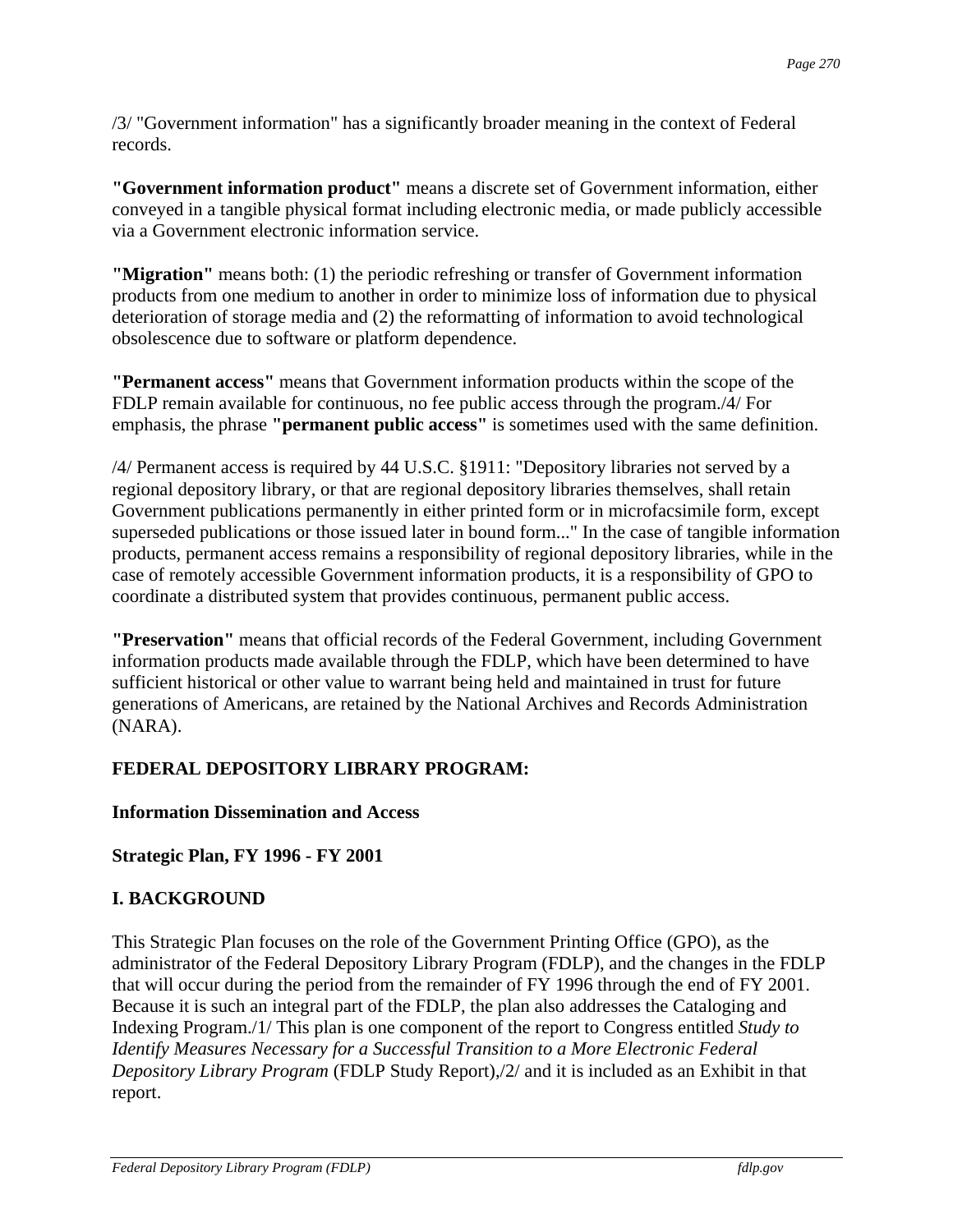/1/ Other SOD programs have been considered briefly within the context of this plan with the conclusion that changes in the transition to a more electronic FDLP will have minimal effect on other SOD programs, i.e., the By-Law Distribution Program, the International Exchange System (IES) Program and the Sales of Publications Program. These programs need additional evaluation and planning for the impact of changes in agency publishing practices, but that is not within the scope of this plan.

/2/ In August, 1995, the U.S. Government Printing Office (GPO), as required by the Legislative Branch Appropriations Act, 1996 (Public Law 104-53), initiated a cooperative study to identify measures necessary for a successful transition to a more electronic Federal Depository Library Program. Congress directed that the study include a strategic plan that could assist the Congress in redefining a new and strengthened Federal information dissemination policy and program. The study was concluded in March 1996, and a draft report was issued in order to provide an extended opportunity for public comment. The final report, including this Strategic Plan, was issued in June 1996.

By emphasizing the incorporation of electronic information products into the FDLP, this Strategic Plan affirmatively moves the FDLP toward a more electronic information dissemination and access program. While this plan builds upon the December 1995 *Electronic Federal Depository Library Program: Transition Plan FY 1996 - FY 1998,* submitted with the GPO FY 1997 appropriations request, it incorporates numerous changes which reflect the views and advice of the library community, Federal publishing agencies, and users of Government information.

The Superintendent of Documents (SOD) Library Programs Service (LPS) is responsible for administering the FDLP in partnership with over 1,380 participating libraries nationwide, as authorized under Title 44 of the U.S. Code. There are three major areas in which the FDLP can extend its traditional role into the electronic environment:

- Provide no fee public access to all Government information products which fall within the scope of the FDLP.
- Through cataloging and locator services, enable the public to access the full range of Federal Government information made available through the program.
- Ensure that FDLP Government information products are maintained permanently for public access.

These are not new directions; they have been the cornerstones of the FDLP for many years. However, as the program changes from the delivery of mostly print products to incorporate more

electronic information dissemination and access, all of the program partners are faced with new opportunities and challenges to their abilities to accomplish these goals in a very different and rapidly- changing environment.

The FDLP strives to ensure that the general public has access to a broad range of Government information maintained for a long period of time. For print or microfiche products, this information is cataloged so that it can be found by potential users. It is housed in local depository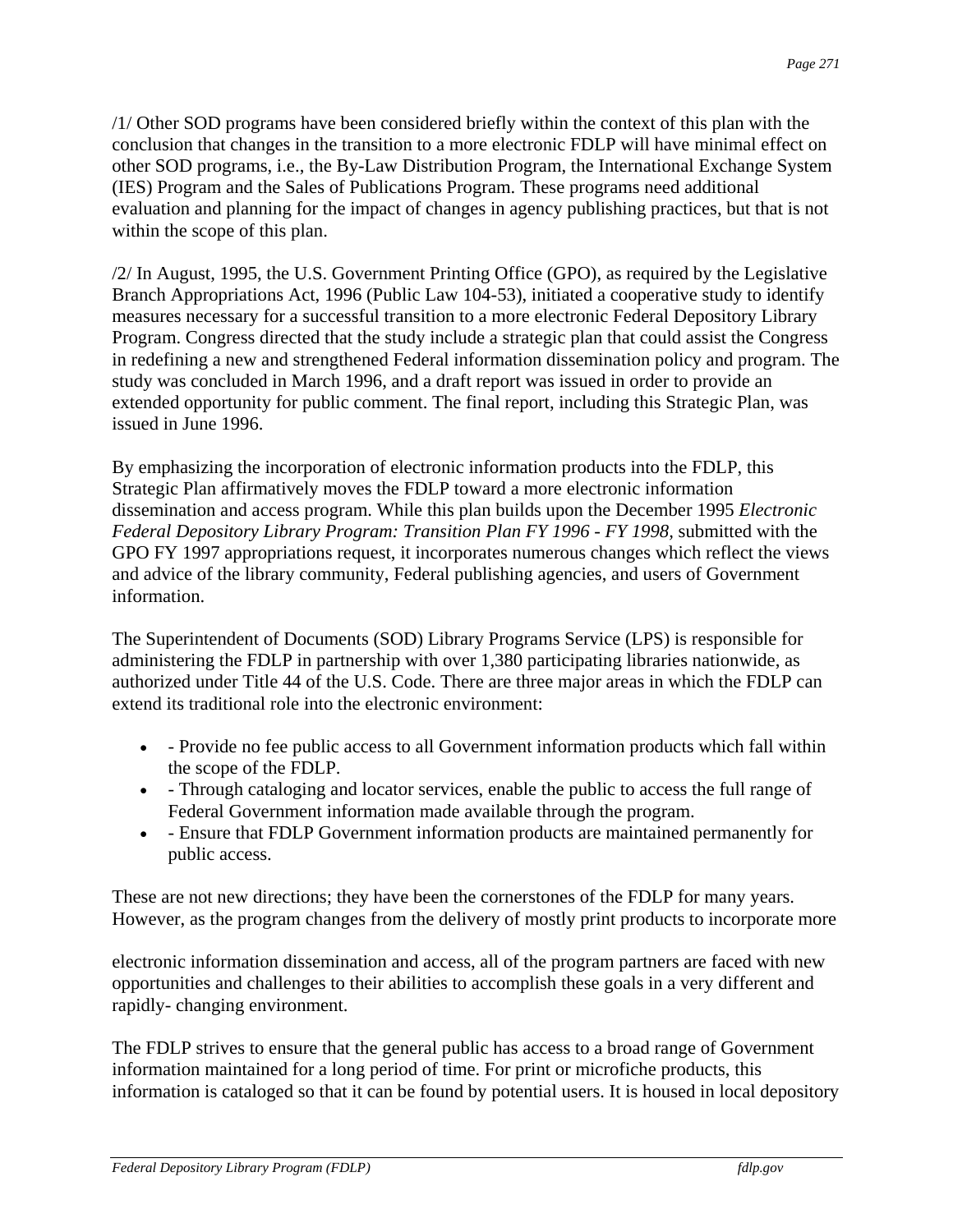libraries which provide public access at the community level. Professional Government information librarians assist individuals in locating the information they need. The costs to depository libraries have been estimated at three to five times the dollar value of the information products that they receive./3/ The FDLP exemplifies how a Federal program utilizing state and local support can serve the public through shared responsibilities and shared costs.

/3/ Robert E. Dugan and Ellen M. Dodsworth, "Costing Out a Depository Library: What Free Government Information?" Government Information Quarterly, Volume 11, Number 3 (1994), pages 261-284.

Electronic information dissemination via the Internet, on CD-ROM discs, or using successor technologies, offers potential economies for the Government as a whole. However, the greatest savings will accrue to those agencies which embrace publishing via the Internet. As the initial publishing costs to Government decline, the costs to libraries and the public for computers, training, and connections, as well as costs to the Government for providing permanent access may increase. Similarly, local printing of on demand copies, often using costly and environmentally unfriendly technologies, will mean that users who want their own copies may pay more than when costs were kept in check by GPO's efficient and effective printing procurement process.

In addition, depository librarians will be acting in new roles, serving as intermediaries helping the public find Federal electronic information and providing access to that information on site and via electronic gateways. Depository libraries also will continue to select, receive, and service tangible Government information products while expanding their capability to handle electronic information. Many depository libraries must upgrade their capabilities in order to serve the public effectively in a more electronic FDLP, and this affects the speed at which a successful transition can occur. The transition to a more electronic FDLP must not result in disenfranchising portions of the public which need more time to adapt to the new technologies.

# **II. APPROACH TO ELECTRONIC DISSEMINATION AND ACCESS**

#### **Major Transition Activities**

Implementation of this plan will be accomplished utilizing a project approach. Major project areas and goals for near-term transition implementation include:

#### **Information Dissemination Services**

Goal: To incorporate in the FDLP Government information products available via Federal agency Internet sites and increase the array of products disseminated to depository libraries and the general public via *GPO Access*.

#### **Cataloging and Locator Services**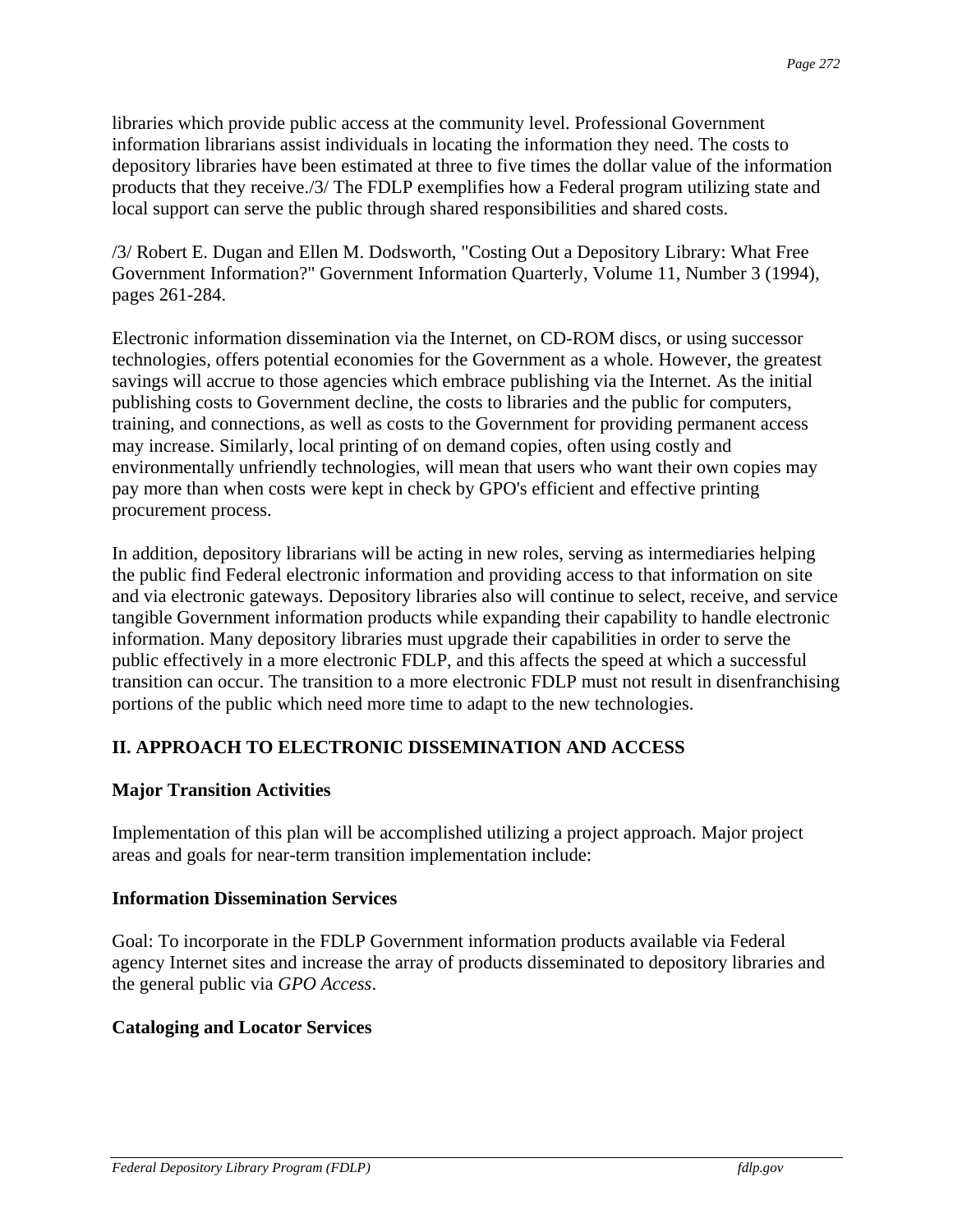Goal: To provide locator services to direct depository libraries and the general public to Government information products available via Government electronic information services, including development of the suite of Pathway indexer and Browse functions.

### **Permanent Access Services**

Goal: To establish a distributed system for ensuring that Government information products available via Government electronic information services are maintained permanently for public access through the FDLP.

# **Depository Roles and Services**

Goal: To support and monitor depository library services, with a view toward improving the public's ability to access all Government information through the FDLP.

### **Assessment of Standards for Creation and Dissemination of Electronic Government Information Products**

In addition, GPO is proposing an Assessment of Standards for Creation and Dissemination of Electronic Government Information Products through a joint effort with the National Commission on Libraries and Information Science (NCLIS). For the successful implementation of a more electronic FDLP, the Congress, GPO and the depository library community must have additional information about future agency publishing plans, as well as an expert evaluation of the cost-effectiveness and usefulness of various electronic formats that may be utilized for depository library dissemination or access. A central implementation issue is the identification and utilization of standards for creation and dissemination of electronic Government information products. These standards would enhance access to and use of Government information by both the Government and the public. The Government produces an enormous quantity and variety of information. The standards best suited for one type of data may be substantially less suited, or even entirely inappropriate, for another. Consequently, there is no single standard in which all Government information products can, or should, be created or disseminated. Nevertheless, it is in the best interest of the Government, and those who use Government information, to achieve a greater degree of standardization than now exists, and to develop recommended standards for each major type of Government information product in order to facilitate the exchange and use of that information.

To accomplish this, it is first necessary to know the range of formats Federal agencies currently use in the creation and dissemination of information and to assess the de facto or actual standards that are in use for each major type of data. It is also necessary to identify areas where there is no standardization, or such limited standardization that the effect is virtually the same. Finally, it would be useful to evaluate standards utilized by private sector and other non-governmental publishers. This information will provide the basis for an assessment, in consultation with the depository library community, of the usefulness and costeffectiveness of various electronic formats for depository library dissemination or access. It will also be the basis for a dialog with the National Archives and Records Administration (NARA), the National Commission on Libraries and Information Science (NCLIS), the National Institute of Standards and Technology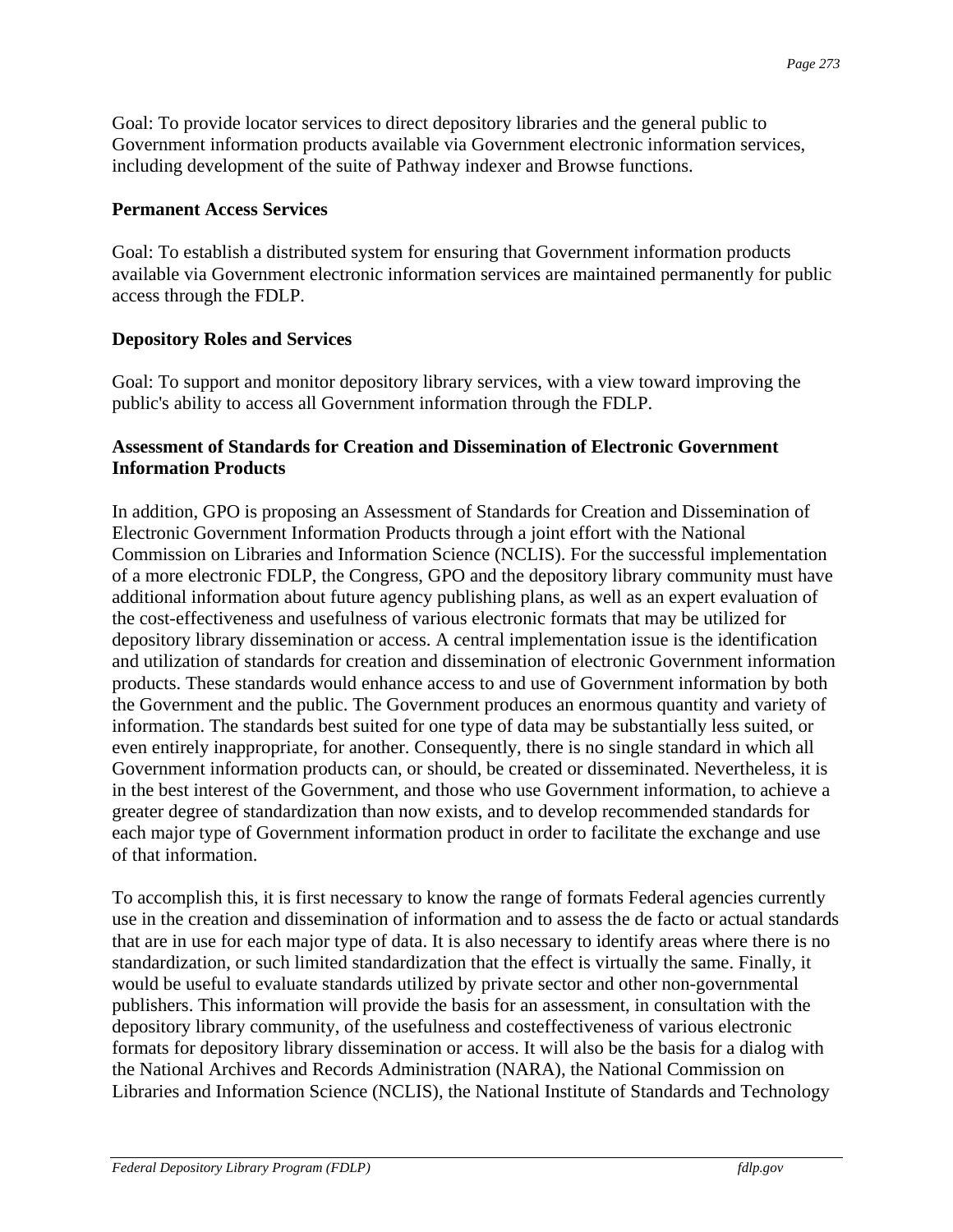(NIST), and others with an interest in establishing and promulgating Government-wide standards for information creation and dissemination.

As an independent Federal agency established to advise the President and the Congress on national policies related to library and information services adequate to meet the needs of the people of the United States, NCLIS is uniquely situated to coordinate this activity and assist GPO in the evaluation of the cost-effectiveness and usefulness of various electronic formats that may be utilized for depository library dissemination or access. This assessment of standards will be a first step toward the ultimate goal of collecting and analyzing information life cycle costs, providing data upon which to base further consultation with the library community and discussions with publishing agencies. The assessment should proceed as rapidly as possible in order to assure a successful and cost-effective transition to a more electronic FDLP.

### **Government Information Products in the FDLP**

The FDLP will offer Government information products in a variety of formats and media, although for reasons of economy the choice of multiple formats for the same content may be reduced. Depository information will be available in two basic types:

- Tangible, physical Government information products, including paper, microfiche, and electronic deliverables such as CD-ROM discs distributed to depository libraries. No fee public use of these physical products will be at or through depository libraries. Should members of the public wish to obtain their own copies they must purchase them as they do at the present.
- Electronic products from Government electronic information services, which are remotely accessible via telecommunication networks. In most cases, users with the requisite computer equipment and network access will be able to use these products from their home, classroom, or office.

GPO's ability to provide timely and complete access to Government information products is linked closely to the receipt of timely notification from the publishing agencies when they initiate, substantially modify, or terminate them. In the case of tangible products, SOD requires timely notification to "ride" requisitions for information products produced or procured from sources other than GPO in order to obtain FDLP copies at the best cost. For Government information products accessible from a Government electronic information service, SOD's ability to provide current and accurate Pathway locator services is incumbent upon timely notification by originating agencies. In addition, prior notification by the agency when it decides to terminate such products is essential to meeting the goal of ensuring permanent access to appropriate Government information products provided through the FDLP.

#### **Incorporating Government Information Products in the FDLP**

GPO will incorporate into the FDLP all types of Government information products resulting from agency publishing alternatives. These alternatives include publishing tangible products, such as paper, microfiche, CD-ROM, video, slides, floppy diskettes, or solely electronic products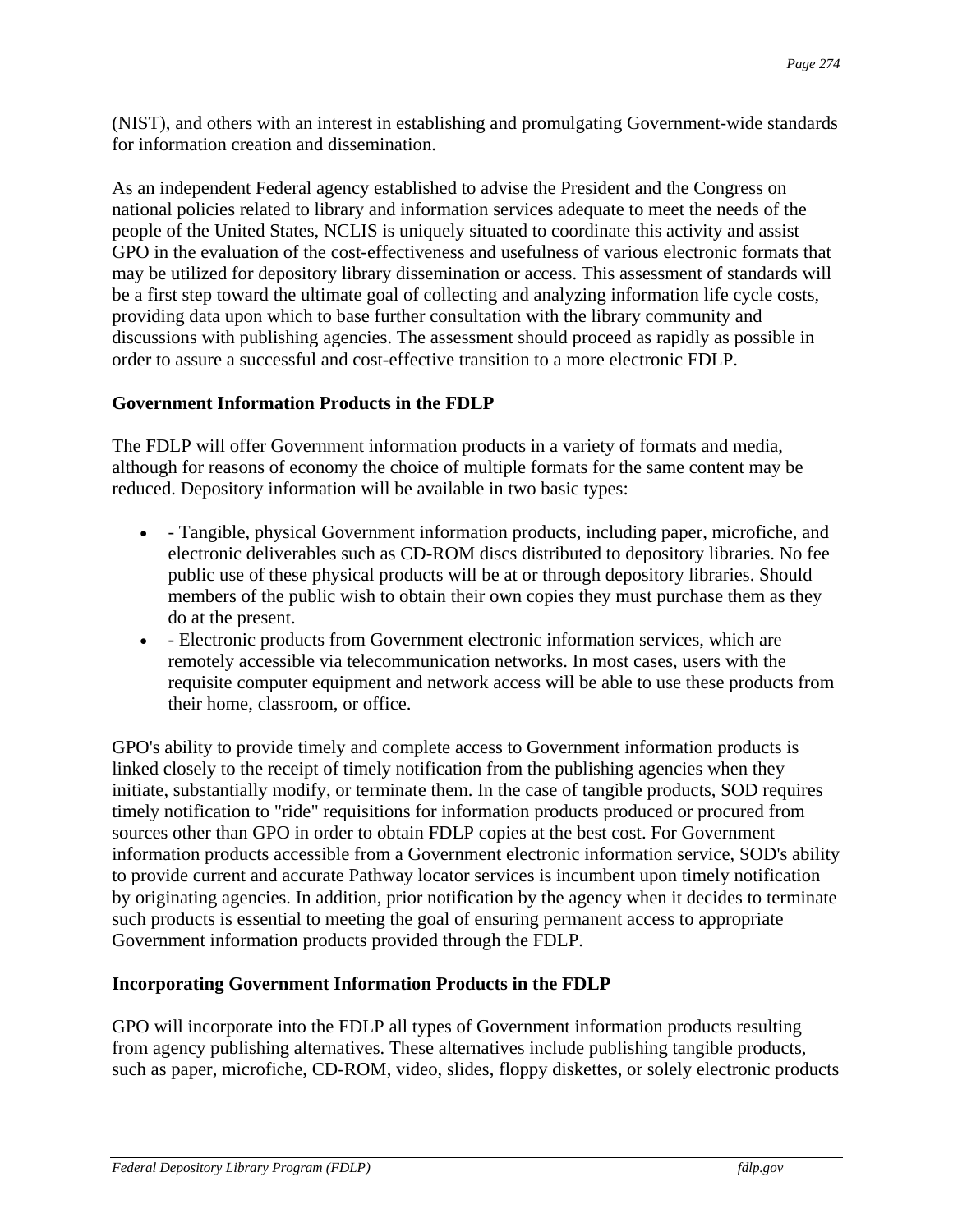published via a telecommunications network and remotely accessible through a Government electronic information service.

There are four ways in which GPO can bring electronic Government information products into the FDLP:

- GPO can identify, describe and link the public to the wealth of distributed Government information products maintained at Government electronic information services for free public use.
- GPO can establish reimbursable agreements with agencies that provide feebased Government electronic information services in order to provide free public access to their information through the FDLP.
- GPO can "ride" agency requisitions and pay for depository copies of tangible electronic information products, such as CD-ROM discs, even if they are not produced or procured through GPO.
- GPO can obtain from agencies electronic source files for information the agencies do not wish to disseminate through their own Government electronic information services. These files can be made available through the *GPO Access* services or disseminated to depository libraries in CD-ROM or other tangible format.

When an agency decides to publish a tangible information product, SOD will attempt to obtain copies of that product for distribution to depository libraries. When an agency publishes an information product on its own electronic information service, GPO will direct users to that product. When agencies cease to offer online public access to an information product within the scope of the FDLP, GPO will attempt to obtain the electronic source files in order to provide permanent access through the FDLP.

SOD may receive such files from the originating agency, or as a by-product of replication contracts administered by GPO. Additional detail on processing agency products appears in Appendix D.

# **Role of the GPO Access Service**

The *GPO Access* service, with its components of the on-line interactive service, the storage facility, the Pathway locator services, and the Federal Bulletin Board, is the foundation which will support FDLP access to Government electronic information products. These products may reside on GPO's computers for direct access or the Pathway locator services may direct users ("point") to products from other agencies' Government electronic information services. All costs associated with information dissemination via *GPO Access* are being funded by the FDLP.

During the strategic period (through FY 2001) several changes are expected in the development of *GPO Access*. To support permanent public access, the storage facility will be a key component of *GPO Access*. GPO supports the concept of distributed "repositories" for electronic data, with primary responsibility falling to the originating agency. However, there is a need for a coordinated program to identify and maintain electronic Government information products for public access when agencies no longer intend to make their information available. There must be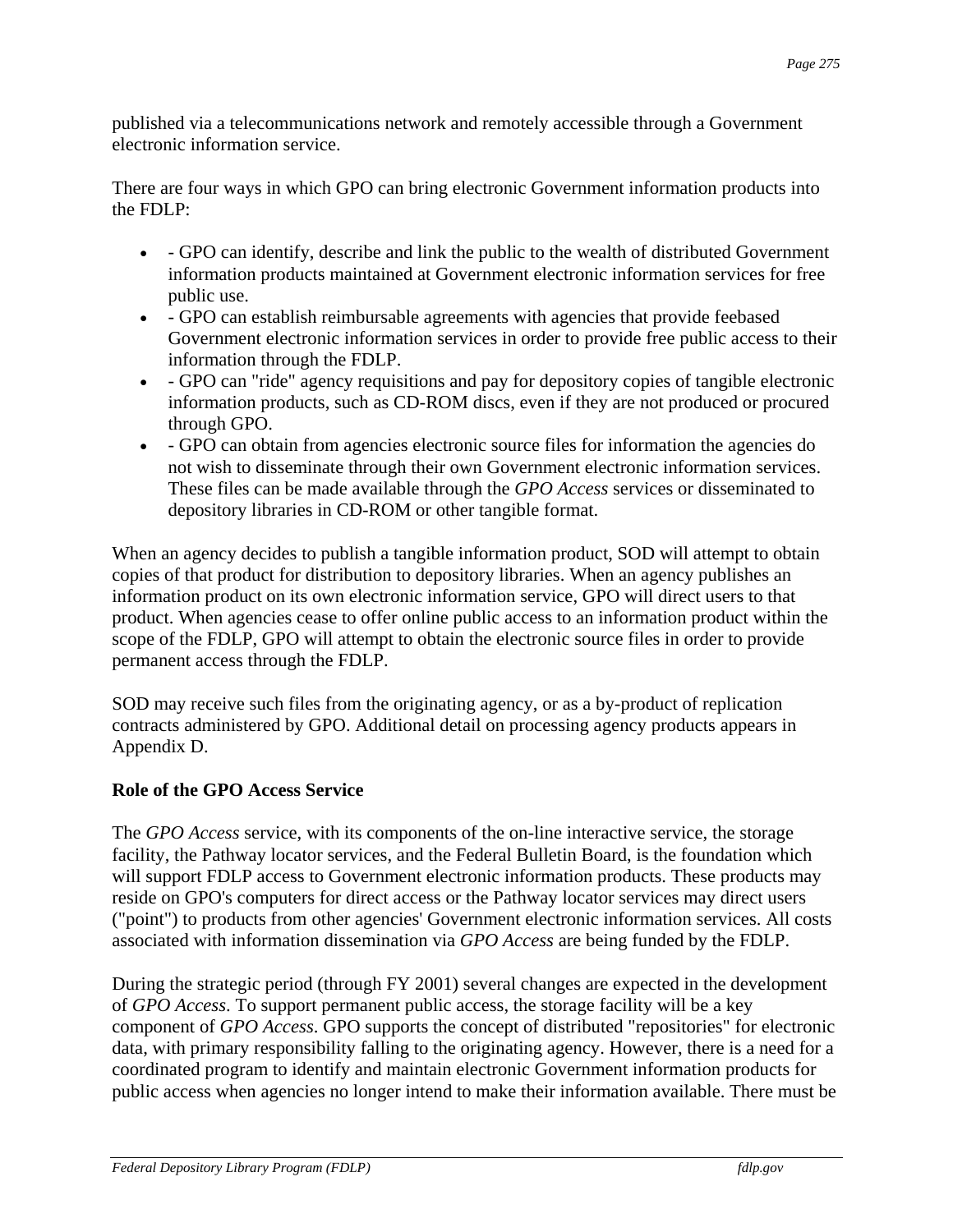a joint effort between the agencies, SOD, NARA, and depository libraries to establish a distributed system for maintaining permanent access to Government information products available through the FDLP.

For the foreseeable future, GPO will continue to enhance its World Wide Web user interface for the *GPO Access* services. GPO also will continue to provide a textonly interface for its online databases in order to maintain compliance with the Americans with Disabilities Act (ADA) and to assure access to users with limited technological and communication capability.

In order to support the electronic Government information products being incorporated into the FDLP, LPS has developed a specific Web page listing online electronic Government titles, arranged by Government agency and alphabetically by title under each agency. This page lists and points to electronic titles on Federal agencies' electronic information services (Internet sites).

# **Making New Information Available through the FDLP**

The ability to point to agency electronic information services provides GPO with an opportunity to bring additional information into the FDLP at relatively low cost. Historically, the FDLP has not been funded at a level sufficient to obtain and distribute retrospective groups of tangible Government

information products which were not previously in the program. Now, when a Government electronic source for information not previously disseminated through the FDLP becomes available, there is a practical way to incorporate that information into the FDLP.

SOD will coordinate with other agencies for depository library access to Government information products remotely accessible via Government electronic information services. Preferably, such agencies should provide unrestricted, no fee access for depository libraries. However, when the agency is required to recover costs, or when no such agreement can be reached, SOD plans, funds permitting, to reimburse the originating agency for depository access to information products available via its electronic information services. In such scenarios, SOD will not be funding direct, no fee public access, although depository libraries may serve the public via gateways, if permitted under the agreement with the agency.

For tangible Government information products, SOD will begin with current information and move forward as is the current SOD policy. It is anticipated that funding will not be available in the strategic period to add large quantities of retrospective print products to the FDLP.

# **Reducing Duplication of Product Content**

Based on current estimates and assumptions, the transition to a more electronic FDLP will not require major increases in appropriations. The funding source for the transition could be the cost savings which accrue to SOD from phasing out paper or microfiche versions of information which is available through the FDLP electronically. Redundant dissemination of content in different formats, e.g. paper and microfiche, or microfiche and electronic, or CD-ROM and online, will be reduced. In making the decision to eliminate redundant versions of the same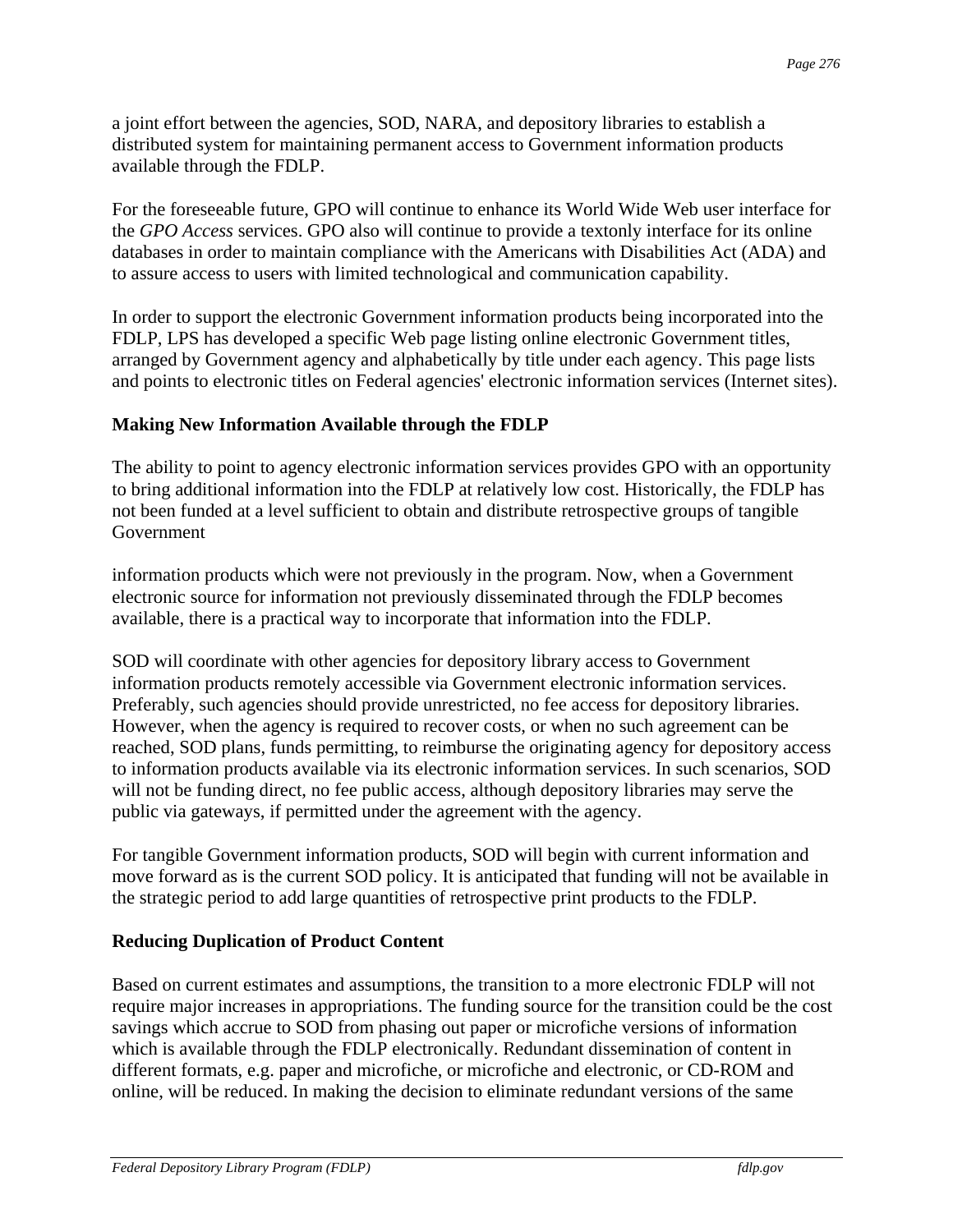content, LPS will consider such factors as the usability, intended audience, time sensitivity, and costs of the various formats. Only "core" paper titles such as those listed in Appendix A represent potential duplicate distribution, as their content also may be available electronically.

### **Cataloging and Locator Services**

The Cataloging and Indexing Program, which has a broad legal mandate under 44 U.S.C. §1710 and §1710, will expand to incorporate GPO's efforts to identify, locate, and point to agency electronic information products. LPS intends to provide records in machine-readable cataloging (MARC) format, following the *Anglo-American Cataloging Rules*, 2nd Edition (AACR2), for all appropriate Government information products, whether in a tangible format or an electronic file accessible via a Government electronic information service. Cataloging emphasis will continue to be on products which are not brought under bibliographic control by another Government agency.

GPO cataloging records which include information about electronic Government information products available from Government Internet sites will include the Uniform Resource Locator (URL) data. The URL will be displayed in the records from *Monthly Catalog of U.S. Government Publications* accessible through the GPO World Wide Web site, and will be linked to the actual electronic information product, so that the content can be displayed and downloaded by users.

In addition to the *Monthly Catalog* on the GPO Web site, LPS is developing a suite of Pathway locator services which permit multiple approaches to locating and connecting to Government information products on the Internet:

# **Product Points to**

**Pathway Indexer** (prototype), which Individual products, or parts of products

provides a keyword search of such as specific pages within a product,

Government Internet sites. from a "seed list" of sites.

**Browse Topics**, which uses the subject Government Internet sites.

headings from the GPO Subject

Bibliographies.

**Browse Titles**, a listing with interactive Government information products from

links to Government Information agency electronic information services,

products on the Internet. including *GPO Access*.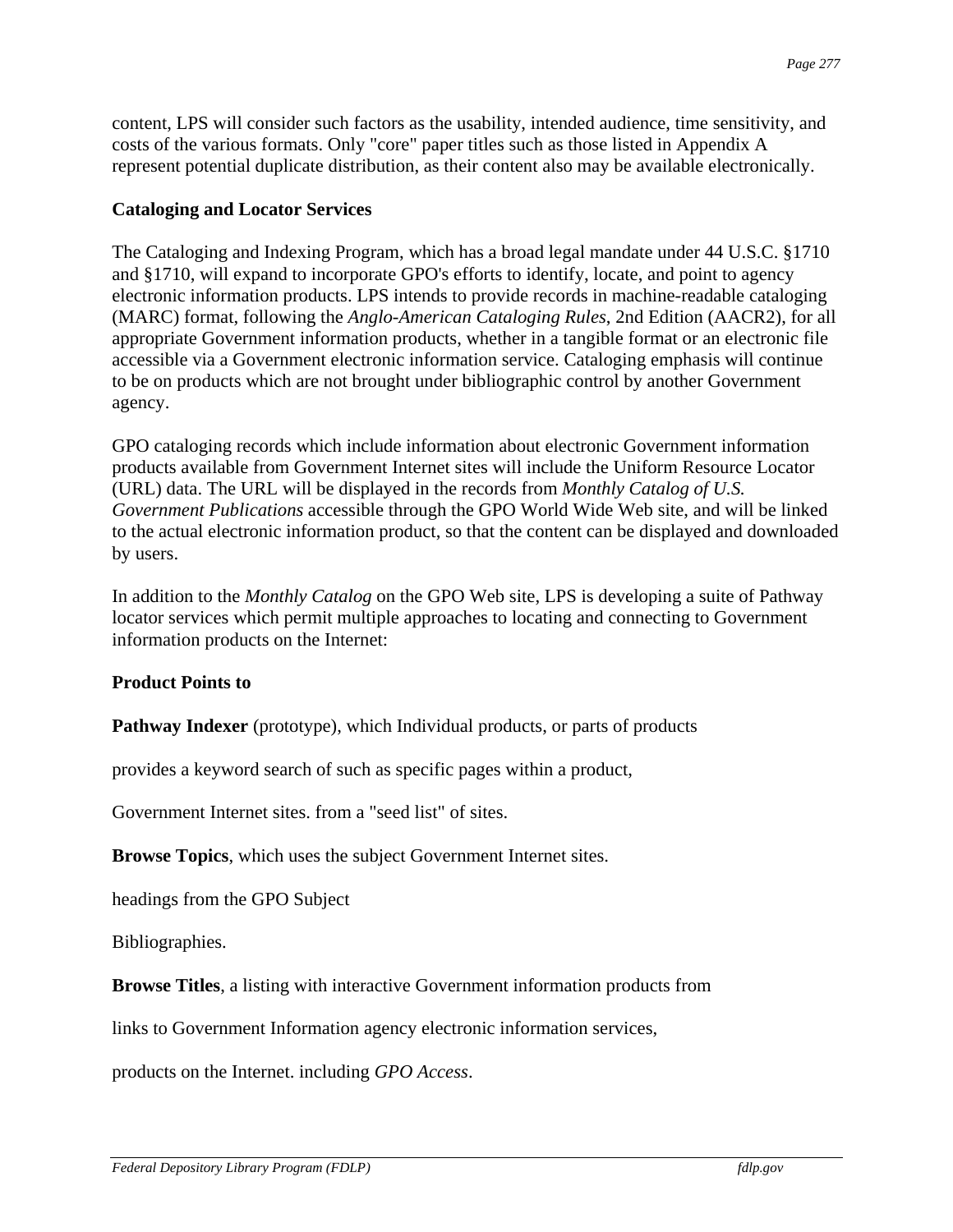### **GILS** (Government Information Locator Metadata about agency programs or

Service) records. information resources.

The cataloging of electronic products is a major topic of discussion among national cataloging standards organizations. Through its participation in cooperative cataloging efforts, GPO will work with other institutions to implement a consistent methodology to provide the necessary linking information for paper or microfiche products to a successor electronic version. Ideally, such links will direct users forward to the new electronic edition and backwards to the paper or microfiche. Interactive links from bibliographic records ("descriptive metadata") to the electronic information products will be provided by including the URL or other standardized logical location data in the records.

Historically, most agencies, with the exception of the scientific and technical information agencies, have not cataloged their own print information products. GPO's Cataloging and Indexing Program has provided this service, by cataloging a broad range of Government information products, primarily those produced through GPO, adhering to standard library practices and formats. In the case of scientific and technical information, SOD has not duplicated, and does not plan to duplicate, the bibliographic control efforts of those agencies, even though their cataloging may have been created under different rules and standards. It is anticipated that most agencies, other than those in the scientific and technical community, may not catalog their own electronic information at the discrete product level, whether through GILS or another mechanism. SOD plans to work with agencies to identify such products and provide cataloging and locator services for electronic information products. These services can be used by agencies, depository libraries, and the public.

#### **Permanent Access Services**

The FDLP, through regional depository libraries, has guaranteed permanent access to tangible Government information products. Regional depository libraries provide for permanent access to relatively complete collections of tangible Government information products dispersed throughout the country.

For remotely accessible Government electronic information services, a parallel mechanism is needed to ensure that this information remains available for permanent public access. GPO, as the administrator of the FDLP, will coordinate a distributed system that provides continuous, permanent public access, involving the publishing agencies, the National Archives and Records Administration (NARA), and regional and other depository libraries.

To the extent that electronic Government information constitutes Federal records, as defined by NARA, each agency is responsible for establishing a records schedule to evaluate and transfer its records to NARA. GPO has a records schedule which provides for transfer to NARA for preservation of all print and microform Government information products listed in the *Monthly Catalog*. There also is a schedule that provides for the transfer to NARA for reference purposes the CD-ROM titles listed in the *Monthly Catalog*. GPO will work with NARA to expand this schedule, so that all electronic FDLP information which is under our custody and control is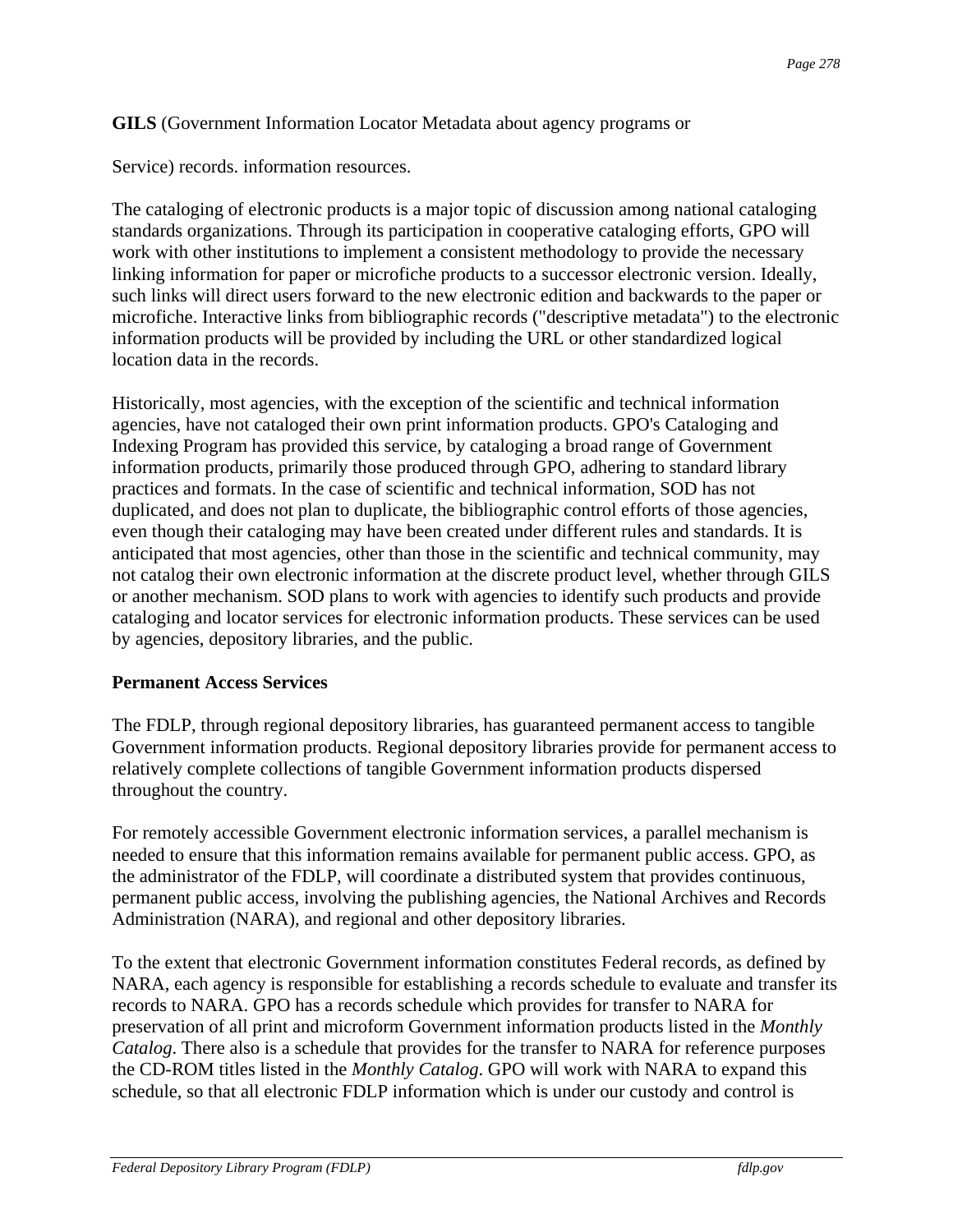provided to NARA, and that, to the maximum extent possible, electronic Government information products are transferred to NARA in formats suitable for preservation.

#### **Legal Changes Which Support the Transition**

GPO has the necessary statutory authority to incorporate electronic Government information products into the FDLP. However, certain amendments to Chapter 19 of Title 44, U.S.C., which authorizes the FDLP, would clarify this authority and facilitate the transition. For example, it should be established without question that electronic Government information products must be included in the FDLP. Changes also are needed to establish authority and responsibility for the FDLP to ensure that both tangible and electronic Government information products are maintained permanently for depository library and public access, and to authorize the GPO to request that originating agencies provide electronic source files of their information products if they chose to no longer provide public access to these products themselves. Some recommendations for legislative changes, which incorporate the advice of various program stakeholders, are included in the FDLP Study Report as the report for Task 6 (Attachment D-5).

### **III. DEPOSITORY LIBRARY ROLES AND SERVICE EXPECTATIONS**

#### **Strengthening the Federal Depository Library Program**

GPO will reshape its relationship with depository and other librarians in order to strengthen the depository library system and to advance the goal of better serving the public. In an increasingly electronic environment, GPO will assume an expanded role in the provision of support services for depository libraries and librarians. These system support services should better prepare depository libraries to serve as intermediaries providing direct services to end users. Such expanded services to libraries include, but are not limited to, Pathway locator services, user support, training, and documentation. SOD will provide or facilitate training and user support for depository libraries for the *GPO Access* services. When SOD points to electronic services provided by another agency, arrangements will be sought with the originating agency to provide user support for depository libraries.

#### **Role of Regional and Selective Depository Libraries**

The distinction between regional and selective depository libraries continues to be very clear with respect to tangible Government information products; however, the distinction is less apparent for information products that are remotely accessible via Government electronic information services. Selection takes on a different meaning in an environment where, once online, a user at a public access workstation can access the full range of Government electronic information products. However, even though users may be able to access Government electronic information products from many different agencies, selective depository libraries will retain the authority to decide which products to support, in consonance with their overall collection development plans. Users who desire in-depth assistance with online electronic products which fall beyond a selective depository library's collection parameters may be referred to another depository library.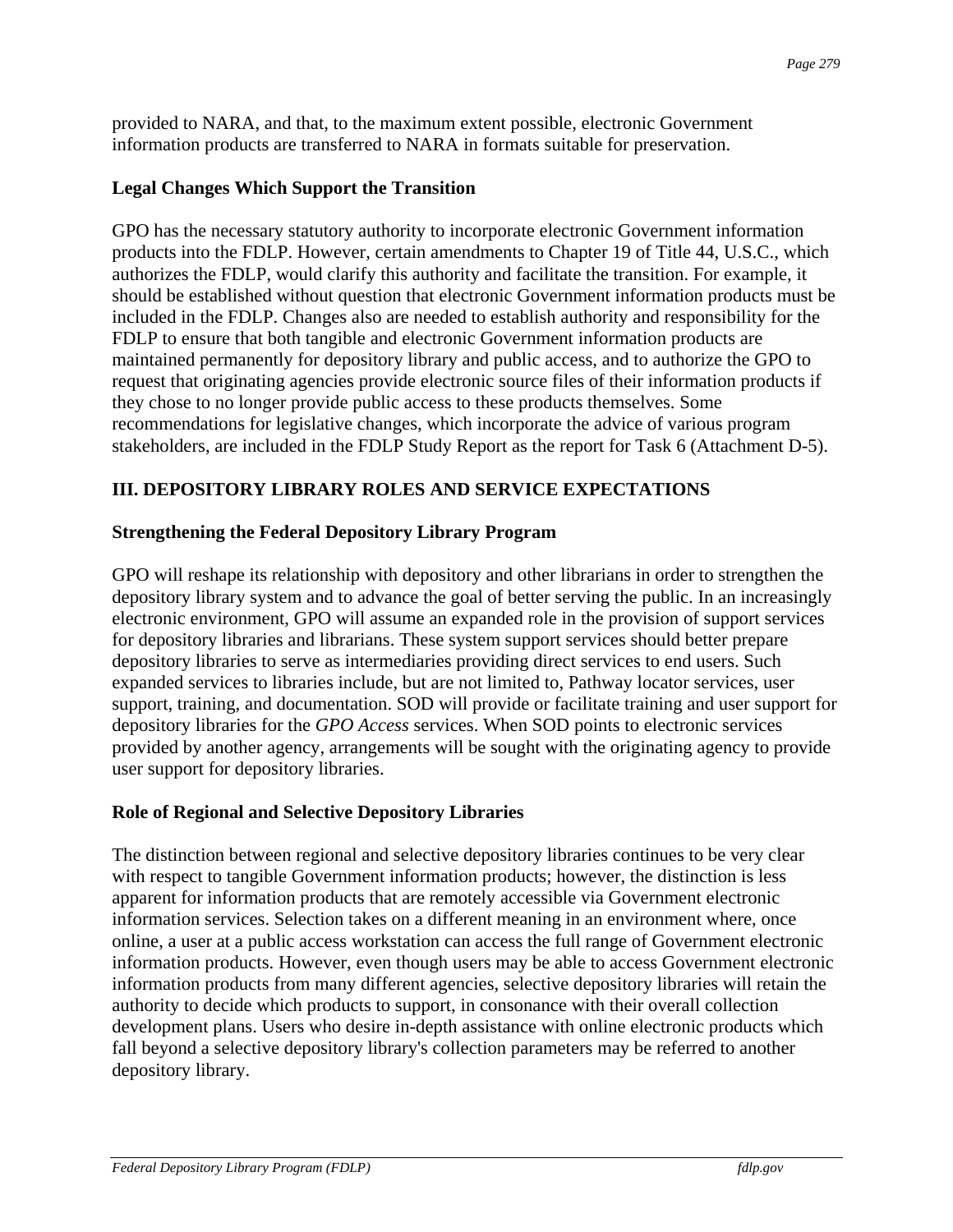By October 1996, all depository libraries must be able to provide no fee public access to online electronic Government information products accessible via Government electronic information services. Selective depository libraries are expected to continue to receive (and to retain for 5 years) only those tangible products which meet their local collection development policies. Regional depository libraries, with very rare exceptions, will continue to receive all tangible products distributed under the auspices of the FDLP, and will hold those products permanently.

# **Depository Library Service Expectations**

Incorporating a significant amount of electronic information into the FDLP will pose a significant challenge to depository libraries. Some depository libraries will have to accelerate their plans to obtain

public access computer workstations, and deal with the demand for local printing and downloading. Depository librarians will have to serve user needs for electronic information and, at the same time, provide access to their current and historical print collections.

All depository libraries must have the capability to provide no fee public access to Government electronic information products identified in SOD Pathway locator services, without regard to where that information resides. Fulfilling this expectation will require depository libraries to offer users access to workstations with a graphical user interface, CD-ROM capability, access to the Internet including use of the World Wide Web, and the ability to access, download, and print extensive products. However, just as depository libraries now may charge users for photocopying, they also may charge users to recover the cost of printing information accessed electronically.

The requirement that every depository library must be capable of providing public access to electronic FDLP information was published in the "Guidelines for the Federal Depository Library Program," which were issued as "Federal Depository Library Manual, Supplement 2" and distributed to all depository libraries on February 28, 1996. Paragraph 7-8 of the "Guidelines" states that:

Appropriate hardware and software must be provided for public users accessing electronic information available through the Federal Depository Library Program (e.g. CD-ROM titles, online databases, etc.). This hardware and software should include computer work stations capable of providing Internet access that requires GILS-aware software, CD-ROM readers, and printers.

This functional statement regarding electronic information access will become a FDLP requirement effective October 1, 1996. GPO views this as an ongoing basic requirement for depository libraries, although the methods used to accomplish this requirement appropriately remain local library management decisions.

Depository libraries will continue to be responsible for the startup and maintenance costs associated with equipment and Internet connectivity required to provide access to Government information products in electronic formats. In order to assist depository librarians with planning the acquisition of new computer hardware and software, GPO published the "Recommended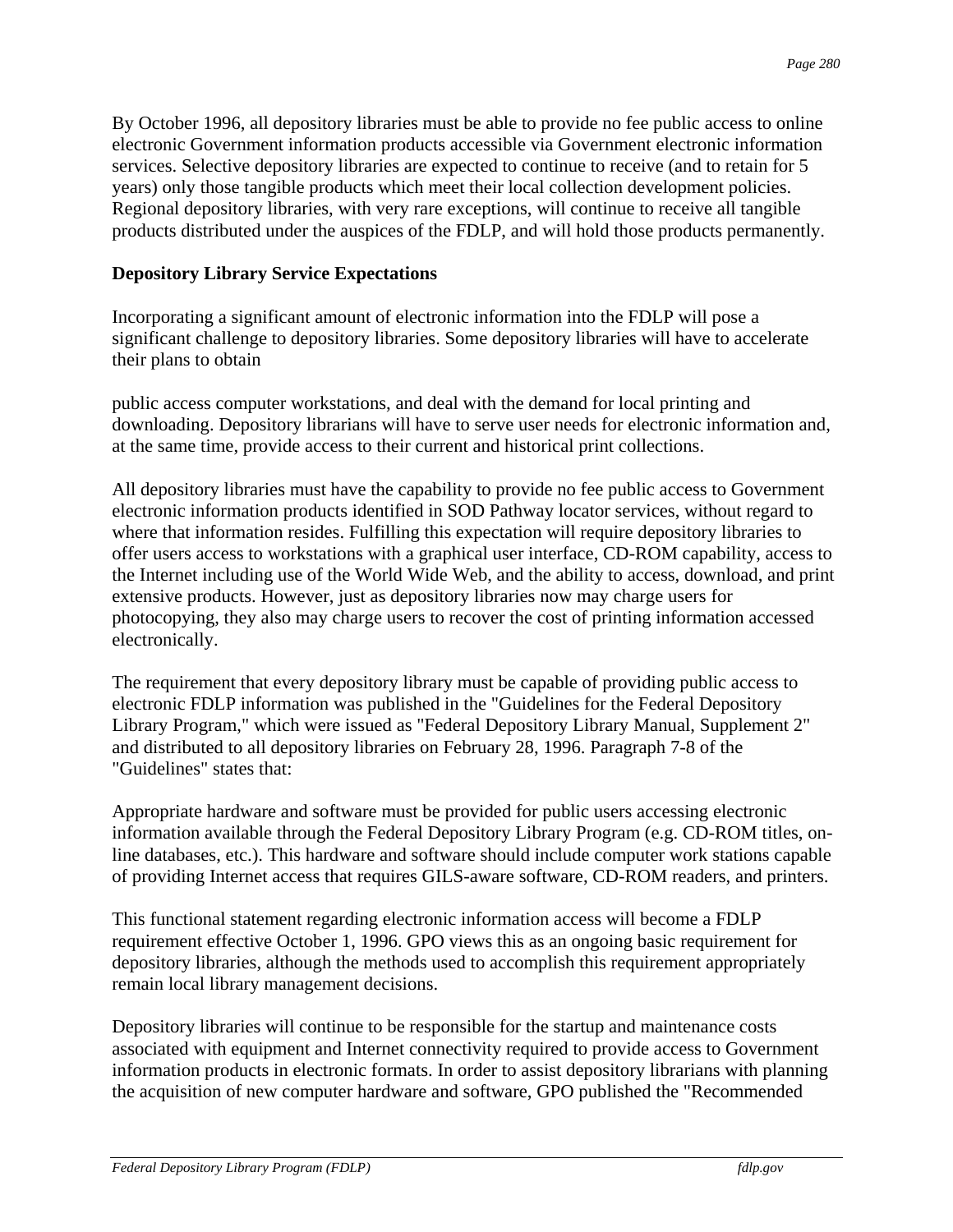Minimum Specifications for Public Access Work Stations in Federal Depository Libraries" in the May 15, 1996, issue of *Administrative Notes*.

To assist libraries with the transition, GPO will continue to monitor the technological capabilities of the depository libraries to provide cost-effective public access to electronic Government information products, particularly as it relates to the standards utilized by agencies in the creation and dissemination of electronic Government information products. This will include information about the costs of equipment, software, telecommunications, staff training and other depository library expenses for accessing and utilizing electronic Government information products through the FDLP.

Currently most users must pay to photocopy documents in depository libraries or to blow back images from microfiche if they wish to obtain their own copies of Government information products. Similarly, many libraries are beginning to charge for printing from public access workstations or to obtain diskettes on which to download and save electronic information for later use. For this reason, GPO will begin to monitor the costs to users for printing, downloading and similar services using depository library equipment.

# **Technology Grants**

Some depository libraries lack the financial resources to acquire the requisite computer or telecommunications resources necessary to adequately serve the public with electronic FDLP information. Based on a preliminary analysis of the responses to the 1995 Biennial Survey of depository libraries, 25% of the depository libraries do not have public access workstations connected to the Internet. Many of these libraries are planning to offer public Internet access within two years, but approximately 12% of the responding libraries reported no plans to provide Internet access to the public. The lack of Internet access for public users in depository libraries is a critical missing "last mile" in making Government information products available electronically.

GPO's funding request has asked for authority to expend up to \$500,000 in FY 1997 for "technology grants" to depository libraries. If approved, the technology grants are intended to ensure reasonable public access and proximity to at least one electronically-capable depository in every Congressional district. These grants, at up to \$25,000 each, could be earmarked for public access workstations and Internet connections in depository libraries. This one-time financial assistance would enable depository libraries to achieve a minimum level of capability to serve the public with on-line electronic Government information. In order to be eligible for a technology grant, the depository library must demonstrate need and stipulate that no other funding source is available for this purpose.

# **Training Efforts and Regional Librarians' Conference**

SOD will devote additional resources to promoting training and continuing education opportunities for depository librarians, to raise the level of knowledge and skills with electronic information resources. This approach will guide the development of future "Federal Depository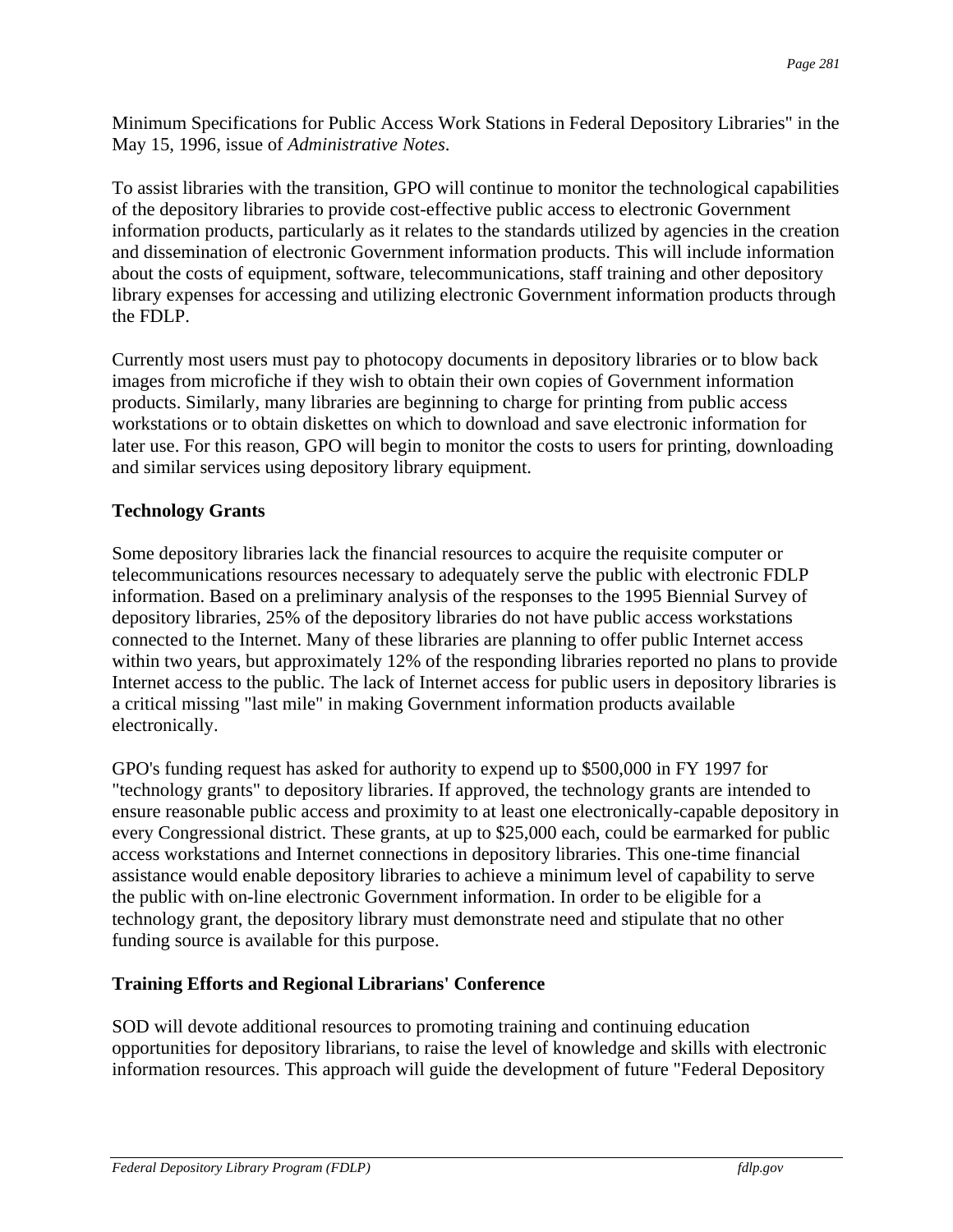Conferences." SOD will provide hands-on training in the use of the *GPO Access* online services, and facilitate training on other agencies' electronic information services.

GPO will inform agencies about issues and concerns in developing Government information products and electronic information services suitable for use by the depository libraries and the general public.

GPO will take steps to promote program leadership among the regional depository libraries. Closer coordination with the regional depository libraries and their directors should lead to a greater ability to rely upon the regional librarians as field coordinators for the FDLP. To this end, GPO has requested that the statutory limitation on travel funded by the SOD Salaries and Expenses appropriation be raised by \$20,000 in FY 1997. If this request is approved, GPO has proposed to bring regional librarians together for a one-time conference, at SOD expense, for training, discussion of state planning initiatives, and a clarification of the regional libraries' role in the administration of the technology grants.

# **New Focus for the Inspection Program**

The depository library inspection program will be redesigned, so that the resources devoted to periodic inspections can be reallocated to FDLP system support and related services for depository libraries. During the last eight years, 95% of the depository libraries inspected have been found in compliance with the requirements of the FDLP. Now that the SOD-developed depository library self-study

has been adopted as an evaluation tool for use by the libraries, the basis for inspections will be that which is specified in 44 U.S.C. §1909, which states that "the Superintendent of Documents shall make firsthand investigation of conditions [in depository libraries] *for which need is indicated* ..." (emphasis added).

SOD will concentrate on site compliance inspections of those libraries which submit unsatisfactory self-studies, have major changes in staffing or facilities, have prior records of noncompliance, or if complaints are received from the public concerning depository library services. SOD personnel also will be available to visit, consult with, and assist a depository library upon request.

During a depository library inspection, SOD will use a functional approach to determine compliance with the requirement to provide public access to Government electronic information. The inspector will focus on the depository library's ability to provide public access to electronic FDLP information. The method selected by the depository library to meet this public access requirement is a local determination. For example, public access to Government information products through Government electronic information services may be provided either through mediated searches, or by allowing members of the public to use depository library workstations on their own. In making such decisions, depository librarians should bear in mind the "rule of thumb" that services associated with FDLP information products should be at the same level as those accorded to products which are purchased for the library's collection.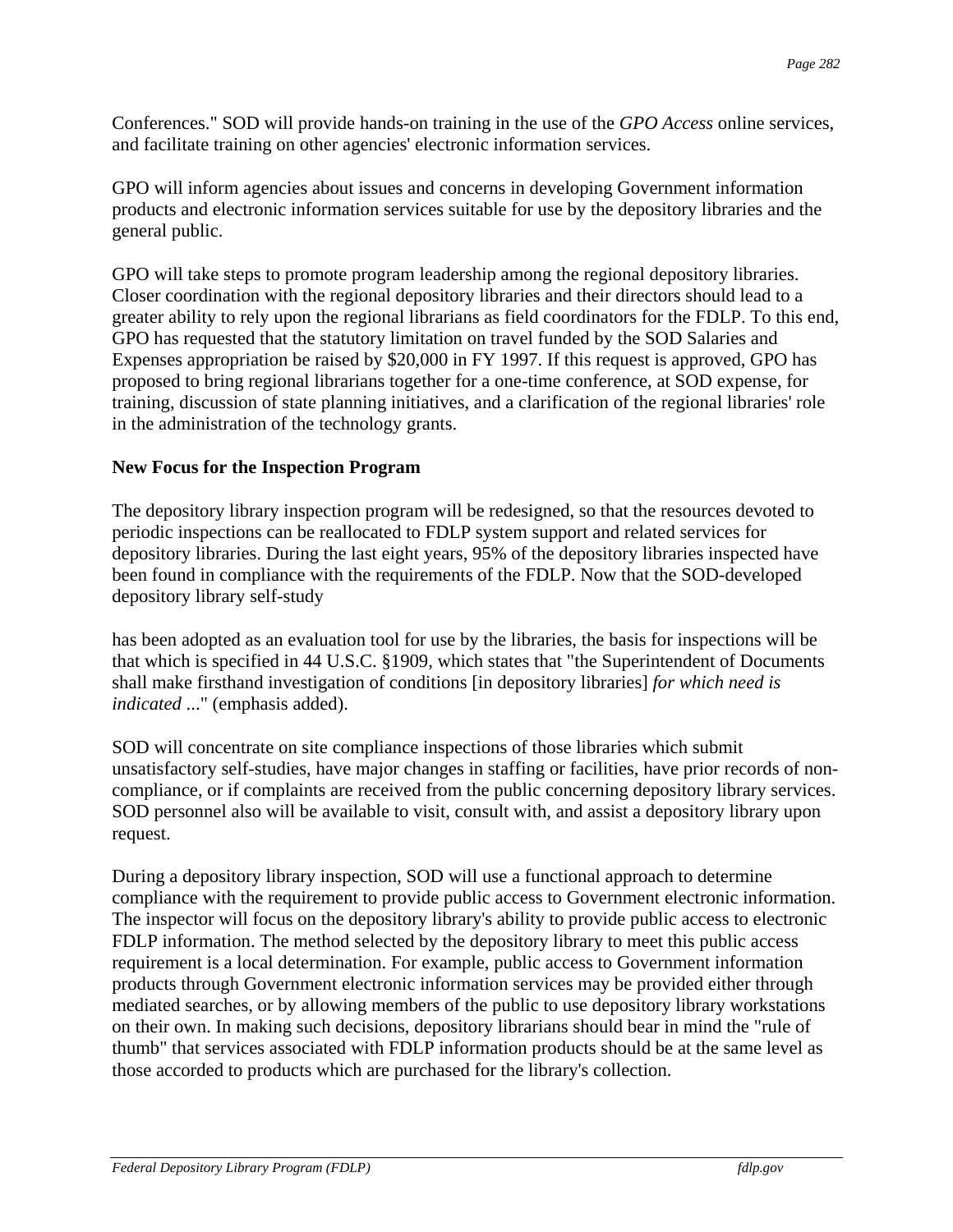# **Access to Electronic Government Information Products through Public Libraries**

With respect to the electronic information in the program, the FDLP will not be an exclusive source of no fee Government information to depository libraries. In order to improve access to Government information products at the local level, SOD will promote the FDLP electronic services to public libraries. For information delivered via a Government electronic information service, the incremental cost of serving additional libraries or members of the public is minimal. Through a program of outreach to public libraries, SOD will encourage them to offer FDLP electronic Government information products to the public.

# **IV. ADMINISTRATIVE AND SUPPORT ACTIVITIES**

# **Superintendent of Documents Classification System**

GPO's Superintendent of Documents classification system is used to assign permanent and unique identifiers to tangible Government information products. This has enabled libraries to shelve and provide access to their physical collections. However, the location requirements for Government information products that are remotely accessible via Government electronic information services are not met by any current application of the Superintendent of Documents classification system.

A committee comprised of ALA Government Documents Round Table (GODORT) members and LPS staff has agreed in principle to a proposal to apply the classification system to electronic online products. This use of the classification system will assist in relating electronic products to their print antecedents and allow the title to be processed for the various *Monthly Catalog* outputs, including presentation on the GPO Web site. The application of the Superintendent of Documents classification system to physical products will be continued.

For electronic Government information products stored in a digital data repository, permanency and uniqueness can be ensured by applying the "persistent name" (also known as a Uniform Resource

Identifier, URI or "handle"). Over the next few years a standard for "persistent names" should emerge, and LPS will investigate utilizing or adapting this approach to identify the electronic information products available through the FDLP.

# **Notification of Electronic Government Information Products in the FDLP**

LPS does not intend to issue an "Electronic Products Shipping List" for online products available from *GPO Access* or other agencies' Internet sites. Information concerning electronic products in the FDLP is being included in the "Administrative Notes Technical Supplement". A special section on the "Browse Titles" page on the GPO Web site also will notify depository libraries of electronic products available from *GPO Access* or from other agencies' Internet sites.

However, notification about electronic information products should be an interactive process. LPS appreciates the efforts of individual documents librarians to identify new or changing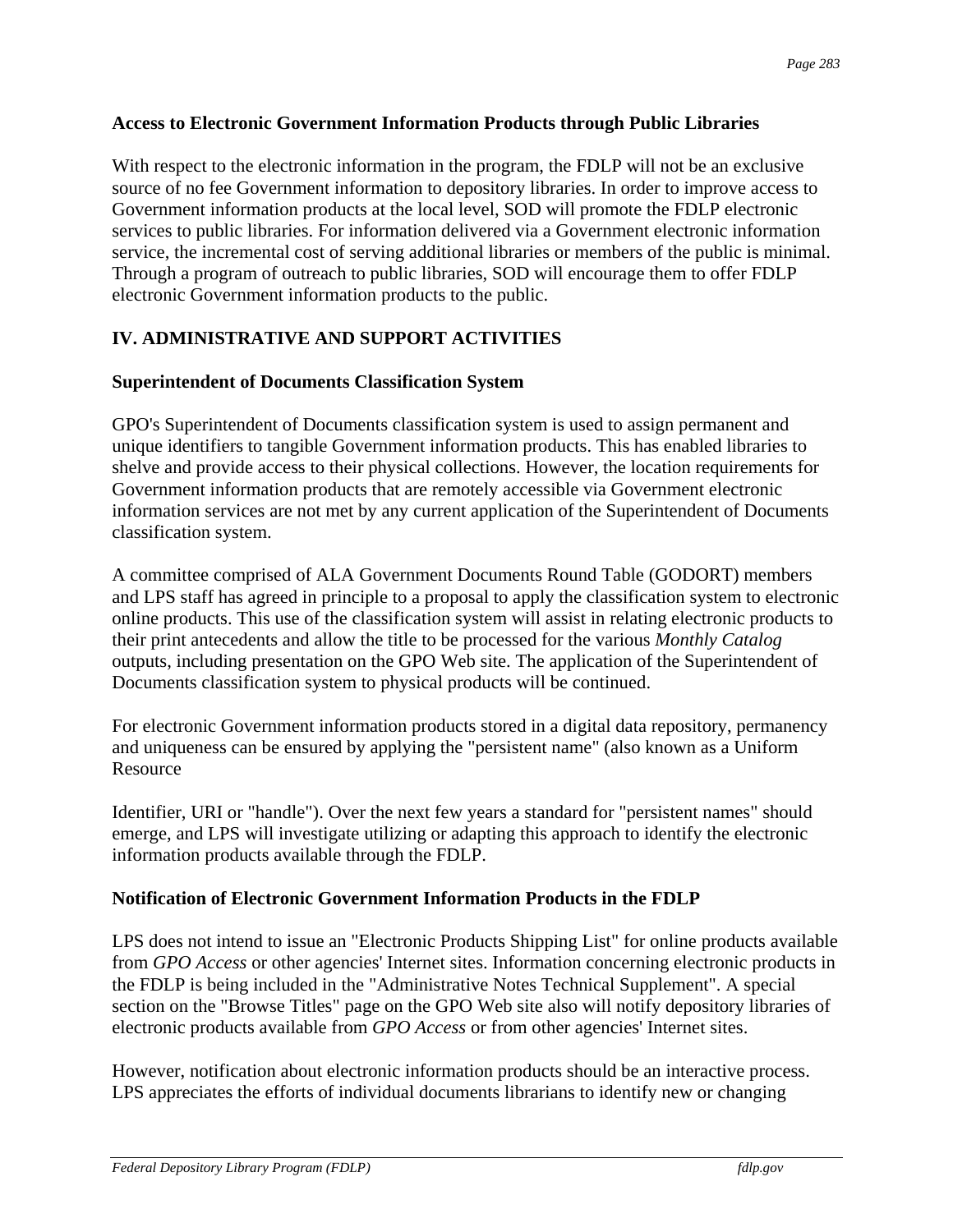Government Internet products and to notify the depository community about them. This individual initiative is an important component of bringing additional electronic products into the FDLP, and we encourage librarians to direct such notices to LPS so we can consider the product for inclusion in the FDLP. This channel will complement LPS' efforts to have publishing agencies provide adequate notification when they initiate, substantially modify, or terminate access to a Government information product.

# **Use of Item Numbers for Electronic Government Information Products**

As previously stated, selection takes on a different meaning with respect to electronic Government information products. Selective depository libraries will offer access to the full range of remotely accessible Government information products, but will retain the authority to decide which electronic products to support, based on their collection development plans. In order to assist depository libraries in establishing profiles with vendors, so that only selected categories of bibliographic records will be added to their online public access catalogs (OPACs), new remotely accessible Government information products will be assigned item numbers. These item numbers will represent the electronic products of an agency. For each electronic title that has a physical antecedent in the FDLP, the existing item number under which the tangible form was distributed will be used.

# **Future Distribution of Tangible Government Information Products**

As the distribution of tangible Government information products declines, SOD may reach the point where it is no longer cost-effective to maintain an in-house distribution capability. The current distribution system for tangible products, the LPS Lighted Bin System, relies upon economies of scale for cost-effectiveness. SOD will carefully analyze the costs of Lighted Bin System maintenance, distribution staffing, space requirements, overhead, etc., to determine the break-even point. If that point is reached, SOD will discontinue the in-house distribution operation, and move to contractual shipping arrangements for the remaining tangible products in the FDLP.

# **V. IMPACT OF THIS PLAN ON OTHER SOD PROGRAMS**

The scope of this Strategic Plan is the Federal Depository Library Program, and because of its integral support role to the FDLP, the Cataloging and Indexing Program. Other SOD programs, the By-Law Distribution Program, the International Exchange System (IES) Program, and the Sales of Publications Program (Sales Program) have been considered briefly within the context of this plan and a statement concerning each follows. Just as with the FDLP, these programs are experiencing the effects of changes in agency publishing practices causing the reduced availability of print and microfiche Government information products. Evaluation and planning to adapt to these changes is needed for each program, but that is not within the scope of this plan.

# **By-Law Distribution Program**

The By-Law Distribution Program is funded by the GPO Salaries and Expenses (S&E) appropriation and provides for the distribution of Government information products, such as the Congressional Serial Set, only when required by statute. The Government information products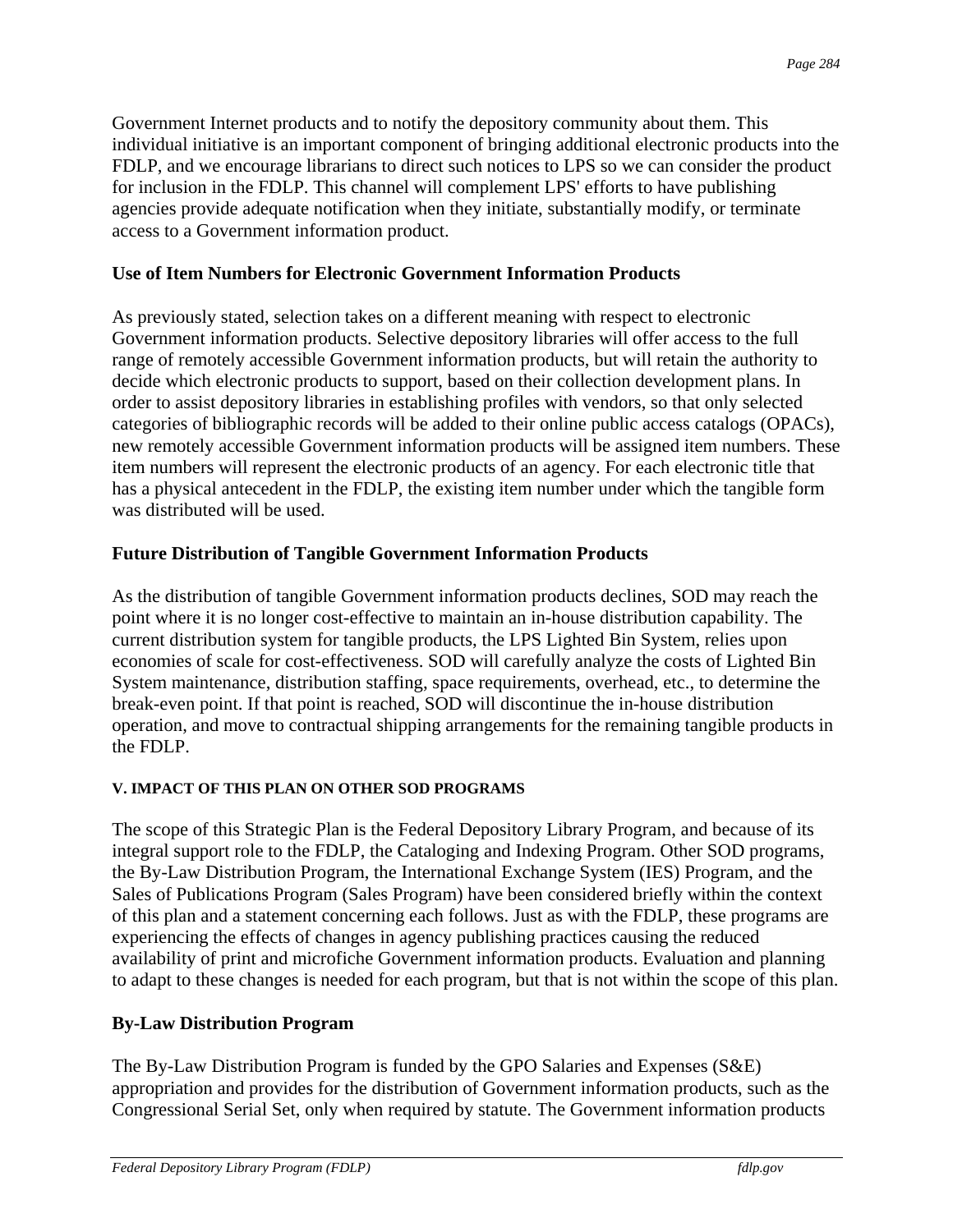that are included in the program, the recipients of those products, and the distribution quantity and formats are all determined by statute, or by the direction of the Congress. Therefore, this program is entirely independent of the FDLP and will not be impacted negatively by the transition to a more electronic FDLP.

### **International Exchange System Program**

The International Exchange System (IES) Program is authorized by 44 U.S.C. §1719, which provides for the distribution by the SOD of "all Government publications, including the daily and bound copies of the Congressional Record, ... to those foreign governments which agree, as indicated by the Library of Congress, to send to the United States similar publications of their governments for delivery to the Library of Congress," with some exceptions. The foreign government information products received by LC through this exchange include critical legal and legislative materials, ministerial reports and other publications that, in many cases, would not be available to the Library of Congress--and thus to Congress--by any other means.

Under this statute, SOD currently manages the acquisition and distribution of U.S. Government information products for the IES program on behalf of LC, and the costs of the copies sent to the IES exchange partners are borne by the SOD Salaries and Expenses (S&E) appropriation. The IES program distributes a subset of the U.S. Government publications selected for the FDLP. However, many documents which are distributed to FDLP libraries in paper are converted to microfiche format by SOD for distribution to the exchange partners. Overall, this results in a significant savings to the IES program and less storage is required at the recipient libraries.

LC has emphasized that it is critical for the foreseeable future to continue the availability of Government information products in paper and microfiche for those exchange partners who have limited or no access to the Internet./4/ SOD understands this requirement and will continue to review all agency printing requisitions in order to obtain copies for the Cataloging and Indexing Program and the IES program./5/ However, as the transition to a more electronic FDLP moves forward, SOD will ride fewer agency printing requisitions to obtain copies of printed Government information products either for depository distribution or to produce depository microfiche masters. As the transition occurs, and once the FDLP is no longer absorbing the cost of creating microfiche masters of Government information products for its own purposes, costs to the IES program will rise moderately

/4/ Letter from Winston Tabb, Associate Librarian of Congress, to Michael F. DiMario, Public Printer, May 24, 1996.

/5/ Federal agencies submit a Standard Form 1 (SF-1) to GPO to requisition printing and publication services which then are procured from commercial firms or produced by GPO personnel. This includes CD-ROM development and replication services and other electronic publishing activities.

More critical to the future of the IES program is the fact that agencies are terminating paper publications that previously were selected for inclusion in both the FDLP and the IES program. In this regard, LC has stated that "[t]o the extent that any document now produced in paper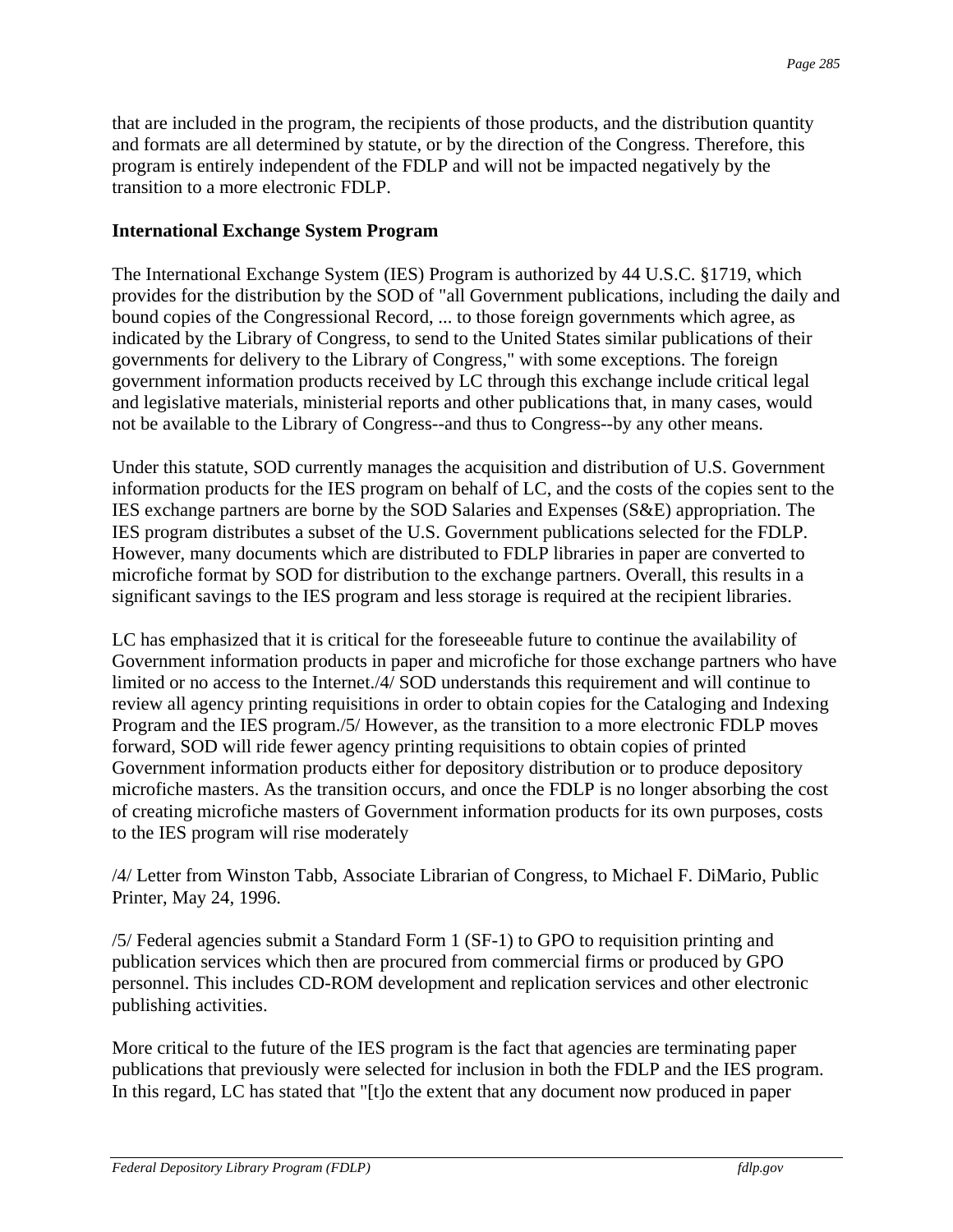format ceases to appear in other than electronic format, that item is lost to our exchange partners and, ultimately, reciprocal items become lost to our collections."/6/

/6/ Ibid.

Another threat to the IES program is the increasing availability of U.S. Government information products through free electronic Government information services. For those exchange partners who are able to access the Internet, the incentive to exchange their own, usually copyrighted, publications for comparable, but uncopyrighted, U.S. Government information products is reduced significantly when they can obtain the same information easily and without charge or reciprocal obligation.

LC and GPO should work together on a strategic plan that will enable the IES program to adapt to changes in agency publishing practices. The plan should also identify, and determine the costs of, various options to maintain the viability of the IES program. One such option, at least as an interim solution for the exchange partners that cannot yet accept electronic Government information products from the United States, may be for SOD to use electronic Government information products to print or create microfiche for IES distribution.

### **Sales of Publications Program**

The Sales of Publications Program (Sales Program) will not be impacted negatively by the transition to a more electronic FDLP. The Sales Program acquires publications independently from the FDLP. Therefore, as with the IES program, it will be affected more by the publishing decisions of the originating agencies. In fact, there may be additional opportunities for sales of print format publications which are produced on demand from electronic information sources as agencies themselves publish only electronically.

# **LIST OF APPENDICES**

Appendix A: Paper Titles in the FDLP - Core List

Appendix B: FDLP System Requirements for Electronic Access

Appendix C: Transition Chronology

Appendix D: Incorporating Agency Information Products in the FDLP

# **Appendix A: Paper Titles in the FDLP--Core List**

A core group of publications has been identified which must remain in the FDLP in paper, even if they also are published as either tangible or remotely accessible electronic information products. These titles contain information which is vital to the democratic process and critical to an informed electorate. They support the public's right to know about the essential activities of their Government. Maintaining these titles in paper format, whether or not they are available electronically, is essential to the purpose of the FDLP. GPO will request funding to continue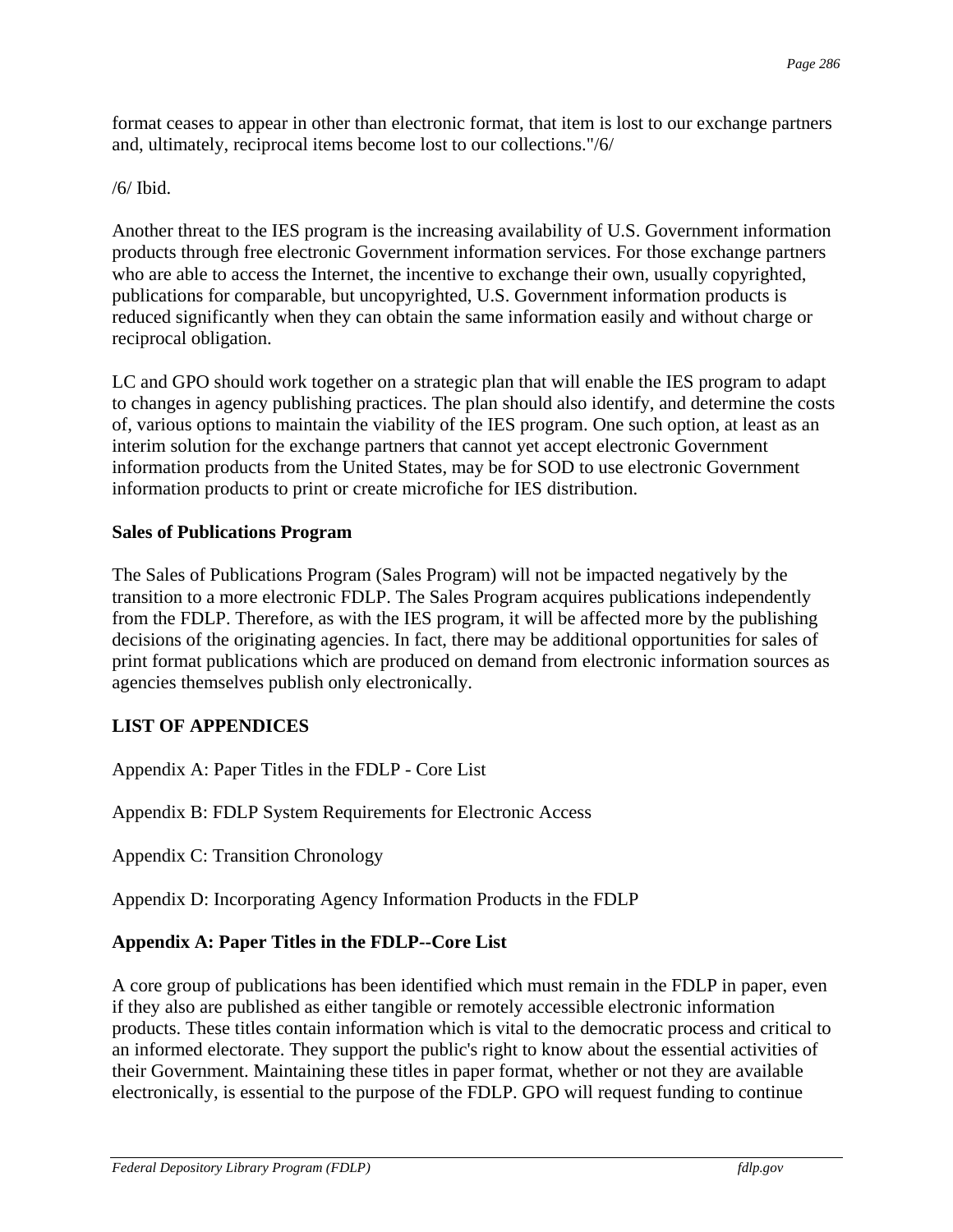providing the titles listed below, and others of comparable importance that may be identified in the future, to depository libraries in paper format as long as they are published in paper.

### **I. Legislative Branch**

United States Congress, Joint Committee on Printing

- *Congressional Directory*
- *Congressional Record*, final bound edition (distribution is limited to regional depository libraries, plus one depository in each state without a regional)
- *United States Congressional Serial Set*, bound edition (based on the recommendation of the 1994 Serial Set Study Group, and the alternatives proposed in the report for Task 8B, distribution will be limited to regional depository libraries, plus one depository in each state without a regional)

United States Congress, Joint Economic Committee

#### - *Economic Indicators*

Law Revision Counsel of the House of Representatives

- *United States Code*

### **II. Judicial Branch**

United States Supreme Court

- *United States Reports*

#### **III. Executive Branch**

Executive Office of the President

- *Economic Report of the President*

Office of Federal Register

- *Code of Federal Regulations*
- *Federal Register*
- *List of Sections Affected (CFR)*
- *Public Papers of the President*
- *Statutes at Large*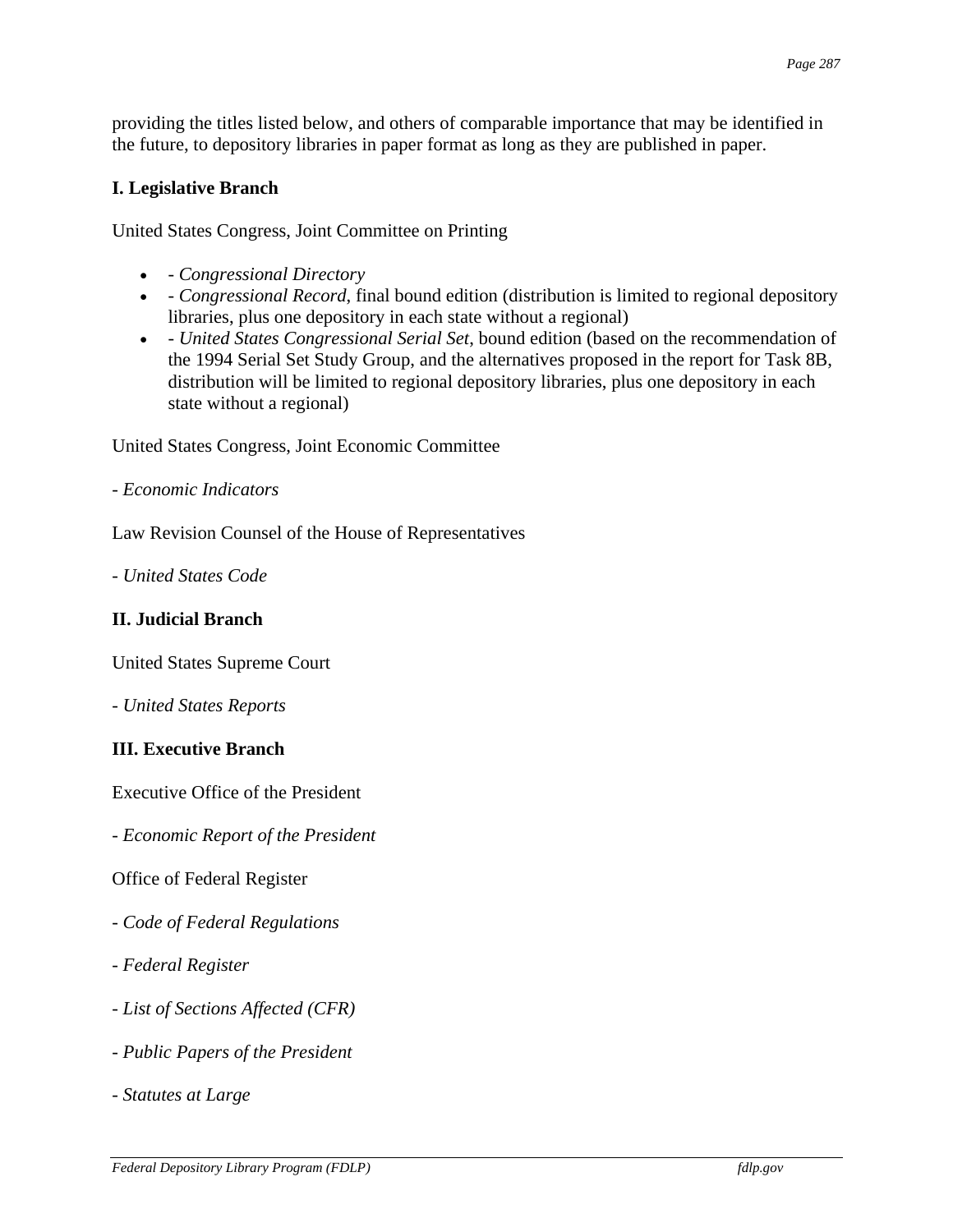- *U.S. Government Manual*
- Census Bureau, Dept. of Commerce
- *Congressional District Atlas*
- *County and City Data Book*
- *State & Metropolitan Area Data Book*
- *Statistical Abstract of the U.S.*

National Center for Health Statistics, Dept. of Health and Human Services

- *Vital Statistics of the U.S.*
- Dept. of State
- *American Foreign Policy--Current Documents*
- *Foreign Relations of the U.S.*
- *Treaties and Other International Acts of the United States*
- *Treaties in Force*

Office of Management and Budget

- *Budget of the United States Government*
- *Catalog of Federal Domestic Assistance*

#### **Appendix B: FDLP System Requirements for Electronic Access**

#### **General Requirements**

Electronic information for the FDLP will be prepared for inclusion in the *GPO Access* service in two basic ways: primarily, using agency-supplied or contractor-supplied electronic source files, and to a very limited extent, by scanning print products.

When agencies or contractors supply electronic source files in a variety of formats, the capability is required to accept the various file formats, and then to mount them for remote access through *GPO Access* or prepare them for physical dissemination on a CD-ROM, or other successor technology. In order to gain the widest cooperation from agencies, SOD will accept data in whatever file format the agency offers. As an incentive for agencies to provide their data, SOD will not dictate standard file formats to the agencies. However, whenever it is practical to do so,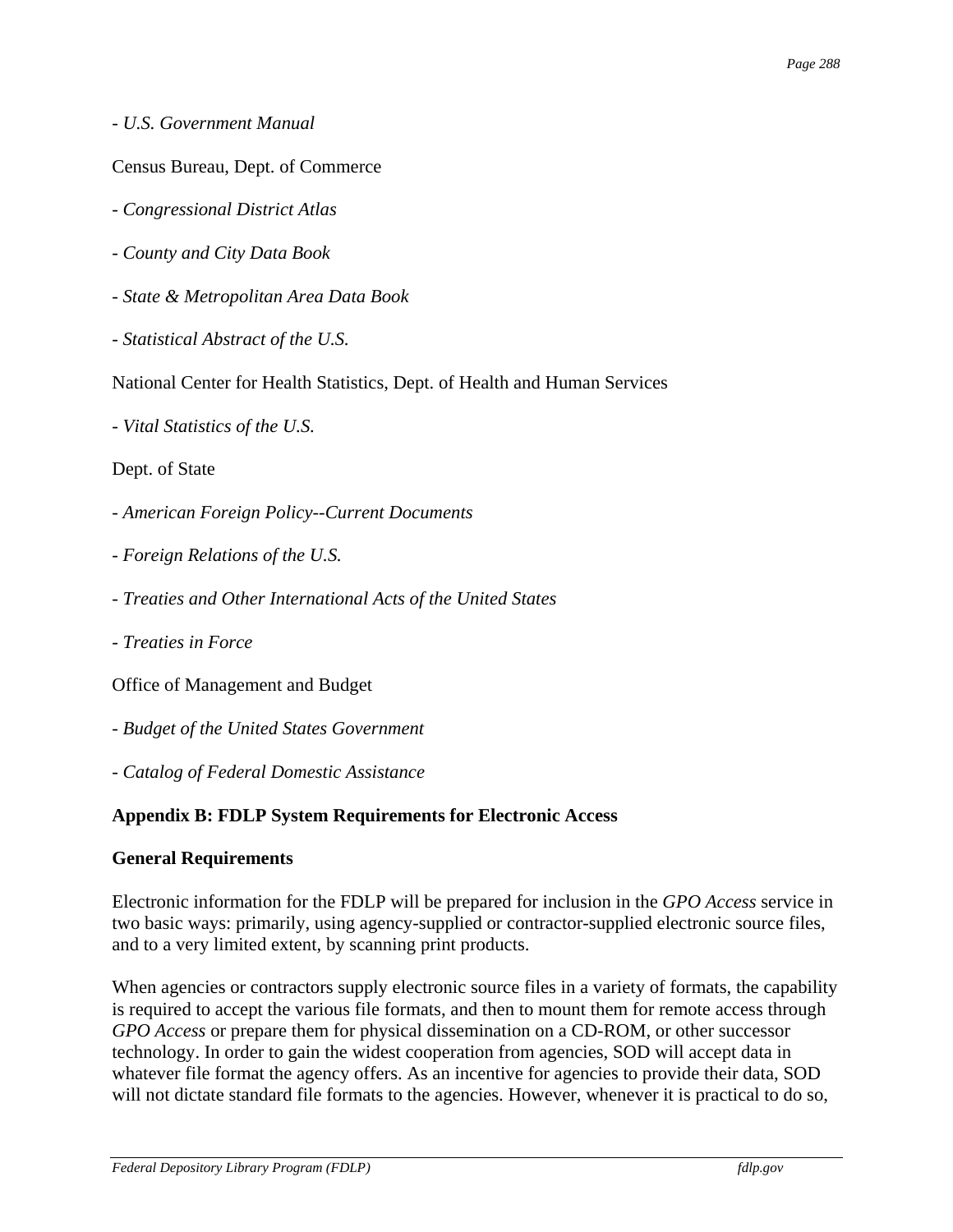SOD will convert such files to one or more of the standard file formats identified as being most useful and cost-effective for depository distribution and access. For example, word processing and PostScript files may be distilled into Adobe Acrobat Portable Document Format (PDF) files. Based on a preliminary analysis, standard data formats for the *GPO Access* services are expected, in the near term, to be ASCII and Adobe PDF (Portable Document Format). When fully implemented, the Open Text (*GPO Access* Phase II) software will access SGML formatted files.

SOD also requires the ability to scan or accept scanned information for mounting on *GPO Access*. This will pertain primarily to Government information products which would have been distributed in paper or microfiche format. Serial or series publications will be maintained in their present format until a dependable, ongoing supply of electronic source files is assured. Scanning, due to the associated expense and complexity of producing an acceptable result, is viewed as a secondary choice.

## **System Requirements**

For FDLP information accessed electronically the system **must**:

- be capable of linking multiple users to multiple sites. Since FDLP users include depository libraries and the public at large, the system should have sufficient capacity to support an expanding base of users connecting via Internet, telnet, or modem. Because of resource limitations on our system, users who connect by telnet or modem will be able to use the SOD sites, and will be provided with information to enable them to connect to those sites.
- as long as technologically current, our primary focus will be on the GPO Web site as the point of entry, or front end, for all of the electronic services of the FDLP.
- support a full range of users, i.e., both depository librarians and the general public through the FDLP, including persons who have less than state-of-the-art computer resources. The system must employ appropriate technologies to ensure compliance with the Americans with Disabilities Act (ADA).
- support Pathway locator services, which will assist users in locating remotely accessible Government information products.
- provide daily database updates and indexing, including a means to let users know what is new on the system.
- provide the means to assure that Government information products delivered from SOD sites are authentic and official.
- to support searching compliant with ANSI Z39.50. Developing a client/server system will facilitate multiple standard user interfaces and reduce the burden on users to learn numerous different interfaces. The use of applications which require customized or nonstandard clients should be minimized.
- to the greatest extent practical, offer full-text searching of the electronic files offered on *GPO Access*. However, for some publications which are "graphics intensive," it may be sufficient to provide non-searchable image files.
- have a system design which minimizes life cycle costs to SOD, with consideration of the cost implications for libraries and end users.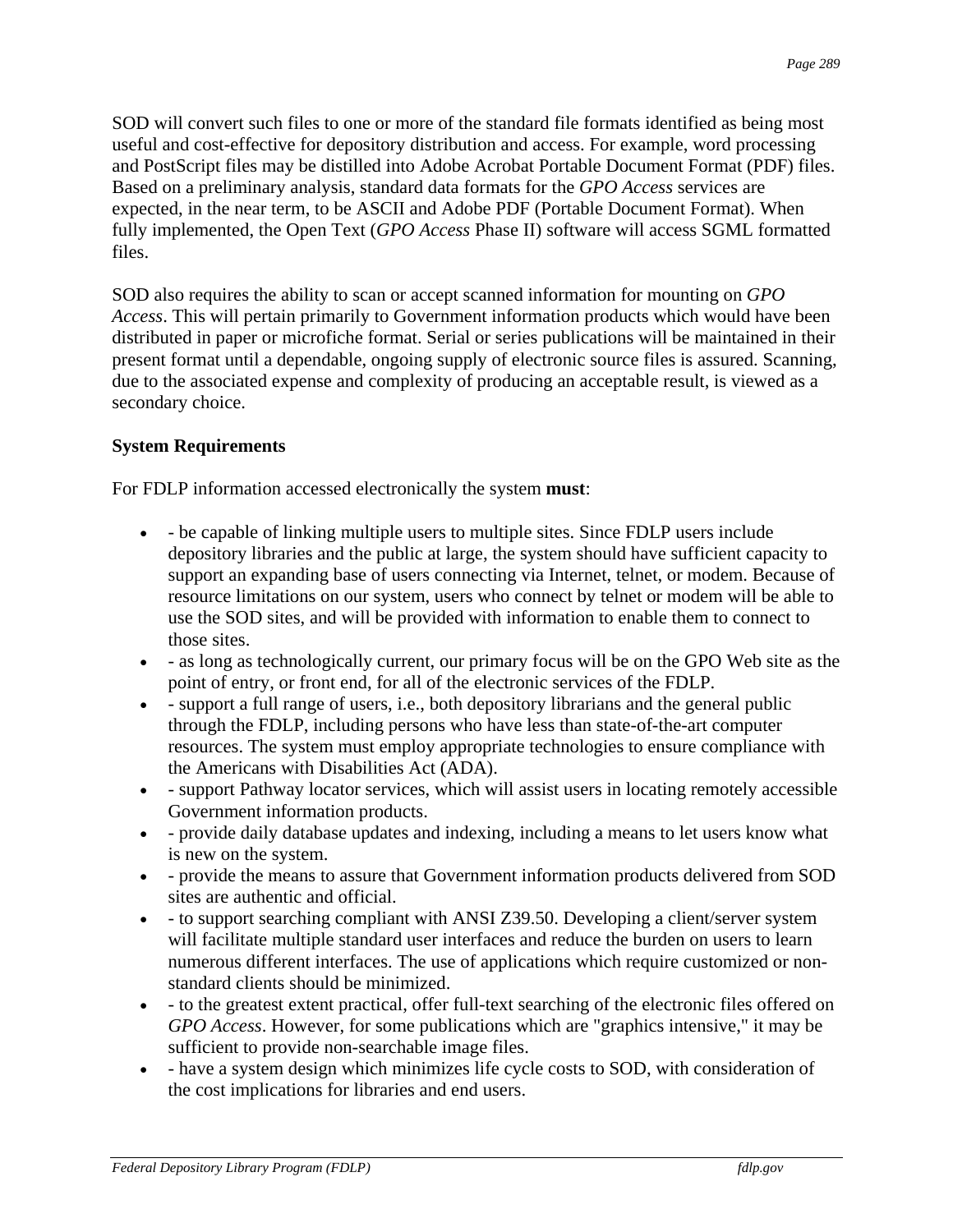- have the capability and flexibility to support, in the most cost-effective manner, information of high, medium, and low-level usage.
- have the capability for permanent access to Government electronic information products with data and software migration as required to support effective public use.

In addition, there is a potential requirement to establish, at an SOD facility, online or nearline access to CD-ROM discs which have been, or could be, physically distributed through the FDLP. Before defining applications or candidate CD-ROM products for such a service, GPO will identify, investigate and test appropriate technologies, and explore the costs and benefits of alternative delivery mechanisms.

# **Appendix C: Transition Chronology**

In order to implement this plan, which spans fiscal years 1996 through 2001, SOD will undertake the following general activities:

# **By the end of FY 1996, SOD will:**

- Identify opportunities to reduce duplication of content by offering only an electronic format where multiple formats now are available. Core paper titles will continue to be distributed as long as they are published in paper. Intended usage and user needs will be considered in the decision process to offer only an electronic format in the FDLP.
- Investigate and, if necessary, develop initial standards for the format(s) of electronic Government information products provided through the FDLP. Initiate an assessment of standards for creation and dissemination of electronic Government information through a joint effort with NCLIS.
- Develop a comprehensive approach to cataloging and locating Government information products, through library-standard cataloging or through Pathway locator services such as the browser, indexer, product title list, etc.
- Investigate technical and cost implications of scanning products which would have been distributed in paper or microfiche, when the source data files are not available from the originating agency.
- Undertake additional outreach to Federal publishing agencies to improve awareness of how participation in a more electronic FDLP can assist them in fulfilling their missions, and encourage agencies to provide SOD with electronic source files.
- If approval of the full FY 1997 funding request seems probable, develop guidelines for one-time technology grants.
- Inform the depository library community about the electronic initiatives for the FDLP.
- Attain a product mix of approximately 45% paper, 50% microfiche, and 5% electronic.

# **In FY 1997, (assuming funding at the requested level) SOD will:**

- Require all depository libraries to have the capability to provide and support public access to Government electronic information products.
- Enhance the suite of Pathway locator services to ensure the fullest use of World Wide Web or successor indexing technologies to assist librarians and the public in locating and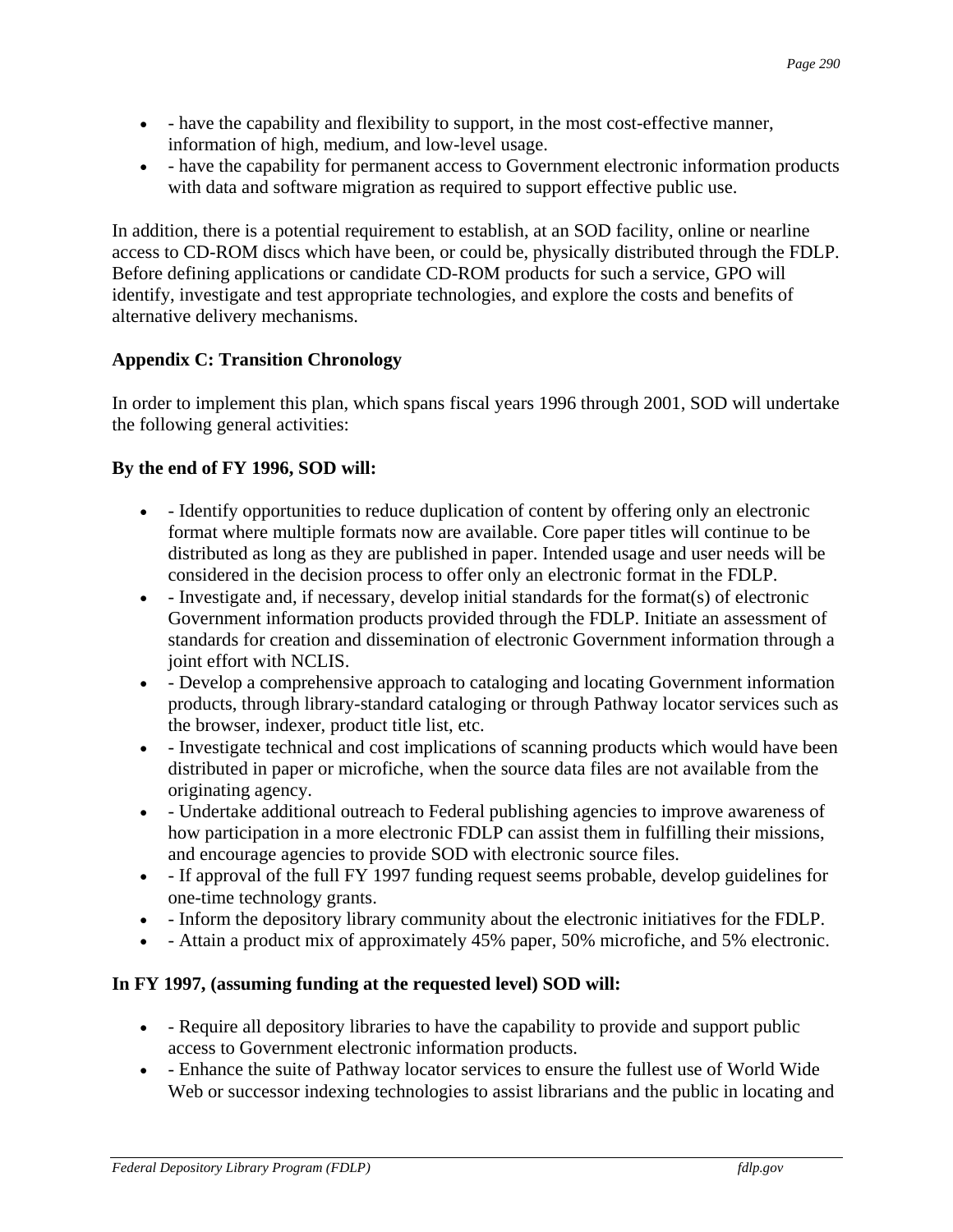connecting to Government information products on agency electronic information services.

- Develop an electronic mechanism for two-way FDLP administrative communication with the depository libraries.
- Concentrate on obtaining electronic source files from agencies, either voluntarily or through a change in the statute.
- Restructure the depository inspection program to rely more heavily on self-inspection.
- Initiate application, consideration, and award of the "needs-based" technology grants to depository libraries.
- Conduct a one-time "invitational" workshop for regional librarians.
- Accelerate utilization of the *GPO Access* storage facility as a data "repository."
- Reduce duplication of content by offering only an electronic format where multiple formats now are available. Core paper titles will be distributed as long as they are published in paper. Intended usage and user needs will be considered in the decision process to offer only an electronic format in the FDLP.
- Conduct testing and experimentation to identify appropriate applications for scanning a limited number of paper products in cases where the electronic source files are not available.
- Identify possible candidate institutions for cooperative arrangements for permanent access to FDLP electronic information. Initiate such agreements where possible.
- Continue to monitor the technological capabilities of the depository libraries to provide cost-effective public access to electronic Government information products. This will include information about the costs of equipment, software, telecommunications, staff training and other depository library expenses for accessing and utilizing electronic Government information products through the FDLP.
- Begin to monitor the costs to users for printing, downloading and similar services using depository library equipment.
- Attain a product mix of approximately 35% paper, 40% microfiche, and 25% electronic.

## **By the end of FY 1998, (assuming funding at or near the FY 1996 level) SOD will provide about 50% of FDLP information electronically, by:**

- Pointing to products accessible via agency electronic information services;
- -Processing and mounting agency-provided electronic source files on *GPO Access*;
- Distributing tangible electronic products, i.e. CD-ROM discs;
- Scanning agency print products for mounting on *GPO Access* or disseminating in tangible format as text or image files.
- Having all depository libraries capable of serving the public with electronic Government information products.
- Achieving a depository product mix of about 50% electronic, 30% paper, and 20% microfiche.

# **During the period from FY 1998 through FY 2001, SOD will move increasingly toward electronic dissemination and access.**

# **Appendix D: Incorporating Agency Information Products in the FDLP**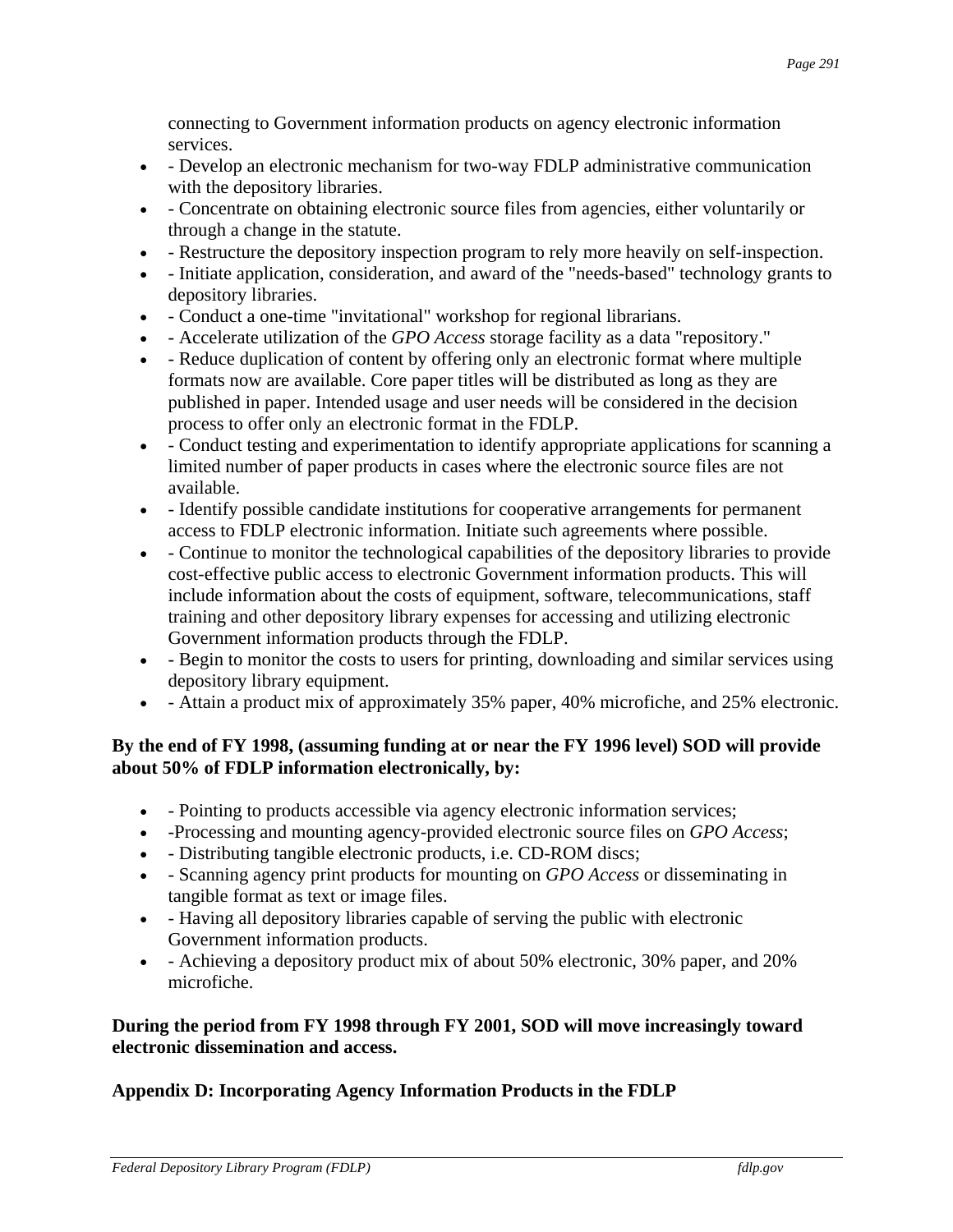#### Incorporating Agency Information Products in the FDLP Appendix D:

# **Agency Publishing Alternatives**

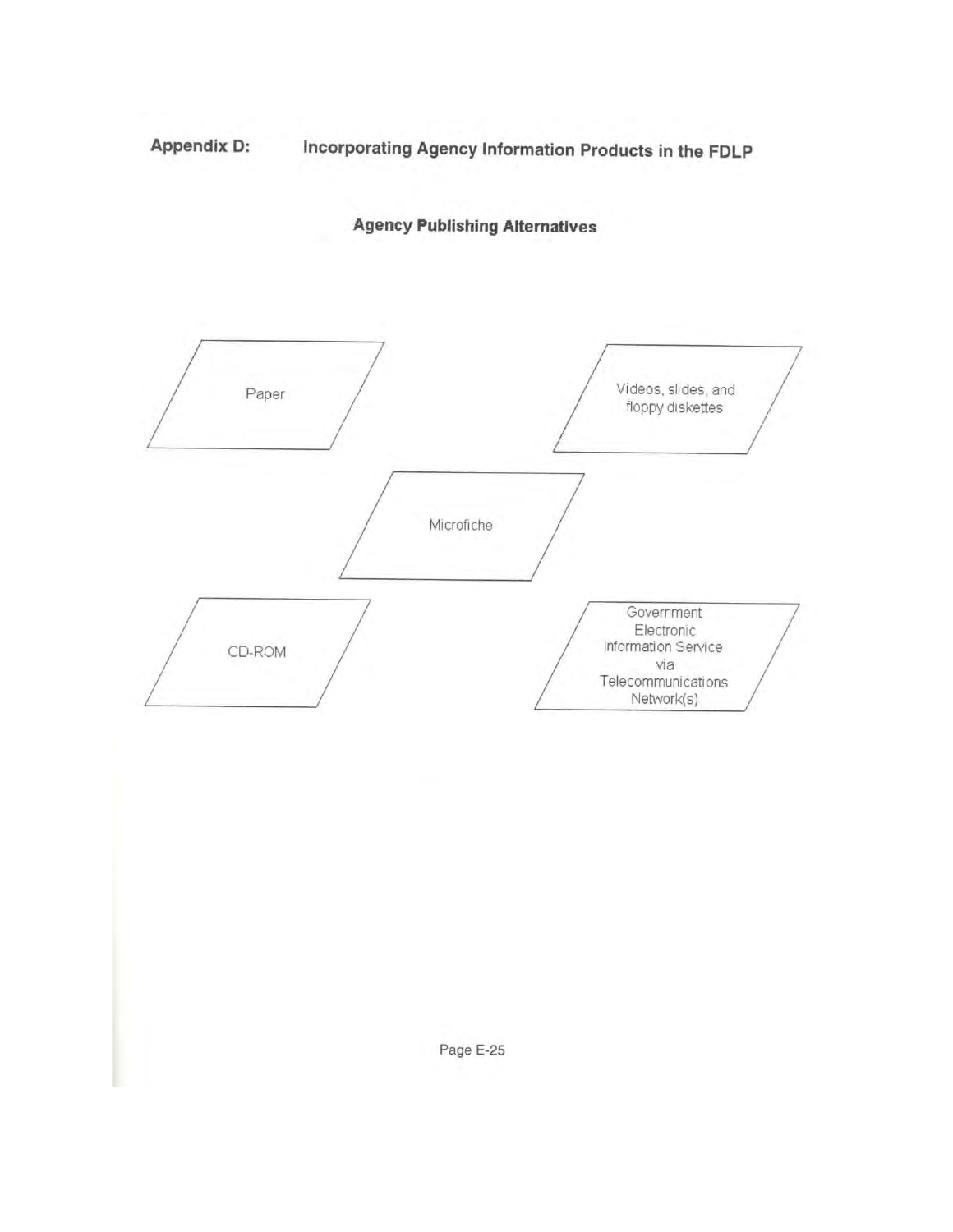**Agency Publishing Alternative: Paper** 



Page E-26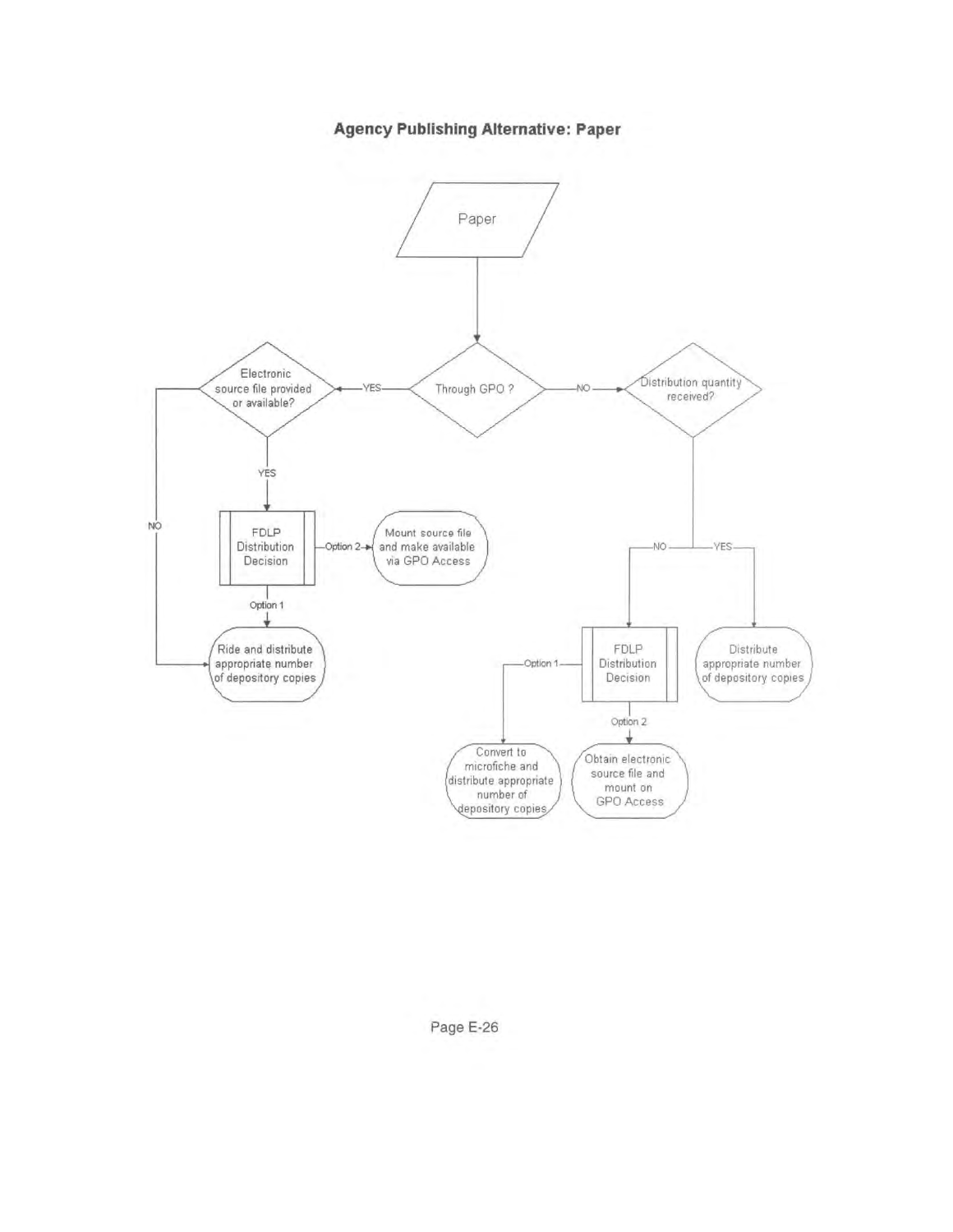# **Agency Publishing Alternative: Microfiche**



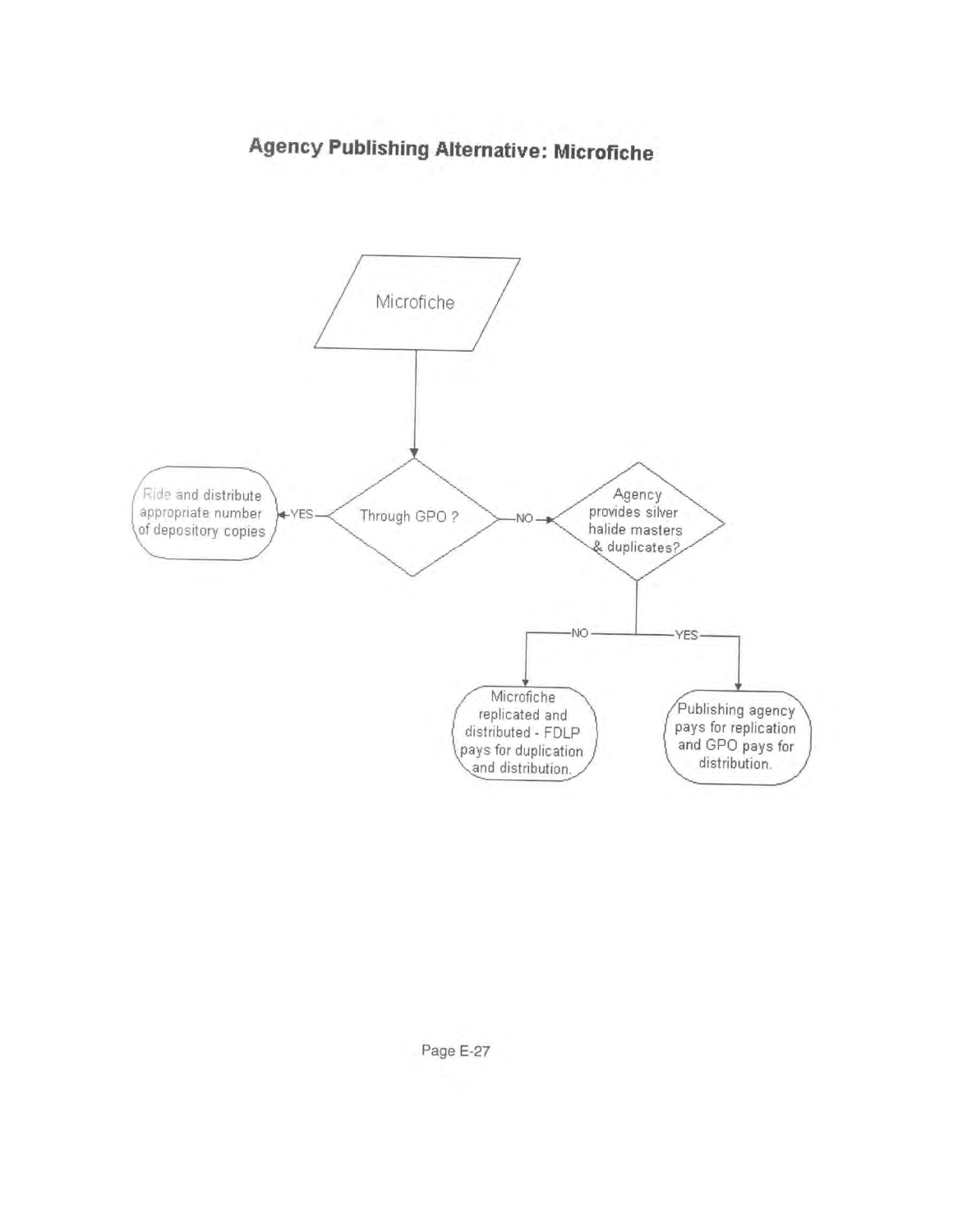## Agency Publishing Alternative: Videos, Slides and Floppy Diskettes

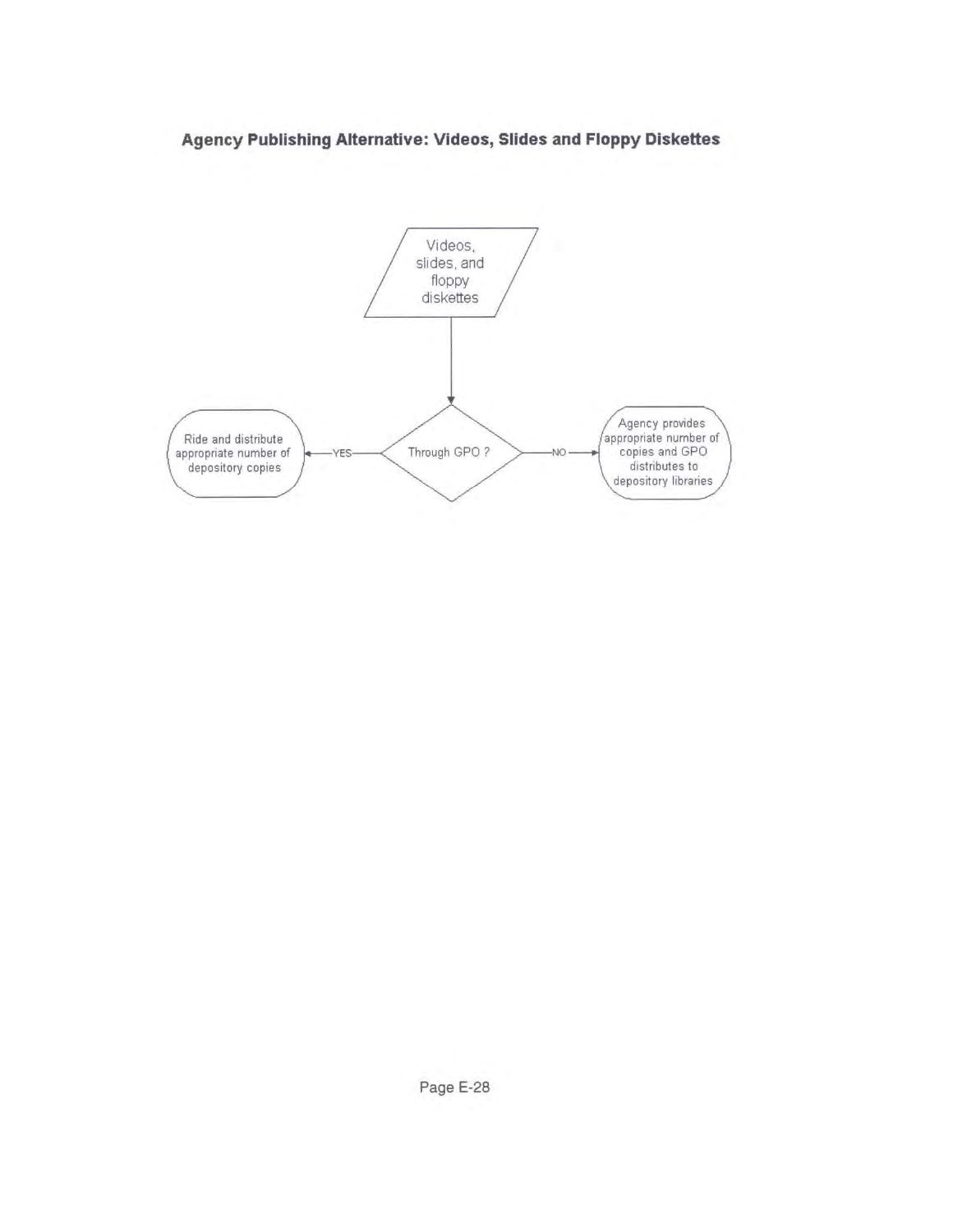# **Agency Publishing Alternative: CD-ROM**